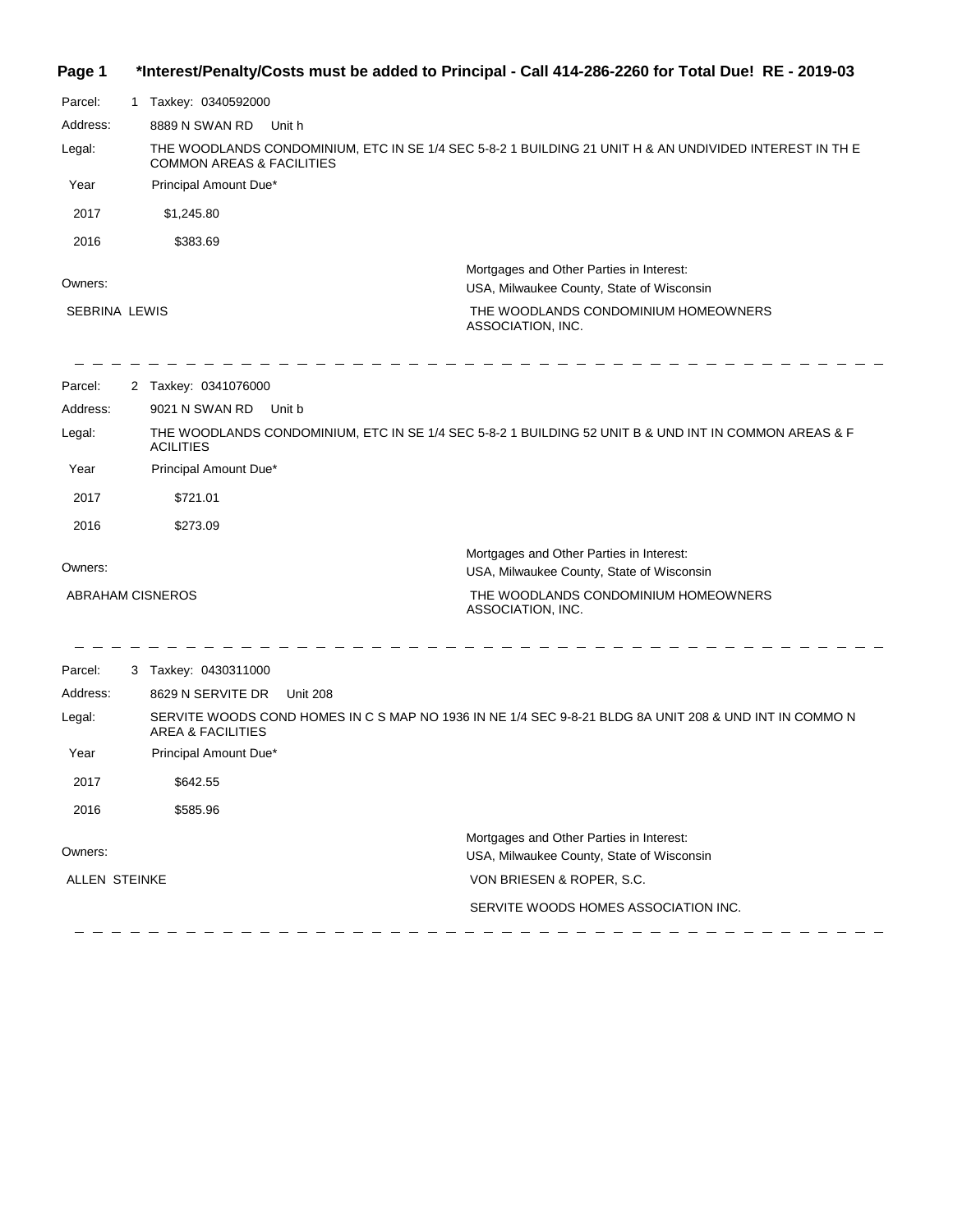#### **Page 2 \*Interest/Penalty/Costs must be added to Principal - Call 414-286-2260 for Total Due! RE - 2019-03**

| Parcel:           | 4 Taxkey: 0780168000                                                                                                      |                                                                                                            |  |  |
|-------------------|---------------------------------------------------------------------------------------------------------------------------|------------------------------------------------------------------------------------------------------------|--|--|
| Address:          | 7972 N 107TH ST<br>Unit 10                                                                                                |                                                                                                            |  |  |
| Legal:            | ARBOR RIDGE A CONDOMINIUM IN NW 1/4 SEC 17-8-21 UN IT 7972-10 WITH A 2.380% INT IN COMMON ELEMENTS &<br><b>FACILITIES</b> |                                                                                                            |  |  |
| Year              | Principal Amount Due*                                                                                                     |                                                                                                            |  |  |
| 2017              | \$2,424.13                                                                                                                |                                                                                                            |  |  |
| 2016              | \$2,421.66                                                                                                                |                                                                                                            |  |  |
| Owners:           |                                                                                                                           | Mortgages and Other Parties in Interest:<br>USA, Milwaukee County, State of Wisconsin                      |  |  |
| LEEVESTER PORTER  |                                                                                                                           | HUSCH BLACKWELL LLP                                                                                        |  |  |
|                   |                                                                                                                           | CLERK OF CIRCUIT COURT CRIMINAL                                                                            |  |  |
|                   |                                                                                                                           | ASSOCIATION OF ARBOR RIDGE, A CONDOMINIUM, INC.                                                            |  |  |
| Parcel:           | 5 Taxkey: 0830109113                                                                                                      |                                                                                                            |  |  |
| Address:          | 6401 W PORT AV                                                                                                            |                                                                                                            |  |  |
| Legal:            | SWLY 91.50'-TH NWLY 16'-TH SWLY 112' TO A CU                                                                              | BRADLEY PARK NO 3 ETC IN NE 1/4 SEC 15-8-21 BLOCK 2 LOT 7 EXC PART COM ELY MOST COR SD 7-TH NWLY 18. 6'-TH |  |  |
| Year              | Principal Amount Due*                                                                                                     |                                                                                                            |  |  |
| 2017              | \$3,066.89                                                                                                                |                                                                                                            |  |  |
| 2016              | \$2,409.12                                                                                                                |                                                                                                            |  |  |
| 2015              | \$90.26                                                                                                                   |                                                                                                            |  |  |
| Owners:           |                                                                                                                           | Mortgages and Other Parties in Interest:                                                                   |  |  |
|                   |                                                                                                                           | USA, Milwaukee County, State of Wisconsin                                                                  |  |  |
| ASSOCIATION, INC. | CHATEAU OWNERS ASSOC INC<br>COUNTRY VILLAS OWNERS                                                                         |                                                                                                            |  |  |
| Parcel:           | 6 Taxkey: 0830633000                                                                                                      |                                                                                                            |  |  |
| Address:          | 7651 N 60TH ST                                                                                                            |                                                                                                            |  |  |
| Legal:            |                                                                                                                           | THE CHALET A CONDOMINIUM IN NE 1/4 SEC 15-8-21 BLD G 7651 UNIT E & UND INT IN COMMON AREAS & FACILITI ES   |  |  |
| Year              | Principal Amount Due*                                                                                                     |                                                                                                            |  |  |
| 2017              | \$597.54                                                                                                                  |                                                                                                            |  |  |
| 2016              | \$1,086.83                                                                                                                |                                                                                                            |  |  |
| Owners:           |                                                                                                                           | Mortgages and Other Parties in Interest:<br>USA, Milwaukee County, State of Wisconsin                      |  |  |
| LAURA ALEXANDER   |                                                                                                                           |                                                                                                            |  |  |
| ALDEAN REED       |                                                                                                                           |                                                                                                            |  |  |
| INC.              | THE CHALET OWNERS ASSOCIATION,                                                                                            |                                                                                                            |  |  |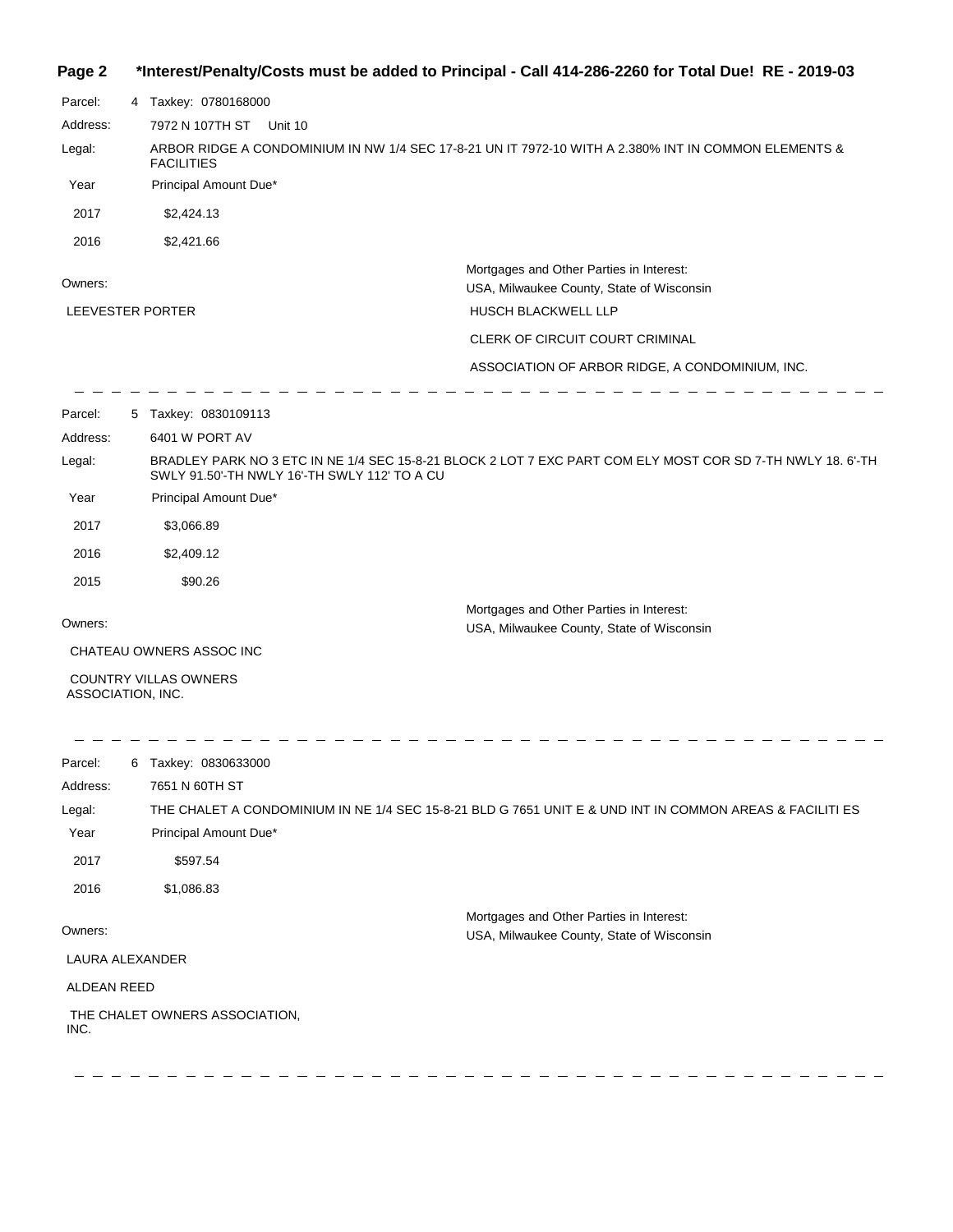# **Page 3 \*Interest/Penalty/Costs must be added to Principal - Call 414-286-2260 for Total Due! RE - 2019-03**

| Parcel:                |                    | 7 Taxkey: 1090147000                                                                          |  |
|------------------------|--------------------|-----------------------------------------------------------------------------------------------|--|
| Address:               |                    | 7305 N 95TH ST                                                                                |  |
| Legal:                 |                    | OAK HILL SUBDIVISION IN SE 1/4 SEC 17-8-21 BLOCK 1 LOT 7 WITH AN UNDIVIDED INTEREST IN OUTLOT |  |
| Year                   |                    | Principal Amount Due*                                                                         |  |
| 2014                   |                    | \$3,870.84                                                                                    |  |
| Owners:                |                    | Mortgages and Other Parties in Interest:<br>USA, Milwaukee County, State of Wisconsin         |  |
| <b>CRYSTAL MCKEE</b>   |                    | <b>MARINE CREDIT UNION</b>                                                                    |  |
|                        | <b>TERRY MCKEE</b> |                                                                                               |  |
| <b>CRYSTAL PURIFOY</b> |                    |                                                                                               |  |
|                        |                    |                                                                                               |  |
|                        |                    |                                                                                               |  |

| Parcel:<br>Address:<br>Legal:<br>Year<br>2017<br>2016 | 8 Taxkey: 1170030000<br>6816 N TACOMA ST<br>MENOMONEE RIVER HILLS NORTH ETC IN NW 1/4 & S 1/2 21-8-21 BLOCK 47 LOT 2<br>Principal Amount Due*<br>\$5,294.64<br>\$5,844.88 |                                                                                                                      |
|-------------------------------------------------------|---------------------------------------------------------------------------------------------------------------------------------------------------------------------------|----------------------------------------------------------------------------------------------------------------------|
| Owners:                                               |                                                                                                                                                                           | Mortgages and Other Parties in Interest:                                                                             |
| <b>MARLENE SHAFT</b>                                  |                                                                                                                                                                           | USA, Milwaukee County, State of Wisconsin<br>PNC BANK NA                                                             |
|                                                       |                                                                                                                                                                           |                                                                                                                      |
| Parcel:                                               | 9 Taxkey: 1229957100                                                                                                                                                      |                                                                                                                      |
| Address:                                              | 6836 N 46TH ST                                                                                                                                                            |                                                                                                                      |
| Legal:                                                | TH E 176.38' TO BEG                                                                                                                                                       | LANDS IN NE 1/4 SEC 23-8-21 COM 244.62' N & 991.12 'W OF SE COR SD 1/4 SEC-TH N 122.31'- TH W 176.52 '-TH S 122.31'- |
| Year                                                  | Principal Amount Due*                                                                                                                                                     |                                                                                                                      |
| 2016                                                  | \$387.51                                                                                                                                                                  |                                                                                                                      |
| Owners:                                               | FM INVESTMENT ENTERPRISE LLC                                                                                                                                              | Mortgages and Other Parties in Interest:<br>USA, Milwaukee County, State of Wisconsin                                |
|                                                       |                                                                                                                                                                           |                                                                                                                      |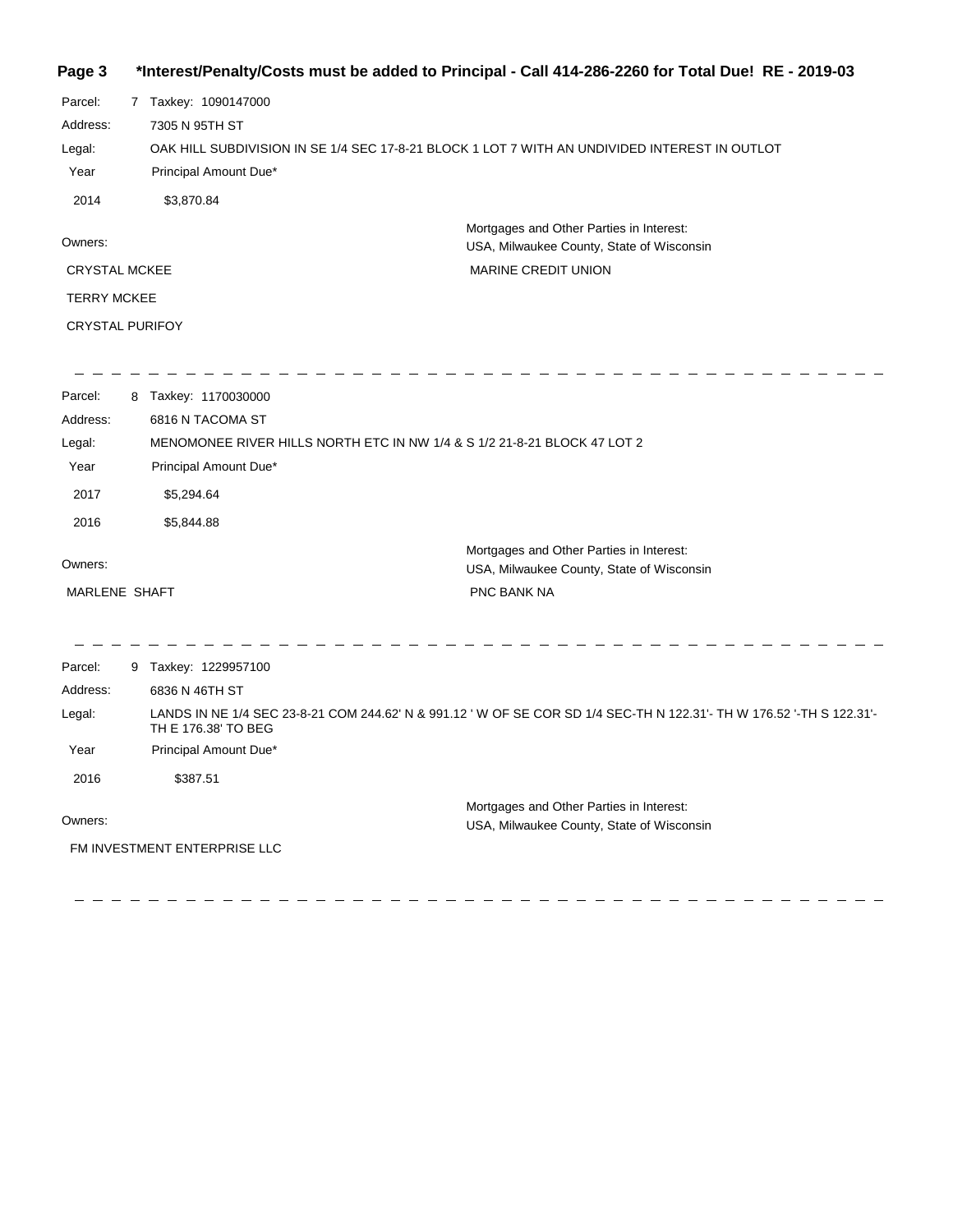# **Page 4 \*Interest/Penalty/Costs must be added to Principal - Call 414-286-2260 for Total Due! RE - 2019-03**

| Parcel:  | 10 | Taxkey: 1390891000                                          |
|----------|----|-------------------------------------------------------------|
| Address: |    | 6551 N 52ND ST                                              |
| Legal:   |    | CERTIFIED SURVEY MAP NO 2330 IN SW 1/4 SEC 23-8-21 PARCEL 1 |
| Year     |    | Principal Amount Due*                                       |
| 2017     |    | \$2,603.53                                                  |
| 2016     |    | \$2,001.69                                                  |
| 2015     |    | \$1,811.87                                                  |
|          |    | Mortgages and Other Parties in Interest:                    |
| Owners:  |    | USA, Milwaukee County, State of Wisconsin                   |

STEPHANIE POWELL

| Parcel:  | 11 | Taxkey: 1440185000                                                      |                                                                                                       |
|----------|----|-------------------------------------------------------------------------|-------------------------------------------------------------------------------------------------------|
| Address: |    | 6629 N 94TH ST                                                          |                                                                                                       |
| Legal:   |    | RIVERWOODS OF MILWAUKEE IN NE 1/4 OF SE 1/4 SEC 20 -8-21 BLOCK 1 LOT 15 |                                                                                                       |
| Year     |    | Principal Amount Due*                                                   |                                                                                                       |
| 2017     |    | \$960.01                                                                |                                                                                                       |
| 2016     |    | \$911.40                                                                |                                                                                                       |
| Owners:  |    |                                                                         | Mortgages and Other Parties in Interest:<br>USA, Milwaukee County, State of Wisconsin                 |
|          |    | WORD OF FAITH MINISTRIES, INC.                                          | COLUMBIA SAVINGS AND LOAN ASSOCIATION                                                                 |
|          |    |                                                                         |                                                                                                       |
|          |    |                                                                         |                                                                                                       |
| Parcel:  |    | 12 Taxkey: 1450392000                                                   |                                                                                                       |
| Address: |    | 6580 N BOURBON ST                                                       |                                                                                                       |
| Legal:   |    | 1784 IN SW 20-8-21 BUILDING 3 UNIT 92 & AN UNDIVI                       | ROYAL ORLEANS, A CONDOMINIUM, LOTS 3-6 INCL BLK 2- LOTS 1-2 BLK 3 ROYAL ORLEANS-PARCEL 2 CERT SUR MAP |
| Year     |    | Principal Amount Due*                                                   |                                                                                                       |
| 2016     |    | \$620.31                                                                |                                                                                                       |
| Owners:  |    |                                                                         | Mortgages and Other Parties in Interest:<br>USA, Milwaukee County, State of Wisconsin                 |
|          |    | RAYONA MCCORMICK                                                        | ROYAL ORLEANS CONDOMINIUM INC.                                                                        |
|          |    |                                                                         |                                                                                                       |

\_ \_ \_ \_ \_ \_ \_ \_ \_ \_ \_ \_ \_ \_ \_ \_

 $\overline{\phantom{0}}$ 

 $\frac{1}{2}$ 

 $\overline{\phantom{a}}$ 

- - - - - - - - -

 $\frac{1}{2}$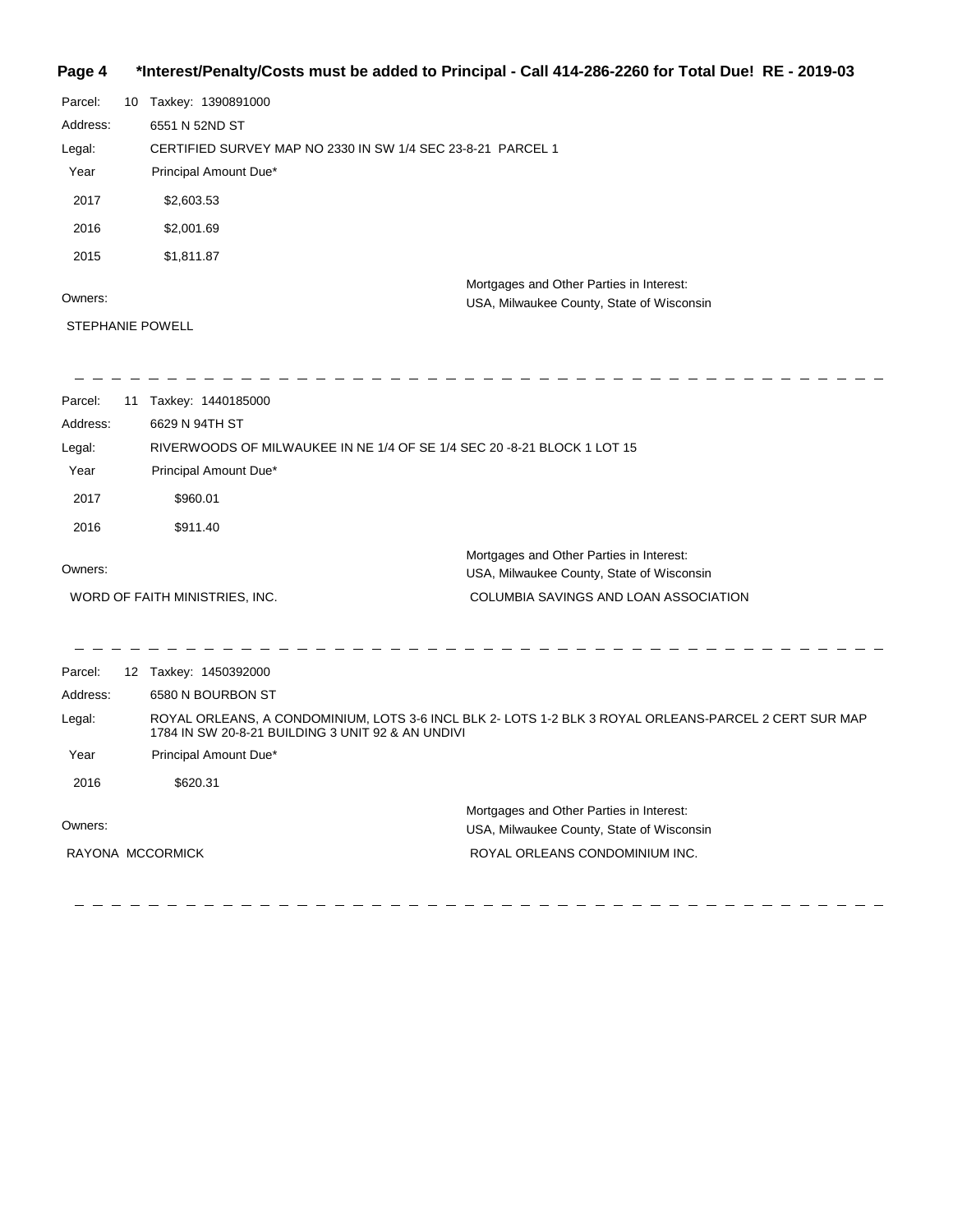# **Page 5 \*Interest/Penalty/Costs must be added to Principal - Call 414-286-2260 for Total Due! RE - 2019-03**

| Parcel:<br>Address:<br>Legal:<br>Year<br>2017<br>2016<br>2015<br>Owners: | 13 Taxkey: 1450709000<br>6476 N 106TH ST<br>MILLWOOD PARK IN SW 1/4 SEC 20-8-21 BLOCK 11 LOT 2 6<br>Principal Amount Due*<br>\$1,355.07<br>\$1,031.14<br>\$593.52            | Mortgages and Other Parties in Interest:<br>USA, Milwaukee County, State of Wisconsin                  |
|--------------------------------------------------------------------------|------------------------------------------------------------------------------------------------------------------------------------------------------------------------------|--------------------------------------------------------------------------------------------------------|
|                                                                          | GENERAL LUMBER & SUPPLY CO., INC.                                                                                                                                            |                                                                                                        |
| Parcel:<br>Address:<br>Legal:<br>Year<br>2016                            | 14 Taxkey: 1480090000<br>11903 W DOUGLAS AV<br>Principal Amount Due*<br>\$184.20                                                                                             | PARK KNOLL ESTATES BEING A SUBDIVISION OF THE NW 1/4 & SW 1/4 OF NW 1/4 OF SEC 30-8-21 BLOCK 5 LOT 2 1 |
| Owners:                                                                  |                                                                                                                                                                              | Mortgages and Other Parties in Interest:<br>USA, Milwaukee County, State of Wisconsin                  |
| PIERRE CHILLIS<br>ANITA HERNANDEZ                                        |                                                                                                                                                                              | FIRST-CITIZENS BANK & TRUST COMPANY                                                                    |
| Parcel:<br>Address:<br>Legal:<br>Year<br>2017<br>2016                    | 15 Taxkey: 1520405000<br>6264 N 91ST ST<br>MENOMONEE RIVER HILLS SOUTH ADD'N NO 4 ETC IN NW 1 /4 28-8-21 BLOCK 67 LOT 5<br>Principal Amount Due*<br>\$5,275.41<br>\$4,443.55 |                                                                                                        |
| Owners:<br><b>RICKEY NELSON</b><br>SHIVONNI NELSON                       | RIK INVESTMENTS, LLC                                                                                                                                                         | Mortgages and Other Parties in Interest:<br>USA, Milwaukee County, State of Wisconsin                  |

 $\frac{1}{2} \left( \frac{1}{2} \right) \left( \frac{1}{2} \right) \left( \frac{1}{2} \right)$  $\frac{1}{2} \frac{1}{2} \frac{1}{2} \frac{1}{2} \frac{1}{2} \frac{1}{2} \frac{1}{2} \frac{1}{2} \frac{1}{2} \frac{1}{2} \frac{1}{2} \frac{1}{2} \frac{1}{2} \frac{1}{2} \frac{1}{2} \frac{1}{2} \frac{1}{2} \frac{1}{2} \frac{1}{2} \frac{1}{2} \frac{1}{2} \frac{1}{2} \frac{1}{2} \frac{1}{2} \frac{1}{2} \frac{1}{2} \frac{1}{2} \frac{1}{2} \frac{1}{2} \frac{1}{2} \frac{1}{2} \frac{$  $\frac{1}{2} \frac{1}{2} \frac{1}{2} \frac{1}{2} \frac{1}{2} \frac{1}{2} \frac{1}{2} \frac{1}{2} \frac{1}{2} \frac{1}{2} \frac{1}{2} \frac{1}{2} \frac{1}{2} \frac{1}{2} \frac{1}{2} \frac{1}{2} \frac{1}{2} \frac{1}{2} \frac{1}{2} \frac{1}{2} \frac{1}{2} \frac{1}{2} \frac{1}{2} \frac{1}{2} \frac{1}{2} \frac{1}{2} \frac{1}{2} \frac{1}{2} \frac{1}{2} \frac{1}{2} \frac{1}{2} \frac{$ 

 $\overline{\phantom{a}}$ 

 $\overline{\phantom{a}}$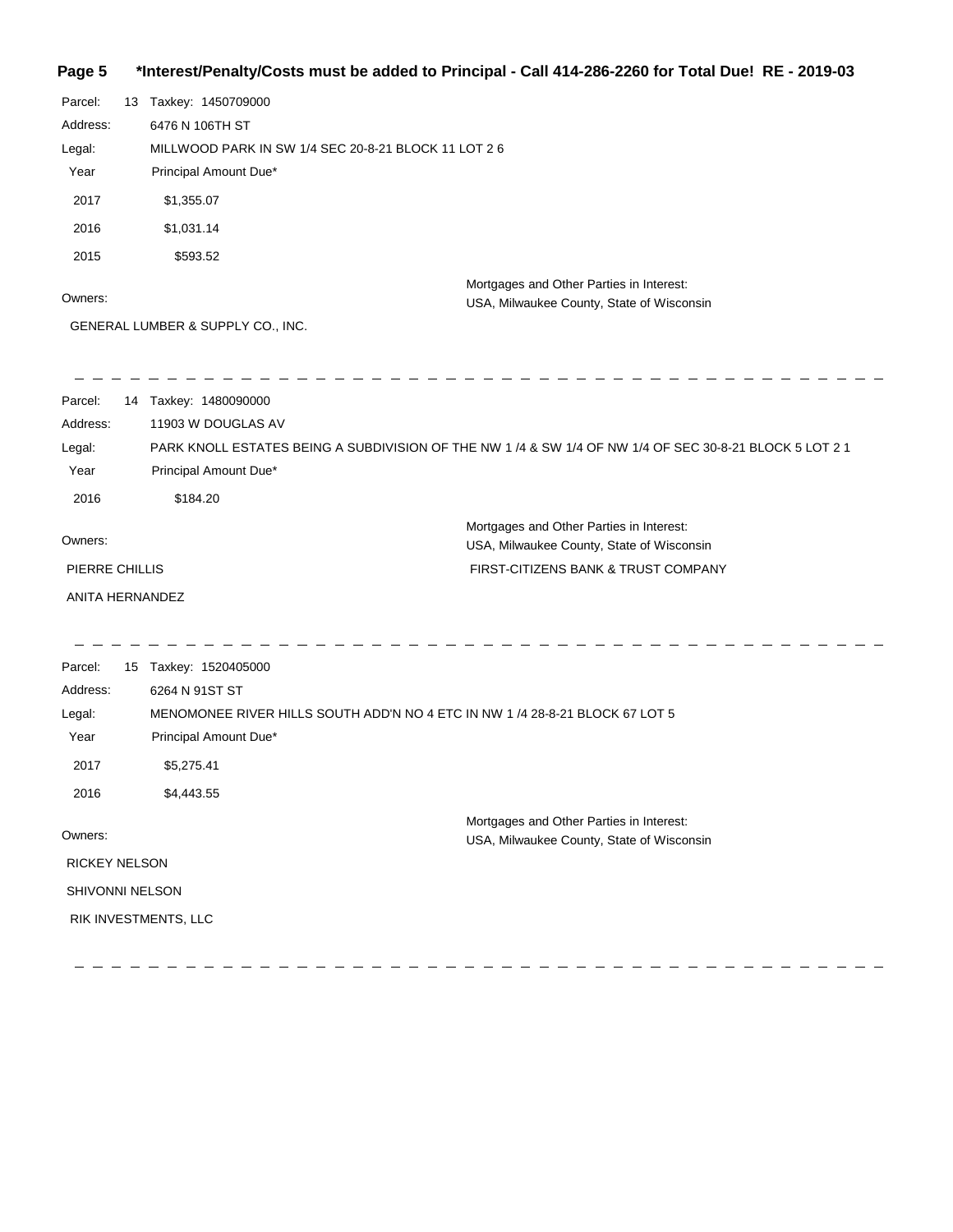# **Page 6 \*Interest/Penalty/Costs must be added to Principal - Call 414-286-2260 for Total Due! RE - 2019-03**

| Parcel:  | 16 | Taxkey: 1580321000                                                 |                                                                                       |
|----------|----|--------------------------------------------------------------------|---------------------------------------------------------------------------------------|
| Address: |    | 3729 W KAUL AV                                                     |                                                                                       |
| Legal:   |    | ZINGEN & BRAUN'S FAIRFIELD ETC IN NW 1/4 SEC 25-8-21 BLOCK 3 LOT 1 |                                                                                       |
| Year     |    | Principal Amount Due*                                              |                                                                                       |
| 2017     |    | \$4,335.86                                                         |                                                                                       |
| 2016     |    | \$4,936.25                                                         |                                                                                       |
| 2015     |    | \$565.59                                                           |                                                                                       |
| Owners:  |    |                                                                    | Mortgages and Other Parties in Interest:<br>USA, Milwaukee County, State of Wisconsin |

#### BRENDA POTTS

| Parcel:  | 17 | Taxkey: 1580448100                                                                                                                 |
|----------|----|------------------------------------------------------------------------------------------------------------------------------------|
| Address: |    | 3920 W FLORIST AV                                                                                                                  |
| Legal:   |    | ZINGEN & BRAUN'S FAIRFIELD ETC IN NW 1/4 SEC 25-8-21 BLOCK 9 LOT 17 & VAC ALLEY                                                    |
| Year     |    | Principal Amount Due*                                                                                                              |
| 2017     |    | \$1,405.70                                                                                                                         |
| 2016     |    | \$51.03                                                                                                                            |
|          |    | Mortgages and Other Parties in Interest:                                                                                           |
| Owners:  |    | USA, Milwaukee County, State of Wisconsin                                                                                          |
|          |    | <b>GTK PROPERTIES, LLC</b>                                                                                                         |
|          |    |                                                                                                                                    |
| Parcel:  |    | 18 Taxkey: 1710106000                                                                                                              |
| Address: |    | 5635 N 39TH ST                                                                                                                     |
| Legal:   |    | REICHERT BROS SUBD NO 1 NORTH MILW IN SW 1/4 SEC 2 5-8-21 BLOCK 1 LOT 8-S 10' LOT 7 & N 20' LOT 9 & E 7.5' VAC<br><b>ALLEY ADJ</b> |
| Year     |    | Principal Amount Due*                                                                                                              |
| 2017     |    | \$2,626.87                                                                                                                         |
| 2016     |    | \$2,190.45                                                                                                                         |
| Owners:  |    | Mortgages and Other Parties in Interest:<br>USA, Milwaukee County, State of Wisconsin                                              |
|          |    | TRUE UNIQUE INVESTMENTS LLC                                                                                                        |

 $\frac{1}{2}$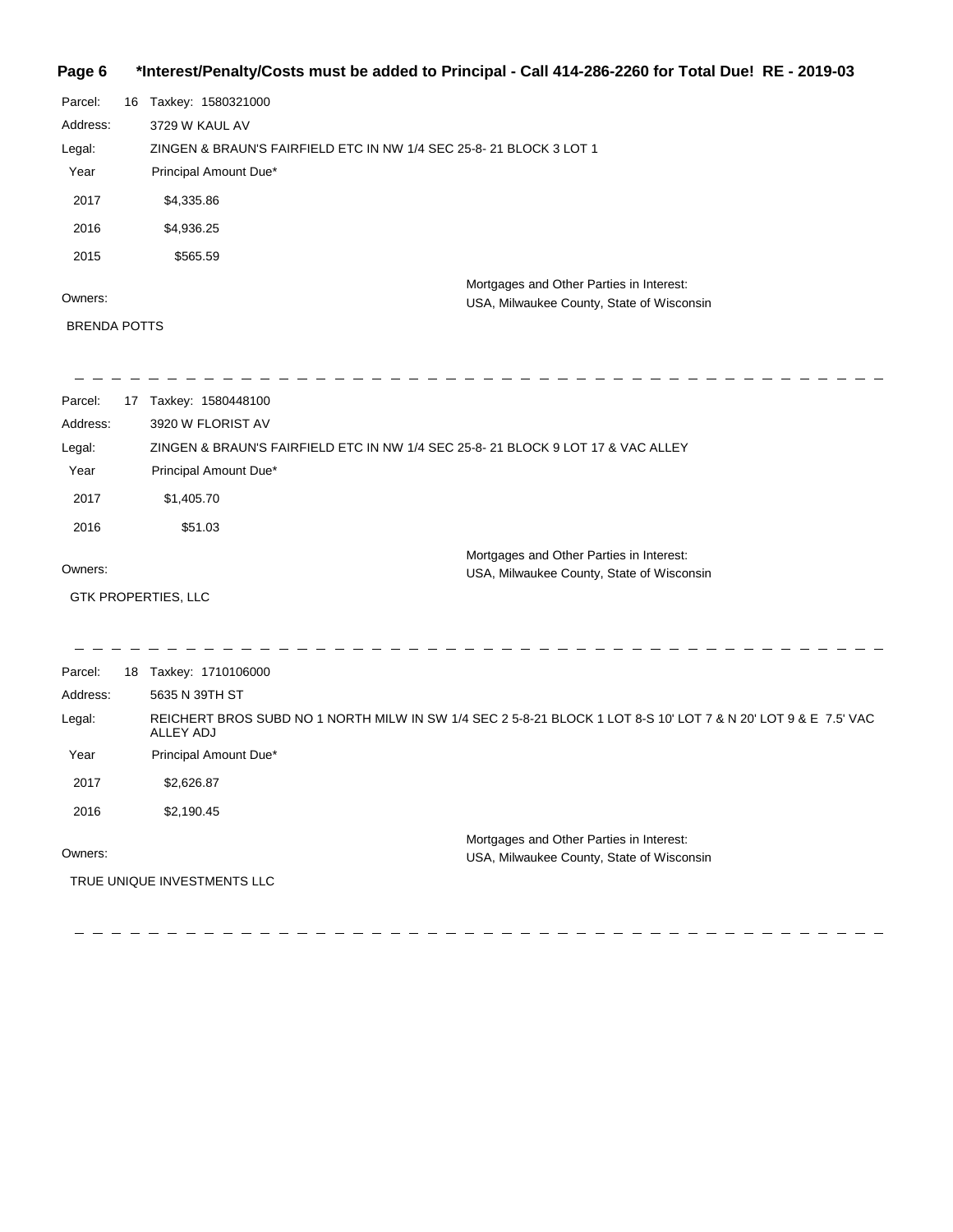| Page 7 |  |  | *Interest/Penalty/Costs must be added to Principal - Call 414-286-2260 for Total Due! RE - 2019-03 |
|--------|--|--|----------------------------------------------------------------------------------------------------|
|--------|--|--|----------------------------------------------------------------------------------------------------|

| Parcel:               | 19 Taxkey: 1710138100           |                                                                                                              |
|-----------------------|---------------------------------|--------------------------------------------------------------------------------------------------------------|
| Address:              | 4225 W REICHERT PL              |                                                                                                              |
| Legal:                |                                 | REICHERT BROS SUBD NO 1 NORTH MILW IN SW 1/4 SEC 2 5-8-21 BLOCK 5 W 10' LOT 6 & LOT 7 & N 1/2 VAC ALL EY ADJ |
| Year                  | Principal Amount Due*           |                                                                                                              |
| 2017                  | \$646.06                        |                                                                                                              |
| 2016                  | \$959.16                        |                                                                                                              |
|                       |                                 | Mortgages and Other Parties in Interest:                                                                     |
| Owners:               |                                 | USA, Milwaukee County, State of Wisconsin                                                                    |
| <b>TARSHA MCCLAIN</b> |                                 | PARTNERS FOR PAYMENT RELIEF DE IV, LLC                                                                       |
|                       |                                 | EQUIFIRST CORPORATION                                                                                        |
| Parcel:               | 20 Taxkey: 1719715000           |                                                                                                              |
| Address:              | 5921 N 41ST ST                  |                                                                                                              |
| Legal:                | ST N 50' OF S 900' OF E 142'    | LAND IN SW 1/4 SEC 25-8-21 LAND BETW C L W FLORIST AVE-N 41ST ST G A WEST & CO'S ADD'N TO N MILW & N 42ND    |
| Year                  | Principal Amount Due*           |                                                                                                              |
| 2017                  | \$1,977.48                      |                                                                                                              |
| 2016                  | \$1,827.77                      |                                                                                                              |
| Owners:               |                                 | Mortgages and Other Parties in Interest:                                                                     |
|                       |                                 | USA, Milwaukee County, State of Wisconsin                                                                    |
|                       | HILARIO PROPERTY MANAGEMENT LLC | <b>BMO HARRIS BANK</b>                                                                                       |
| Parcel:               | 21 Taxkey: 1719901000           |                                                                                                              |
| Address:              | 5845 N 35TH ST                  |                                                                                                              |
| Legal:                | N 44' OF S 396' OF E 134.5'M/L  | LANDS IN SW 1/4 SEC 25-8-21 LAND BETW W FLORIST AV E-N 35TH ST-G A WEST & CO'S ADD'N TO N MILW & N 36 TH ST  |
| Year                  | Principal Amount Due*           |                                                                                                              |
| 2017                  | \$1,725.41                      |                                                                                                              |
|                       |                                 | Mortgages and Other Parties in Interest:                                                                     |
| Owners:               |                                 | USA, Milwaukee County, State of Wisconsin                                                                    |
| <b>DENITA STEWART</b> |                                 |                                                                                                              |
|                       |                                 |                                                                                                              |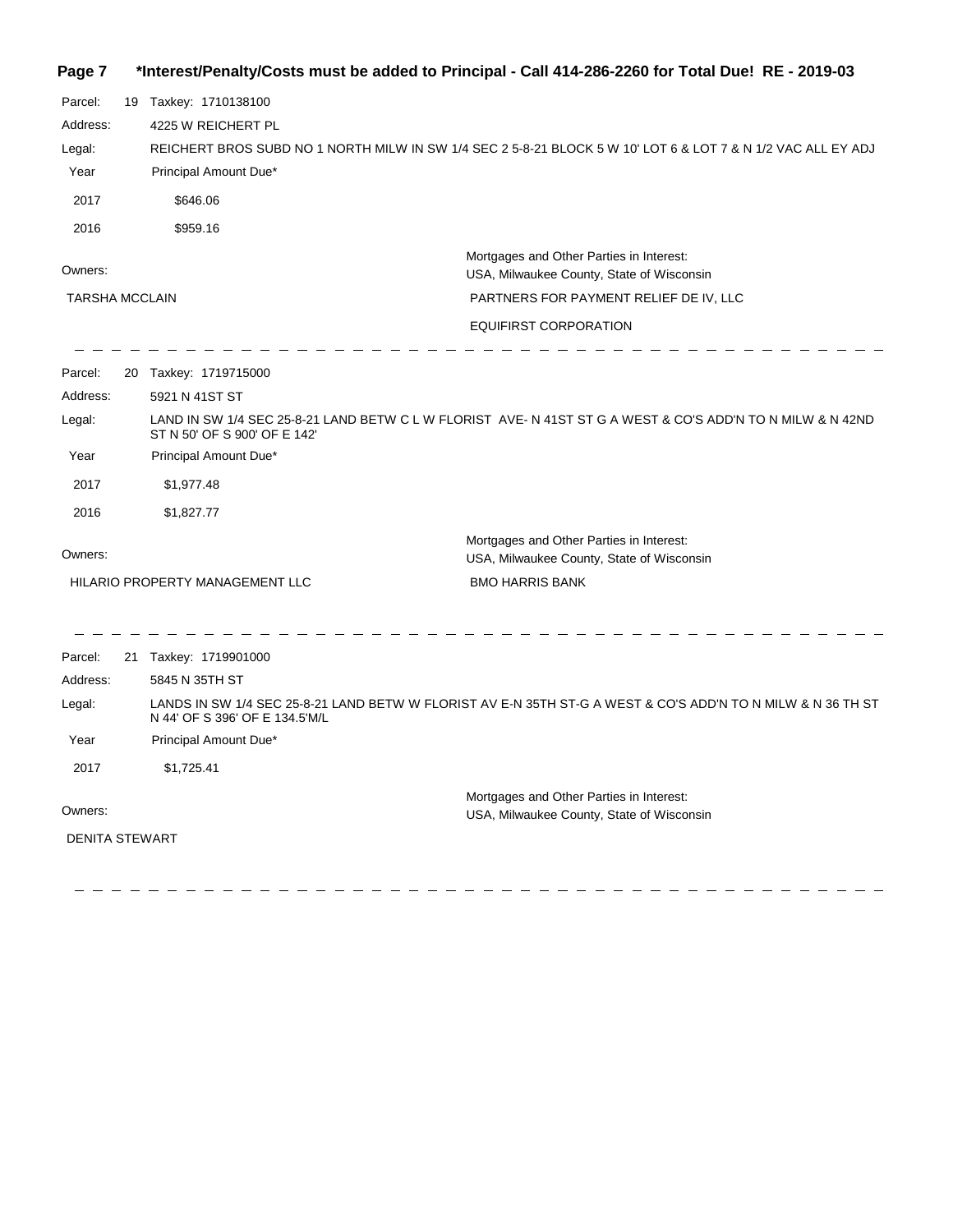#### **Page 8 \*Interest/Penalty/Costs must be added to Principal - Call 414-286-2260 for Total Due! RE - 2019-03**

| Parcel:               |  | 22 Taxkey: 1719983000                                                                                                                           |
|-----------------------|--|-------------------------------------------------------------------------------------------------------------------------------------------------|
| Address:              |  | 5910 N 38TH ST                                                                                                                                  |
| Legal:                |  | LANDS IN SW 1/4 SEC 25-8-21 LAND BETW C L W FLORIS T AVE- N 37TH ST G A WEST & CO'S ADD'N TO N MILW & N<br>38TH ST N 40' OF S 800' OF W 127.50' |
| Year                  |  | Principal Amount Due*                                                                                                                           |
| 2017                  |  | \$168.23                                                                                                                                        |
| 2016                  |  | \$869.31                                                                                                                                        |
| Owners:               |  | Mortgages and Other Parties in Interest:<br>USA, Milwaukee County, State of Wisconsin                                                           |
| <b>BERNICE WALKER</b> |  | AAMES FUNDING CORPORATION                                                                                                                       |
| <b>HUBERT WALKER</b>  |  |                                                                                                                                                 |
|                       |  |                                                                                                                                                 |

Parcel: 23 Taxkey: 1740794000 6520 W SILVER SPRING DR Address: Legal: SILVER SPRING PARK ADD'N IN SE 1/4 SEC 27-8-21 BLO CK 14 LOT 14 Year Principal Amount Due\* 2017 \$2,100.22 2016 \$1,280.61 2014 \$125.43 Mortgages and Other Parties in Interest: Owners: USA, Milwaukee County, State of Wisconsin DALE RICKERT PRESTON RICKERT JANIESE RICKERT DEPARTMENT OF WORKFORCE DEVELOPMENT  $\frac{1}{2} \frac{1}{2} \frac{1}{2} \frac{1}{2} \frac{1}{2} \frac{1}{2} \frac{1}{2} \frac{1}{2} \frac{1}{2} \frac{1}{2} \frac{1}{2} \frac{1}{2} \frac{1}{2} \frac{1}{2} \frac{1}{2} \frac{1}{2} \frac{1}{2} \frac{1}{2} \frac{1}{2} \frac{1}{2} \frac{1}{2} \frac{1}{2} \frac{1}{2} \frac{1}{2} \frac{1}{2} \frac{1}{2} \frac{1}{2} \frac{1}{2} \frac{1}{2} \frac{1}{2} \frac{1}{2} \frac{$  $\frac{1}{2}$  $\frac{1}{2}$  and  $\frac{1}{2}$  and  $\frac{1}{2}$  and  $\frac{1}{2}$  and  $\frac{1}{2}$ Parcel: 24 Taxkey: 1749987100 Address: 6240 6242 W THURSTON CT LANDS IN SE 1/4 SEC 27-8-21 COM 416.31' N OF S LI & 361.49' E OF W LI OF SE 1/4 OF SD 1/4 SEC-TH N 1 03.69'-TH E Legal: 53.89'-TH S 123.69'-TH W 13.80'-TH NWL Year Principal Amount Due\* 2016 \$463.53

Owners: Mortgages and Other Parties in Interest: USA, Milwaukee County, State of Wisconsin CITY OF MILWAUKEE MAI SAYAOVONG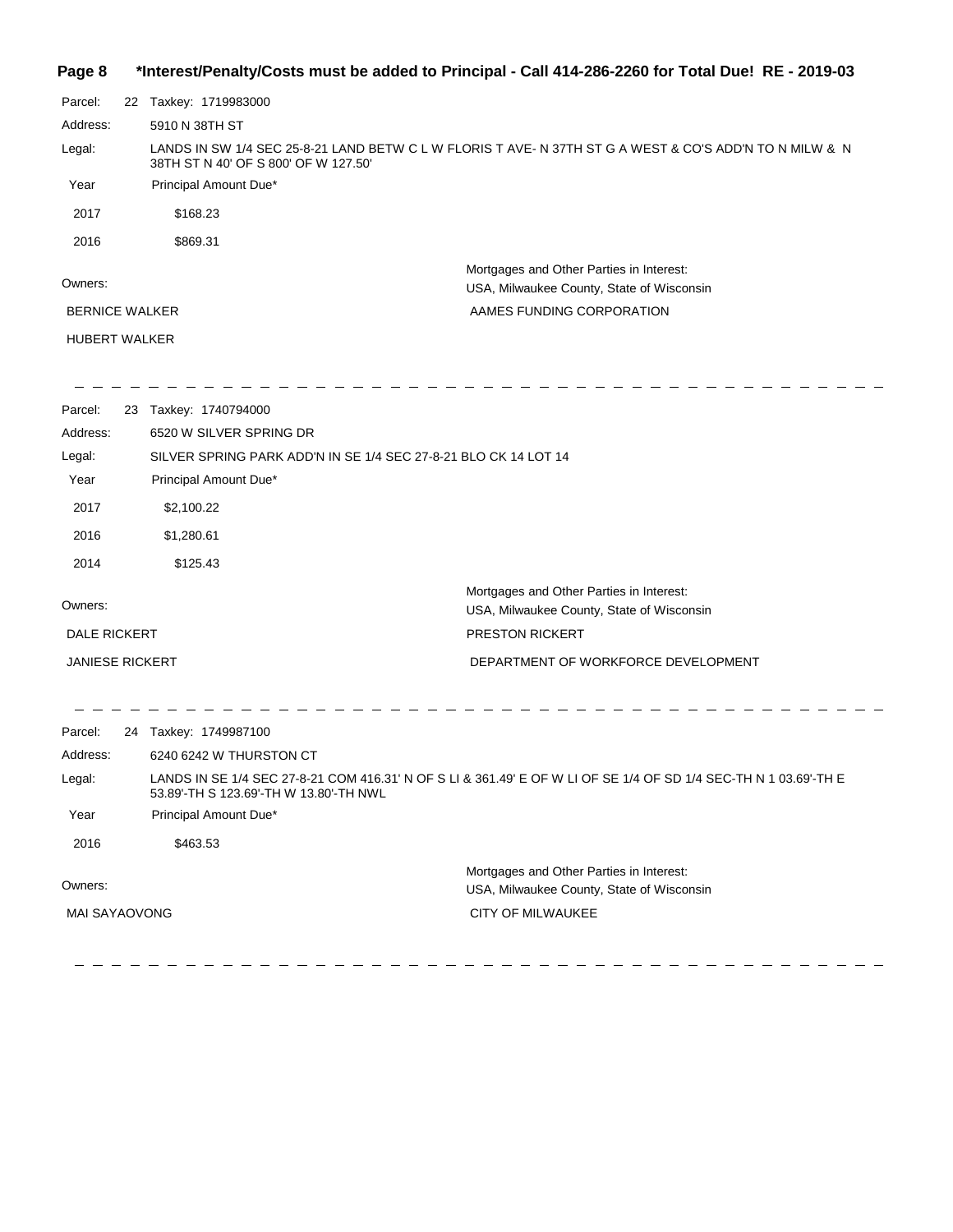#### **Page 9 \*Interest/Penalty/Costs must be added to Principal - Call 414-286-2260 for Total Due! RE - 2019-03**

| Parcel:             | 25 Taxkey: 1760472000                               |                                                                                                    |
|---------------------|-----------------------------------------------------|----------------------------------------------------------------------------------------------------|
| Address:            | 5877 N 80TH ST                                      |                                                                                                    |
| Legal:              | KARAL MEADOWS IN SE 1/4 SEC 28-8-21 BLOCK 4 LOT 12  |                                                                                                    |
| Year                | Principal Amount Due*                               |                                                                                                    |
| 2017                | \$3,095.71                                          |                                                                                                    |
| 2016                | \$2,581.40                                          |                                                                                                    |
| 2015                | \$1,695.02                                          |                                                                                                    |
|                     |                                                     | Mortgages and Other Parties in Interest:                                                           |
| Owners:             |                                                     | USA, Milwaukee County, State of Wisconsin                                                          |
| <b>JEAN FISCHER</b> |                                                     |                                                                                                    |
| RODNEY FISCHER      |                                                     |                                                                                                    |
|                     |                                                     |                                                                                                    |
| Parcel:             | 26 Taxkey: 1820209000                               |                                                                                                    |
| Address:            | 5253 N LOVERS LANE RD<br>Unit                       |                                                                                                    |
| Legal:              |                                                     | NEWPORT WEST CONDOMINIUM IN NW 1/4 SEC 31-8-21 UNIT 329 & UND INT IN THE COMMON AREAS & FACILITIES |
| Year                | Principal Amount Due*                               |                                                                                                    |
| 2017                | \$772.27                                            |                                                                                                    |
| 2016                | \$814.24                                            |                                                                                                    |
|                     |                                                     | Mortgages and Other Parties in Interest:                                                           |
| Owners:             |                                                     | USA, Milwaukee County, State of Wisconsin                                                          |
| <b>COREY GARBER</b> |                                                     |                                                                                                    |
|                     |                                                     |                                                                                                    |
| Parcel:             | 27 Taxkey: 1850608000                               |                                                                                                    |
| Address:            | 9104 9106 W CUSTER AV                               |                                                                                                    |
| Legal:              | SKYLINE HEIGHTS IN NE 1/4 SEC 32-8-21 BLOCK 1 LOT 8 |                                                                                                    |
| Year                | Principal Amount Due*                               |                                                                                                    |
| 2017                | \$3,764.46                                          |                                                                                                    |
| 2016                | \$3,730.25                                          |                                                                                                    |
| 2015                | \$2,308.90                                          |                                                                                                    |
|                     |                                                     | Mortgages and Other Parties in Interest:                                                           |
| Owners:             |                                                     | USA, Milwaukee County, State of Wisconsin                                                          |
| THOMAS SMITH        |                                                     | DEPARTMENT OF WORKFORCE DEVELOPMENT                                                                |

\_\_\_\_\_\_\_\_\_\_\_\_\_\_\_\_\_\_\_\_\_\_\_\_\_\_\_

 $\begin{array}{cccccccccccccc} \bot & \bot & \bot & \bot & \bot & \bot \end{array}$ \_ \_ \_ \_ \_ \_ \_ \_ \_ \_ \_ \_ \_ \_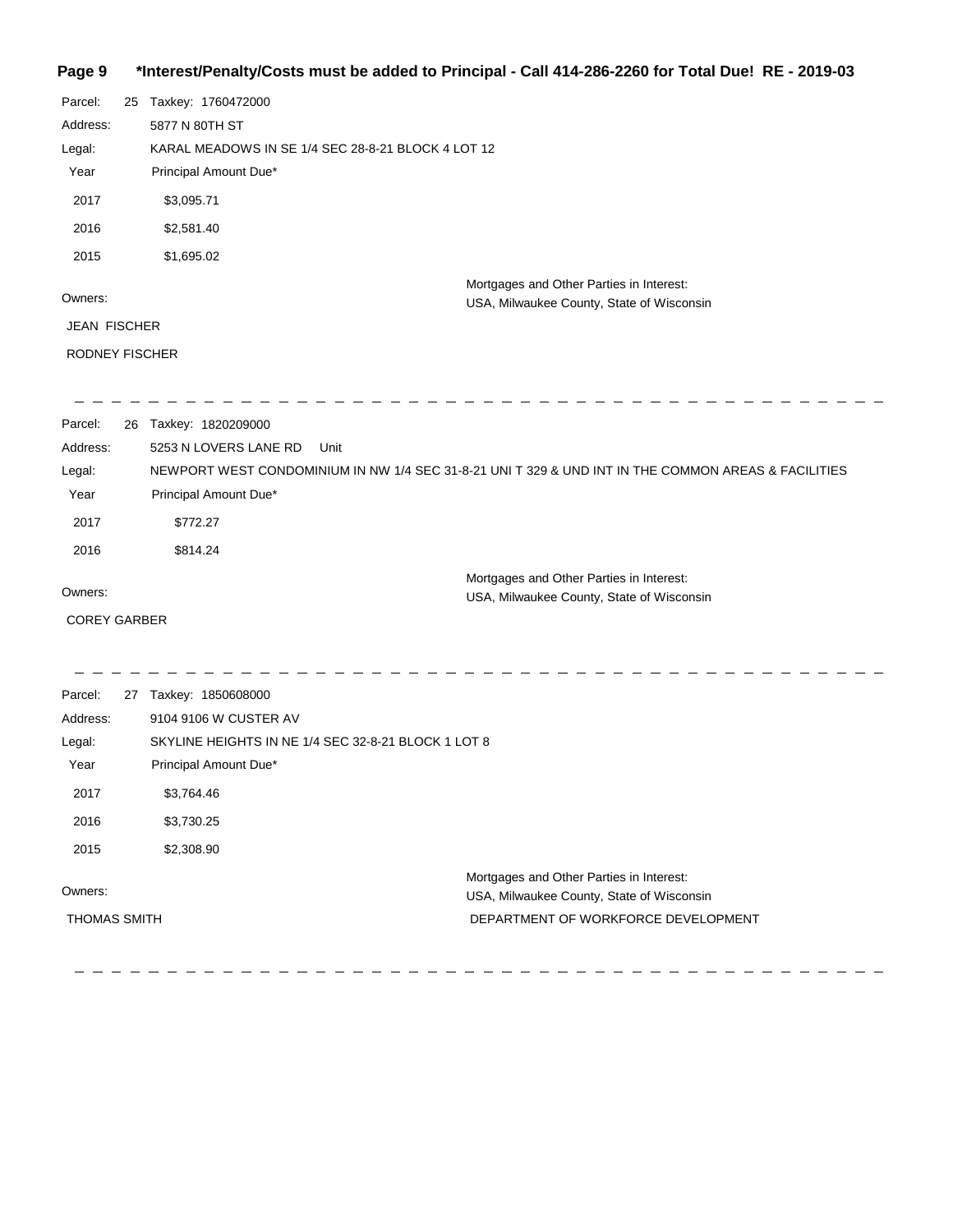**Page 10 \*Interest/Penalty/Costs must be added to Principal - Call 414-286-2260 for Total Due! RE - 2019-03**

| Parcel:                          | 28 Taxkey: 1860472000                               |                                                                                                                           |
|----------------------------------|-----------------------------------------------------|---------------------------------------------------------------------------------------------------------------------------|
| Address:                         | 8510 W VILLARD AV                                   |                                                                                                                           |
| Legal:                           | <b>COMMON-AREAS &amp; FACILITIES</b>                | VILLARD GREEN EAST COND IN SAMPSONS SUBD ADD'N NO 4 IN NW 1/4 SEC 33-8-21 BLDG 5 UNIT B & UND INT IN                      |
| Year                             | Principal Amount Due*                               |                                                                                                                           |
| 2017                             | \$815.96                                            |                                                                                                                           |
| 2016                             | \$460.17                                            |                                                                                                                           |
| Owners:<br><b>EUWELL BLEVINS</b> |                                                     | Mortgages and Other Parties in Interest:<br>USA, Milwaukee County, State of Wisconsin<br>ACTS COMMUNITY DEVELOPMENT CORP. |
|                                  |                                                     |                                                                                                                           |
| Parcel:                          | 29 Taxkey: 1871144000                               |                                                                                                                           |
| Address:                         | 7711 W SHERIDAN AV                                  |                                                                                                                           |
| Legal:                           | INTEREST IN THE COMMON AREAS & FACILITIES           | SPRING TERRACE, A CONDOMINIUM, ETC IN NE 1/4 SEC 3 3-8-21 BUILDING 7711 UNIT D & AN UNDIVIDED 1/88TH                      |
| Year                             | Principal Amount Due*                               |                                                                                                                           |
| 2017                             | \$626.17                                            |                                                                                                                           |
| 2016                             | \$509.81                                            |                                                                                                                           |
|                                  |                                                     | Mortgages and Other Parties in Interest:                                                                                  |
| Owners:                          |                                                     | USA, Milwaukee County, State of Wisconsin                                                                                 |
| <b>CARLA KINLOW</b>              |                                                     | LANDMARK CREDIT UNION                                                                                                     |
|                                  |                                                     |                                                                                                                           |
| Parcel:<br>Address:              | 30 Taxkey: 1880097000<br>7407 W SHERIDAN AV         |                                                                                                                           |
| Legal:                           | CHEVI-PARK SUBD IN NW 1/4 SEC 34-8-21 BLOCK 6 LOT 4 |                                                                                                                           |
| Year                             | Principal Amount Due*                               |                                                                                                                           |
| 2017                             | \$1,755.78                                          |                                                                                                                           |
| 2016                             | \$1,511.96                                          |                                                                                                                           |
|                                  |                                                     | Mortgages and Other Parties in Interest:                                                                                  |
| Owners:                          |                                                     | USA, Milwaukee County, State of Wisconsin                                                                                 |
| <b>KENNETH TAYLOR</b>            |                                                     |                                                                                                                           |
| Parcel:                          | 31 Taxkey: 1880778000                               |                                                                                                                           |
| Address:                         | 6908 W CALDWELL CT                                  |                                                                                                                           |
| Legal:                           | ZENITH PARKSITE IN NW 1/4 SEC 34-8-21 BLOCK 4 LOT 7 |                                                                                                                           |
| Year                             | Principal Amount Due*                               |                                                                                                                           |
| 2016                             | \$548.57                                            |                                                                                                                           |
|                                  |                                                     | Mortgages and Other Parties in Interest:                                                                                  |
| Owners:                          |                                                     | USA, Milwaukee County, State of Wisconsin                                                                                 |
|                                  | CREATIVE RESULTS CORPORATION                        |                                                                                                                           |
|                                  |                                                     |                                                                                                                           |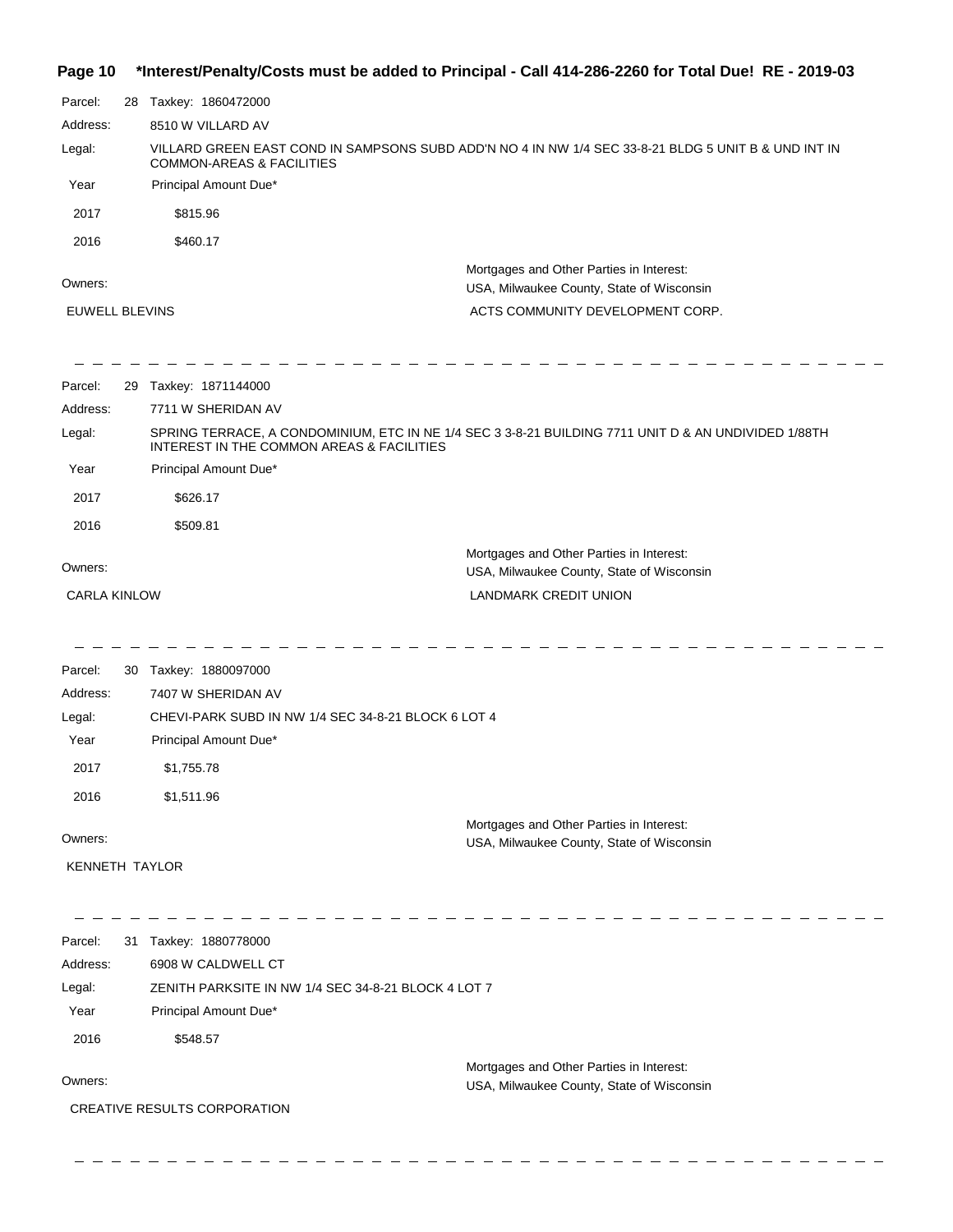#### **Page 11 \*Interest/Penalty/Costs must be added to Principal - Call 414-286-2260 for Total Due! RE - 2019-03**

| Parcel:  | 32 | Taxkey: 1890411000                                                                    |
|----------|----|---------------------------------------------------------------------------------------|
| Address: |    | 5274 N 64TH ST                                                                        |
| Legal:   |    | FITZGERALD SUBD NO 2 (M.J.) ETC IN NE 1/4 SEC 34-8 -21 BLOCK 2 LOT 5 SUBJ TO EASEMENT |
| Year     |    | Principal Amount Due*                                                                 |
| 2017     |    | \$1,154.53                                                                            |
| 2016     |    | \$2,695.63                                                                            |
| 2015     |    | \$2,260.62                                                                            |
| 2014     |    | \$1,747.05                                                                            |
|          |    | Mortgages and Other Parties in Interest:                                              |
| Owners:  |    | USA, Milwaukee County, State of Wisconsin                                             |

#### Owners:

TIFFANY JONES

 $\frac{1}{2} \frac{1}{2} \frac{1}{2} \frac{1}{2} \frac{1}{2} \frac{1}{2} \frac{1}{2} \frac{1}{2} \frac{1}{2} \frac{1}{2} \frac{1}{2} \frac{1}{2} \frac{1}{2} \frac{1}{2} \frac{1}{2} \frac{1}{2} \frac{1}{2} \frac{1}{2} \frac{1}{2} \frac{1}{2} \frac{1}{2} \frac{1}{2} \frac{1}{2} \frac{1}{2} \frac{1}{2} \frac{1}{2} \frac{1}{2} \frac{1}{2} \frac{1}{2} \frac{1}{2} \frac{1}{2} \frac{$ 

 $\frac{1}{2}$   $\frac{1}{2}$  $\sim$ 

| Parcel:  | 33 | Taxkey: 1900916000                                        |  |
|----------|----|-----------------------------------------------------------|--|
| Address: |    | 5341 N 54TH ST                                            |  |
| Legal:   |    | HACKBARTH'S SUBD IN NW 1/4 SEC 35-8-21 BLOCK 2 LOT 5      |  |
| Year     |    | Principal Amount Due*                                     |  |
| 2017     |    | \$4,403.67                                                |  |
| 2016     |    | \$3,833.08                                                |  |
|          |    | Mortgages and Other Parties in Interest:                  |  |
| Owners:  |    | USA, Milwaukee County, State of Wisconsin                 |  |
|          |    | <b>ANTWAN ROBINSON</b>                                    |  |
|          |    |                                                           |  |
| Parcel:  |    | 34 Taxkey: 1901013000                                     |  |
| Address: |    | 5451 N 51ST BL                                            |  |
| Legal:   |    | HACKBARTH'S SUBD NO 2 IN NW 1/4 SEC 35-8-21 BLOCK 6 LOT 5 |  |
| Year     |    | Principal Amount Due*                                     |  |
| 2017     |    | \$2,182.68                                                |  |
| 2016     |    | \$1,342.39                                                |  |
|          |    | Mortgages and Other Parties in Interest:                  |  |
| Owners:  |    | USA, Milwaukee County, State of Wisconsin                 |  |
|          |    | ALPACINO BANYARD                                          |  |
|          |    |                                                           |  |
|          |    |                                                           |  |

---------------

 $\sim$  $\frac{1}{2}$  -------------

 $\overline{\phantom{0}}$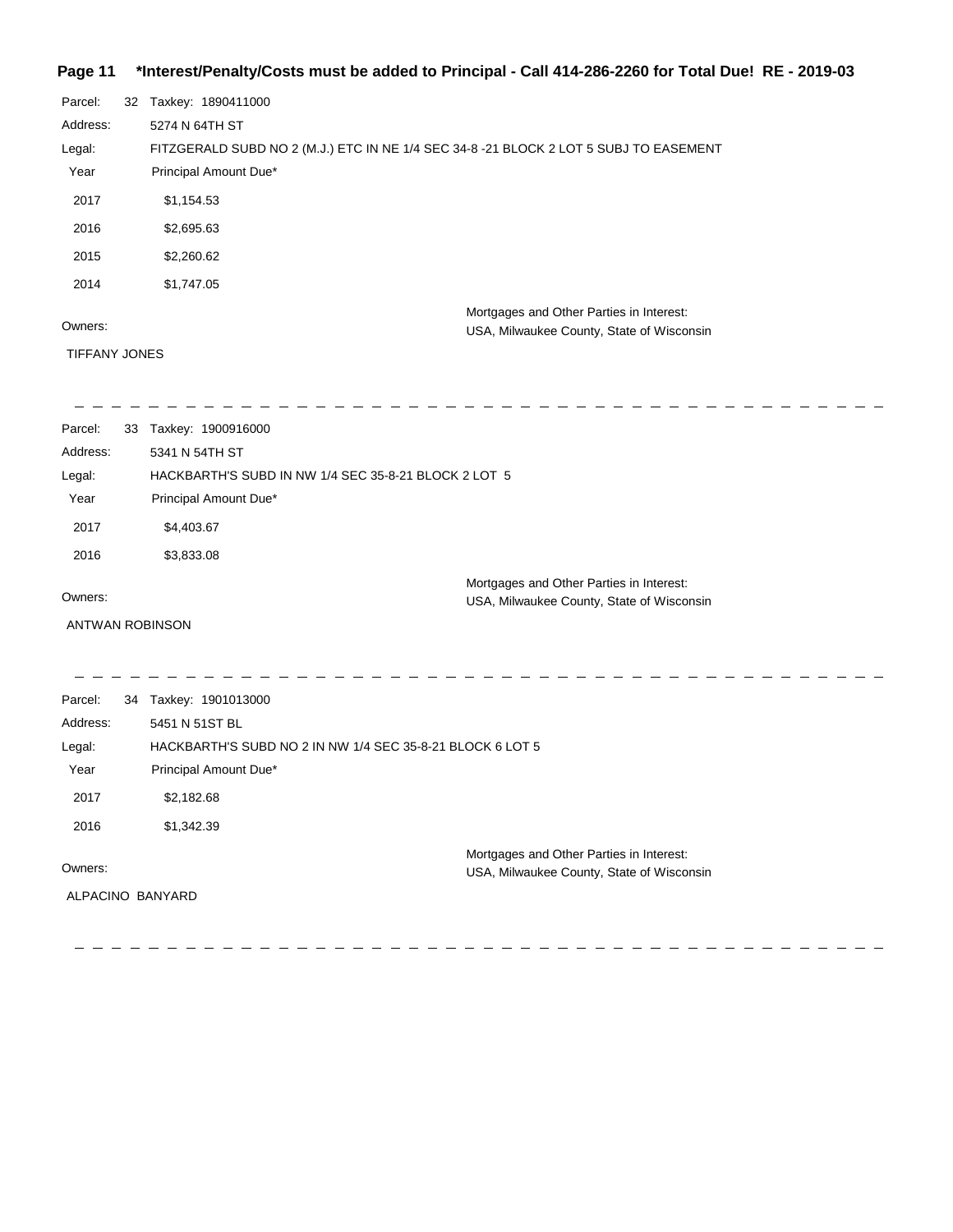# **Page 12 \*Interest/Penalty/Costs must be added to Principal - Call 414-286-2260 for Total Due! RE - 2019-03**

| Parcel:<br>Address:<br>Legal:<br>Year<br>2017<br>2016<br>2015 | 35                                                                               | Taxkey: 1920107000<br>3814 W SHERIDAN AV<br>PARKVIEW ADD'N TO NORTH MILW IN NW 1/4 SEC 36-8-21 BLOCK 20 LOT 20 & W 20' LOT 19<br>Principal Amount Due*<br>\$3,012.46<br>\$2,593.44<br>\$2,690.33 |                                                                                       |
|---------------------------------------------------------------|----------------------------------------------------------------------------------|--------------------------------------------------------------------------------------------------------------------------------------------------------------------------------------------------|---------------------------------------------------------------------------------------|
| 2014                                                          |                                                                                  | \$1,603.74                                                                                                                                                                                       |                                                                                       |
| Owners:<br><b>CURTIS BROWN</b><br><b>ETHEL BROWN</b>          |                                                                                  |                                                                                                                                                                                                  | Mortgages and Other Parties in Interest:<br>USA, Milwaukee County, State of Wisconsin |
|                                                               |                                                                                  |                                                                                                                                                                                                  |                                                                                       |
| Parcel:<br>Address:<br>Legal:                                 |                                                                                  | 36 Taxkey: 1920143000<br>3922 W SHERIDAN AV<br>PARKVIEW ADD'N TO NORTH MILW IN NW 1/4 SEC 36-8-21 BLOCK 21 LOT 22                                                                                |                                                                                       |
| Year                                                          |                                                                                  | Principal Amount Due*                                                                                                                                                                            |                                                                                       |
| 2017                                                          |                                                                                  | \$2,635.59                                                                                                                                                                                       |                                                                                       |
| 2016                                                          |                                                                                  | \$2,593.62                                                                                                                                                                                       |                                                                                       |
| 2015                                                          |                                                                                  | \$1,883.86                                                                                                                                                                                       |                                                                                       |
| Owners:                                                       |                                                                                  |                                                                                                                                                                                                  | Mortgages and Other Parties in Interest:<br>USA, Milwaukee County, State of Wisconsin |
|                                                               |                                                                                  | FRANKLIN HEIGHTS MANAGEMENT, LLC                                                                                                                                                                 | DAVID HALBROOKS                                                                       |
|                                                               |                                                                                  | TYTY PROPERTIES INVESTMENT LLC                                                                                                                                                                   |                                                                                       |
| Parcel:                                                       |                                                                                  | 37 Taxkey: 1920384000                                                                                                                                                                            |                                                                                       |
| Address:                                                      |                                                                                  | 5244 N 35TH ST                                                                                                                                                                                   |                                                                                       |
| Legal:                                                        | PAYNE'S ADDN ETC IN NE & NW 1/4 SEC 36-8-21 BLOCK 3 LOT 30 & N 1' LOT 29 BID #19 |                                                                                                                                                                                                  |                                                                                       |
| Year                                                          |                                                                                  | Principal Amount Due*                                                                                                                                                                            |                                                                                       |
| 2016                                                          |                                                                                  | \$3,443.61                                                                                                                                                                                       |                                                                                       |
| Owners:                                                       |                                                                                  |                                                                                                                                                                                                  | Mortgages and Other Parties in Interest:<br>USA, Milwaukee County, State of Wisconsin |
|                                                               |                                                                                  | WANETTA COLEMAN                                                                                                                                                                                  |                                                                                       |
|                                                               |                                                                                  |                                                                                                                                                                                                  |                                                                                       |

 $\qquad \qquad -$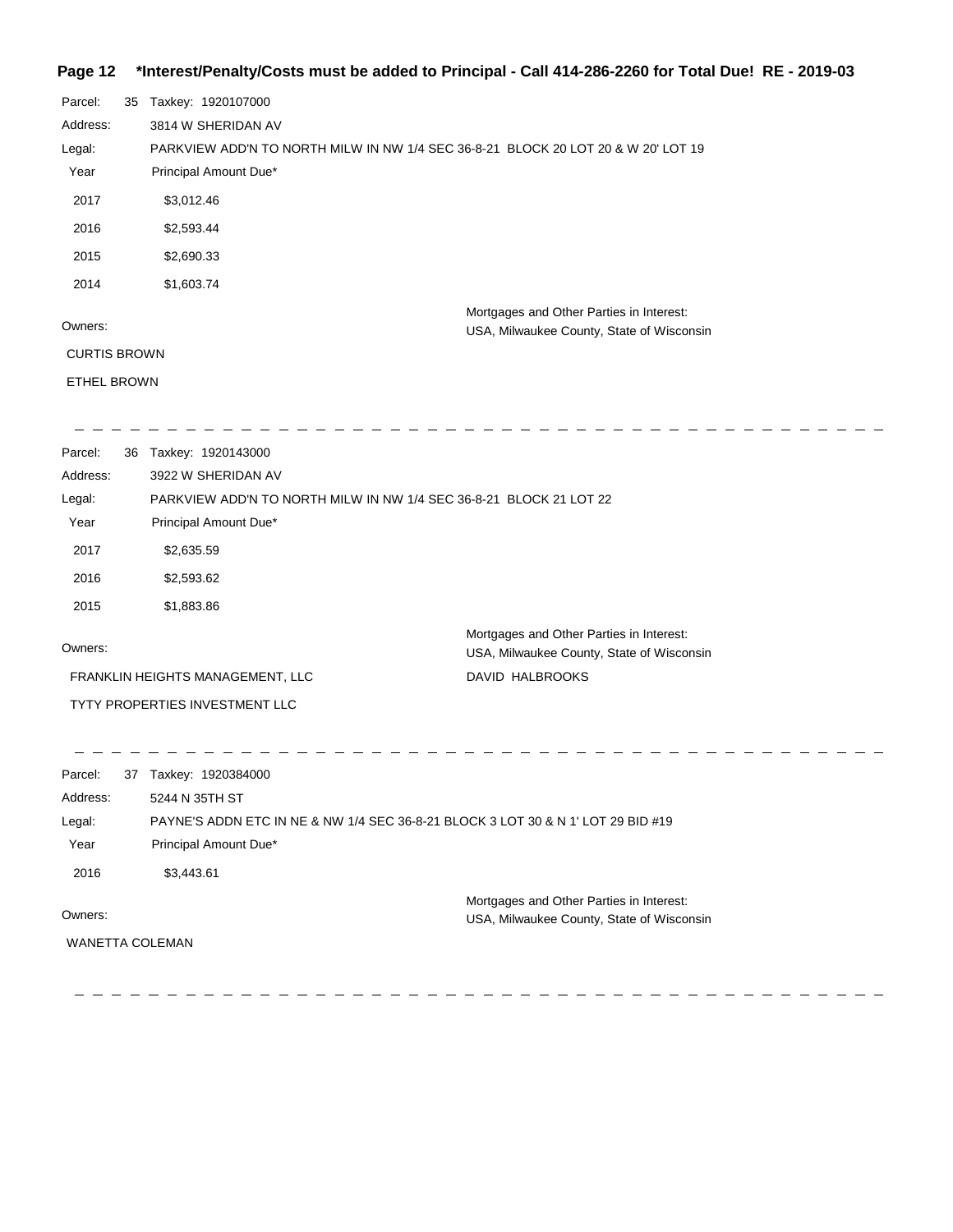#### **Page 13 \*Interest/Penalty/Costs must be added to Principal - Call 414-286-2260 for Total Due! RE - 2019-03**

| Parcel:       | 38                      | Taxkey: 1920516000                                                                    |  |  |  |
|---------------|-------------------------|---------------------------------------------------------------------------------------|--|--|--|
| Address:      |                         | 5362 N 36TH ST                                                                        |  |  |  |
| Legal:        |                         | PAYNE'S ADDN ETC IN NE & NW 1/4 SEC 36-8-21 BLOCK 7 LOT 36                            |  |  |  |
| Year          |                         | Principal Amount Due*                                                                 |  |  |  |
| 2017          |                         | \$1,003.86                                                                            |  |  |  |
| 2016          |                         | \$2,691.72                                                                            |  |  |  |
| 2015          |                         | \$119.06                                                                              |  |  |  |
| 2014          |                         | \$428.52                                                                              |  |  |  |
| Owners:       |                         | Mortgages and Other Parties in Interest:<br>USA, Milwaukee County, State of Wisconsin |  |  |  |
| DOLLIE TAYLOR |                         |                                                                                       |  |  |  |
| DOTTIE TAYLOR |                         |                                                                                       |  |  |  |
|               | <b>LEONARD A WILSON</b> |                                                                                       |  |  |  |
|               |                         |                                                                                       |  |  |  |

| Parcel:  | 39 | Taxkey: 1920571000                                                |
|----------|----|-------------------------------------------------------------------|
| Address: |    | 5410 N 36TH ST                                                    |
| Legal:   |    | PAYNE'S ADDN ETC IN NE & NW 1/4 SEC 36-8-21 BLOCK 10 LOTS 22 & 23 |
| Year     |    | Principal Amount Due*                                             |
| 2016     |    | \$5,466.01                                                        |
| 2015     |    | \$6,316.26                                                        |
|          |    | Mortgages and Other Parties in Interest:                          |

Owners:

VICTOR BENTON

\_ \_ \_ \_ \_ \_ \_ \_ \_ \_ \_ \_ \_ \_ \_ \_  $\frac{1}{2}$  $\frac{1}{2}$  $-$ - - - - -Parcel: 40 Taxkey: 1920753000 Address: 5236 N 38TH ST PAYNE'S 2ND ADDN ETC IN NW 1/4 & S 1/2 SEC 36-8-21 BLOCK 16 LOT 28 Legal: Year Principal Amount Due\* 2017 \$86.12 Mortgages and Other Parties in Interest: Owners: USA, Milwaukee County, State of Wisconsin DANIEL RYAN

USA, Milwaukee County, State of Wisconsin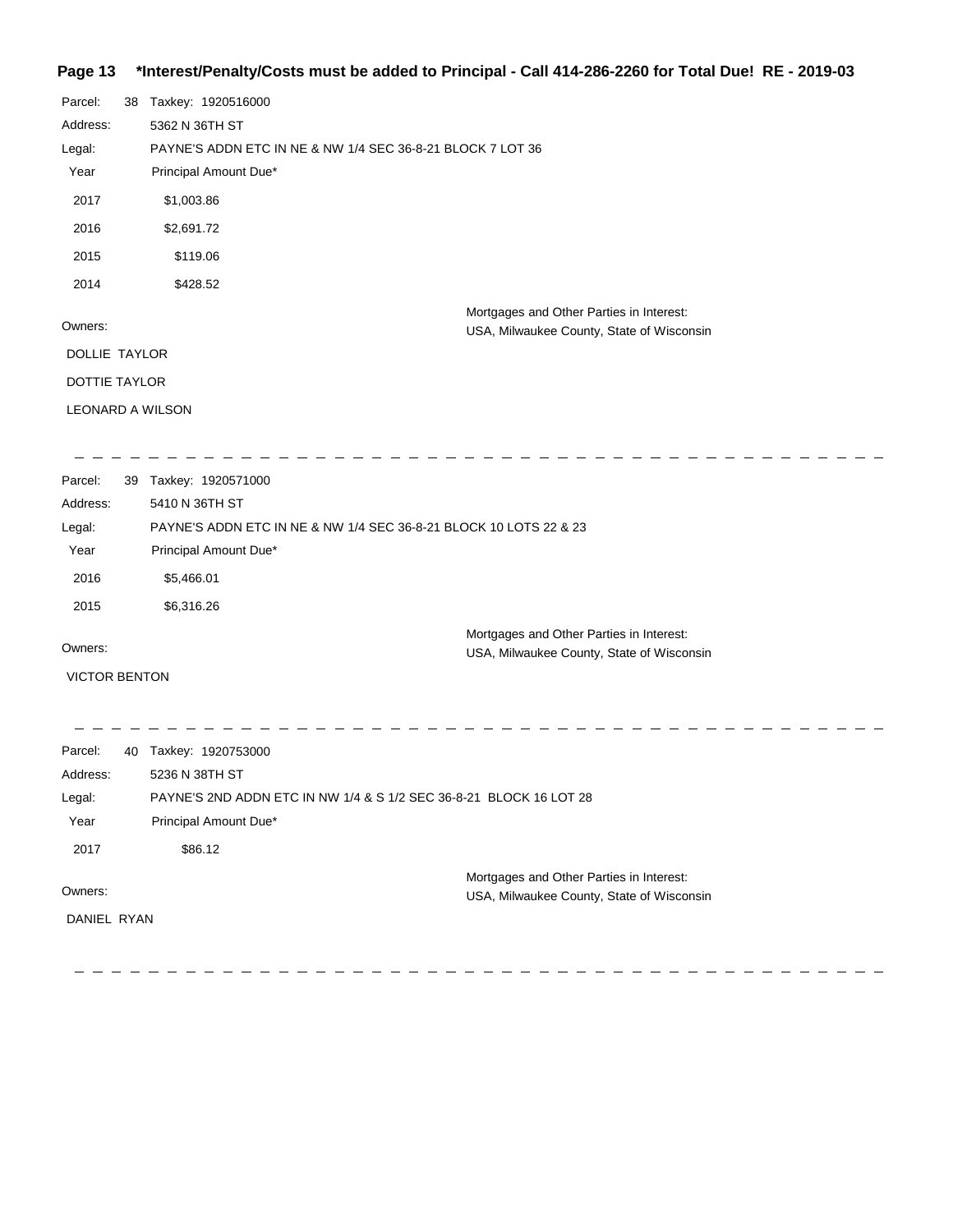# **Page 14 \*Interest/Penalty/Costs must be added to Principal - Call 414-286-2260 for Total Due! RE - 2019-03**

| Parcel:  | 41 | Taxkey: 1920770000                                                                |
|----------|----|-----------------------------------------------------------------------------------|
| Address: |    | 5233 N 38TH ST                                                                    |
| Legal:   |    | PAYNE'S 2ND ADDN ETC IN NW 1/4 & S 1/2 SEC 36-8-21 BLOCK 17 LOT 12 & N 10' LOT 13 |
| Year     |    | Principal Amount Due*                                                             |
| 2017     |    | \$750.43                                                                          |
| 2016     |    | \$2,968.78                                                                        |
| 2015     |    | \$3,649.23                                                                        |
| 2014     |    | \$1,980.04                                                                        |
| 2013     |    | \$2,212.02                                                                        |
| 2012     |    | \$2,909.71                                                                        |
| 2011     |    | \$2,304.22                                                                        |
|          |    | Mortgages and Other Parties in Interest:                                          |
| Owners:  |    | USA, Milwaukee County, State of Wisconsin                                         |

ALTON BINGHAM

| Parcel:              | Taxkey: 1920822000<br>42                                                               |                                                                                       |  |  |
|----------------------|----------------------------------------------------------------------------------------|---------------------------------------------------------------------------------------|--|--|
| Address:             | 5311 N 39TH ST                                                                         |                                                                                       |  |  |
| Legal:               | PAYNE'S 2ND ADDN ETC IN NW 1/4 & S 1/2 SEC 36-8-21 BLOCK 23 S 5' LOT 17 & N 27' LOT 18 |                                                                                       |  |  |
| Year                 | Principal Amount Due*                                                                  |                                                                                       |  |  |
| 2017                 | \$1,367.49                                                                             |                                                                                       |  |  |
| 2016                 | \$1,804.68                                                                             |                                                                                       |  |  |
| Owners:              |                                                                                        | Mortgages and Other Parties in Interest:<br>USA, Milwaukee County, State of Wisconsin |  |  |
| <b>JASON OLIVER</b>  |                                                                                        | <b>EDUCATORS CREDIT UNION</b>                                                         |  |  |
| <b>TAMEKA OLIVER</b> |                                                                                        |                                                                                       |  |  |

| Parcel:              | 43 | Taxkey: 1921185100                                                                    |
|----------------------|----|---------------------------------------------------------------------------------------|
| Address:             |    | 5561 N 42ND ST                                                                        |
| Legal:               |    | SAWYER'S ADD'N IN NW 1/4 SEC 36-8-21 BLOCK 4 LOTS 8 & 9                               |
| Year                 |    | Principal Amount Due*                                                                 |
| 2017                 |    | \$1,418.92                                                                            |
| 2016                 |    | \$1,796.77                                                                            |
| Owners:              |    | Mortgages and Other Parties in Interest:<br>USA, Milwaukee County, State of Wisconsin |
| <b>FRED A STRUTZ</b> |    |                                                                                       |
|                      |    |                                                                                       |
|                      |    |                                                                                       |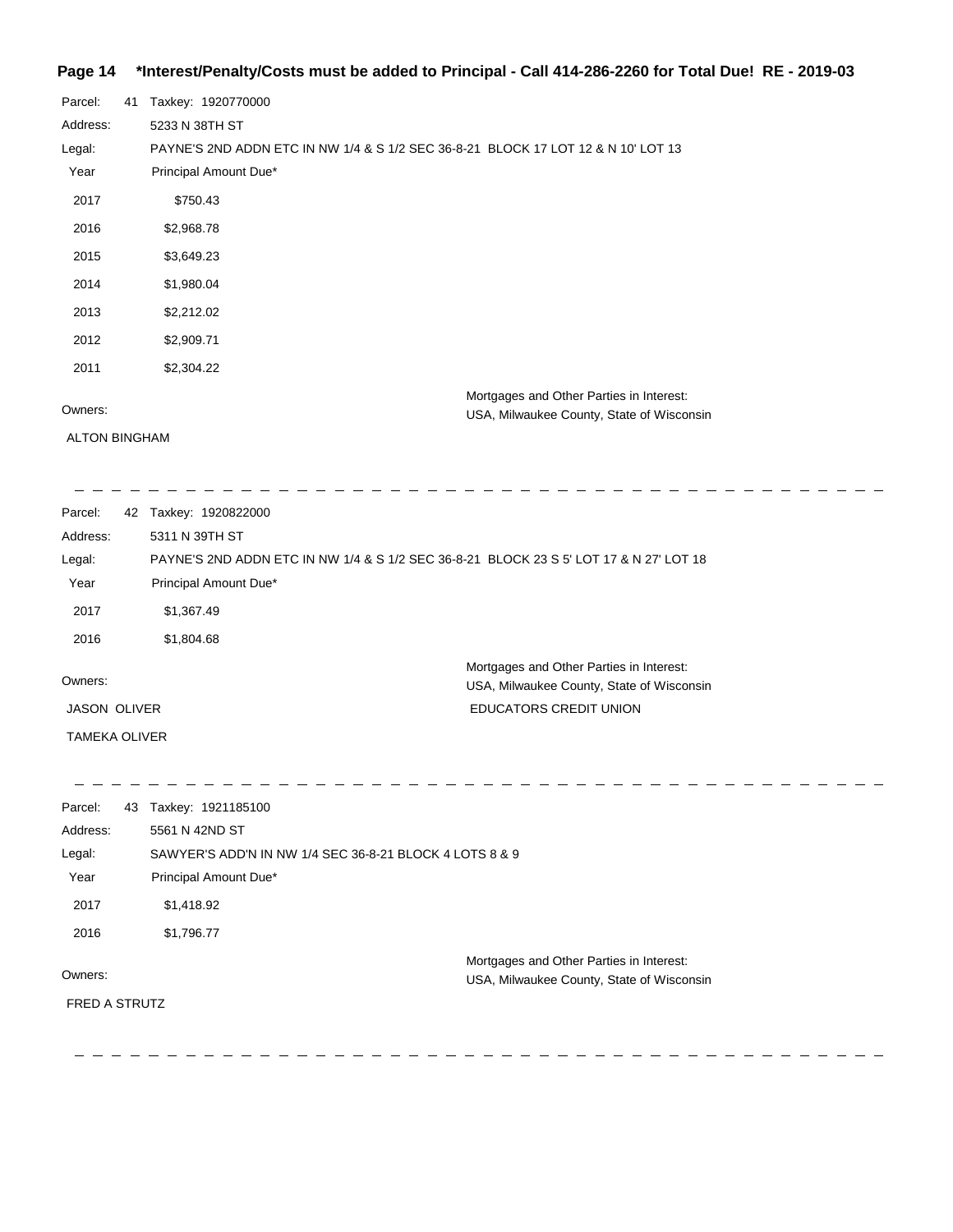# **Page 15 \*Interest/Penalty/Costs must be added to Principal - Call 414-286-2260 for Total Due! RE - 2019-03**

| Parcel:<br>Address:<br>Legal:<br>Year<br>2017<br>2016         | 44 Taxkey: 1930243000<br>5527 N 33RD ST<br>HIGHLAND, NORTH MILW PARK CO'S SUBD IN NE 1/4 SEC 36-8-21 BLOCK 2 LOT 14 & N 15' LOT 15<br>Principal Amount Due*<br>\$382.67<br>\$1,220.17    |                                                                                                                                                            |
|---------------------------------------------------------------|------------------------------------------------------------------------------------------------------------------------------------------------------------------------------------------|------------------------------------------------------------------------------------------------------------------------------------------------------------|
| Owners:<br><b>AUGUSTUS ALLEN</b>                              |                                                                                                                                                                                          | Mortgages and Other Parties in Interest:<br>USA, Milwaukee County, State of Wisconsin<br>LANA WURTHMAN<br><b>CUSTOM SERVICING LLC</b><br>BWM MORTGAGE, LLC |
| Parcel:<br>Address:<br>Legal:<br>Year<br>2016                 | 45 Taxkey: 1930276000<br>5529 N 32ND ST<br>HIGHLAND, NORTH MILW PARK CO'S SUBD IN NE 1/4 SEC 36-8-21 BLOCK 3 LOT 14 & S 10' LOT 13<br>Principal Amount Due*<br>\$722.59                  |                                                                                                                                                            |
| Owners:<br>LATOYA COLLINS                                     |                                                                                                                                                                                          | Mortgages and Other Parties in Interest:<br>USA, Milwaukee County, State of Wisconsin                                                                      |
| Parcel:<br>Address:<br>Legal:<br>Year<br>2017<br>2016<br>2015 | 46 Taxkey: 1940509000<br>5354 N 27TH ST<br>WILSON & EVANS NORTH PARK GARDENS ETC IN NW 1/4 SE C 31-8-22 BLOCK 1 LOT 9<br>Principal Amount Due*<br>\$2,473.26<br>\$1,661.87<br>\$1,983.06 |                                                                                                                                                            |
| Owners:<br><b>SALVATORE RAPPA</b>                             |                                                                                                                                                                                          | Mortgages and Other Parties in Interest:<br>USA, Milwaukee County, State of Wisconsin                                                                      |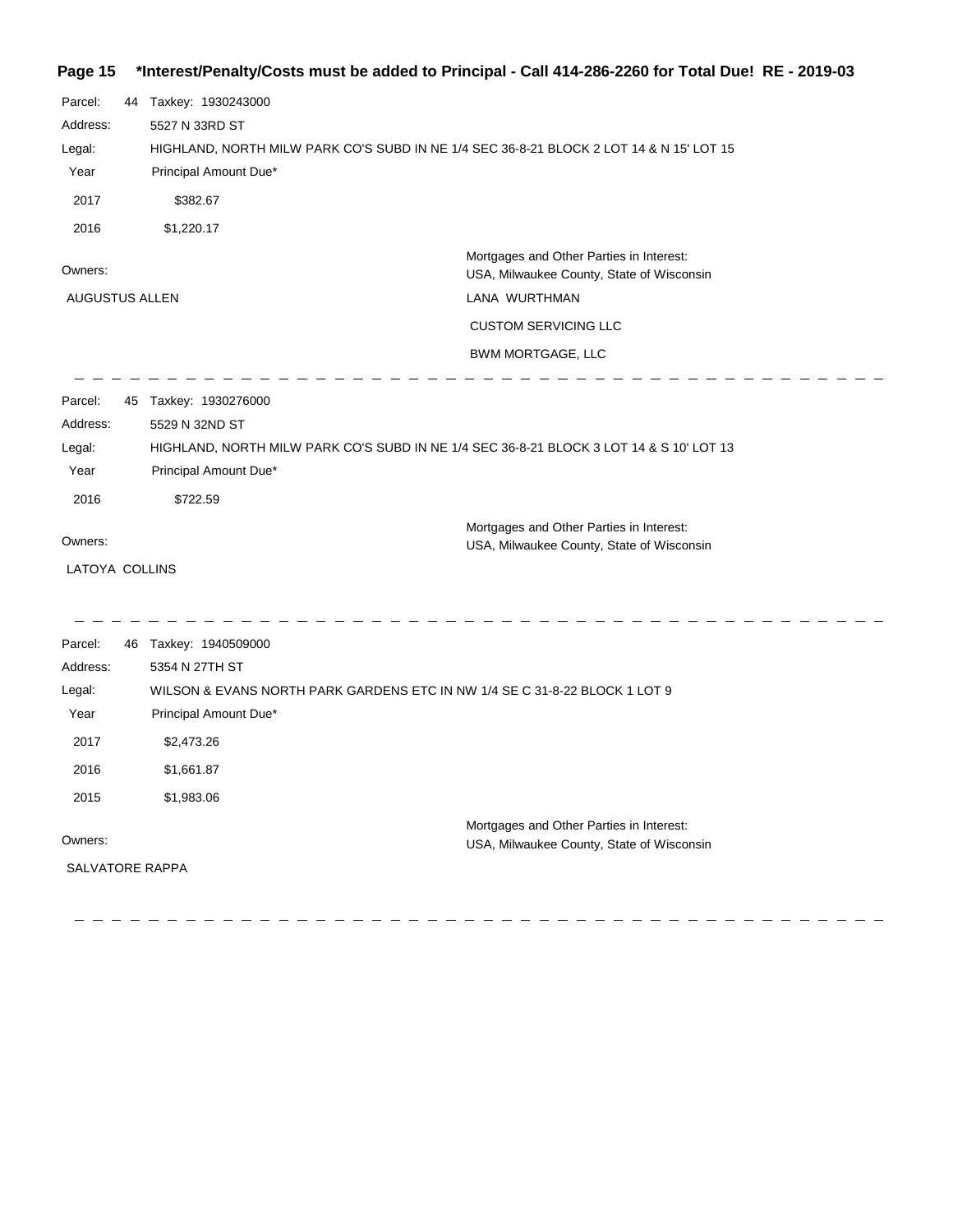#### **Page 16 \*Interest/Penalty/Costs must be added to Principal - Call 414-286-2260 for Total Due! RE - 2019-03**

| Parcel:        | 47 | Taxkey: 2050146000                                                                    |
|----------------|----|---------------------------------------------------------------------------------------|
| Address:       |    | 4820 N 19TH ST                                                                        |
| Legal:         |    | LINCOLN PARK ANNEX IN SE 1/4 SEC 31-8-22 BLOCK 2 S 40' OF W 1/2 LOT 4                 |
| Year           |    | Principal Amount Due*                                                                 |
| 2017           |    | \$1,217.51                                                                            |
| 2016           |    | \$1,281.19                                                                            |
| 2015           |    | \$3,246.98                                                                            |
| 2014           |    | \$1,466.18                                                                            |
| 2013           |    | \$1,779.23                                                                            |
| 2012           |    | \$2,846.49                                                                            |
| 2011           |    | \$2,177.18                                                                            |
| 2010           |    | \$1,486.85                                                                            |
| Owners:        |    | Mortgages and Other Parties in Interest:<br>USA, Milwaukee County, State of Wisconsin |
| DAVID L HOWARD |    | ASSOCIATED BANK, N.A.                                                                 |

------------------------------------- $\overline{\phantom{a}}$  $\frac{1}{2} \left( \frac{1}{2} \right)$ Parcel: 48 Taxkey: 2050435000 1958 W FAIRMOUNT AV Address: Legal: LINCOLN PARK VIEW IN SE 1/4 SEC 31-8-22 BLOCK 3 S 83.90' LOT 3 Year Principal Amount Due\* 2017 \$2,605.83 2016 \$2,157.74 Mortgages and Other Parties in Interest: Owners: USA, Milwaukee County, State of Wisconsin

JERRELL CATHEY

\_ \_ \_ \_ \_ \_ \_ \_ \_ \_ \_ \_

| Parcel:                 | 49 | Taxkey: 2060129000                                                   |                                           |
|-------------------------|----|----------------------------------------------------------------------|-------------------------------------------|
| Address:                |    | 4928 N 27TH ST                                                       |                                           |
| Legal:                  |    | BUENING & BOECK'S SUBD IN SW 1/4 SEC 31-8-22 BLOCK 3 LOT 13 EXC W 17 |                                           |
| Year                    |    | Principal Amount Due*                                                |                                           |
| 2017                    |    | \$882.89                                                             |                                           |
| 2016                    |    | \$41.75                                                              |                                           |
| 2015                    |    | \$5.00                                                               |                                           |
|                         |    |                                                                      | Mortgages and Other Parties in Interest:  |
| Owners:                 |    |                                                                      | USA, Milwaukee County, State of Wisconsin |
| <b>CHARLETTE BEAMON</b> |    |                                                                      | FIRST-CITIZENS BANK & TRUST COMPANY       |
| <b>JOHNNIE BEAMON</b>   |    |                                                                      |                                           |
|                         |    |                                                                      |                                           |

<u> 1991 - 1992 - 1992 - 1992 - 1992 - 1992 - 1993 </u>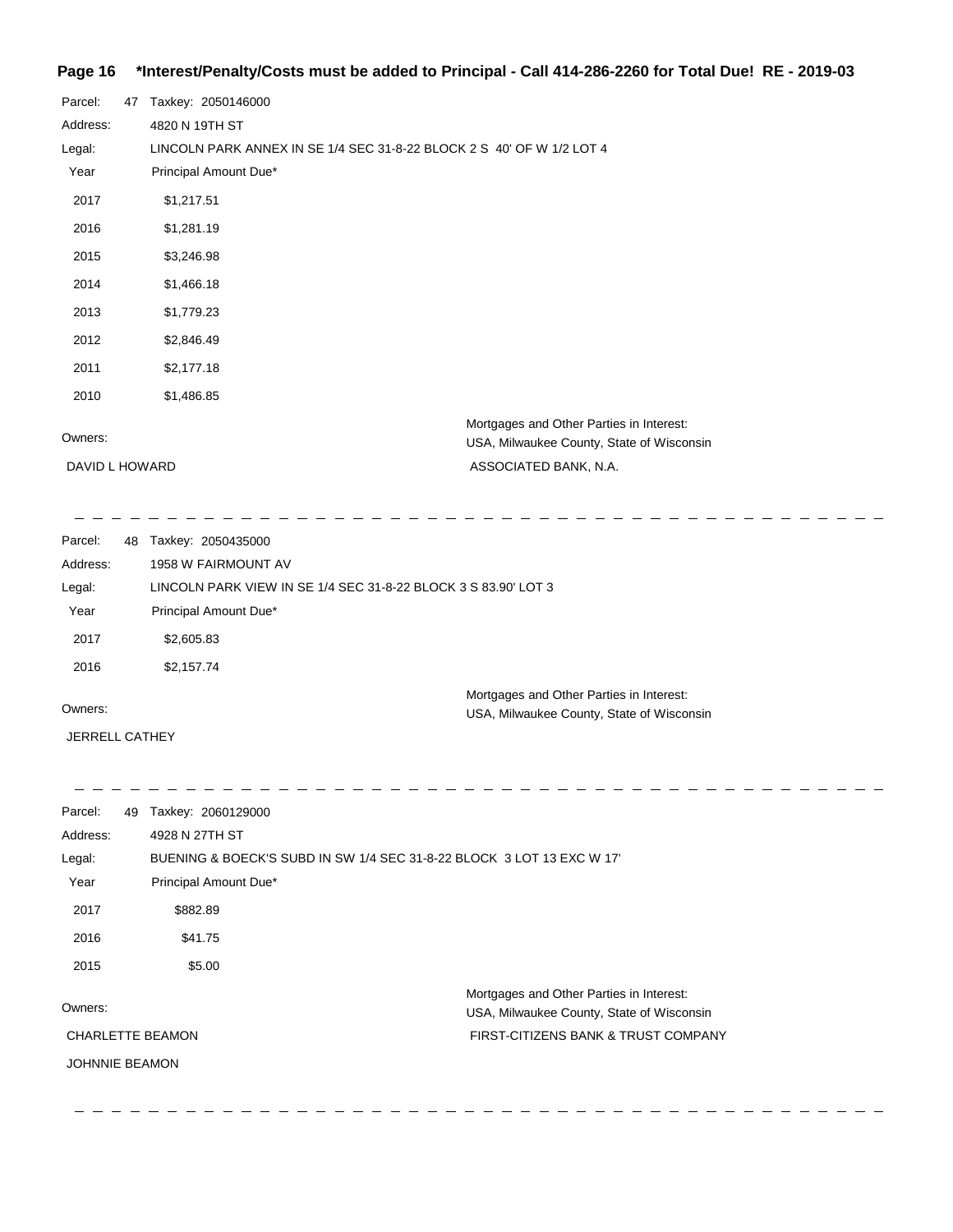#### **Page 17 \*Interest/Penalty/Costs must be added to Principal - Call 414-286-2260 for Total Due! RE - 2019-03**

| Page 17                | "interest/Penaity/Costs must be added to Principal - Call 414-286-2260 for Total Due!" RE - 2019-03               |
|------------------------|-------------------------------------------------------------------------------------------------------------------|
| Parcel:                | 50 Taxkey: 2070002100                                                                                             |
| Address:               | 5168 N 35TH ST                                                                                                    |
| Legal:                 | ASSESSOR'S PLAT NO 104 IN SE 1/4 SEC 36-8-21 BLOCK 1 LOT 2 & S 30' LOT 1 & W 15' OF S 60' OF N 90' L OT 4 BID #19 |
| Year                   | Principal Amount Due*                                                                                             |
| 2017                   | \$29,443.33                                                                                                       |
| 2016                   | \$3,718.92                                                                                                        |
| 2015                   | \$18,254.53                                                                                                       |
| Owners:                | Mortgages and Other Parties in Interest:<br>USA, Milwaukee County, State of Wisconsin                             |
|                        | FIFTH PROPERTY DEVELOPMENT, LLC                                                                                   |
| <b>MARIAMA RASHAED</b> |                                                                                                                   |
| <b>TIFFANY THOMAS</b>  |                                                                                                                   |
| Parcel:                | 51 Taxkey: 2070159000                                                                                             |
| Address:               | 5112 N 32ND ST                                                                                                    |
| Legal:                 | NORTH MILWAUKEE TOWNSITE CO'S ADDN NO 1 SE 1/4 SEC 36-8-21 BLOCK 3 LOT 26                                         |
| Year                   | Principal Amount Due*                                                                                             |
| 2017                   | \$493.03                                                                                                          |
| 2016                   | \$1,836.56                                                                                                        |
| Owners:                | Mortgages and Other Parties in Interest:<br>USA, Milwaukee County, State of Wisconsin                             |
| <b>DENISE WATSON</b>   | MILWAUKEE COUNTY                                                                                                  |
| <b>DENNIS WATSON</b>   | CITY OF MILWAUKEE DEPARTMENT OF CITY DEVELOPMENT                                                                  |
| <b>DEREK WATSON</b>    |                                                                                                                   |
| Parcel:                | 52 Taxkey: 2070187100                                                                                             |
| Address:               | 5037 N 32ND ST                                                                                                    |
| Legal:                 | NORTH MILWAUKEE TOWNSITE CO'S ADDN NO 1 SE 1/4 SEC 36-8-21 BLOCK 6 LOTS 8 & 9                                     |
| Year                   | Principal Amount Due*                                                                                             |
| 2017                   | \$1,854.92                                                                                                        |
| 2016                   | \$1,909.78                                                                                                        |

#### Owners:

DARYL D SUTTLES

SUTTLES INVESTMENTS LLC

Mortgages and Other Parties in Interest:

USA, Milwaukee County, State of Wisconsin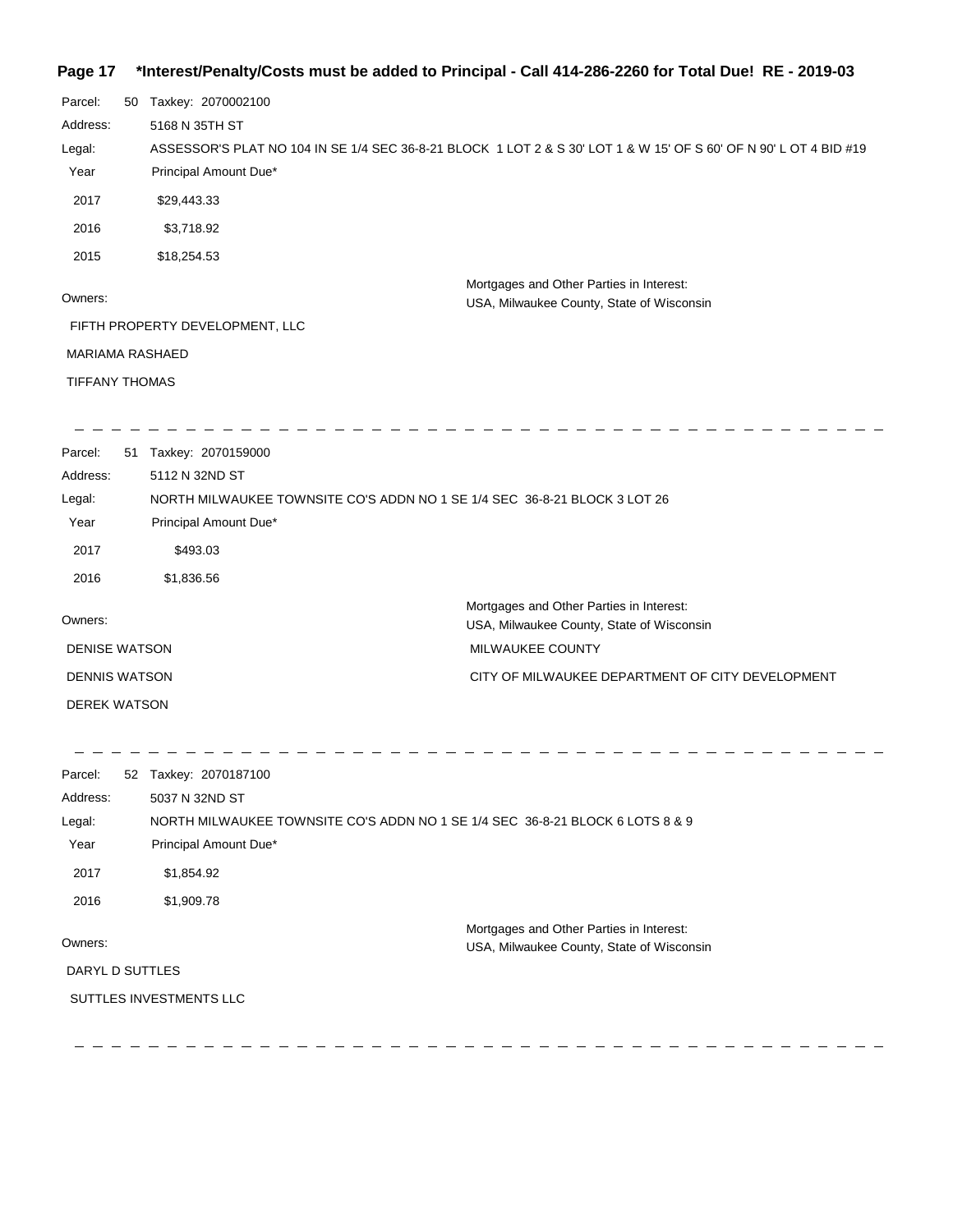#### **Page 18 \*Interest/Penalty/Costs must be added to Principal - Call 414-286-2260 for Total Due! RE - 2019-03**

| Parcel:  | 53 | Taxkey: 2070273000                                                        |
|----------|----|---------------------------------------------------------------------------|
| Address: |    | 3232 W CAMERON AV                                                         |
| Legal:   |    | NORTH MILWAUKEE TOWNSITE CO'S ADDN NO 1 SE 1/4 SEC 36-8-21 BLOCK 11 LOT 9 |
| Year     |    | Principal Amount Due*                                                     |
| 2017     |    | \$6,689.41                                                                |
| 2016     |    | \$744.03                                                                  |
| 2015     |    | \$7,132.31                                                                |
| 2014     |    | \$6,192.46                                                                |
|          |    | Mortgages and Other Parties in Interest:                                  |
| Owners:  |    | USA, Milwaukee County, State of Wisconsin                                 |

#### Owners:

CARDELL WOODS

| Parcel:        |    | 54 Taxkey: 2070601000                                                                                     |
|----------------|----|-----------------------------------------------------------------------------------------------------------|
| Address:       |    | 5065 N 27TH ST                                                                                            |
| Legal:         |    | ORIGINAL NORTH MILWAUKEE SUBD NO 1 IN SE 1/4 SEC 3 6-8-21 BLOCK 1 LOT 1 & N 10' LOT 2                     |
| Year           |    | Principal Amount Due*                                                                                     |
| 2017           |    | \$2,116.41                                                                                                |
| 2016           |    | \$889.00                                                                                                  |
|                |    | Mortgages and Other Parties in Interest:                                                                  |
| Owners:        |    | USA, Milwaukee County, State of Wisconsin                                                                 |
| JACLYNNE LOPEZ |    |                                                                                                           |
|                |    |                                                                                                           |
|                |    |                                                                                                           |
| Parcel:        | 55 | Taxkey: 2080817000                                                                                        |
| Address:       |    | 3726 W FAIRMOUNT AV                                                                                       |
| Legal:         |    | NORTH MILWAUKEE SUBD NO 2 IN SW 1/4 SEC 36-8-21 BL OCK 3 E 45' OF W 85' (LOTS 15-16-17 & OF S 15' LOT 14) |
| Year           |    | Principal Amount Due*                                                                                     |
| 2017           |    | \$1,108.11                                                                                                |
| Owners:        |    | Mortgages and Other Parties in Interest:                                                                  |
|                |    | USA, Milwaukee County, State of Wisconsin                                                                 |
| LOUIS GENNUSO  |    | NORTHPOINTE BANK                                                                                          |
|                |    | KIMBERLY PROPERTIES LLC                                                                                   |
|                |    |                                                                                                           |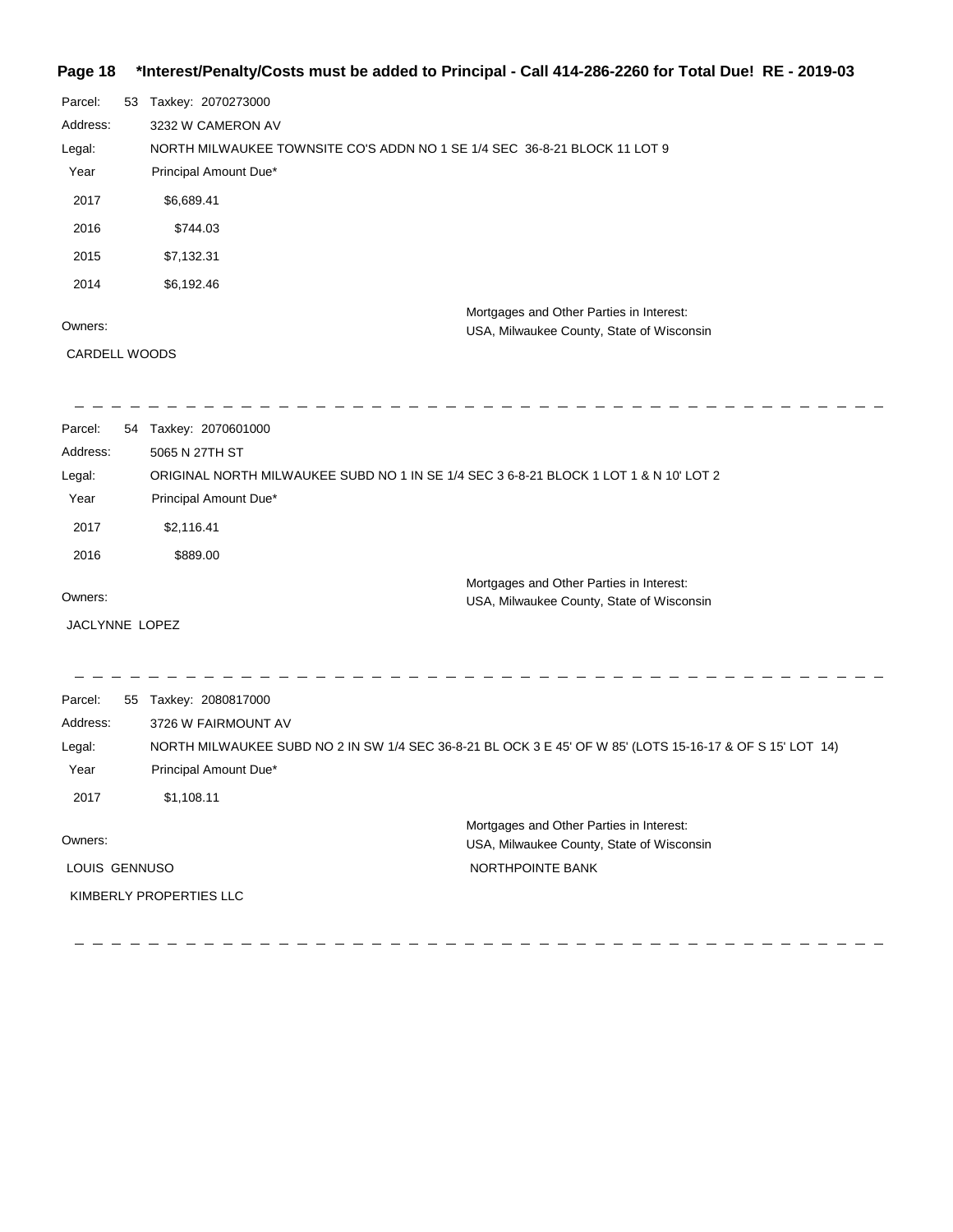# **Page 19 \*Interest/Penalty/Costs must be added to Principal - Call 414-286-2260 for Total Due! RE - 2019-03**

| Parcel:                 | 56 | Taxkey: 2090042000                                                                             |  |  |
|-------------------------|----|------------------------------------------------------------------------------------------------|--|--|
| Address:                |    | 5069 N 50TH ST                                                                                 |  |  |
| Legal:                  |    | ASSESSMENT SUBD NO 87 IN SE 1/4 SEC 35-8-21 BLOCK 1 S 44' OF N 132' OF W 135' OF E 165' LOT 10 |  |  |
| Year                    |    | Principal Amount Due*                                                                          |  |  |
| 2017                    |    | \$3,523.58                                                                                     |  |  |
| 2016                    |    | \$679.33                                                                                       |  |  |
| Owners:                 |    | Mortgages and Other Parties in Interest:<br>USA, Milwaukee County, State of Wisconsin          |  |  |
| H H H HOME RENTAL, LLC  |    |                                                                                                |  |  |
| <b>HENLY E MARSHALL</b> |    |                                                                                                |  |  |

| Parcel:<br>Address:<br>Legal:<br>Year | 57 Taxkey: 2090063100<br>4972 N 51ST BL<br>ASSESSMENT SUBD NO 87 IN SE 1/4 SEC 35-8-21 BLOCK 1 N 80' OF W 165' LOT 14 EXC W 45' & N 30' FOR STS<br>Principal Amount Due* |                                                                                  |
|---------------------------------------|--------------------------------------------------------------------------------------------------------------------------------------------------------------------------|----------------------------------------------------------------------------------|
| 2017                                  | \$2,293.34                                                                                                                                                               |                                                                                  |
| 2016                                  | \$1,643.13                                                                                                                                                               |                                                                                  |
| 2015                                  | \$2,131.69                                                                                                                                                               |                                                                                  |
| 2014                                  | \$8.44                                                                                                                                                                   |                                                                                  |
| Owners:                               | Mortgages and Other Parties in Interest:<br>DESHAUNDA CAIN<br><b>CITIGROUP</b>                                                                                           | USA, Milwaukee County, State of Wisconsin                                        |
| Parcel:<br>Address:<br>Legal:<br>Year | 58 Taxkey: 2090273000<br>4802 W LUSCHER AV<br>ASSESSMENT SUBD NO 87 IN SE 1/4 SEC 35-8-21 BLOCK 2 S 44' OF E 165' LOT 23 EXC ST<br>Principal Amount Due*                 |                                                                                  |
| 2017                                  | \$1,916.51                                                                                                                                                               |                                                                                  |
| 2016                                  | \$2,227.08                                                                                                                                                               |                                                                                  |
| Owners:                               | Mortgages and Other Parties in Interest:<br><b>GREGORY STOVALL</b><br>KELLY ZENORA-ROSE STOVALL                                                                          | USA, Milwaukee County, State of Wisconsin<br>DEPARTMENT OF WORKFORCE DEVELOPMENT |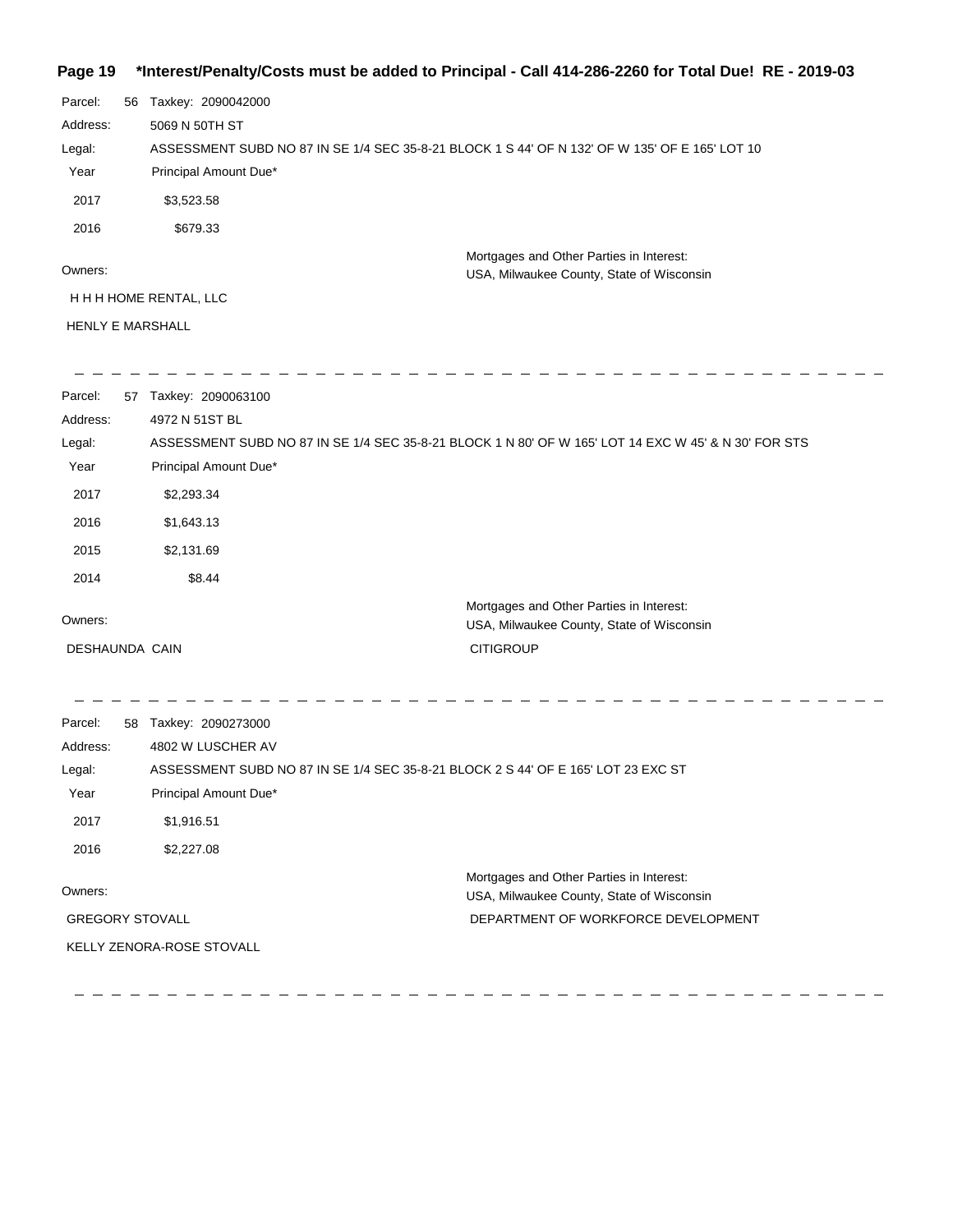**Page 20 \*Interest/Penalty/Costs must be added to Principal - Call 414-286-2260 for Total Due! RE - 2019-03**

Parcel: 59 Taxkey: 2090323100 4961 4963 N 47TH ST Address: ASSESSMENT SUBD NO 87 IN SE 1/4 SEC 35-8-21 BLOCK 2 LOT 53 EXC E 30' Legal: Year Principal Amount Due\* 2017 \$932.64 Mortgages and Other Parties in Interest: Owners: USA, Milwaukee County, State of Wisconsin INI INVESTMENTS L.L.C. CITIZENS COMMUNITY FEDERAL N.A.  $\frac{1}{2} \frac{1}{2} \frac{1}{2} \frac{1}{2} \frac{1}{2} \frac{1}{2} \frac{1}{2} \frac{1}{2} \frac{1}{2} \frac{1}{2} \frac{1}{2} \frac{1}{2} \frac{1}{2} \frac{1}{2} \frac{1}{2} \frac{1}{2} \frac{1}{2} \frac{1}{2} \frac{1}{2} \frac{1}{2} \frac{1}{2} \frac{1}{2} \frac{1}{2} \frac{1}{2} \frac{1}{2} \frac{1}{2} \frac{1}{2} \frac{1}{2} \frac{1}{2} \frac{1}{2} \frac{1}{2} \frac{$ Parcel: 60 Taxkey: 2090364000 4725 W VILLARD AV Address: ASSESSMENT SUBD NO 87 IN SE 1/4 SEC 35-8-21 BLOCK 2 LOT 69 EXC ST Legal: Year Principal Amount Due\* 2017 \$2,464.03 2016 \$4,980.67 Mortgages and Other Parties in Interest: Owners: USA, Milwaukee County, State of Wisconsin ANTHONY BOYD JACQUELINE BOYD JACQUELINE HINES-BOYD Parcel: 61 Taxkey: 2100305000 Address: 5128 N 56TH ST ASSESSMENT SUBD NO 86 IN SW 1/4 SEC 35-8-21 BLOCK 4 (LOT 8 & N 28' LOT 9) EXC ST Legal: Year Principal Amount Due\* 2017 \$2,003.02 2016 \$242.32 2013 \$55.93 Mortgages and Other Parties in Interest: Owners: USA, Milwaukee County, State of Wisconsin JUSTIN DAVIS

 $- - - - - - - - - -$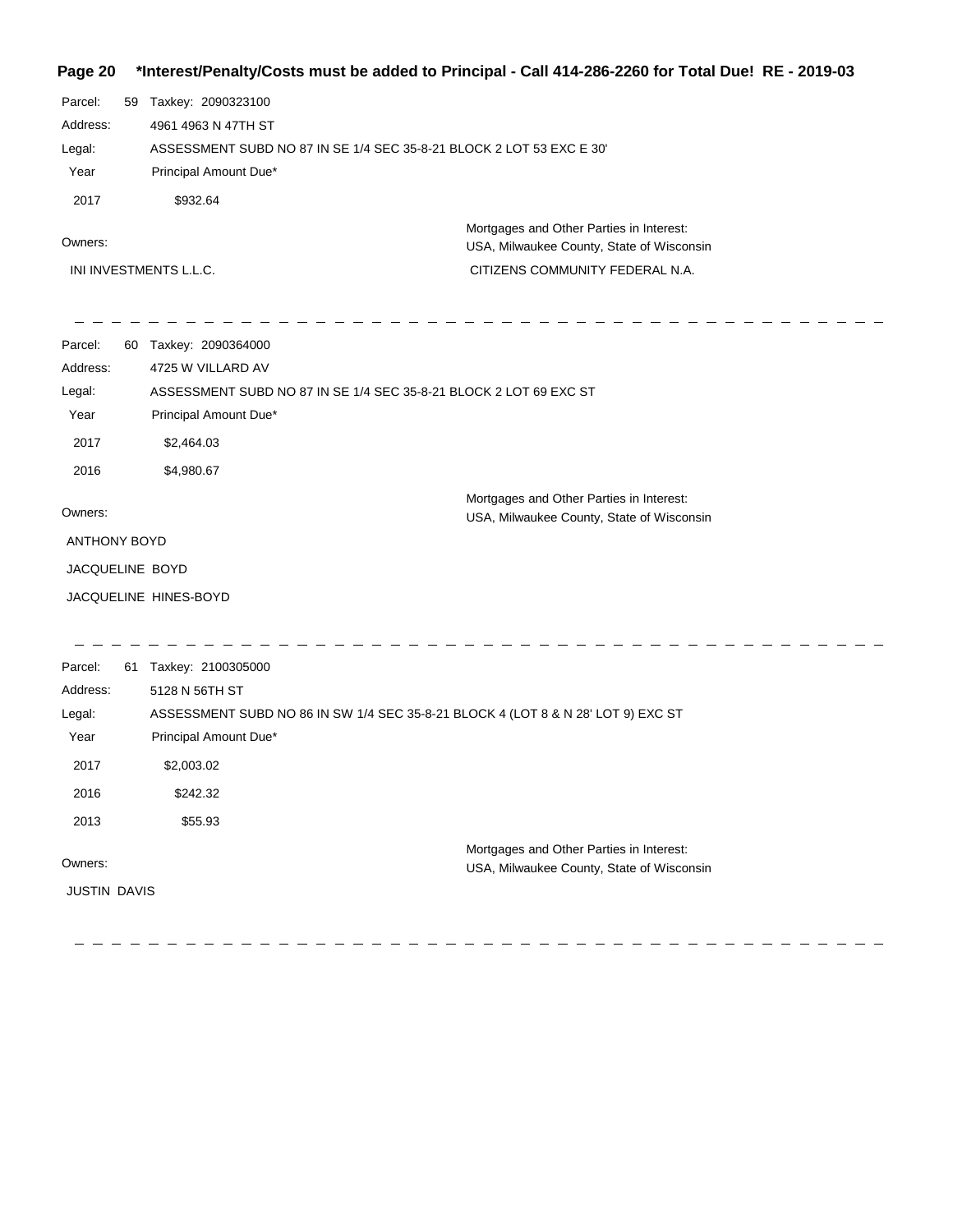# **Page 21 \*Interest/Penalty/Costs must be added to Principal - Call 414-286-2260 for Total Due! RE - 2019-03**

| Parcel:  |                                   | 62 Taxkey: 2100468000                                                                 |  |  |
|----------|-----------------------------------|---------------------------------------------------------------------------------------|--|--|
| Address: |                                   | 5043 N 54TH ST                                                                        |  |  |
| Legal:   |                                   | ASSESSMENT SUBD NO 86 IN SW 1/4 SEC 35-8-21 BLOCK 5 LOT 41 EXC ST                     |  |  |
| Year     |                                   | Principal Amount Due*                                                                 |  |  |
| 2017     |                                   | \$2,208.11                                                                            |  |  |
| 2016     |                                   | \$2,338.77                                                                            |  |  |
| 2015     |                                   | \$1,866.61                                                                            |  |  |
| Owners:  |                                   | Mortgages and Other Parties in Interest:<br>USA, Milwaukee County, State of Wisconsin |  |  |
|          |                                   | ABOVE HORIZONS, LLC                                                                   |  |  |
|          | <b>BYRON ALLEN ARTIS</b>          |                                                                                       |  |  |
|          | SHANNON MARIE CHACHERE-MINDINGALL |                                                                                       |  |  |
|          |                                   | MILWAUKEE FREIGHT, LLC                                                                |  |  |
|          |                                   |                                                                                       |  |  |
| Parcel:  | 63                                | Taxkey: 2110035000                                                                    |  |  |
| Address: |                                   | 5101 N 63RD ST                                                                        |  |  |

| Parcel:                                                                                 |  | 63 Taxkey: 2110035000                     |
|-----------------------------------------------------------------------------------------|--|-------------------------------------------|
| Address:                                                                                |  | 5101 N 63RD ST                            |
| Legal:<br>ASSESSMENT SUBD NO 85 IN SE 1/4 SEC 34-8-21 BLOCK 1 LOT 16 EXC ST & EXC W 35' |  |                                           |
| Year                                                                                    |  | Principal Amount Due*                     |
| 2016                                                                                    |  | \$380.47                                  |
| Owners:                                                                                 |  | Mortgages and Other Parties in Interest:  |
|                                                                                         |  | USA, Milwaukee County, State of Wisconsin |
| <b>GARY WENIGER</b>                                                                     |  | MILWAUKEE METROPOLITAN SEWERAGE DISTRICT  |

| Parcel:          | 64 | Taxkey: 2120166000                                     |                                                                                       |
|------------------|----|--------------------------------------------------------|---------------------------------------------------------------------------------------|
| Address:         |    | 5186 5188 N 70TH ST                                    |                                                                                       |
| Legal:           |    | JEFFERSON GARDENS IN SW 1/4 SEC 34-8-21 BLOCK 4 LO T 1 |                                                                                       |
| Year             |    | Principal Amount Due*                                  |                                                                                       |
| 2017             |    | \$2,522.42                                             |                                                                                       |
| 2016             |    | \$2,905.42                                             |                                                                                       |
| Owners:          |    |                                                        | Mortgages and Other Parties in Interest:<br>USA, Milwaukee County, State of Wisconsin |
| OTIS WRIGHT, JR. |    |                                                        | US BANK NATIONAL ASSOCIATION AS TRUSTEE                                               |
|                  |    |                                                        | FIRST FRANKLIN FINANCIAL CORPORATION                                                  |
|                  |    |                                                        | <b>EQUIFIRST CORPORATION</b>                                                          |
|                  |    |                                                        | CT CORPORATION SYSTEM                                                                 |
|                  |    |                                                        |                                                                                       |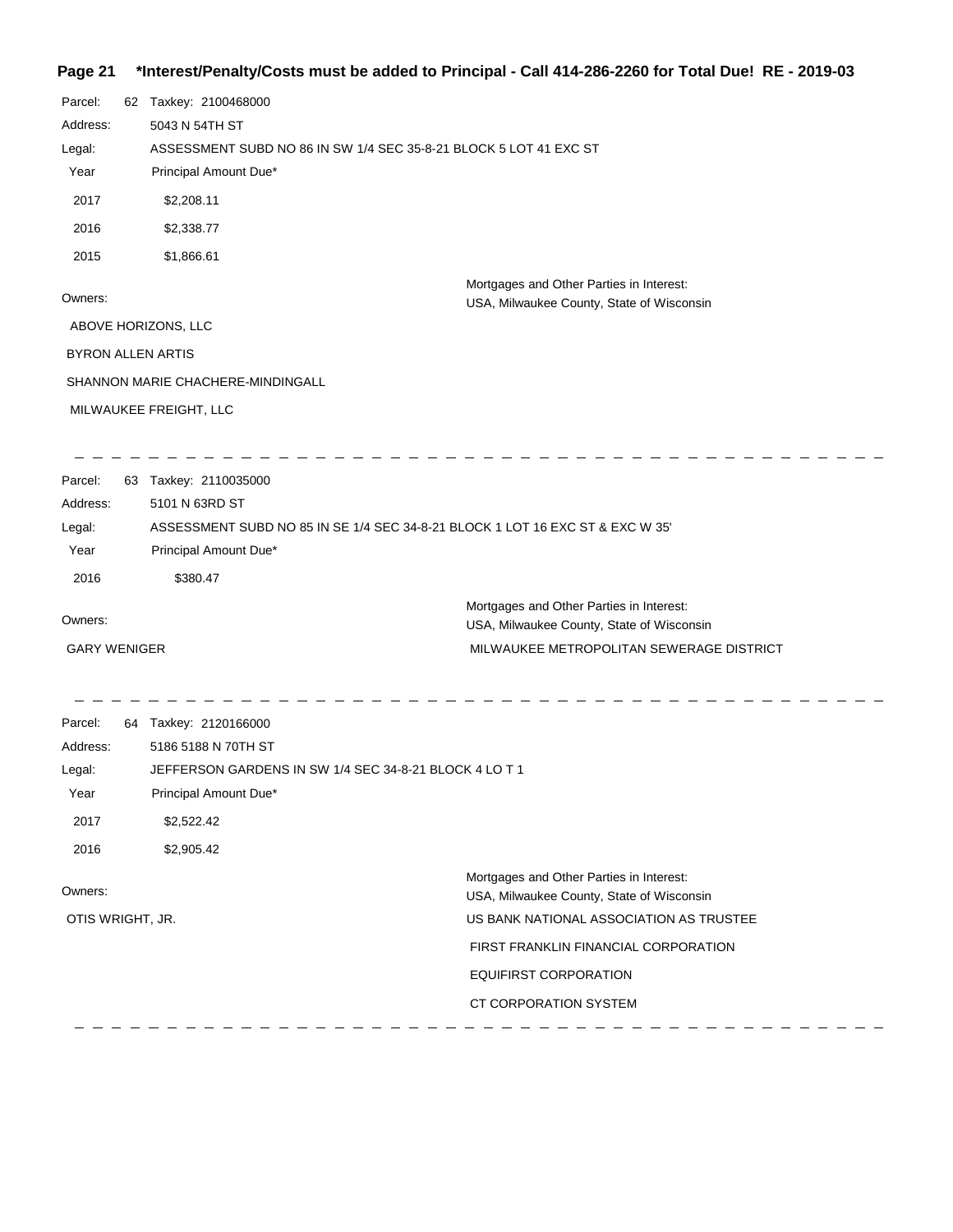#### **Page 22 \*Interest/Penalty/Costs must be added to Principal - Call 414-286-2260 for Total Due! RE - 2019-03**

| Parcel:  | 65 | Taxkey: 2141184000                                                                                                         |
|----------|----|----------------------------------------------------------------------------------------------------------------------------|
| Address: |    | 8584 W APPLETON AV<br>Unit R                                                                                               |
| Legal:   |    | SARATOGA PLACE CONDOMINIUM ETC IN SW 1/4 SEC 33-8-21 BLDG 8584 UNIT R & UND INT IN THE COMMON AREAS &<br><b>FACILITIES</b> |
| Year     |    | Principal Amount Due*                                                                                                      |
| 2017     |    | \$1.083.54                                                                                                                 |
| 2016     |    | \$1,158.89                                                                                                                 |
|          |    | Mortgages and Other Parties in Interest:                                                                                   |

Owners:

USA, Milwaukee County, State of Wisconsin

- - - - - - - - - -

- -

KNB IRREVOCABLE TRUST

| Parcel:<br>66         | Taxkey: 2240337000                              |                                                                                       |
|-----------------------|-------------------------------------------------|---------------------------------------------------------------------------------------|
| Address:              | 8133 W HAMPTON AV                               |                                                                                       |
| Legal:                | FONDALE IN NE 1/4 SEC 4-7-21 BLOCK 2 LOTS 6 & 7 |                                                                                       |
| Year                  | Principal Amount Due*                           |                                                                                       |
| 2016                  | \$5,339.60                                      |                                                                                       |
| 2013                  | \$404.00                                        |                                                                                       |
| Owners:               |                                                 | Mortgages and Other Parties in Interest:<br>USA, Milwaukee County, State of Wisconsin |
|                       | 8133 WEST HAMPTON AVE, LLC                      | COIN APPLIANCES, INC.                                                                 |
| ALBERT JAHN           |                                                 |                                                                                       |
| <b>HANNELORE JAHN</b> |                                                 |                                                                                       |
|                       | <b>RYAN MANAGEMENT LLC</b>                      |                                                                                       |
|                       | THE ESTATE OF ALBERT JAHN                       |                                                                                       |

| Parcel:             | 67 | Taxkey: 2240592000                                 |
|---------------------|----|----------------------------------------------------|
| Address:            |    | 7964 W APPLETON AV                                 |
| Legal:              |    | FONDALE IN NE 1/4 SEC 4-7-21 BLOCK 14 LOTS 5-6 & 7 |
| Year                |    | Principal Amount Due*                              |
| 2017                |    | \$3,362.82                                         |
| 2016                |    | \$1,442.26                                         |
|                     |    | Mortgages and Other Parties in Interest:           |
| Owners:             |    | USA, Milwaukee County, State of Wisconsin          |
| <b>KAREN MILLER</b> |    | DEPARTMENT OF WORKFORCE DEVELOPMENT                |
|                     |    |                                                    |

- - - - - - - - - - - - - - - -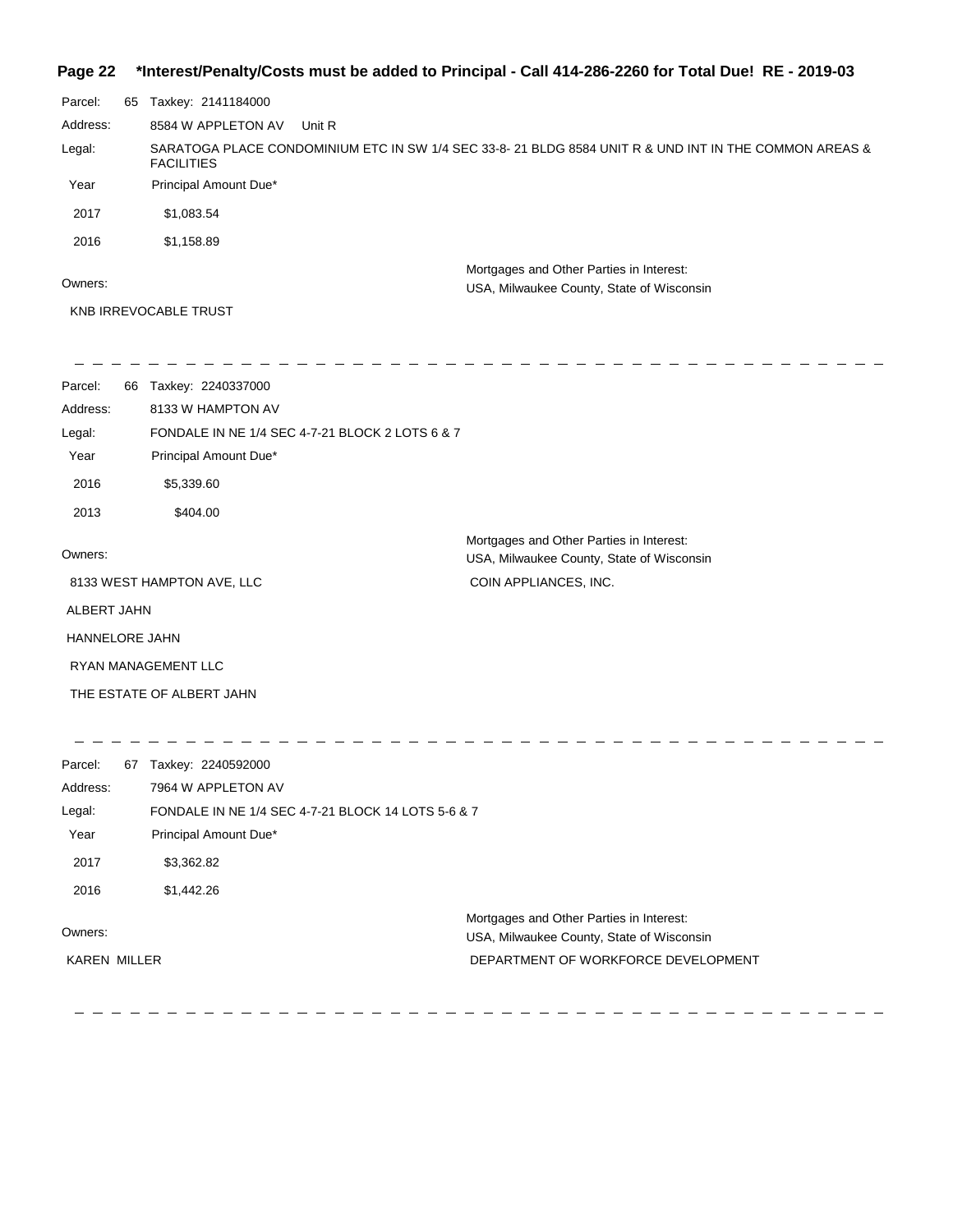#### **Page 23 \*Interest/Penalty/Costs must be added to Principal - Call 414-286-2260 for Total Due! RE - 2019-03**

| Parcel:                 | 68 | Taxkey: 2250296000                                              |
|-------------------------|----|-----------------------------------------------------------------|
| Address:                |    | 4334 N 74TH ST                                                  |
| Legal:                  |    | CAPITOL DRIVE GARDENS IN SW & NW 1/4 SEC 3-7-21 BLOCK 13 LOT 24 |
| Year                    |    | Principal Amount Due*                                           |
| 2016                    |    | \$1,898.32                                                      |
| Owners:                 |    | Mortgages and Other Parties in Interest:                        |
|                         |    | USA, Milwaukee County, State of Wisconsin                       |
| <b>MAYETTA S THOMAS</b> |    | COLUMBIA SAVINGS AND LOAN ASSOCIATION                           |

| Parcel:      | 69 | Taxkey: 2260929000                                                                      |
|--------------|----|-----------------------------------------------------------------------------------------|
| Address:     |    | 4403 N 63RD ST                                                                          |
| Legal:       |    | ZINGEN & BRAUN'S RUBY PARK IN NE & SE 1/4 SEC 3-7-21 BLOCK 5 LOT 15                     |
| Year         |    | Principal Amount Due*                                                                   |
| 2017         |    | \$6,385.37                                                                              |
| 2016         |    | \$4,044.94                                                                              |
| 2015         |    | \$46.71                                                                                 |
| Owners:      |    | Mortgages and Other Parties in Interest:<br>USA, Milwaukee County, State of Wisconsin   |
| DANA METOYER |    |                                                                                         |
|              |    |                                                                                         |
| Parcel:      | 70 | Taxkey: 2270004000                                                                      |
| Address:     |    | 5120 W COURTLAND AV                                                                     |
| Legal:       |    | ASSESSMENT SUBD NO 68 IN NW 1/4 SEC 2-7-21 BLOCK 1 E 32' OF W 72' OF LOT 2 EXC S 18.75' |
| Year         |    | Principal Amount Due*                                                                   |
| 2017         |    | \$1,127.12                                                                              |
| 2016         |    | \$406.87                                                                                |

 $- - - - - - - - - - - -$ 

---------------

Owners: Mortgages and Other Parties in Interest: USA, Milwaukee County, State of Wisconsin YVONNE TURNER ROBERTA WESTON

-------------------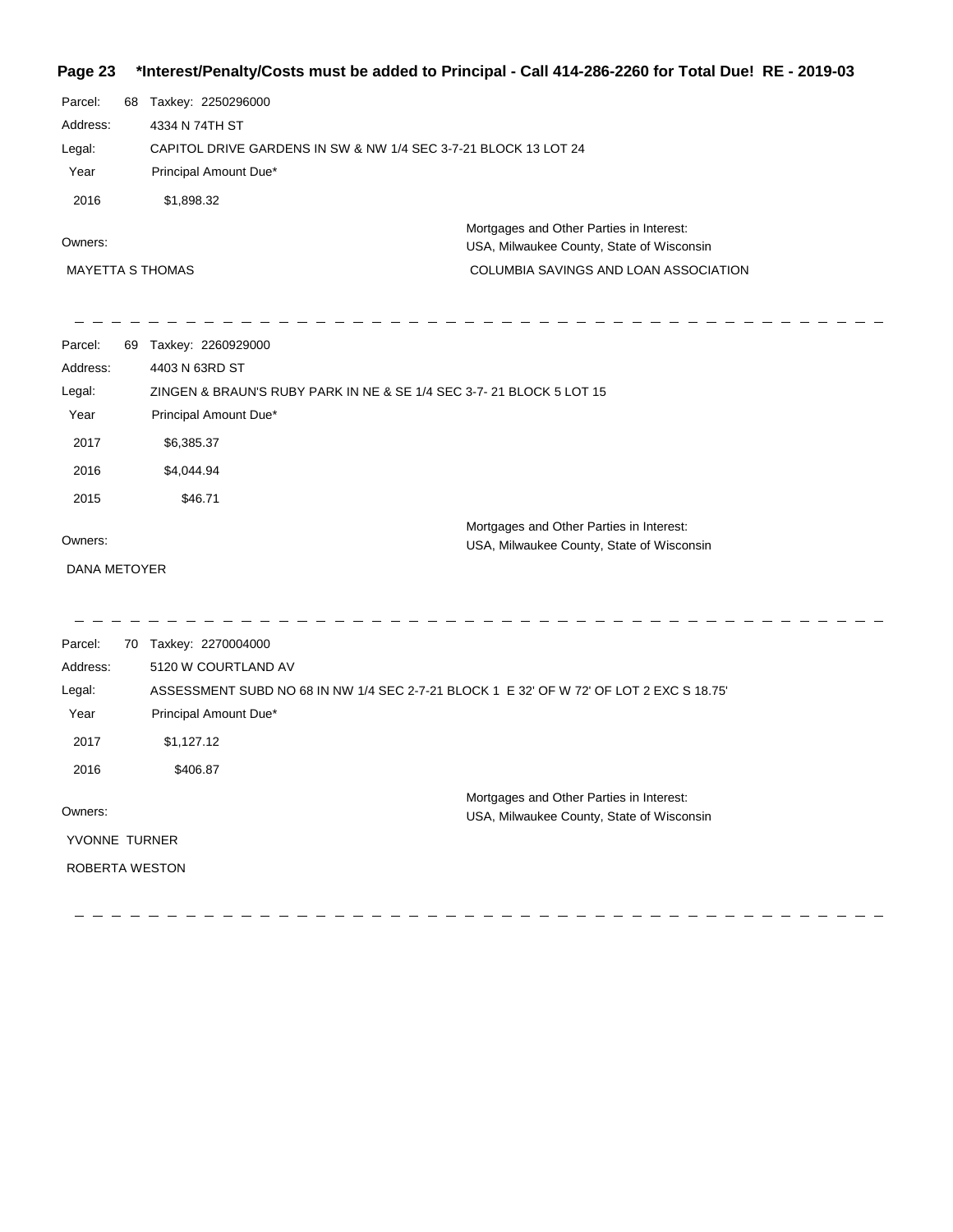# **Page 24 \*Interest/Penalty/Costs must be added to Principal - Call 414-286-2260 for Total Due! RE - 2019-03**

| Parcel:               | 71 | Taxkey: 2270729000                                        |                                                                                       |
|-----------------------|----|-----------------------------------------------------------|---------------------------------------------------------------------------------------|
| Address:              |    | 5602 W CONGRESS ST                                        |                                                                                       |
| Legal:                |    | MACK'S SUBD (R.) IN NW 1/4 SEC 2-7-21 BLOCK 2 LOTS 9 & 10 |                                                                                       |
| Year                  |    | Principal Amount Due*                                     |                                                                                       |
| 2017                  |    | \$7,303.27                                                |                                                                                       |
| 2016                  |    | \$8,124.56                                                |                                                                                       |
| 2015                  |    | \$10,999.59                                               |                                                                                       |
| Owners:               |    |                                                           | Mortgages and Other Parties in Interest:<br>USA, Milwaukee County, State of Wisconsin |
|                       |    | <b>MOHAMMAD A CHOUDRY</b>                                 | O'NEIL, CANNON, HOLLMAN, DEJONG & LAING                                               |
| <b>PROPERTY TRUST</b> |    | MOHAMMAD A. CHOUDRY IRREVOCABLE                           |                                                                                       |
|                       |    | PAK RENTALS & CONSTRUCTION LLC                            |                                                                                       |
|                       |    |                                                           |                                                                                       |
| Parcel:               |    | 72 Taxkey: 2280314000                                     |                                                                                       |

| Address: | 4627 N 49TH ST                                                                      |  |
|----------|-------------------------------------------------------------------------------------|--|
| Legal:   | ASSESSMENT SUBD NO 70 IN NE 1/4 SEC 2-7-21 BLOCK 6 S 46.25' OF E 157' LOT 30 EXC ST |  |
| Year     | Principal Amount Due*                                                               |  |
| 2017     | \$6,680.05                                                                          |  |
| 2016     | \$1,407.24                                                                          |  |
|          | Mortgages and Other Parties in Interest:                                            |  |
| Owners:  | USA, Milwaukee County, State of Wisconsin                                           |  |

JACQUELYN S EDWARDS

 $-\;-\;$ 

| Parcel:       | 73 | Taxkey: 2289939000                                                                                                                                    |
|---------------|----|-------------------------------------------------------------------------------------------------------------------------------------------------------|
| Address:      |    | 4648 N 44TH ST                                                                                                                                        |
| Legal:        |    | LANDS IN NE 1/4 SEC 2-7-21 LANDS BETW RINDT'S SUBD - N SHERMAN BLVD - SHERMAN GLENDALE SUBD & N 44TH ST<br>W 120.86' OF S 43.77' OF N 590.25' ON E LI |
| Year          |    | Principal Amount Due*                                                                                                                                 |
| 2017          |    | \$2,300.70                                                                                                                                            |
| 2016          |    | \$3,100.98                                                                                                                                            |
| 2015          |    | \$2,680.71                                                                                                                                            |
|               |    | Mortgages and Other Parties in Interest:                                                                                                              |
| Owners:       |    | USA, Milwaukee County, State of Wisconsin                                                                                                             |
| KENNETH HASAN |    |                                                                                                                                                       |

 $-$ 

 $\qquad \qquad - \ - \ -$ 

 $\frac{1}{2}$ 

 $\overline{\phantom{m}}$  $\hspace{0.1cm} \hspace{0.1cm} \hspace{0.1cm} \hspace{0.1cm} \hspace{0.1cm} \hspace{0.1cm} \hspace{0.1cm} \hspace{0.1cm} \hspace{0.1cm} \hspace{0.1cm} \hspace{0.1cm} \hspace{0.1cm} \hspace{0.1cm} \hspace{0.1cm} \hspace{0.1cm}$   $\frac{1}{2}$ 

 $\hspace{0.1cm} - \hspace{0.1cm}$   $\hspace{0.1cm} - \hspace{0.1cm}$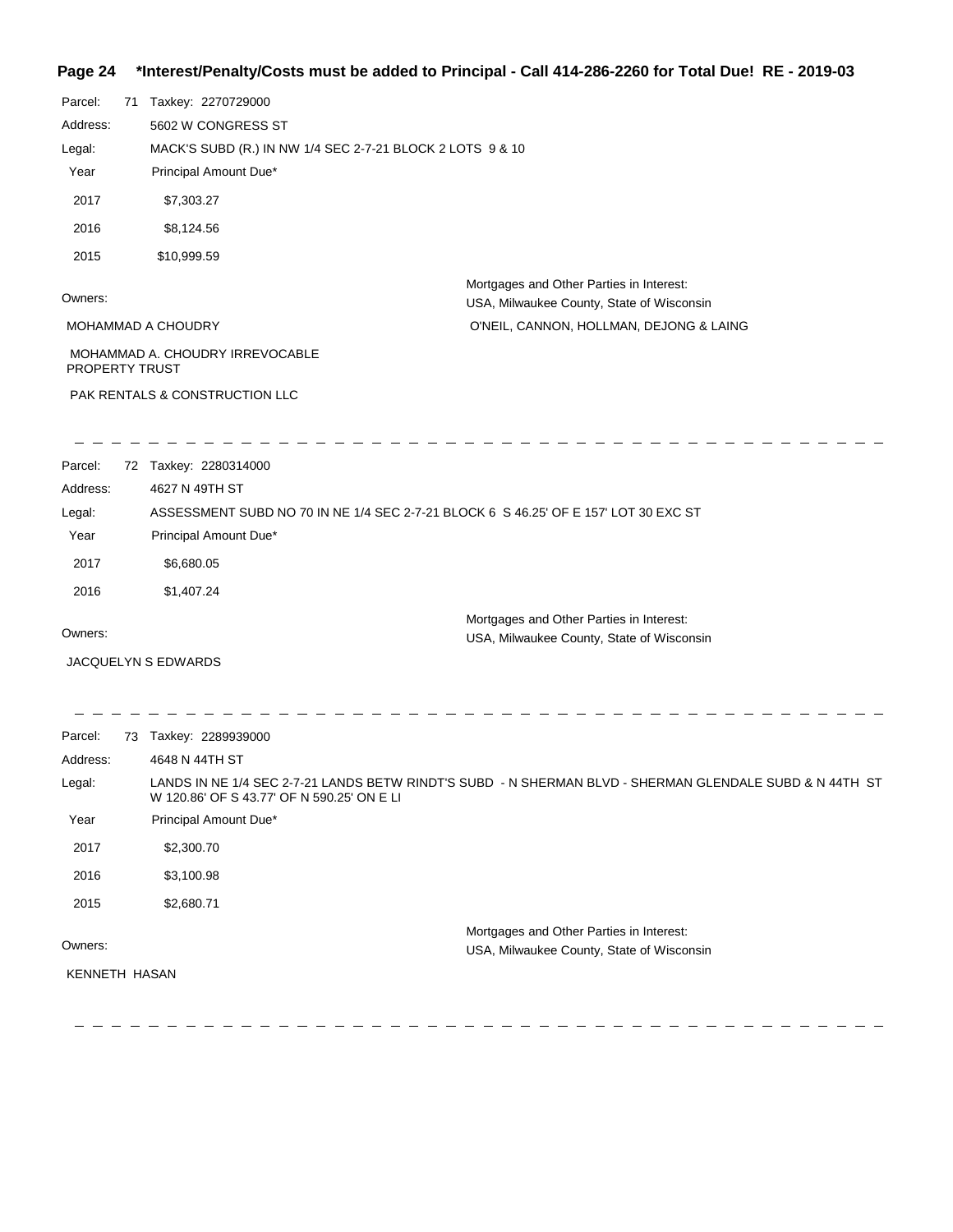# **Page 25 \*Interest/Penalty/Costs must be added to Principal - Call 414-286-2260 for Total Due! RE - 2019-03**

| Parcel:  | 74 | Taxkey: 2290045000                               |                                                                                       |
|----------|----|--------------------------------------------------|---------------------------------------------------------------------------------------|
| Address: |    | 4469 N 41ST ST                                   |                                                                                       |
| Legal:   |    | ARDMORE SUBD IN NW 1/4 SEC 1-7-21 BLOCK 2 LOT 28 |                                                                                       |
| Year     |    | Principal Amount Due*                            |                                                                                       |
| 2017     |    | \$1,450.41                                       |                                                                                       |
| 2016     |    | \$2,884.35                                       |                                                                                       |
| Owners:  |    |                                                  | Mortgages and Other Parties in Interest:<br>USA, Milwaukee County, State of Wisconsin |

JACQUELINE E SCULL

| Parcel:                 | 75 | Taxkey: 2290470000                                                                                     |
|-------------------------|----|--------------------------------------------------------------------------------------------------------|
| Address:                |    | 4447 N 37TH ST                                                                                         |
| Legal:                  |    | NORTH MILWAUKEE HEIGHTS IN NW 1/4 SEC 1-7-21 BLOCK 15 LOT 9 & S 1/2 LOT 8 & 1/2 VAC ALLEY ADJ TID #7 2 |
| Year                    |    | Principal Amount Due*                                                                                  |
| 2017                    |    | \$1,219.30                                                                                             |
| 2016                    |    | \$405.52                                                                                               |
|                         |    | Mortgages and Other Parties in Interest:                                                               |
| Owners:                 |    | USA, Milwaukee County, State of Wisconsin                                                              |
| B&B 2008, LLC           |    |                                                                                                        |
| <b>REGINA F BENNETT</b> |    |                                                                                                        |
|                         |    |                                                                                                        |
| Parcel:                 |    | 76 Taxkey: 2290905000                                                                                  |
| Address:                |    | 4651 N 39TH ST                                                                                         |
| Legal:                  |    | NORTH MILWAUKEE LAWNDALE NO 1 IN NW 1/4 SEC 1-7-21 BLOCK 12 LOT 8                                      |
| Year                    |    | Principal Amount Due*                                                                                  |
| 2017                    |    | \$2,478.12                                                                                             |
| 2016                    |    | \$2,306.07                                                                                             |
|                         |    | Mortgages and Other Parties in Interest:                                                               |
| Owners:                 |    | USA, Milwaukee County, State of Wisconsin                                                              |
| KATHLEEN GREEN          |    |                                                                                                        |
|                         |    |                                                                                                        |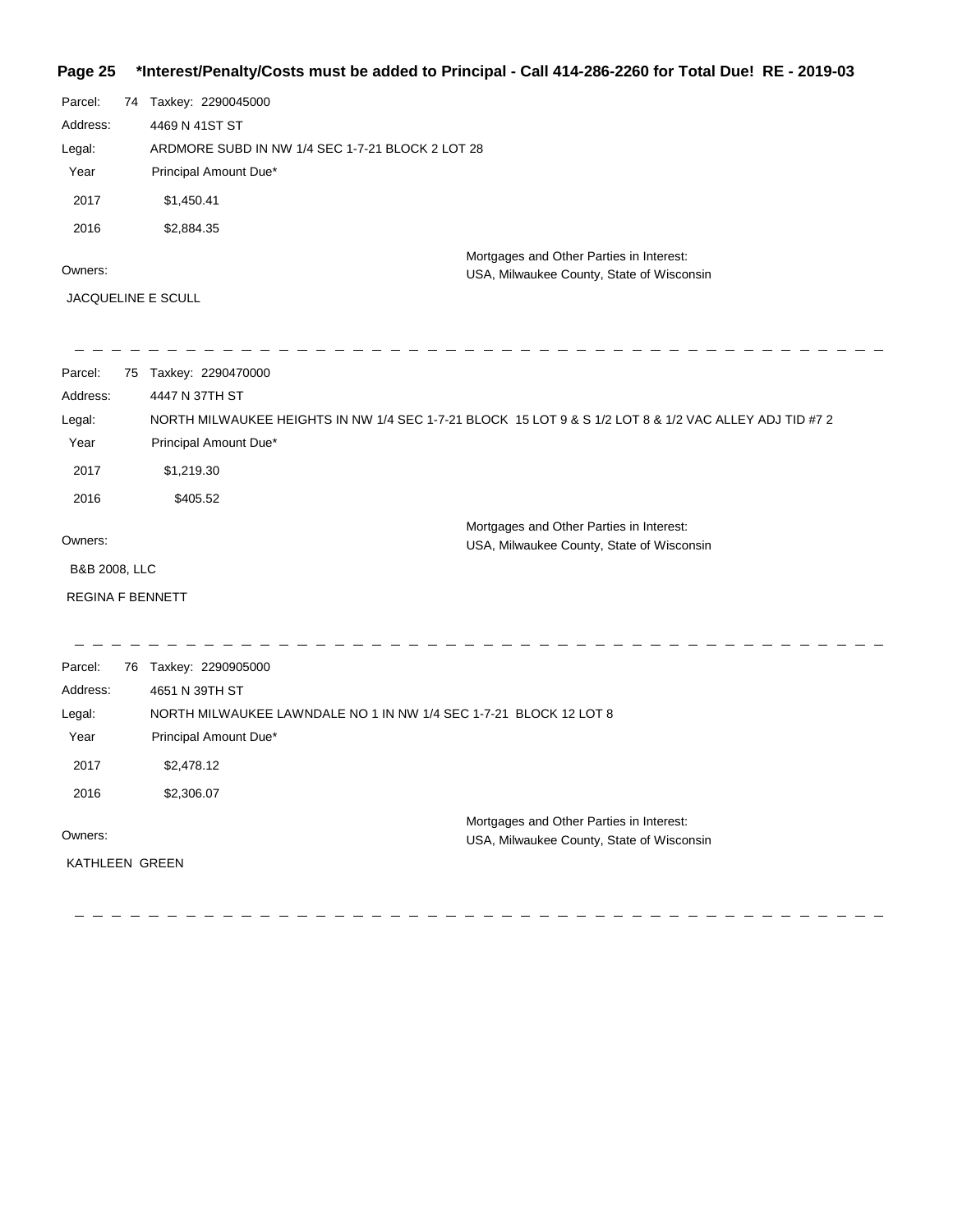#### **Page 26 \*Interest/Penalty/Costs must be added to Principal - Call 414-286-2260 for Total Due! RE - 2019-03**

| Parcel:               | 77 | Taxkey: 2291151000                                                    |                                           |
|-----------------------|----|-----------------------------------------------------------------------|-------------------------------------------|
| Address:              |    | 3629 W HAMPTON AV                                                     |                                           |
| Legal:                |    | NORTH MILWAUKEE SUBD NO 1 IN NW 1/4 SEC 1-7-21 BLO CK 2 LOT 7 TID #72 |                                           |
| Year                  |    | Principal Amount Due*                                                 |                                           |
| 2017                  |    | \$696.72                                                              |                                           |
| Owners:               |    |                                                                       | Mortgages and Other Parties in Interest:  |
|                       |    |                                                                       | USA, Milwaukee County, State of Wisconsin |
|                       |    | E.T. CARTMAN INVESTMENTS LLC                                          |                                           |
| <b>HUSSAM T HAMED</b> |    |                                                                       |                                           |

| Parcel:               | 78 Taxkey: 2291169000                                                  |                                                                                                               |
|-----------------------|------------------------------------------------------------------------|---------------------------------------------------------------------------------------------------------------|
| Address:              | 4709 N 36TH ST                                                         |                                                                                                               |
| Legal:                | NORTH MILWAUKEE SUBD NO 1 IN NW 1/4 SEC 1-7-21 BLO CK 2 LOT 29 TID #72 |                                                                                                               |
| Year                  | Principal Amount Due*                                                  |                                                                                                               |
| 2017                  | \$2,554.36                                                             |                                                                                                               |
| 2016                  | \$2,765.81                                                             |                                                                                                               |
| 2015                  | \$2,897.60                                                             |                                                                                                               |
| 2014                  | \$209.88                                                               |                                                                                                               |
| Owners:               |                                                                        | Mortgages and Other Parties in Interest:<br>USA, Milwaukee County, State of Wisconsin                         |
| <b>CURTIS R BROWN</b> |                                                                        | LUCILLE WITTENBERG                                                                                            |
|                       |                                                                        | ARNOLD WITTENBERG                                                                                             |
| Parcel:               | 79 Taxkey: 2291221000                                                  |                                                                                                               |
| Address:              | 3526 W GLENDALE AV                                                     |                                                                                                               |
| Legal:                |                                                                        | NORTH MILWAUKEE SUBD NO 1 IN NW 1/4 SEC 1-7-21 BLO CK 5 W 40' OF E 80' (LOTS 21 TO 23 & S 15' LOT 24) TID #72 |
| Year                  | Principal Amount Due*                                                  |                                                                                                               |
| 2017                  | \$2,124.04                                                             |                                                                                                               |
| 2016                  | \$779.40                                                               |                                                                                                               |
| Owners:               |                                                                        | Mortgages and Other Parties in Interest:<br>USA, Milwaukee County, State of Wisconsin                         |
| <b>TAMMY HARRIS</b>   |                                                                        | <b>LANDMARK CREDIT UNION</b>                                                                                  |
|                       |                                                                        |                                                                                                               |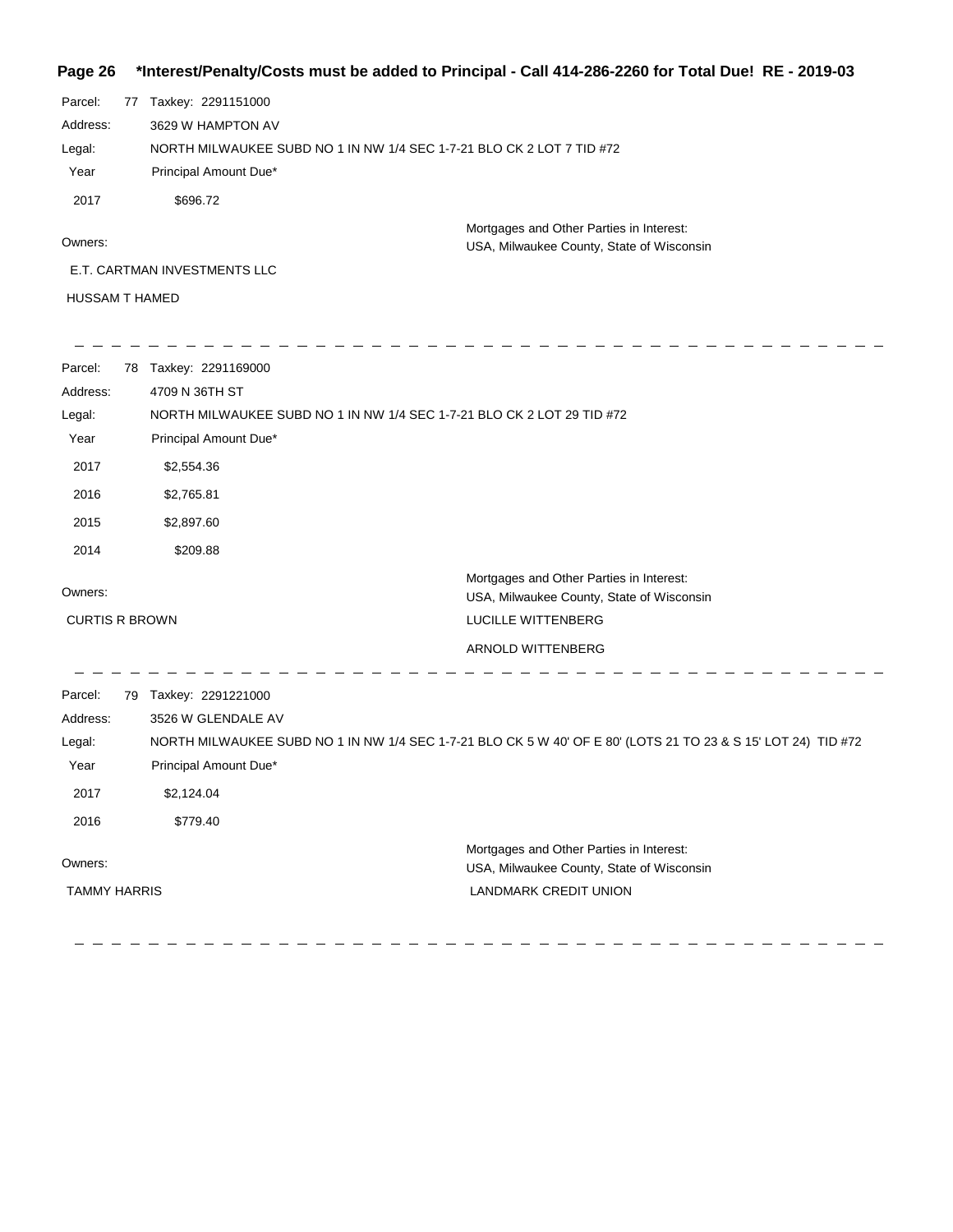# **Page 27 \*Interest/Penalty/Costs must be added to Principal - Call 414-286-2260 for Total Due! RE - 2019-03**

| Parcel:                | 80 Taxkey: 2299866000                                                                         |                                                                                                                   |
|------------------------|-----------------------------------------------------------------------------------------------|-------------------------------------------------------------------------------------------------------------------|
| Address:               | 4563 N 41ST ST                                                                                |                                                                                                                   |
| Legal:                 | OF N 110' OF E 150' OF LOT 4 COM S L                                                          | PARTITION OF PART OF S 1/2 OF NW 1/4 SEC 1-7-21 S 40' OF N 150' OF W 120' OF E 150' LOT 4 ALSO THAT PART OF S 40' |
| Year                   | Principal Amount Due*                                                                         |                                                                                                                   |
| 2017                   | \$3,197.73                                                                                    |                                                                                                                   |
| 2016                   | \$2,409.14                                                                                    |                                                                                                                   |
| 2015                   | \$4,245.59                                                                                    |                                                                                                                   |
|                        |                                                                                               | Mortgages and Other Parties in Interest:                                                                          |
| Owners:                |                                                                                               | USA, Milwaukee County, State of Wisconsin                                                                         |
|                        | FRANKLIN HEIGHTS MANAGEMENT, LLC                                                              | NORTH MILWAUKEE STATE BANK NKA FIRST CITIZENS                                                                     |
| <b>SCOTT TEWKSBURY</b> |                                                                                               | <b>RANDOLPH MYRICKS</b>                                                                                           |
|                        |                                                                                               | DW3, LLC                                                                                                          |
| Parcel:                | 81 Taxkey: 2299868000                                                                         |                                                                                                                   |
| Address:               | 4506 4508 N 41ST ST                                                                           |                                                                                                                   |
| Legal:                 | PARTITION OF PART OF S 1/2 OF NW 1/4 SEC 1-7-21 S 40' OF N 560' OF W 1/2 LOT 3 EXC ST & ALLEY |                                                                                                                   |
| Year                   | Principal Amount Due*                                                                         |                                                                                                                   |
| 2017                   | \$49.31                                                                                       |                                                                                                                   |
| 2016                   | \$369.65                                                                                      |                                                                                                                   |
| Owners:                |                                                                                               | Mortgages and Other Parties in Interest:                                                                          |
|                        |                                                                                               | USA, Milwaukee County, State of Wisconsin                                                                         |
| ETHEL CALHOUN          |                                                                                               | JPMORGAN CHASE BANK, N.A.                                                                                         |
| Parcel:                | 82 Taxkey: 2300029000                                                                         |                                                                                                                   |
| Address:               | 4400 4402 N 30TH ST                                                                           |                                                                                                                   |
| Legal:                 | CONT OF ZINGEN & BRAUN'S NORVILLE SUBD IN NE 1/4 S EC 1-7-21 BLOCK 2 LOT 15                   |                                                                                                                   |
| Year                   | Principal Amount Due*                                                                         |                                                                                                                   |
| 2015                   | \$2,854.72                                                                                    |                                                                                                                   |
| 2014                   | \$2,321.64                                                                                    |                                                                                                                   |
| 2013                   | \$614.46                                                                                      |                                                                                                                   |
|                        |                                                                                               | Mortgages and Other Parties in Interest:                                                                          |
| Owners:                |                                                                                               | USA, Milwaukee County, State of Wisconsin                                                                         |
| <b>HENRY L GRAVES</b>  |                                                                                               |                                                                                                                   |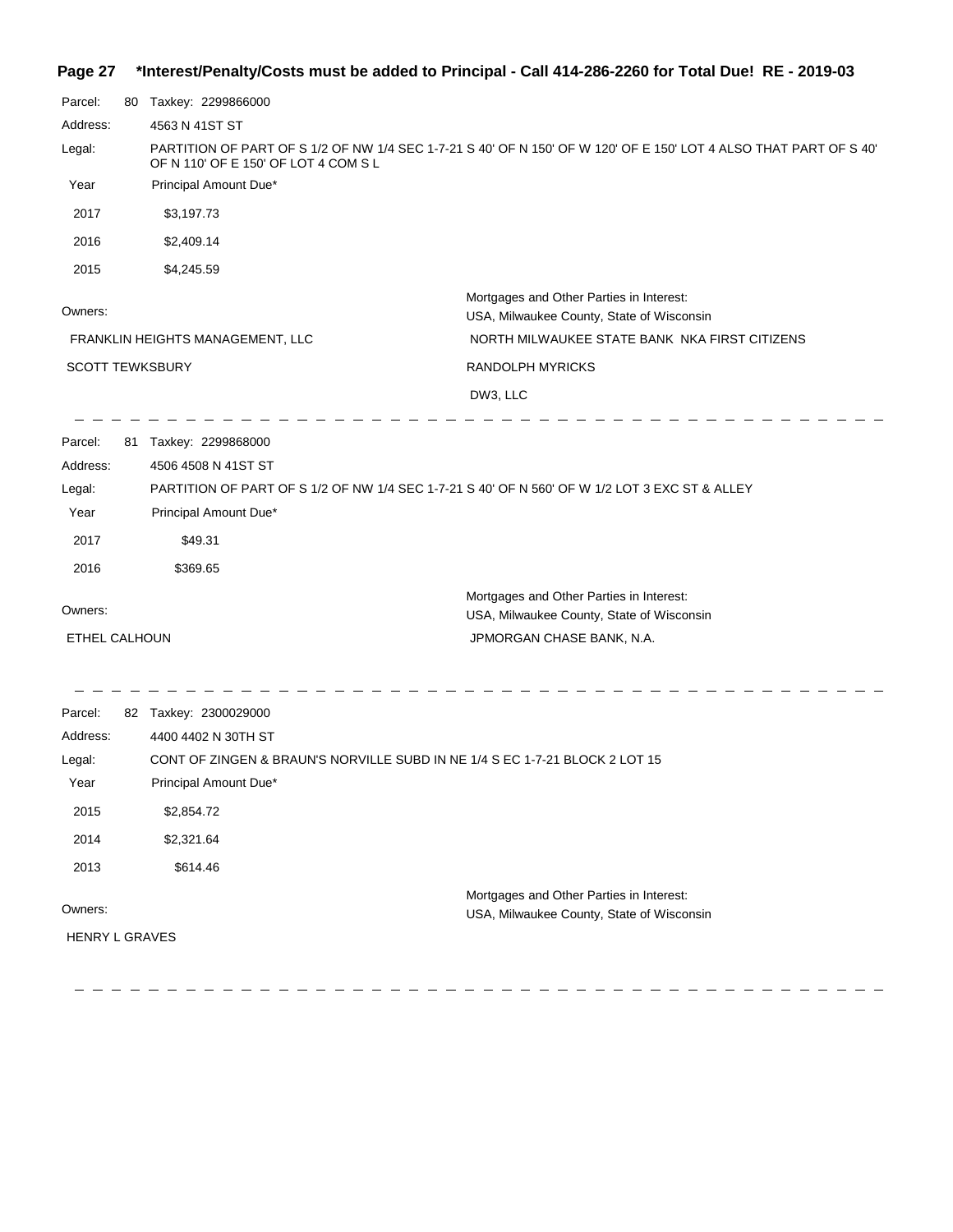# **Page 28 \*Interest/Penalty/Costs must be added to Principal - Call 414-286-2260 for Total Due! RE - 2019-03**

| Parcel:               | 83 | Taxkey: 2300417000                                                                    |
|-----------------------|----|---------------------------------------------------------------------------------------|
| Address:              |    | 4657 N 30TH ST                                                                        |
| Legal:                |    | NORTH MILW. TOWNSITE CO'S ADDN NO 2 IN NE 1/4 SEC 1-7-21 BLOCK 30 LOT 4               |
| Year                  |    | Principal Amount Due*                                                                 |
| 2017                  |    | \$2,316.12                                                                            |
| 2016                  |    | \$3,115.72                                                                            |
| Owners:               |    | Mortgages and Other Parties in Interest:<br>USA, Milwaukee County, State of Wisconsin |
| <b>NICHOLE TURNER</b> |    |                                                                                       |

| Parcel:         | 84 Taxkey: 2300478000                                                                 |  |  |
|-----------------|---------------------------------------------------------------------------------------|--|--|
| Address:        | 4665 N 28TH ST                                                                        |  |  |
| Legal:          | NORTH MILW. TOWNSITE CO'S ADDN NO 2 IN NE 1/4 SEC 1-7-21 BLOCK 32 LOT 2               |  |  |
| Year            | Principal Amount Due*                                                                 |  |  |
| 2017            | \$3,397.07                                                                            |  |  |
| 2016            | \$2,404.83                                                                            |  |  |
| 2015            | \$3,153.03                                                                            |  |  |
|                 | Mortgages and Other Parties in Interest:                                              |  |  |
| Owners:         | USA, Milwaukee County, State of Wisconsin                                             |  |  |
|                 | FIFTH PROPERTY DEVELOPMENT, LLC                                                       |  |  |
| MARIAMA RASHAED |                                                                                       |  |  |
|                 |                                                                                       |  |  |
| Parcel:         | 85 Taxkey: 2310094000                                                                 |  |  |
| Address:        | 4382 N 27TH ST                                                                        |  |  |
| Legal:          | GARDEN HOMES SUBD IN NW 1/4 & SW 1/4 SEC 6-7-22 BL OCK 9 LOT 9                        |  |  |
| Year            | Principal Amount Due*                                                                 |  |  |
| 2017            | \$1,810.79                                                                            |  |  |
| 2016            | \$1,789.45                                                                            |  |  |
| Owners:         | Mortgages and Other Parties in Interest:<br>USA, Milwaukee County, State of Wisconsin |  |  |
| NAEL JABBAR     |                                                                                       |  |  |
|                 | SOLITARY INVESTMENTS, LLC                                                             |  |  |
|                 | ALANDAS STEVENSON-KING                                                                |  |  |
|                 |                                                                                       |  |  |
|                 |                                                                                       |  |  |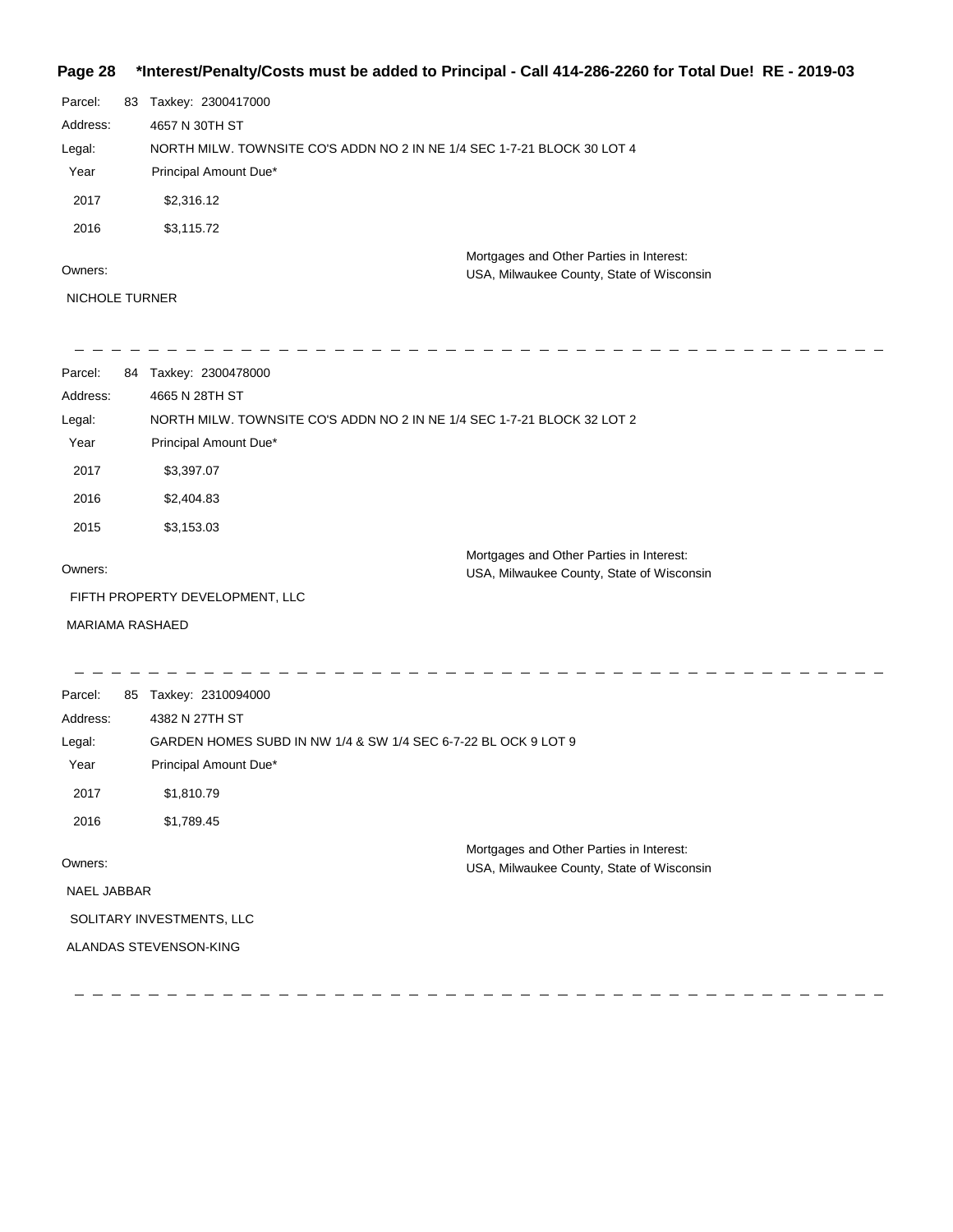# **Page 29 \*Interest/Penalty/Costs must be added to Principal - Call 414-286-2260 for Total Due! RE - 2019-03**

| Parcel:            | 86 | Taxkey: 2310235000                               |                                                                                       |  |
|--------------------|----|--------------------------------------------------|---------------------------------------------------------------------------------------|--|
| Address:           |    | 2225 W HAMPTON AV                                |                                                                                       |  |
| Legal:             |    | GLENSIDE SUBD IN NW 1/4 SEC 6-7-22 BLOCK 4 LOT 2 |                                                                                       |  |
| Year               |    | Principal Amount Due*                            |                                                                                       |  |
| 2017               |    | \$1,796.54                                       |                                                                                       |  |
| 2016               |    | \$2,026.09                                       |                                                                                       |  |
| 2015               |    | \$4,349.45                                       |                                                                                       |  |
| Owners:            |    |                                                  | Mortgages and Other Parties in Interest:<br>USA, Milwaukee County, State of Wisconsin |  |
| AMAZING GRACE, LLC |    |                                                  | <b>CITY ATTORNEY'S OFFICE</b>                                                         |  |

\_ \_ \_ \_ \_ \_ \_ \_ \_ \_ \_ \_ \_ \_

 $\overline{\phantom{0}}$ 

| Parcel:<br>Address:      | 87 | Taxkey: 2310448000<br>4766 N 22ND ST                                                  |  |
|--------------------------|----|---------------------------------------------------------------------------------------|--|
| Legal:                   |    | HOMESTEAD TERRACE IN NW 1/4 SEC 6-7-22 BLOCK 2 LOT 33                                 |  |
| Year                     |    | Principal Amount Due*                                                                 |  |
| 2017                     |    | \$609.79                                                                              |  |
| 2016                     |    | \$1,745.31                                                                            |  |
| 2015                     |    | \$1,298.57                                                                            |  |
| 2014                     |    | \$1,733.19                                                                            |  |
| 2013                     |    | \$607.57                                                                              |  |
| Owners:                  |    | Mortgages and Other Parties in Interest:<br>USA, Milwaukee County, State of Wisconsin |  |
| <b>BEATRICE J DANIEL</b> |    | <b>BRIAN HOPKINS</b>                                                                  |  |

| 88                                                    | Taxkey: 2310508000    |                                           |  |
|-------------------------------------------------------|-----------------------|-------------------------------------------|--|
|                                                       |                       |                                           |  |
| HOMESTEAD TERRACE IN NW 1/4 SEC 6-7-22 BLOCK 6 LOT 14 |                       |                                           |  |
|                                                       | Principal Amount Due* |                                           |  |
|                                                       | \$1,886.05            |                                           |  |
|                                                       | \$1,566.48            |                                           |  |
|                                                       |                       | Mortgages and Other Parties in Interest:  |  |
|                                                       |                       | USA, Milwaukee County, State of Wisconsin |  |
| BARBARA J WASHINGTON                                  |                       | SECURED FUNDING CORP.                     |  |
| DATION WASHINGTON, SR.                                |                       |                                           |  |
|                                                       |                       | 4469 N 20TH ST                            |  |

 $\frac{1}{2}$ 

 $\frac{1}{2}$  and  $\frac{1}{2}$ 

 $\frac{1}{2}$  and  $\frac{1}{2}$ 

 $\frac{1}{2} \frac{1}{2} \frac{1}{2} \frac{1}{2} \frac{1}{2} \frac{1}{2} \frac{1}{2} \frac{1}{2} \frac{1}{2} \frac{1}{2} \frac{1}{2} \frac{1}{2} \frac{1}{2} \frac{1}{2} \frac{1}{2} \frac{1}{2} \frac{1}{2} \frac{1}{2} \frac{1}{2} \frac{1}{2} \frac{1}{2} \frac{1}{2} \frac{1}{2} \frac{1}{2} \frac{1}{2} \frac{1}{2} \frac{1}{2} \frac{1}{2} \frac{1}{2} \frac{1}{2} \frac{1}{2} \frac{$  $\frac{1}{2}$ 

 $\qquad \qquad \ \ \, -\qquad \ \ \, -\qquad \ \ \, -\qquad \ \ \, -\qquad \ \ \, -\qquad \qquad \ \, -\qquad \qquad \ \, -\qquad \qquad \ \, -\qquad \qquad \, -\qquad \qquad \, -\qquad \qquad \, -\qquad \qquad \, -\qquad \qquad \, -\qquad \qquad \, -\qquad \qquad \, -\qquad \qquad \, -\qquad \qquad \, -\qquad \qquad \, -\qquad \qquad \, -\qquad \qquad \, -\qquad \qquad \, -\qquad \qquad \, -\qquad \qquad \,$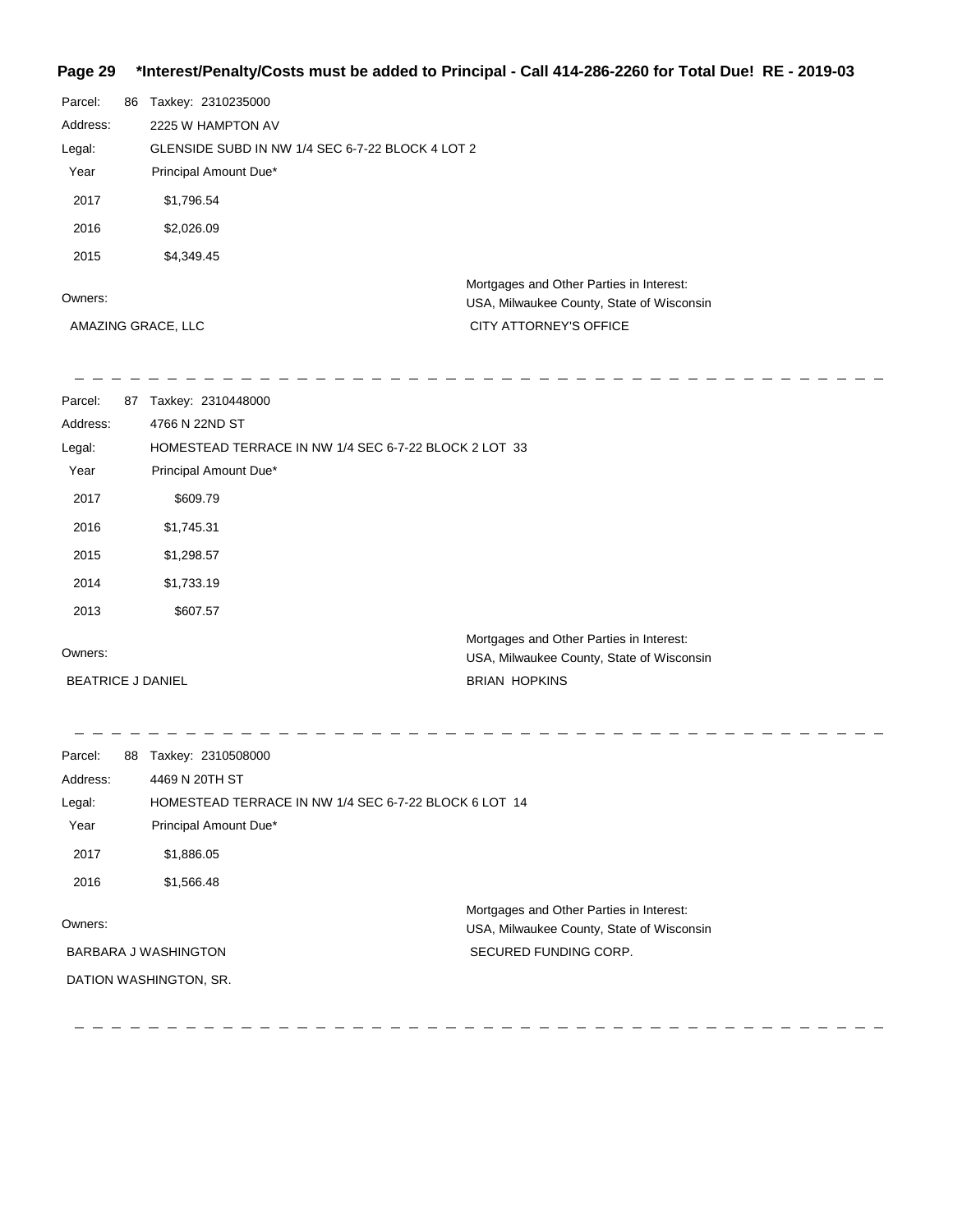#### **Page 30 \*Interest/Penalty/Costs must be added to Principal - Call 414-286-2260 for Total Due! RE - 2019-03**

| Parcel:                 | 89 | Taxkey: 2310607000                                     |  |  |
|-------------------------|----|--------------------------------------------------------|--|--|
| Address:                |    | 4475 N 22ND ST                                         |  |  |
| Legal:                  |    | HOMESTEAD TERRACE IN NW 1/4 SEC 6-7-22 BLOCK 10 LO T 2 |  |  |
| Year                    |    | Principal Amount Due*                                  |  |  |
| 2017                    |    | \$28,117.18                                            |  |  |
| 2016                    |    | \$2,080.78                                             |  |  |
| 2015                    |    | \$2,302.25                                             |  |  |
| 2014                    |    | \$1,924.14                                             |  |  |
| 2013                    |    | \$3,100.77                                             |  |  |
|                         |    | Mortgages and Other Parties in Interest:               |  |  |
| Owners:                 |    | USA, Milwaukee County, State of Wisconsin              |  |  |
| <b>KEVIN C WILLIAMS</b> |    |                                                        |  |  |

| Parcel:  | 90 | Taxkey: 2319930000                                                                                                                                |  |
|----------|----|---------------------------------------------------------------------------------------------------------------------------------------------------|--|
| Address: |    | 4500 N 24TH ST                                                                                                                                    |  |
| Legal:   |    | LANDS IN NW 1/4 SEC 6-7-22 LAND BOUNDED N & E BY G LENSIDE - S BY C L OF W RUBY AVE & W BY N 24TH ST W<br>40.61' OF N 106.78' OF S 122' ON W LINE |  |
| Year     |    | Principal Amount Due*                                                                                                                             |  |
| 2017     |    | \$2,563.19                                                                                                                                        |  |
| 2016     |    | \$2,312.55                                                                                                                                        |  |
| 2015     |    | \$2,557.89                                                                                                                                        |  |
| Owners:  |    | Mortgages and Other Parties in Interest:                                                                                                          |  |
|          |    | USA, Milwaukee County, State of Wisconsin                                                                                                         |  |

YOLANDA GONZALEZ

 $\equiv$   $\equiv$ 

 $-$ 

 $\begin{array}{cccccccccccccc} \bot & \bot & \bot & \bot & \bot & \bot \end{array}$  $\overline{\phantom{0}}$  $\frac{1}{2}$  $\frac{1}{2}$ Parcel: 91 Taxkey: 2320502000 Address: 4750 N PARKWAY AV LINCOLN PARK GATEWAY IN NE 1/4 SEC 6-7-22 BLOCK 1 LOT 2 Legal: Year Principal Amount Due\* 2016 \$362.78 2015 \$2,777.80 2014 \$2,225.29 2013 \$3,768.85 2012 \$1,396.64 Mortgages and Other Parties in Interest: Owners: USA, Milwaukee County, State of Wisconsin STELLA BRELOVE HSBC BANK USA, NATIONAL ASSOCIATION AS TRUSTEE FOR RAMONE MARTIN FREMONT INVESTMENT & LOAN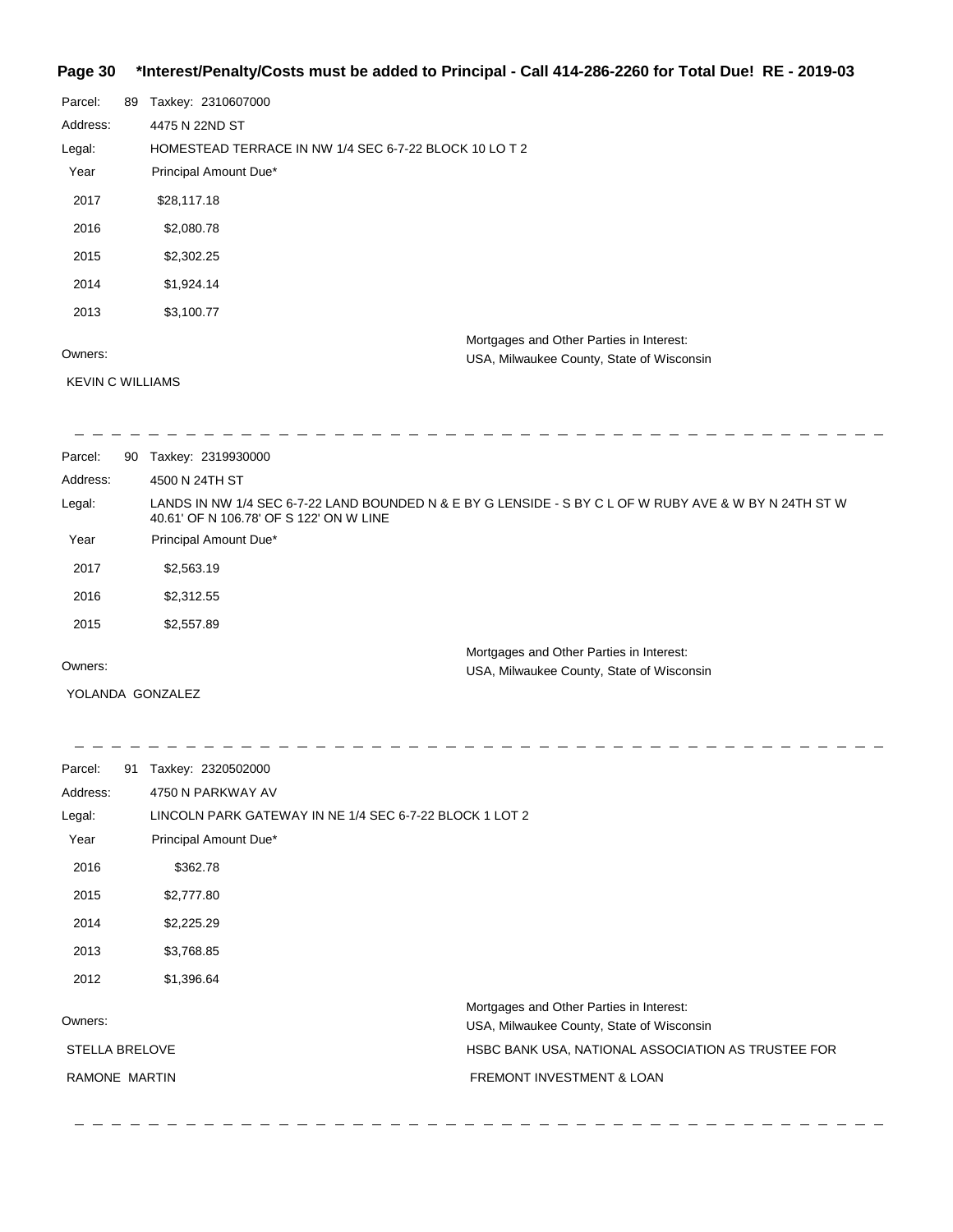# **Page 31 \*Interest/Penalty/Costs must be added to Principal - Call 414-286-2260 for Total Due! RE - 2019-03**

| Parcel:<br>Address:<br>Legal:<br>Year<br>2016 | 92 Taxkey: 2320616000<br>4606 N 19TH ST<br>LINCOLN PARK GATEWAY IN NE 1/4 SEC 6-7-22 BLOCK 8 LOT 19 & NWLY 0.79' LOT 18<br>Principal Amount Due*<br>\$794.32 |                                                                                       |  |
|-----------------------------------------------|--------------------------------------------------------------------------------------------------------------------------------------------------------------|---------------------------------------------------------------------------------------|--|
| Owners:                                       |                                                                                                                                                              | Mortgages and Other Parties in Interest:<br>USA, Milwaukee County, State of Wisconsin |  |
| JOE KELLY, JR.                                |                                                                                                                                                              | <b>MARY TAYLOR</b>                                                                    |  |
| Parcel:                                       | 93 Taxkey: 2320819000                                                                                                                                        |                                                                                       |  |
| Address:                                      | 4648 N 19TH PL                                                                                                                                               |                                                                                       |  |
| Legal:<br>Year                                | Principal Amount Due*                                                                                                                                        | LINCOLN PARK GATEWAY NO 3 IN NE 1/4 SEC 6-7-22 BLO CK 1 LOT 19                        |  |
| 2017                                          | \$2,383.96                                                                                                                                                   |                                                                                       |  |
| 2016                                          | \$1,403.62                                                                                                                                                   |                                                                                       |  |
|                                               |                                                                                                                                                              | Mortgages and Other Parties in Interest:                                              |  |
| Owners:                                       |                                                                                                                                                              | USA, Milwaukee County, State of Wisconsin                                             |  |
| SHANITA COTTON                                |                                                                                                                                                              |                                                                                       |  |
| KB BARNETT LLC                                |                                                                                                                                                              |                                                                                       |  |
| Parcel:                                       | 94 Taxkey: 2320829000                                                                                                                                        |                                                                                       |  |
| Address:                                      | 1977 W PURDUE ST                                                                                                                                             |                                                                                       |  |
| Legal:<br>Year                                | LINCOLN PARK GATEWAY NO 3 IN NE 1/4 SEC 6-7-22 BLO CK 3 LOT 4<br>Principal Amount Due*                                                                       |                                                                                       |  |
| 2016                                          | \$1,814.47                                                                                                                                                   |                                                                                       |  |
|                                               |                                                                                                                                                              | Mortgages and Other Parties in Interest:                                              |  |
| Owners:                                       |                                                                                                                                                              | USA, Milwaukee County, State of Wisconsin                                             |  |
| <b>VINCENT YOUNG</b>                          |                                                                                                                                                              |                                                                                       |  |
| Parcel:                                       | 95 Taxkey: 2430057000                                                                                                                                        |                                                                                       |  |
| Address:                                      | 4071 N 12TH ST                                                                                                                                               |                                                                                       |  |
| Legal:<br>Year                                | Principal Amount Due*                                                                                                                                        | ASSESSOR'S PLAT NO 107 IN SW 1/4 SEC 5-7-22 BLOCK 5 LOT 2                             |  |
| 2017                                          |                                                                                                                                                              |                                                                                       |  |
| 2016                                          | \$3,859.80<br>\$4,802.25                                                                                                                                     |                                                                                       |  |
|                                               |                                                                                                                                                              |                                                                                       |  |
| 2015                                          | \$3,214.00                                                                                                                                                   |                                                                                       |  |
| Owners:                                       |                                                                                                                                                              | Mortgages and Other Parties in Interest:<br>USA, Milwaukee County, State of Wisconsin |  |
|                                               | VIBRANT INVESTMENT GROUP                                                                                                                                     | ANTONIO JOSEPH                                                                        |  |
|                                               |                                                                                                                                                              |                                                                                       |  |

 $\equiv$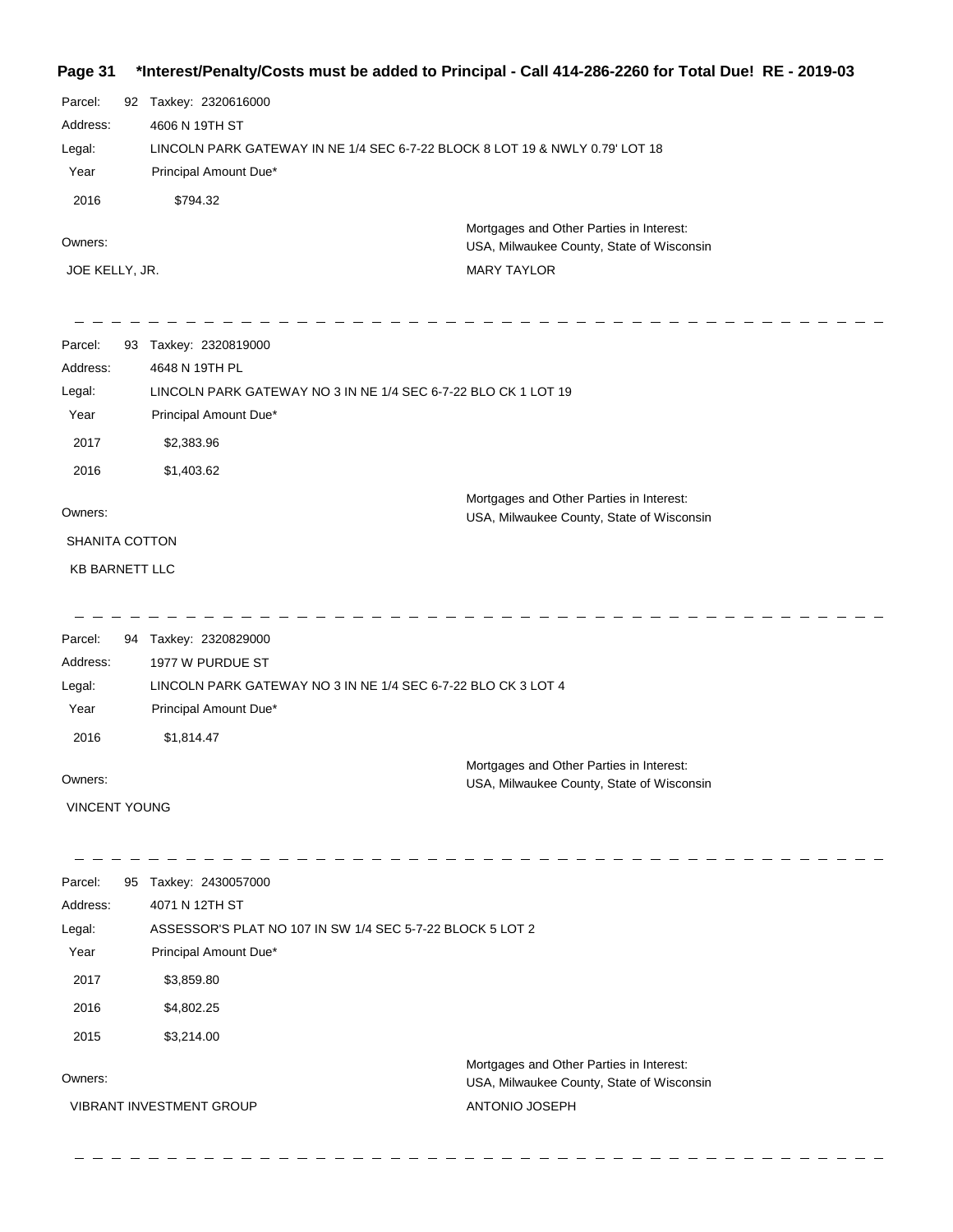# **Page 32 \*Interest/Penalty/Costs must be added to Principal - Call 414-286-2260 for Total Due! RE - 2019-03**

| Parcel:<br>Address:<br>Legal:<br>Year<br>2016         | 96 Taxkey: 2430618000<br>1028 W CAPITOL DR<br>ORCHARD HEIGHTS IN SW 1/4 SEC 5-7-22 BLOCK 3 LOT 2<br>Principal Amount Due*<br>\$196.10                                          |                                                                                                                                                                                                          |  |
|-------------------------------------------------------|--------------------------------------------------------------------------------------------------------------------------------------------------------------------------------|----------------------------------------------------------------------------------------------------------------------------------------------------------------------------------------------------------|--|
| Owners:                                               | <b>SHARON MAYS-FERGUSON</b>                                                                                                                                                    | Mortgages and Other Parties in Interest:<br>USA, Milwaukee County, State of Wisconsin<br>SAXON MORTGAGE, INC. DBA SAXON HOME MORTGAGE<br>MILWAUKEE COUNTY<br>DEUTSCHE BANK TRUST CO AS INDENTURE TRUSTEE |  |
| Parcel:<br>Address:<br>Legal:<br>Year<br>2017<br>2016 | 97 Taxkey: 2440606000<br>1332 W CAPITOL DR<br>PORTH & SONS ADDN NO 1 (ED) ETC IN SE 1/4 SEC 6-7-22 BLOCK 1 W 44.35' LOT 6<br>Principal Amount Due*<br>\$2,011.47<br>\$2,795.39 |                                                                                                                                                                                                          |  |
| Owners:                                               | ELEANORE MONTGOMERY                                                                                                                                                            | Mortgages and Other Parties in Interest:<br>USA, Milwaukee County, State of Wisconsin<br>ATTORNEY ROBERT FRICKER                                                                                         |  |
| Parcel:<br>Address:<br>Legal:<br>Year<br>2017<br>2016 | 98 Taxkey: 2440823000<br>4106 N 15TH ST<br>PORTH & SONS ADDN NO 2 (ED) IN SE 1/4 SEC 6-7-22 B LOCK 2 LOT 11<br>Principal Amount Due*<br>\$2,034.15<br>\$1,829.08               |                                                                                                                                                                                                          |  |
| Owners:                                               | SORENSON INVESTMENTS, LLC                                                                                                                                                      | Mortgages and Other Parties in Interest:<br>USA, Milwaukee County, State of Wisconsin<br>U.S. BANK NATIONAL ASSOCIATION<br><b>NCP EAST LLC</b><br><b>MORT GRODSKY</b>                                    |  |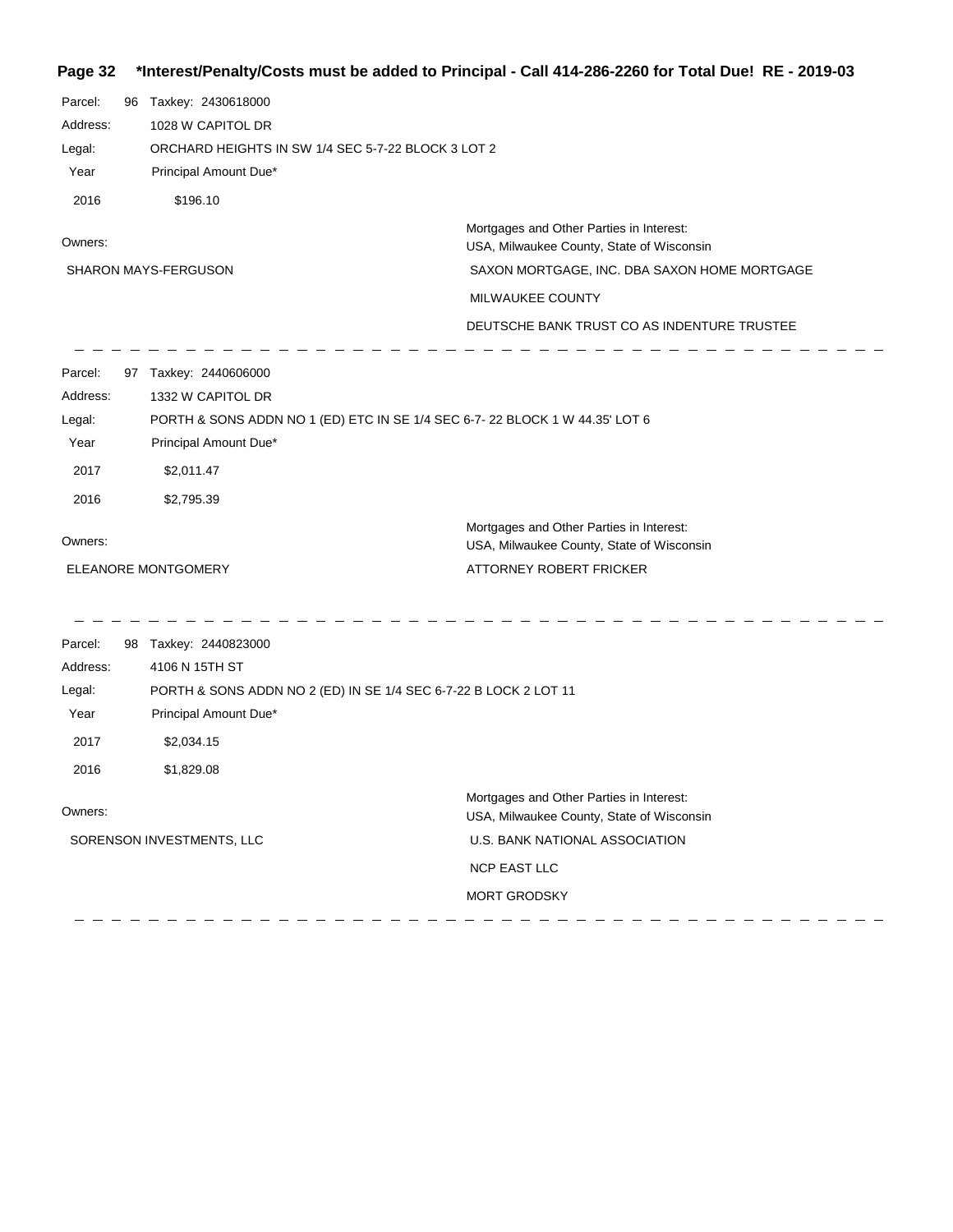# **Page 33 \*Interest/Penalty/Costs must be added to Principal - Call 414-286-2260 for Total Due! RE - 2019-03**

| Parcel:<br>Address:<br>Legal:<br>Year<br>2017<br>2016<br>Owners: | 99 Taxkey: 2451116000<br>4135 N 21ST ST<br>MILLER HIGHLANDS IN SW 1/4 SEC 6-7-22 BLOCK 2 LOT 2<br>Principal Amount Due*<br>\$1,719.51<br>\$2,665.59<br>Mortgages and Other Parties in Interest: |                                                                                       |
|------------------------------------------------------------------|-------------------------------------------------------------------------------------------------------------------------------------------------------------------------------------------------|---------------------------------------------------------------------------------------|
| LILLIE CARSON                                                    |                                                                                                                                                                                                 | USA, Milwaukee County, State of Wisconsin<br>WELLS FARGO BANK, NATIONAL ASSOCIATION   |
|                                                                  |                                                                                                                                                                                                 | U.S. BANK NATIONAL ASSOCIATION                                                        |
|                                                                  |                                                                                                                                                                                                 | <b>ERVIN CARSON</b>                                                                   |
| Parcel:                                                          | 100 Taxkey: 2452322000                                                                                                                                                                          |                                                                                       |
| Address:                                                         | 2320 W CAPITOL DR                                                                                                                                                                               |                                                                                       |
| Legal:                                                           | CERTIFIED SURVEY MAP NO 3464 IN SW 1/4 SEC 6-7-22 PARCEL 2 BID #29                                                                                                                              |                                                                                       |
| Year                                                             | Principal Amount Due*                                                                                                                                                                           |                                                                                       |
| 2017                                                             | \$5,187.69                                                                                                                                                                                      |                                                                                       |
| Owners:                                                          |                                                                                                                                                                                                 | Mortgages and Other Parties in Interest:<br>USA, Milwaukee County, State of Wisconsin |
| M. SAJAN I, LLC                                                  |                                                                                                                                                                                                 | MURTAZA SAJAN                                                                         |
| Parcel:                                                          | 101 Taxkey: 2470018000                                                                                                                                                                          |                                                                                       |
| Address:                                                         | 4336 N 42ND ST                                                                                                                                                                                  |                                                                                       |
| Legal:                                                           | BRICK HOMELAND IN SW 1/4 SEC 1-7-21 BLOCK 2 LOT 6                                                                                                                                               |                                                                                       |
| Year                                                             | Principal Amount Due*                                                                                                                                                                           |                                                                                       |
| 2017                                                             | \$1,352.31                                                                                                                                                                                      |                                                                                       |
| 2016                                                             | \$891.49                                                                                                                                                                                        |                                                                                       |
| Owners:                                                          |                                                                                                                                                                                                 | Mortgages and Other Parties in Interest:<br>USA, Milwaukee County, State of Wisconsin |
| JAMES COLEMAN, JR.                                               |                                                                                                                                                                                                 |                                                                                       |

 $\frac{1}{2}$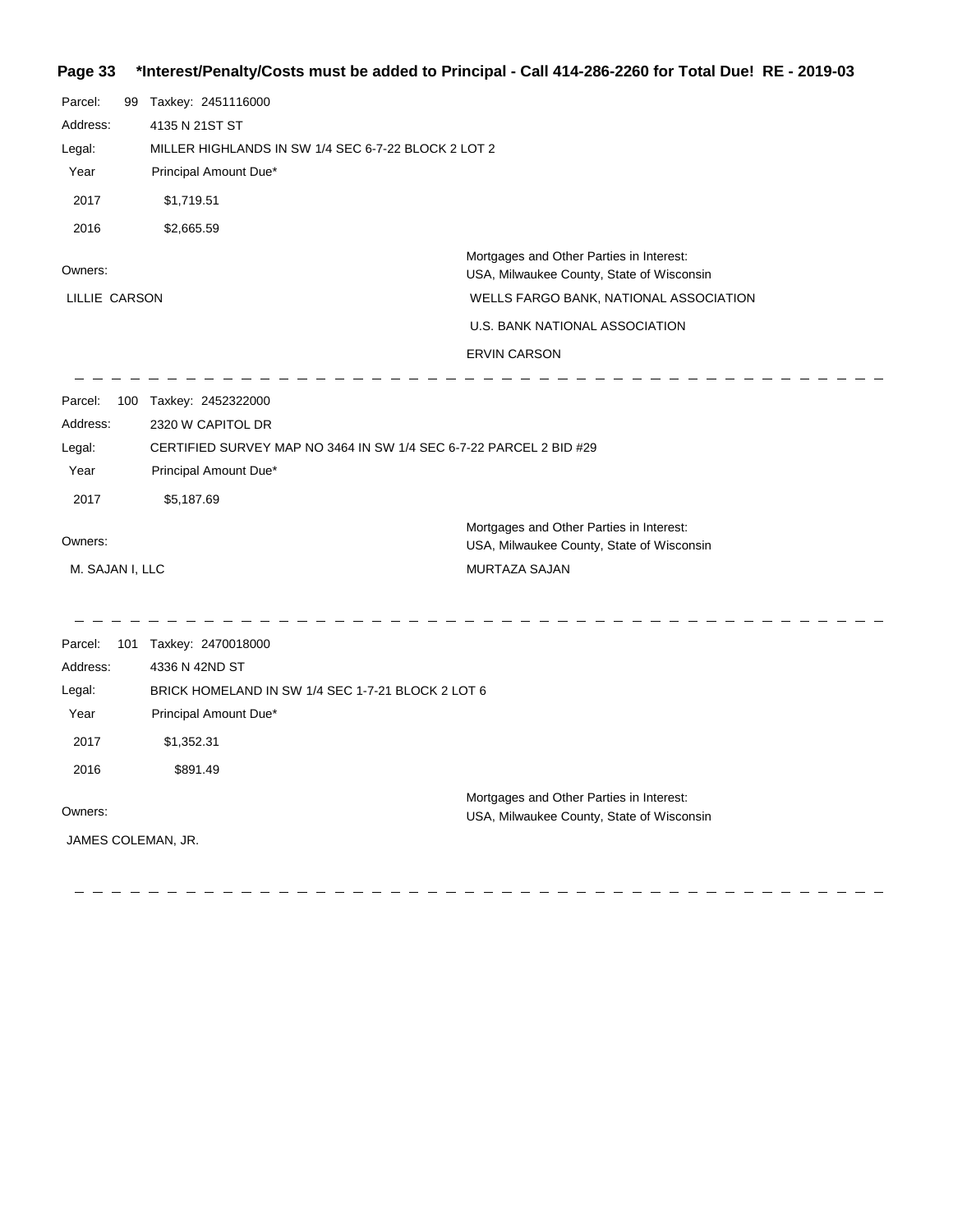#### **Page 34 \*Interest/Penalty/Costs must be added to Principal - Call 414-286-2260 for Total Due! RE - 2019-03**

| Parcel:                                                                                                           | 102 Taxkey: 2479789000                               |                                                                                                           |
|-------------------------------------------------------------------------------------------------------------------|------------------------------------------------------|-----------------------------------------------------------------------------------------------------------|
| Address:                                                                                                          | 4331 N 42ND PL                                       |                                                                                                           |
| Legal:                                                                                                            | OF N 325'                                            | LANDS IN SW 1/4 SEC 1-7-21 LANDS BETW W CONGRESS S T - N 42ND PL - W MARION ST - BLK 1 DROGY'S SUBD S 42' |
| Year                                                                                                              | Principal Amount Due*                                |                                                                                                           |
| 2017                                                                                                              | \$1,322.04                                           |                                                                                                           |
| 2016                                                                                                              | \$1,975.56                                           |                                                                                                           |
| Owners:                                                                                                           |                                                      | Mortgages and Other Parties in Interest:<br>USA, Milwaukee County, State of Wisconsin                     |
| <b>SHARON BURNAM</b>                                                                                              |                                                      | <b>UBS FINANCIAL SERVICES</b>                                                                             |
| Parcel:                                                                                                           | 103 Taxkey: 2480250000                               |                                                                                                           |
| Address:                                                                                                          | 4150 N 51ST BL                                       |                                                                                                           |
| NORTH MILWAUKEE IMPROVEMENT CO'S SUBD NO 1 SE 1/4 SEC 2-7-21 BLOCK 13 (LOT 33 & S 15' LOT 34) EXC W 15'<br>Legal: |                                                      |                                                                                                           |
| Year                                                                                                              | Principal Amount Due*                                |                                                                                                           |
| 2017                                                                                                              | \$2,051.51                                           |                                                                                                           |
| 2016                                                                                                              | \$2,200.37                                           |                                                                                                           |
| 2015                                                                                                              | \$2,427.74                                           |                                                                                                           |
| Owners:                                                                                                           |                                                      | Mortgages and Other Parties in Interest:<br>USA, Milwaukee County, State of Wisconsin                     |
| <b>JAMES HIGHTOWER</b>                                                                                            |                                                      |                                                                                                           |
|                                                                                                                   | LUCRETIA HIGHTOWER                                   |                                                                                                           |
| Parcel:                                                                                                           | 104 Taxkey: 2480355000                               |                                                                                                           |
| Address:                                                                                                          | 4109 N 47TH ST                                       |                                                                                                           |
| Legal:                                                                                                            | PLEASANT GARDENS IN SE 1/4 SEC 2-7-21 BLOCK 5 LOT 14 |                                                                                                           |
| Year                                                                                                              | Principal Amount Due*                                |                                                                                                           |
| 2017                                                                                                              | \$596.05                                             |                                                                                                           |
| 2016                                                                                                              | \$1,477.91                                           |                                                                                                           |
|                                                                                                                   |                                                      | Mortgages and Other Derties in Interacti                                                                  |

\_\_\_\_\_\_\_\_\_\_\_\_\_\_\_\_\_\_\_\_\_\_\_\_\_\_\_\_\_\_\_\_\_\_\_

Owners:

NEE-YONNA WILLIAMS

Mortgages and Other Parties in Interest: USA, Milwaukee County, State of Wisconsin ACTS COMMUNITY DEVELOPMENT CORP.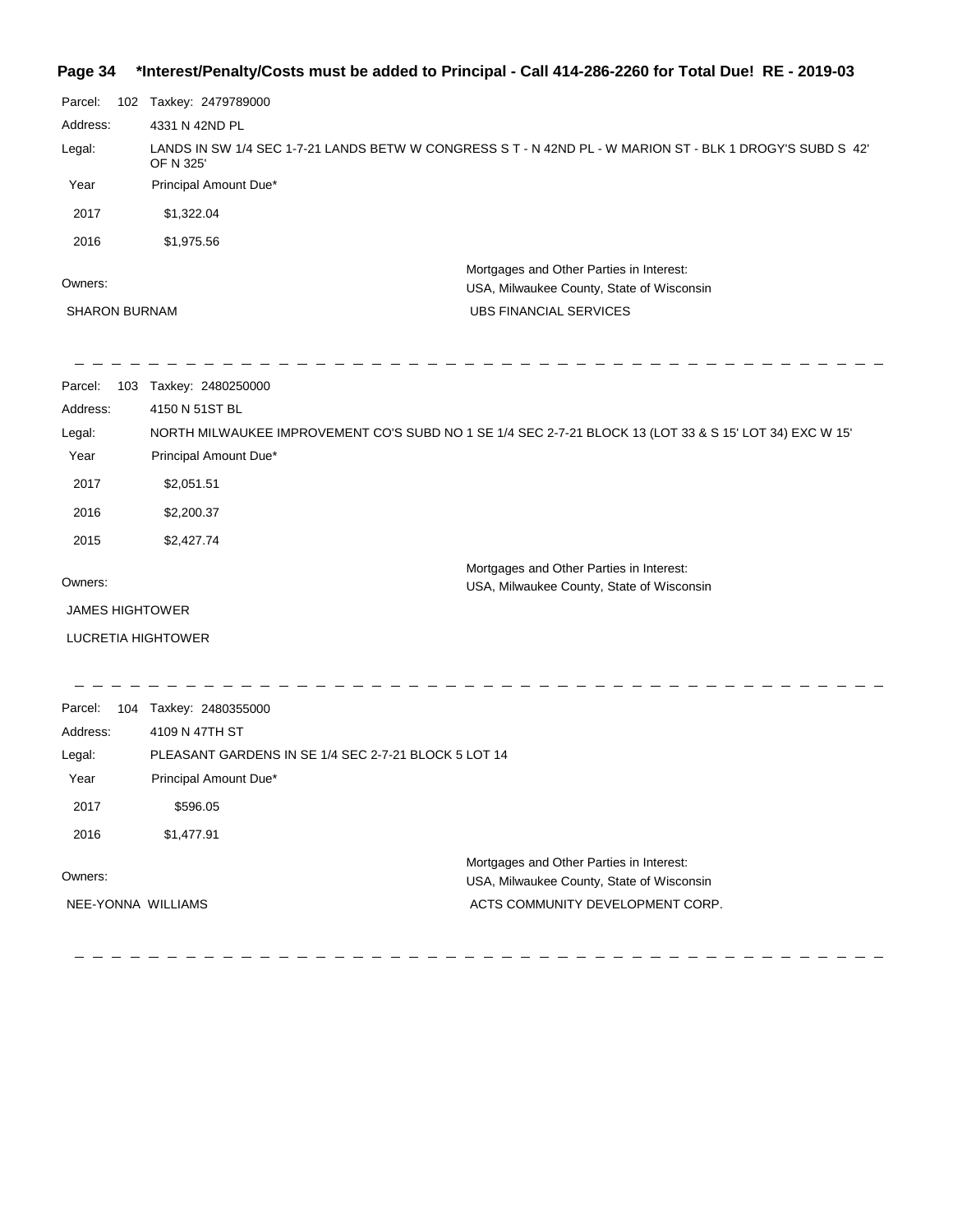# **Page 35 \*Interest/Penalty/Costs must be added to Principal - Call 414-286-2260 for Total Due! RE - 2019-03**

| Parcel:                | 105 | Taxkey: 2480438000                                   |                                                                                       |  |
|------------------------|-----|------------------------------------------------------|---------------------------------------------------------------------------------------|--|
| Address:               |     | 4824 4826 W CAPITOL DR                               |                                                                                       |  |
| Legal:                 |     | PLEASANT GARDENS IN SE 1/4 SEC 2-7-21 BLOCK 9 LOT 15 |                                                                                       |  |
| Year                   |     | Principal Amount Due*                                |                                                                                       |  |
| 2017                   |     | \$3,369.01                                           |                                                                                       |  |
| 2016                   |     | \$2,979.47                                           |                                                                                       |  |
| Owners:                |     |                                                      | Mortgages and Other Parties in Interest:<br>USA, Milwaukee County, State of Wisconsin |  |
| <b>MARY GARRETT</b>    |     |                                                      | U.S. BANK NATIONAL ASSOCIATION                                                        |  |
| LOCAL PROPERTY HUT LLC |     |                                                      |                                                                                       |  |

| Parcel:<br>106         | Taxkey: 2490128100                                                                                                                         |
|------------------------|--------------------------------------------------------------------------------------------------------------------------------------------|
| Address:               | 4119 N 51ST BL                                                                                                                             |
| Legal:                 | ASSESSMENT SUBD NO 99 IN SW 1/4 SEC 2-7-21 BLOCK 1 1 W 84.58' LOT 8 & E 12' OF S 40' OF N 475.66' LOT 1 BLK 1<br>JOSEPH AUMUELLER SUBD ADJ |
| Year                   | Principal Amount Due*                                                                                                                      |
| 2017                   | \$2,056.46                                                                                                                                 |
| 2016                   | \$3,347.09                                                                                                                                 |
| 2015                   | \$3,761.24                                                                                                                                 |
| 2014                   | \$38.18                                                                                                                                    |
|                        | Mortgages and Other Parties in Interest:                                                                                                   |
| Owners:                | USA, Milwaukee County, State of Wisconsin                                                                                                  |
| <b>ANTHONY BOYD</b>    |                                                                                                                                            |
| <b>JACQUELINE BOYD</b> |                                                                                                                                            |
|                        |                                                                                                                                            |
|                        |                                                                                                                                            |

| Parcel:  | 107 | Taxkey: 2490736000                           |                                                                                       |
|----------|-----|----------------------------------------------|---------------------------------------------------------------------------------------|
| Address: |     | 4342 N 55TH ST                               |                                                                                       |
| Legal:   |     | LONG VIEW IN SW 1/4 SEC 2-7-21 BLOCK 4 LOT 7 |                                                                                       |
| Year     |     | Principal Amount Due*                        |                                                                                       |
| 2016     |     | \$2,186.37                                   |                                                                                       |
| Owners:  |     |                                              | Mortgages and Other Parties in Interest:<br>USA, Milwaukee County, State of Wisconsin |

CLAYTON FALKOWSKI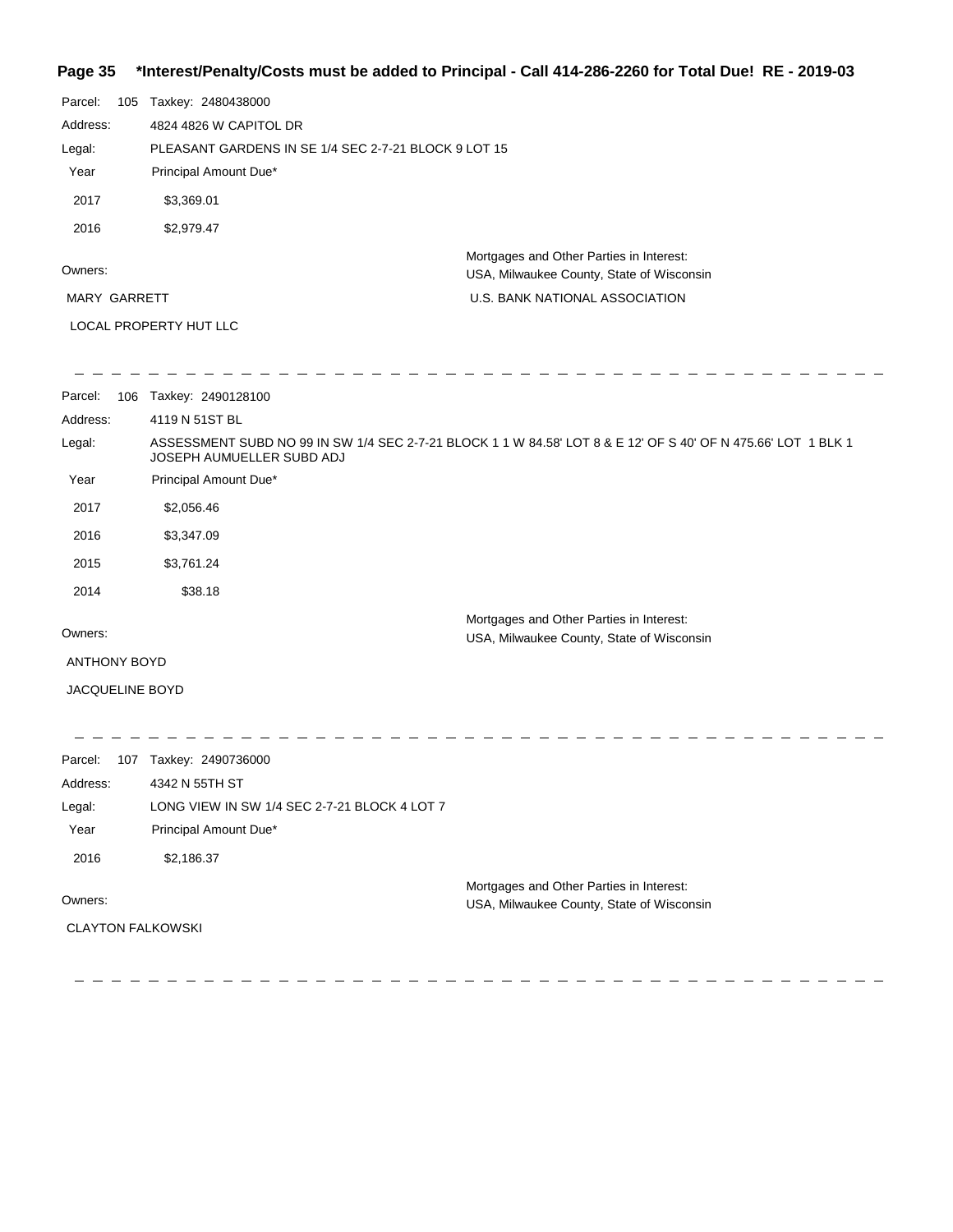# **Page 36 \*Interest/Penalty/Costs must be added to Principal - Call 414-286-2260 for Total Due! RE - 2019-03**

| Parcel:<br>108          | Taxkey: 2500230000                                                 |                                                                                            |  |  |
|-------------------------|--------------------------------------------------------------------|--------------------------------------------------------------------------------------------|--|--|
| Address:                | 4167 N 60TH ST                                                     |                                                                                            |  |  |
| Legal:                  | CAPITOL VIEW IN SE 1/4 SEC 3-7-21 BLOCK 4 LOT 2 & N 21' LOT 3      |                                                                                            |  |  |
| Year                    | Principal Amount Due*                                              |                                                                                            |  |  |
| 2017                    | \$2,174.29                                                         |                                                                                            |  |  |
| 2016                    | \$1,731.26                                                         |                                                                                            |  |  |
| 2015                    | \$1,684.37                                                         |                                                                                            |  |  |
| Owners:                 |                                                                    | Mortgages and Other Parties in Interest:                                                   |  |  |
| ALEXANDER ROGERS        |                                                                    | USA, Milwaukee County, State of Wisconsin                                                  |  |  |
|                         |                                                                    |                                                                                            |  |  |
| UNIQUE ROGERS           |                                                                    |                                                                                            |  |  |
| <b>ZANDRIA ROGERS</b>   |                                                                    |                                                                                            |  |  |
|                         | ALEXANDER ROGERS, JR.                                              |                                                                                            |  |  |
| Parcel:                 | 109 Taxkey: 2510102000                                             |                                                                                            |  |  |
| Address:                | 7487 W BECKETT AV                                                  |                                                                                            |  |  |
| Legal:                  |                                                                    | LAKE BLVD GARDENS IN SW 1/4 SEC 3-7-21 ALSO RESUBD BLK 6 SUNSET HEIGHTS NO 2 BLOCK 1 LOT 2 |  |  |
| Year                    | Principal Amount Due*                                              |                                                                                            |  |  |
| 2017                    | \$4,667.04                                                         |                                                                                            |  |  |
| 2016                    | \$4,806.33                                                         |                                                                                            |  |  |
| Owners:                 |                                                                    | Mortgages and Other Parties in Interest:<br>USA, Milwaukee County, State of Wisconsin      |  |  |
|                         | OBSTAR PROPERTIES LLC                                              | U.S. BANK N.A.                                                                             |  |  |
|                         |                                                                    | OBIORA OBI                                                                                 |  |  |
|                         |                                                                    | MILWAUKEE ECONOMIC DEVELOPMENT CORPORATION                                                 |  |  |
|                         | Parcel: 110 Taxkey: 2549996000                                     |                                                                                            |  |  |
| Address:                | 9436 W CAPITOL DR                                                  |                                                                                            |  |  |
| Legal:                  | LANDS IN SE 1/4 SEC 5-7-21 W 57.09' OF E 1015.45' OF S 187' EXC ST |                                                                                            |  |  |
| Year                    | Principal Amount Due*                                              |                                                                                            |  |  |
| 2017                    | \$4,833.59                                                         |                                                                                            |  |  |
| 2016                    | \$834.84                                                           |                                                                                            |  |  |
| Owners:                 |                                                                    | Mortgages and Other Parties in Interest:<br>USA, Milwaukee County, State of Wisconsin      |  |  |
|                         | D.E & M.E. BARTZ JOINT REV LIVING                                  | <b>JARED POTTER</b>                                                                        |  |  |
| TRUST, DATED 8-8-2007   |                                                                    | THE EQUITABLE BANK, S.S.B.                                                                 |  |  |
| <b>LIVING TRUST</b>     | DONALD & MARLISS BARTZ JOINT REVOC                                 |                                                                                            |  |  |
| <b>JONATHAN HANKINS</b> |                                                                    |                                                                                            |  |  |
| TRACY BARTZ, PR         |                                                                    |                                                                                            |  |  |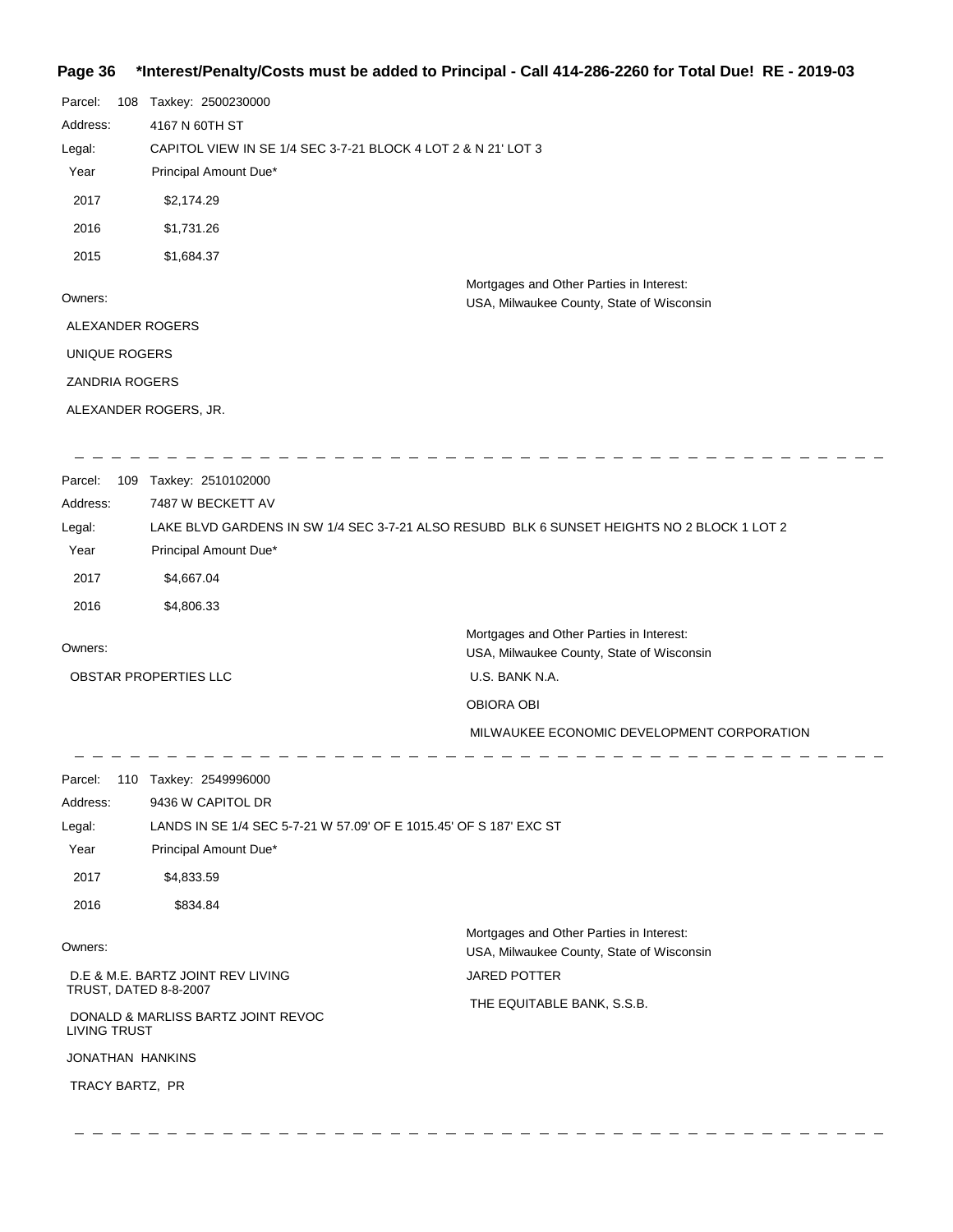## **Page 37 \*Interest/Penalty/Costs must be added to Principal - Call 414-286-2260 for Total Due! RE - 2019-03**

| Parcel:               | 111 Taxkey: 2630515000                                             |                                                                                       |
|-----------------------|--------------------------------------------------------------------|---------------------------------------------------------------------------------------|
| Address:              | 3828 N 79TH ST                                                     |                                                                                       |
| Legal:                | CAPITOL PARK IN NE 1/4 SEC 9-7-21 BLOCK 6 LOT 21                   |                                                                                       |
| Year                  | Principal Amount Due*                                              |                                                                                       |
| 2017                  | \$3,354.37                                                         |                                                                                       |
| 2016                  | \$3,379.47                                                         |                                                                                       |
| 2015                  | \$1,756.73                                                         |                                                                                       |
|                       |                                                                    | Mortgages and Other Parties in Interest:                                              |
| Owners:               |                                                                    | USA, Milwaukee County, State of Wisconsin                                             |
| DAVID BARLAND         |                                                                    |                                                                                       |
| Parcel:               | 112 Taxkey: 2631032000                                             |                                                                                       |
| Address:              | 3603 3605 N 77TH ST                                                |                                                                                       |
| Legal:                | WAUWATOSA MANOR IN NE 1/4 SEC 9-7-21 BLOCK 2 LOT 7 & N 31.5' LOT 8 |                                                                                       |
| Year                  | Principal Amount Due*                                              |                                                                                       |
| 2017                  | \$3,195.25                                                         |                                                                                       |
| Owners:               |                                                                    | Mortgages and Other Parties in Interest:<br>USA, Milwaukee County, State of Wisconsin |
| MARLENE MANSKE        |                                                                    | SHELTER MORTGAGE CORPORATION                                                          |
| <b>CHERYL WITTER</b>  |                                                                    | LAKEVIEW LOAN SERVICING, LLC                                                          |
|                       |                                                                    | CITY OF MILWAUKEE DEPARTMENT OF NEIGHBORHOOD<br><b>SERVICES</b>                       |
| Parcel:               | 113 Taxkey: 2650162000                                             |                                                                                       |
| Address:              | 3950 N 65TH ST                                                     |                                                                                       |
| Legal:                | CAPITOL MANOR IN NE 1/4 SEC 10-7-21 BLOCK 4 LOT 28                 |                                                                                       |
| Year                  | Principal Amount Due*                                              |                                                                                       |
| 2017                  | \$977.06                                                           |                                                                                       |
| 2016                  | \$694.68                                                           |                                                                                       |
|                       |                                                                    | Mortgages and Other Parties in Interest:                                              |
| Owners:               |                                                                    | USA, Milwaukee County, State of Wisconsin                                             |
| <b>SHANNON ADAWAY</b> |                                                                    | SELECT MILWAUKEE, INC.                                                                |
|                       |                                                                    | COLUMBIA SAVINGS AND LOAN ASSOCIATION                                                 |
|                       |                                                                    |                                                                                       |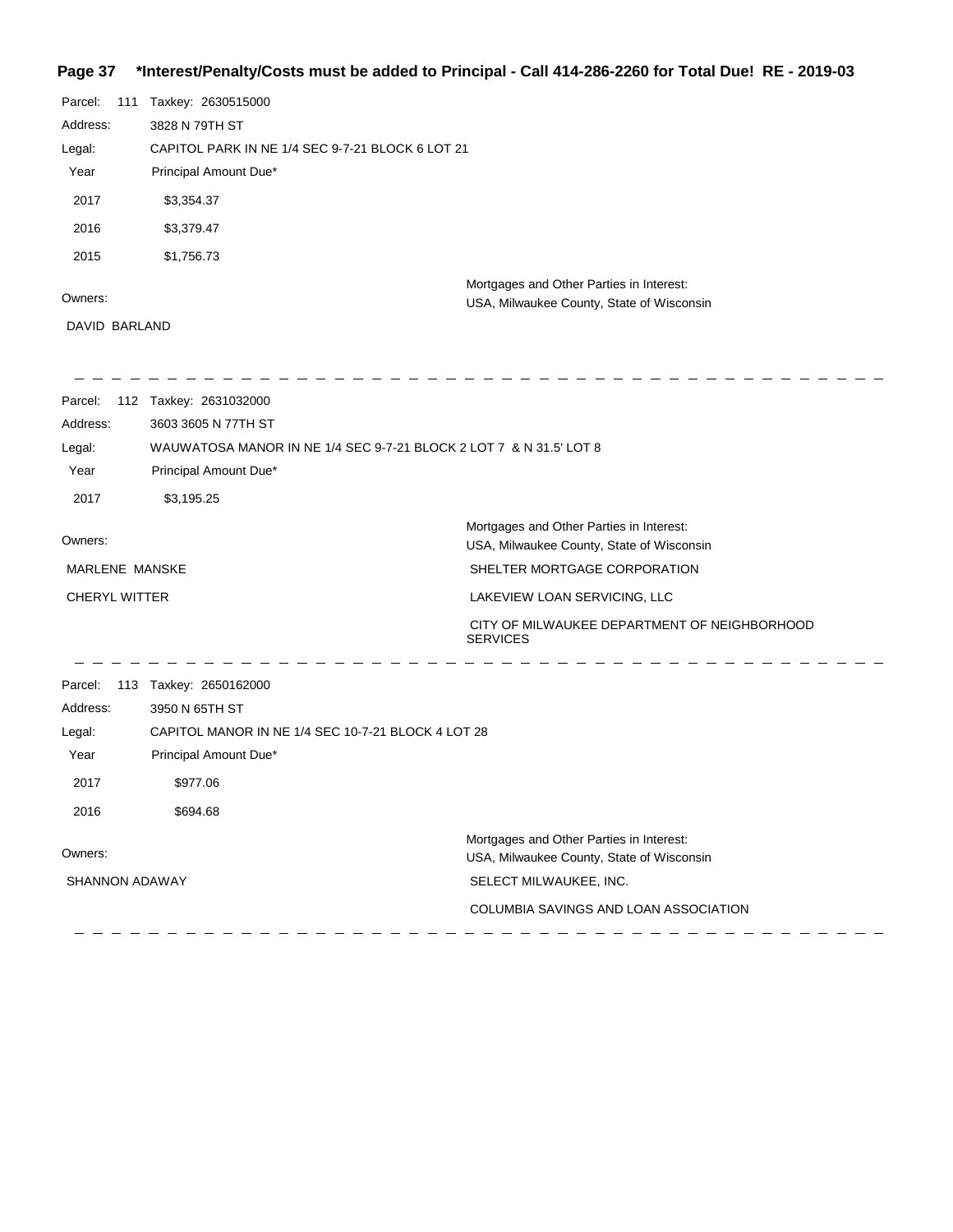## **Page 38 \*Interest/Penalty/Costs must be added to Principal - Call 414-286-2260 for Total Due! RE - 2019-03**

| Parcel:             | 114 Taxkey: 2659979100                                                                                                                            |
|---------------------|---------------------------------------------------------------------------------------------------------------------------------------------------|
| Address:            | 3504 N 61ST ST                                                                                                                                    |
| Legal:              | LANDS IN NE 1/4 SEC 10-7-21 COM 45' N & 165' W OF SE COR SD 1/4 SEC- TH W 135'- TH N 45'- TH E 135'- TH S 45' TO<br><b>BEG EXC ST &amp; ALLEY</b> |
| Year                | Principal Amount Due*                                                                                                                             |
| 2017                | \$4,780.11                                                                                                                                        |
| 2016                | \$3,465.09                                                                                                                                        |
| 2015                | \$3,989.09                                                                                                                                        |
| 2014                | \$2,862.11                                                                                                                                        |
| 2013                | \$3,512.99                                                                                                                                        |
| 2012                | \$3,216.62                                                                                                                                        |
| 2011                | \$1,747.83                                                                                                                                        |
| Owners:             | Mortgages and Other Parties in Interest:<br>USA, Milwaukee County, State of Wisconsin                                                             |
| <b>OUMAR ABAKAR</b> | SKY REALTY OF WILLC                                                                                                                               |
|                     |                                                                                                                                                   |
|                     |                                                                                                                                                   |

| Parcel:                           | 115 Taxkey: 2660129000                                                            |                                                                                                        |
|-----------------------------------|-----------------------------------------------------------------------------------|--------------------------------------------------------------------------------------------------------|
| Address:                          | 3815 N 54TH BL                                                                    |                                                                                                        |
| Legal:                            | GRASSLYN MANOR IN NW 1/4 SEC 11-7-21 BLOCK 6 LOT 1 2                              |                                                                                                        |
| Year                              | Principal Amount Due*                                                             |                                                                                                        |
| 2017                              | \$3,000.98                                                                        |                                                                                                        |
| 2016                              | \$2,328.33                                                                        |                                                                                                        |
| Owners:<br><b>LLC</b>             | WISCONSIN HOME BUYERS NETWORK,                                                    | Mortgages and Other Parties in Interest:<br>USA, Milwaukee County, State of Wisconsin<br>SWAN REI, LLC |
|                                   |                                                                                   |                                                                                                        |
| Parcel:<br>Address:               | 116 Taxkey: 2660245000<br>3864 N 58TH BL                                          |                                                                                                        |
| Legal:                            | GRASSLYN MANOR IN NW 1/4 SEC 11-7-21 BLOCK 9 LOT 2 6 EXC SWLY 2' & SWLY 5' LOT 27 |                                                                                                        |
| Year                              | Principal Amount Due*                                                             |                                                                                                        |
| 2017                              | \$3,947.98                                                                        |                                                                                                        |
| 2016                              | \$1,585.70                                                                        |                                                                                                        |
| Owners:<br><b>ELIZABETH BROWN</b> |                                                                                   | Mortgages and Other Parties in Interest:<br>USA, Milwaukee County, State of Wisconsin                  |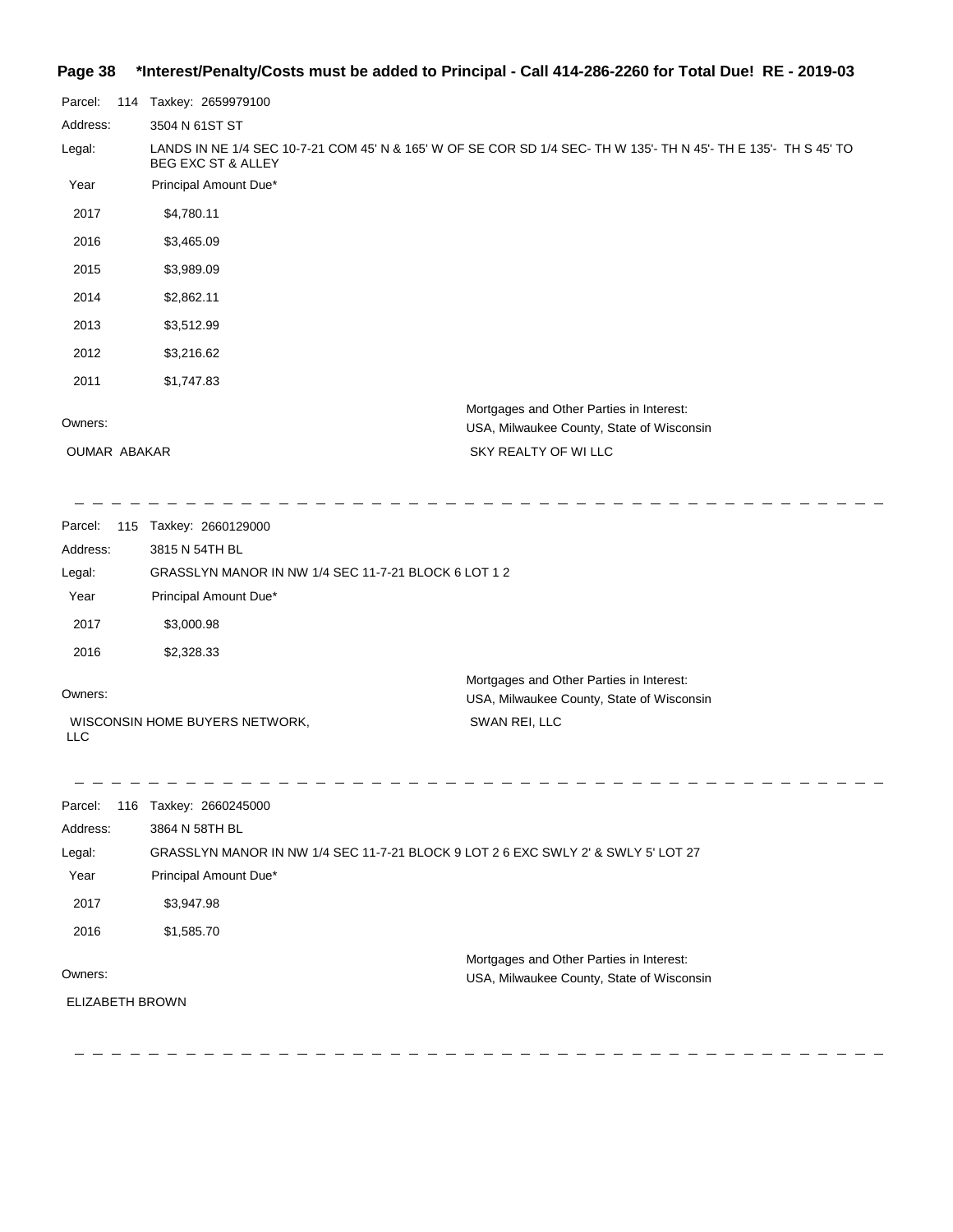# **Page 39 \*Interest/Penalty/Costs must be added to Principal - Call 414-286-2260 for Total Due! RE - 2019-03**

| Parcel:<br>Address:<br>Legal:<br>Year<br>2017<br>2016<br>2015<br>2014 | 117 Taxkey: 2670102000<br>4546 W RIDGE CT<br>DIEHNELT PARK IN NE 1/4 SEC 11-7-21 BLOCK 1 LOT 5<br>Principal Amount Due*<br>\$3,255.50<br>\$3,304.12<br>\$4,604.73<br>\$2,407.35 |                                                                                                                                            |
|-----------------------------------------------------------------------|---------------------------------------------------------------------------------------------------------------------------------------------------------------------------------|--------------------------------------------------------------------------------------------------------------------------------------------|
| 2013                                                                  | \$2,367.02                                                                                                                                                                      | Mortgages and Other Parties in Interest:                                                                                                   |
| Owners:                                                               |                                                                                                                                                                                 | USA, Milwaukee County, State of Wisconsin                                                                                                  |
| <b>DINEO BLACK</b>                                                    |                                                                                                                                                                                 | RIVERSIDE FINANCE INC.                                                                                                                     |
|                                                                       |                                                                                                                                                                                 | METRO CAPITAL FUNDING, LLC                                                                                                                 |
| Parcel:<br>Address:<br>Legal:<br>Year                                 | 118 Taxkey: 2670499000<br>4706 4708 W FOND DU LAC AV<br>OAKLAWN IN NE 1/4 SEC 11-7-21 BLOCK 11 LOT 17<br>Principal Amount Due*                                                  |                                                                                                                                            |
| 2017                                                                  | \$1,891.88                                                                                                                                                                      |                                                                                                                                            |
| Owners:                                                               | A-1 HOME SOLUTIONS, LLC                                                                                                                                                         | Mortgages and Other Parties in Interest:<br>USA, Milwaukee County, State of Wisconsin<br>WISCONSIN WOMEN'S BUSINESS INITIATIVE CORPORATION |
| JOSEPH CLAYTON                                                        |                                                                                                                                                                                 |                                                                                                                                            |
| Parcel:<br>Address:<br>Legal:<br>Year                                 | 119 Taxkey: 2700702000<br>2004 W KEEFE AV<br>MUELLER'S SUBD OF LOTS 33 & 34 PEASE'S SUBD NW 1/4 SEC7-7-22 BLOCK 1 LOT 2<br>Principal Amount Due*                                |                                                                                                                                            |
| 2017                                                                  | \$527.88                                                                                                                                                                        |                                                                                                                                            |
| 2016                                                                  | \$568.74                                                                                                                                                                        |                                                                                                                                            |
| 2015                                                                  | \$592.29                                                                                                                                                                        |                                                                                                                                            |
| 2014                                                                  | \$1,733.76                                                                                                                                                                      |                                                                                                                                            |
| 2013                                                                  | \$1,740.27                                                                                                                                                                      |                                                                                                                                            |
| 2012                                                                  | \$1,661.33                                                                                                                                                                      |                                                                                                                                            |
| 2011                                                                  | \$2,278.85                                                                                                                                                                      |                                                                                                                                            |
|                                                                       |                                                                                                                                                                                 | Mortgages and Other Parties in Interest:                                                                                                   |
| Owners:                                                               |                                                                                                                                                                                 | USA, Milwaukee County, State of Wisconsin                                                                                                  |
| SHATONIE CARSON                                                       |                                                                                                                                                                                 | DEPARTMENT OF WORKFORCE DEVELOPMENT                                                                                                        |
| DANIELLE FORTE                                                        |                                                                                                                                                                                 |                                                                                                                                            |

 $\begin{array}{cccccccccccccc} \Box & \Box & \Box & \Box & \Box & \Box & \Box & \Box \end{array}$ 

 $\frac{1}{2}$ 

 $\overline{a}$  $\frac{1}{2}$  $\frac{1}{2}$  $\overline{\phantom{0}}$  $\overline{\phantom{0}}$  $\frac{1}{2}$  \_ \_ \_ \_ \_ \_ \_ \_ \_ \_ \_ \_ \_ \_ \_ \_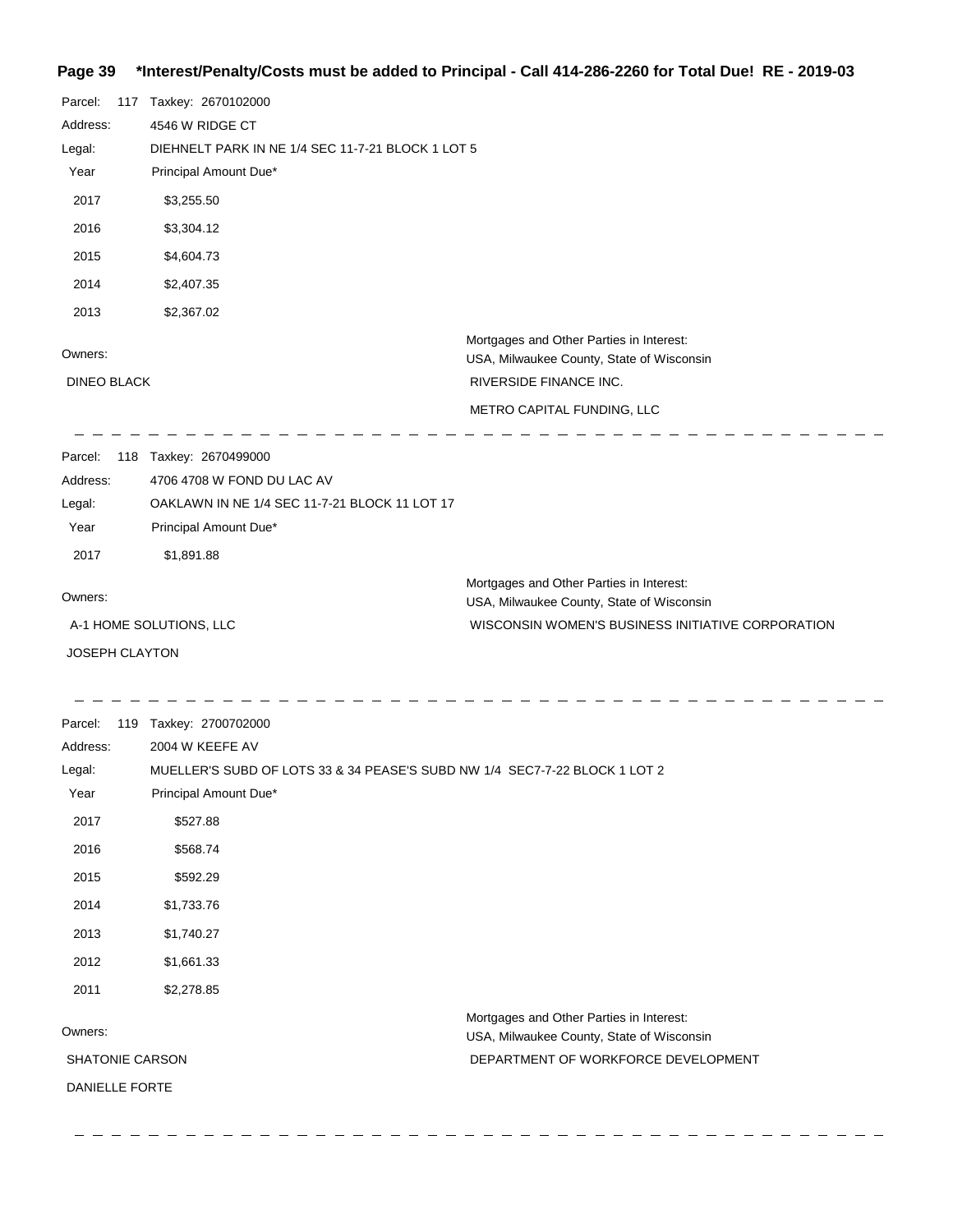## **Page 40 \*Interest/Penalty/Costs must be added to Principal - Call 414-286-2260 for Total Due! RE - 2019-03**

| Parcel:  | 120 | Taxkey: 2701114110                                                                                              |
|----------|-----|-----------------------------------------------------------------------------------------------------------------|
| Address: |     | 3534 N 24TH PL                                                                                                  |
| Legal:   |     | SAVINGS & INVESTMENT ADD'N OF MILW SUBD NO 10 IN N W 7-7-22 BLOCK 1 LOTS 17 & 18 & S 15' LOT 16 & N 1 5' LOT 19 |
| Year     |     | Principal Amount Due*                                                                                           |
| 2017     |     | \$1,391,38                                                                                                      |
| Owners:  |     | Mortgages and Other Parties in Interest:<br>USA, Milwaukee County, State of Wisconsin                           |
| CORP.    |     | AMERICAN COMMERCIAL SERVICES                                                                                    |

 $\sim$ 

| 121<br>Parcel:<br>Address:<br>Legal:<br>Year<br>2017<br>2016 | Taxkey: 2701144000<br>2474 W KEEFE AV<br>SAVINGS & INVESTMENT ASS'N OF MILW SUBD NO 10 IN N W 7-7-22 BLOCK 2 LOT 26<br>Principal Amount Due*<br>\$1,688.64<br>\$3,965.16 |                                                                                                                       |
|--------------------------------------------------------------|--------------------------------------------------------------------------------------------------------------------------------------------------------------------------|-----------------------------------------------------------------------------------------------------------------------|
| 2015                                                         | \$940.53                                                                                                                                                                 |                                                                                                                       |
| Owners:<br>CCF ENTERPRISE, LLC                               |                                                                                                                                                                          | Mortgages and Other Parties in Interest:<br>USA, Milwaukee County, State of Wisconsin<br>THE UNITED STATES OF AMERICA |
| <b>CALVIN FREEMAN</b>                                        |                                                                                                                                                                          |                                                                                                                       |
|                                                              |                                                                                                                                                                          |                                                                                                                       |
| Parcel:<br>Address:                                          | 122 Taxkey: 2701407000<br>3733 N 20TH ST                                                                                                                                 |                                                                                                                       |
| Legal:                                                       | SPENCE'S SUBD NO 1 IN NW 1/4 SEC 7-7-22 BLOCK 1 LO T 8                                                                                                                   |                                                                                                                       |
| Year                                                         | Principal Amount Due*                                                                                                                                                    |                                                                                                                       |
| 2017                                                         | \$17,827.29                                                                                                                                                              |                                                                                                                       |
| Owners:                                                      |                                                                                                                                                                          | Mortgages and Other Parties in Interest:<br>USA, Milwaukee County, State of Wisconsin                                 |
|                                                              | ERNESTO MARTINEZ ENTERPRISES, INC.                                                                                                                                       |                                                                                                                       |

 $\hspace{0.1cm} \rule{0.7cm}{0.1cm}$ 

 $\hspace{0.1cm} - \hspace{0.1cm}$ 

---------------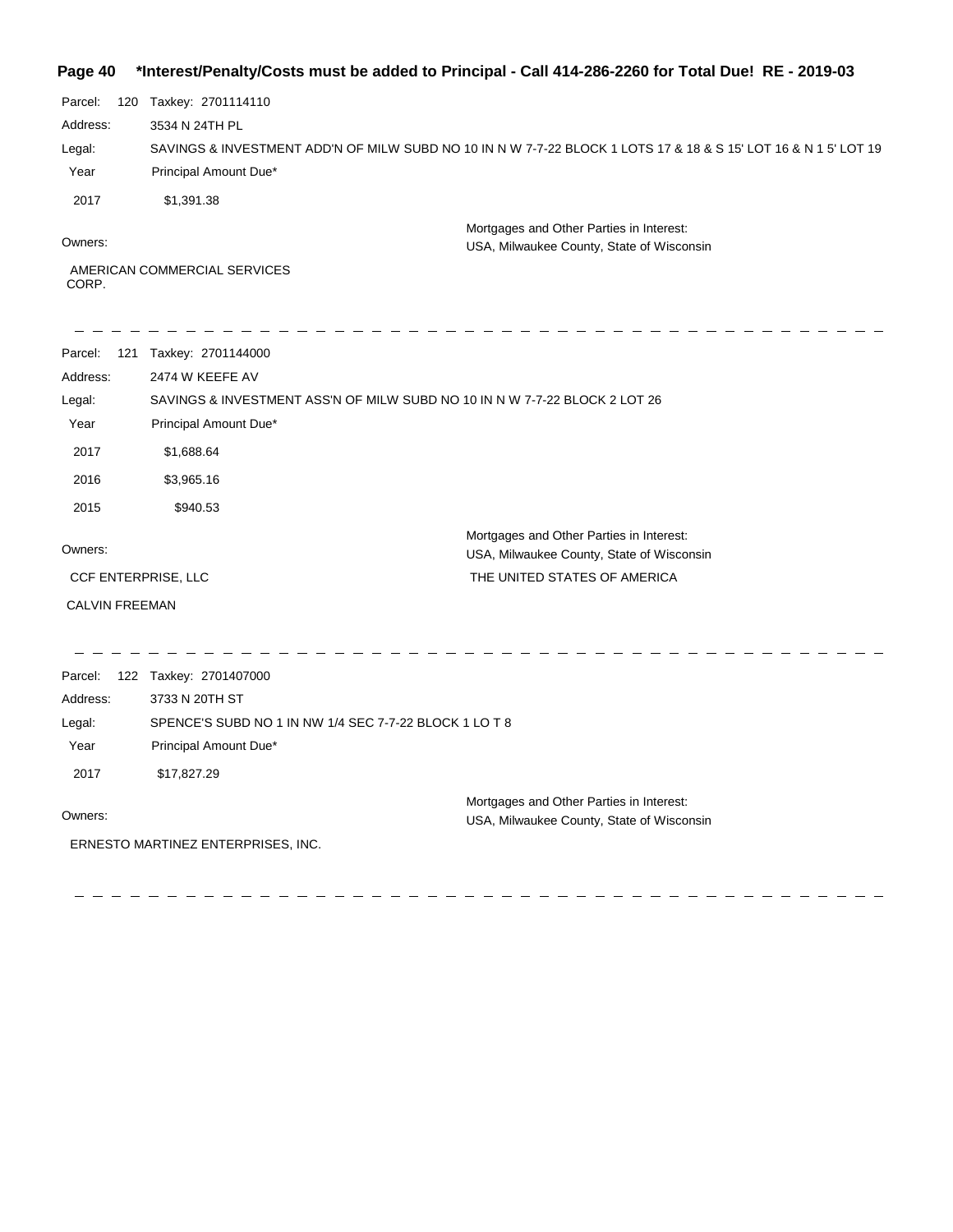#### **Page 41 \*Interest/Penalty/Costs must be added to Principal - Call 414-286-2260 for Total Due! RE - 2019-03**

| Parcel:                   | 123 Taxkey: 2701503000                                                                     |                                                                                       |
|---------------------------|--------------------------------------------------------------------------------------------|---------------------------------------------------------------------------------------|
| Address:                  | 3751 N 24TH ST                                                                             |                                                                                       |
| Legal:                    | ZINGEN & BRAUN'S GARDEN SUBD ETC IN NW 1/4 SEC 7-7 -22 BLOCK 1 E 120' (LOT 3 - S 2' LOT 2) |                                                                                       |
| Year                      | Principal Amount Due*                                                                      |                                                                                       |
| 2017                      | \$2,464.06                                                                                 |                                                                                       |
| 2015                      | \$1,792.16                                                                                 |                                                                                       |
| Owners:                   |                                                                                            | Mortgages and Other Parties in Interest:<br>USA, Milwaukee County, State of Wisconsin |
| <b>KATHY HAYNES</b>       |                                                                                            | TIME INVESTMENT COMPANY INC.                                                          |
| LINDA F RICHARDSON        |                                                                                            | PNC BANK, NATIONAL ASSOCIATION                                                        |
| <b>RICKEY RICHARDSON</b>  |                                                                                            | <b>JAYNE A PEPLINSKI</b>                                                              |
| <b>WILLIAM RICHARDSON</b> |                                                                                            | CT CORPORATION SYSTEM                                                                 |
| <b>CONNIE ROBINSON</b>    |                                                                                            | <b>BANCO MORTGAGE COMPANY</b>                                                         |
|                           |                                                                                            | ASSOCIATED BANK, N.A.                                                                 |
|                           |                                                                                            |                                                                                       |

\_ \_ \_ \_ \_ \_ \_ \_ \_ \_ \_

| Parcel:               | 124 | Taxkey: 2701613000                                                                    |
|-----------------------|-----|---------------------------------------------------------------------------------------|
| Address:              |     | 3542 N 23RD ST                                                                        |
| Legal:                |     | ZINGEN & BRAUN'S SUBD IN NW 1/4 SEC 7-7-22 S 25' L OT 13 & N 15' LOT 14               |
| Year                  |     | Principal Amount Due*                                                                 |
| 2017                  |     | \$697.16                                                                              |
| 2016                  |     | \$738.10                                                                              |
| 2015                  |     | \$3,633.80                                                                            |
| 2014                  |     | \$2,356.59                                                                            |
| 2013                  |     | \$2,391.57                                                                            |
| Owners:               |     | Mortgages and Other Parties in Interest:<br>USA, Milwaukee County, State of Wisconsin |
| <b>HAZEL BLACKMON</b> |     | DEPARTMENT OF WORKFORCE DEVELOPMENT                                                   |

 $\frac{1}{2}$  . <br>  $\frac{1}{2}$  . <br>  $\frac{1}{2}$  . <br>  $\frac{1}{2}$  . <br>  $\frac{1}{2}$  . <br>  $\frac{1}{2}$  . <br>  $\frac{1}{2}$  . <br>  $\frac{1}{2}$  . <br>  $\frac{1}{2}$  . <br><br><br><br><br><br><br><br><br><br><br><br><br><br><br><br><br><br><br><br><br><br>

Parcel: 125 Taxkey: 2701730000 Owners: Mortgages and Other Parties in Interest: Year Principal Amount Due\* USA, Milwaukee County, State of Wisconsin ROSEMONT IN N 1/2 OF NW 1/4 SEC 7-7-22 BLOCK 16 LO T 39 3814 N 21ST ST Address: Legal: JPMORGAN CHASE BANK, N.A. 2017 \$5,294.28 2016 \$2,467.71 MOHAMED MOHAMED

\_\_\_\_\_\_\_\_\_\_\_\_\_\_\_\_\_\_\_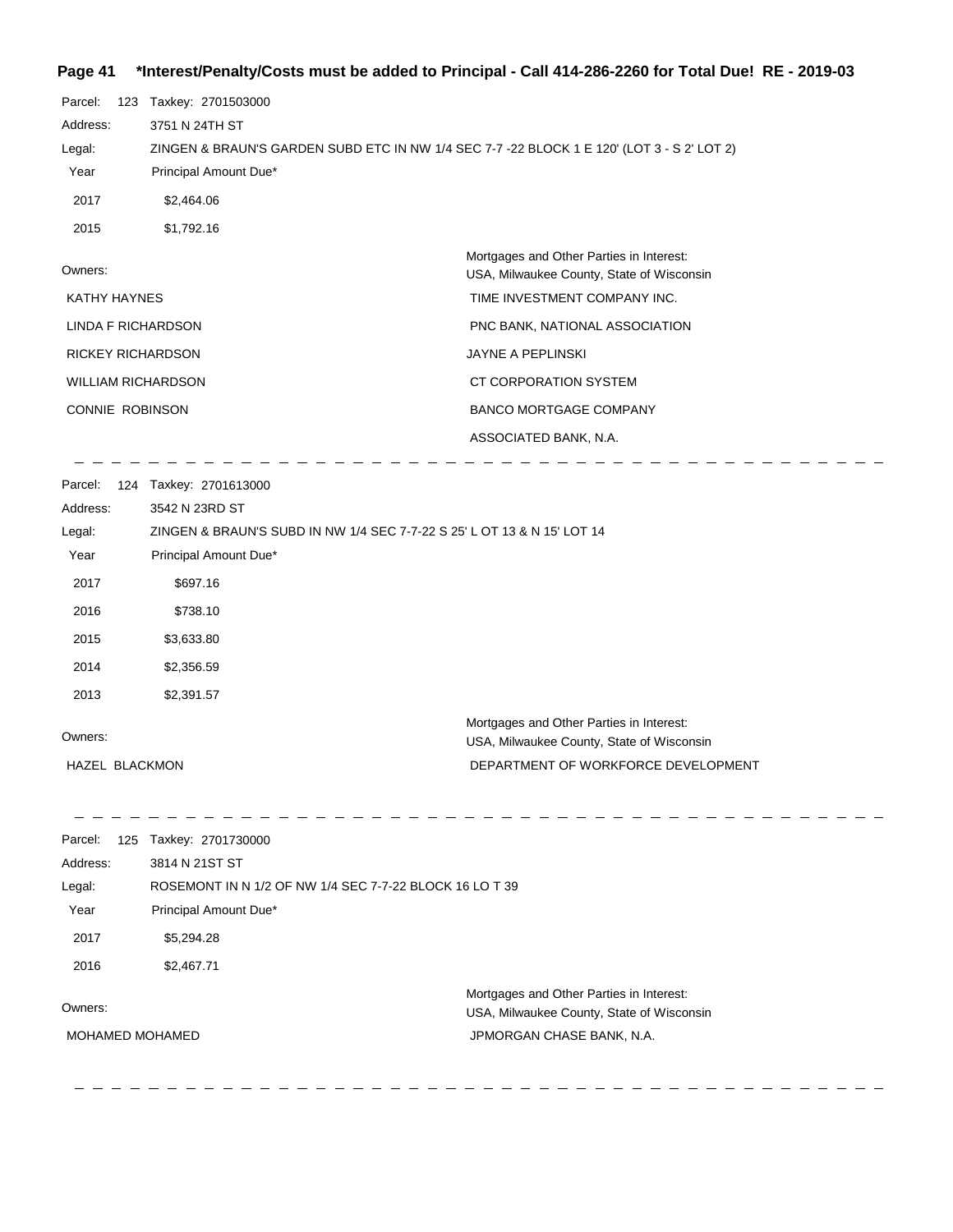## **Page 42 \*Interest/Penalty/Costs must be added to Principal - Call 414-286-2260 for Total Due! RE - 2019-03**

| Parcel:<br>Address:<br>Legal:<br>Year                                         | 126 Taxkey: 2701823000<br>3957 N 22ND ST<br>ROSEMONT IN N 1/2 OF NW 1/4 SEC 7-7-22 BLOCK 3 LOT 144<br>Principal Amount Due*                                                                            |                                                                                                                                                                                                                               |
|-------------------------------------------------------------------------------|--------------------------------------------------------------------------------------------------------------------------------------------------------------------------------------------------------|-------------------------------------------------------------------------------------------------------------------------------------------------------------------------------------------------------------------------------|
| 2015<br>Owners:<br><b>ARNOLD WILKINS</b>                                      | \$1,712.53                                                                                                                                                                                             | Mortgages and Other Parties in Interest:<br>USA, Milwaukee County, State of Wisconsin<br>THE BANK OF NEW YORK MELLON TRUST CO, NA<br><b>EQUIFIRST CORPORATION</b><br>CORPORATE SERVICE COMPANY<br>BAYVIEW LOAN SERVICING, LLC |
| Parcel:<br>Address:<br>Legal:<br>Year<br>2017<br>2016                         | 127 Taxkey: 2701944000<br>3944 N 24TH ST<br>Principal Amount Due*<br>\$3,856.20<br>\$3,442.43                                                                                                          | ROSEMONT IN N 1/2 OF NW 1/4 SEC 7-7-22 BLOCK 4 LOT 282 & S 7.5' LOT 283                                                                                                                                                       |
| Owners:<br><b>EDWARD SHERROD</b>                                              |                                                                                                                                                                                                        | Mortgages and Other Parties in Interest:<br>USA, Milwaukee County, State of Wisconsin                                                                                                                                         |
| Parcel:<br>Address:<br>Legal:<br>Year<br>2017<br>2016<br>2015<br>2014<br>2013 | 128 Taxkey: 2710102100<br>3950 N 16TH ST<br>AMRHEIN'S SUBD IN NE 14/ SEC 7-7-22 BLOCK 1 LOT 5 & N 20' LOT 6<br>Principal Amount Due*<br>\$784.53<br>\$815.59<br>\$2,521.37<br>\$1,565.70<br>\$2,455.69 |                                                                                                                                                                                                                               |
| Owners:<br><b>LENORA DAVIS</b><br><b>MARY GEARY</b><br>RUBEN GEARY            |                                                                                                                                                                                                        | Mortgages and Other Parties in Interest:<br>USA, Milwaukee County, State of Wisconsin<br>MEIROFF-KAHN BONDING & INSURANCE INC.<br><b>GERALD A KAHN</b>                                                                        |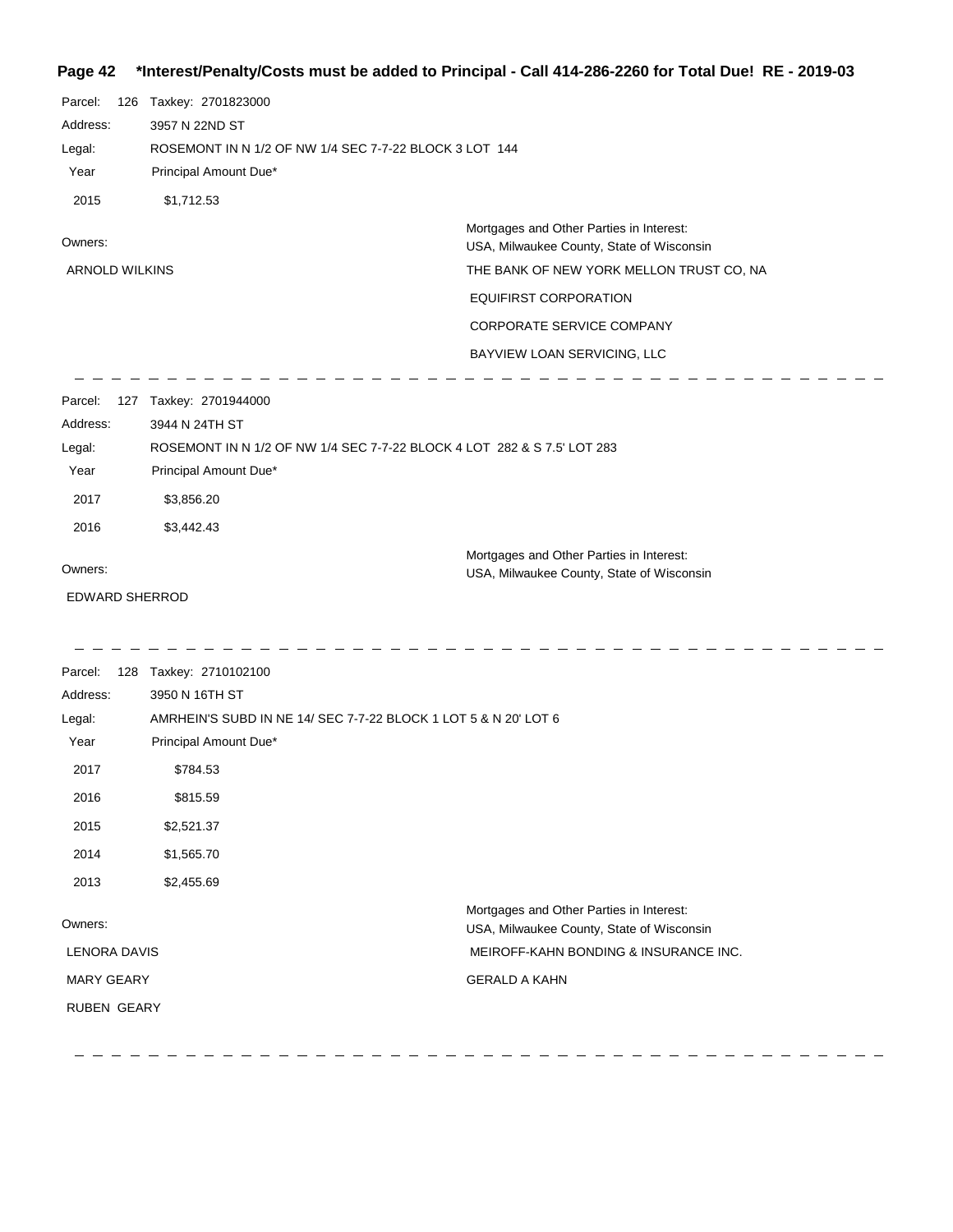## **Page 43 \*Interest/Penalty/Costs must be added to Principal - Call 414-286-2260 for Total Due! RE - 2019-03**

| Parcel:<br>129<br>Address:<br>Legal:<br>Year<br>2017<br>2016 | Taxkey: 2710455000<br>3845 N 17TH ST<br>CONNELL'S SUBD OF NE 1/4 SEC 7-7-22 BLOCK 3 LOT 29<br>Principal Amount Due*<br>\$1,737.67<br>\$3,027.07          | Mortgages and Other Parties in Interest:                                                                                                                                   |
|--------------------------------------------------------------|----------------------------------------------------------------------------------------------------------------------------------------------------------|----------------------------------------------------------------------------------------------------------------------------------------------------------------------------|
| Owners:                                                      | THE ESTATE OF JOHN CASHAW                                                                                                                                | USA, Milwaukee County, State of Wisconsin<br>ATTORNEY AT LAW CHRISTOPHER HUENEKE                                                                                           |
| Parcel:<br>Address:<br>Legal:<br>Year<br>2017<br>2016        | 130 Taxkey: 2710655000<br>3828 N 14TH ST<br>HACKETT & HOFF'S SUBD IN NE 1/4 SEC 7-7-22 BLOCK 2 LOT 27<br>Principal Amount Due*<br>\$757.24<br>\$2,112.69 |                                                                                                                                                                            |
| Owners:<br>DENISE JOHNSON<br><b>TONY JOHNSON</b>             |                                                                                                                                                          | Mortgages and Other Parties in Interest:<br>USA, Milwaukee County, State of Wisconsin<br>NOVASTAR MORTGAGE, INC.<br>CT CORPORATION SYSTEM<br><b>BROWN &amp; ASSOCIATES</b> |
| Parcel:<br>131<br>Address:<br>Legal:<br>Year<br>2017         | Taxkey: 2710728000<br>3603 N 13TH ST<br>IRVING PARK IN SE 1/4 OF NE 1/4 SEC 7-7-22 BLOCK 2 S 5' LOT 12 & ALL LOT 13<br>Principal Amount Due*<br>\$872.26 |                                                                                                                                                                            |
| Owners:<br><b>MONIQUE WINTERS</b>                            |                                                                                                                                                          | Mortgages and Other Parties in Interest:<br>USA, Milwaukee County, State of Wisconsin                                                                                      |
| Parcel:<br>Address:<br>Legal:<br>Year<br>2016                | 132 Taxkey: 2710794000<br>3627 N 14TH ST<br>IRVING PARK IN SE 1/4 OF NE 1/4 SEC 7-7-22 BLOCK 5 LOT 7<br>Principal Amount Due*<br>\$879.95                |                                                                                                                                                                            |
| Owners:<br><b>CHARLES MORTON</b>                             | THE ESTATE OF SALLIE J MORTON                                                                                                                            | Mortgages and Other Parties in Interest:<br>USA, Milwaukee County, State of Wisconsin<br>EQUITY BANK INC.<br><b>BMO HARRIS BANK</b>                                        |

 $\equiv$ 

 $\qquad \qquad - \qquad -$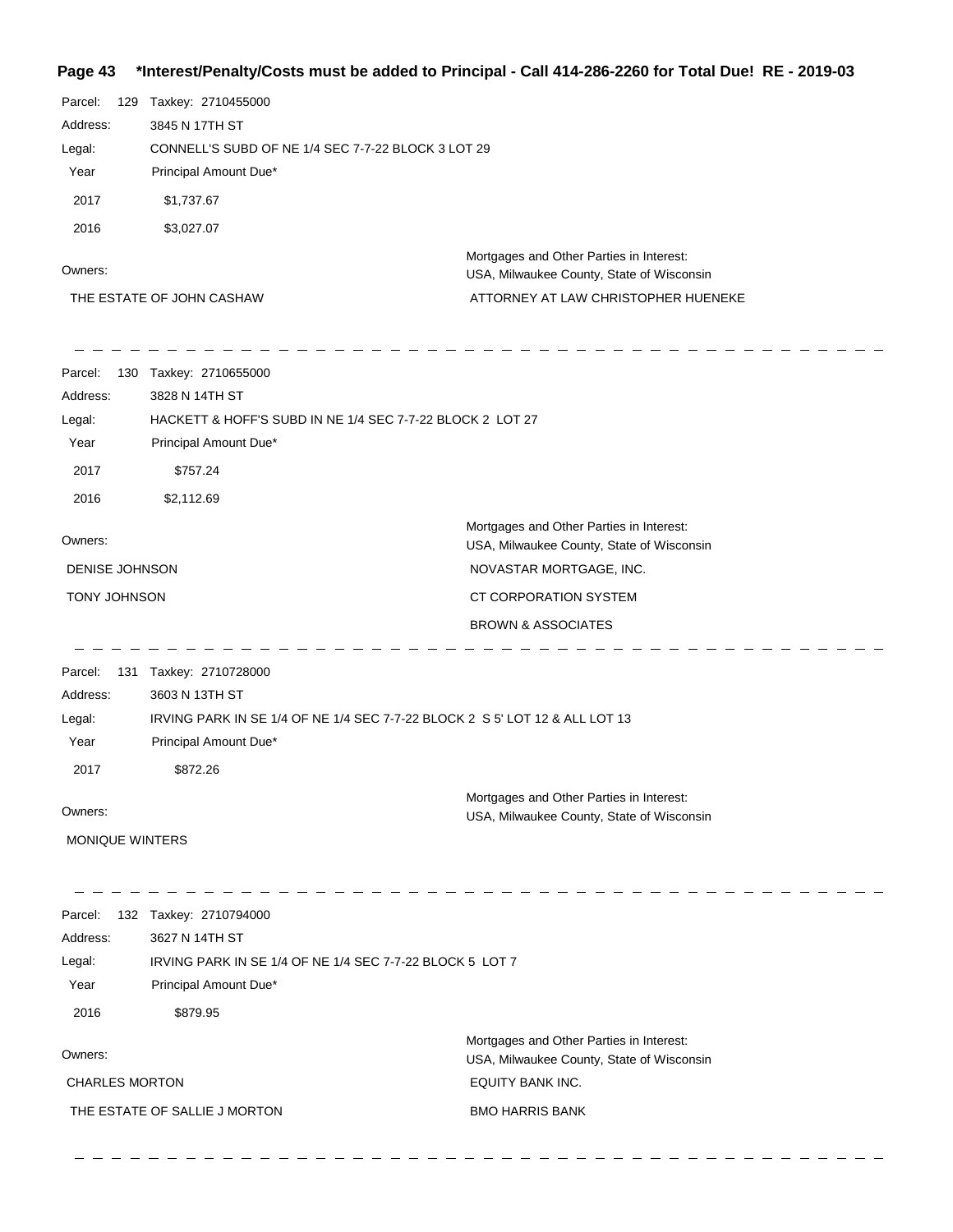## **Page 44 \*Interest/Penalty/Costs must be added to Principal - Call 414-286-2260 for Total Due! RE - 2019-03**

| Parcel:              | 133 | Taxkey: 2710924000                                                                                 |
|----------------------|-----|----------------------------------------------------------------------------------------------------|
| Address:             |     | 3736 3738 N 17TH ST                                                                                |
| Legal:               |     | IRVING PARK IN SE 1/4 OF NE 1/4 SEC 7-7-22 BLOCK 1 2 N 15' LOT 22 & S 22' LOT 23                   |
| Year                 |     | Principal Amount Due*                                                                              |
| 2017                 |     | \$2,931.87                                                                                         |
| 2016                 |     | \$4,080.11                                                                                         |
| Owners:              |     | Mortgages and Other Parties in Interest:<br>USA, Milwaukee County, State of Wisconsin              |
| ALBERTHA CAVALIER    |     | CITY OF MILWAUKEE                                                                                  |
| LEDEL CAVALIER       |     |                                                                                                    |
|                      |     |                                                                                                    |
| Parcel:              |     | 134 Taxkey: 2711619000                                                                             |
| Address:             |     | 3544 3546 N TEUTONIA AV                                                                            |
| Legal:               |     | PAGENKOPF'S SUBD OF PART LOTS 1 & 2 ETC NE 7-7-22 V 34 P 52 BLOCK 3 S 5' LOT 3 & ALL LOT 4 BID #29 |
| Year                 |     | Principal Amount Due*                                                                              |
| 2017                 |     | \$3,940.74                                                                                         |
| 2016                 |     | \$4,052.72                                                                                         |
| Owners:              |     | Mortgages and Other Parties in Interest:<br>USA, Milwaukee County, State of Wisconsin              |
| <b>MICHAEL BANKS</b> |     |                                                                                                    |
|                      |     |                                                                                                    |
|                      |     | IDEAL INVESTMENTS, LLC                                                                             |
|                      |     |                                                                                                    |
| Parcel:              |     | 135 Taxkey: 2712506000                                                                             |

| Address:            | 3954 N 20TH ST                                                          |                                                                                       |
|---------------------|-------------------------------------------------------------------------|---------------------------------------------------------------------------------------|
| Legal:              | WILLIAMSBURG ADDITION IN NE 1/4 SEC 7-7-22 S 24' L OT 12 & N 14' LOT 13 |                                                                                       |
| Year                | Principal Amount Due*                                                   |                                                                                       |
| 2017                | \$1,460.30                                                              |                                                                                       |
| 2016                | \$2,201.55                                                              |                                                                                       |
| 2015                | \$2,459.87                                                              |                                                                                       |
| Owners:             |                                                                         | Mortgages and Other Parties in Interest:<br>USA, Milwaukee County, State of Wisconsin |
| LEESONS CORPORATION |                                                                         | <b>OLD NATIONAL BANK</b>                                                              |
|                     |                                                                         | <b>SCOTT FRANCIS</b>                                                                  |
|                     |                                                                         |                                                                                       |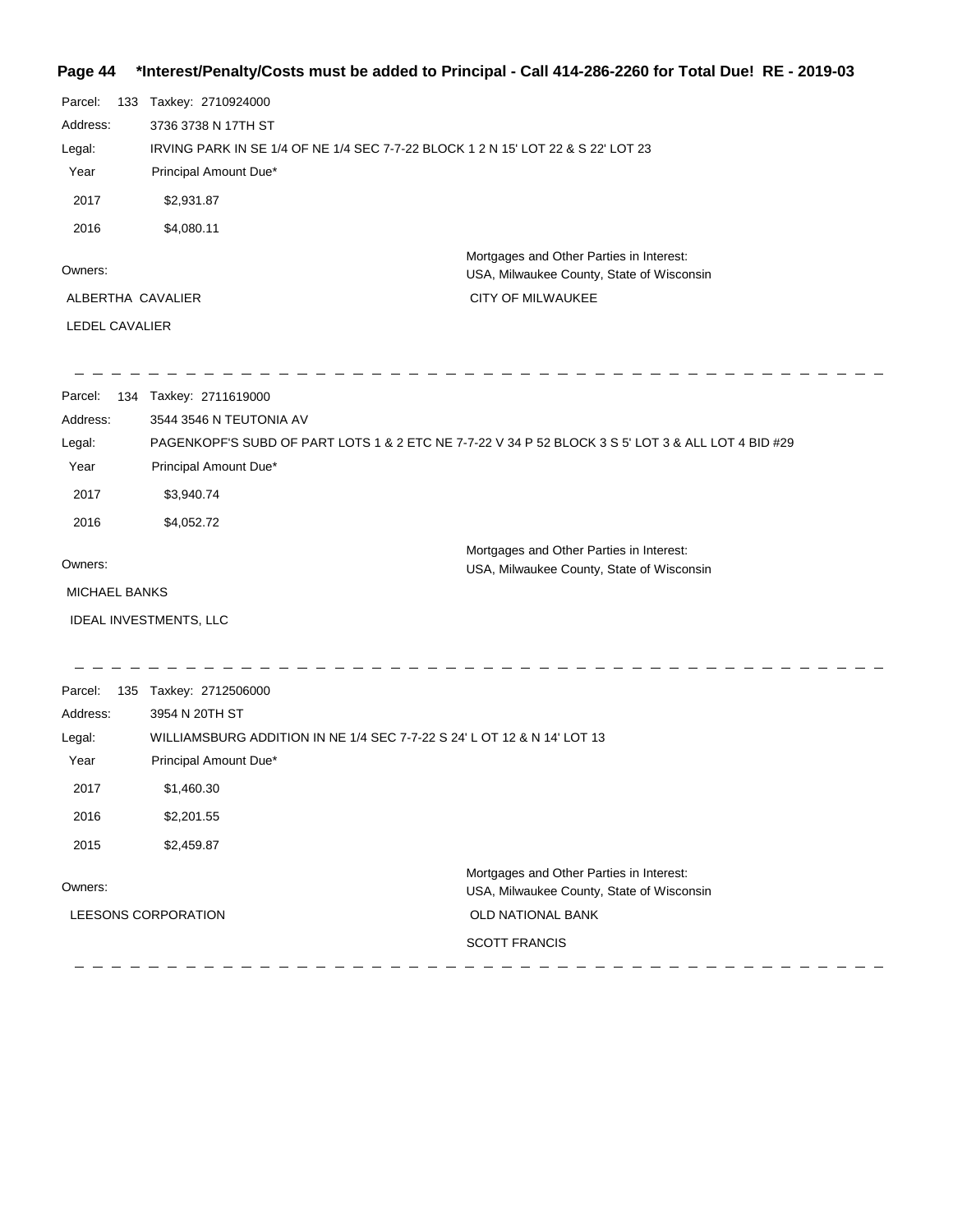## **Page 45 \*Interest/Penalty/Costs must be added to Principal - Call 414-286-2260 for Total Due! RE - 2019-03**

| Parcel:           | 136 Taxkey: 2712531000                            |                                           |
|-------------------|---------------------------------------------------|-------------------------------------------|
| Address:          | 3951 N 19TH PL                                    |                                           |
| Legal:            | WILLIAMSBURG ADDITION IN NE 1/4 SEC 7-7-22 LOT 40 |                                           |
| Year              | Principal Amount Due*                             |                                           |
| 2017              | \$1,424.40                                        |                                           |
| 2016              | \$2,118.36                                        |                                           |
| 2015              | \$983.58                                          |                                           |
| 2014              | \$232.00                                          |                                           |
|                   |                                                   | Mortgages and Other Parties in Interest:  |
| Owners:           |                                                   | USA, Milwaukee County, State of Wisconsin |
| <b>EVA COTTON</b> |                                                   | LONG BEACH MORTGAGE COMPANY               |
|                   | DARON L HOWARD                                    | LOANVEST HOLDINGS, LLC                    |
|                   |                                                   | LOAN RESOLUTION HOLDINGS NO. 1, LLC       |
|                   |                                                   | KEYHOLE CAPITAL, LLC                      |
|                   |                                                   | <b>EMC MORTGAGE CORPORATION</b>           |
|                   |                                                   | CT CORPORATION SYSTEM                     |

---------------

 $\overline{\phantom{m}}$  $\overline{\phantom{m}}$  $\hspace{0.1cm} \rule{0.7cm}{0.1cm}$   $\hspace{0.1cm} \rule{0.7cm}{0.1cm}$   $\hspace{0.1cm} \rule{0.7cm}{0.1cm}$  $\overline{\phantom{0}}$ 

 $\frac{1}{2} \left( \frac{1}{2} \right) \frac{1}{2} \left( \frac{1}{2} \right) \frac{1}{2} \left( \frac{1}{2} \right) \frac{1}{2} \left( \frac{1}{2} \right) \frac{1}{2} \left( \frac{1}{2} \right) \frac{1}{2} \left( \frac{1}{2} \right) \frac{1}{2} \left( \frac{1}{2} \right) \frac{1}{2} \left( \frac{1}{2} \right) \frac{1}{2} \left( \frac{1}{2} \right) \frac{1}{2} \left( \frac{1}{2} \right) \frac{1}{2} \left( \frac{1}{2} \right)$ 

| Parcel:                 | 137 | Taxkey: 2712539000                                              |                                                                                       |
|-------------------------|-----|-----------------------------------------------------------------|---------------------------------------------------------------------------------------|
| Address:                |     | 1987 W MELVINA ST                                               |                                                                                       |
| Legal:                  |     | WILLIAMSBURG ADDITION IN NE 1/4 SEC 7-7-22 N 40' (LOTS 51 & 52) |                                                                                       |
| Year                    |     | Principal Amount Due*                                           |                                                                                       |
| 2017                    |     | \$710.93                                                        |                                                                                       |
| 2016                    |     | \$1,996.74                                                      |                                                                                       |
| 2015                    |     | \$1,964.50                                                      |                                                                                       |
| 2014                    |     | \$2,014.76                                                      |                                                                                       |
| 2013                    |     | \$2,900.85                                                      |                                                                                       |
| Owners:                 |     |                                                                 | Mortgages and Other Parties in Interest:<br>USA, Milwaukee County, State of Wisconsin |
| <b>KEVIN WILLIAMS</b>   |     |                                                                 |                                                                                       |
| <b>KEVIN C WILLIAMS</b> |     |                                                                 |                                                                                       |
|                         |     |                                                                 |                                                                                       |

 $\frac{1}{2} \frac{1}{2} \frac{1}{2} \frac{1}{2} \frac{1}{2} \frac{1}{2} \frac{1}{2} \frac{1}{2} \frac{1}{2} \frac{1}{2} \frac{1}{2} \frac{1}{2} \frac{1}{2} \frac{1}{2} \frac{1}{2} \frac{1}{2} \frac{1}{2} \frac{1}{2} \frac{1}{2} \frac{1}{2} \frac{1}{2} \frac{1}{2} \frac{1}{2} \frac{1}{2} \frac{1}{2} \frac{1}{2} \frac{1}{2} \frac{1}{2} \frac{1}{2} \frac{1}{2} \frac{1}{2} \frac{$ 

 $\hspace{0.1em} \rule{0.7em}{0.1em} \hspace{0.1em} \ldots \hspace{0.1em} \rule{0.7em}{0.1em}$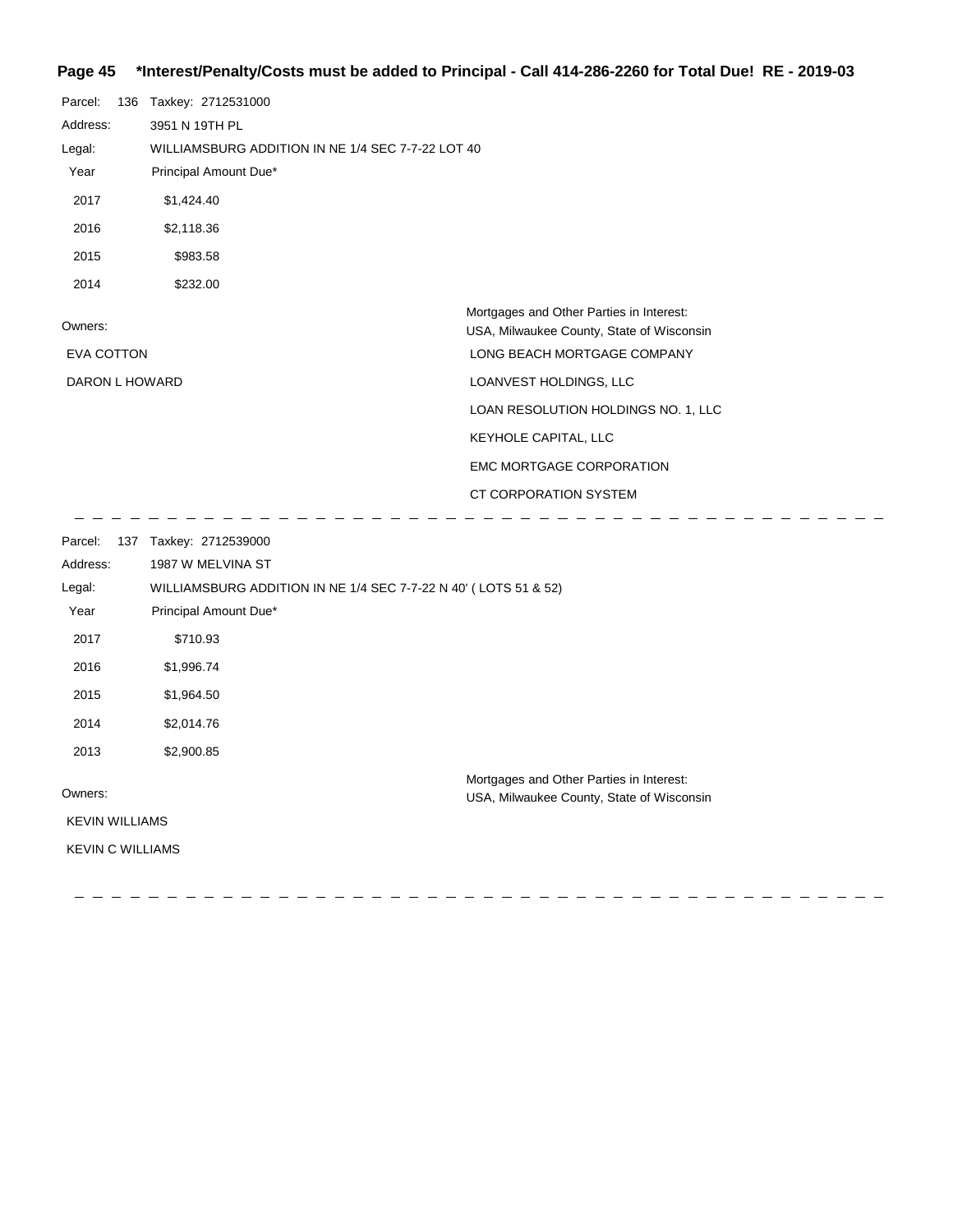### **Page 46 \*Interest/Penalty/Costs must be added to Principal - Call 414-286-2260 for Total Due! RE - 2019-03**

| Parcel:              | 138 | Taxkey: 2720061000                                                                    |
|----------------------|-----|---------------------------------------------------------------------------------------|
| Address:             |     | 3819 N 9TH ST                                                                         |
| Legal:               |     | ABERT HEIGHTS NO 2 ETC IN NW 1/4 SEC 8-7-22 VOL 36 PAGE 53 BLOCK 6 S 30' LOT 2        |
| Year                 |     | Principal Amount Due*                                                                 |
| 2017                 |     | \$1,693.42                                                                            |
| 2016                 |     | \$4,940.32                                                                            |
| Owners:              |     | Mortgages and Other Parties in Interest:<br>USA, Milwaukee County, State of Wisconsin |
| <b>DAVID PROVINE</b> |     | <b>ONEMAIN FINANCIAL</b>                                                              |
| <b>KELLY PROVINE</b> |     |                                                                                       |
|                      |     |                                                                                       |

| Parcel:                | 139 | Taxkey: 2720215000                                        |                                           |
|------------------------|-----|-----------------------------------------------------------|-------------------------------------------|
| Address:               |     | 3920 N 12TH ST                                            |                                           |
| Legal:                 |     | ASSESSOR'S PLAT NO 110 IN NW 1/4 SEC 8-7-22 BLOCK 3 LOT 5 |                                           |
| Year                   |     | Principal Amount Due*                                     |                                           |
| 2013                   |     | \$912.79                                                  |                                           |
| 2012                   |     | \$487.61                                                  |                                           |
| 2011                   |     | \$693.05                                                  |                                           |
| Owners:                |     |                                                           | Mortgages and Other Parties in Interest:  |
|                        |     |                                                           | USA, Milwaukee County, State of Wisconsin |
| <b>ELIZABETH KELLY</b> |     |                                                           |                                           |
|                        |     |                                                           |                                           |
| Parcel:                | 140 | Taxkey: 2720804000                                        |                                           |
| Address:               |     | 3578 N 10TH ST                                            |                                           |
| Legal:                 |     | JAEGER'S SUBD IN NW 1/4 SEC 8-7-22 BLOCK 1 LOT 6          |                                           |
| Year                   |     | Principal Amount Due*                                     |                                           |
| 2017                   |     | \$2,418.59                                                |                                           |
| 2016                   |     |                                                           |                                           |

Owners:

JIJORY LLC

Mortgages and Other Parties in Interest: USA, Milwaukee County, State of Wisconsin JAMES MIICKE

 $\frac{1}{2}$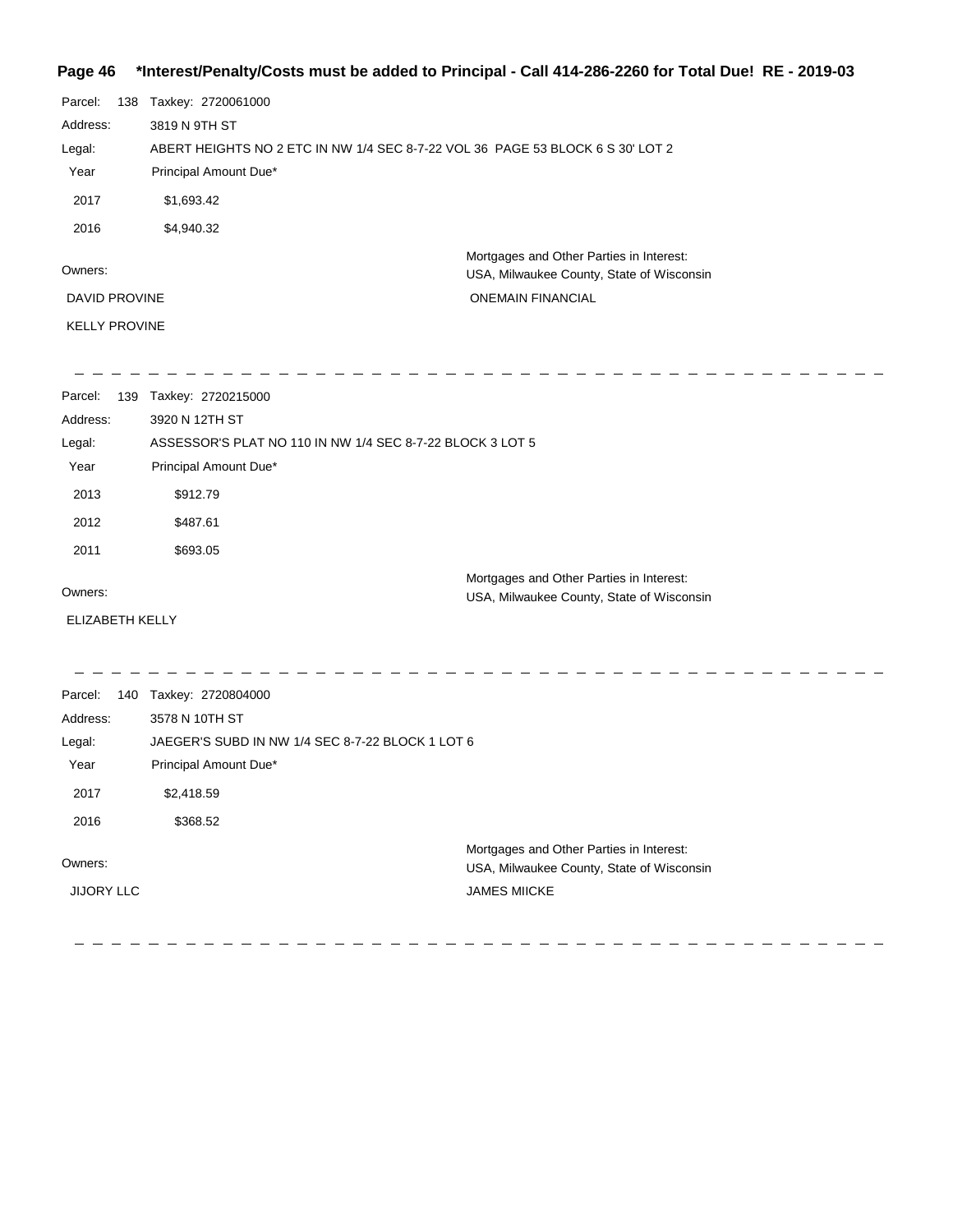## **Page 47 \*Interest/Penalty/Costs must be added to Principal - Call 414-286-2260 for Total Due! RE - 2019-03**

| Parcel:  | 141 | Taxkey: 2720806000                               |                                           |  |
|----------|-----|--------------------------------------------------|-------------------------------------------|--|
| Address: |     | 3570 N 10TH ST                                   |                                           |  |
| Legal:   |     | JAEGER'S SUBD IN NW 1/4 SEC 8-7-22 BLOCK 1 LOT 8 |                                           |  |
| Year     |     | Principal Amount Due*                            |                                           |  |
| 2017     |     | \$3,120.10                                       |                                           |  |
| 2016     |     | \$2,894.70                                       |                                           |  |
|          |     |                                                  | Mortgages and Other Parties in Interest:  |  |
| Owners:  |     |                                                  | USA, Milwaukee County, State of Wisconsin |  |

SHONTA CAMERON

| Parcel:               | 142 Taxkey: 2721620000                               |                                                                                       |
|-----------------------|------------------------------------------------------|---------------------------------------------------------------------------------------|
| Address:              | 3530 N 9TH ST                                        |                                                                                       |
| Legal:                | PEIRCE'S SUBD IN NW 1/4 SEC 8-7-22 BLOCK 3 LOT 4     |                                                                                       |
| Year                  | Principal Amount Due*                                |                                                                                       |
| 2017                  | \$4,117.16                                           |                                                                                       |
| 2016                  | \$2,763.00                                           |                                                                                       |
|                       |                                                      | Mortgages and Other Parties in Interest:                                              |
| Owners:               |                                                      | USA, Milwaukee County, State of Wisconsin                                             |
| TIMOTHY W SMITH       |                                                      |                                                                                       |
|                       |                                                      |                                                                                       |
|                       |                                                      |                                                                                       |
| Parcel:               | 143 Taxkey: 2722334000                               |                                                                                       |
| Address:              | 3909 N 11TH ST                                       |                                                                                       |
| Legal:                | SOMER'S SUBD NO 1 IN NW 1/4 SEC 8-7-22 BLOCK 4 LOT 1 |                                                                                       |
| Year                  | Principal Amount Due*                                |                                                                                       |
| 2017                  | \$3,007.64                                           |                                                                                       |
| 2016                  | \$622.24                                             |                                                                                       |
| 2015                  | \$3,582.20                                           |                                                                                       |
| Owners:               |                                                      | Mortgages and Other Parties in Interest:<br>USA, Milwaukee County, State of Wisconsin |
| <b>MARY BROWN-LEE</b> |                                                      |                                                                                       |
|                       |                                                      |                                                                                       |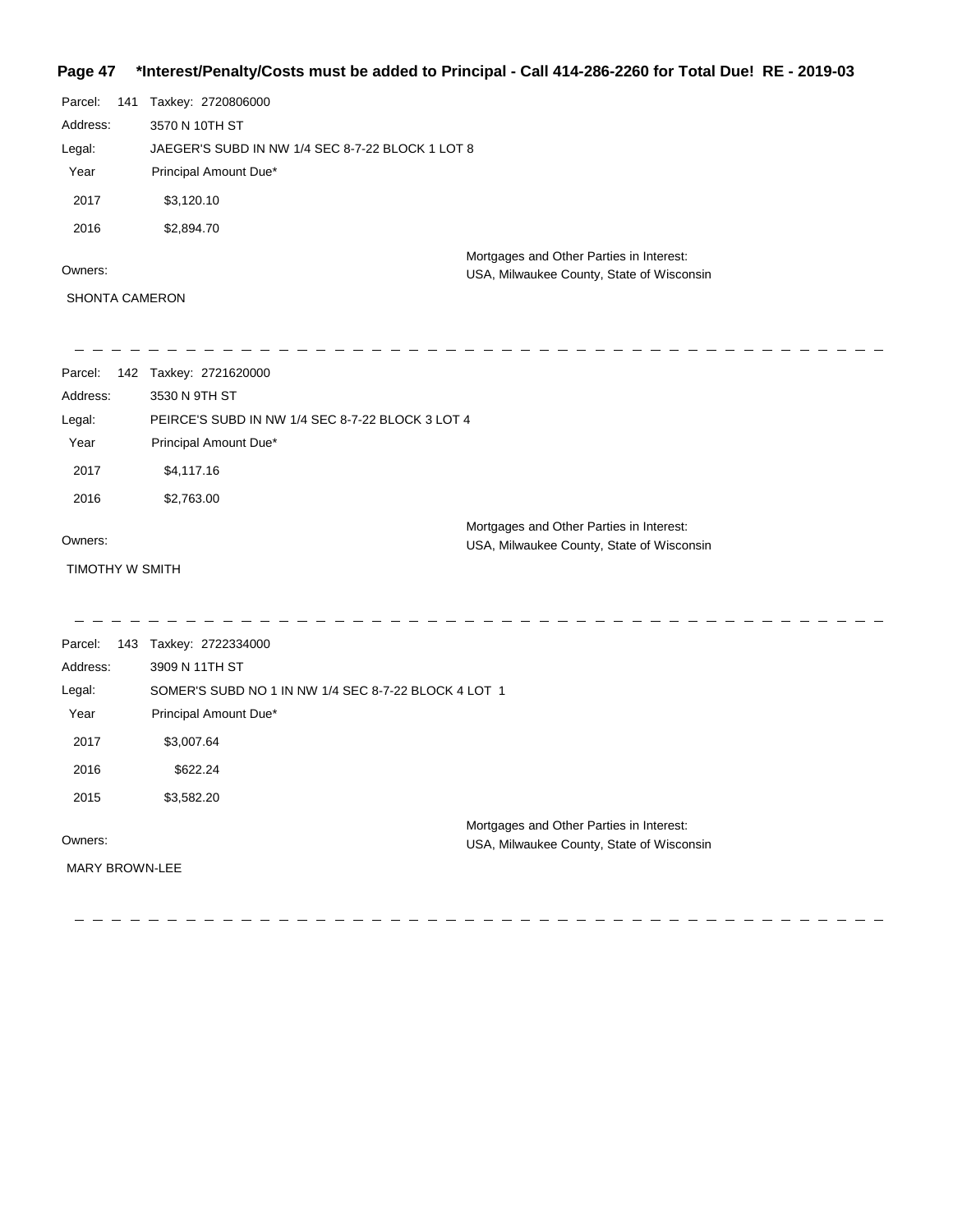#### **Page 48 \*Interest/Penalty/Costs must be added to Principal - Call 414-286-2260 for Total Due! RE - 2019-03**

| Parcel:  | 144 | Taxkey: 2722767000                                                                    |
|----------|-----|---------------------------------------------------------------------------------------|
| Address: |     | 3555 N 12TH ST                                                                        |
| Legal:   |     | WILLIAMSBURG HEIGHTS IN NW 1/4 SEC 8-7-22 BLOCK 4 LOT 6                               |
| Year     |     | Principal Amount Due*                                                                 |
| 2017     |     | \$3,605.08                                                                            |
| 2016     |     | \$2,811.75                                                                            |
| 2015     |     | \$1,971.93                                                                            |
| 2014     |     | \$2,444.63                                                                            |
| Owners:  |     | Mortgages and Other Parties in Interest:<br>USA, Milwaukee County, State of Wisconsin |

## MADELYN BARNETT

\_ \_ \_ \_ \_ \_ \_ \_ \_ \_ \_ \_ \_ \_ \_

 $-$ 

USA, Milwaukee County, State of Wisconsin

### \_\_\_\_\_\_\_\_\_\_\_\_\_\_\_\_\_\_ Parcel: 145 Taxkey: 2722819000 Address: 3558 N 11TH ST Legal: WILLIAMSBURG HEIGHTS IN NW 1/4 SEC 8-7-22 BLOCK 6 LOT 5 Year Principal Amount Due\* 2017 \$1,704.24 2016 \$2,687.57 Mortgages and Other Parties in Interest: Owners: USA, Milwaukee County, State of Wisconsin STRONGHOLD CAPITAL CORP CHURCH FAMILY LIVING TRUST

Parcel: 146 Taxkey: 2730227000 Owners: Mortgages and Other Parties in Interest: Year Principal Amount Due\* USA, Milwaukee County, State of Wisconsin ISLAND AVENUE LAND COMPANY'S SUBD NO 1 IN NE 1/4 S EC 8-7-22 BLOCK 6 W 40' OF E 79' (LOTS 10-11 & 12) BID #25 122 E MELVINA ST Address: Legal: THE ESTATE OF LOTTIE SZERBOWSKI 2017 \$122.39 2016 \$264.82 CHRIS HOUGHTALING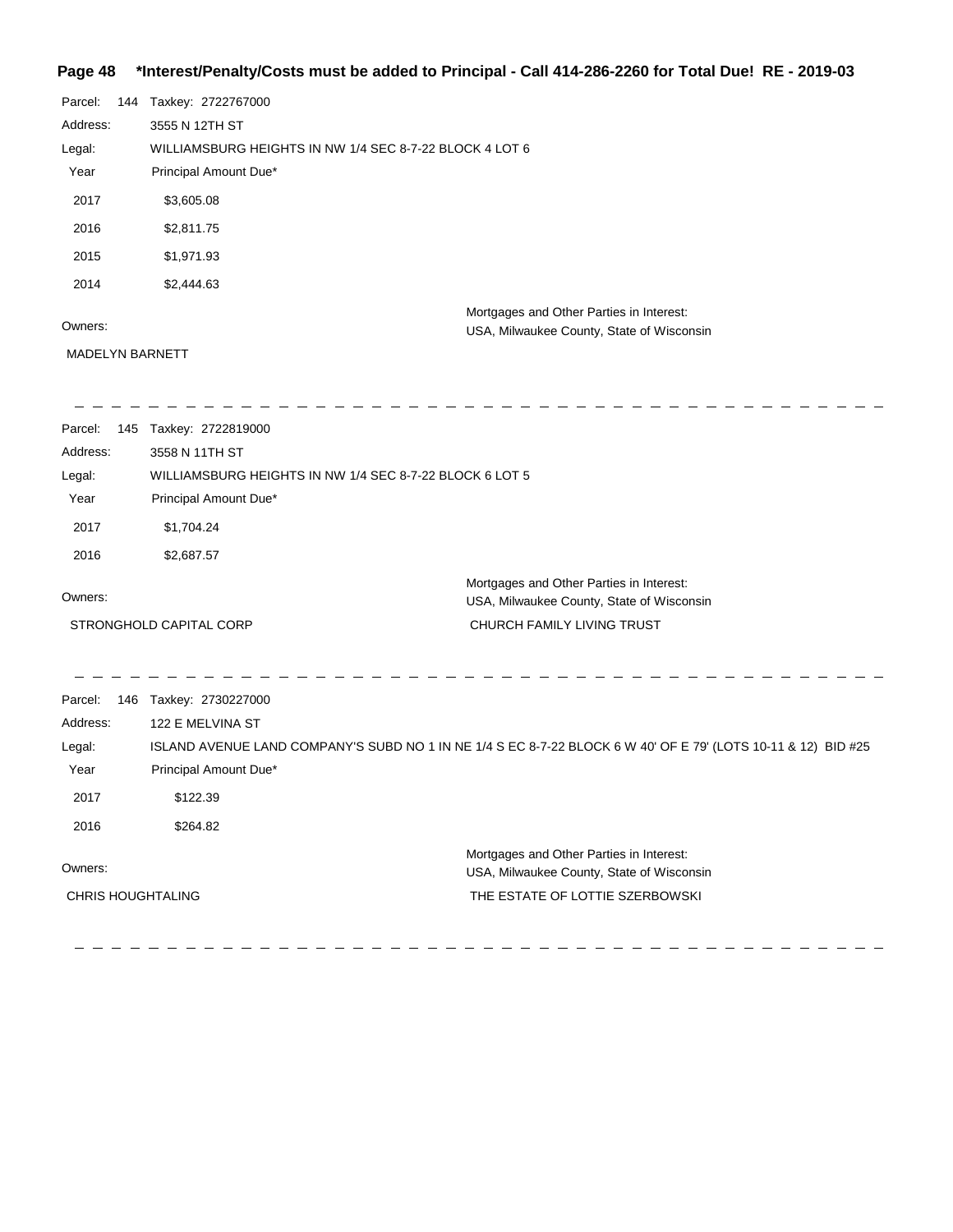## **Page 49 \*Interest/Penalty/Costs must be added to Principal - Call 414-286-2260 for Total Due! RE - 2019-03**

| Parcel:                 | 147 | Taxkey: 2730310000                                                                    |
|-------------------------|-----|---------------------------------------------------------------------------------------|
| Address:                |     | 3701 N 2ND ST                                                                         |
| Legal:                  |     | KEEFE AVENUE SUBD NO 1 IN NE 1/4 SEC 8-7-22 BLOCK 2 S 32' LOT 4                       |
| Year                    |     | Principal Amount Due*                                                                 |
| 2017                    |     | \$16,011.15                                                                           |
| 2016                    |     | \$1,402.38                                                                            |
| 2015                    |     | \$2,365.49                                                                            |
| 2014                    |     | \$1,606.39                                                                            |
| 2013                    |     | \$4,002.42                                                                            |
| 2012                    |     | \$2,509.15                                                                            |
| Owners:                 |     | Mortgages and Other Parties in Interest:<br>USA, Milwaukee County, State of Wisconsin |
| <b>KEVIN WILLIAMS</b>   |     |                                                                                       |
| <b>KEVIN C WILLIAMS</b> |     |                                                                                       |
|                         |     |                                                                                       |

| Parcel:       | 148 | Taxkey: 2731324000                                  |                                           |
|---------------|-----|-----------------------------------------------------|-------------------------------------------|
| Address:      |     | 3539 N VEL R PHILLIPS AV                            |                                           |
| Legal:        |     | SCHNEIDER'S SUBD IN NE 1/4 SEC 8-7-22 BLOCK 2 LOT 4 |                                           |
| Year          |     | Principal Amount Due*                               |                                           |
| 2017          |     | \$1,506.24                                          |                                           |
| 2016          |     | \$990.57                                            |                                           |
| Owners:       |     |                                                     | Mortgages and Other Parties in Interest:  |
|               |     |                                                     | USA, Milwaukee County, State of Wisconsin |
| KATRINA WOODS |     |                                                     |                                           |

RAYMON WOODS

| Parcel:               | 149 | Taxkey: 2731606000                                                       |
|-----------------------|-----|--------------------------------------------------------------------------|
| Address:              |     | 3884 3886 N VEL R PHILLIPS AV                                            |
| Legal:                |     | WASHINGTON PARK IN NE 1/4 SEC 8-7-22 BLOCK 6 N 18' LOT 20 & S 17' LOT 21 |
| Year                  |     | Principal Amount Due*                                                    |
| 2017                  |     | \$1,390.05                                                               |
| 2016                  |     | \$3,377.21                                                               |
| Owners:               |     | Mortgages and Other Parties in Interest:                                 |
|                       |     | USA, Milwaukee County, State of Wisconsin                                |
| <b>RICKY BURNETTE</b> |     |                                                                          |
|                       |     |                                                                          |

\_ \_ \_ \_ \_ \_ \_ \_ \_ \_ \_ \_  $\sim$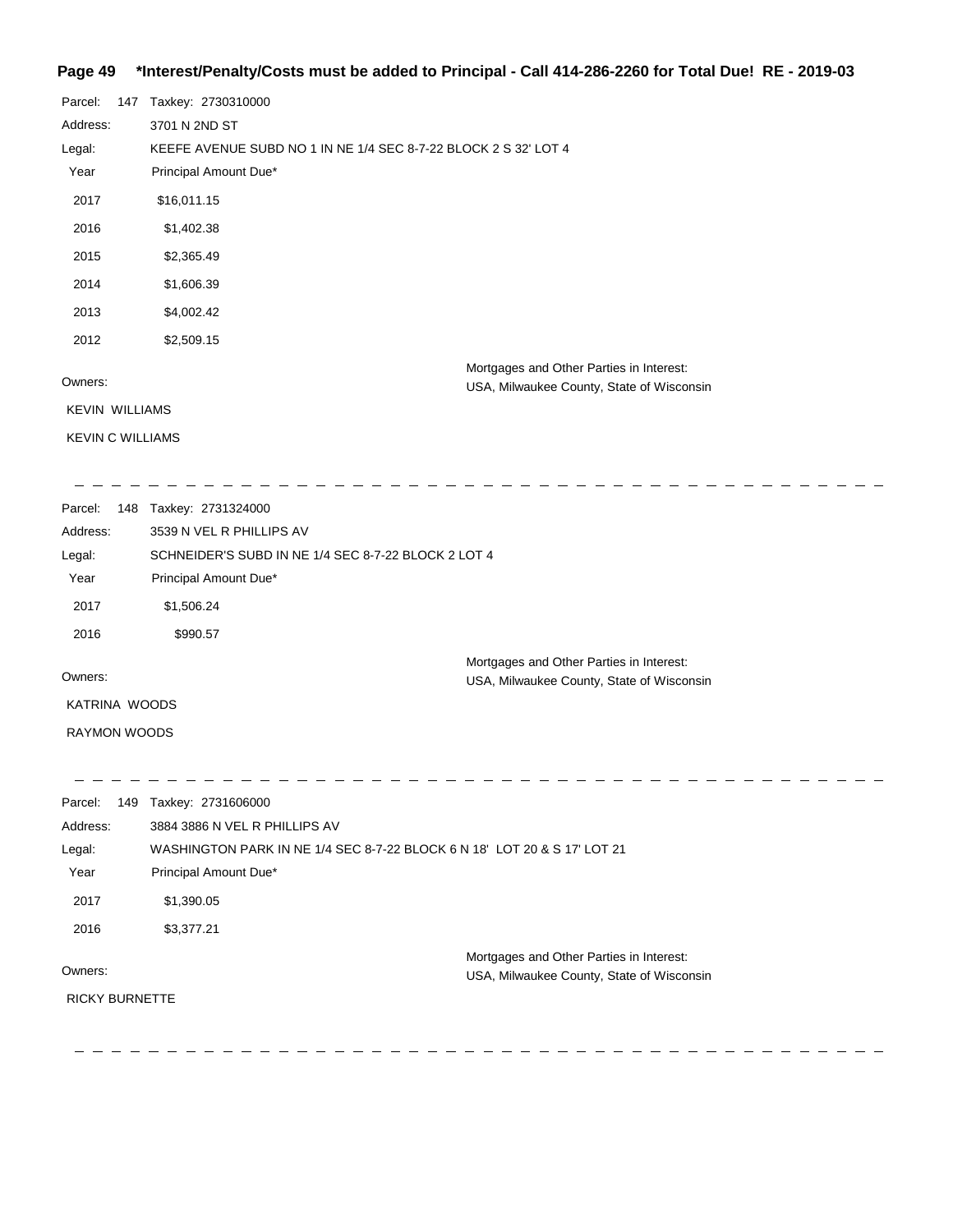## **Page 50 \*Interest/Penalty/Costs must be added to Principal - Call 414-286-2260 for Total Due! RE - 2019-03**

| Parcel:                   |  | 150 Taxkey: 2731743113                                                  |                                                                                       |
|---------------------------|--|-------------------------------------------------------------------------|---------------------------------------------------------------------------------------|
| Address:                  |  | 274 E KEEFE AV                                                          |                                                                                       |
| Legal:                    |  | WEBSTER AVENUE ADDITION IN NE 1/4 SEC 8-7-22 BLOCK 5 LOTS 5 & 6 BID #25 |                                                                                       |
| Year                      |  | Principal Amount Due*                                                   |                                                                                       |
| 2017                      |  | \$4,948.48                                                              |                                                                                       |
| 2016                      |  | \$5,042.86                                                              |                                                                                       |
| 2015                      |  | \$8,397.36                                                              |                                                                                       |
| 2014                      |  | \$11,411.34                                                             |                                                                                       |
| 2013                      |  | \$6,270.36                                                              |                                                                                       |
| 2012                      |  | \$5,289.76                                                              |                                                                                       |
| 2011                      |  | \$4,329.70                                                              |                                                                                       |
| 2010                      |  | \$3,904.00                                                              |                                                                                       |
| 2009                      |  | \$2,983.97                                                              |                                                                                       |
| Owners:                   |  |                                                                         | Mortgages and Other Parties in Interest:<br>USA, Milwaukee County, State of Wisconsin |
| <b>KEEFE RICHARDS LLC</b> |  |                                                                         | THE ADMINISTRATOR OF THE SMALL BUSINESS<br><b>ADMINISTRATION</b>                      |
| <b>GREG PIPITO</b>        |  |                                                                         |                                                                                       |

| Parcel:  | 151 | Taxkey: 2790130000                                                   |                                                                                       |
|----------|-----|----------------------------------------------------------------------|---------------------------------------------------------------------------------------|
| Address: |     | 3459 3461 N CRAMER ST                                                |                                                                                       |
| Legal:   |     | CONTINUATION OF E.MARINER'S SUBD IN SW 1/4 SEC 10-7-22 BLOCK 2 LOT 9 |                                                                                       |
| Year     |     | Principal Amount Due*                                                |                                                                                       |
| 2017     |     | \$6,907.34                                                           |                                                                                       |
| 2016     |     | \$6,730.15                                                           |                                                                                       |
| 2015     |     | \$6,724.96                                                           |                                                                                       |
| Owners:  |     |                                                                      | Mortgages and Other Parties in Interest:<br>USA, Milwaukee County, State of Wisconsin |

LILLIAN FIGLESTHALER

| Parcel:            | 152 | Taxkey: 2820373000          |                                                                                       |
|--------------------|-----|-----------------------------|---------------------------------------------------------------------------------------|
| Address:           |     | 3275 3277 N 1ST ST          |                                                                                       |
| Legal:             |     |                             | ASSESSOR'S PLAT NO 113 IN SE 1/4 SEC 8-7-22 BLOCK 4 N 44' LOT 2                       |
| Year               |     | Principal Amount Due*       |                                                                                       |
| 2017               |     | \$2,385.84                  |                                                                                       |
| 2016               |     | \$3,107.89                  |                                                                                       |
| Owners:            |     | CITY TRANSFORMATION LIMITED | Mortgages and Other Parties in Interest:<br>USA, Milwaukee County, State of Wisconsin |
|                    |     |                             |                                                                                       |
| <b>GARY TAYLOR</b> |     |                             |                                                                                       |
|                    |     |                             |                                                                                       |
|                    |     |                             |                                                                                       |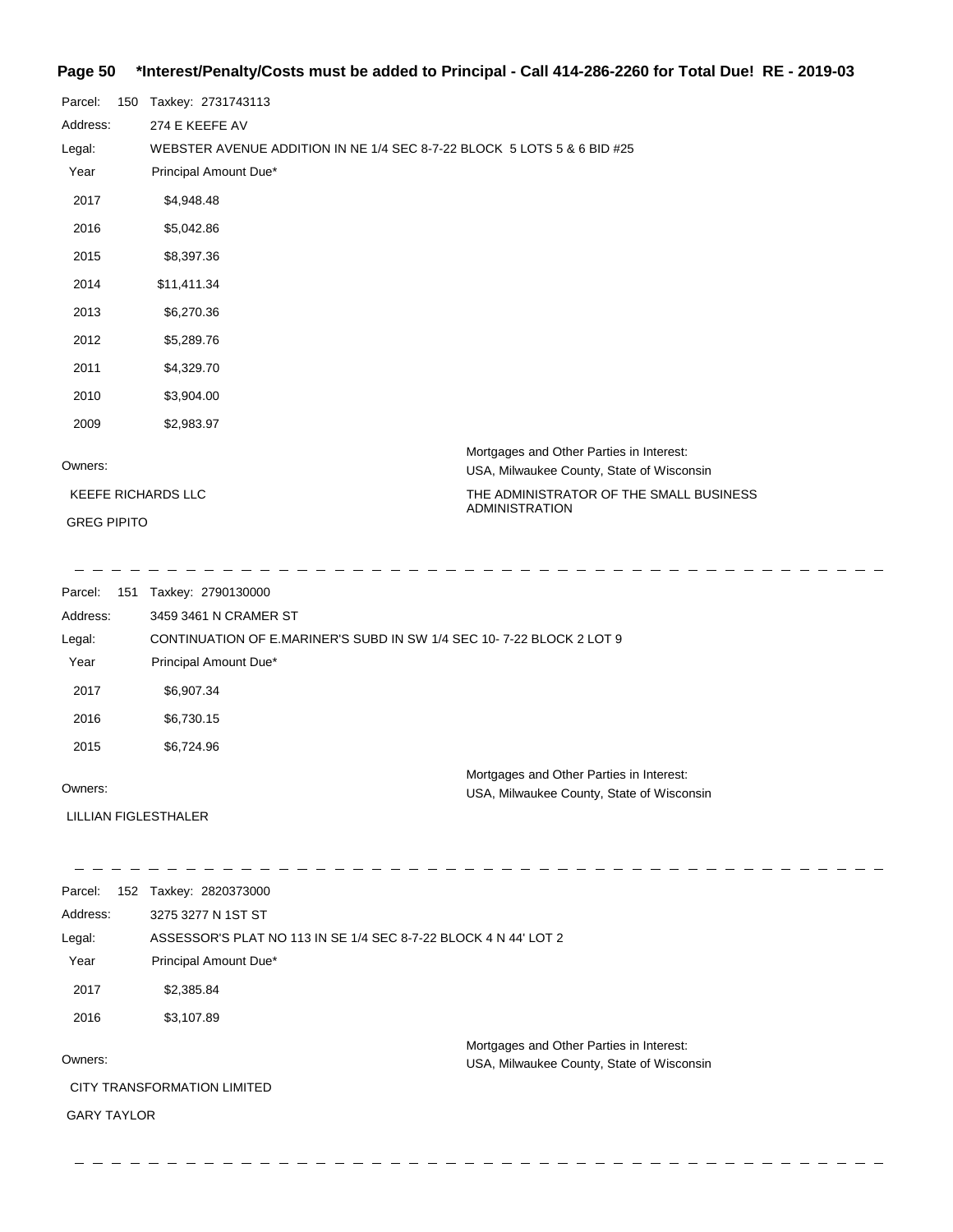### **Page 51 \*Interest/Penalty/Costs must be added to Principal - Call 414-286-2260 for Total Due! RE - 2019-03**

| Parcel:              | 153 Taxkey: 2820511000                                        |                                                                                                                 |
|----------------------|---------------------------------------------------------------|-----------------------------------------------------------------------------------------------------------------|
| Address:             | 3120 N 1ST ST                                                 |                                                                                                                 |
| Legal:               | BLUHM'S SUBD IN SE 1/4 SEC 8-7-22 BLOCK 2 LOT 7 & S 10' LOT 6 |                                                                                                                 |
| Year                 | Principal Amount Due*                                         |                                                                                                                 |
| 2017                 | \$1,404.66                                                    |                                                                                                                 |
| 2016                 | \$1,780.32                                                    |                                                                                                                 |
| 2015                 | \$1,651.20                                                    |                                                                                                                 |
| Owners:              |                                                               | Mortgages and Other Parties in Interest:<br>USA, Milwaukee County, State of Wisconsin                           |
| <b>ISAAC THOMAS</b>  |                                                               | JPMORGAN CHASE BANK, N.A.                                                                                       |
| Parcel:<br>Address:  | 154 Taxkey: 2821113000<br>3213 N 1ST ST                       |                                                                                                                 |
| Legal:               | ADJ.                                                          | KELLY & BURNS SUBD IN S 1/2 OF E 1/2 OF SE 1/4 SEC 8-7-22 BLOCK 3 LOT 10 & S 30' OF N 311.73' OF E 6 0' OF LAND |
| Year                 | Principal Amount Due*                                         |                                                                                                                 |
| 2017                 | \$858.38                                                      |                                                                                                                 |
| 2016                 | \$814.92                                                      |                                                                                                                 |
| 2015                 | \$1,013.88                                                    |                                                                                                                 |
| 2013                 | \$9.74                                                        |                                                                                                                 |
| Owners:              |                                                               | Mortgages and Other Parties in Interest:<br>USA, Milwaukee County, State of Wisconsin                           |
| CHARLES MCCULLUM     |                                                               |                                                                                                                 |
| <b>KYRA MCCULLUM</b> |                                                               |                                                                                                                 |
|                      |                                                               |                                                                                                                 |
|                      |                                                               |                                                                                                                 |

| Parcel:               | 155 | Taxkey: 2821633000    |                                                                                        |
|-----------------------|-----|-----------------------|----------------------------------------------------------------------------------------|
| Address:              |     | 3216 N JULIA ST       |                                                                                        |
| Legal:                |     |                       | PIERCE'S ADDITION IN SE 1/4 SEC 8-7-22 BLOCK 9 ALL EXC S 35' LOT 5 & EXC N 37.5' LOT 8 |
| Year                  |     | Principal Amount Due* |                                                                                        |
| 2017                  |     | \$997.87              |                                                                                        |
| 2016                  |     | \$253.28              |                                                                                        |
| Owners:               |     |                       | Mortgages and Other Parties in Interest:<br>USA, Milwaukee County, State of Wisconsin  |
| <b>JARMAINE ELLIS</b> |     |                       | <b>EDUCATORS CREDIT UNION</b>                                                          |
| <b>KATRINA ELLIS</b>  |     |                       |                                                                                        |
|                       |     |                       |                                                                                        |
|                       |     |                       |                                                                                        |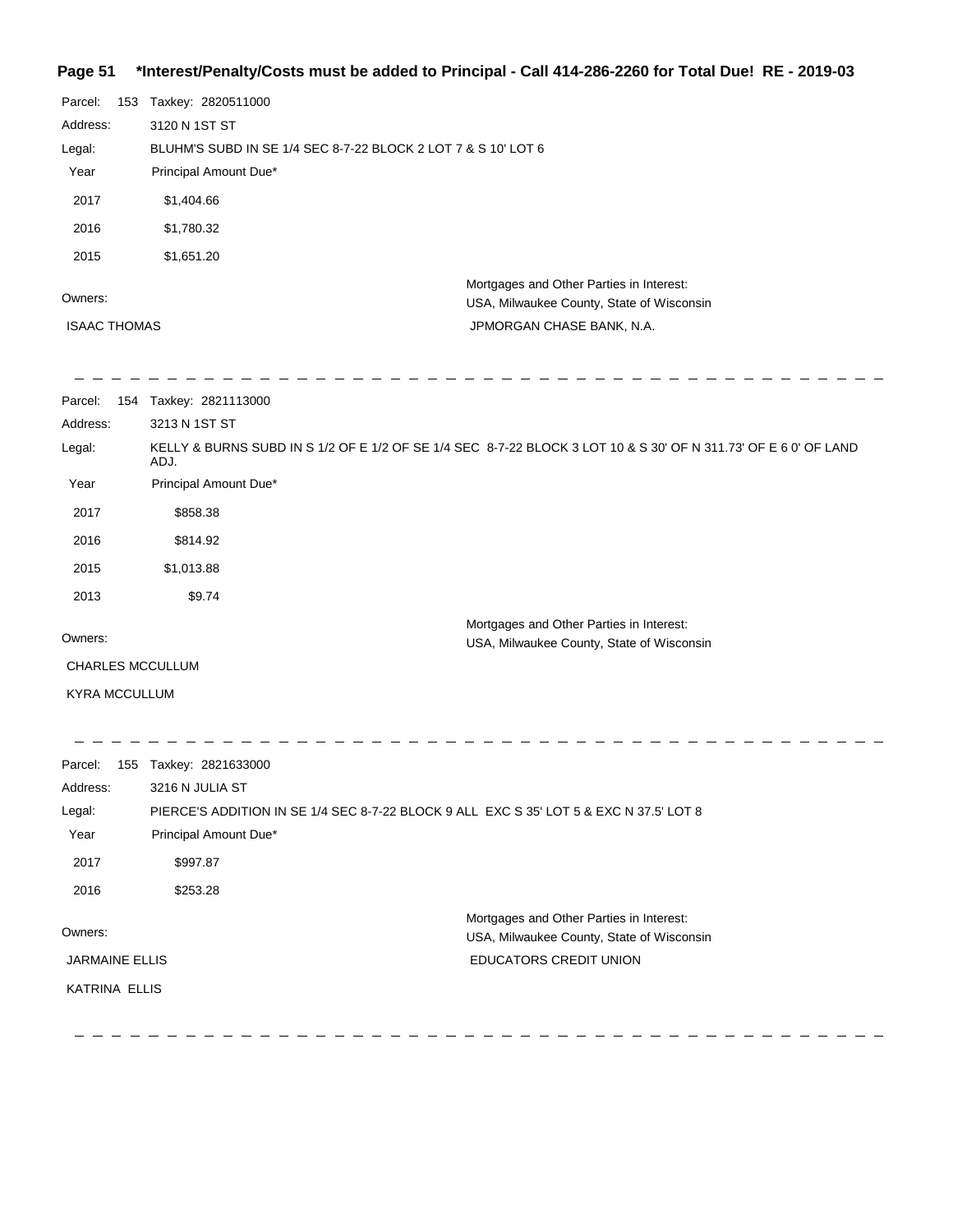### **Page 52 \*Interest/Penalty/Costs must be added to Principal - Call 414-286-2260 for Total Due! RE - 2019-03**

| Parcel:<br>156    | Taxkey: 2822303000                                            |                                                                                       |
|-------------------|---------------------------------------------------------------|---------------------------------------------------------------------------------------|
| Address:          | 3467 3469 N 2ND ST                                            |                                                                                       |
| Legal:            | SCHULHOF'S SUBD, IN W 1/2 OF SE 1/4 SEC 8-7-22 BLO CK 1 LOT 3 |                                                                                       |
| Year              | Principal Amount Due*                                         |                                                                                       |
| 2017              | \$4,921.90                                                    |                                                                                       |
| 2016              | \$7,293.68                                                    |                                                                                       |
| Owners:           |                                                               | Mortgages and Other Parties in Interest:<br>USA, Milwaukee County, State of Wisconsin |
|                   | A&E REAL ESTATE 401K PSP                                      |                                                                                       |
|                   | EXTRA SHARP INVESTMENTS, LLC                                  |                                                                                       |
| MICHAEL MCDERMOTT |                                                               |                                                                                       |
|                   | Parcel: 157 Taxkey: 2822318000                                |                                                                                       |
| Address:          | 217 219 W KEEFE AV                                            |                                                                                       |
| Legal:            |                                                               | SCHULHOF'S SUBD, IN W 1/2 OF SE 1/4 SEC 8-7-22 BLO CK 1 LOT 18 & ALL EXC W 24' LOT 17 |
| Year              | Principal Amount Due*                                         |                                                                                       |
| 2017              | \$1,165.56                                                    |                                                                                       |
| 2016              | \$1,517.28                                                    |                                                                                       |
| Owners:           |                                                               | Mortgages and Other Parties in Interest:                                              |
| <b>FRED WALLS</b> |                                                               | USA, Milwaukee County, State of Wisconsin<br>NORTH SHORE BANK                         |
|                   |                                                               |                                                                                       |
| <b>RUTH WALLS</b> |                                                               | FIRST WISCONSIN NATIONAL BANK OF MILWAUKEE                                            |
|                   |                                                               | CITIFINANCIAL, INC.                                                                   |
| Parcel:           | 158 Taxkey: 2822536000                                        |                                                                                       |
| Address:          | 3211 3213 N RICHARDS ST                                       |                                                                                       |
| Legal:            |                                                               | TRUSS' SUBD, (JACOB) IN SE 1/4 SEC 8-7-22 BLOCK 4 S 15' LOT 6 & N 27' LOT 7           |
| Year              | Principal Amount Due*                                         |                                                                                       |
| 2017              | \$1,789.34                                                    |                                                                                       |
| 2016              | \$242.45                                                      |                                                                                       |
|                   |                                                               | Mortgages and Other Parties in Interest:                                              |
| Owners:           |                                                               | USA, Milwaukee County, State of Wisconsin                                             |
| PHILLIP ROWE      |                                                               |                                                                                       |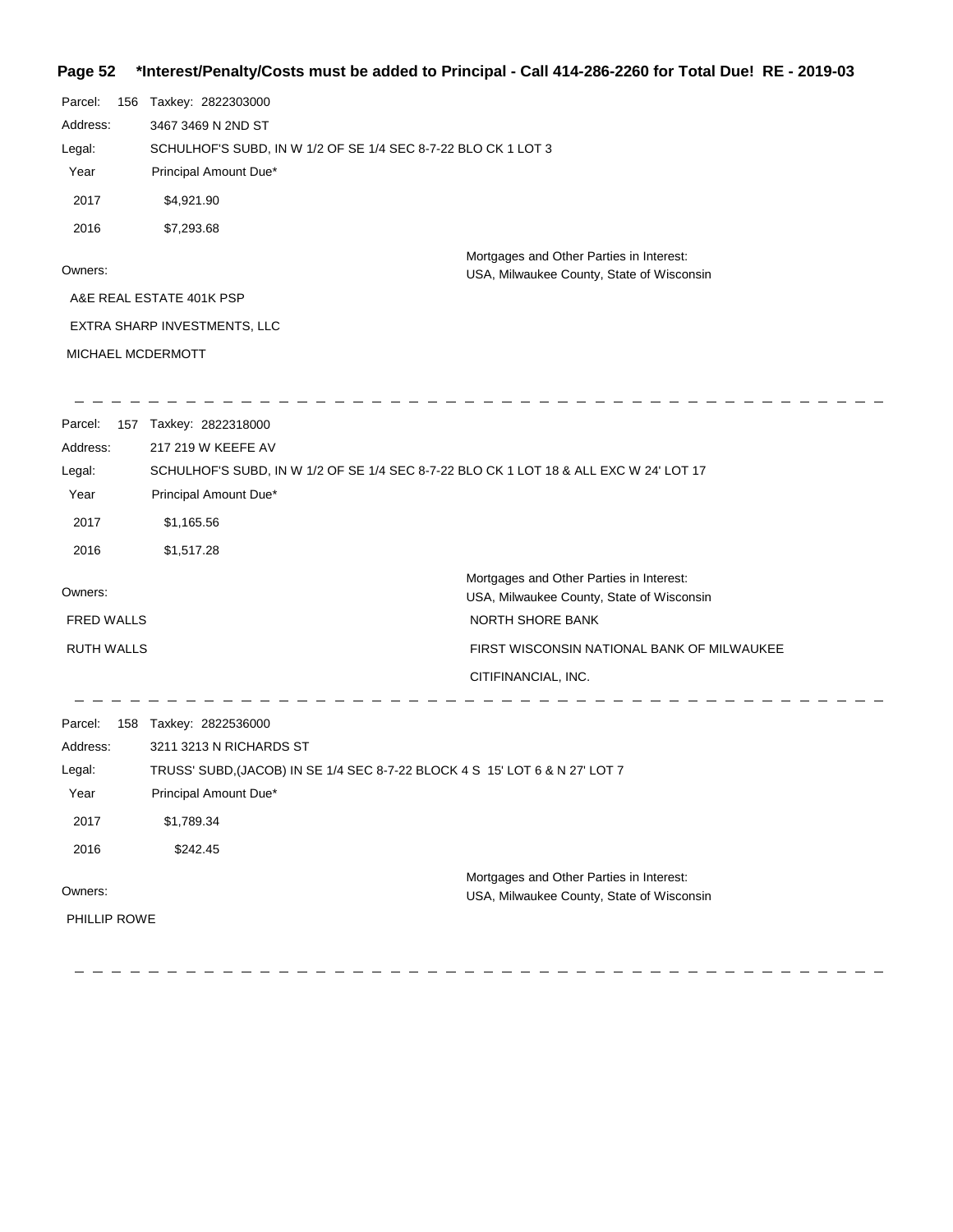## **Page 53 \*Interest/Penalty/Costs must be added to Principal - Call 414-286-2260 for Total Due! RE - 2019-03**

| Parcel:<br>Address:<br>Legal:<br>Year<br>2017         | 159 Taxkey: 2830199000<br>3453 N 11TH ST<br>MILWAUKEE SAVINGS & INVESTMENT ASSN SUBD NO 2 IN S W 8-7-22 BLOCK 6 S 40'(LOTS 1 & 2)<br>Principal Amount Due*<br>\$1,471.86                |                                                                                                 |
|-------------------------------------------------------|-----------------------------------------------------------------------------------------------------------------------------------------------------------------------------------------|-------------------------------------------------------------------------------------------------|
| Owners:                                               |                                                                                                                                                                                         | Mortgages and Other Parties in Interest:<br>USA, Milwaukee County, State of Wisconsin           |
| ROBERT HARRIS                                         |                                                                                                                                                                                         | PATRICK CUDAHY EMPLOYEES' CREDIT UNION                                                          |
|                                                       |                                                                                                                                                                                         | DEPARTMENT OF WORKFORCE DEVELOPMENT                                                             |
|                                                       |                                                                                                                                                                                         | ASSOCIATED BANK, N.A.                                                                           |
| Parcel:<br>Address:<br>Legal:<br>Year<br>2017         | 160 Taxkey: 2830471100<br>3265 N 12TH ST<br>Principal Amount Due*<br>\$1,294.89                                                                                                         | MILWAUKEE SAVINGS & INVESTMENT ASSN SUBD NO 2 IN S W 8-7-22 BLOCK 12 LOT 10 & N 15.0' OF LOT 11 |
|                                                       |                                                                                                                                                                                         | Mortgages and Other Parties in Interest:                                                        |
| Owners:                                               |                                                                                                                                                                                         | USA, Milwaukee County, State of Wisconsin                                                       |
| LOA INVESTMENTS LLC                                   |                                                                                                                                                                                         |                                                                                                 |
| Parcel:<br>Address:<br>Legal:<br>Year<br>2017<br>2016 | 161 Taxkey: 2830502000<br>3171 3173 N 12TH ST<br>MILWAUKEE SAVINGS & INVESTMENT ASSN SUBD NO 2 IN S W 8-7-22 BLOCK 13 LOTS 14 & 15<br>Principal Amount Due*<br>\$4,123.84<br>\$3,291.38 |                                                                                                 |
| Owners:                                               |                                                                                                                                                                                         | Mortgages and Other Parties in Interest:<br>USA, Milwaukee County, State of Wisconsin           |
| <b>SRN INVESTMENTS</b>                                |                                                                                                                                                                                         |                                                                                                 |
|                                                       | SRN INVESTMENTS, LLC                                                                                                                                                                    |                                                                                                 |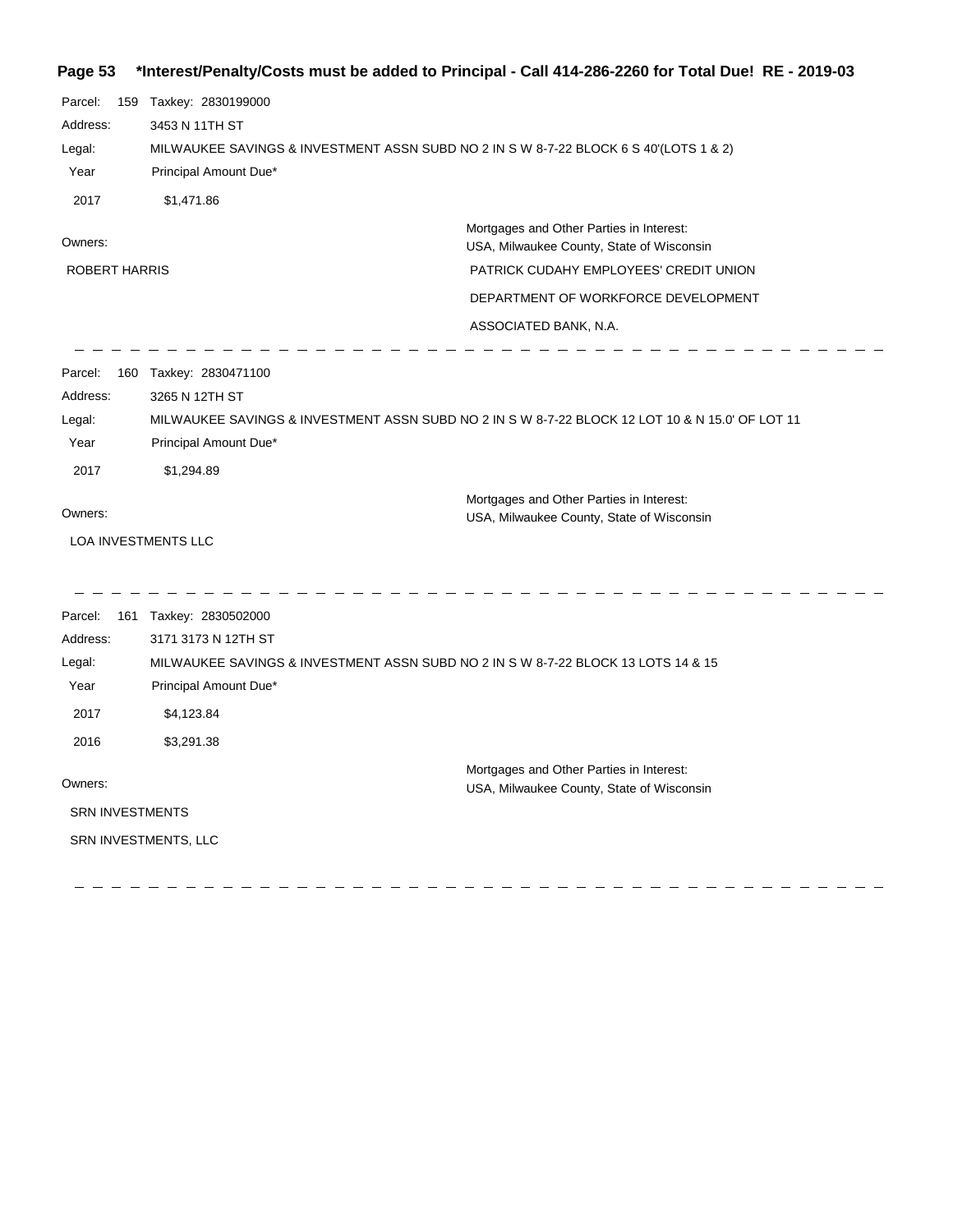## **Page 54 \*Interest/Penalty/Costs must be added to Principal - Call 414-286-2260 for Total Due! RE - 2019-03**

| Parcel:  | 162 | Taxkey: 2830884000                                                |                                                                                       |  |
|----------|-----|-------------------------------------------------------------------|---------------------------------------------------------------------------------------|--|
| Address: |     | 3331 N 6TH ST                                                     |                                                                                       |  |
| Legal:   |     | PEIRCE & DAVIS' ADDN IN E 1/2 OF SW 1/4 SEC 8-7-22 BLOCK 3 LOT 15 |                                                                                       |  |
| Year     |     | Principal Amount Due*                                             |                                                                                       |  |
| 2017     |     | \$1,056.13                                                        |                                                                                       |  |
| 2016     |     | \$3,104.65                                                        |                                                                                       |  |
| 2015     |     | \$2,706.37                                                        |                                                                                       |  |
| Owners:  |     |                                                                   | Mortgages and Other Parties in Interest:<br>USA, Milwaukee County, State of Wisconsin |  |

GEORGE COOK

| Parcel:<br>163     | Taxkey: 2830928000                                                                    |
|--------------------|---------------------------------------------------------------------------------------|
| Address:           | 3344 N 6TH ST                                                                         |
| Legal:             | PEIRCE & DAVIS' ADDN IN E 1/2 OF SW 1/4 SEC 8-7-22 BLOCK 4 W 125' LOT 12              |
| Year               | Principal Amount Due*                                                                 |
| 2017               | \$5,224.06                                                                            |
| 2016               | \$696.55                                                                              |
| 2015               | \$708.60                                                                              |
| 2014               | \$809.80                                                                              |
| Owners:            | Mortgages and Other Parties in Interest:<br>USA, Milwaukee County, State of Wisconsin |
| <b>JOHN STOKES</b> | CITIFINANCIAL, INC.                                                                   |
| LINDA STOKES       |                                                                                       |

| Parcel:<br>164 | Taxkey: 2831130000                                                |                                                                                       |
|----------------|-------------------------------------------------------------------|---------------------------------------------------------------------------------------|
| Address:       | 3226 N 6TH ST                                                     |                                                                                       |
| Legal:         | PEIRCE & DAVIS' ADDN IN E 1/2 OF SW 1/4 SEC 8-7-22 BLOCK 10 LOT 6 |                                                                                       |
| Year           | Principal Amount Due*                                             |                                                                                       |
| 2017           | \$3,322.85                                                        |                                                                                       |
| 2016           | \$2,996.68                                                        |                                                                                       |
| Owners:        |                                                                   | Mortgages and Other Parties in Interest:<br>USA, Milwaukee County, State of Wisconsin |
| DAWN PATTON    |                                                                   | COLUMBIA SAVINGS AND LOAN ASSOCIATION                                                 |
|                |                                                                   | CITY OF MILWAUKEE DEPARTMENT OF NEIGHBORHOOD<br><b>SERVICES</b>                       |
|                |                                                                   |                                                                                       |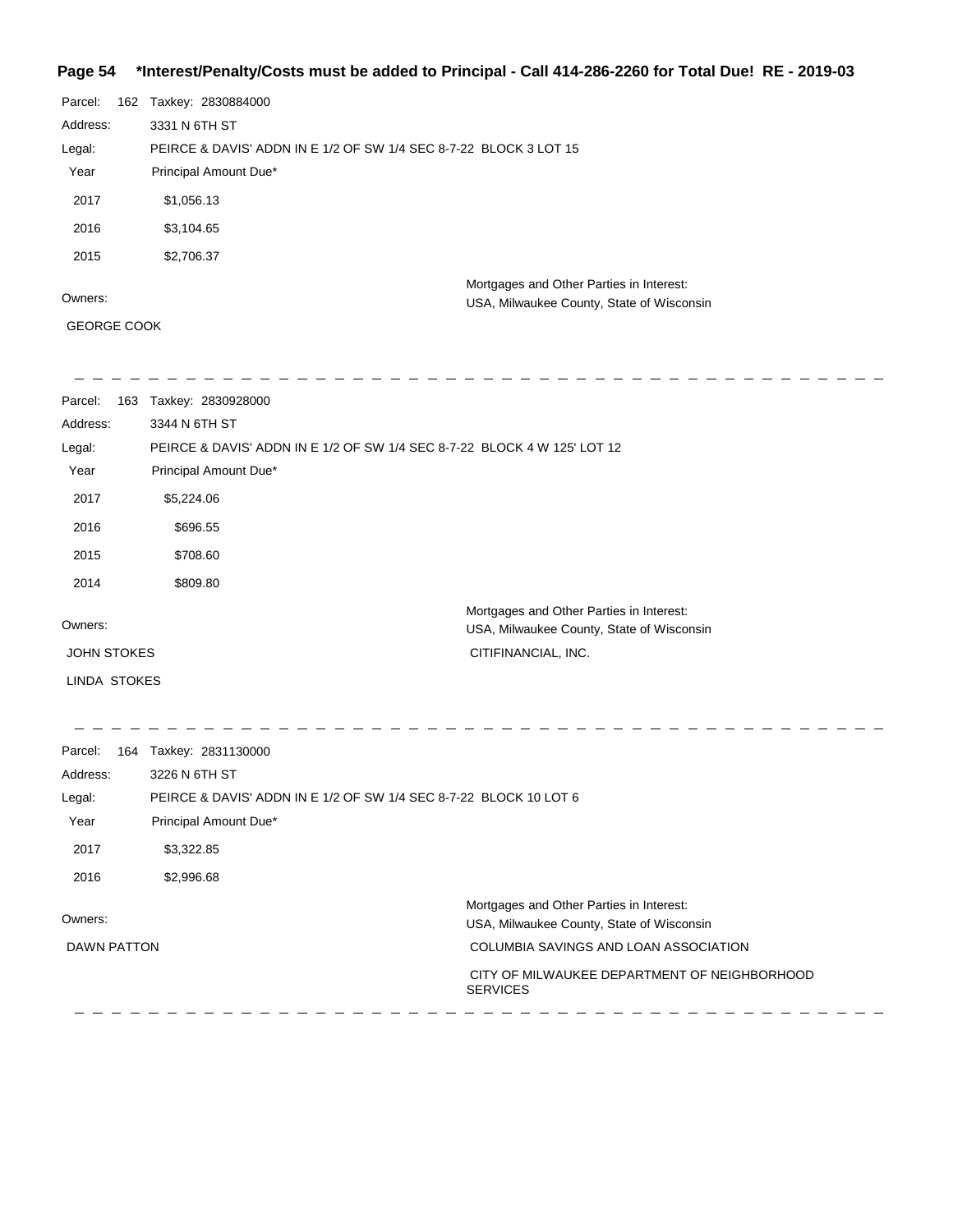## **Page 55 \*Interest/Penalty/Costs must be added to Principal - Call 414-286-2260 for Total Due! RE - 2019-03**

| Parcel:  | 165 | Taxkey: 2831248000                                                                                      |
|----------|-----|---------------------------------------------------------------------------------------------------------|
| Address: |     | 3278 N 9TH ST                                                                                           |
| Legal:   |     | PEIRCE & DAVIS' ADDN NO 3 ETC IN SW 1/4 SEC 8-7-22 V 16 P 8 BLOCK 12 LOT 21 & N 4' LOT 20 & S 2' LOT 22 |
| Year     |     | Principal Amount Due*                                                                                   |
| 2017     |     | \$3,521.99                                                                                              |
| 2016     |     | \$626.66                                                                                                |
|          |     | Mortgages and Other Parties in Interest:                                                                |
| Owners:  |     | USA, Milwaukee County, State of Wisconsin                                                               |

JOHNATHAN CLAY

-----------

| Parcel:             | 166 Taxkey: 2840001100                                |                                                                                                                 |
|---------------------|-------------------------------------------------------|-----------------------------------------------------------------------------------------------------------------|
| Address:            | 3324 N TEUTONIA AV                                    |                                                                                                                 |
| Legal:              |                                                       | ASSESSMENT SUBD NO 45 IN SE 1/4 SEC 7-7-22 S 45' O F N 120' OF W 113.20' LOT 21 AS MEAS ON N LI & N 1 /2 LOT 22 |
| Year                | Principal Amount Due*                                 |                                                                                                                 |
| 2017                | \$2,266.15                                            |                                                                                                                 |
| 2016                | \$3,409.00                                            |                                                                                                                 |
| 2015                | \$750.82                                              |                                                                                                                 |
| 2014                | \$876.55                                              |                                                                                                                 |
|                     |                                                       | Mortgages and Other Parties in Interest:                                                                        |
| Owners:             |                                                       | USA, Milwaukee County, State of Wisconsin                                                                       |
| <b>DEBRA GORDON</b> |                                                       | DEPARTMENT OF WORKFORCE DEVELOPMENT                                                                             |
|                     |                                                       | <b>CITY OF MILWAUKEE</b>                                                                                        |
| Parcel:             | 167 Taxkey: 2840314000                                |                                                                                                                 |
| Address:            | 3131 N 15TH ST                                        |                                                                                                                 |
| Legal:              | BELLEVIEW HEIGHTS IN SE 1/4 SEC 7-7-22 BLOCK 1 LOT 14 |                                                                                                                 |
| Year                | Principal Amount Due*                                 |                                                                                                                 |
| 2017                | \$2,073.96                                            |                                                                                                                 |
| 2016                | \$1,412.14                                            |                                                                                                                 |
|                     |                                                       | Mortgages and Other Parties in Interest:                                                                        |
| Owners:             |                                                       | USA, Milwaukee County, State of Wisconsin                                                                       |
| DANIEL SCOTT        |                                                       | JAMES LOCKE                                                                                                     |
|                     |                                                       |                                                                                                                 |

-------------------------------

 $\equiv$   $\equiv$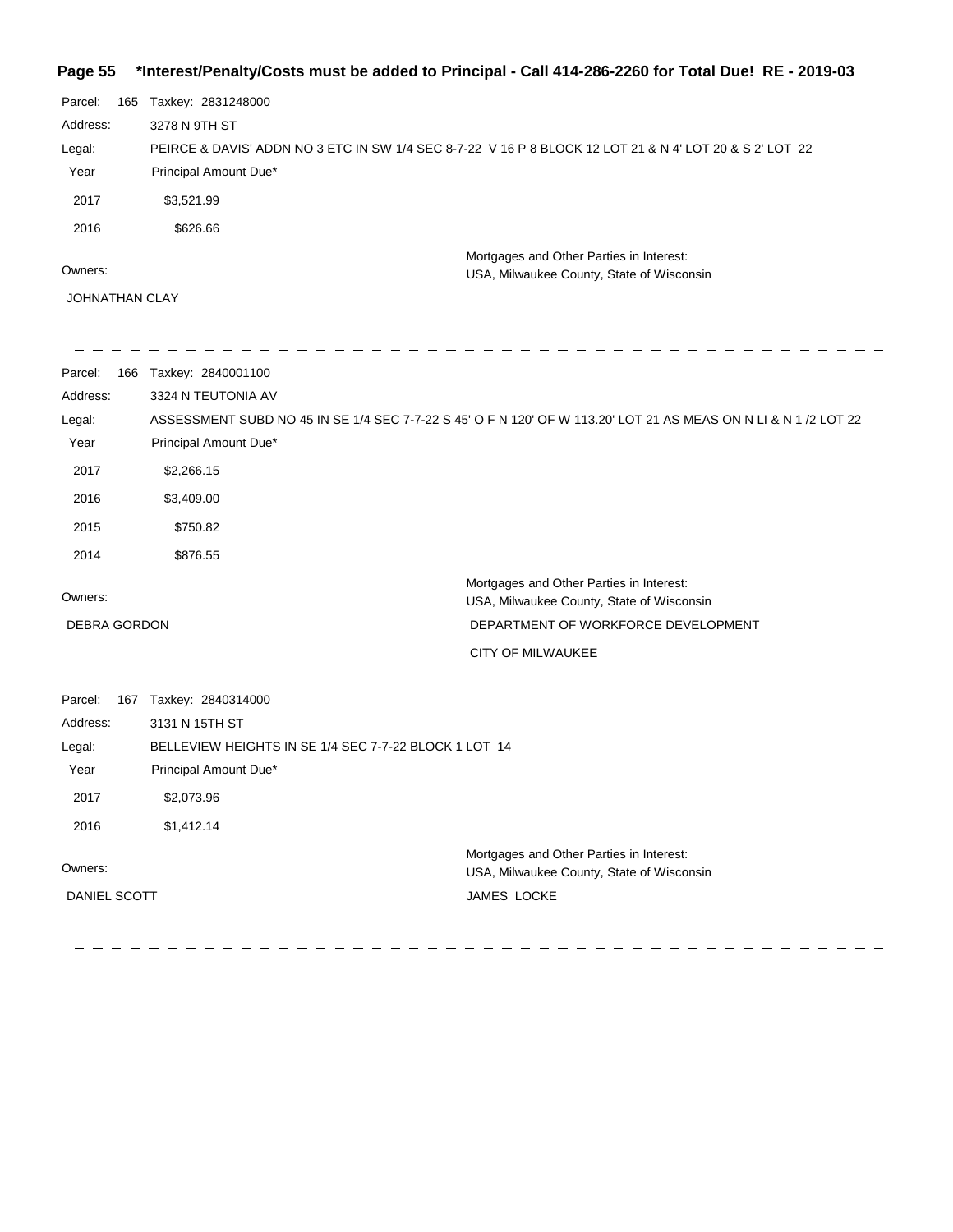#### **Page 56 \*Interest/Penalty/Costs must be added to Principal - Call 414-286-2260 for Total Due! RE - 2019-03**

| Parcel:<br>168       | Taxkey: 2840737000                                                                                           |                                                                                       |
|----------------------|--------------------------------------------------------------------------------------------------------------|---------------------------------------------------------------------------------------|
| Address:             | 1623 W RING ST                                                                                               |                                                                                       |
| Legal:               | HOUGHTON'S SUBD INTO 1&5 AC LOTS OF S 45 AC E 1/2- SE 7-7-22 W 35' OF E 43.49' OF S 140' OF N 145.25' LOT 13 |                                                                                       |
| Year                 | Principal Amount Due*                                                                                        |                                                                                       |
| 2017                 | \$1,986.36                                                                                                   |                                                                                       |
| 2015                 | \$832.91                                                                                                     |                                                                                       |
| Owners:              |                                                                                                              | Mortgages and Other Parties in Interest:<br>USA, Milwaukee County, State of Wisconsin |
| <b>BRIAN JACKSON</b> |                                                                                                              | DEPARTMENT OF WORKFORCE DEVELOPMENT                                                   |
| Parcel:              | 169 Taxkey: 2841039000                                                                                       |                                                                                       |
| Address:             | 3131 N 14TH ST                                                                                               |                                                                                       |
| Legal:               | LITTLEJOHN HEIGHTS IN SE 1/4 SEC 7-7-22 BLOCK 2 LO T 26                                                      |                                                                                       |
| Year                 | Principal Amount Due*                                                                                        |                                                                                       |
| 2017                 | \$4,272.15                                                                                                   |                                                                                       |
| 2016                 | \$913.96                                                                                                     |                                                                                       |
| Owners:              |                                                                                                              | Mortgages and Other Parties in Interest:                                              |
|                      |                                                                                                              | USA, Milwaukee County, State of Wisconsin                                             |
| RONEL LEWIS          |                                                                                                              |                                                                                       |
| Parcel:              | 170 Taxkey: 2842050000                                                                                       |                                                                                       |
| Address:             | 3445 N 15TH ST                                                                                               |                                                                                       |
| Legal:               | TEUTONIA HEIGHTS IN E 1/2 OF SE 1/4 SEC 7-7-22 BLO CK 5 LOT 7 & S 5' LOT 6                                   |                                                                                       |
| Year                 | Principal Amount Due*                                                                                        |                                                                                       |

2017 \$1,223.84 2016 \$716.64

2015 \$2.64

#### Owners:

 JO ALICE BENDER LIVING TRUST DATED 8-25-05

Mortgages and Other Parties in Interest: USA, Milwaukee County, State of Wisconsin LAMBERT LAW LLC

\_ \_ \_ \_ \_ \_ \_ \_ \_ \_ \_ \_ \_ \_ \_ \_ \_ \_ \_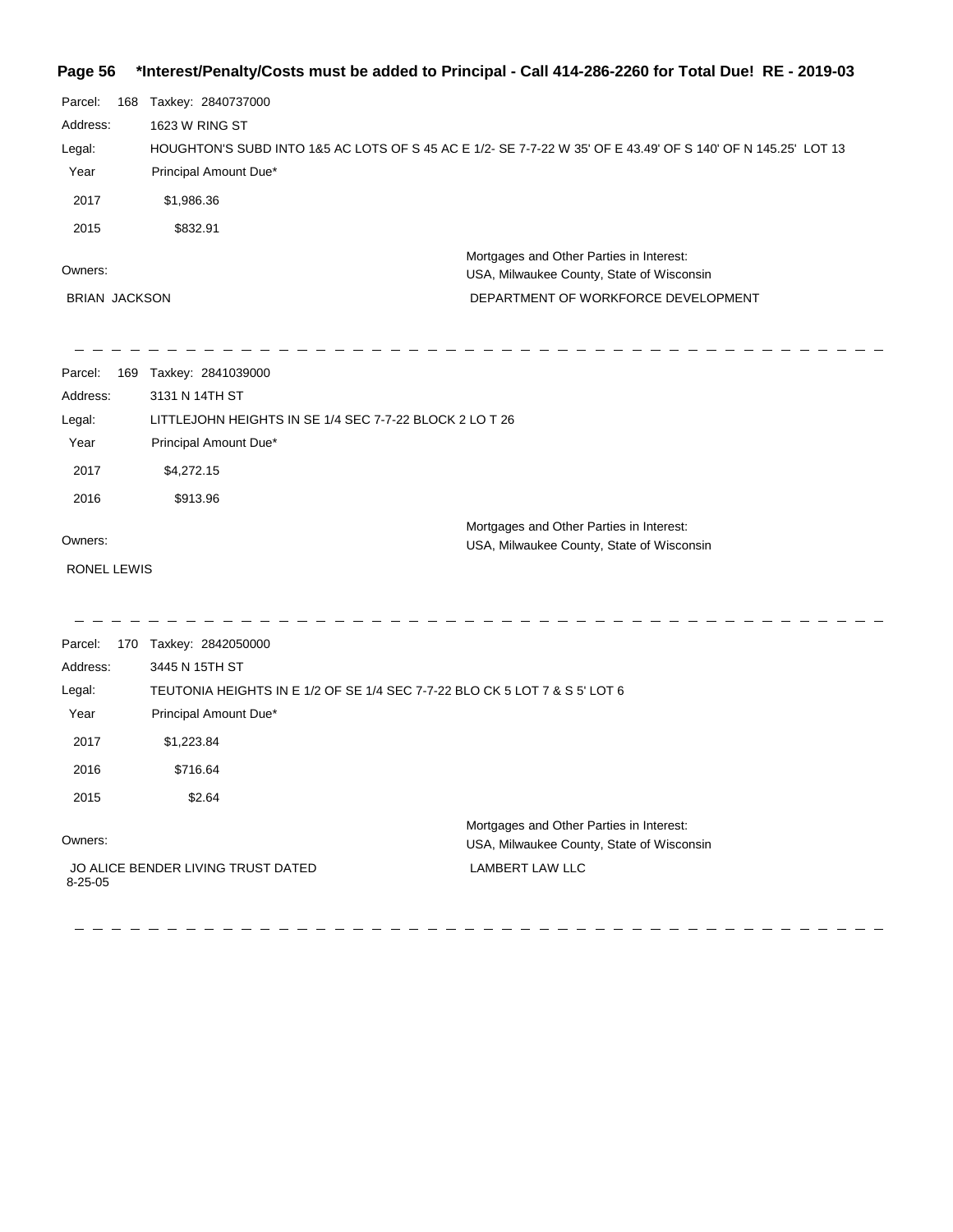# **Page 57 \*Interest/Penalty/Costs must be added to Principal - Call 414-286-2260 for Total Due! RE - 2019-03**

| Parcel:<br>171<br>Address:<br>Legal:<br>Year | Taxkey: 2850789000<br>3218 N 27TH ST<br>GRAND VIEW IN SW 1/4 SEC 7-7-22 BLOCK 4 LOT 20<br>Principal Amount Due* |                                                                                       |
|----------------------------------------------|-----------------------------------------------------------------------------------------------------------------|---------------------------------------------------------------------------------------|
| 2017                                         | \$707.54                                                                                                        |                                                                                       |
| 2016                                         | \$624.38                                                                                                        |                                                                                       |
| Owners:                                      |                                                                                                                 | Mortgages and Other Parties in Interest:                                              |
| DORETHA SIMMONS                              |                                                                                                                 | USA, Milwaukee County, State of Wisconsin                                             |
|                                              |                                                                                                                 |                                                                                       |
| Parcel:                                      | 172 Taxkey: 2850825000                                                                                          |                                                                                       |
| Address:                                     | 3155 N 26TH ST                                                                                                  |                                                                                       |
| Legal:<br>Year                               | GRAND VIEW IN SW 1/4 SEC 7-7-22 BLOCK 5 LOT 35- S 15' LOT 36 & VAC ALLEY ADJ<br>Principal Amount Due*           |                                                                                       |
| 2017                                         | \$545.66                                                                                                        |                                                                                       |
| Owners:                                      |                                                                                                                 | Mortgages and Other Parties in Interest:<br>USA, Milwaukee County, State of Wisconsin |
| <b>TEQUILA MATTHEW</b>                       |                                                                                                                 | US BANK NA AS TRUSTEE ON BEHALF OF THE HOME                                           |
|                                              |                                                                                                                 | <b>EQUITY ASSET TRUST</b>                                                             |
|                                              |                                                                                                                 | DECISION ONE MORTGAGE COMPANY, LLC                                                    |
| Parcel:                                      | 173 Taxkey: 2851075100                                                                                          |                                                                                       |
| Address:                                     | 3222 N 23RD ST                                                                                                  |                                                                                       |
| Legal:                                       | HATHAWAY & BURKE'S SUBD IN SW 1/4 SEC 7-7-22 BLOCK 2 LOTS 32 & 33                                               |                                                                                       |
| Year                                         | Principal Amount Due*                                                                                           |                                                                                       |
| 2017                                         | \$1,179.81                                                                                                      |                                                                                       |
| 2016                                         | \$694.54                                                                                                        |                                                                                       |
| Owners:                                      |                                                                                                                 | Mortgages and Other Parties in Interest:                                              |
| CALVIN RAMSEY, SR.                           |                                                                                                                 | USA, Milwaukee County, State of Wisconsin                                             |
|                                              |                                                                                                                 |                                                                                       |
| Parcel:                                      | 174 Taxkey: 2851104000                                                                                          |                                                                                       |
| Address:                                     | 3365 3367 N 24TH PL                                                                                             |                                                                                       |
| Legal:                                       | HOWARD HEIGHTS IN SW 1/4 SEC 7-7-22 BLOCK 1 LOT 4                                                               |                                                                                       |
| Year                                         | Principal Amount Due*                                                                                           |                                                                                       |
| 2017                                         | \$5,255.96                                                                                                      |                                                                                       |
| 2016                                         | \$1,321.46                                                                                                      |                                                                                       |
| Owners:                                      |                                                                                                                 | Mortgages and Other Parties in Interest:                                              |
| KAREEM JOHNSON                               |                                                                                                                 | USA, Milwaukee County, State of Wisconsin                                             |
|                                              |                                                                                                                 |                                                                                       |
|                                              |                                                                                                                 |                                                                                       |
|                                              |                                                                                                                 |                                                                                       |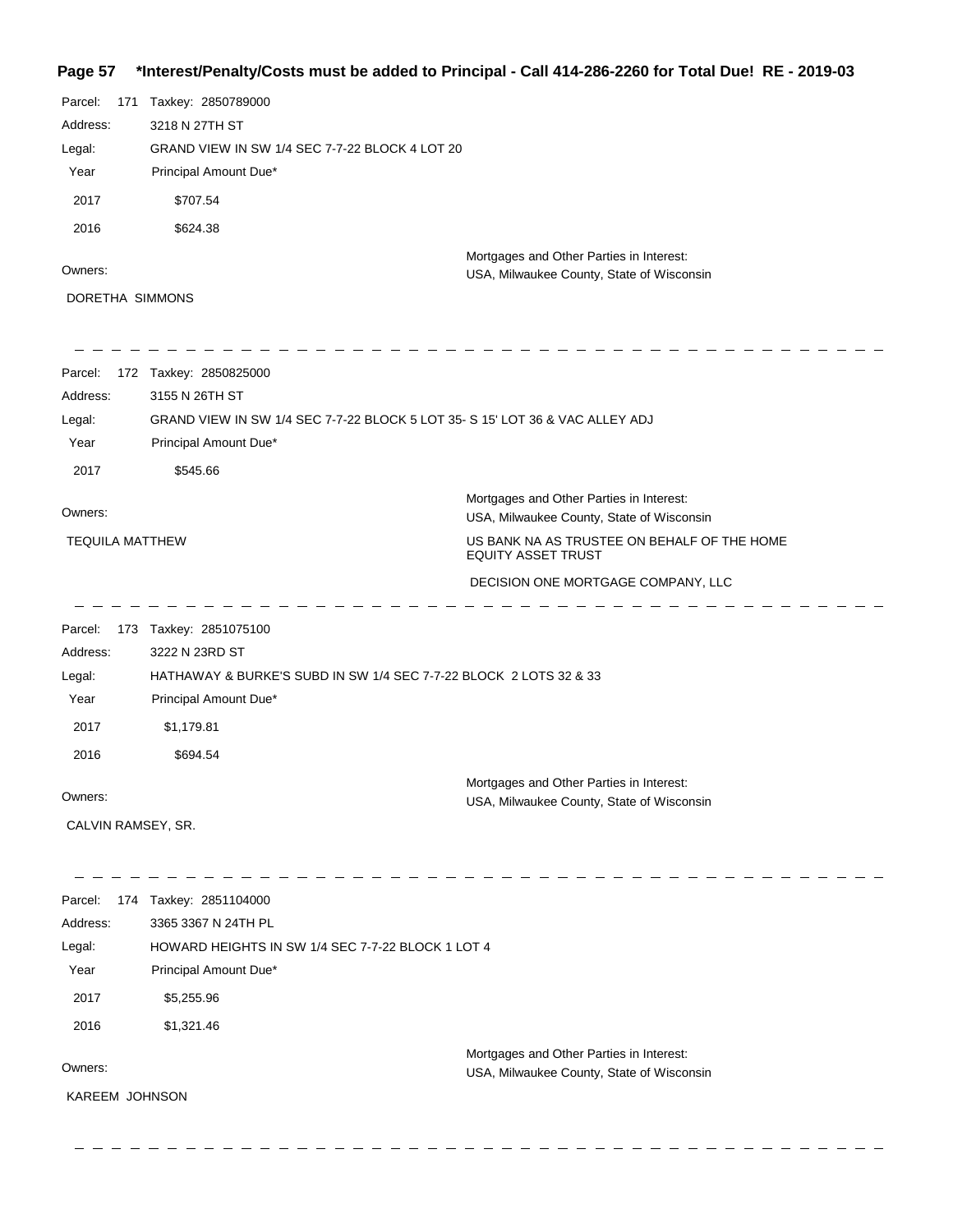## **Page 58 \*Interest/Penalty/Costs must be added to Principal - Call 414-286-2260 for Total Due! RE - 2019-03**

| Parcel:  | 175 | Taxkey: 2851224000                                                                                                  |
|----------|-----|---------------------------------------------------------------------------------------------------------------------|
| Address: |     | 2446 W HOPKINS ST                                                                                                   |
| Legal:   |     | KENNAN'S SUBD, (C T) IN SW 1/4 SEC 7-7-22 BLOCK 1 S E 2' LOT 21-N W 27' LOT 22 & N W 27' LOT 18 & S E 2' LOT 19 ADJ |
| Year     |     | Principal Amount Due*                                                                                               |
| 2017     |     | \$1,722.47                                                                                                          |
| 2016     |     | \$897.27                                                                                                            |
| 2015     |     | \$1,740.63                                                                                                          |
| 2014     |     | \$1,450.39                                                                                                          |
| 2013     |     | \$1,616.08                                                                                                          |
|          |     | Mortgages and Other Parties in Interest:                                                                            |
| Owners:  |     | USA, Milwaukee County, State of Wisconsin                                                                           |

CHARLES JONES

| Parcel:<br>176      | Taxkey: 2851432000                                                       |                                                                                       |
|---------------------|--------------------------------------------------------------------------|---------------------------------------------------------------------------------------|
| Address:            | 3342 N 26TH ST                                                           |                                                                                       |
| Legal:              | MC HENRY'S SUBD IN SW 1/4 SEC 7-7-22 BLOCK 3 N 14' LOT 14 & S 19' LOT 15 |                                                                                       |
| Year                | Principal Amount Due*                                                    |                                                                                       |
| 2017                | \$529.18                                                                 |                                                                                       |
| 2016                | \$254.33                                                                 |                                                                                       |
| Owners:             |                                                                          | Mortgages and Other Parties in Interest:<br>USA, Milwaukee County, State of Wisconsin |
| <b>TILDA WILKES</b> |                                                                          | FREEDLANDER, INC. THE MORTGAGE PEOPLE                                                 |
| WILLIE WILKES       |                                                                          | ASSOCIATES FINANCIAL SERVICES COMPANY OF<br>WISCONSIN, INC.                           |

| Parcel:  | 177 | Taxkey: 2852139000                                                                                                  |  |
|----------|-----|---------------------------------------------------------------------------------------------------------------------|--|
| Address: |     | 3350 N 21ST ST                                                                                                      |  |
| Legal:   |     | WECHSELBERG'S SUBD IN SW 1/4 SEC 7-7-22 BLOCK 3 LO T 37                                                             |  |
| Year     |     | Principal Amount Due*                                                                                               |  |
| 2017     |     | \$1,174.73                                                                                                          |  |
| 2016     |     | \$714.70                                                                                                            |  |
| 2015     |     | \$1,564.10                                                                                                          |  |
| Owners:  |     | Mortgages and Other Parties in Interest:<br>USA, Milwaukee County, State of Wisconsin<br><b>WARD MANAGEMENT LLC</b> |  |
|          |     |                                                                                                                     |  |

 $\qquad \qquad - \qquad - \qquad - \qquad -$ ----------  $\overline{\phantom{a}}$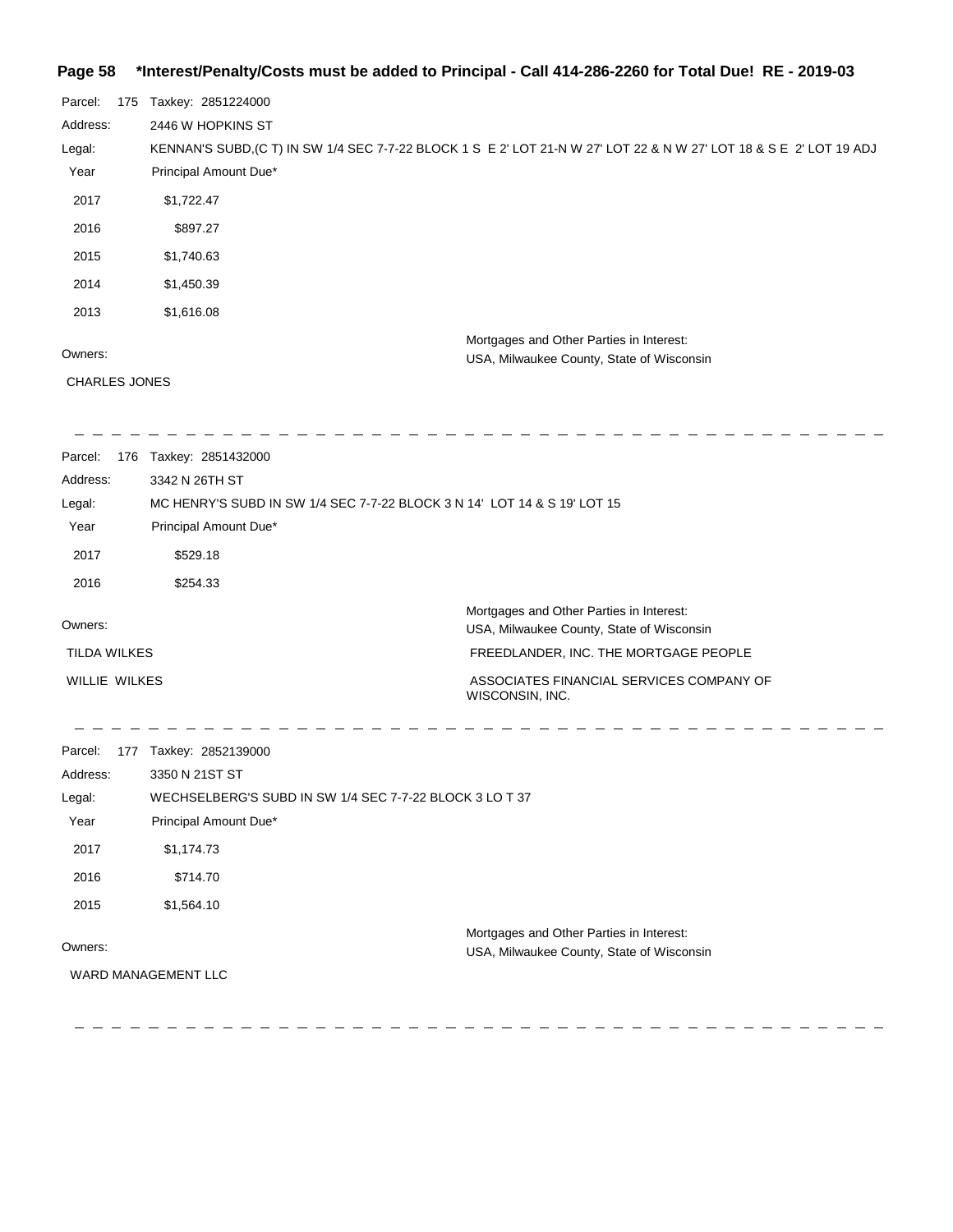|  | Page 59 *Interest/Penalty/Costs must be added to Principal - Call 414-286-2260 for Total Due! RE - 2019-03 |  |  |  |  |
|--|------------------------------------------------------------------------------------------------------------|--|--|--|--|
|--|------------------------------------------------------------------------------------------------------------|--|--|--|--|

| Parcel:  | 178 | Taxkey: 2860283000                                                                                                  |
|----------|-----|---------------------------------------------------------------------------------------------------------------------|
| Address: |     | 2721 W TOWNSEND ST                                                                                                  |
| Legal:   |     | CONTINUATION OF GRAND VIEW IN SE 1/4 SEC 12-7-21 B LOCK 11 LOT 6 - W 29' LOT 5 & E 15' LOT 7 25-08 BI D #37,TID #74 |
| Year     |     | Principal Amount Due*                                                                                               |
| 2017     |     | \$2,126.85                                                                                                          |
|          |     | Mortgages and Other Parties in Interest:                                                                            |
| Owners:  |     | USA, Milwaukee County, State of Wisconsin                                                                           |

MICHAEL GARLAND

| Parcel:<br>179         | Taxkey: 2860296000                                                                            |                                                                                       |
|------------------------|-----------------------------------------------------------------------------------------------|---------------------------------------------------------------------------------------|
| Address:               | 3326 N 28TH ST                                                                                |                                                                                       |
| Legal:                 | CONTINUATION OF GRAND VIEW IN SE 1/4 SEC 12-7-21 B LOCK 11 LOT 21 TID #74                     |                                                                                       |
| Year                   | Principal Amount Due*                                                                         |                                                                                       |
| 2017                   | \$1,588.31                                                                                    |                                                                                       |
| 2016                   | \$2,328.22                                                                                    |                                                                                       |
| 2015                   | \$870.09                                                                                      |                                                                                       |
| Owners:                |                                                                                               | Mortgages and Other Parties in Interest:<br>USA, Milwaukee County, State of Wisconsin |
| <b>KEESHA TAYLOR</b>   |                                                                                               |                                                                                       |
| <b>TROLANDO WRIGHT</b> |                                                                                               |                                                                                       |
|                        |                                                                                               |                                                                                       |
| Parcel:                | 180 Taxkey: 2860459000                                                                        |                                                                                       |
| Address:               | 3164 N 35TH ST                                                                                |                                                                                       |
| Legal:                 | FOND DU LAC AVE HEIGHTS ETC IN SE 1/4 SEC 12-7-21 & NE 1/4 SEC 13-7-21 BLOCK 3 LOT 35 TID #74 |                                                                                       |
| Year                   | Principal Amount Due*                                                                         |                                                                                       |
| 2017                   | \$1,045.83                                                                                    |                                                                                       |
| 2016                   | \$497.09                                                                                      |                                                                                       |
| Owners:                |                                                                                               | Mortgages and Other Parties in Interest:<br>USA, Milwaukee County, State of Wisconsin |
|                        | CDA TRANSGLOBAL LLC                                                                           | <b>CRYSTAL AVERY</b>                                                                  |
|                        |                                                                                               |                                                                                       |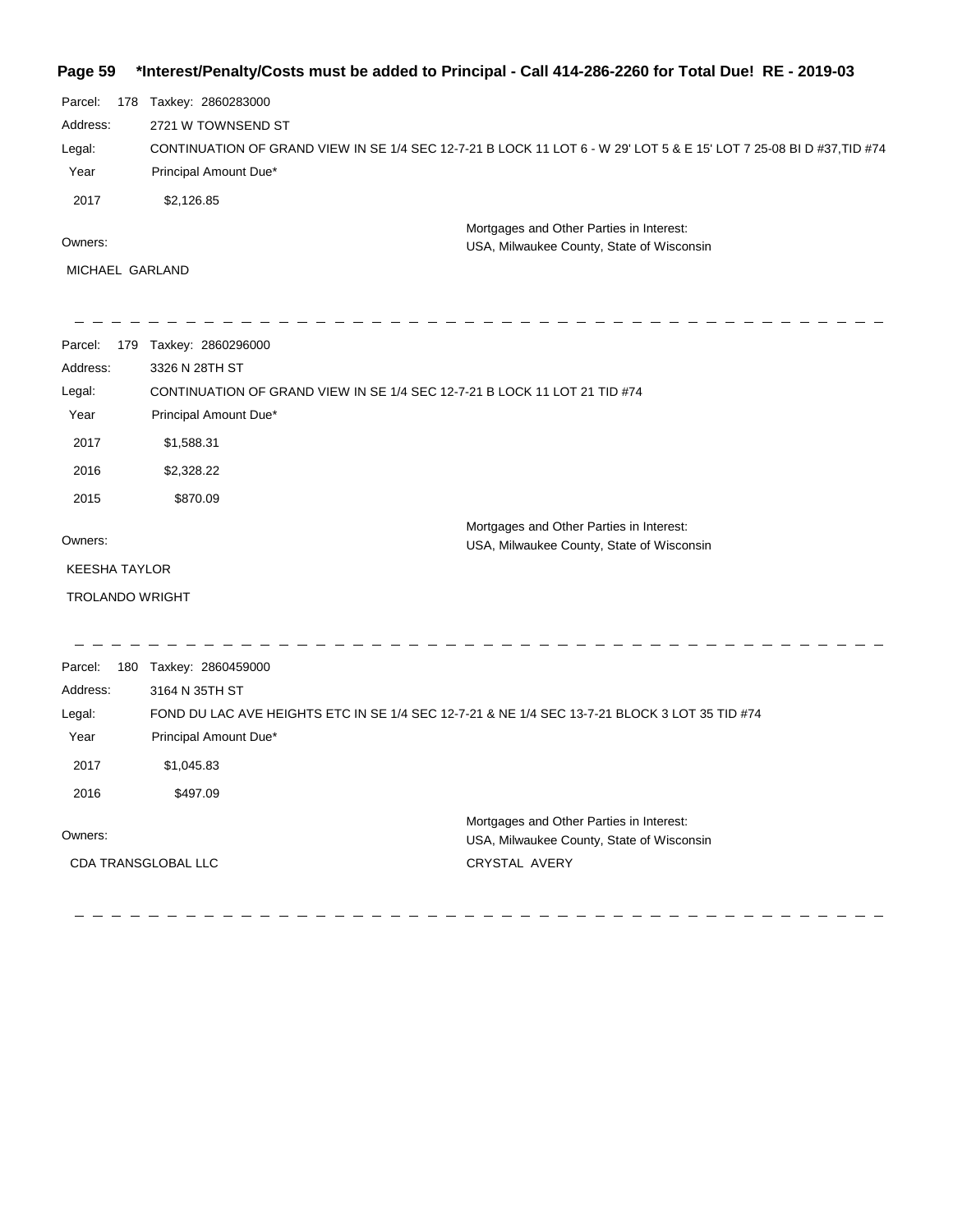## **Page 60 \*Interest/Penalty/Costs must be added to Principal - Call 414-286-2260 for Total Due! RE - 2019-03**

| Parcel:<br>Address:<br>Legal:<br>Year<br>2017<br>2016<br>Owners: | 181 Taxkey: 2860616000<br>3214 N 34TH ST<br>FOND DU LAC & BURLEIGH LAND CO SUBD NO 1 SE 1/4 SE C 12-7-21 BLOCK 1 LOT 17 TID #74<br>Principal Amount Due*<br>\$2,396.80<br>\$2,296.82 | Mortgages and Other Parties in Interest:<br>USA, Milwaukee County, State of Wisconsin           |
|------------------------------------------------------------------|--------------------------------------------------------------------------------------------------------------------------------------------------------------------------------------|-------------------------------------------------------------------------------------------------|
|                                                                  | IDEAL INVESTMENTS, LLC                                                                                                                                                               | MICHAEL BANKS                                                                                   |
| Parcel:<br>Address:<br>Legal:<br>Year<br>2017                    | 182 Taxkey: 2860641000<br>3233 W AUER AV<br>Principal Amount Due*<br>\$3,017.40                                                                                                      | FOND DU LAC & BURLEIGH LAND CO SUBD NO 1 SE 1/4 SE C 12-7-21 BLOCK 3 ALL EXC E 5' LOT 1 TID #74 |
| 2015<br>Owners:<br><b>GAIL PATTERSON</b>                         | \$35.57                                                                                                                                                                              | Mortgages and Other Parties in Interest:<br>USA, Milwaukee County, State of Wisconsin           |
| Parcel:<br>Address:<br>Legal:<br>Year<br>2017<br>2016            | 183 Taxkey: 2860662000<br>3149 N 33RD ST<br>FOND DU LAC & BURLEIGH LAND CO SUBD NO 1 SE 1/4 SE C 12-7-21 BLOCK 4 LOT 9 TID #74<br>Principal Amount Due*<br>\$723.48<br>\$2,214.52    |                                                                                                 |
| Owners:<br>BEVERLY WILSON                                        |                                                                                                                                                                                      | Mortgages and Other Parties in Interest:<br>USA, Milwaukee County, State of Wisconsin           |

 $=$   $-$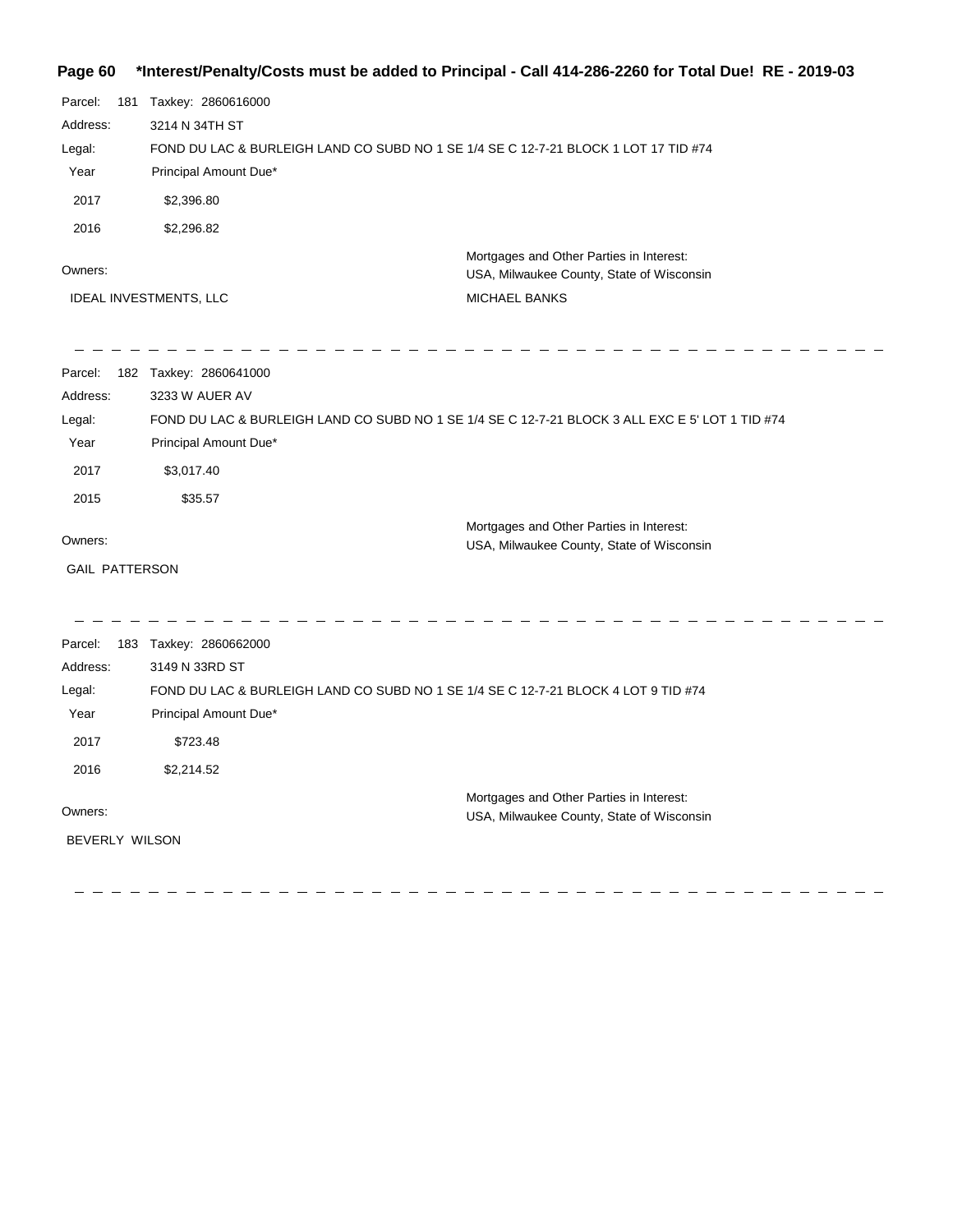# **Page 61 \*Interest/Penalty/Costs must be added to Principal - Call 414-286-2260 for Total Due! RE - 2019-03**

| Parcel:                | 184 Taxkey: 2860922000                                                          |                                                                                                 |  |
|------------------------|---------------------------------------------------------------------------------|-------------------------------------------------------------------------------------------------|--|
| Address:               | 3291 N 28TH ST                                                                  |                                                                                                 |  |
| Legal:                 | SECOND CONTINUATION OF GRAND VIEW IN SE 1/4 SEC 12 -7-21 BLOCK 14 LOT 2 TID #74 |                                                                                                 |  |
| Year                   | Principal Amount Due*                                                           |                                                                                                 |  |
| 2017                   | \$2,413.69                                                                      |                                                                                                 |  |
| 2016                   | \$3,480.13                                                                      |                                                                                                 |  |
| 2015                   | \$6,084.47                                                                      |                                                                                                 |  |
| 2014                   | \$3,561.42                                                                      |                                                                                                 |  |
| Owners:                |                                                                                 | Mortgages and Other Parties in Interest:<br>USA, Milwaukee County, State of Wisconsin           |  |
| CARL ROBERSON          |                                                                                 | <b>TERRI ROBERSON</b>                                                                           |  |
|                        |                                                                                 | ATTY. JANET RESNICK                                                                             |  |
| Parcel:                | 185 Taxkey: 2870136000                                                          |                                                                                                 |  |
| Address:               | 4201 4203 W BONNY PL                                                            |                                                                                                 |  |
| Legal:                 | BONNY PARK IN SW 1/4 SEC 12-7-21 BLOCK 10 LOT 1                                 |                                                                                                 |  |
| Year                   | Principal Amount Due*                                                           |                                                                                                 |  |
| 2017                   | \$3,172.14                                                                      |                                                                                                 |  |
| 2016                   | \$3,187.54                                                                      |                                                                                                 |  |
|                        |                                                                                 | Mortgages and Other Parties in Interest:                                                        |  |
| Owners:                |                                                                                 | USA, Milwaukee County, State of Wisconsin                                                       |  |
|                        | PICKENS REAL ESTATE, LLC                                                        | STATE BANK OF TEXAS                                                                             |  |
|                        |                                                                                 | ADMINISTRATOR OF THE SMALL BUSINESS ADMINISTRATION                                              |  |
| Parcel:                | 186 Taxkey: 2870338000                                                          |                                                                                                 |  |
| Address:               | 3355 N 38TH ST                                                                  |                                                                                                 |  |
| Legal:                 |                                                                                 | BUCKLEY, BUEHNER & BUCKLEY'S SUBD NO 1 IN SW 1/4 S EC 12-7-21 BLOCK 4 S 22' LOT 2 & N 16' LOT 3 |  |
| Year                   | Principal Amount Due*                                                           |                                                                                                 |  |
| 2017                   | \$2,246.83                                                                      |                                                                                                 |  |
| 2016                   | \$3,209.06                                                                      |                                                                                                 |  |
|                        |                                                                                 | Mortgages and Other Parties in Interest:                                                        |  |
| Owners:                |                                                                                 | USA, Milwaukee County, State of Wisconsin                                                       |  |
| <b>BESSIE L GRISBY</b> |                                                                                 | JPMORGAN CHASE BANK, N.A.                                                                       |  |
|                        |                                                                                 | BANK OF AMERICA, N.A.                                                                           |  |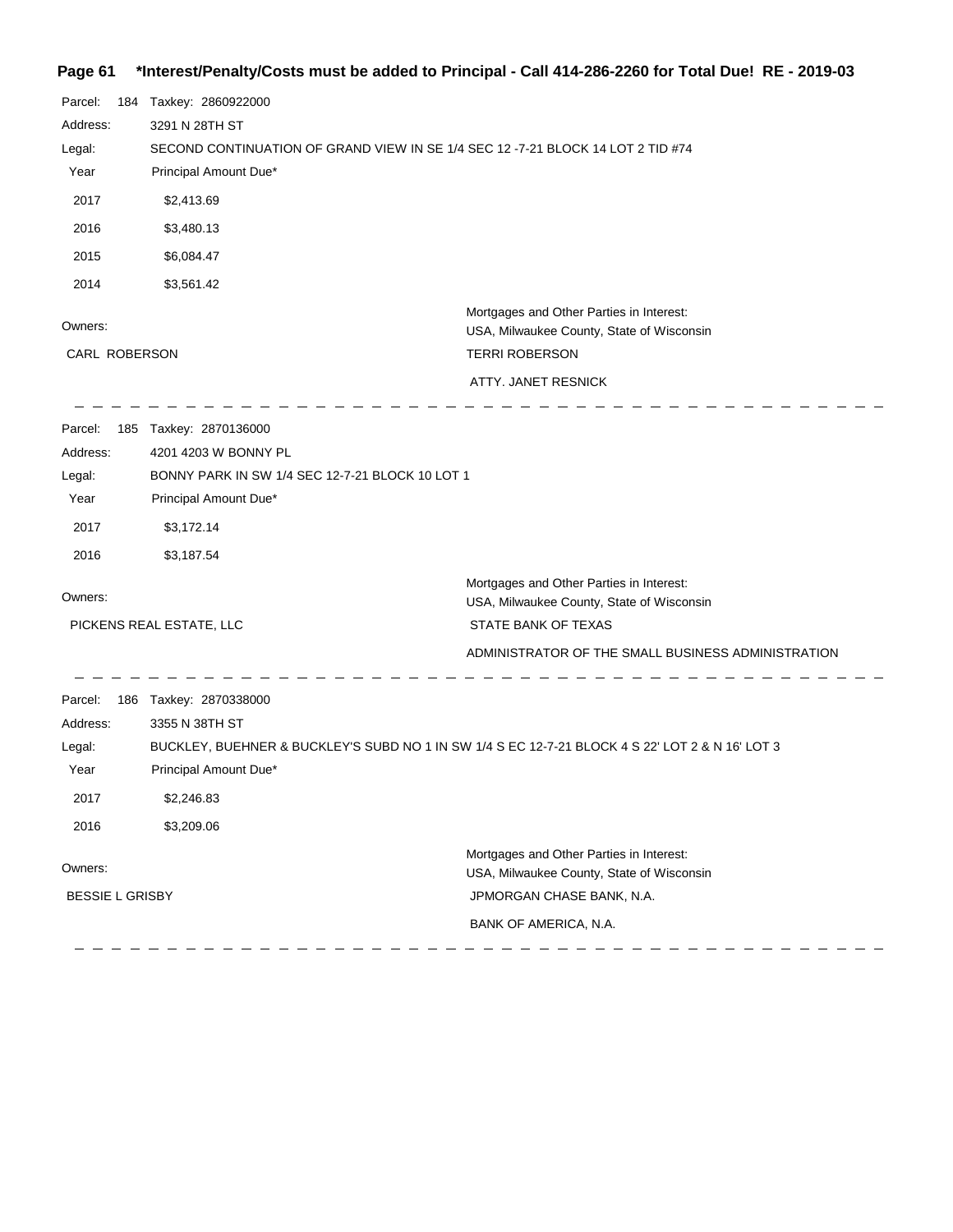## **Page 62 \*Interest/Penalty/Costs must be added to Principal - Call 414-286-2260 for Total Due! RE - 2019-03**

| Parcel:<br>Address:<br>Legal:<br>Year<br>2017<br>2015 | 187 Taxkey: 2870793120<br>3930 3932 W BURLEIGH ST<br>FOND DU LAC AVENUE PARK IN SW 1/4 SEC 12-7-21 BLOC K 5 LOT 23<br>Principal Amount Due*<br>\$6,470.69<br>\$3,717.52 |                                                                                                     |
|-------------------------------------------------------|-------------------------------------------------------------------------------------------------------------------------------------------------------------------------|-----------------------------------------------------------------------------------------------------|
| Owners:                                               |                                                                                                                                                                         | Mortgages and Other Parties in Interest:<br>USA, Milwaukee County, State of Wisconsin               |
|                                                       | RYER HOLDINGS, LLC                                                                                                                                                      | <b>CIBM BANK</b>                                                                                    |
| Parcel:                                               | 188 Taxkey: 2871134000                                                                                                                                                  |                                                                                                     |
| Address:                                              | 3240 N 36TH ST                                                                                                                                                          |                                                                                                     |
| Legal:                                                |                                                                                                                                                                         | GRAHAM HEIGHTS IN SW 1/4 SEC 12-7-21 BLOCK 2 LOT 1 0 & LOT 16 BLK 1 RICHARD BREW'S SUBD ADJ TID #74 |
| Year                                                  | Principal Amount Due*                                                                                                                                                   |                                                                                                     |
| 2017                                                  | \$2,209.59                                                                                                                                                              |                                                                                                     |
| 2016                                                  | \$1,865.82                                                                                                                                                              |                                                                                                     |
| Owners:                                               |                                                                                                                                                                         | Mortgages and Other Parties in Interest:<br>USA, Milwaukee County, State of Wisconsin               |
| <b>CHARLES R HALL</b>                                 |                                                                                                                                                                         |                                                                                                     |
|                                                       |                                                                                                                                                                         |                                                                                                     |
| Parcel:<br>Address:                                   | 189 Taxkey: 2871363000<br>3240 N 40TH ST                                                                                                                                |                                                                                                     |
| Legal:                                                | KRAUS SUBD IN SW 1/4 SEC 12-7-21 BLOCK 6 LOT 37                                                                                                                         |                                                                                                     |
| Year                                                  | Principal Amount Due*                                                                                                                                                   |                                                                                                     |
| 2017                                                  | \$1,769.84                                                                                                                                                              |                                                                                                     |
| 2016                                                  | \$1,471.55                                                                                                                                                              |                                                                                                     |
| 2015                                                  | \$1,782.48                                                                                                                                                              |                                                                                                     |
| Owners:                                               |                                                                                                                                                                         | Mortgages and Other Parties in Interest:<br>USA, Milwaukee County, State of Wisconsin               |
| <b>ROBERT M CLARK</b>                                 |                                                                                                                                                                         | <b>GUARDIAN CREDIT UNION</b>                                                                        |
|                                                       |                                                                                                                                                                         |                                                                                                     |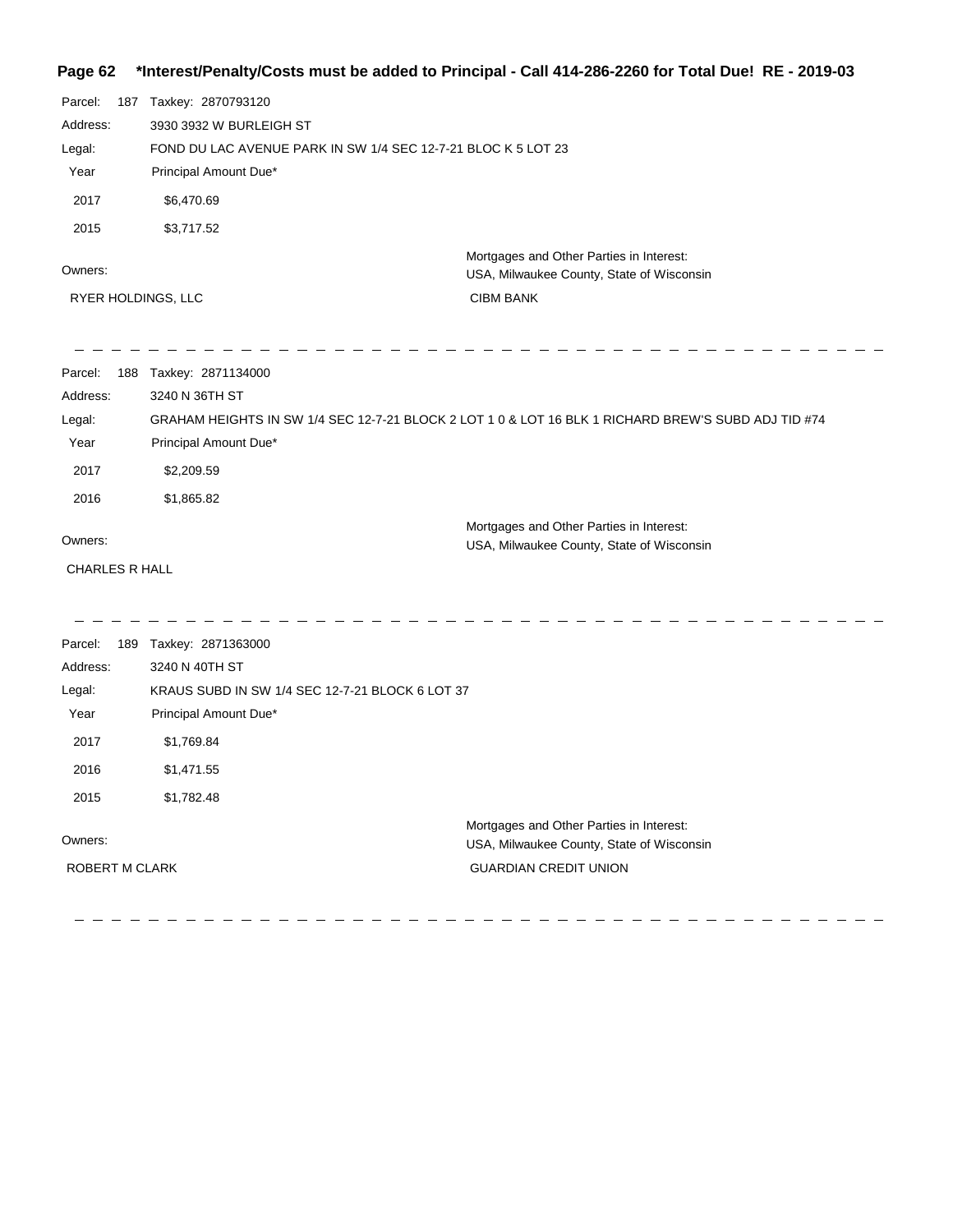## **Page 63 \*Interest/Penalty/Costs must be added to Principal - Call 414-286-2260 for Total Due! RE - 2019-03**

| Parcel:<br>Address:<br>Legal:<br>Year<br>2017<br>2016<br>2015               | 190 Taxkey: 2890930000<br>3251 N 51ST BL<br>SUNSET HEIGHTS IN SW 1/4 SEC 11-7-21 BLOCK 2 LOT 7<br>Principal Amount Due*<br>\$4,760.13<br>\$5,628.63<br>\$4,585.51 |                                                                                                                                           |
|-----------------------------------------------------------------------------|-------------------------------------------------------------------------------------------------------------------------------------------------------------------|-------------------------------------------------------------------------------------------------------------------------------------------|
| Owners:<br>DAVID PEARLMAN                                                   |                                                                                                                                                                   | Mortgages and Other Parties in Interest:<br>USA, Milwaukee County, State of Wisconsin<br>LINDA SAMPSON<br>CONGREGATION BETH JEHUDAH, INC. |
| Parcel:<br>Address:<br>Legal:<br>Year<br>2017<br>2016                       | 191 Taxkey: 2920736000<br>3222 N 83RD ST<br>BURLEIGH SUBD IN SE 1/4 SEC 9-7-21 BLOCK 2 LOT 10<br>Principal Amount Due*<br>\$2,710.37<br>\$1,564.65                |                                                                                                                                           |
| Owners:<br><b>STEVEN H KOCH</b>                                             |                                                                                                                                                                   | Mortgages and Other Parties in Interest:<br>USA, Milwaukee County, State of Wisconsin                                                     |
| Parcel:<br>Address:<br>Legal:<br>Year<br>2017<br>Owners:<br>NANCY L CYCHOSZ | 192 Taxkey: 3020774000<br>2737 N 88TH ST<br>WEST CENTER IN NW 1/4 SEC 16-7-21 BLOCK 12 LOT 7<br>Principal Amount Due*<br>\$3,245.57                               | Mortgages and Other Parties in Interest:<br>USA, Milwaukee County, State of Wisconsin                                                     |

 $\frac{1}{2}$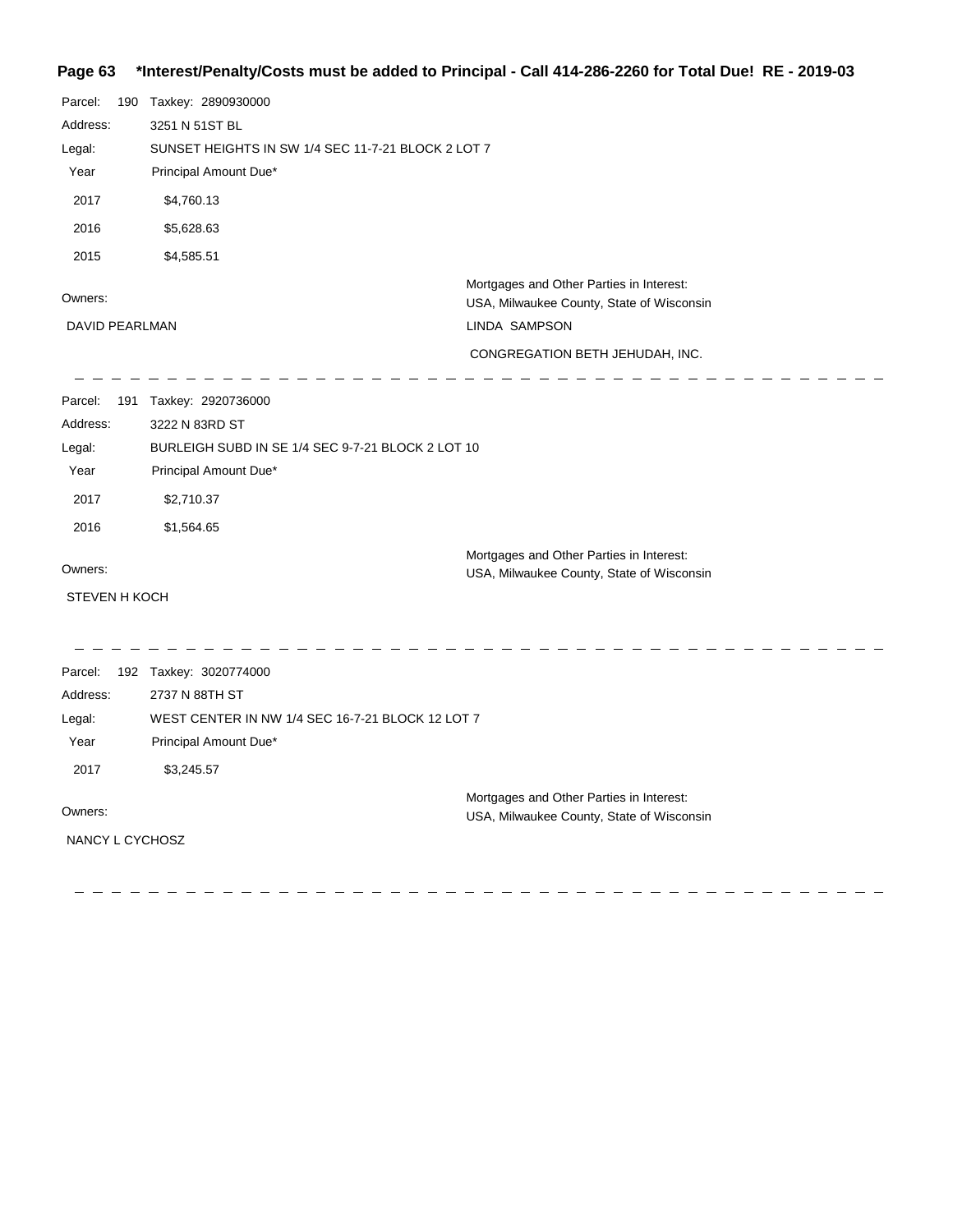#### **Page 64 \*Interest/Penalty/Costs must be added to Principal - Call 414-286-2260 for Total Due! RE - 2019-03**

| Parcel:  | 193 | Taxkey: 3049978000                                                                                                                                          |
|----------|-----|-------------------------------------------------------------------------------------------------------------------------------------------------------------|
| Address: |     | 7018 W LISBON AV                                                                                                                                            |
| Legal:   |     | LANDS IN NW 1/4 SEC 15-7-21 COM NELY LI W LISBON A VE & 360.93' SELY OF S LI W BURLEIGH ST-TH NWLY AL G SD<br>NELY LI 41.53'-TH NLY 69.3'-TH E 45.5'-TH SWL |
| Year     |     | Principal Amount Due*                                                                                                                                       |
| 2017     |     | \$21.85                                                                                                                                                     |
| 2016     |     | \$255.17                                                                                                                                                    |
| 2015     |     | \$23.49                                                                                                                                                     |
|          |     | Mortgages and Other Parties in Interest:                                                                                                                    |
| Owners:  |     | USA, Milwaukee County, State of Wisconsin                                                                                                                   |

#### Owners:

F.T.H., INC.

| Parcel:             |     | 194 Taxkey: 3060717000                                                       |                                                                                       |
|---------------------|-----|------------------------------------------------------------------------------|---------------------------------------------------------------------------------------|
| Address:            |     | 2814 N 57TH ST                                                               |                                                                                       |
| Legal:              |     | RESUBD OF BLKS 1,2,3,5,6&7 SUMMIT PARK IN NW 1/4 S EC 14-7-21 BLOCK 1 LOT 17 |                                                                                       |
| Year                |     | Principal Amount Due*                                                        |                                                                                       |
| 2017                |     | \$3,510.99                                                                   |                                                                                       |
| 2016                |     | \$3,479.88                                                                   |                                                                                       |
| 2015                |     | \$3,519.96                                                                   |                                                                                       |
| Owners:             |     |                                                                              | Mortgages and Other Parties in Interest:<br>USA, Milwaukee County, State of Wisconsin |
| <b>TRAVIS WILEY</b> |     |                                                                              | DAVID JUNCK                                                                           |
|                     |     |                                                                              |                                                                                       |
| Parcel:             | 195 | Taxkey: 3070044000                                                           |                                                                                       |
|                     |     | 2970 N 47TH ST                                                               |                                                                                       |
| Address:            |     |                                                                              |                                                                                       |
| Legal:              |     | CONTINUATION OF HARRISON PARK IN NE 1/4 SEC 14-7-2 1 BLOCK 13 LOT 29 NID #04 |                                                                                       |
| Year                |     | Principal Amount Due*                                                        |                                                                                       |

\_ \_ \_ \_ \_ \_ \_ \_ \_ \_ \_ \_ \_ \_ \_ \_ \_ \_ \_

2017 \$1,641.03 2016 \$1,199.90

Owners:

RICHARD S SCHILLING

 Mortgages and Other Parties in Interest: USA, Milwaukee County, State of Wisconsin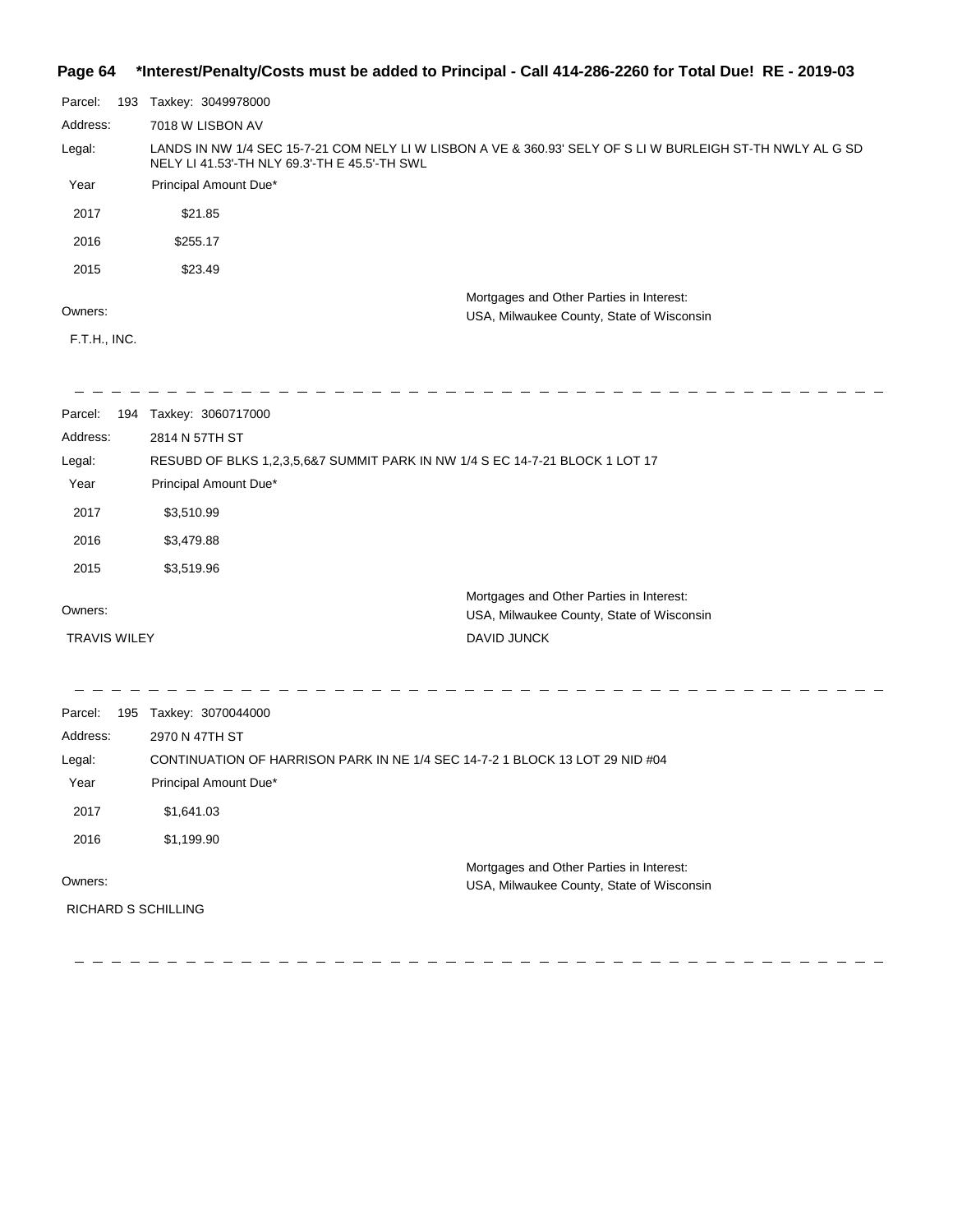#### **Page 65 \*Interest/Penalty/Costs must be added to Principal - Call 414-286-2260 for Total Due! RE - 2019-03**

| Parcel:           | 196 Taxkey: 3070082100           | 3070082000                                                                          |                                                                                         |  |
|-------------------|----------------------------------|-------------------------------------------------------------------------------------|-----------------------------------------------------------------------------------------|--|
| Address:          | 2945 2947 N 44TH ST              |                                                                                     |                                                                                         |  |
| Legal:            |                                  |                                                                                     | CONTINUATION OF HARRISON PARK IN NE 1/4 SEC 14-7-2 1 BLK 15 LOT 7 & S 20' LOT 6 NID #04 |  |
| Year              | Principal Amount Due*            |                                                                                     |                                                                                         |  |
| 2017              | \$4,940.24                       |                                                                                     |                                                                                         |  |
| 2016              | \$2,947.39                       |                                                                                     |                                                                                         |  |
| Owners:           |                                  |                                                                                     | Mortgages and Other Parties in Interest:                                                |  |
|                   | DISTINCT IMAGE INTERNATIONAL LLC |                                                                                     | USA, Milwaukee County, State of Wisconsin                                               |  |
|                   |                                  |                                                                                     |                                                                                         |  |
| Parcel:           | 197 Taxkey: 3070352000           |                                                                                     |                                                                                         |  |
| Address:          | 2865 2867 N 50TH ST              |                                                                                     |                                                                                         |  |
| Legal:            |                                  | HARRISON PARK IN NE 1/4 SEC 14-7-21 BLOCK 7 LOT 3 NID #04                           |                                                                                         |  |
| Year              | Principal Amount Due*            |                                                                                     |                                                                                         |  |
| 2016              | \$719.94                         |                                                                                     |                                                                                         |  |
|                   |                                  |                                                                                     | Mortgages and Other Parties in Interest:                                                |  |
| Owners:           |                                  |                                                                                     | USA, Milwaukee County, State of Wisconsin                                               |  |
| DONALD R NEAU     |                                  |                                                                                     |                                                                                         |  |
|                   |                                  |                                                                                     |                                                                                         |  |
| Parcel:           | 198 Taxkey: 3070376000           |                                                                                     |                                                                                         |  |
| Address:          | 2862 N 51ST ST                   |                                                                                     |                                                                                         |  |
| Legal:            |                                  | HARRISON PARK IN NE 1/4 SEC 14-7-21 BLOCK 7 LOT 27 NID #04                          |                                                                                         |  |
| Year              | Principal Amount Due*            |                                                                                     |                                                                                         |  |
| 2017              | \$3,907.30                       |                                                                                     |                                                                                         |  |
| Owners:           |                                  |                                                                                     | Mortgages and Other Parties in Interest:                                                |  |
|                   |                                  |                                                                                     | USA, Milwaukee County, State of Wisconsin                                               |  |
| <b>JERRY VANG</b> |                                  |                                                                                     |                                                                                         |  |
| Parcel:           | 199 Taxkey: 3070625000           |                                                                                     |                                                                                         |  |
| Address:          | 4325 W BURLEIGH ST               |                                                                                     |                                                                                         |  |
| Legal:            |                                  | STONE'S ADDITION, (JESSE) ETC IN NE 1/4 SEC 14-7-21 V 32 P 8 BLOCK 1 LOT 25 BID #27 |                                                                                         |  |
| Year              | Principal Amount Due*            |                                                                                     |                                                                                         |  |
| 2017              | \$5,843.19                       |                                                                                     |                                                                                         |  |
| 2016              | \$6,424.06                       |                                                                                     |                                                                                         |  |
| Owners:           |                                  |                                                                                     | Mortgages and Other Parties in Interest:                                                |  |
|                   |                                  |                                                                                     | USA, Milwaukee County, State of Wisconsin                                               |  |
|                   | AML INVESTMENTS, LLC             |                                                                                     | U.S. BANK N.A.                                                                          |  |
|                   |                                  |                                                                                     |                                                                                         |  |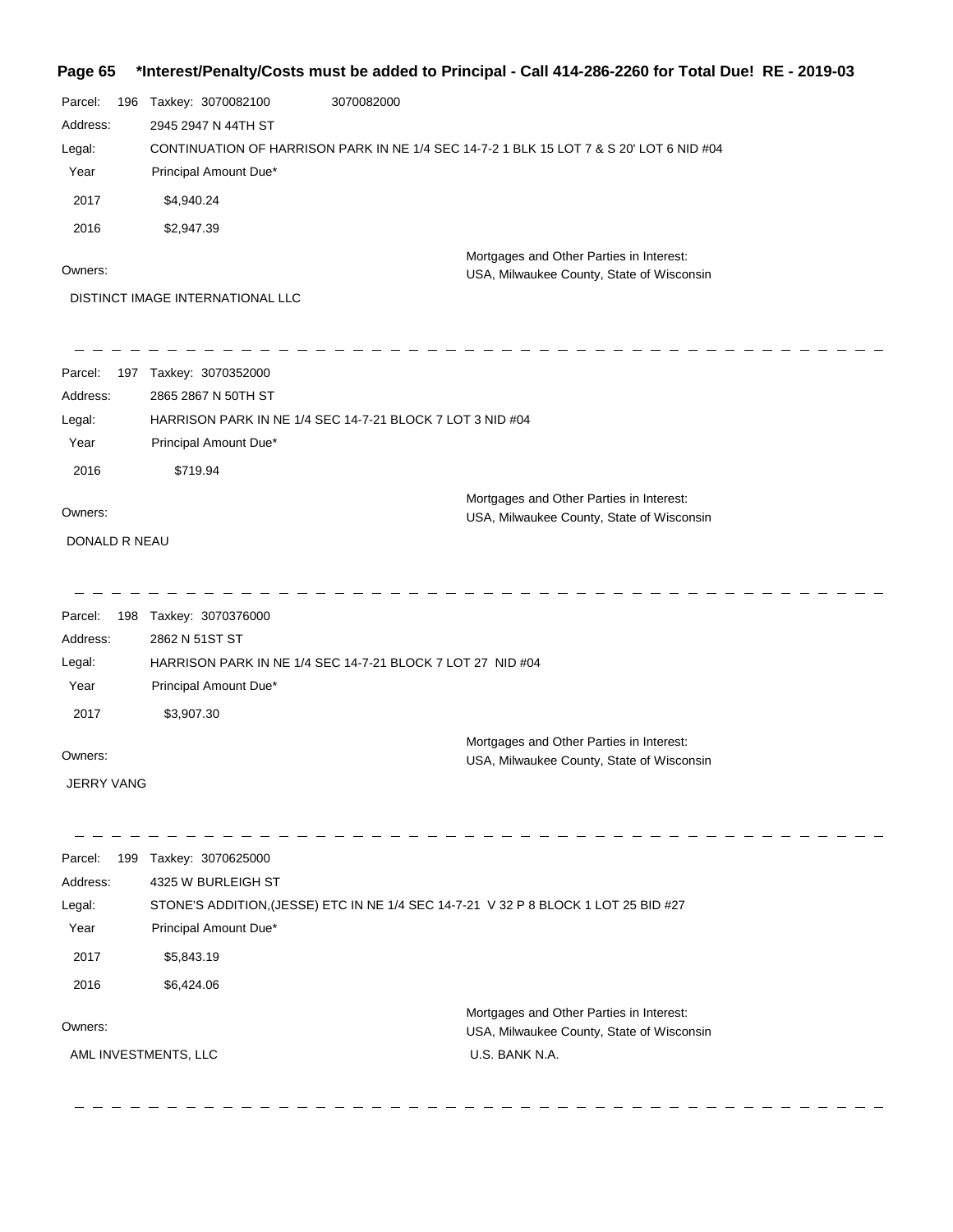# **Page 66 \*Interest/Penalty/Costs must be added to Principal - Call 414-286-2260 for Total Due! RE - 2019-03**

| Parcel:<br>200<br>Address:<br>Legal:<br>Year<br>2017<br>2016<br>2015<br>2014            | Taxkey: 3071223000<br>2834 N 44TH ST<br>VERNON HEIGHTS CONTINUATION ETC IN NE 1/4 SEC 14-7 -21 BLOCK 15 LOT 19 NID #04<br>Principal Amount Due*<br>\$2,617.90<br>\$2,494.96<br>\$716.60<br>\$39.39 |                                                                                                                                                                            |
|-----------------------------------------------------------------------------------------|----------------------------------------------------------------------------------------------------------------------------------------------------------------------------------------------------|----------------------------------------------------------------------------------------------------------------------------------------------------------------------------|
| Owners:<br>DERWIN M WORDS                                                               |                                                                                                                                                                                                    | Mortgages and Other Parties in Interest:<br>USA, Milwaukee County, State of Wisconsin                                                                                      |
| ROBERT WORDS, JR.                                                                       |                                                                                                                                                                                                    |                                                                                                                                                                            |
| Parcel:<br>201<br>Address:<br>Legal:<br>Year<br>2017<br>2016<br>Owners:<br>MARY L EVINS | Taxkey: 3080106000<br>3028 N 40TH ST<br>PERRIGO PARK SUBD IN NW 1/4 SEC 13-7-21 BLOCK 1 N 15' LOT 23 & S 25' LOT 24 NID #04<br>Principal Amount Due*<br>\$1,851.93<br>\$1,320.28                   | Mortgages and Other Parties in Interest:<br>USA, Milwaukee County, State of Wisconsin<br>FREEDLANDER, INC. THE MORTGAGE PEOPLE<br>ASSOCIATES FINANCIAL SERVICES COMPANY OF |
| Parcel:<br>Address:<br>Legal:<br>Year<br>2017<br>2016<br>Owners:                        | 202 Taxkey: 3080395000<br>2717 2719 N 39TH ST<br>RESIDENCE PARK IN NW 1/4 SEC 13-7-21 BLOCK 20 LOT 12 NID #04<br>Principal Amount Due*<br>\$4,361.53<br>\$4,213.94<br>OBSTAR PROPERTIES LLC        | WISCONSIN, INC.<br>Mortgages and Other Parties in Interest:<br>USA, Milwaukee County, State of Wisconsin<br>U.S. BANK N.A.<br><b>COMMUNITY BANK &amp; TRUST</b>            |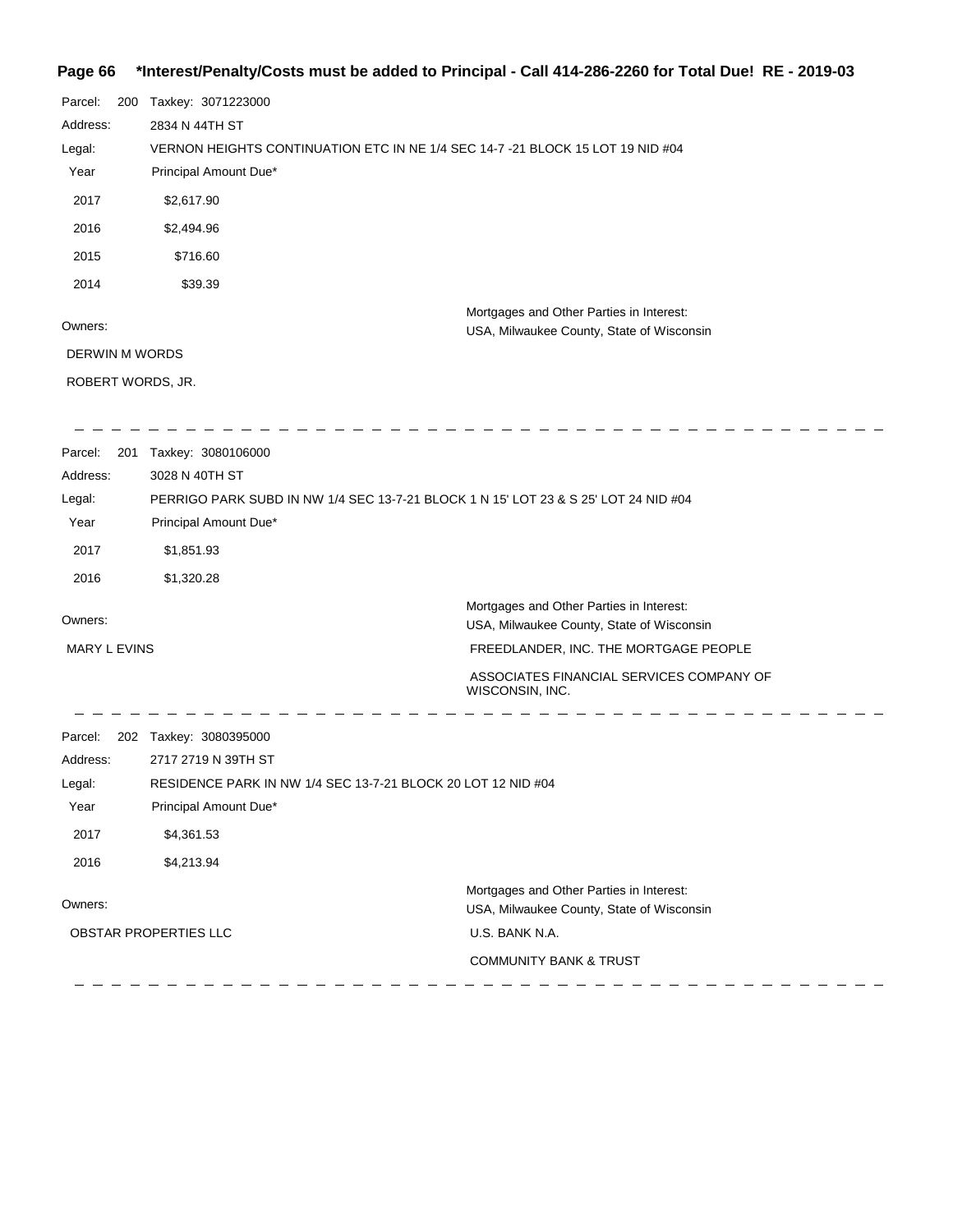## **Page 67 \*Interest/Penalty/Costs must be added to Principal - Call 414-286-2260 for Total Due! RE - 2019-03**

| Parcel:  | 203 | Taxkey: 3080453000                                          |                                                                                       |
|----------|-----|-------------------------------------------------------------|---------------------------------------------------------------------------------------|
| Address: |     | 2841 N 40TH ST                                              |                                                                                       |
| Legal:   |     | RESIDENCE PARK IN NW 1/4 SEC 13-7-21 BLOCK 22 LOT 8 NID #04 |                                                                                       |
| Year     |     | Principal Amount Due*                                       |                                                                                       |
| 2017     |     | \$2,617.92                                                  |                                                                                       |
| 2016     |     | \$2,157.61                                                  |                                                                                       |
| 2015     |     | \$137.70                                                    |                                                                                       |
| Owners:  |     |                                                             | Mortgages and Other Parties in Interest:<br>USA, Milwaukee County, State of Wisconsin |

DELVIN RUSS

| Parcel:            | 204 Taxkey: 3080469000                                       |                                                                                                                |
|--------------------|--------------------------------------------------------------|----------------------------------------------------------------------------------------------------------------|
| Address:           | 2844 2846 N 41ST ST                                          |                                                                                                                |
| Legal:             | RESIDENCE PARK IN NW 1/4 SEC 13-7-21 BLOCK 22 LOT 24 NID #04 |                                                                                                                |
| Year               | Principal Amount Due*                                        |                                                                                                                |
| 2017               | \$4,285.95                                                   |                                                                                                                |
| 2016               | \$3,356.33                                                   |                                                                                                                |
| 2015               | \$2,871.29                                                   |                                                                                                                |
| 2014               | \$508.29                                                     |                                                                                                                |
| 2013               | \$1,802.70                                                   |                                                                                                                |
| 2012               | \$4,557.65                                                   |                                                                                                                |
| 2011               | \$5,700.85                                                   |                                                                                                                |
| 2010               | \$1,987.97                                                   |                                                                                                                |
| 2009               | \$972.19                                                     |                                                                                                                |
| Owners:            |                                                              | Mortgages and Other Parties in Interest:<br>USA, Milwaukee County, State of Wisconsin                          |
| SHONTEL R ANDERSON |                                                              | WILLIAM C. AND DOROTHY J. DAHMS LIVING TRUST DATED<br>MARCH 1, 2004                                            |
| Parcel:            | 205 Taxkey: 3080609000                                       |                                                                                                                |
| Address:           | 3035 3037 N 39TH ST                                          |                                                                                                                |
| Legal:             |                                                              | RESIDENCE PARK NO 2 IN NW 1/4 SEC 13-7-21 BLOCK 25 LOT 9 & (S 14.5' LOT 9 - N 25.5' LOT 10 BLK 1 ADJ ) NID #04 |
| Year               | Principal Amount Due*                                        |                                                                                                                |
| 2017               | \$3,510.39                                                   |                                                                                                                |
| 2016               | \$1,525.64                                                   |                                                                                                                |
|                    |                                                              | Mortgages and Other Parties in Interest:                                                                       |
| Owners:            |                                                              | USA, Milwaukee County, State of Wisconsin                                                                      |
|                    | R & C ENTERPRISES OF WISCONSIN, LLC                          |                                                                                                                |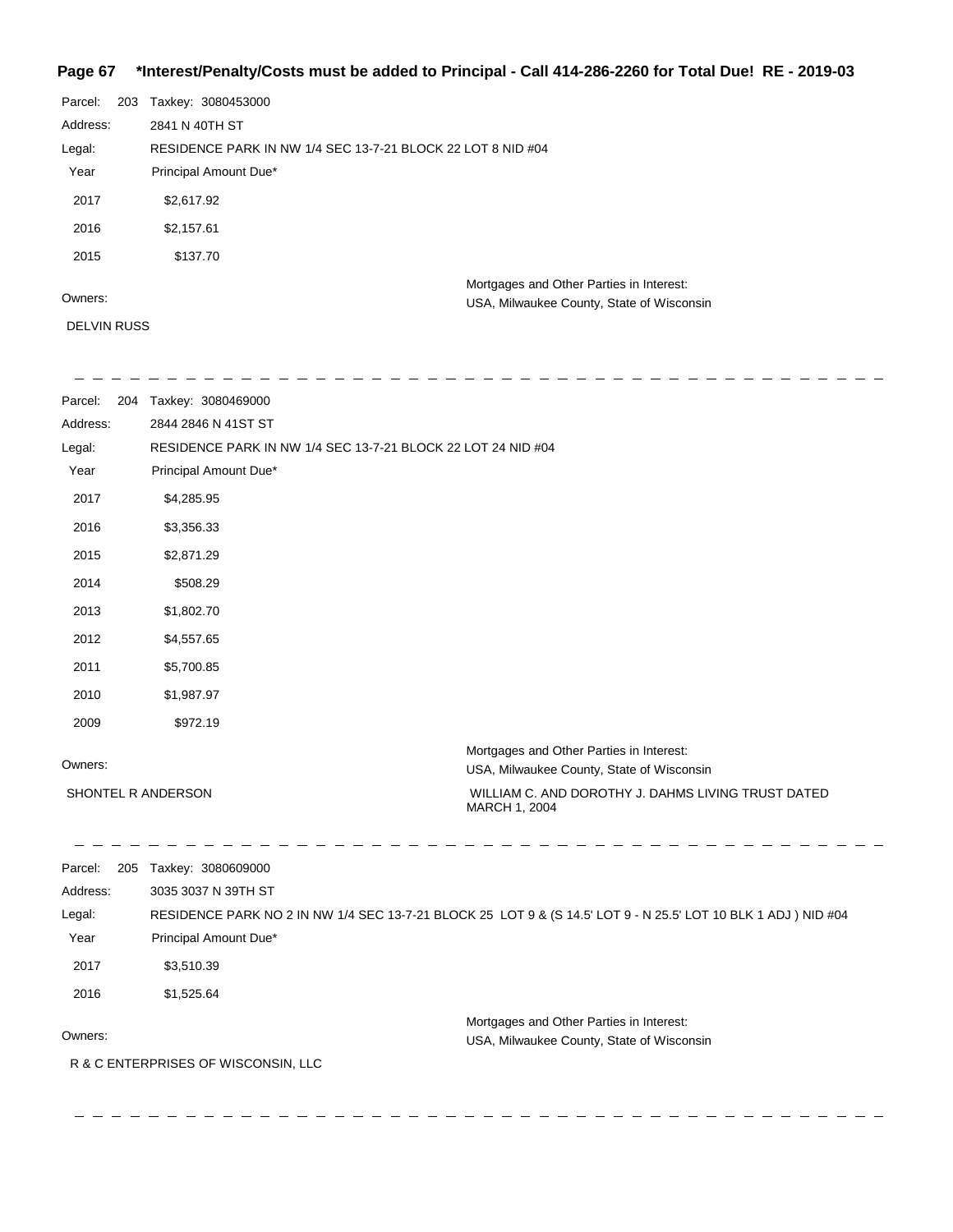### **Page 68 \*Interest/Penalty/Costs must be added to Principal - Call 414-286-2260 for Total Due! RE - 2019-03**

| Parcel:         | 206 Taxkey: 3080893000                                            |                                                                                       |
|-----------------|-------------------------------------------------------------------|---------------------------------------------------------------------------------------|
| Address:        | 2808 N 37TH ST                                                    |                                                                                       |
| Legal:          | RESIDENCE PARK NO 2 IN NW 1/4 SEC 13-7-21 BLOCK 35 LOT 17 NID #04 |                                                                                       |
| Year            | Principal Amount Due*                                             |                                                                                       |
| 2017            | \$1,121.57                                                        |                                                                                       |
| Owners:         |                                                                   | Mortgages and Other Parties in Interest:<br>USA, Milwaukee County, State of Wisconsin |
| KEITH MCDANIEL  |                                                                   |                                                                                       |
| MARTHA MCDANIEL |                                                                   |                                                                                       |
|                 | MONEYCLOUD HOLDINGS, LLC                                          |                                                                                       |
| Parcel:         | 207 Taxkey: 3080989000                                            |                                                                                       |
| Address:        | 2706 2708 N 39TH ST                                               |                                                                                       |
| Legal:          | RESIDENCE PARK NO 2 IN NW 1/4 SEC 13-7-21 BLOCK 38 LOT 19 NID #04 |                                                                                       |
| Year            | Principal Amount Due*                                             |                                                                                       |
| 2017            | \$3,556.19                                                        |                                                                                       |
| 2015            | \$3,416.31                                                        |                                                                                       |
| Owners:         |                                                                   | Mortgages and Other Parties in Interest:                                              |
|                 | AML INVESTMENTS, LLC                                              | USA, Milwaukee County, State of Wisconsin<br>SUMMIT CREDIT UNION                      |
|                 |                                                                   |                                                                                       |
| Parcel:         | 208 Taxkey: 3090901000                                            |                                                                                       |
| Address:        | 3076 N 34TH ST                                                    |                                                                                       |
| Legal:          | MEYER'S SUBD IN NE 1/4 SEC 13-7-21 LOT 1 BID #37                  |                                                                                       |
| Year            | Principal Amount Due*                                             |                                                                                       |
| 2016            | \$535.10                                                          |                                                                                       |
|                 |                                                                   | Mortgages and Other Parties in Interest:                                              |
| Owners:         |                                                                   | USA, Milwaukee County, State of Wisconsin                                             |
| GOSPEL MOB, LLC |                                                                   |                                                                                       |
|                 |                                                                   |                                                                                       |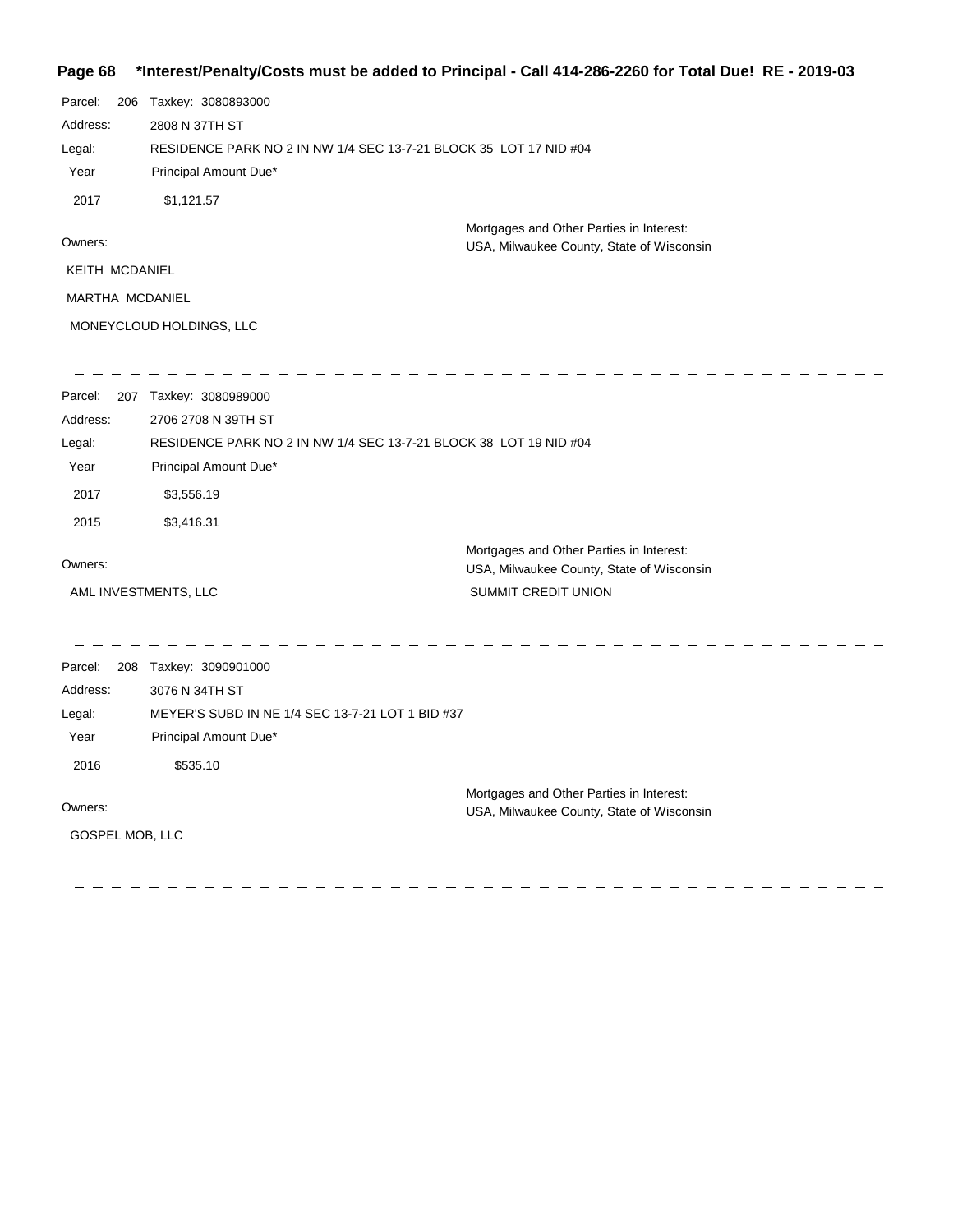## **Page 69 \*Interest/Penalty/Costs must be added to Principal - Call 414-286-2260 for Total Due! RE - 2019-03**

| Parcel:    | 209 Taxkey: 3091078000                                                 |                                                                                             |
|------------|------------------------------------------------------------------------|---------------------------------------------------------------------------------------------|
| Address:   | 2878 2880 N 35TH ST                                                    |                                                                                             |
| Legal:     | MINIATURE ADDN NO 1 IN NE 1/4 SEC 13-7-21 BLOCK 2 N 32' LOT 40 NID #04 |                                                                                             |
| Year       | Principal Amount Due*                                                  |                                                                                             |
| 2017       | \$4,706.45                                                             |                                                                                             |
| 2016       | \$2,815.16                                                             |                                                                                             |
| 2015       | \$2,963.28                                                             |                                                                                             |
|            |                                                                        | Mortgages and Other Parties in Interest:                                                    |
| Owners:    |                                                                        | USA, Milwaukee County, State of Wisconsin                                                   |
|            | FRANKLIN HEIGHTS MANAGEMENT, LLC                                       | SECOND PROPERTY DEVELOPMENT, LLC                                                            |
|            |                                                                        | RANDOLPH MYRICKS                                                                            |
| Parcel:    | 210 Taxkey: 3091133111                                                 |                                                                                             |
| Address:   | 2900 2930 W CENTER ST                                                  |                                                                                             |
| Legal:     |                                                                        | PAULINE'S SUBD IN NE 1/4 SEC 13-7-21 BLOCK 3 LOTS 19 THRU 33 INCL AND VAC ALLEY ADJ BID #37 |
| Year       | Principal Amount Due*                                                  |                                                                                             |
| 2017       | \$17,864.24                                                            |                                                                                             |
| 2016       | \$10,658.70                                                            |                                                                                             |
| 2015       | \$3,301.22                                                             |                                                                                             |
| Owners:    |                                                                        | Mortgages and Other Parties in Interest:                                                    |
|            |                                                                        | USA, Milwaukee County, State of Wisconsin                                                   |
| CAPTA, LLC |                                                                        |                                                                                             |
|            | Parcel: 211 Taxkey: 3100155000                                         |                                                                                             |
| Address:   | 3016 3018 N 23RD ST                                                    |                                                                                             |
| Legal:     | BADGER STATE PARK IN E 1/2 OF NW 1/4 SEC 18-7-22 B LOCK 3 LOT 15       |                                                                                             |
| Year       | Principal Amount Due*                                                  |                                                                                             |
| 2017       | \$3,114.27                                                             |                                                                                             |
| 2016       | \$2,827.81                                                             |                                                                                             |
| 2015       | \$2,578.27                                                             |                                                                                             |
| Owners:    |                                                                        | Mortgages and Other Parties in Interest:                                                    |
|            |                                                                        | USA, Milwaukee County, State of Wisconsin                                                   |
|            | FRANKLIN HEIGHTS MANAGEMENT, LLC                                       | SECOND PROPERTY DEVELOPMENT, LLC                                                            |
|            |                                                                        | NORTH MILWAUKEE STATE BANK NKA FIRST CITIZENS                                               |
|            |                                                                        | RANDOLPH MYRICKS                                                                            |
|            |                                                                        | DW3, LLC                                                                                    |
|            |                                                                        |                                                                                             |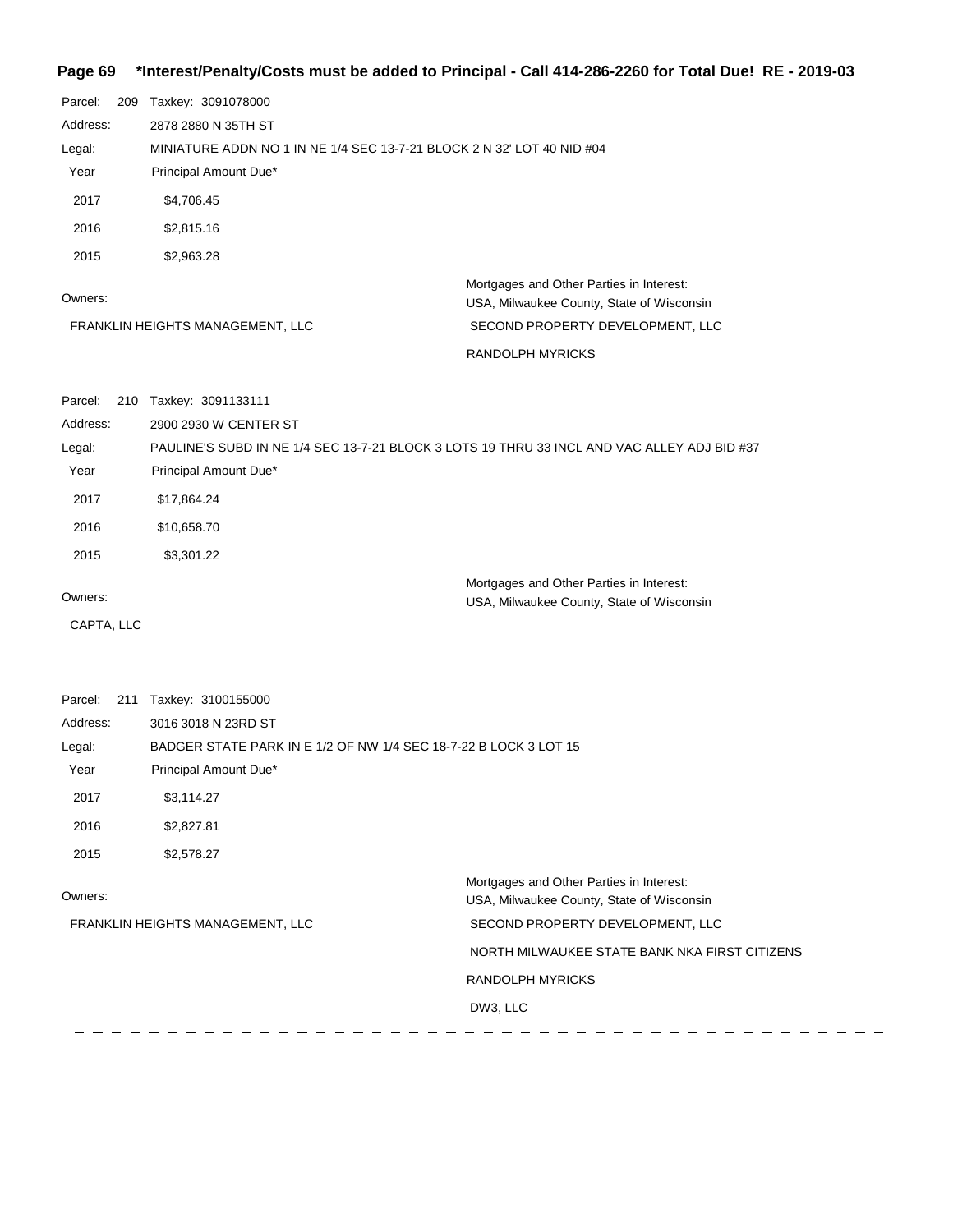### **Page 70 \*Interest/Penalty/Costs must be added to Principal - Call 414-286-2260 for Total Due! RE - 2019-03**

| Parcel:  | 212 Taxkey: 3100235000                                               |                                                                                       |
|----------|----------------------------------------------------------------------|---------------------------------------------------------------------------------------|
| Address: | 2756 N 23RD ST                                                       |                                                                                       |
| Legal:   | BLACK'S SUBD, (JACOB) IN E 1/2 OF NW 1/4 SEC 18-7-2 2 BLOCK 2 LOT 15 |                                                                                       |
| Year     | Principal Amount Due*                                                |                                                                                       |
| 2017     | \$3,193.08                                                           |                                                                                       |
| 2016     | \$2,633.35                                                           |                                                                                       |
| Owners:  |                                                                      | Mortgages and Other Parties in Interest:<br>USA, Milwaukee County, State of Wisconsin |
|          | SRN INVESTMENTS, LLC                                                 |                                                                                       |

| Parcel:  | 213 Taxkey: 3100404000                                             |                                                                                       |
|----------|--------------------------------------------------------------------|---------------------------------------------------------------------------------------|
| Address: | 2725 N 23RD ST                                                     |                                                                                       |
| Legal:   | BRYANT & HENRY'S SUBD IN E 1/2 OF NW 1/4 SEC 18-7-22 BLOCK 1 LOT 4 |                                                                                       |
| Year     | Principal Amount Due*                                              |                                                                                       |
| 2017     | \$685.01                                                           |                                                                                       |
| 2016     | \$1,248.43                                                         |                                                                                       |
| Owners:  |                                                                    | Mortgages and Other Parties in Interest:<br>USA, Milwaukee County, State of Wisconsin |

INTERSTATE REALTY, LLC

| Parcel:             | 214 Taxkey: 3100529000                                                                |
|---------------------|---------------------------------------------------------------------------------------|
| Address:            | 3032 N 24TH PL                                                                        |
| Legal:              | CAWKER'S SUBD 'B' OF W 1/2 OF NW 1/4 SEC 18-7-22 B LOCK 1 N 20' LOT 28 & S 14' LOT 29 |
| Year                | Principal Amount Due*                                                                 |
| 2017                | \$463.74                                                                              |
| 2016                | \$7,316.49                                                                            |
| 2015                | \$1,938.96                                                                            |
| 2014                | \$6,109.71                                                                            |
| 2013                | \$6,606.57                                                                            |
| 2012                | \$3,625.90                                                                            |
|                     | Mortgages and Other Parties in Interest:                                              |
| Owners:             | USA, Milwaukee County, State of Wisconsin                                             |
| <b>LARRY HOPSON</b> |                                                                                       |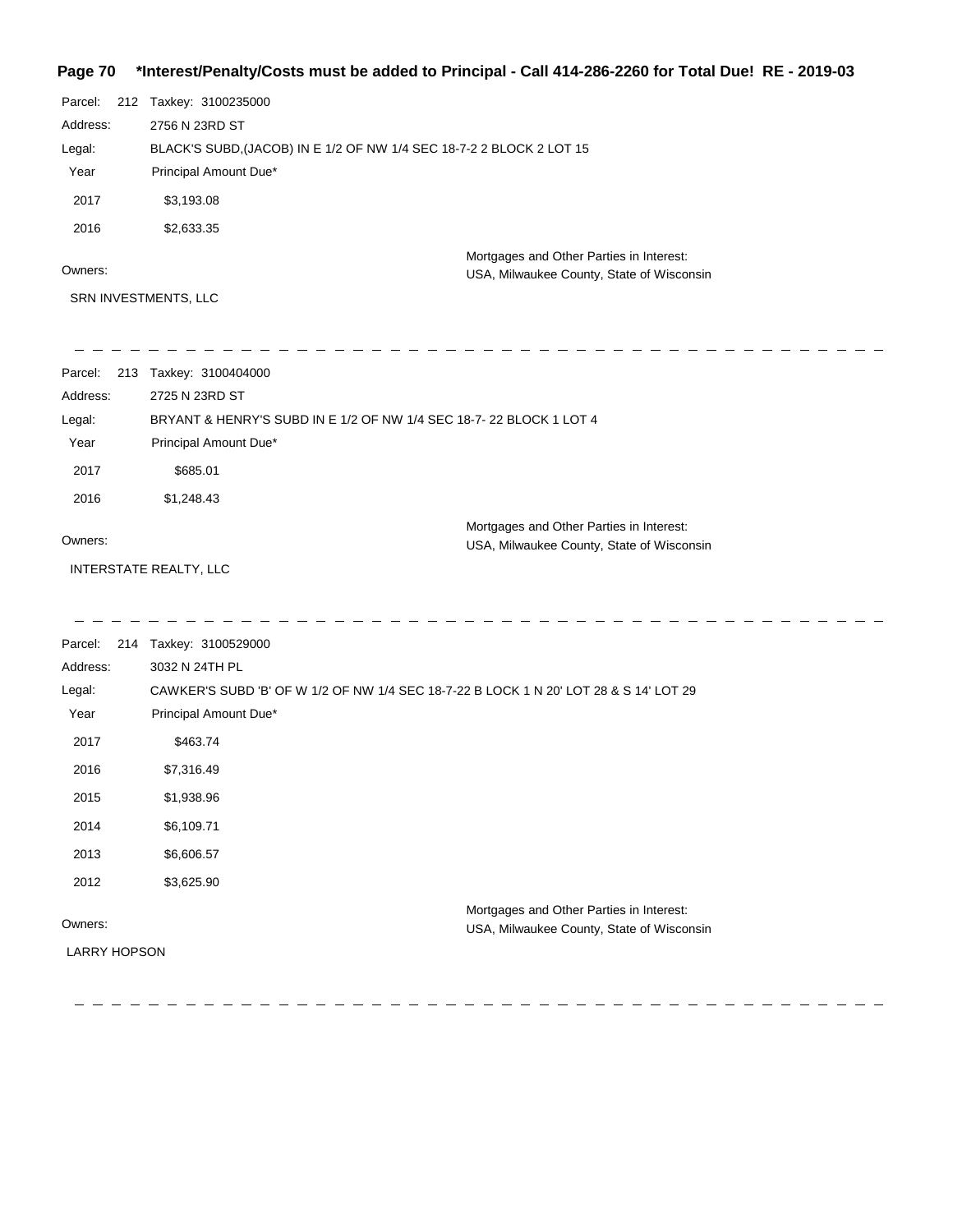#### **Page 71 \*Interest/Penalty/Costs must be added to Principal - Call 414-286-2260 for Total Due! RE - 2019-03**

| Page 71             | 1019-1010 non-2260-2260 nust be added to Principal - Call 414-286-2260 for Total Due!  RE - 2019-03- |                                                                                       |
|---------------------|------------------------------------------------------------------------------------------------------|---------------------------------------------------------------------------------------|
| Parcel:             | 215 Taxkey: 3100592000                                                                               |                                                                                       |
| Address:            | 2972 N 25TH ST                                                                                       |                                                                                       |
| Legal:              | CAWKER'S SUBD 'B' OF W 1/2 OF NW 1/4 SEC 18-7-22 B LOCK 3 W 60' (LOT 12 & S 17.85' LOT 13)           |                                                                                       |
| Year                | Principal Amount Due*                                                                                |                                                                                       |
| 2017                | \$1,884.90                                                                                           |                                                                                       |
| 2016                | \$746.15                                                                                             |                                                                                       |
| Owners:             |                                                                                                      | Mortgages and Other Parties in Interest:<br>USA, Milwaukee County, State of Wisconsin |
|                     | METROPOLITAN HOMES LLC                                                                               |                                                                                       |
| Parcel:             | 216 Taxkey: 3101020000                                                                               |                                                                                       |
| Address:            | 2928 N 23RD ST                                                                                       |                                                                                       |
| Legal:              | HELLER'S SUBD, (S) IN NW 1/4 SEC 18-7-22 BLOCK 10 L OT 12                                            |                                                                                       |
| Year                | Principal Amount Due*                                                                                |                                                                                       |
| 2017                | \$1,935.51                                                                                           |                                                                                       |
| 2016                | \$2,263.12                                                                                           |                                                                                       |
| Owners:             |                                                                                                      | Mortgages and Other Parties in Interest:<br>USA, Milwaukee County, State of Wisconsin |
|                     | 2928 TLP INVESTMENTS, LLC                                                                            |                                                                                       |
|                     |                                                                                                      |                                                                                       |
| Parcel:<br>Address: | 217 Taxkey: 3101203000<br>2943 N 24TH ST                                                             |                                                                                       |
| Legal:              | LEVING'S SUBD IN W 1/2 OF NW 1/4 SEC 18-7-22 BLOCK 1 LOT 3                                           |                                                                                       |
|                     |                                                                                                      |                                                                                       |

Year Principal Amount Due\*

2017 \$1,564.76

2016 \$1,225.19

Owners:

STEPHFON JACKSON

| 218<br>Parcel:          | Taxkey: 3101322000                                                |                                                                 |
|-------------------------|-------------------------------------------------------------------|-----------------------------------------------------------------|
| Address:                | 2875 N 21ST ST                                                    |                                                                 |
| Legal:                  | MAYHEW'S SUBD, (A K) IN E 1/2 OF NW 1/4 SEC 18-7-22 BLOCK 6 LOT 2 |                                                                 |
| Year                    | Principal Amount Due*                                             |                                                                 |
| 2017                    | \$385.35                                                          |                                                                 |
| 2016                    | \$3,448.01                                                        |                                                                 |
|                         |                                                                   | Mortgages and Other Parties in Interest:                        |
| Owners:                 |                                                                   | USA, Milwaukee County, State of Wisconsin                       |
| 2875 N 21ST STREET, LLC |                                                                   | CITY OF MILWAUKEE DEPARTMENT OF NEIGHBORHOOD<br><b>SERVICES</b> |
|                         |                                                                   |                                                                 |

Mortgages and Other Parties in Interest:

USA, Milwaukee County, State of Wisconsin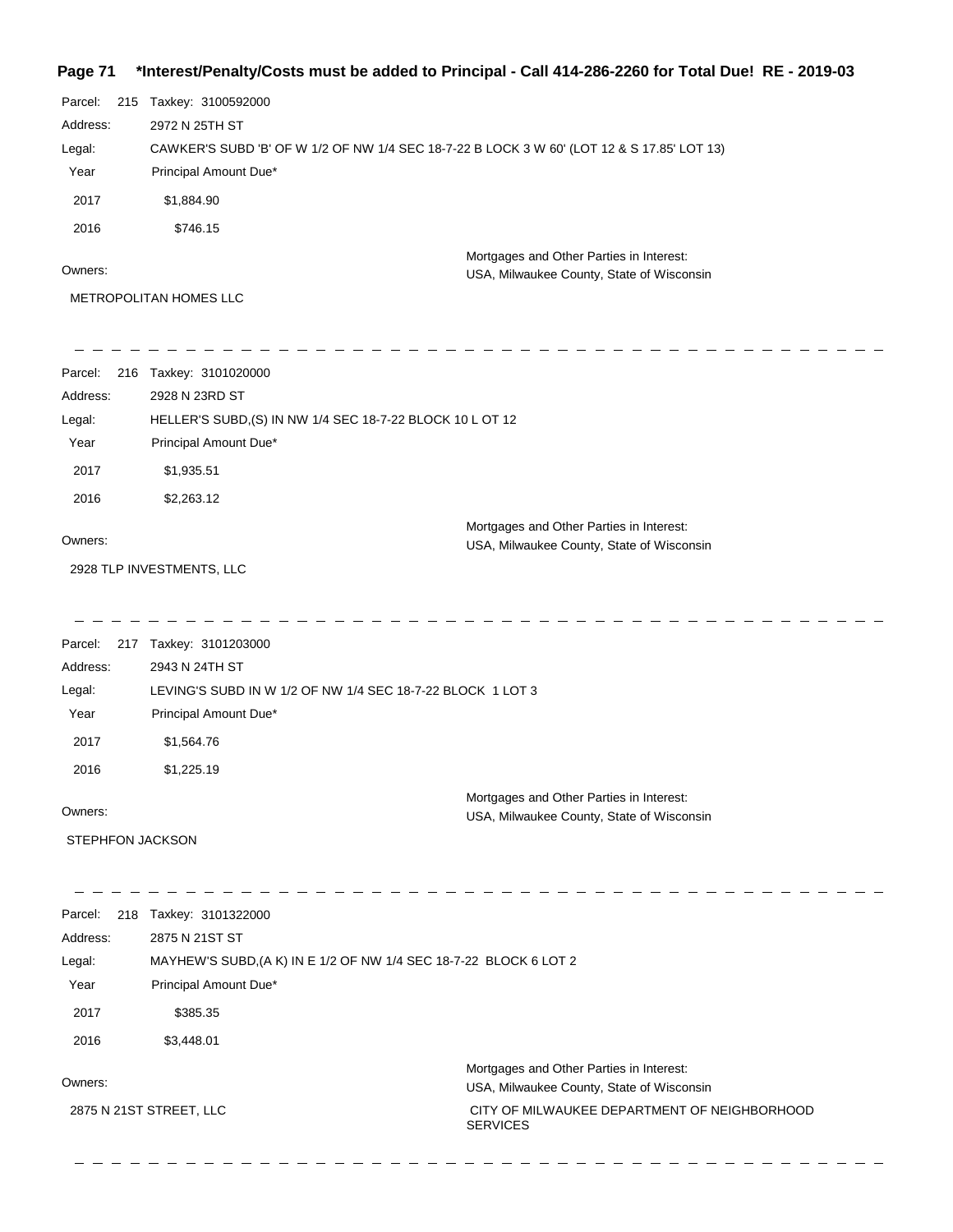## **Page 72 \*Interest/Penalty/Costs must be added to Principal - Call 414-286-2260 for Total Due! RE - 2019-03**

| Parcel:  | 219 Taxkey: 3101406111                                                   |                                                                                       |
|----------|--------------------------------------------------------------------------|---------------------------------------------------------------------------------------|
| Address: | 2908 N 22ND ST                                                           |                                                                                       |
| Legal:   | MAYHEW'S SUBD, (A.K.) IN E 1/2 OF NW 1/4 SEC 18-7-22 BLOCK 11 LOTS 7 & 8 |                                                                                       |
| Year     | Principal Amount Due*                                                    |                                                                                       |
| 2017     | \$3,776.30                                                               |                                                                                       |
| 2016     | \$3,381.69                                                               |                                                                                       |
| 2015     | \$5,242.45                                                               |                                                                                       |
| Owners:  |                                                                          | Mortgages and Other Parties in Interest:<br>USA, Milwaukee County, State of Wisconsin |

2908 N 22ND STREET, LLC

| Parcel:<br>220          | Taxkey: 3101709000                                                                              |                                                                                       |
|-------------------------|-------------------------------------------------------------------------------------------------|---------------------------------------------------------------------------------------|
| Address:                | 3072 N 26TH ST                                                                                  |                                                                                       |
| Legal:                  | MILWAUKEE NATIONAL LAND CO'S SUBD IN W 1/2 OF NW 1 /4 18-7-22 BLOCK 2 S 13' LOT 1 & N 22' LOT 2 |                                                                                       |
| Year                    | Principal Amount Due*                                                                           |                                                                                       |
| 2017                    | \$464.00                                                                                        |                                                                                       |
| 2016                    | \$1,264.51                                                                                      |                                                                                       |
| Owners:                 |                                                                                                 | Mortgages and Other Parties in Interest:<br>USA, Milwaukee County, State of Wisconsin |
| ETHEL CALHOUN           |                                                                                                 | <b>CITY OF MILWAUKEE</b>                                                              |
| <b>ETHEL RAY</b>        |                                                                                                 |                                                                                       |
|                         |                                                                                                 |                                                                                       |
| Parcel:<br>221          | Taxkey: 3101835000                                                                              |                                                                                       |
| Address:                | 2428 2430 W HADLEY ST                                                                           |                                                                                       |
| Legal:                  | RICE'S SUBD IN W 1/2 OF NW 1/4 SEC 18-7-22 BLOCK 1 2 W 26' LOT 12 & E 14' LOT 13                |                                                                                       |
| Year                    | Principal Amount Due*                                                                           |                                                                                       |
| 2017                    | \$4,067.30                                                                                      |                                                                                       |
| 2016                    | \$161.75                                                                                        |                                                                                       |
| Owners:                 |                                                                                                 | Mortgages and Other Parties in Interest:<br>USA, Milwaukee County, State of Wisconsin |
| ALONZO VAUGHNS          |                                                                                                 | <b>CITY OF MILWAUKEE</b>                                                              |
| <b>PEARLINE VAUGHNS</b> |                                                                                                 |                                                                                       |
|                         |                                                                                                 |                                                                                       |

 $\sim$ 

----------------------------------- - - - - - - - - - -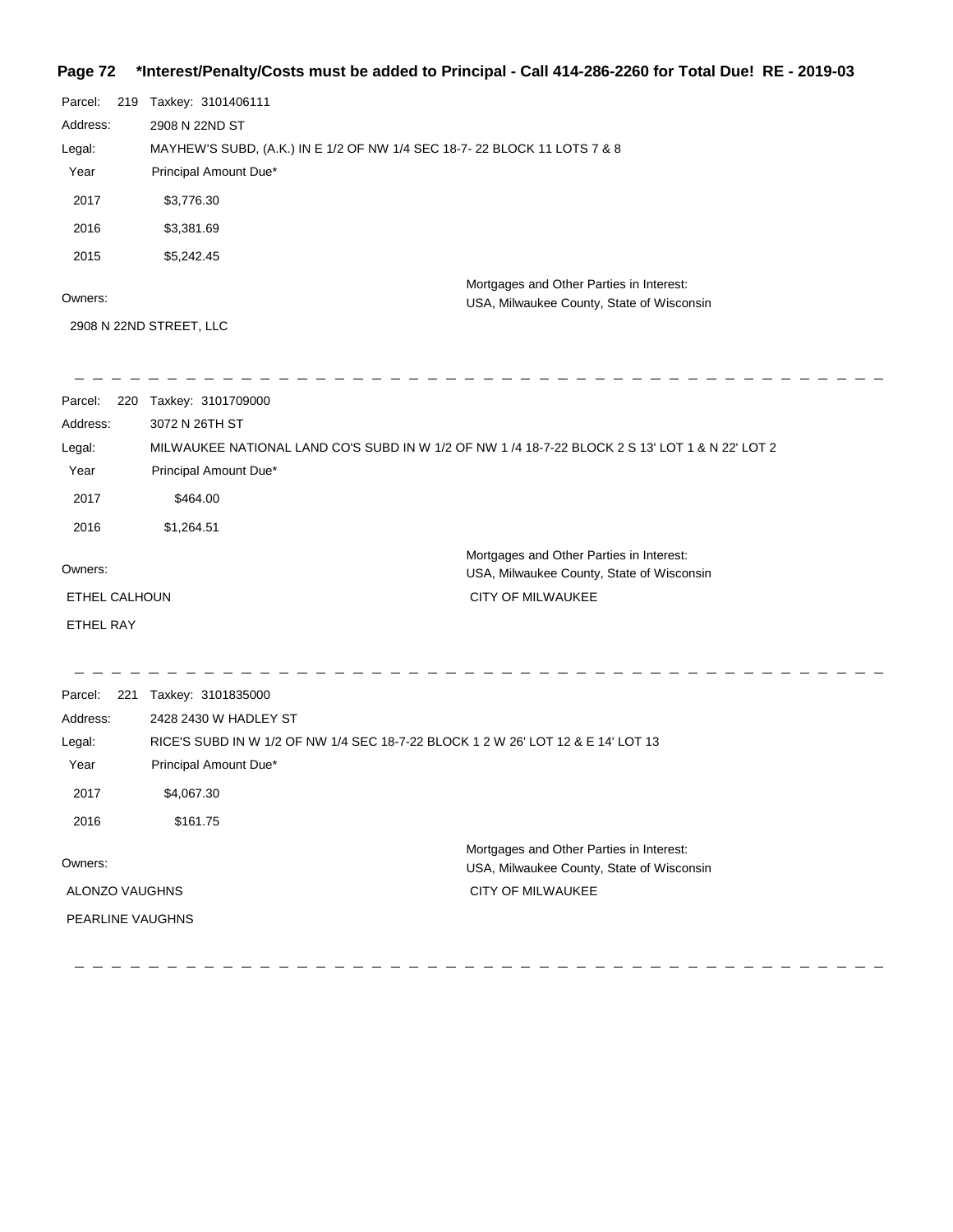# **Page 73 \*Interest/Penalty/Costs must be added to Principal - Call 414-286-2260 for Total Due! RE - 2019-03**

| Parcel:<br>Address:<br>Legal:<br>Year<br>2017<br>2016<br>Owners: | 222 Taxkey: 3101889000<br>2507 W HADLEY ST<br>Principal Amount Due*<br>\$294.47<br>\$801.26                                                                                                                               | RICE'S SUBD IN W 1/2 OF NW 1/4 SEC 18-7-22 BLOCK 1 5 E 20' LOT 5 & W 14' LOT 6<br>Mortgages and Other Parties in Interest:<br>USA, Milwaukee County, State of Wisconsin                                                                                     |
|------------------------------------------------------------------|---------------------------------------------------------------------------------------------------------------------------------------------------------------------------------------------------------------------------|-------------------------------------------------------------------------------------------------------------------------------------------------------------------------------------------------------------------------------------------------------------|
| <b>MILDRED JACKSON</b>                                           |                                                                                                                                                                                                                           | CITY OF MILWAUKEE NIDC                                                                                                                                                                                                                                      |
| Parcel:<br>Address:<br>Legal:<br>Year<br>2017<br>2016            | 223 Taxkey: 3102548000<br>2858 N 24TH PL<br>Principal Amount Due*<br>\$2,474.28<br>\$1,761.51                                                                                                                             | WECHSELBERG'S SUBD NO 2,(L) IN W 1/2 OF NW 1/4 SEC 18-7-22 BLOCK 12 N 20' LOT 24 & S 15' LOT 25                                                                                                                                                             |
| Owners:                                                          | OBSTAR PROPERTIES LLC                                                                                                                                                                                                     | Mortgages and Other Parties in Interest:<br>USA, Milwaukee County, State of Wisconsin<br>U.S. BANK N.A.<br><b>COMMUNITY BANK &amp; TRUST</b><br>CITY OF MILWAUKEE DEPARTMENT OF NEIGHBORHOOD                                                                |
| Parcel:<br>Address:<br>Legal:<br>Year<br>2017<br>2016            | <b>SERVICES</b><br>224 Taxkey: 3109982000<br>2502 W LOCUST ST<br>LANDS IN NW 1/4 SEC 18-7-22 LANDS BETW N 25TH ST-W LOCUST ST N 26TH ST & BLK 1 STUEWE'S SUBD S 69' E XC W<br>231'<br>Principal Amount Due*<br>\$2,663.01 |                                                                                                                                                                                                                                                             |
| Owners:<br><b>CHRISTOPHER BLAKE</b>                              | \$1,396.56                                                                                                                                                                                                                | Mortgages and Other Parties in Interest:<br>USA, Milwaukee County, State of Wisconsin<br>SUNSET MORTGAGE COMPANY, L.P.<br><b>CHERRIE HEMPHILL</b><br>DEUTSCHE BANK NATIONAL TRUST COMPANY, AS<br>TRUSTEE FOR FRANKLIN CREDIT TRUST SERIES I<br>JOANN BATES, |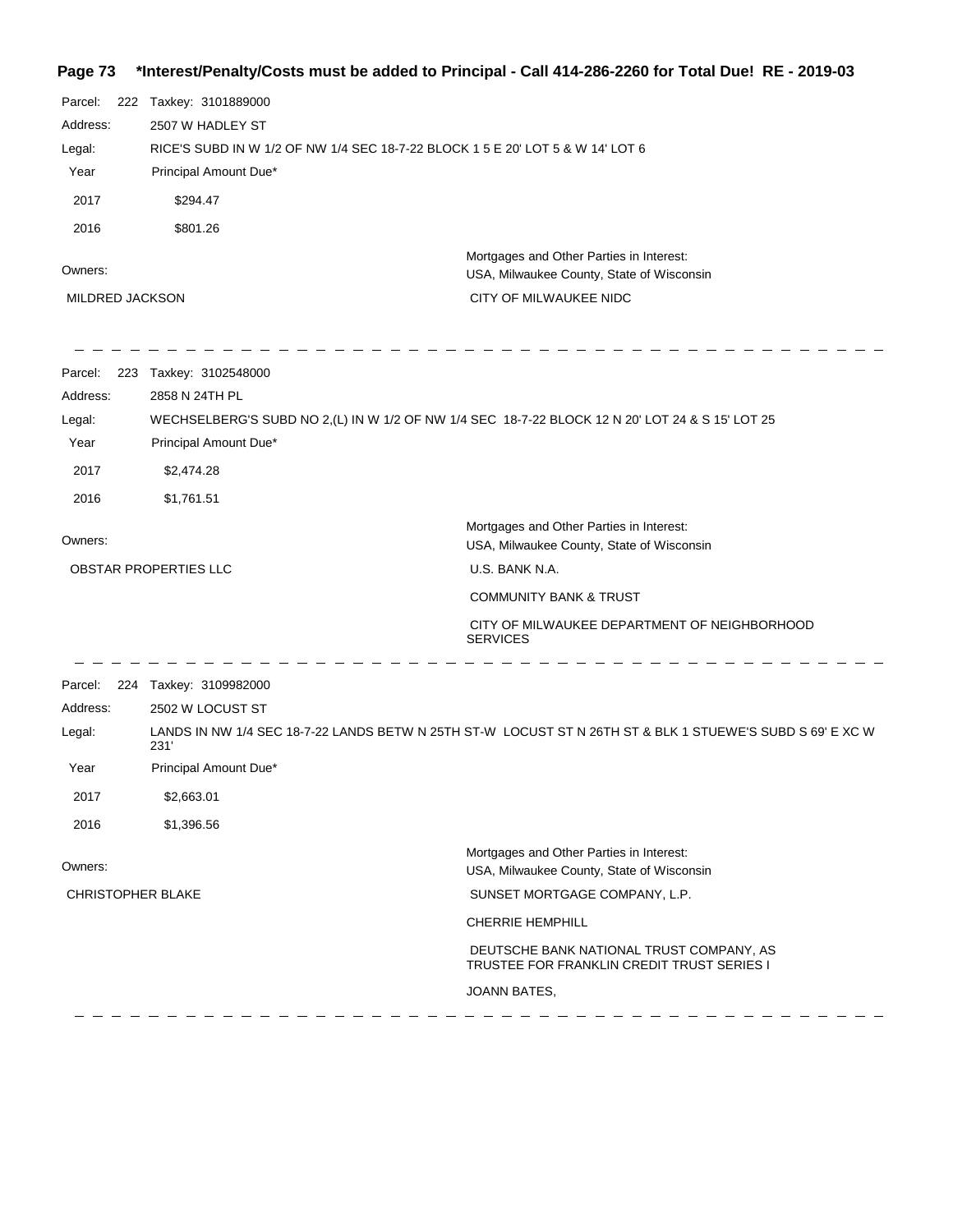## **Page 74 \*Interest/Penalty/Costs must be added to Principal - Call 414-286-2260 for Total Due! RE - 2019-03**

| Parcel:  | 225 | Taxkey: 3110107000                                                            |  |
|----------|-----|-------------------------------------------------------------------------------|--|
| Address: |     | 2955 2957 N 14TH ST                                                           |  |
| Legal:   |     | ASSESSMENT SUBD NO 33 IN NE 1/4 SEC 18-7-22 BLOCK 1 S 45' OF E 198.11' LOT 15 |  |
| Year     |     | Principal Amount Due*                                                         |  |
| 2017     |     | \$482.87                                                                      |  |
| 2016     |     | \$20,350.64                                                                   |  |
| 2015     |     | \$4,581.79                                                                    |  |
|          |     | Mortgages and Other Parties in Interest:                                      |  |
| Owners:  |     | USA, Milwaukee County, State of Wisconsin                                     |  |

LARRY HOPSON

| Parcel:                  | 226 Taxkey: 3111331000                                                        |                                                                                       |
|--------------------------|-------------------------------------------------------------------------------|---------------------------------------------------------------------------------------|
| Address:                 | 2973 N 18TH ST                                                                |                                                                                       |
| Legal:                   | H HAERTEL'S ADDN NO 2 IN NE 1/4 SEC 18-7-22 BLOCK 5 LOT 39                    |                                                                                       |
| Year                     | Principal Amount Due*                                                         |                                                                                       |
| 2017                     | \$2,470.62                                                                    |                                                                                       |
| 2016                     | \$804.24                                                                      |                                                                                       |
|                          |                                                                               | Mortgages and Other Parties in Interest:                                              |
| Owners:                  |                                                                               | USA, Milwaukee County, State of Wisconsin                                             |
| <b>CHARLES RUFFIN</b>    |                                                                               | UNIVERSAL MORTGAGE CORPORATION                                                        |
| <b>MARY SMITH RUFFIN</b> |                                                                               | MIDFIRST BANK, STATE SAVINGS BANK                                                     |
|                          |                                                                               | DEPT OF HEALTH SERVIES, DIVION OF HEALTH CARE<br><b>ACCESS AND ACCOUNTABILITY</b>     |
| Parcel:                  | 227 Taxkey: 3111865000                                                        |                                                                                       |
| Address:                 | 2761 N 18TH ST                                                                |                                                                                       |
| Legal:                   | LUDINGTON'S ADDN OF 24.50 ACRES IN NE 1/4 SEC 18-7-22 BLOCK 15 LOT 36 TID #44 |                                                                                       |
| Year                     | Principal Amount Due*                                                         |                                                                                       |
| 2017                     | \$474.60                                                                      |                                                                                       |
| 2016                     | \$935.78                                                                      |                                                                                       |
| 2015                     | \$709.92                                                                      |                                                                                       |
| Owners:                  | 2761 N 18TH STREET, LLC                                                       | Mortgages and Other Parties in Interest:<br>USA, Milwaukee County, State of Wisconsin |
|                          |                                                                               |                                                                                       |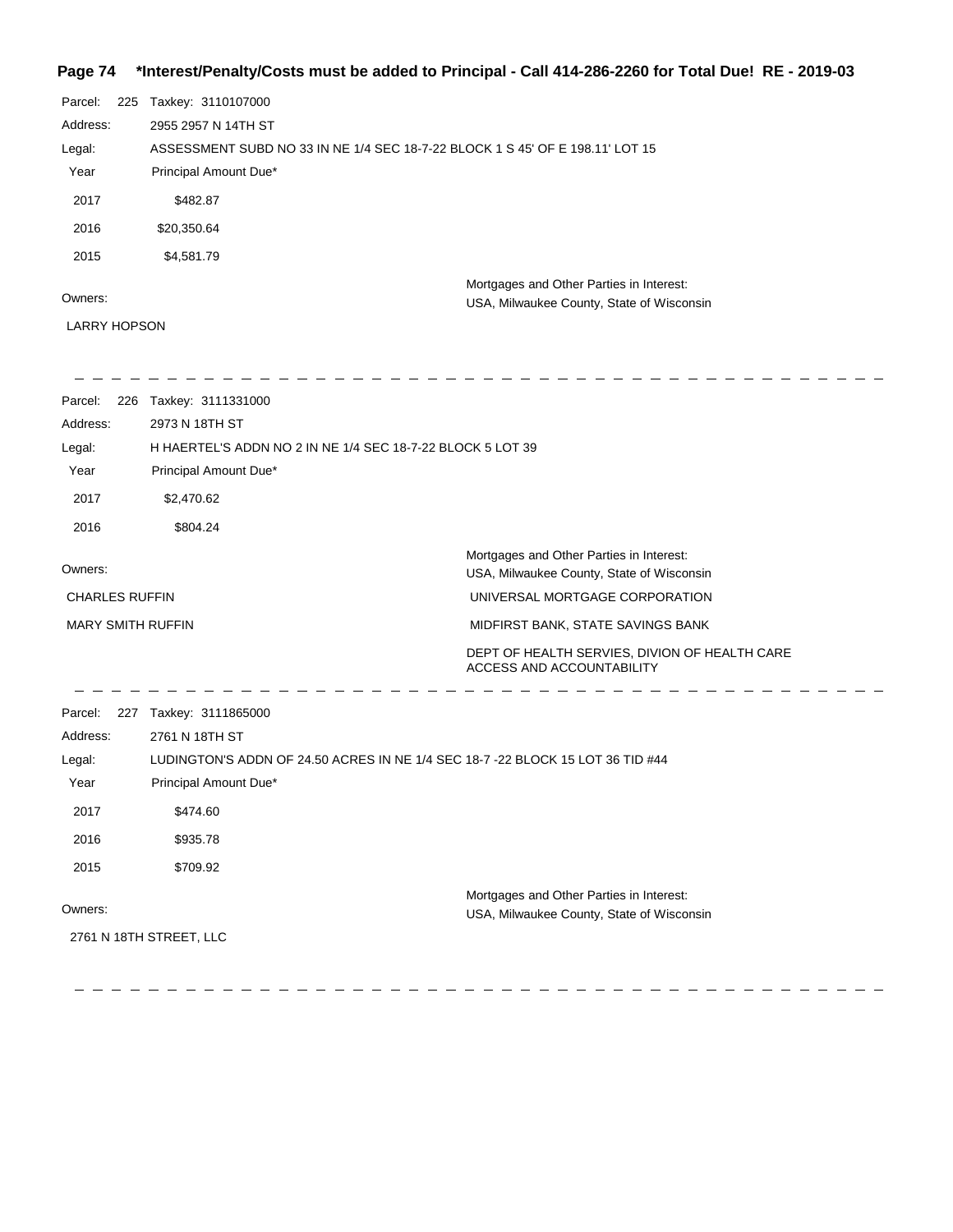#### **Page 75 \*Interest/Penalty/Costs must be added to Principal - Call 414-286-2260 for Total Due! RE - 2019-03**

| Parcel:               | 228 | Taxkey: 3112098000                                                                                                                                   |  |
|-----------------------|-----|------------------------------------------------------------------------------------------------------------------------------------------------------|--|
| Address:              |     | 2773 2775 N 16TH ST                                                                                                                                  |  |
| Legal:                |     | LUDINGTON'S SUBD OF BLKS 9,10 & 17 & LOTS 1,2,4 & 5 BLK 18 HAERTEL'S ADDN NO 2 IN NE 1/4 SEC 18-7-22 BLOCK 17<br>LOTS 39 & 40 & N 10' LOT 38 TID #44 |  |
| Year                  |     | Principal Amount Due*                                                                                                                                |  |
| 2017                  |     | \$2,930.28                                                                                                                                           |  |
| Owners:               |     | Mortgages and Other Parties in Interest:<br>USA, Milwaukee County, State of Wisconsin                                                                |  |
| <b>FRANK TAYLOR</b>   |     |                                                                                                                                                      |  |
| <b>TANYIKA TAYLOR</b> |     |                                                                                                                                                      |  |
|                       |     |                                                                                                                                                      |  |
| Parcel:               | 229 | Taxkey: 3112414000                                                                                                                                   |  |
| Address:              |     | 1343 W COTTAGE PL                                                                                                                                    |  |
| Legal:                |     | PRATT & GARLICK'S SUB OF PART L 8 SUB OF 20.28 AC NE 18-7-22 BLOCK 5 LOT 3                                                                           |  |

| Year | Principal Amount Due* |  |
|------|-----------------------|--|
| 2017 | \$1.927.41            |  |
| 2016 | \$1.294.59            |  |

#### Owners:

WISCONSIN HOME BUYERS NETWORK,

- - - - - - - - - - -

USA, Milwaukee County, State of Wisconsin EQUITY TRUST COMPANY, CUSTODIAN FBO JOHN

Mortgages and Other Parties in Interest:

HUTCHINSON IRA NUMBER Z117850

LLC

Parcel: 230 Taxkey: 3113308000 Owners: Mortgages and Other Parties in Interest: Year Principal Amount Due\* USA, Milwaukee County, State of Wisconsin WILHELM'S SUBD IN NE 1/4 SEC 18-7-22 LOT 10 (& W 2 3' OF LAND ADJ) 1316 W LOCUST ST Address: Legal: RIDGESTONE BANK 2017 \$1,455.88 2016 \$1,974.30 GLAD 2 INVESTMENTS L.L.C.

 $\frac{1}{2}$ 

 $\equiv$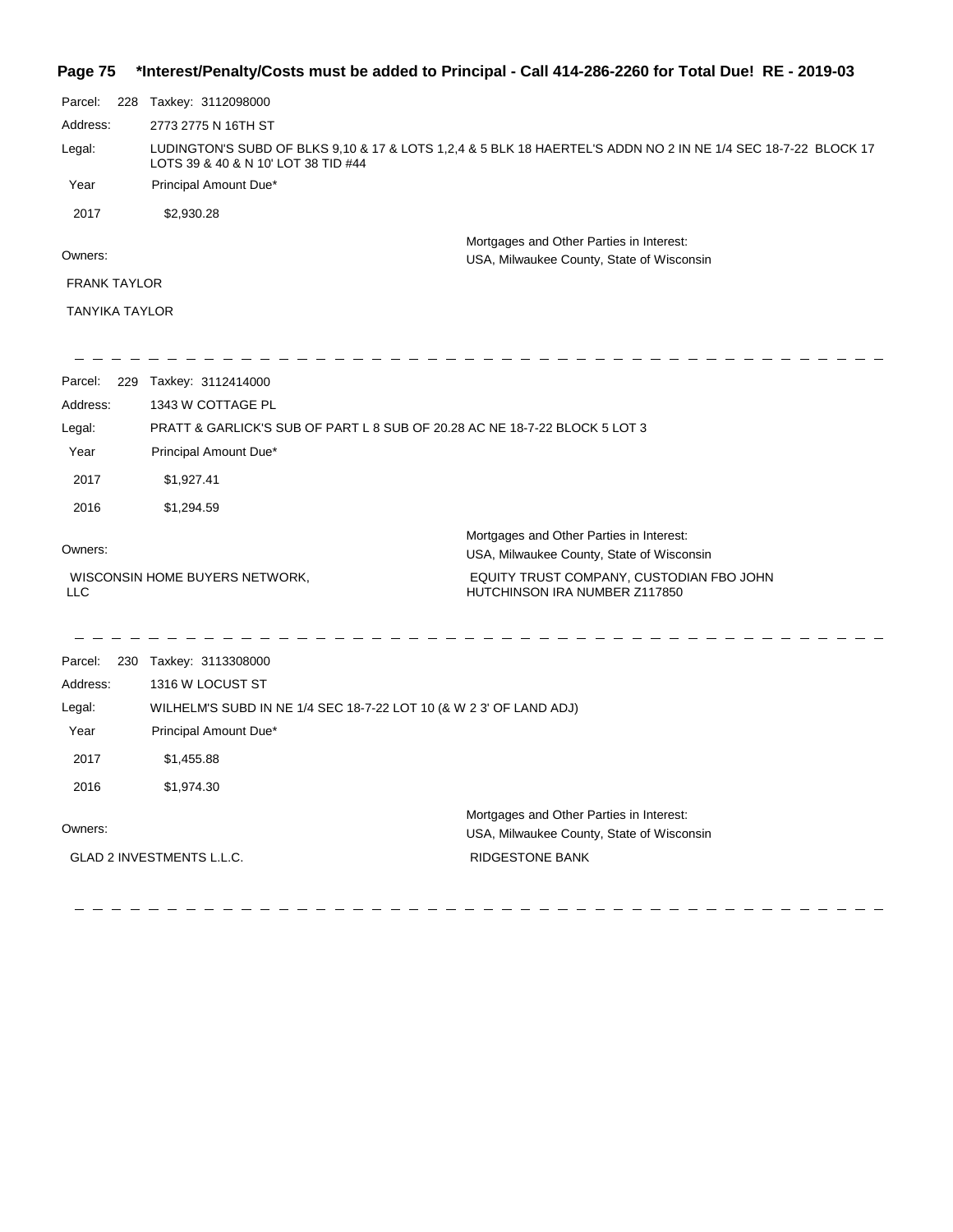## **Page 76 \*Interest/Penalty/Costs must be added to Principal - Call 414-286-2260 for Total Due! RE - 2019-03**

| Parcel:<br>231<br>Address: | Taxkey: 3120105100<br>1108 W CHAMBERS ST                                                                                   |                                                                                       |
|----------------------------|----------------------------------------------------------------------------------------------------------------------------|---------------------------------------------------------------------------------------|
| Legal:                     | BARTH & KOEFFLER'S SUBD IN NW 1/4 SEC 17-7-22 BLOC K 2 W 82' (LOTS 1-2 & 3)                                                |                                                                                       |
| Year                       | Principal Amount Due*                                                                                                      |                                                                                       |
| 2017                       | \$3,711.53                                                                                                                 |                                                                                       |
| 2016                       | \$4,647.82                                                                                                                 |                                                                                       |
|                            |                                                                                                                            | Mortgages and Other Parties in Interest:                                              |
| Owners:                    |                                                                                                                            | USA, Milwaukee County, State of Wisconsin                                             |
|                            | <b>ENRICO LAMAR SOLES ESTATE</b>                                                                                           |                                                                                       |
| Parcel:                    | 232 Taxkey: 3120125000                                                                                                     |                                                                                       |
| Address:                   | 3026 N 10TH LA                                                                                                             |                                                                                       |
| Legal:                     | BARTH & KOEFFLER'S SUBD IN NW 1/4 SEC 17-7-22 BLOC K 3 S 3.08' LOT 27 & EXC S 2.65' LOT 26                                 |                                                                                       |
| Year                       | Principal Amount Due*                                                                                                      |                                                                                       |
| 2016                       | \$5,157.41                                                                                                                 |                                                                                       |
| Owners:                    |                                                                                                                            | Mortgages and Other Parties in Interest:<br>USA, Milwaukee County, State of Wisconsin |
|                            | 3026 TLP INVESTMENTS, LLC                                                                                                  |                                                                                       |
|                            |                                                                                                                            |                                                                                       |
| Parcel:                    | 233 Taxkey: 3120414000                                                                                                     |                                                                                       |
| Address:                   | 3048 N 11TH LA                                                                                                             |                                                                                       |
| Legal:<br>Year             | COTTAGE HOME SUBD NO 1 OF N 4 AC OF W 1/2 OF W 1/2 OF NW 1/4 SEC 17-7-22 VOL 13 P 5 BLOCK 2 LOT 8<br>Principal Amount Due* |                                                                                       |
| 2017                       | \$2,348.04                                                                                                                 |                                                                                       |
| 2016                       | \$2,079.21                                                                                                                 |                                                                                       |
|                            |                                                                                                                            |                                                                                       |
| Owners:                    |                                                                                                                            | Mortgages and Other Parties in Interest:<br>USA, Milwaukee County, State of Wisconsin |
|                            | MARSHAY INVESTMENTS, LLC                                                                                                   |                                                                                       |
|                            | Parcel: 234 Taxkey: 3120706000                                                                                             |                                                                                       |
| Address:                   | 2937 N MOTHER SIMPSON WA                                                                                                   |                                                                                       |
| Legal:                     | EICHHORN'S SUBD IN NW 1/4 SEC 17-7-22 BLOCK 2 LOT 6                                                                        |                                                                                       |
| Year                       | Principal Amount Due*                                                                                                      |                                                                                       |
| 2017                       | \$1,491.22                                                                                                                 |                                                                                       |
| 2016                       | \$454.92                                                                                                                   |                                                                                       |
| Owners:                    |                                                                                                                            | Mortgages and Other Parties in Interest:<br>USA, Milwaukee County, State of Wisconsin |
| <b>TYRONE SKINNER</b>      |                                                                                                                            |                                                                                       |
| <b>VIVIAN SKINNER</b>      |                                                                                                                            |                                                                                       |
|                            |                                                                                                                            |                                                                                       |

 $\equiv$ 

 $\qquad \qquad - \qquad -$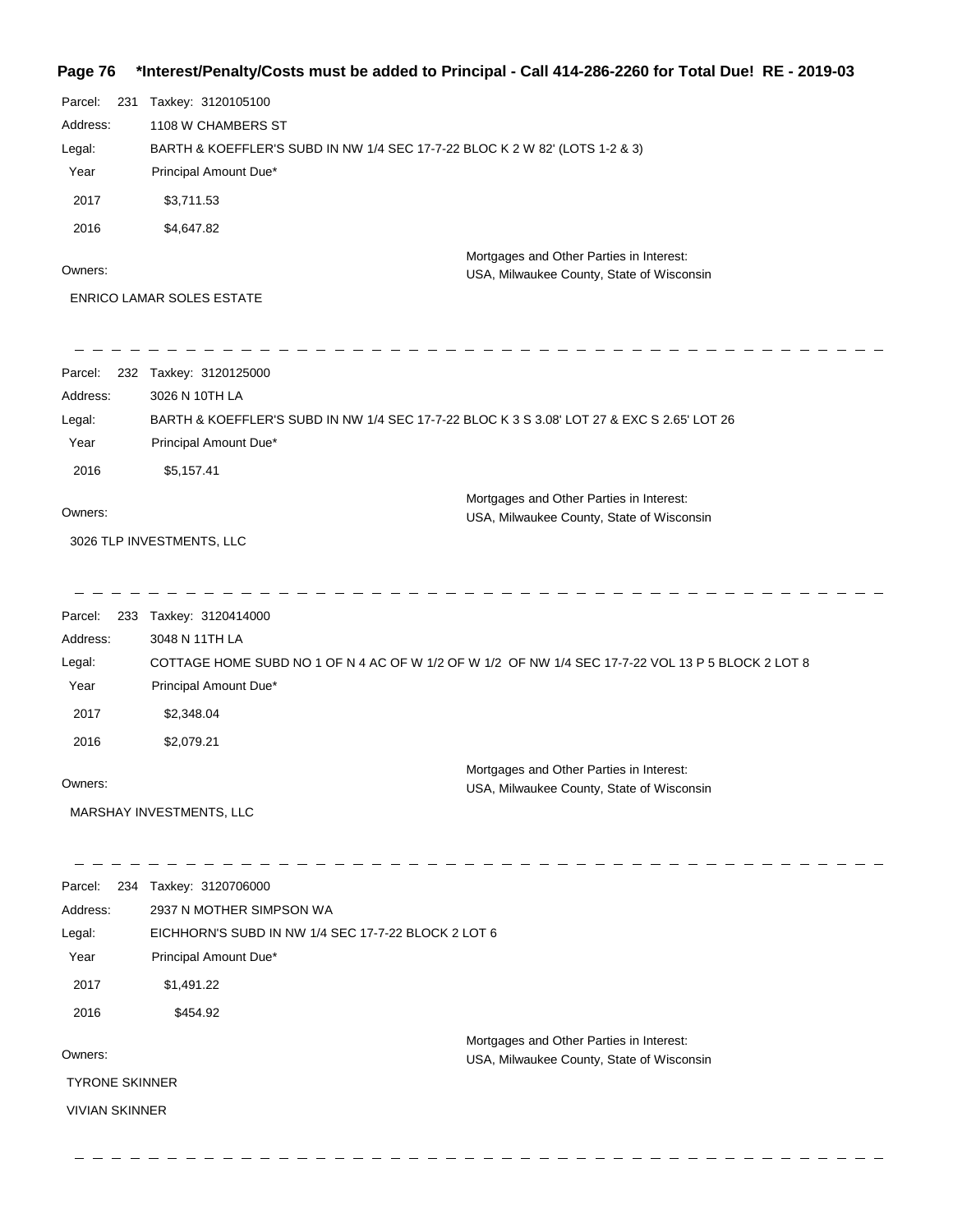### **Page 77 \*Interest/Penalty/Costs must be added to Principal - Call 414-286-2260 for Total Due! RE - 2019-03**

| Parcel:  | 235 | Taxkey: 3121523000                                                                    |  |
|----------|-----|---------------------------------------------------------------------------------------|--|
| Address: |     | 3073 3077 N 6TH ST                                                                    |  |
| Legal:   |     | JOYS'S J, SAM RINDSKOPF'S & CHAS HARPKE'S SUBD ETC NW 17-7-22 BLOCK 2 LOTS 1 & 2      |  |
| Year     |     | Principal Amount Due*                                                                 |  |
| 2017     |     | \$539.15                                                                              |  |
| 2016     |     | \$109.86                                                                              |  |
| 2015     |     | \$177.84                                                                              |  |
| Owners:  |     | Mortgages and Other Parties in Interest:<br>USA, Milwaukee County, State of Wisconsin |  |

PATRICIA HARVEY

 $\frac{1}{2}$ 

| Parcel:<br>236 | Taxkey: 3121790100                                                                                                            |
|----------------|-------------------------------------------------------------------------------------------------------------------------------|
| Address:       | 2859 N 8TH ST                                                                                                                 |
| Legal:         | JOYS'S J. SAM RINDSKOPF'S & CHAS HARPKE'S SUBD ETC NW 17-7-22 BLOCK 12 LOTS 5 & 6 IN SD BLK & ALSO L OTS<br>15 & 16 BLK 6 ADJ |
| Year           | Principal Amount Due*                                                                                                         |
| 2017           | \$882.71                                                                                                                      |
| 2016           | \$549.92                                                                                                                      |
| Owners:        | Mortgages and Other Parties in Interest:<br>USA, Milwaukee County, State of Wisconsin                                         |
|                | NINE TWO FIVE INVESTMENTS LLC                                                                                                 |
|                |                                                                                                                               |

Parcel: 237 Taxkey: 3122309000 Owners: Mortgages and Other Parties in Interest: Year Principal Amount Due\* USA, Milwaukee County, State of Wisconsin KOCH'S SUBD NO 2 ETC IN NW 1/4 SEC 17-7-22 BLOCK 6 LOT 1 3045 3047 N 11TH ST Address: Legal: 2017 \$3,110.77 2016 \$739.60 R & C ENTERPRISES OF WISCONSIN, LLC

- - - - - - - -

- - - - - - - - - - -

\_\_\_\_\_\_\_\_\_\_\_\_\_\_\_\_\_\_\_\_\_\_\_\_\_\_\_\_\_\_\_\_\_\_\_\_\_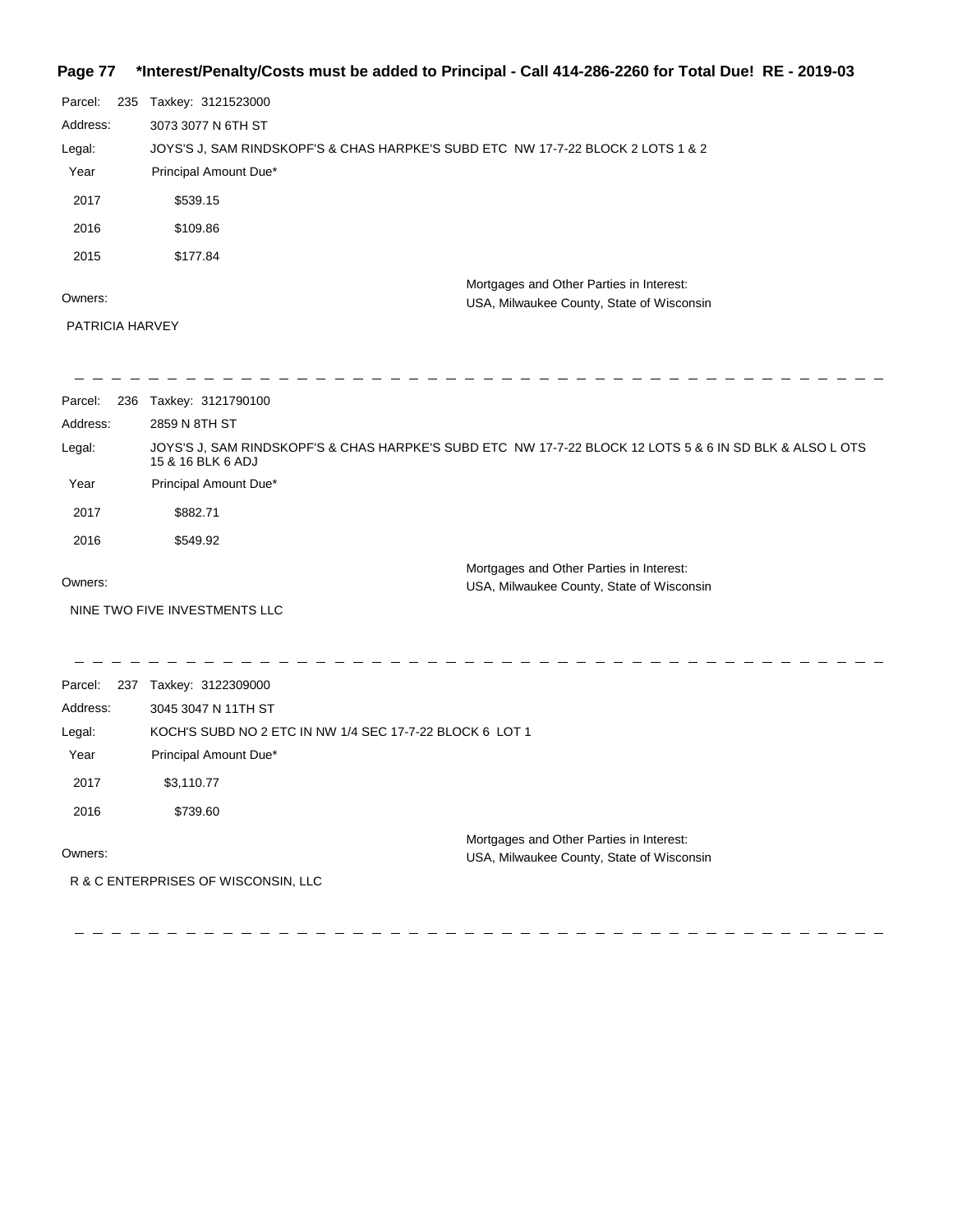#### **Page 78 \*Interest/Penalty/Costs must be added to Principal - Call 414-286-2260 for Total Due! RE - 2019-03**

| Parcel:  |  | 238 Taxkey: 3122447000                               |
|----------|--|------------------------------------------------------|
| Address: |  | 1032 W HADLEY ST                                     |
| Legal:   |  | LUEDTKE'S SUBD IN NW 1/4 SEC 17-7-22 BLOCK 3 LOT 2 3 |
| Year     |  | Principal Amount Due*                                |
| 2017     |  | \$2,647.50                                           |
| Owners:  |  | Mortgages and Other Parties in Interest:             |
|          |  | USA, Milwaukee County, State of Wisconsin            |

NEAL SCHOOFS

 $\equiv$  $\overline{\phantom{a}}$ 

 $- - - - - -$ Parcel: 239 Taxkey: 3123311000 3047 N 12TH ST Address: UPHAM'S SUBD NO 2 OF S 3 AC OF N 5 AC OF W 20 AC N W 17-7-22 BLOCK 5 LOT 12 Legal: Year Principal Amount Due\* 2017 \$1,612.30 2016 \$1,420.49 2015 \$1,678.88 2014 \$1,823.42 2013 \$2,366.49 2012 \$1,886.65 2011 \$4,295.00 2010 \$453.31 Mortgages and Other Parties in Interest: Owners:

RODRIGUE NIVOSE

USA, Milwaukee County, State of Wisconsin

 $\frac{1}{2}$  $\frac{1}{2} \frac{1}{2} \frac{1}{2} \frac{1}{2} \frac{1}{2} \frac{1}{2} \frac{1}{2} \frac{1}{2} \frac{1}{2} \frac{1}{2} \frac{1}{2} \frac{1}{2} \frac{1}{2} \frac{1}{2} \frac{1}{2} \frac{1}{2} \frac{1}{2} \frac{1}{2} \frac{1}{2} \frac{1}{2} \frac{1}{2} \frac{1}{2} \frac{1}{2} \frac{1}{2} \frac{1}{2} \frac{1}{2} \frac{1}{2} \frac{1}{2} \frac{1}{2} \frac{1}{2} \frac{1}{2} \frac{$ Parcel: 240 Taxkey: 3123503000 811 W HADLEY ST Address: WOLTER'S SUBD IN NW 1/4 SEC 17-7-22 BLOCK 13 LOTS 1 & 2 Legal: Year Principal Amount Due\* 2016 \$2,198.98 Mortgages and Other Parties in Interest: Owners: USA, Milwaukee County, State of Wisconsin ESSIE NEVELS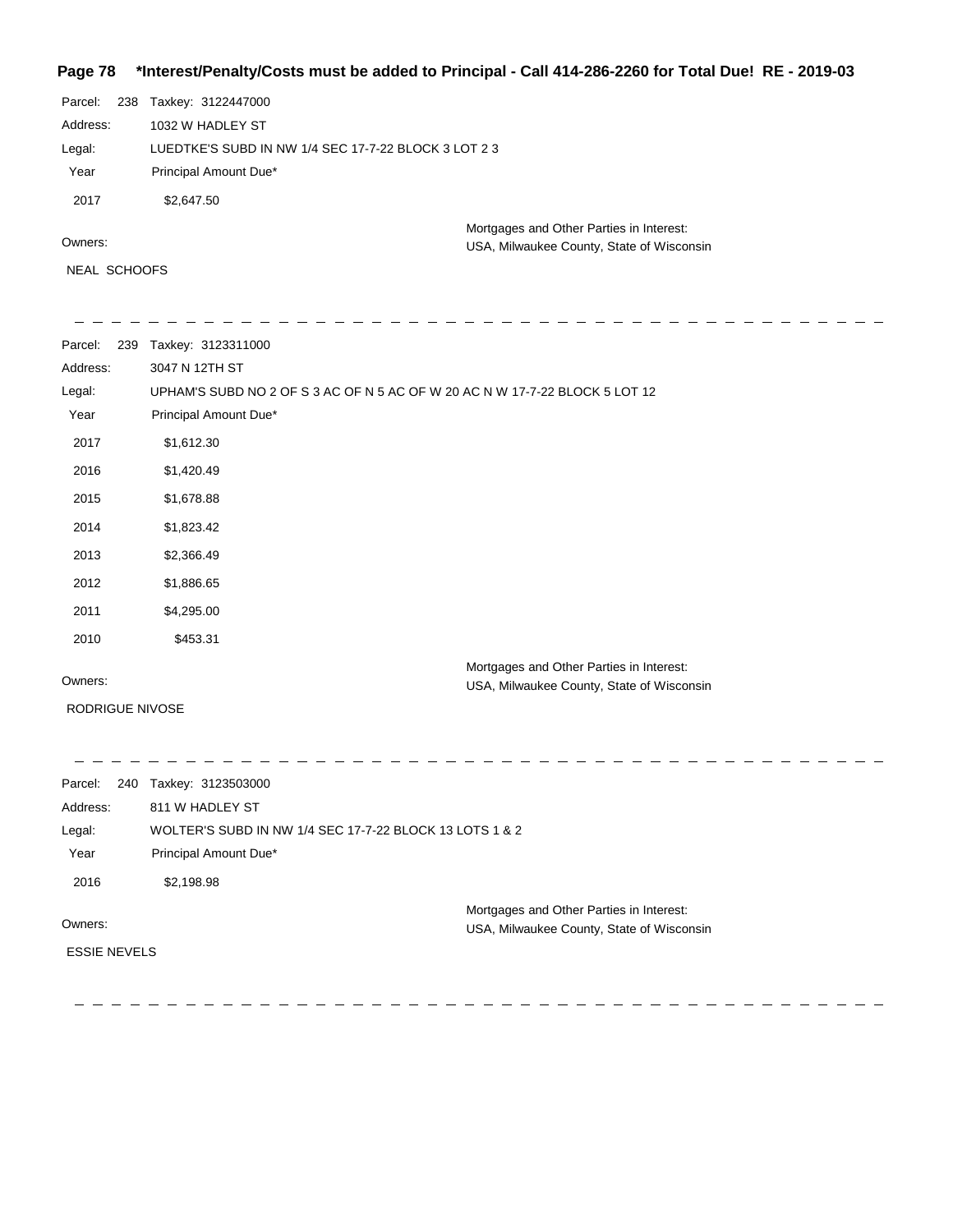## **Page 79 \*Interest/Penalty/Costs must be added to Principal - Call 414-286-2260 for Total Due! RE - 2019-03**

| Parcel:<br>241           | Taxkey: 3129971100                                                                                                                                        |                                                                                         |  |  |
|--------------------------|-----------------------------------------------------------------------------------------------------------------------------------------------------------|-----------------------------------------------------------------------------------------|--|--|
| Address:                 | 2916 2918 N MOTHER SIMPSON WA                                                                                                                             |                                                                                         |  |  |
| Legal:                   | LANDS IN NW 1/4 SEC 17-7-22 S 5' LOT 9 & LOT 10 & N 10' LOT 11 BLOCK 1 EICHHORN'S SUBD IN SD 1/4 SEC & LANDS<br>ADJ COM E LI & 5' N OF SE COR SD LOT 9 -T |                                                                                         |  |  |
| Year                     | Principal Amount Due*                                                                                                                                     |                                                                                         |  |  |
| 2017                     | \$3,122.44                                                                                                                                                |                                                                                         |  |  |
| 2016                     | \$1,716.28                                                                                                                                                |                                                                                         |  |  |
|                          |                                                                                                                                                           | Mortgages and Other Parties in Interest:                                                |  |  |
| Owners:                  |                                                                                                                                                           | USA, Milwaukee County, State of Wisconsin                                               |  |  |
| <b>JEANETTA ROBINSON</b> |                                                                                                                                                           | NORTH MILWAUKEE STATE BANK                                                              |  |  |
| <b>CHARLES WALTON</b>    |                                                                                                                                                           | FIRST-CITIZENS BANK AND TRUST COMPANY                                                   |  |  |
|                          |                                                                                                                                                           | DEPARTMENT OF WORKFORCE DEVELOPMENT                                                     |  |  |
|                          | Parcel: 242 Taxkey: 3130120100                                                                                                                            |                                                                                         |  |  |
| Address:                 | 2919 N 5TH ST                                                                                                                                             |                                                                                         |  |  |
| Legal:                   |                                                                                                                                                           | ASSESSMENT SUBD NO 28 IN NE 1/4 SEC 17-7-22 BLOCK 3 LOTS 13 & 14 AND N 1 FOOT OF LOT 15 |  |  |
| Year                     | Principal Amount Due*                                                                                                                                     |                                                                                         |  |  |
| 2016                     | \$1,605.43                                                                                                                                                |                                                                                         |  |  |
|                          |                                                                                                                                                           | Mortgages and Other Parties in Interest:                                                |  |  |
| Owners:                  |                                                                                                                                                           | USA, Milwaukee County, State of Wisconsin                                               |  |  |
| <b>CHRISTOPHER JOHNS</b> |                                                                                                                                                           | COUNTRYWIDE BANK, FSB.                                                                  |  |  |
|                          |                                                                                                                                                           | BAC HOME LOANS SERVICING, L.P.                                                          |  |  |
| Parcel:                  | 243 Taxkey: 3130310000                                                                                                                                    |                                                                                         |  |  |
| Address:                 | 2819 2821 N 2ND ST                                                                                                                                        |                                                                                         |  |  |
| Legal:                   |                                                                                                                                                           | ASSESSOR'S PLAT NO 111 IN NE 1/4 SEC 17-7-22 BLOCK 3 N 36.56'M/L LOT 2                  |  |  |
| Year                     | Principal Amount Due*                                                                                                                                     |                                                                                         |  |  |
| 2017                     | \$954.99                                                                                                                                                  |                                                                                         |  |  |
|                          |                                                                                                                                                           | Mortgages and Other Parties in Interest:                                                |  |  |
| Owners:                  |                                                                                                                                                           | USA, Milwaukee County, State of Wisconsin                                               |  |  |
| 2819 LLC                 |                                                                                                                                                           |                                                                                         |  |  |
|                          |                                                                                                                                                           |                                                                                         |  |  |
| Parcel:<br>244           | Taxkey: 3130513000                                                                                                                                        |                                                                                         |  |  |
| Address:<br>Legal:       | 2940 N MARTIN L KING JR DR                                                                                                                                | BROWN'S SUBD, (D T) OF LOT F IN PARTITION NE 1/4 SE C 17-7-22 BLOCK 5 LOT 13 TID #59    |  |  |
| Year                     | Principal Amount Due*                                                                                                                                     |                                                                                         |  |  |
| 2017                     | \$4,814.34                                                                                                                                                |                                                                                         |  |  |
| 2016                     | \$3,147.35                                                                                                                                                |                                                                                         |  |  |
|                          |                                                                                                                                                           | Mortgages and Other Parties in Interest:                                                |  |  |
| Owners:                  |                                                                                                                                                           | USA, Milwaukee County, State of Wisconsin                                               |  |  |
| ROBERT EDWARDS           |                                                                                                                                                           |                                                                                         |  |  |
|                          |                                                                                                                                                           |                                                                                         |  |  |
|                          |                                                                                                                                                           |                                                                                         |  |  |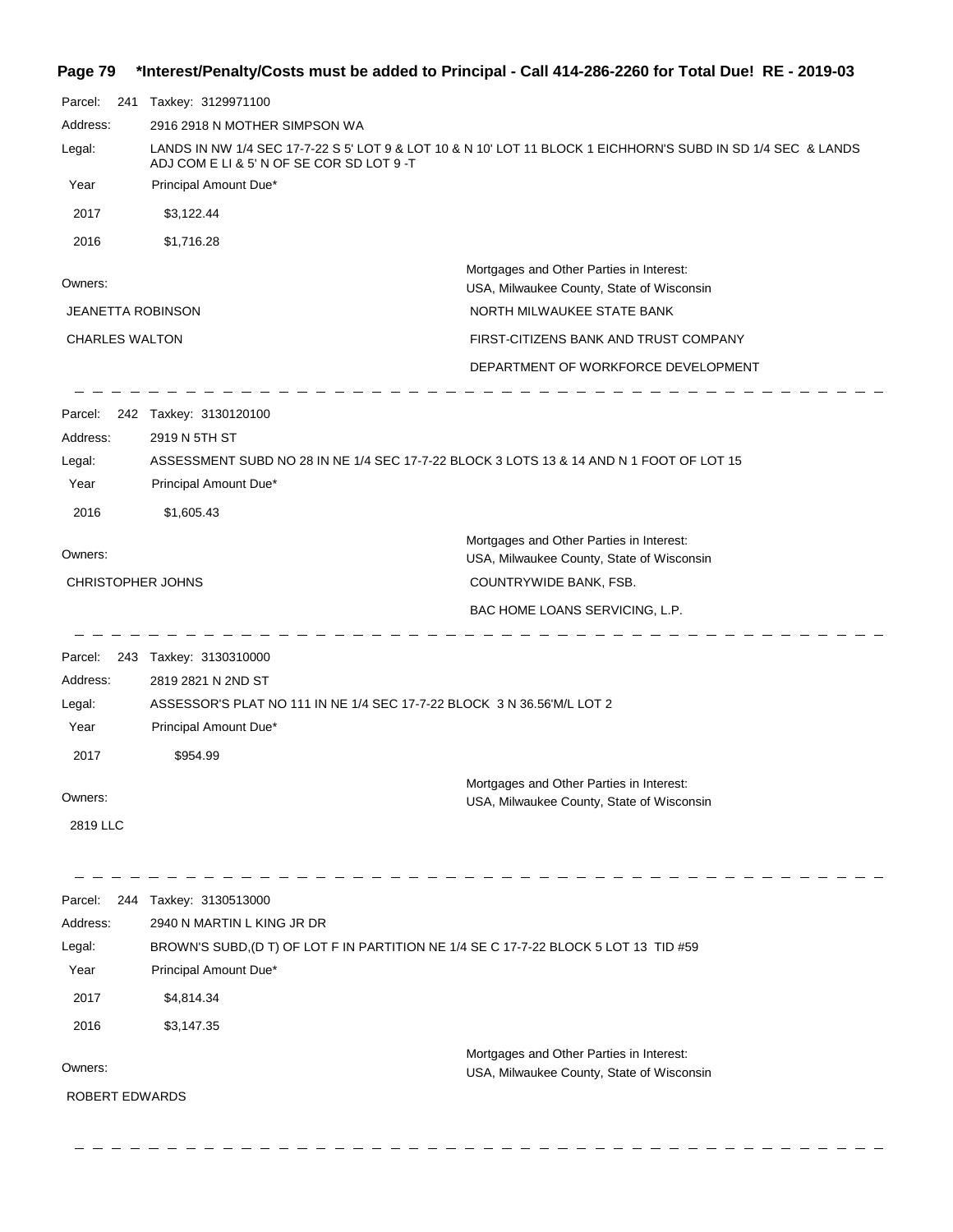### **Page 80 \*Interest/Penalty/Costs must be added to Principal - Call 414-286-2260 for Total Due! RE - 2019-03**

| Parcel:               | 245 Taxkey: 3131303000                                        |                                                                                       |
|-----------------------|---------------------------------------------------------------|---------------------------------------------------------------------------------------|
| Address:              | 2903 2905 N 1ST ST                                            |                                                                                       |
| Legal:                | RICHARDS ADDITION, (S A) IN NE 1/4 SEC 17-7-22 BLOC K 2 LOT 8 |                                                                                       |
| Year                  | Principal Amount Due*                                         |                                                                                       |
| 2017                  | \$6,579.87                                                    |                                                                                       |
| 2016                  | \$7,798.31                                                    |                                                                                       |
| 2015                  | \$7,796.56                                                    |                                                                                       |
| 2014                  | \$4,499.35                                                    |                                                                                       |
| 2013                  | \$5,450.51                                                    |                                                                                       |
| Owners:               |                                                               | Mortgages and Other Parties in Interest:<br>USA, Milwaukee County, State of Wisconsin |
|                       | DSK PROPERTIES, LLC                                           | MARITIME MORTGAGE CORPORATION                                                         |
| <b>PROPERTY TRUST</b> | MOHAMMAD A. CHOUDRY IRREVOCABLE                               |                                                                                       |

DAVID STOLTZ

. . . . . . . . . . . . . . . .

 $\equiv$   $\equiv$   $\equiv$ 

Parcel: 246 Taxkey: 3131818000 Owners: Mortgages and Other Parties in Interest: Year Principal Amount Due\* USA, Milwaukee County, State of Wisconsin SUBD OF S 1/2 OF LOT E IN PARTITION OF NE 1/4 SEC 17-7-22 BLOCK 3 N 22.32' LOT 5 & S 7.68' LOT 6 2915 N PALMER ST Address: Legal: CITY OF MILWAUKEE 2017 \$1,116.88 2016 \$913.16 JEFFERY JOHNSON LETTIE JOHNSON

| Parcel:<br>247       | Taxkey: 3132217000                                                     |
|----------------------|------------------------------------------------------------------------|
| Address:             | 2846 N HUBBARD ST                                                      |
| Legal:               | WECHSELBERG & ELLIOTT'S SUBD IN NE 1/4 SEC 17-7-22 BLOCK 2 W 54' LOT 9 |
| Year                 | Principal Amount Due*                                                  |
| 2017                 | \$2,193.98                                                             |
| 2016                 | \$2.502.61                                                             |
|                      | Mortgages and Other Parties in Interest:                               |
| Owners:              | USA, Milwaukee County, State of Wisconsin                              |
| <b>TAHER ABABNEH</b> |                                                                        |
|                      |                                                                        |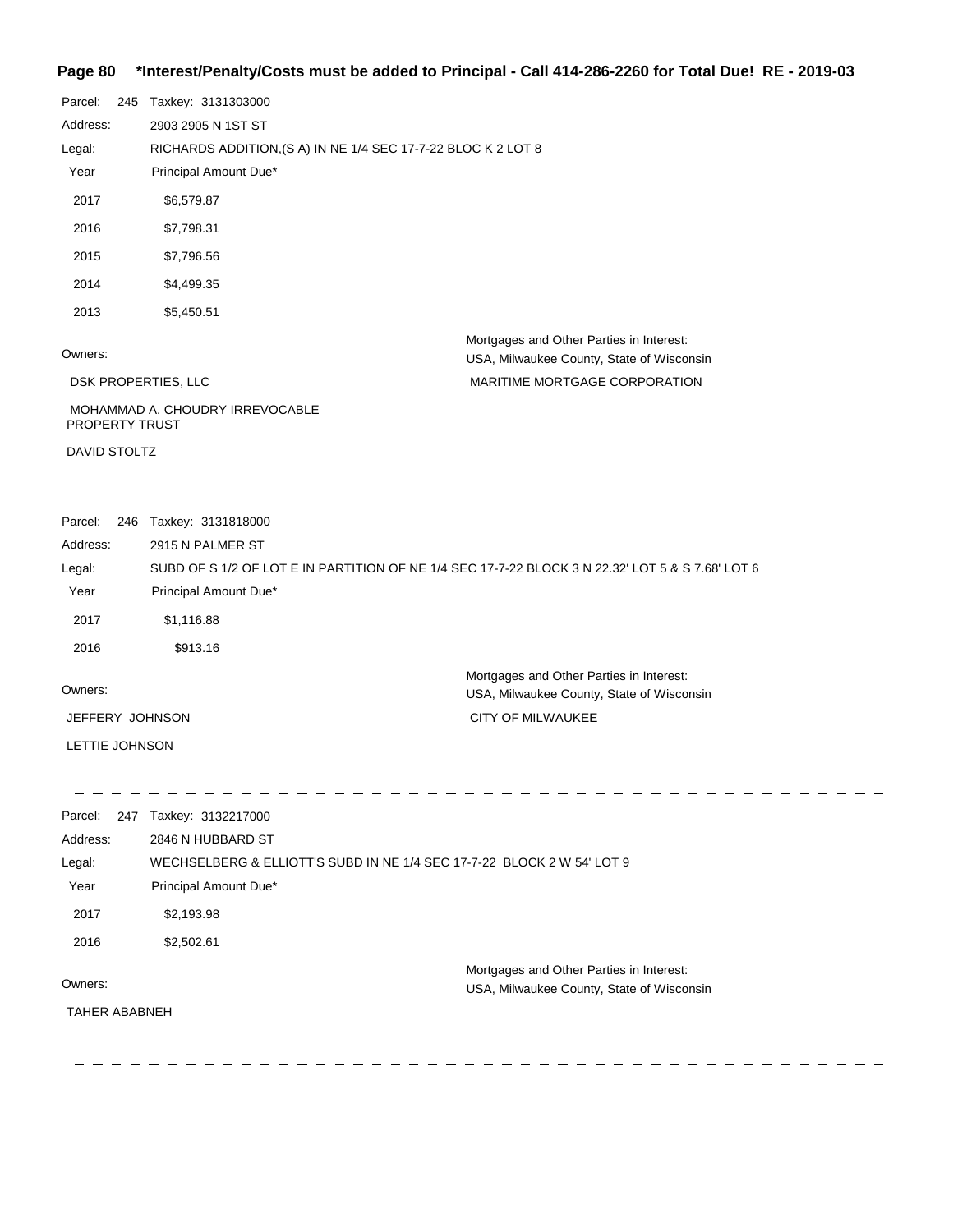## **Page 81 \*Interest/Penalty/Costs must be added to Principal - Call 414-286-2260 for Total Due! RE - 2019-03**

| Parcel:        | 248 | Taxkey: 3141003000                                        |                                           |  |
|----------------|-----|-----------------------------------------------------------|-------------------------------------------|--|
| Address:       |     | 2931 N HOLTON ST                                          |                                           |  |
| Legal:         |     | SUBD OF J B SMITH'S IN NW 1/4 SEC 16-7-22 BLOCK 75 LOT 42 |                                           |  |
| Year           |     | Principal Amount Due*                                     |                                           |  |
| 2017           |     | \$469.61                                                  |                                           |  |
| 2016           |     | \$761.41                                                  |                                           |  |
|                |     |                                                           | Mortgages and Other Parties in Interest:  |  |
| Owners:        |     |                                                           | USA, Milwaukee County, State of Wisconsin |  |
| NICHOLAS REZNY |     |                                                           |                                           |  |
|                |     |                                                           |                                           |  |

SKYFALL LLC

| Parcel:        | 249 Taxkey: 3210313000                                                                                          |                                                                                       |  |  |
|----------------|-----------------------------------------------------------------------------------------------------------------|---------------------------------------------------------------------------------------|--|--|
| Address:       | 2427 2429 N HUMBOLDT BL                                                                                         |                                                                                       |  |  |
| Legal:<br>Year | BREED'S SUBD OF E 3 3/4 AC OF LOT 46 IN SW 1/4 SEC 16-7-22 BLOCK 4 LOT 3 & N 25' LOT 4<br>Principal Amount Due* |                                                                                       |  |  |
|                |                                                                                                                 |                                                                                       |  |  |
| 2017           | \$1,955.91                                                                                                      |                                                                                       |  |  |
| 2015           | \$5,669.02                                                                                                      |                                                                                       |  |  |
| 2014           | \$3,557.10                                                                                                      |                                                                                       |  |  |
| 2013           | \$1,739.44                                                                                                      |                                                                                       |  |  |
| 2012           | \$4,755.32                                                                                                      |                                                                                       |  |  |
| 2011           | \$2,067.15                                                                                                      |                                                                                       |  |  |
| Owners:        |                                                                                                                 | Mortgages and Other Parties in Interest:<br>USA, Milwaukee County, State of Wisconsin |  |  |
| LUCINDA ECHOLS |                                                                                                                 | <b>LANDMARK CREDIT UNION</b>                                                          |  |  |
|                |                                                                                                                 | DARNIEDER & SOSNAY                                                                    |  |  |
| Parcel:        | 250 Taxkey: 3220105100                                                                                          |                                                                                       |  |  |
| Address:       | 2632 2634 N 2ND ST                                                                                              |                                                                                       |  |  |
| Legal:         | JOHN B A KERN'S SUBD NO 2 IN SE 1/4 SEC 17-7-22 BL OCK 212 LOTS 28-29 N 15' LOT 27 & S 2.67' LOT 30             |                                                                                       |  |  |
| Year           | Principal Amount Due*                                                                                           |                                                                                       |  |  |
| 2017           | \$6,545.49                                                                                                      |                                                                                       |  |  |
| 2016           | \$7,590.40                                                                                                      |                                                                                       |  |  |
| 2015           | \$7,352.18                                                                                                      |                                                                                       |  |  |
| Owners:        |                                                                                                                 | Mortgages and Other Parties in Interest:                                              |  |  |
|                |                                                                                                                 | USA, Milwaukee County, State of Wisconsin                                             |  |  |
| ROBERT CLARK   |                                                                                                                 | <b>GUARDIAN CREDIT UNION</b>                                                          |  |  |
|                |                                                                                                                 |                                                                                       |  |  |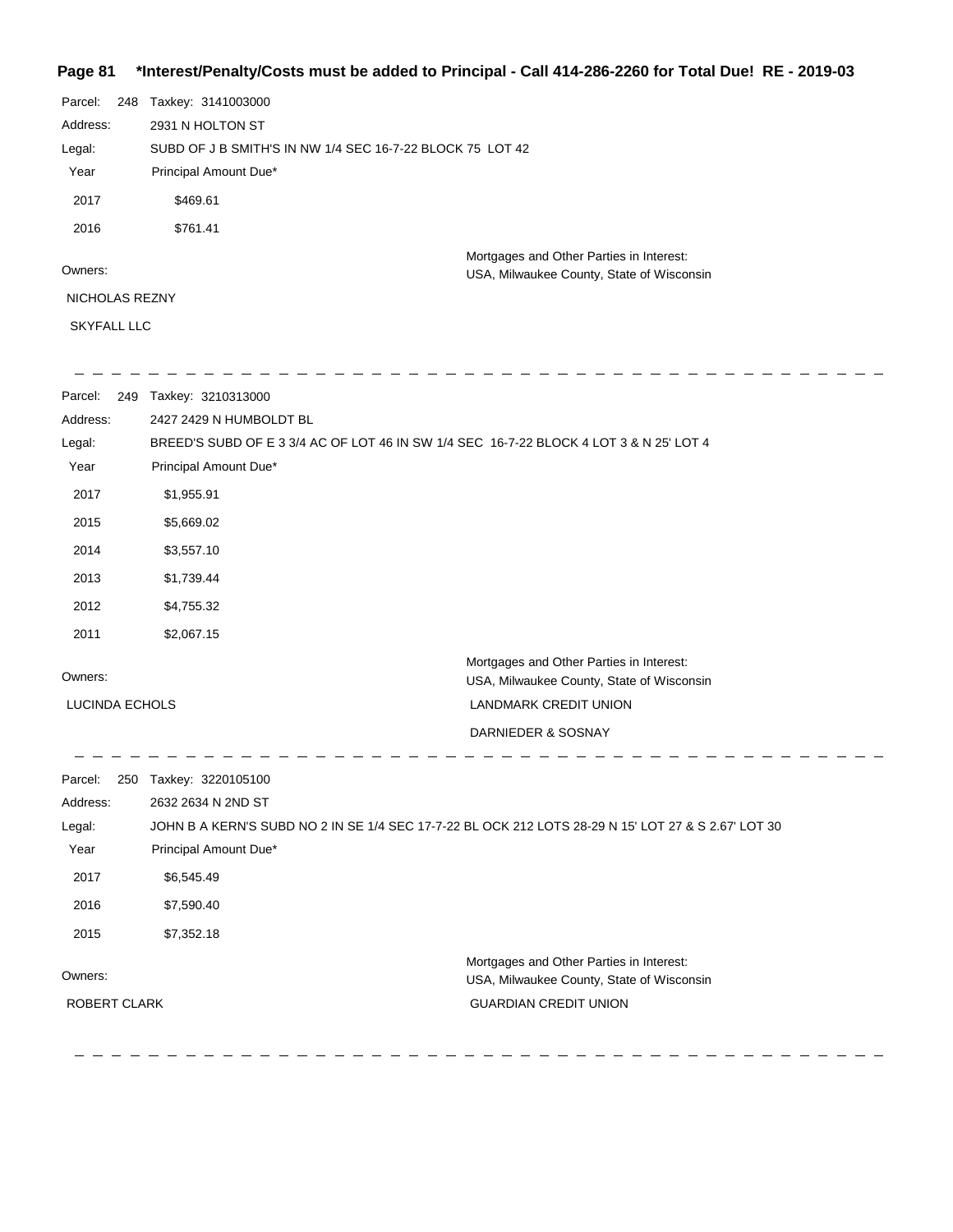## **Page 82 \*Interest/Penalty/Costs must be added to Principal - Call 414-286-2260 for Total Due! RE - 2019-03**

| Parcel:<br>251  | Taxkey: 3220212000                                                                    |                                                                                       |  |
|-----------------|---------------------------------------------------------------------------------------|---------------------------------------------------------------------------------------|--|
| Address:        | 2315 2319 N RICHARDS ST                                                               |                                                                                       |  |
| Legal:          | JOHN B A KERN'S SUBD IN SE 1/4 SEC 17-7-22 BLOCK 2 22 LOT 10                          |                                                                                       |  |
| Year            | Principal Amount Due*                                                                 |                                                                                       |  |
| 2017            | \$5,776.28                                                                            |                                                                                       |  |
| 2016            | \$1,965.27                                                                            |                                                                                       |  |
| Owners:         |                                                                                       | Mortgages and Other Parties in Interest:<br>USA, Milwaukee County, State of Wisconsin |  |
| SAMUEL MOORE SR |                                                                                       | CITY OF MILWAUKEE DEPARTMENT OF NEIGHBORHOOD<br><b>SERVICES</b>                       |  |
| Parcel:         | 252 Taxkey: 3220611000                                                                |                                                                                       |  |
| Address:        | 2629 2631 N PALMER ST                                                                 |                                                                                       |  |
| Legal:          | JOHN B A KERN'S SUBD NO 3 IN SE 1/4 SEC 17-7-22 BL OCK 213 LOT 13- N 15' LOT 14       |                                                                                       |  |
| Year            | Principal Amount Due*                                                                 |                                                                                       |  |
| 2017            | \$2,658.82                                                                            |                                                                                       |  |
| Owners:         |                                                                                       | Mortgages and Other Parties in Interest:<br>USA, Milwaukee County, State of Wisconsin |  |
| SAMUEL MOORE SR |                                                                                       | CITY OF MILWAUKEE DEPARTMENT OF NEIGHBORHOOD<br><b>SERVICES</b>                       |  |
| Parcel:         | 253 Taxkey: 3220615000                                                                |                                                                                       |  |
| Address:        | 2607 2609 N PALMER ST                                                                 |                                                                                       |  |
| Legal:          | JOHN B A KERN'S SUBD NO 3 IN SE 1/4 SEC 17-7-22 BL OCK 213 S 25' LOT 18- N 10' LOT 19 |                                                                                       |  |
| Year            | Principal Amount Due*                                                                 |                                                                                       |  |
| 2017            | \$1,693.02                                                                            |                                                                                       |  |
| 2016            | \$3,225.20                                                                            |                                                                                       |  |
| Owners:         |                                                                                       | Mortgages and Other Parties in Interest:<br>USA, Milwaukee County, State of Wisconsin |  |
|                 | BERNADINE MUHAMMAD                                                                    | ACTS COMMUNITY DEVELOPMENT CORP.                                                      |  |
| DALE MUHAMMAD   |                                                                                       |                                                                                       |  |
|                 |                                                                                       |                                                                                       |  |
|                 |                                                                                       |                                                                                       |  |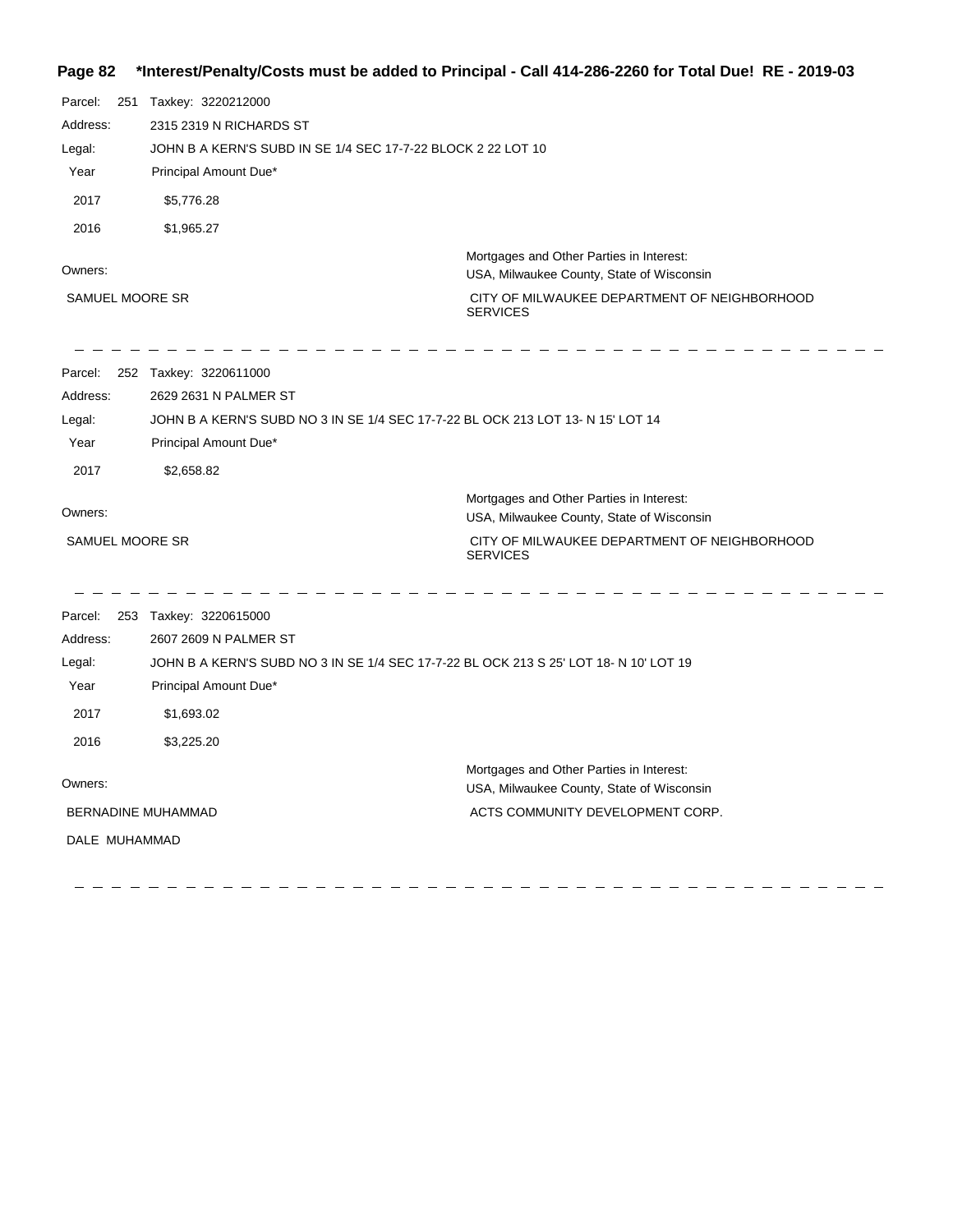## **Page 83 \*Interest/Penalty/Costs must be added to Principal - Call 414-286-2260 for Total Due! RE - 2019-03**

| Parcel:            | 254 | Taxkey: 3220723000                                    |  |
|--------------------|-----|-------------------------------------------------------|--|
| Address:           |     | 2342 N 2ND ST                                         |  |
| Legal:             |     | WRIGHT'S ADD'N IN SE 1/4 SEC 17-7-22 BLOCK 205 LOT 19 |  |
| Year               |     | Principal Amount Due*                                 |  |
| 2017               |     | \$6,309.17                                            |  |
| 2016               |     | \$5,726.72                                            |  |
| 2015               |     | \$5,122.55                                            |  |
| 2014               |     | \$8,431.83                                            |  |
| 2013               |     | \$4,214.50                                            |  |
|                    |     | Mortgages and Other Parties in Interest:              |  |
| Owners:            |     | USA, Milwaukee County, State of Wisconsin             |  |
|                    |     | <b>KARMELITA MOORE</b>                                |  |
| <b>KEITH MOORE</b> |     |                                                       |  |

| Parcel:  | 255 | Taxkey: 3220936000                                                                       |
|----------|-----|------------------------------------------------------------------------------------------|
| Address: |     | 2676 2678 N VEL R PHILLIPS AV                                                            |
| Legal:   |     | WM P YOUNG'S SUBD OF W 58.722 ACRES IN SE 1/4 SEC 17-7-22 BLOCK 1 W 65.7' LOT 30 TID #59 |
| Year     |     | Principal Amount Due*                                                                    |
| 2017     |     | \$7,568.92                                                                               |
| 2016     |     | \$1,183.36                                                                               |
| 2015     |     | \$1,251.45                                                                               |
|          |     | Mortgages and Other Parties in Interest:                                                 |

Owners:

DARYL ANDERSON

 $\sim$ 

 $\mathop{\mathrm{rgage}}\nolimits$ USA, Milwaukee County, State of Wisconsin

 $\overline{\phantom{a}}$ 

| Parcel:  |                       | 256 Taxkey: 3221027100                                                                 |  |  |
|----------|-----------------------|----------------------------------------------------------------------------------------|--|--|
| Address: |                       | 2519 N VEL R PHILLIPS AV                                                               |  |  |
| Legal:   |                       | WM P YOUNG'S SUBD OF W 58.722 ACRES IN SE 1/4 SEC 17-7-22 BLOCK 5 LOTS 11 & 12 TID #59 |  |  |
| Year     |                       | Principal Amount Due*                                                                  |  |  |
| 2017     |                       | \$3,295.01                                                                             |  |  |
| 2015     |                       | \$1,812.03                                                                             |  |  |
| Owners:  |                       | Mortgages and Other Parties in Interest:<br>USA, Milwaukee County, State of Wisconsin  |  |  |
|          | <b>TRACY FRANKLIN</b> |                                                                                        |  |  |

 $- - - - - - - - -$ ------------------------------------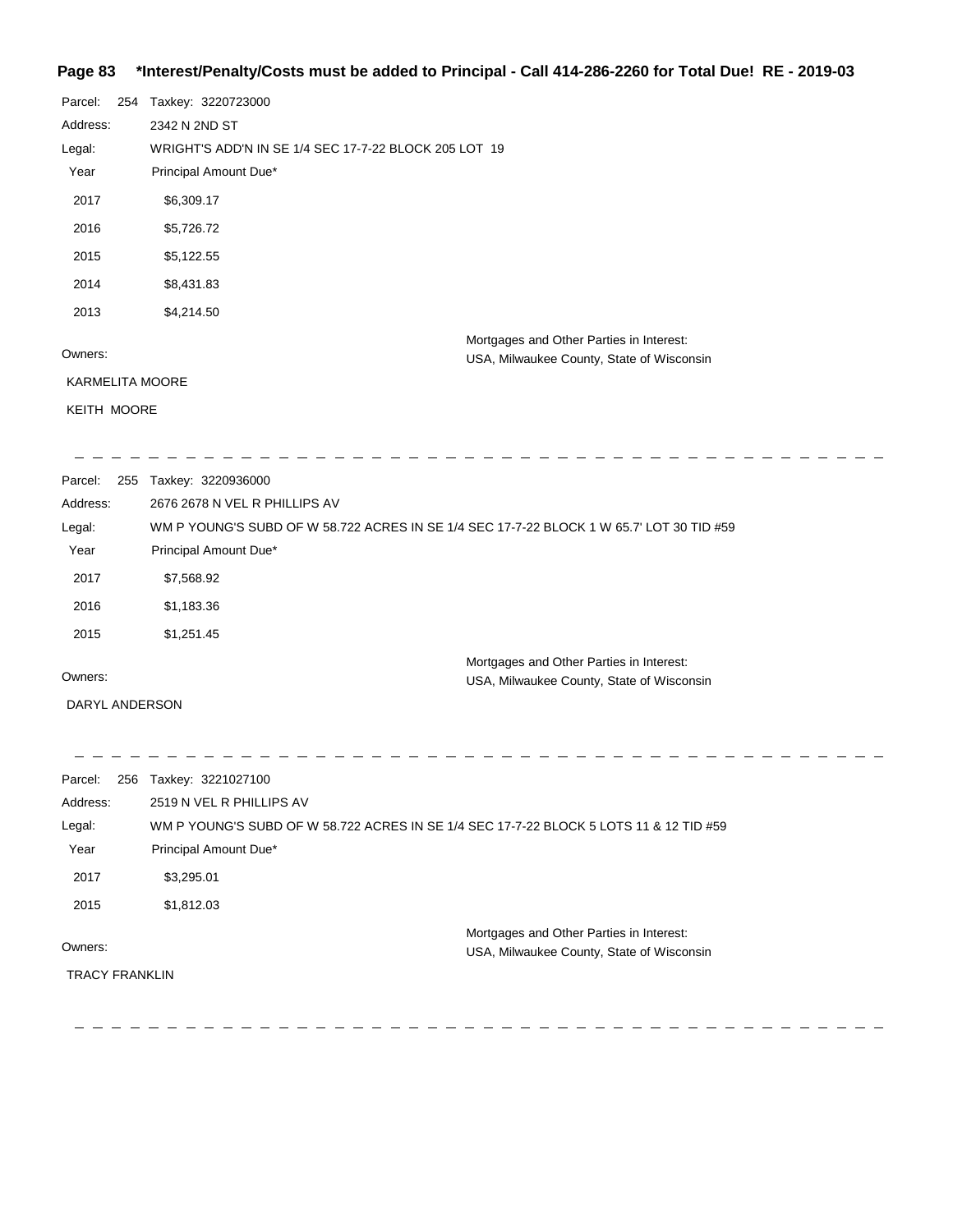# **Page 84 \*Interest/Penalty/Costs must be added to Principal - Call 414-286-2260 for Total Due! RE - 2019-03**

| Parcel:                     | 257 | Taxkey: 3221107100                                                                                |
|-----------------------------|-----|---------------------------------------------------------------------------------------------------|
| Address:                    |     | 2420 N 4TH ST                                                                                     |
| Legal:                      |     | WM P YOUNG'S SUBD OF W 58.722 AC IN SE 1/4 SEC 17-7-22 BLOCK 7 N 13.33' LOT 19 AND LOT 20 TID #59 |
| Year                        |     | Principal Amount Due*                                                                             |
| 2017                        |     | \$912.60                                                                                          |
| Owners:                     |     | Mortgages and Other Parties in Interest:<br>USA, Milwaukee County, State of Wisconsin             |
| ATTORNEY JAMES H. HALL, JR. |     |                                                                                                   |
| <b>ERIKA LIVINGSTON</b>     |     |                                                                                                   |

 $\hspace{0.1cm}$   $\hspace{0.1cm}$   $\hspace{0.1cm}$   $\hspace{0.1cm}$   $\hspace{0.1cm}$ 

-------------------------------

-----------

 $\hspace{0.1em}$   $\hspace{0.1em}$   $\hspace{0.1em}$   $\hspace{0.1em}$   $\hspace{0.1em}$ 

 $\sim$ 

| Parcel:     | 258 Taxkey: 3230681000                                                                      |                                                                                       |
|-------------|---------------------------------------------------------------------------------------------|---------------------------------------------------------------------------------------|
| Address:    | 2348 2350 N 6TH ST                                                                          |                                                                                       |
| Legal:      | SUBDIVISION INTO CITY LOTS OF THE SW 1/4 SEC 17-7- 22 BLOCK Q LOT 6 TID #59                 |                                                                                       |
| Year        | Principal Amount Due*                                                                       |                                                                                       |
| 2017        | \$2,767.94                                                                                  |                                                                                       |
| 2016        | \$420.90                                                                                    |                                                                                       |
| Owners:     |                                                                                             | Mortgages and Other Parties in Interest:<br>USA, Milwaukee County, State of Wisconsin |
|             | SQUIRE LAND DEVELOPMENT, LLC                                                                |                                                                                       |
|             |                                                                                             |                                                                                       |
| Parcel:     | 259 Taxkey: 3231109000                                                                      |                                                                                       |
| Address:    | 1122 W WRIGHT ST                                                                            |                                                                                       |
| Legal:      | SUBDIVISION OF PART OF W 60.50 AC IN SW 1/4 SEC 17 BLOCK 7 E 35'(LOTS 21,22 & S20' LOT 23)  |                                                                                       |
| Year        | Principal Amount Due*                                                                       |                                                                                       |
| 2016        | \$1,959.26                                                                                  |                                                                                       |
| Owners:     |                                                                                             | Mortgages and Other Parties in Interest:                                              |
|             |                                                                                             | USA, Milwaukee County, State of Wisconsin                                             |
|             | KJA HOME IMPROVEMENT SERVICES LLC                                                           | MARINE CREDIT UNION                                                                   |
|             |                                                                                             |                                                                                       |
| Parcel:     | 260 Taxkey: 3231177000                                                                      |                                                                                       |
| Address:    | 2459 N 11TH ST                                                                              |                                                                                       |
| Legal:      | SUBDIVISION OF PART OF W 60.50 AC IN SW 1/4 SEC 17 -7-22 BLOCK 10 S 15' LOT 5 & N 25' LOT 6 |                                                                                       |
| Year        | Principal Amount Due*                                                                       |                                                                                       |
| 2014        | \$3,037.57                                                                                  |                                                                                       |
| 2013        | \$2,799.12                                                                                  |                                                                                       |
|             |                                                                                             | Mortgages and Other Parties in Interest:                                              |
| Owners:     |                                                                                             | USA, Milwaukee County, State of Wisconsin                                             |
| XAVIER WOOD |                                                                                             |                                                                                       |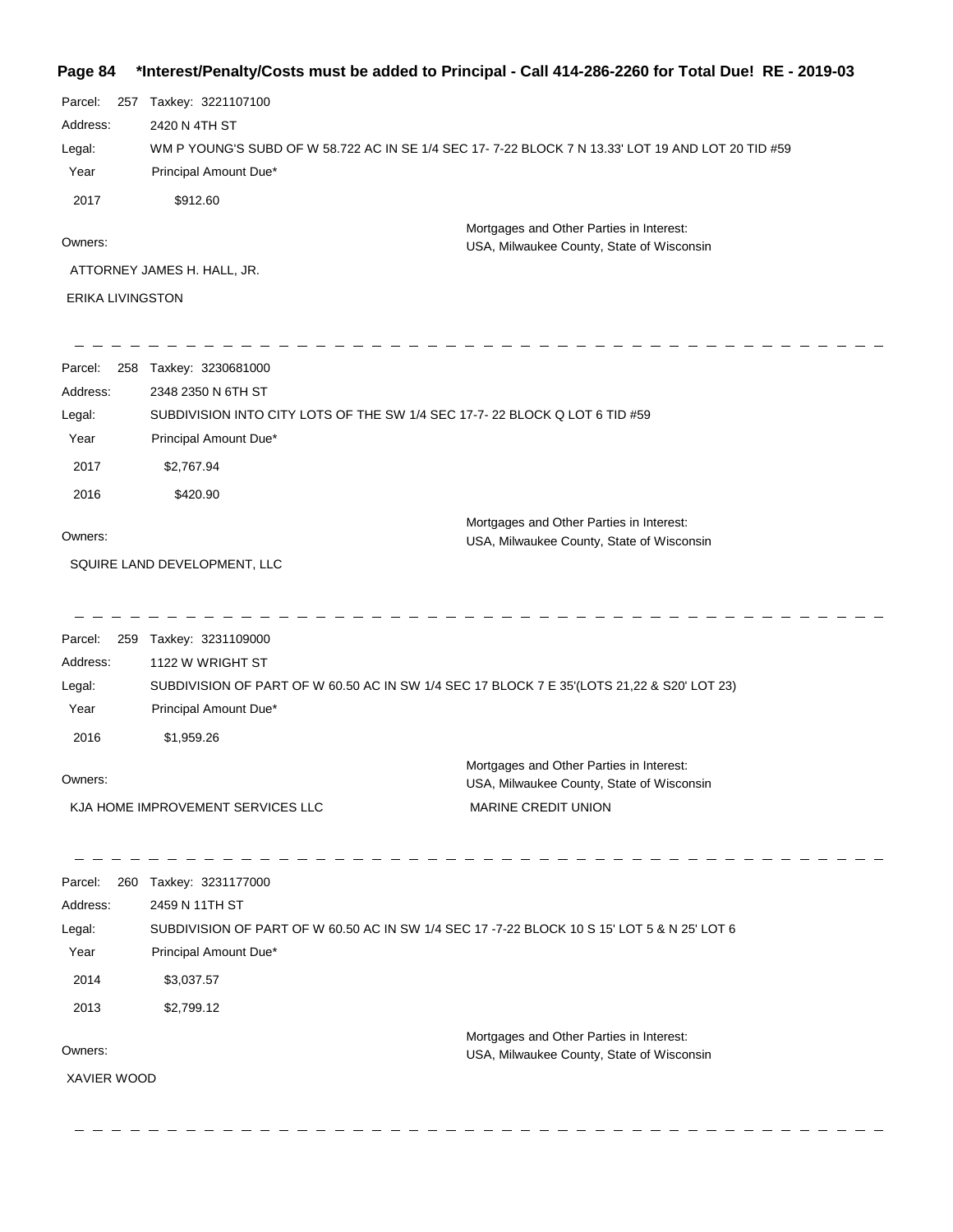## **Page 85 \*Interest/Penalty/Costs must be added to Principal - Call 414-286-2260 for Total Due! RE - 2019-03**

| Parcel: 261 | Taxkey: 3231405000                                                 |
|-------------|--------------------------------------------------------------------|
| Address:    | 2367 N 8TH ST                                                      |
| Legal:      | SUBDIVISION OF W 1/2 OF E 1/2 OF SW 1/4 SEC 17-7-2 2 BLOCK B LOT 3 |
| Year        | Principal Amount Due*                                              |
| 2017        | \$420.07                                                           |
|             | Mortgages and Other Parties in Interest:                           |

USA, Milwaukee County, State of Wisconsin

Owners:

JULIO C FUENTES VASQUEZ

| Parcel:<br>262  | Taxkey: 3231908100                                  |                                                                                       |  |
|-----------------|-----------------------------------------------------|---------------------------------------------------------------------------------------|--|
| Address:        | 2513 2515 N 9TH ST                                  |                                                                                       |  |
| Legal:          | WRIGHT STREET SUBD IN SW 1/4 SEC 17-7-22 LOTS 6 & 7 |                                                                                       |  |
| Year            | Principal Amount Due*                               |                                                                                       |  |
| 2017            | \$2,344.05                                          |                                                                                       |  |
| 2016            | \$1,742.14                                          |                                                                                       |  |
| Owners:         |                                                     | Mortgages and Other Parties in Interest:<br>USA, Milwaukee County, State of Wisconsin |  |
| NATHANIEL SMITH |                                                     | DEPARTMENT OF WORKFORCE DEVELOPMENT                                                   |  |
|                 |                                                     |                                                                                       |  |

| Parcel:                                                                      | 263 Taxkey: 3240161000                                             |                                                                                       |
|------------------------------------------------------------------------------|--------------------------------------------------------------------|---------------------------------------------------------------------------------------|
| Address:                                                                     | 1424 W NORTH AV                                                    |                                                                                       |
| ASSESSMENT SUBD NO 37 IN SE 1/4 SEC 18-7-22 BLOCK 2 LOT 18 TID #44<br>Legal: |                                                                    |                                                                                       |
| Year                                                                         | Principal Amount Due*                                              |                                                                                       |
| 2017                                                                         | \$256.67                                                           |                                                                                       |
| 2016                                                                         | \$568.19                                                           |                                                                                       |
| Owners:                                                                      |                                                                    | Mortgages and Other Parties in Interest:<br>USA, Milwaukee County, State of Wisconsin |
| <b>FADI IMSEITEF</b>                                                         |                                                                    | STATE BANK OF TEXAS                                                                   |
|                                                                              |                                                                    | CITY OF MILWAUKEE DEPARTMENT OF NEIGHBORHOOD<br><b>SERVICES</b>                       |
| Parcel:                                                                      | 264 Taxkey: 3240171000                                             |                                                                                       |
| Address:                                                                     | 2332 2334 N 15TH ST                                                |                                                                                       |
| Legal:                                                                       | ASSESSMENT SUBD NO 37 IN SE 1/4 SEC 18-7-22 BLOCK 2 LOT 26 TID #44 |                                                                                       |
| Year                                                                         | Principal Amount Due*                                              |                                                                                       |
| 2017                                                                         | \$3,306.74                                                         |                                                                                       |
| Owners:                                                                      |                                                                    | Mortgages and Other Parties in Interest:<br>USA, Milwaukee County, State of Wisconsin |
| AKP PROPERTIES, LLC                                                          |                                                                    |                                                                                       |
|                                                                              |                                                                    |                                                                                       |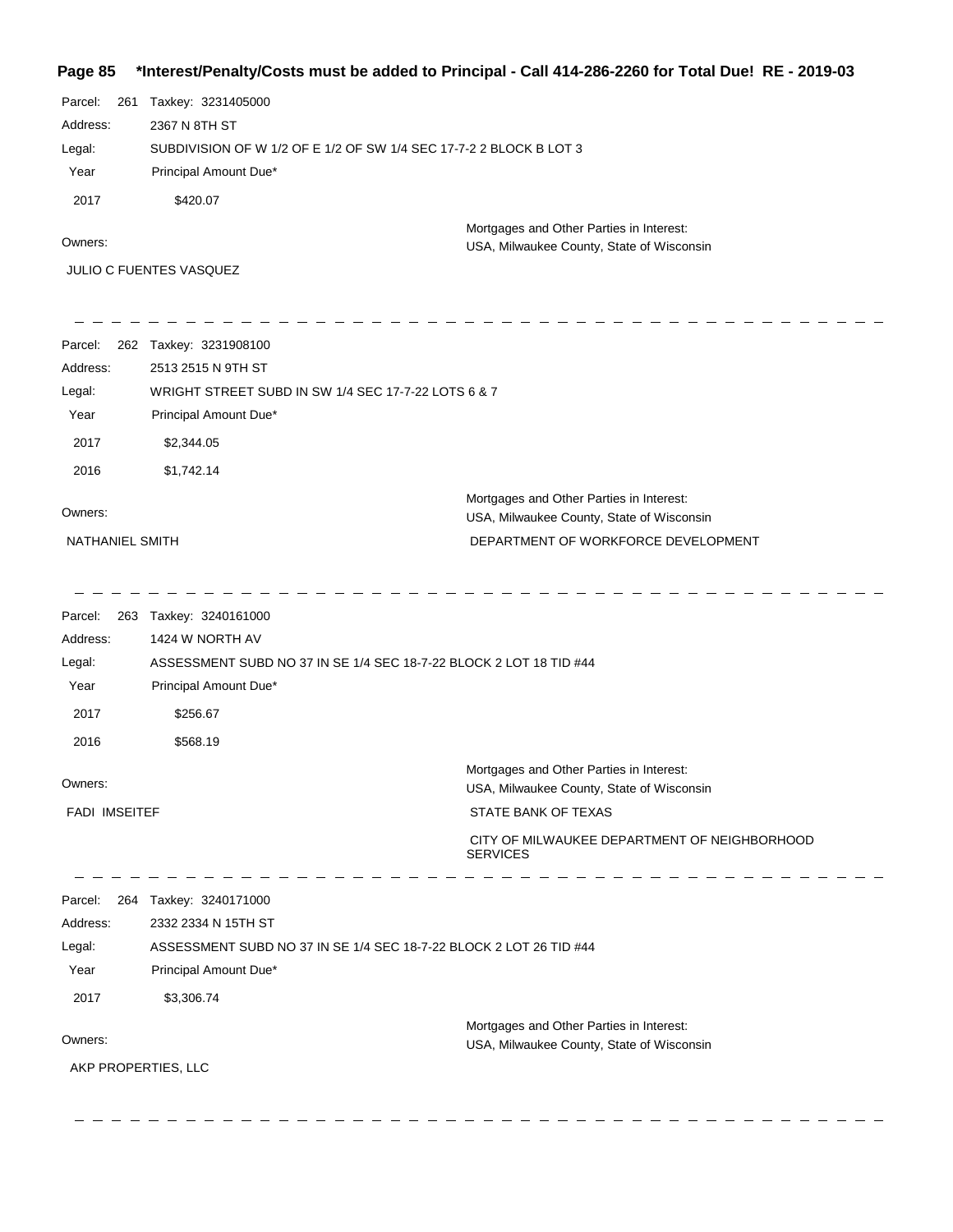# **Page 86 \*Interest/Penalty/Costs must be added to Principal - Call 414-286-2260 for Total Due! RE - 2019-03**

| Parcel:<br>265<br>Address: | Taxkey: 3240871000<br>2643 N 17TH ST<br>FERGUSON'S SUBD IN SE 1/4 SEC 18-7-22 BLOCK 2 LOT 36 & N 1/2 LOT 35 TID #44<br>Principal Amount Due* |                                                                                       |  |  |
|----------------------------|----------------------------------------------------------------------------------------------------------------------------------------------|---------------------------------------------------------------------------------------|--|--|
|                            |                                                                                                                                              |                                                                                       |  |  |
| Legal:<br>Year             |                                                                                                                                              |                                                                                       |  |  |
|                            |                                                                                                                                              |                                                                                       |  |  |
| 2017                       | \$5,164.31                                                                                                                                   |                                                                                       |  |  |
| 2016                       | \$8,502.30                                                                                                                                   |                                                                                       |  |  |
| 2015                       | \$2,880.56                                                                                                                                   |                                                                                       |  |  |
| Owners:                    |                                                                                                                                              | Mortgages and Other Parties in Interest:<br>USA, Milwaukee County, State of Wisconsin |  |  |
| <b>MATTHEW HAPP</b>        |                                                                                                                                              | DANIEL NEY                                                                            |  |  |
|                            | MARSHALL'S CONSULTING FIRM INC.                                                                                                              |                                                                                       |  |  |
| Parcel:                    | 266 Taxkey: 3240936000                                                                                                                       |                                                                                       |  |  |
| Address:                   | 1924 1926 W CLARKE ST                                                                                                                        |                                                                                       |  |  |
| Legal:                     |                                                                                                                                              | FERGUSON'S SUBD IN SE 1/4 SEC 18-7-22 BLOCK 4 LOT 23 & W 15' LOT 24 TID #44           |  |  |
| Year                       | Principal Amount Due*                                                                                                                        |                                                                                       |  |  |
| 2017                       | \$2,282.54                                                                                                                                   |                                                                                       |  |  |
| 2016                       | \$477.87                                                                                                                                     |                                                                                       |  |  |
| 2015                       | \$700.92                                                                                                                                     |                                                                                       |  |  |
|                            |                                                                                                                                              | Mortgages and Other Parties in Interest:                                              |  |  |
| Owners:                    |                                                                                                                                              | USA, Milwaukee County, State of Wisconsin                                             |  |  |
| <b>FREDERICK BONDS</b>     |                                                                                                                                              |                                                                                       |  |  |
|                            | ESTATE OF ROBERT LEE GARDNER                                                                                                                 |                                                                                       |  |  |
| ELIZABETH LIKELY           |                                                                                                                                              |                                                                                       |  |  |
| Parcel:                    | 267 Taxkey: 3241301000                                                                                                                       |                                                                                       |  |  |
| Address:                   | 2453 N 15TH ST                                                                                                                               |                                                                                       |  |  |
| Legal:                     | HANAUER'S SUBD IN SE 1/4 SEC 18-7-22 BLOCK 1 LOT 1 TID #44                                                                                   |                                                                                       |  |  |
| Year                       | Principal Amount Due*                                                                                                                        |                                                                                       |  |  |
| 2017                       | \$2,406.98                                                                                                                                   |                                                                                       |  |  |
| 2016                       | \$5,364.55                                                                                                                                   |                                                                                       |  |  |
| Owners:                    |                                                                                                                                              | Mortgages and Other Parties in Interest:                                              |  |  |
|                            |                                                                                                                                              | USA, Milwaukee County, State of Wisconsin                                             |  |  |
| <b>NATHAN DAVIS</b>        |                                                                                                                                              | VENTURES IN COMMUNITY IMPROVEMENT                                                     |  |  |
| <b>VELESTER DAVIS</b>      |                                                                                                                                              | ASSOCIATED BANK, N.A.                                                                 |  |  |
| <b>TD BANK</b>             |                                                                                                                                              |                                                                                       |  |  |
|                            |                                                                                                                                              |                                                                                       |  |  |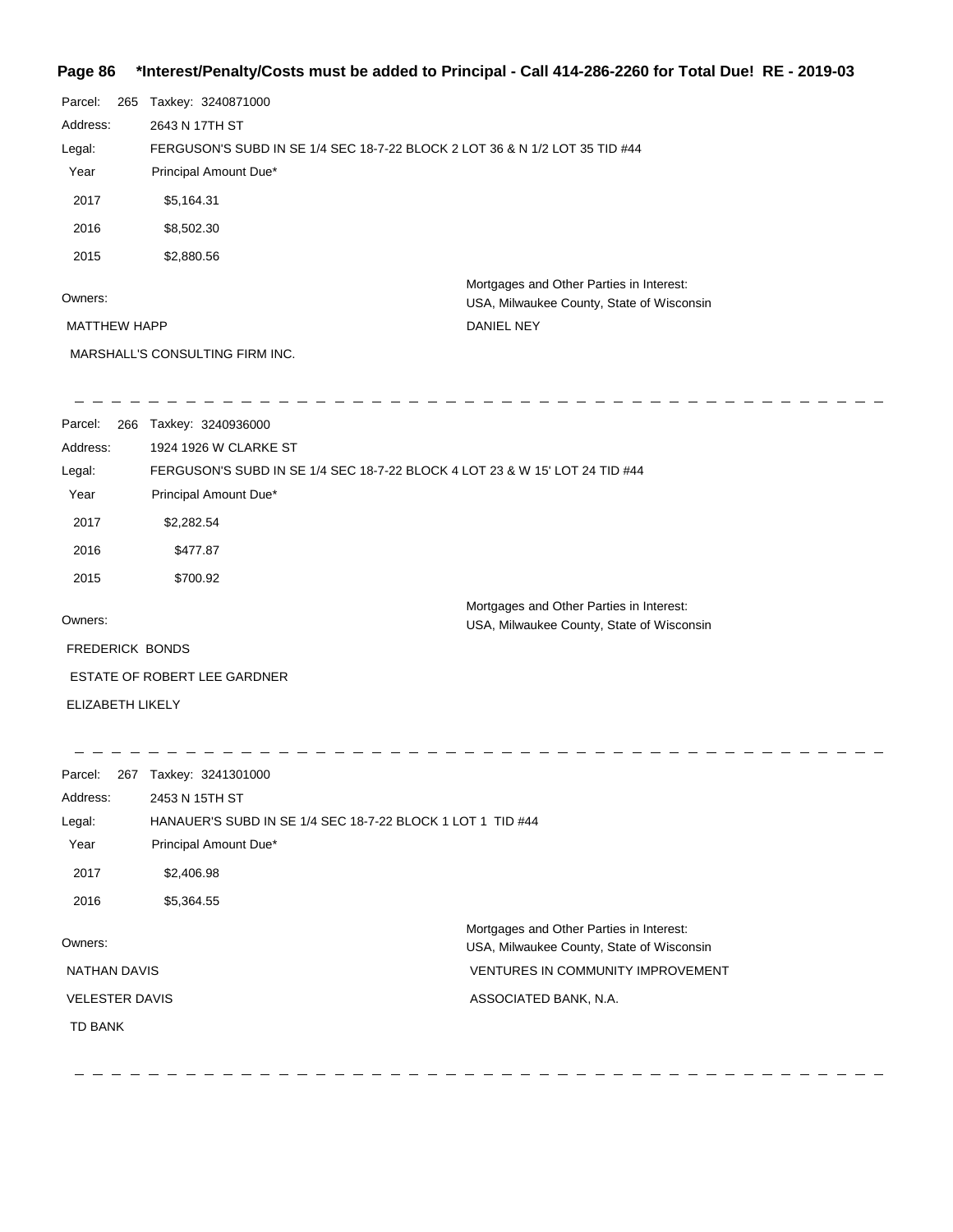## **Page 87 \*Interest/Penalty/Costs must be added to Principal - Call 414-286-2260 for Total Due! RE - 2019-03**

| Parcel:                                                                                                                                                    | 268 | Taxkey: 3241907100       |                                                                                                          |  |
|------------------------------------------------------------------------------------------------------------------------------------------------------------|-----|--------------------------|----------------------------------------------------------------------------------------------------------|--|
| Address:                                                                                                                                                   |     | 1406 1408 W CLARKE ST    |                                                                                                          |  |
| SCHROEDER'S SUBD, (JOHN) OF LOT 6 & PART LOT 5 N O F W CLARKE ST IN PARTN OF 31.12 AC IN E 1/2 OF SE 1/4 SEC<br>Legal:<br>18-7-22 BLOCK LOTS 7 & 8 TID #44 |     |                          |                                                                                                          |  |
| Year                                                                                                                                                       |     | Principal Amount Due*    |                                                                                                          |  |
| 2017                                                                                                                                                       |     | \$4,682.36               |                                                                                                          |  |
| 2016                                                                                                                                                       |     | \$3,548.01               |                                                                                                          |  |
| Owners:                                                                                                                                                    |     |                          | Mortgages and Other Parties in Interest:<br>USA, Milwaukee County, State of Wisconsin                    |  |
| URZUA, LLC                                                                                                                                                 |     |                          | ASSOCIATED BANK, N.A.                                                                                    |  |
|                                                                                                                                                            |     |                          |                                                                                                          |  |
| Parcel:                                                                                                                                                    | 269 | Taxkey: 3242417000       |                                                                                                          |  |
| Address:                                                                                                                                                   |     | 2669 N 15TH ST           |                                                                                                          |  |
| TOWNSEND'S SUBD OF LOT 10 PARTN OF 31.12 AC E 1/2 SE 18-7-22 BLOCK 2 S 35' (LOTS 1 & 2) TID #44<br>Legal:<br>Principal Amount Due*<br>Year                 |     |                          |                                                                                                          |  |
| 2017                                                                                                                                                       |     | \$2,426.77               |                                                                                                          |  |
|                                                                                                                                                            |     |                          | Mortgages and Other Parties in Interest:                                                                 |  |
| Owners:                                                                                                                                                    |     |                          | USA, Milwaukee County, State of Wisconsin                                                                |  |
|                                                                                                                                                            |     | ALISHA CARSON-MCWILLIAMS |                                                                                                          |  |
|                                                                                                                                                            |     | <b>MANDRAKE ROGERS</b>   |                                                                                                          |  |
| Parcel:                                                                                                                                                    |     | 270 Taxkey: 3249956000   |                                                                                                          |  |
| Address:                                                                                                                                                   |     | 2578 N 16TH ST           |                                                                                                          |  |
| Legal:                                                                                                                                                     |     |                          | PLAT OF 31.12 ACRES IN SE 1/4 SEC 18-7-22 BETW N 1 5TH ST & N 16TH ST N 30' OF W 112 1/2' LOT 5 TID # 44 |  |
| Year                                                                                                                                                       |     | Principal Amount Due*    |                                                                                                          |  |
| 2017                                                                                                                                                       |     | \$2,644.09               |                                                                                                          |  |
| 2016                                                                                                                                                       |     | \$1,620.86               |                                                                                                          |  |
|                                                                                                                                                            |     |                          |                                                                                                          |  |
| 2015                                                                                                                                                       |     | \$2,080.42               |                                                                                                          |  |
|                                                                                                                                                            |     |                          | Mortgages and Other Parties in Interest:                                                                 |  |
| Owners:                                                                                                                                                    |     | <b>WANDA FAY PRUITT</b>  | USA, Milwaukee County, State of Wisconsin                                                                |  |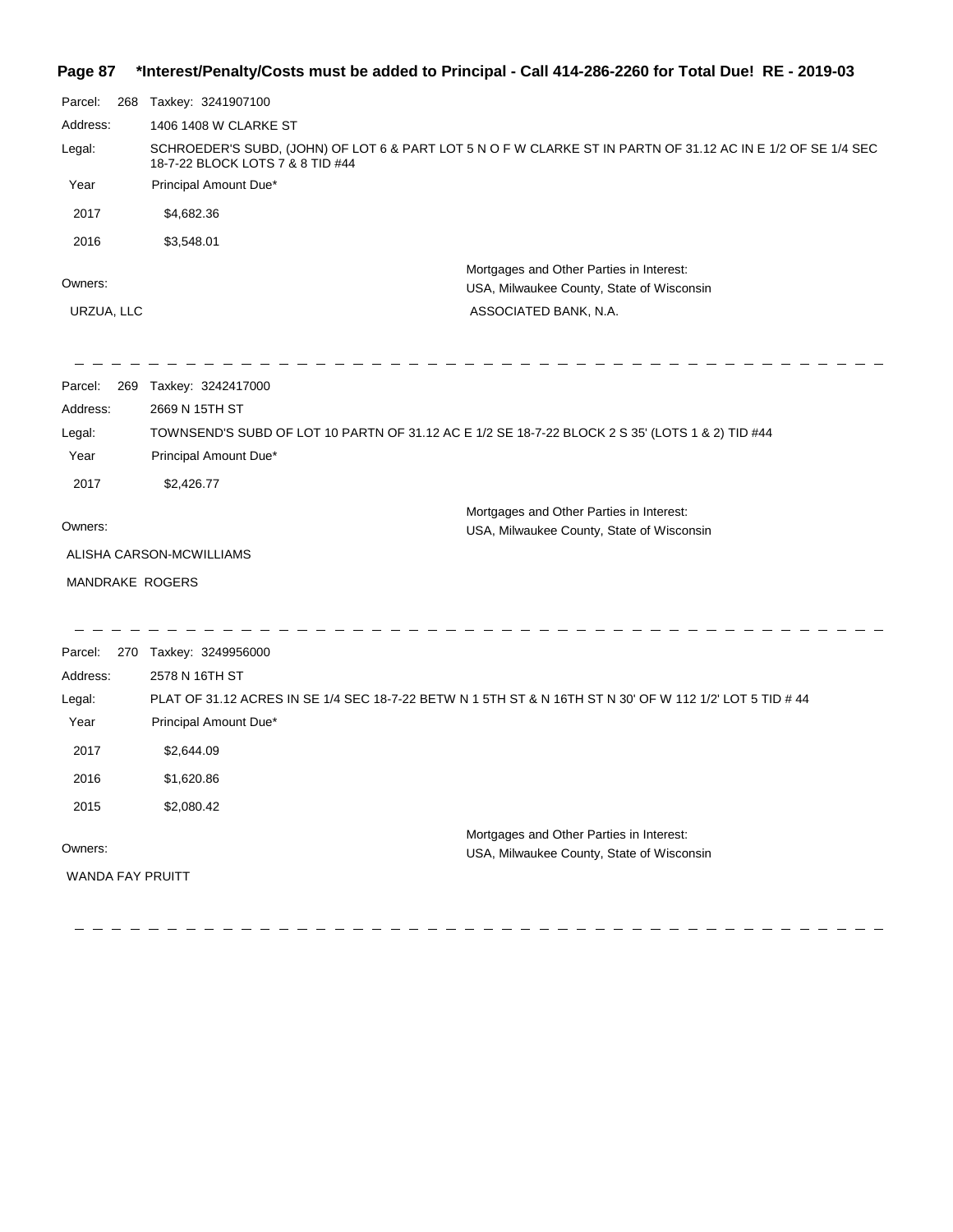| Page 88        |                                                                                | *Interest/Penalty/Costs must be added to Principal - Call 414-286-2260 for Total Due! RE - 2019-03             |
|----------------|--------------------------------------------------------------------------------|----------------------------------------------------------------------------------------------------------------|
| Parcel:        | 271 Taxkey: 3250075200                                                         |                                                                                                                |
| Address:       | 2459 W MEDFORD AV                                                              |                                                                                                                |
| Legal:         | 29.60' LOT 1 SUBJ TO & TOGETHER WITH EASE                                      | DAHLMAN & KILIAN'S SUBD OF 65.92 ACRES IN SW 1/4 S EC 18-7-22 BLOCK 240 S 25.80' OF W 29.60' & S 29.8 0' EXC W |
| Year           | Principal Amount Due*                                                          |                                                                                                                |
| 2016           | \$165.92                                                                       |                                                                                                                |
| Owners:        |                                                                                | Mortgages and Other Parties in Interest:<br>USA, Milwaukee County, State of Wisconsin                          |
|                | <b>MONICA CORRINE MILLER</b>                                                   |                                                                                                                |
| Parcel:        | 272 Taxkey: 3250123100                                                         |                                                                                                                |
| Address:       | 2466 N 26TH ST                                                                 |                                                                                                                |
| Legal:         | DAHLMAN & KILIAN'S SUBD OF 65.92 ACRES IN SW 1/4 S EC 18-7-22 BLOCK 241 LOT 22 |                                                                                                                |
| Year           | Principal Amount Due*                                                          |                                                                                                                |
| 2017           | \$2,165.96                                                                     |                                                                                                                |
| 2016           | \$2,633.08                                                                     |                                                                                                                |
| 2015           | \$3,699.33                                                                     |                                                                                                                |
|                |                                                                                | Mortgages and Other Parties in Interest:                                                                       |
| Owners:        |                                                                                | USA, Milwaukee County, State of Wisconsin                                                                      |
|                | FIFTH PROPERTY DEVELOPMENT, LLC                                                | CITY ATTORNEY'S OFFICE                                                                                         |
| Parcel:        | 273 Taxkey: 3250818100                                                         |                                                                                                                |
| Address:       | 2572 2574 N 21ST ST                                                            |                                                                                                                |
| Legal:         |                                                                                | MANN, BURKE & SOMERS SUBD OF LOTS 5,6 & 7 IN WILLI AMS SUBD IN SW 1/4 SEC 18-7-22 BLOCK 8 S 80' (LOTS 7-8 &9)  |
| Year           | Principal Amount Due*                                                          |                                                                                                                |
| 2017           | \$790.41                                                                       |                                                                                                                |
| 2016           | \$4,228.80                                                                     |                                                                                                                |
|                |                                                                                | Mortgages and Other Parties in Interest:                                                                       |
| Owners:        |                                                                                | USA, Milwaukee County, State of Wisconsin                                                                      |
| WILLIE NEALY   |                                                                                | ADVANCE MORTGAGE CORPORATION                                                                                   |
| ELMO NEALY JR. |                                                                                |                                                                                                                |
|                |                                                                                |                                                                                                                |

 $=$   $-$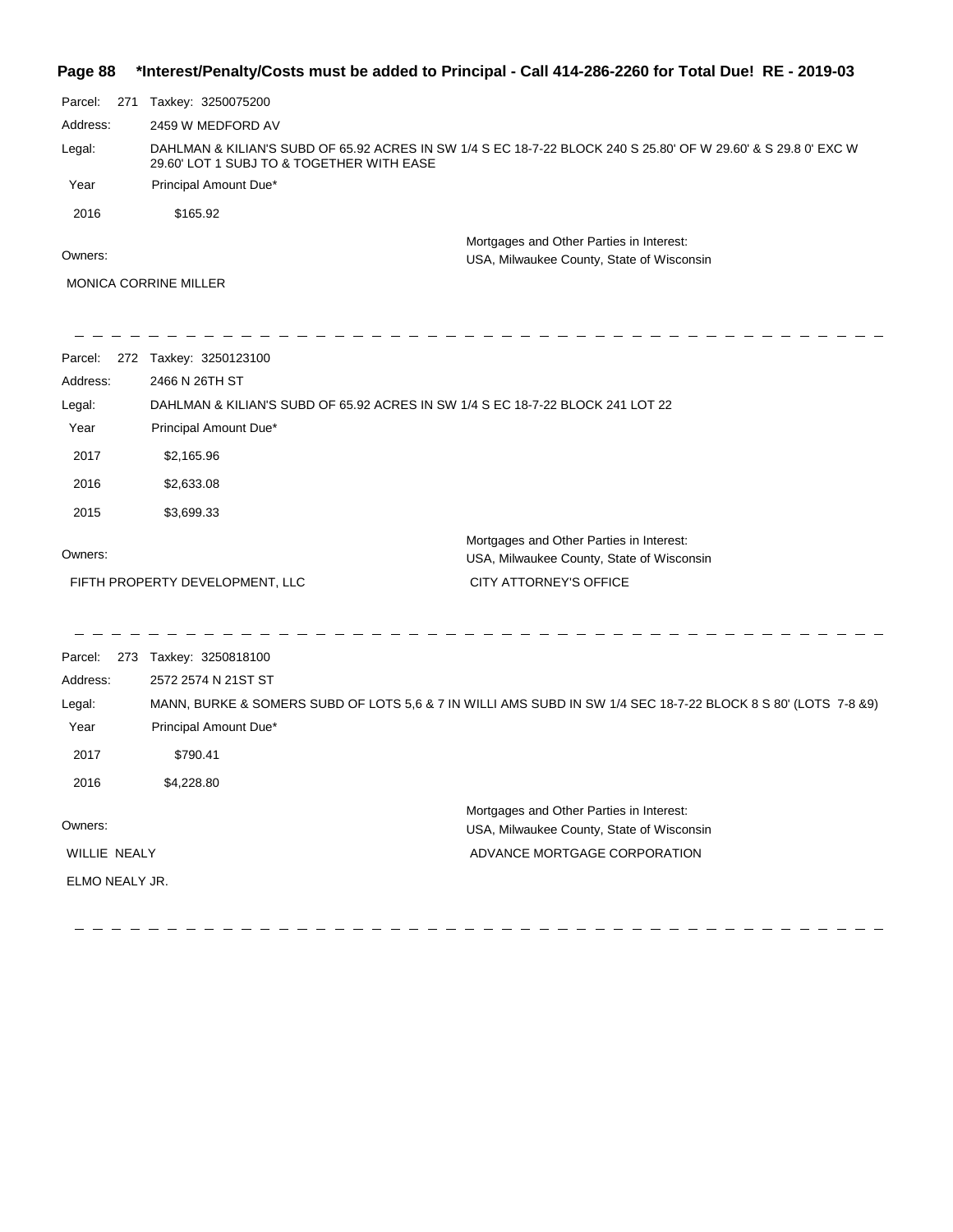## **Page 89 \*Interest/Penalty/Costs must be added to Principal - Call 414-286-2260 for Total Due! RE - 2019-03**

| Parcel:<br>274<br>Address:<br>Legal:<br>Year<br>2017 | Taxkey: 3251063000<br>2451 N 26TH ST<br>RE-SUBD OF LOTS 1 TO 7 ETC IN DAHLMAN & KILIAN'S S UBD IN SW 1/4 SEC 18-7-22 BLOCK 3 LOT 8<br>Principal Amount Due*<br>\$124.24 |                                                                           |  |
|------------------------------------------------------|-------------------------------------------------------------------------------------------------------------------------------------------------------------------------|---------------------------------------------------------------------------|--|
|                                                      |                                                                                                                                                                         | Mortgages and Other Parties in Interest:                                  |  |
| Owners:                                              |                                                                                                                                                                         | USA, Milwaukee County, State of Wisconsin                                 |  |
| DEXTER STRONG, JR.                                   |                                                                                                                                                                         | THE CORPORATION TRUST COMPANY                                             |  |
|                                                      |                                                                                                                                                                         | ONE MAIN FINANCIAL                                                        |  |
|                                                      |                                                                                                                                                                         | MORTGAGE ASSOCIATES, INC.                                                 |  |
|                                                      |                                                                                                                                                                         | JPMORGAN CHASE BANK, N.A.                                                 |  |
| Parcel:                                              | 275 Taxkey: 3251345000                                                                                                                                                  |                                                                           |  |
| Address:                                             | 2643 2645 N 24TH PL                                                                                                                                                     |                                                                           |  |
| Legal:                                               |                                                                                                                                                                         | SUBD OF LOTS 9 & 10 OF WILLIAMS SUBD IN SW 1/4 SEC 18-7-22 BLOCK 2 LOT 14 |  |
| Year                                                 | Principal Amount Due*                                                                                                                                                   |                                                                           |  |
| 2017                                                 | \$5,400.60                                                                                                                                                              |                                                                           |  |
| 2016                                                 | \$2,236.63                                                                                                                                                              |                                                                           |  |
| 2015                                                 | \$2,213.29                                                                                                                                                              |                                                                           |  |
|                                                      |                                                                                                                                                                         | Mortgages and Other Parties in Interest:                                  |  |
| Owners:                                              |                                                                                                                                                                         | USA, Milwaukee County, State of Wisconsin                                 |  |
| <b>SAM WOODRUFF</b>                                  |                                                                                                                                                                         |                                                                           |  |
| Parcel:                                              | 276 Taxkey: 3260307000                                                                                                                                                  |                                                                           |  |
| Address:                                             | 2555 N 33RD ST                                                                                                                                                          |                                                                           |  |
| Legal:                                               | CONTINUATION OF LEWIS' SUBD IN SE 1/4 SEC 13-7-21 BLOCK 5 LOT 7 TID #66                                                                                                 |                                                                           |  |
| Year                                                 | Principal Amount Due*                                                                                                                                                   |                                                                           |  |
| 2017                                                 | \$2,232.93                                                                                                                                                              |                                                                           |  |
| 2016                                                 | \$1,803.00                                                                                                                                                              |                                                                           |  |
| Owners:                                              |                                                                                                                                                                         | Mortgages and Other Parties in Interest:                                  |  |
| MICHELLE MULLINS                                     |                                                                                                                                                                         | USA, Milwaukee County, State of Wisconsin                                 |  |
|                                                      |                                                                                                                                                                         |                                                                           |  |
|                                                      |                                                                                                                                                                         |                                                                           |  |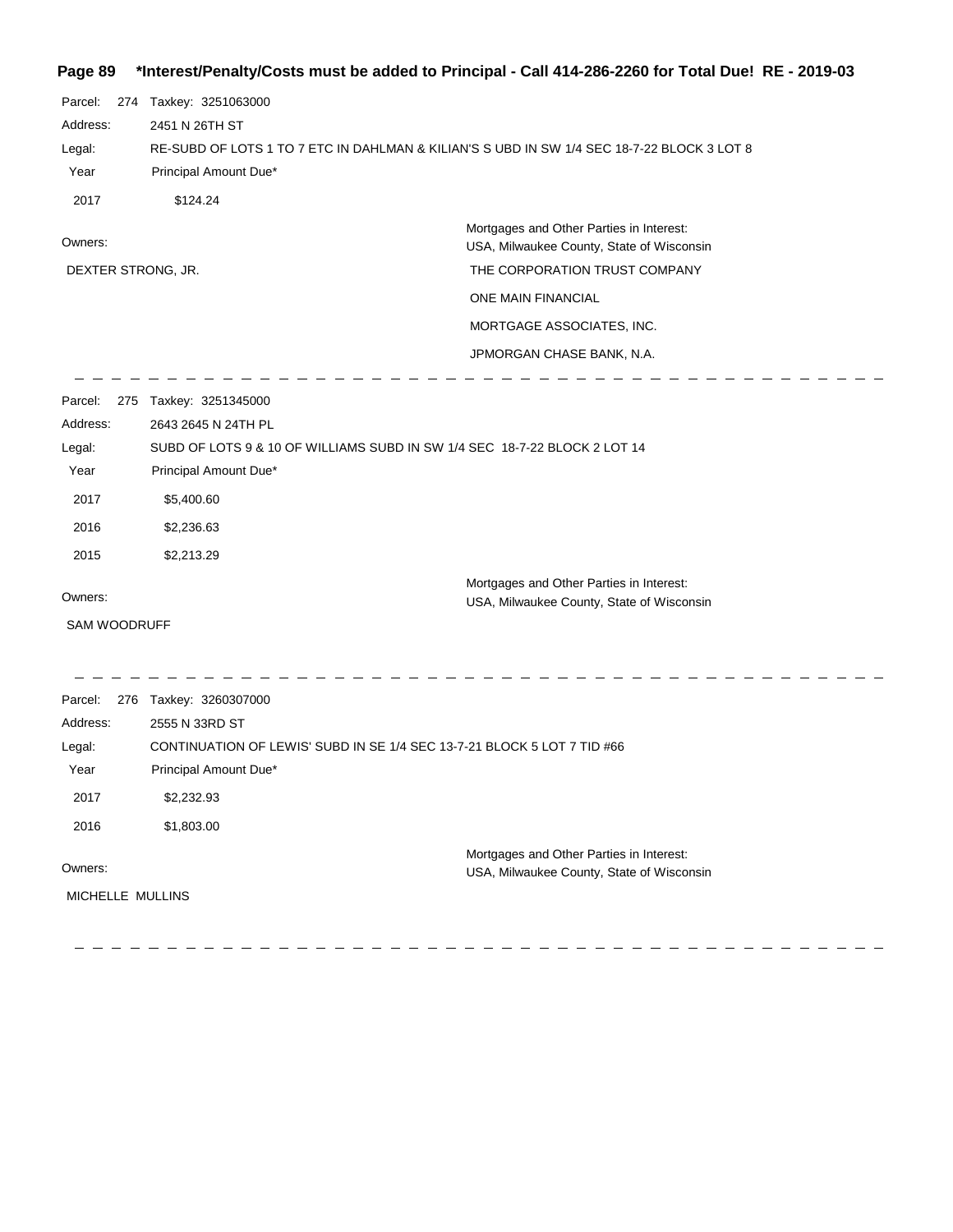## **Page 90 \*Interest/Penalty/Costs must be added to Principal - Call 414-286-2260 for Total Due! RE - 2019-03**

| Parcel:  | 277 | Taxkey: 3260894000                                                             |
|----------|-----|--------------------------------------------------------------------------------|
| Address: |     | 2461 N 33RD ST                                                                 |
| Legal:   |     | LEWIS' SUBD OF PART OF W 53 ACRES IN SE 1/4 SEC 13 -7-21 BLOCK 4 LOT 5 TID #66 |
| Year     |     | Principal Amount Due*                                                          |
| 2017     |     | \$574.29                                                                       |
| 2016     |     | \$568.74                                                                       |
| 2015     |     | \$1,672.61                                                                     |
| 2014     |     | \$899.03                                                                       |
|          |     | Mortgages and Other Parties in Interest:                                       |
| Owners:  |     | USA, Milwaukee County, State of Wisconsin                                      |

### Owners:

SHORIECE HOWARD

 $\frac{1}{2}$  $\overline{\phantom{a}}$  $\overline{\phantom{a}}$  $\sim$   $\overline{\phantom{a}}$ 

| Parcel:<br>278       | Taxkey: 3261500000    |                                                                                     |  |
|----------------------|-----------------------|-------------------------------------------------------------------------------------|--|
| Address:             | 2516 N 35TH ST        |                                                                                     |  |
| Legal:               |                       | PRUSSIAN HEIGHTS BEING A SUBD OF W 1/2 OF W 53 AC SE 13-7-21 BLOCK 4 LOT 25 TID #66 |  |
| Year                 | Principal Amount Due* |                                                                                     |  |
| 2017                 | \$447.16              |                                                                                     |  |
| 2016                 | \$425.48              |                                                                                     |  |
|                      |                       | Mortgages and Other Parties in Interest:                                            |  |
| Owners:              |                       | USA, Milwaukee County, State of Wisconsin                                           |  |
| <b>DENZELL ARMON</b> |                       |                                                                                     |  |
|                      |                       |                                                                                     |  |
|                      |                       |                                                                                     |  |

| Parcel:                | 279 | Taxkey: 3261542000                                                                  |                                                                                       |
|------------------------|-----|-------------------------------------------------------------------------------------|---------------------------------------------------------------------------------------|
| Address:               |     | 2420 N 35TH ST                                                                      |                                                                                       |
| Legal:                 |     | PRUSSIAN HEIGHTS BEING A SUBD OF W 1/2 OF W 53 AC SE 13-7-21 BLOCK 5 LOT 26 TID #66 |                                                                                       |
| Year                   |     | Principal Amount Due*                                                               |                                                                                       |
| 2017                   |     | \$1,304.52                                                                          |                                                                                       |
| 2016                   |     | \$1,534.43                                                                          |                                                                                       |
| 2015                   |     | \$1,847.23                                                                          |                                                                                       |
| Owners:                |     |                                                                                     | Mortgages and Other Parties in Interest:<br>USA, Milwaukee County, State of Wisconsin |
| EDDIE MAE MARTIN       |     |                                                                                     | UNIVERSAL MORTGAGE CORPORATION                                                        |
| <b>LAWRENCE MARTIN</b> |     |                                                                                     | FEDERAL NATIONAL MORTGAGE ASSOCIATION                                                 |

 $= -$ 

 $\sim \frac{1}{2}$  $\frac{1}{2}$  ------------------------------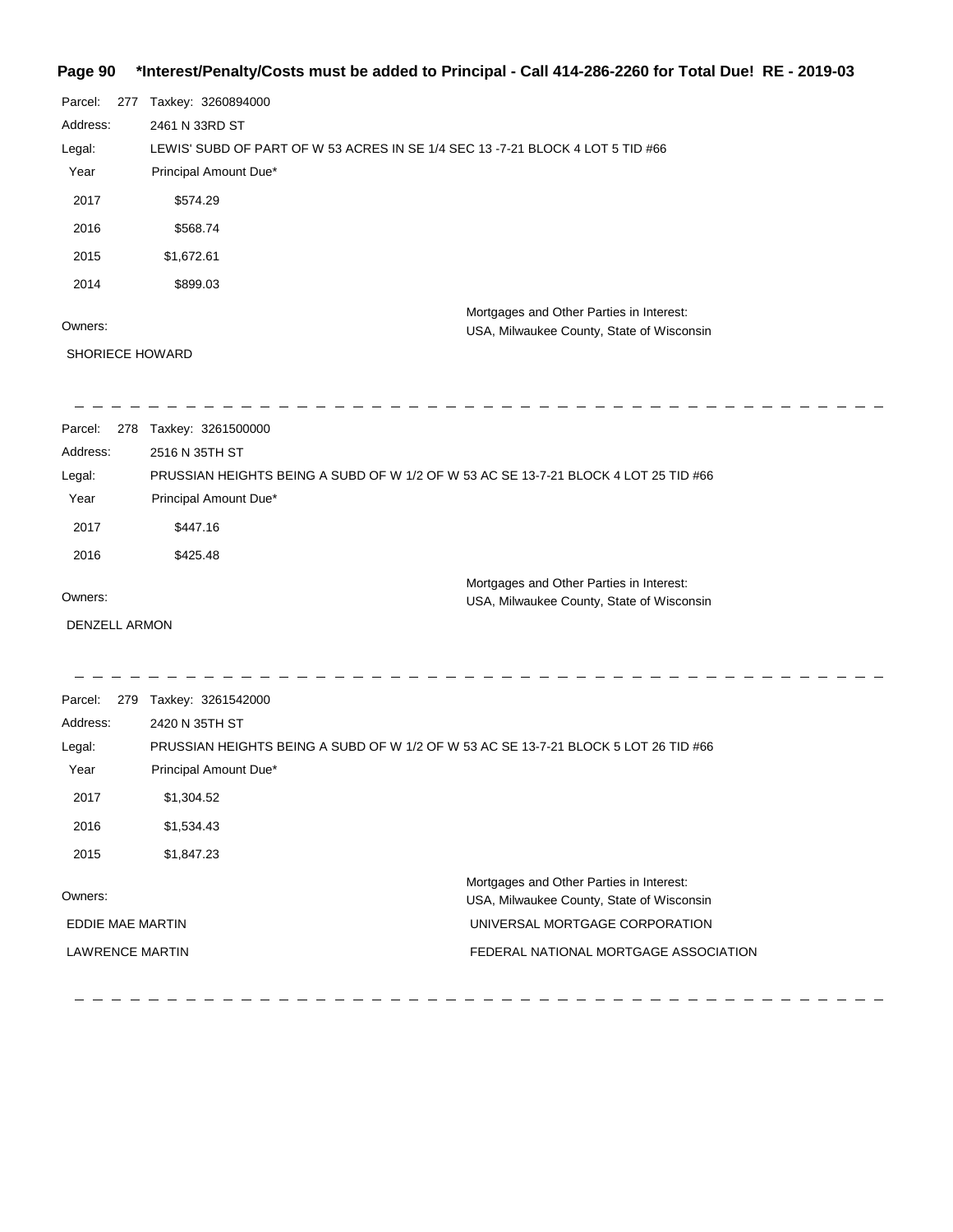## **Page 91 \*Interest/Penalty/Costs must be added to Principal - Call 414-286-2260 for Total Due! RE - 2019-03**

| Parcel:<br>280         | Taxkey: 3270526000                                                               |                                           |
|------------------------|----------------------------------------------------------------------------------|-------------------------------------------|
| Address:               | 2471 2473 N 41ST ST                                                              |                                           |
| Legal:                 | FIRST CONTINUATION OF BOULEVARD PARK IN SW 1/4 SEC 13-7-21 BLOCK 6 LOT 2 NID #04 |                                           |
| Year                   | Principal Amount Due*                                                            |                                           |
| 2017                   | \$888.88                                                                         |                                           |
| Owners:                |                                                                                  | Mortgages and Other Parties in Interest:  |
|                        |                                                                                  | USA, Milwaukee County, State of Wisconsin |
| <b>CHARLES MCGUIRE</b> |                                                                                  |                                           |
|                        |                                                                                  |                                           |
|                        |                                                                                  |                                           |
| Parcel:<br>281         | Taxkey: 3270559000                                                               |                                           |
| Address:               | 2439 2441 N 40TH ST                                                              |                                           |
| Legal:                 | FIRST CONTINUATION OF BOULEVARD PARK IN SW 1/4 SEC 13-7-21 BLOCK 7 LOT 8 NID #04 |                                           |
| Year                   | Principal Amount Due*                                                            |                                           |
| 2016                   | \$2,027.40                                                                       |                                           |
|                        |                                                                                  | Mortgages and Other Parties in Interest:  |
| Owners:                |                                                                                  | USA, Milwaukee County, State of Wisconsin |
| H H H HOME RENTAL LLC  |                                                                                  | ONE CHOICE MORTGAGE, LLC                  |
| <b>CEREE HALL</b>      |                                                                                  |                                           |
|                        |                                                                                  |                                           |
|                        |                                                                                  |                                           |
|                        |                                                                                  |                                           |

 $\overline{\phantom{0}}$ 

 $\overline{\phantom{0}}$ 

 $\overline{\phantom{a}}$ 

| Parcel:               | 282 Taxkey: 3271381000                                                            |                                                                                       |
|-----------------------|-----------------------------------------------------------------------------------|---------------------------------------------------------------------------------------|
| Address:              | 2661 2663 N 39TH ST                                                               |                                                                                       |
| Legal:                | THIRD CONTINUATION OF BOULEVARD PARK (SW 1/4 SEC 1 3-7-21) BLOCK 16 LOT 4 NID #04 |                                                                                       |
| Year                  | Principal Amount Due*                                                             |                                                                                       |
| 2017                  | \$1,643.64                                                                        |                                                                                       |
| 2016                  | \$2,389.08                                                                        |                                                                                       |
| 2015                  | \$2,741.88                                                                        |                                                                                       |
| 2014                  | \$1,905.13                                                                        |                                                                                       |
| Owners:               |                                                                                   | Mortgages and Other Parties in Interest:<br>USA, Milwaukee County, State of Wisconsin |
| <b>CURTIS BROWN</b>   |                                                                                   | ASSOCIATED BANK, N.A.                                                                 |
| <b>CURTIS R BROWN</b> |                                                                                   |                                                                                       |
| ETHEL L BROWN         |                                                                                   |                                                                                       |
|                       |                                                                                   |                                                                                       |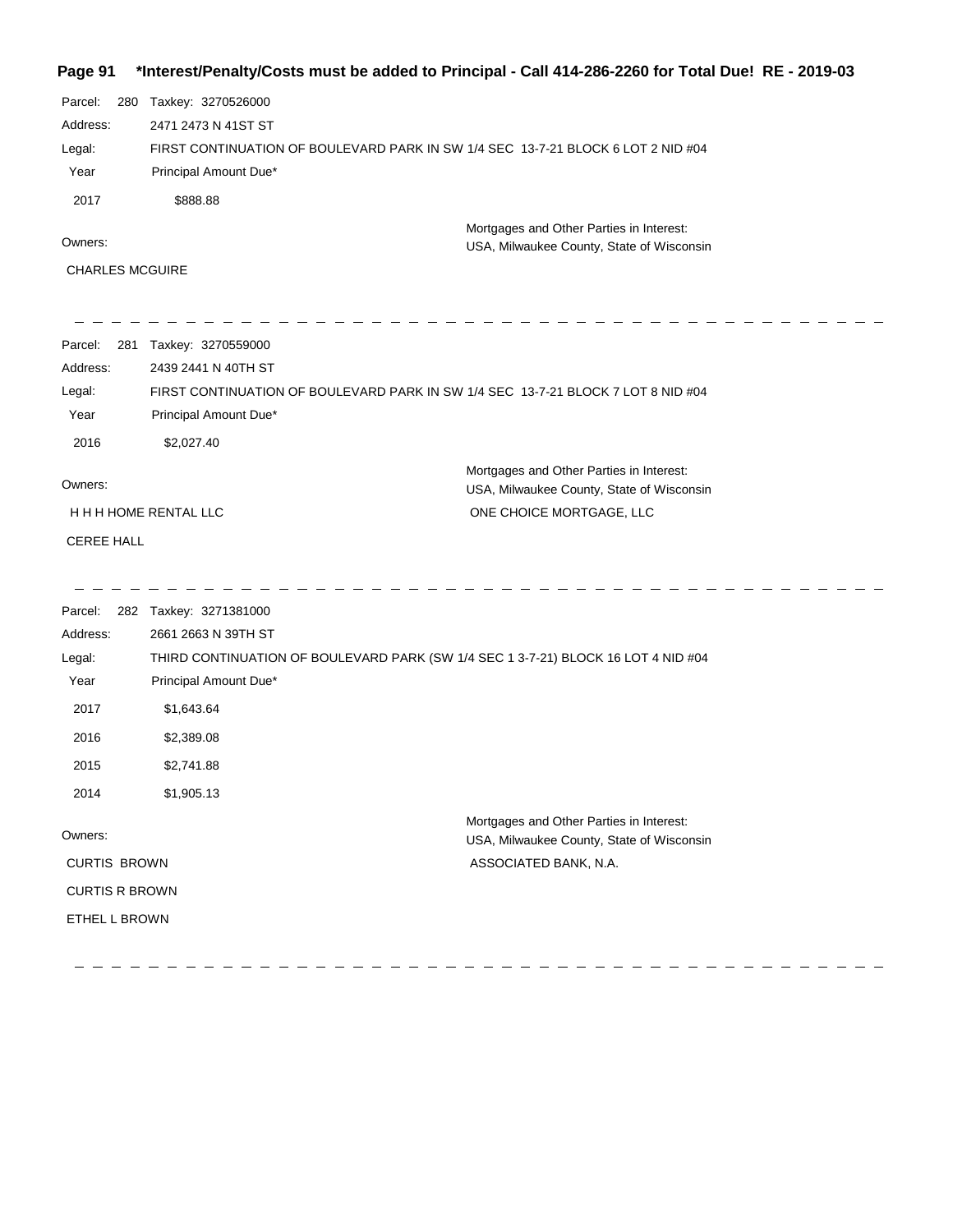## **Page 92 \*Interest/Penalty/Costs must be added to Principal - Call 414-286-2260 for Total Due! RE - 2019-03**

| Page 92            |                                                                  | "interest/Penaity/Costs must be added to Principal - Call 414-286-2260 for Total Due! RE - 2019-03 |  |  |
|--------------------|------------------------------------------------------------------|----------------------------------------------------------------------------------------------------|--|--|
| Parcel:            | 283 Taxkey: 3271517000                                           |                                                                                                    |  |  |
| Address:           | 2640 N 36TH ST                                                   |                                                                                                    |  |  |
| Legal:             | WESTERN AVENUE PARK IN SW 1/4 SEC 13-7-21 BLOCK 1 LOT 14 TID #66 |                                                                                                    |  |  |
| Year               | Principal Amount Due*                                            |                                                                                                    |  |  |
| 2017               | \$1,151.04                                                       |                                                                                                    |  |  |
| 2016               | \$2,357.10                                                       |                                                                                                    |  |  |
|                    |                                                                  | Mortgages and Other Parties in Interest:                                                           |  |  |
| Owners:            |                                                                  | USA, Milwaukee County, State of Wisconsin                                                          |  |  |
| <b>ALICE SCOTT</b> |                                                                  |                                                                                                    |  |  |
| JEFFERIE SCOTT     |                                                                  |                                                                                                    |  |  |
|                    | Parcel: 284 Taxkey: 3271801000                                   |                                                                                                    |  |  |
| Address:           | 3805 3829 W MEINECKE AV                                          |                                                                                                    |  |  |
| Legal:             |                                                                  | CERTIFIED SURVEY MAP NO 5903 IN SW 1/4 SEC 13-7-21 PARCEL 1 NID #03                                |  |  |
| Year               | Principal Amount Due*                                            |                                                                                                    |  |  |
| 2017               | \$43,343.00                                                      |                                                                                                    |  |  |
| 2016               | \$13,968.83                                                      |                                                                                                    |  |  |
| Owners:            |                                                                  | Mortgages and Other Parties in Interest:<br>USA, Milwaukee County, State of Wisconsin              |  |  |
| JOHNNY L MOUTRY JR |                                                                  | <b>SUMMITLDS</b>                                                                                   |  |  |
|                    | NEW COVENANT PHASE I, LLC                                        | STATE BANK OF TEXAS                                                                                |  |  |
|                    |                                                                  | <b>SPRING BANK</b>                                                                                 |  |  |
|                    |                                                                  | NORTH MILWAUKEE STATE BANK, A DIVISION OF FIRST-<br>CITIZENS BANK & TRUST COMPANY                  |  |  |
|                    |                                                                  | LOCAL INITIATIVES SUPPORT CORPORATION                                                              |  |  |
|                    |                                                                  | CITY OF MILWAUKEE NEIGHBORHOOD IMPROVEMENT<br>DEVELOPMENT CORPORATION                              |  |  |
| Parcel:            | 285 Taxkey: 3290549000                                           |                                                                                                    |  |  |
| Address:           | 2472 N 52ND ST                                                   |                                                                                                    |  |  |
| Legal:             | LISBON AVENUE HEIGHTS IN SW 1/4 SEC 14-7-21 BLOCK 7 LOT 18       |                                                                                                    |  |  |
| Year               | Principal Amount Due*                                            |                                                                                                    |  |  |
| 2017               | \$5,106.27                                                       |                                                                                                    |  |  |
| 2016               | \$4,715.09                                                       |                                                                                                    |  |  |
|                    |                                                                  | Mortgages and Other Parties in Interest:                                                           |  |  |

#### Owners:

ANTWAN ROBINSON

 $\frac{1}{2} \frac{1}{2} \frac{1}{2} \frac{1}{2} \frac{1}{2} \frac{1}{2} \frac{1}{2} \frac{1}{2} \frac{1}{2} \frac{1}{2} \frac{1}{2} \frac{1}{2} \frac{1}{2} \frac{1}{2} \frac{1}{2} \frac{1}{2} \frac{1}{2} \frac{1}{2} \frac{1}{2} \frac{1}{2} \frac{1}{2} \frac{1}{2} \frac{1}{2} \frac{1}{2} \frac{1}{2} \frac{1}{2} \frac{1}{2} \frac{1}{2} \frac{1}{2} \frac{1}{2} \frac{1}{2} \frac{$ 

USA, Milwaukee County, State of Wisconsin

- - - - - - - - - - -

- - -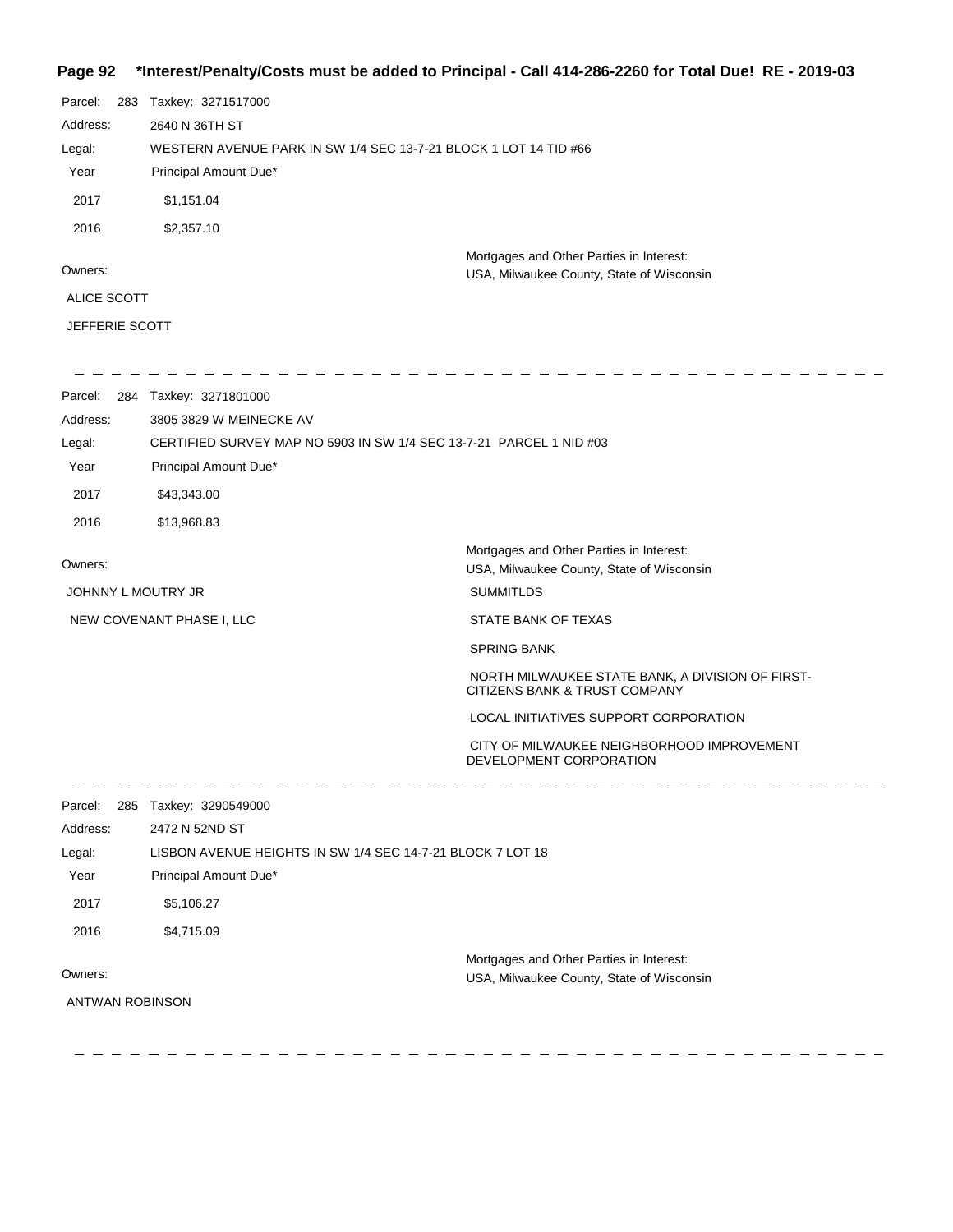## **Page 93 \*Interest/Penalty/Costs must be added to Principal - Call 414-286-2260 for Total Due! RE - 2019-03**

| Parcel:<br>Address:<br>Legal:<br>Year<br>2017<br>2016<br>2015 | 286 | Taxkey: 3290822000<br>2476 N 59TH ST<br>MONTROSE IN SW 1/4 SEC 14-7-21 BLOCK 7 LOT 13<br>Principal Amount Due*<br>\$2,692.02<br>\$7,376.28<br>\$38.27         |                                                                                                                                |
|---------------------------------------------------------------|-----|---------------------------------------------------------------------------------------------------------------------------------------------------------------|--------------------------------------------------------------------------------------------------------------------------------|
| Owners:                                                       |     |                                                                                                                                                               | Mortgages and Other Parties in Interest:                                                                                       |
| TERRY TAPER                                                   |     |                                                                                                                                                               | USA, Milwaukee County, State of Wisconsin<br>NORTH MILWAUKEE STATE BANK, A DIVISION OF FIRST-<br>CITIZENS BANK & TRUST COMPANY |
|                                                               |     |                                                                                                                                                               | CITY OF MILWAUKEE                                                                                                              |
| Parcel:<br>Address:<br>Legal:<br>Year<br>2017<br>2016         |     | 287 Taxkey: 3291404000<br>2513 N 56TH ST<br>Principal Amount Due*<br>\$3,487.68<br>\$2,702.96                                                                 | SPRING PARK IN SW 1/4 SEC 14-7-21 BLOCK 1 ALL EXC S 80' (LOTS 3-4-5 & 6) & (LOT 13 & N 40' LOT 14 BL K 2 ADJ)                  |
| Owners:                                                       |     |                                                                                                                                                               | Mortgages and Other Parties in Interest:                                                                                       |
|                                                               |     | THE ESTATE OF AARON HALL JR                                                                                                                                   | USA, Milwaukee County, State of Wisconsin<br><b>AVIS THOMAS</b>                                                                |
|                                                               |     |                                                                                                                                                               | ANGELA DORSEY                                                                                                                  |
| Parcel:<br>Address:<br>Legal:<br>Year<br>2017<br>2016         |     | 288 Taxkey: 3461639000<br>2167 N 52ND ST<br>WASHINGTON PARK HEIGHTS IN NW 1/4 SEC 23-7-21 BLOC K 3 LOT 6<br>Principal Amount Due*<br>\$2,177.01<br>\$2,443.12 |                                                                                                                                |
| Owners:                                                       |     |                                                                                                                                                               | Mortgages and Other Parties in Interest:<br>USA, Milwaukee County, State of Wisconsin                                          |
| <b>CAROLYN ROGGE</b>                                          |     |                                                                                                                                                               |                                                                                                                                |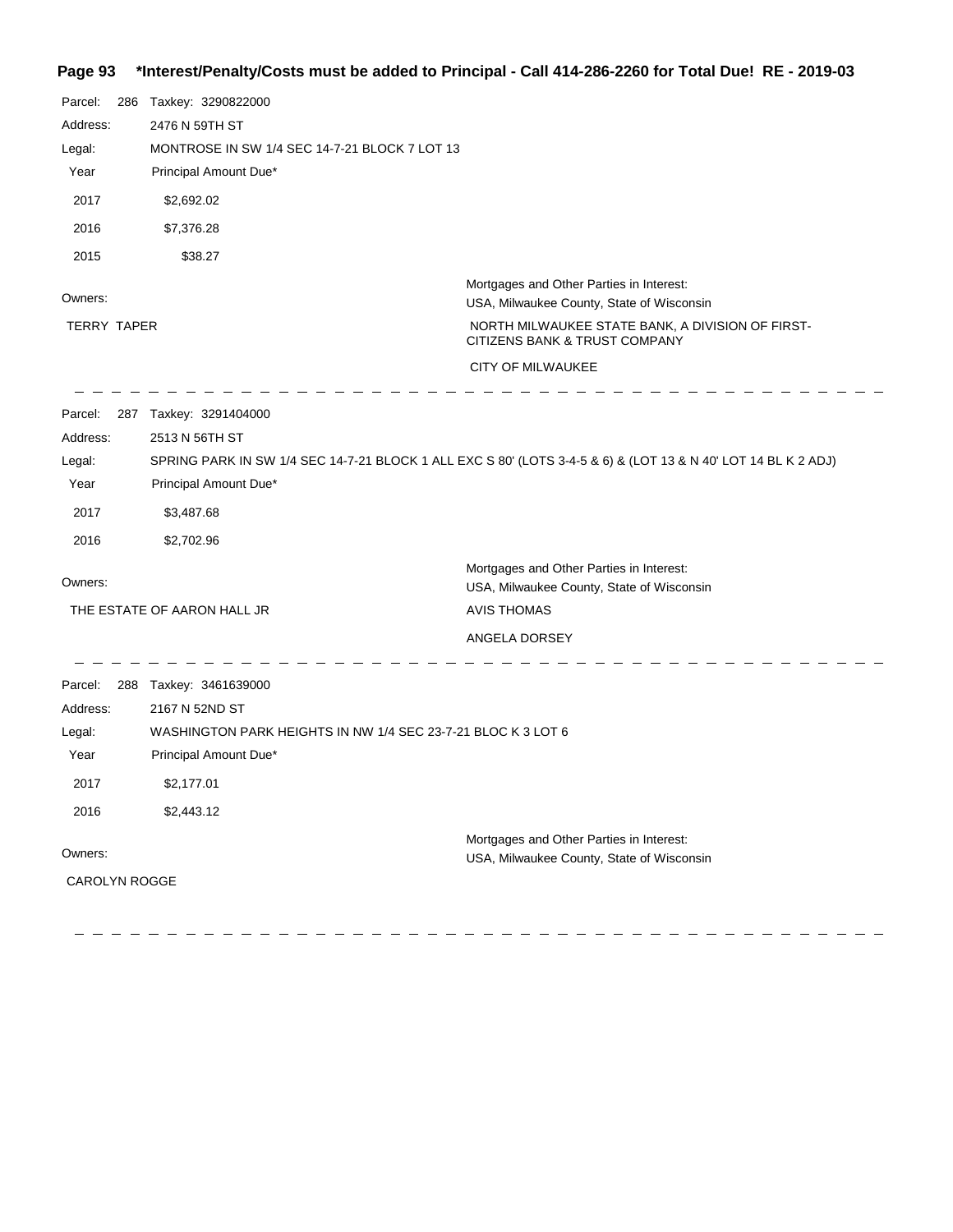### **Page 94 \*Interest/Penalty/Costs must be added to Principal - Call 414-286-2260 for Total Due! RE - 2019-03**

| Parcel:           | 289 Taxkey: 3480299000                                                   |                                                                                       |  |
|-------------------|--------------------------------------------------------------------------|---------------------------------------------------------------------------------------|--|
| Address:          | 1952 N 39TH ST                                                           |                                                                                       |  |
| Legal:            | GRAND VIEW PARK IN NW 1/4 SEC 24-7-21 BLOCK 5 LOT 27 NID #03             |                                                                                       |  |
| Year              | Principal Amount Due*                                                    |                                                                                       |  |
| 2017              | \$1,541.27                                                               |                                                                                       |  |
| 2016              | \$1,839.31                                                               |                                                                                       |  |
| Owners:           |                                                                          | Mortgages and Other Parties in Interest:<br>USA, Milwaukee County, State of Wisconsin |  |
| JIB-NORTH LLC     |                                                                          | SOPHIE ECKSTEIN                                                                       |  |
| JOHN LUSZ         |                                                                          |                                                                                       |  |
|                   |                                                                          |                                                                                       |  |
| Parcel:           | 290 Taxkey: 3480324000                                                   |                                                                                       |  |
| Address:          | 1944 1946 N 38TH ST                                                      |                                                                                       |  |
| Legal:            | GRAND VIEW PARK IN NW 1/4 SEC 24-7-21 BLOCK 6 LOT 26 NID #03             |                                                                                       |  |
| Year              | Principal Amount Due*                                                    |                                                                                       |  |
| 2017              | \$2,265.30                                                               |                                                                                       |  |
| 2016              | \$1,991.49                                                               |                                                                                       |  |
| Owners:           |                                                                          | Mortgages and Other Parties in Interest:                                              |  |
|                   |                                                                          | USA, Milwaukee County, State of Wisconsin                                             |  |
| <b>LUCY BURKS</b> |                                                                          |                                                                                       |  |
| Parcel:           | 291 Taxkey: 3480950000                                                   |                                                                                       |  |
| Address:          | 3727 3729 W NORTH AV                                                     |                                                                                       |  |
| Legal:            | LOGAN PARK IN NW 1/4 SEC 24-7-21 BLOCK 3 LOT 8 BID #28, NID #03, TID #40 |                                                                                       |  |
| Year              | Principal Amount Due*                                                    |                                                                                       |  |
| 2017              | \$748.45                                                                 |                                                                                       |  |
| 2016              | \$412.69                                                                 |                                                                                       |  |
| Owners:           |                                                                          | Mortgages and Other Parties in Interest:                                              |  |
|                   |                                                                          | USA, Milwaukee County, State of Wisconsin                                             |  |
| DOMONIC PHILLIPS  |                                                                          |                                                                                       |  |
|                   |                                                                          |                                                                                       |  |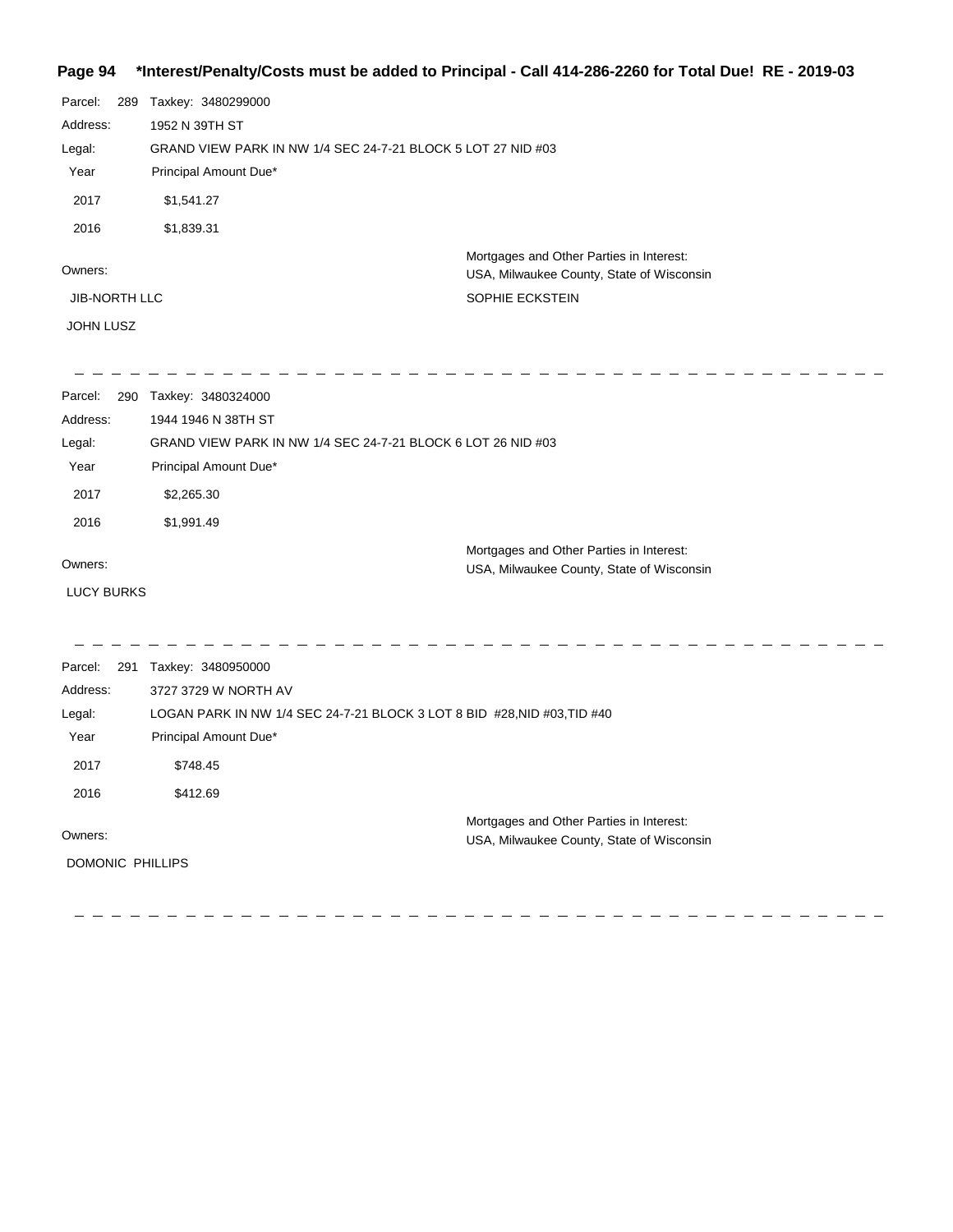## **Page 95 \*Interest/Penalty/Costs must be added to Principal - Call 414-286-2260 for Total Due! RE - 2019-03**

| Parcel:<br>Address:<br>Legal:<br>Year | 292 Taxkey: 3481032000<br>2157 N 37TH ST<br>LOGAN PARK IN NW 1/4 SEC 24-7-21 BLOCK 6 LOT 6 NID #03<br>Principal Amount Due* |                                                                                       |
|---------------------------------------|-----------------------------------------------------------------------------------------------------------------------------|---------------------------------------------------------------------------------------|
| 2017                                  | \$142.79                                                                                                                    |                                                                                       |
| 2015                                  | \$186.11                                                                                                                    |                                                                                       |
| Owners:                               |                                                                                                                             | Mortgages and Other Parties in Interest:<br>USA, Milwaukee County, State of Wisconsin |
| <b>CHARLES NOOTENS</b>                |                                                                                                                             | STATE OF WISCONSIN, DEPARTMENT OF VETERANS<br><b>AFFAIRS</b>                          |
| JOHN SCHWANKE                         |                                                                                                                             |                                                                                       |
| THEODOSIA SCHWANKE                    |                                                                                                                             |                                                                                       |
|                                       | Parcel: 293 Taxkey: 3481121100                                                                                              |                                                                                       |
| Address:                              | 2132 N 36TH ST                                                                                                              |                                                                                       |
| Legal:                                | LOGAN PARK IN NW 1/4 SEC 24-7-21 BLOCK 8 LOTS 26 & 27 NID #03                                                               |                                                                                       |
| Year                                  | Principal Amount Due*                                                                                                       |                                                                                       |
| 2017                                  | \$2,207.68                                                                                                                  |                                                                                       |
| 2016                                  | \$1,502.08                                                                                                                  |                                                                                       |
| Owners:                               |                                                                                                                             | Mortgages and Other Parties in Interest:                                              |
| DEANGELO MIDDLETON                    |                                                                                                                             | USA, Milwaukee County, State of Wisconsin<br>PARK BANK                                |
|                                       |                                                                                                                             | DEPARTMENT OF WORKFORCE DEVELOPMENT                                                   |
|                                       |                                                                                                                             | <b>BMO HARRIS BANK</b>                                                                |
|                                       |                                                                                                                             |                                                                                       |
|                                       | Parcel: 294 Taxkey: 3481420000                                                                                              |                                                                                       |
| Address:                              | 1853 1855 N 39TH ST<br>WEST PARK SUBD IN NW 1/4 SEC 24-7-21 BLOCK 2 LOT 1 5 NID #03                                         |                                                                                       |
| Legal:<br>Year                        | Principal Amount Due*                                                                                                       |                                                                                       |
| 2017                                  | \$4,694.42                                                                                                                  |                                                                                       |
|                                       |                                                                                                                             |                                                                                       |
| 2016                                  | \$2,734.16                                                                                                                  |                                                                                       |
| Owners:                               |                                                                                                                             | Mortgages and Other Parties in Interest:<br>USA, Milwaukee County, State of Wisconsin |
| <b>GAMALIEL MATOS</b>                 |                                                                                                                             | INSIDER'S CASH, LLC                                                                   |
|                                       | MILWAUKEE INCOME PROPERTY LLC                                                                                               |                                                                                       |
|                                       |                                                                                                                             |                                                                                       |

 $\qquad \qquad -$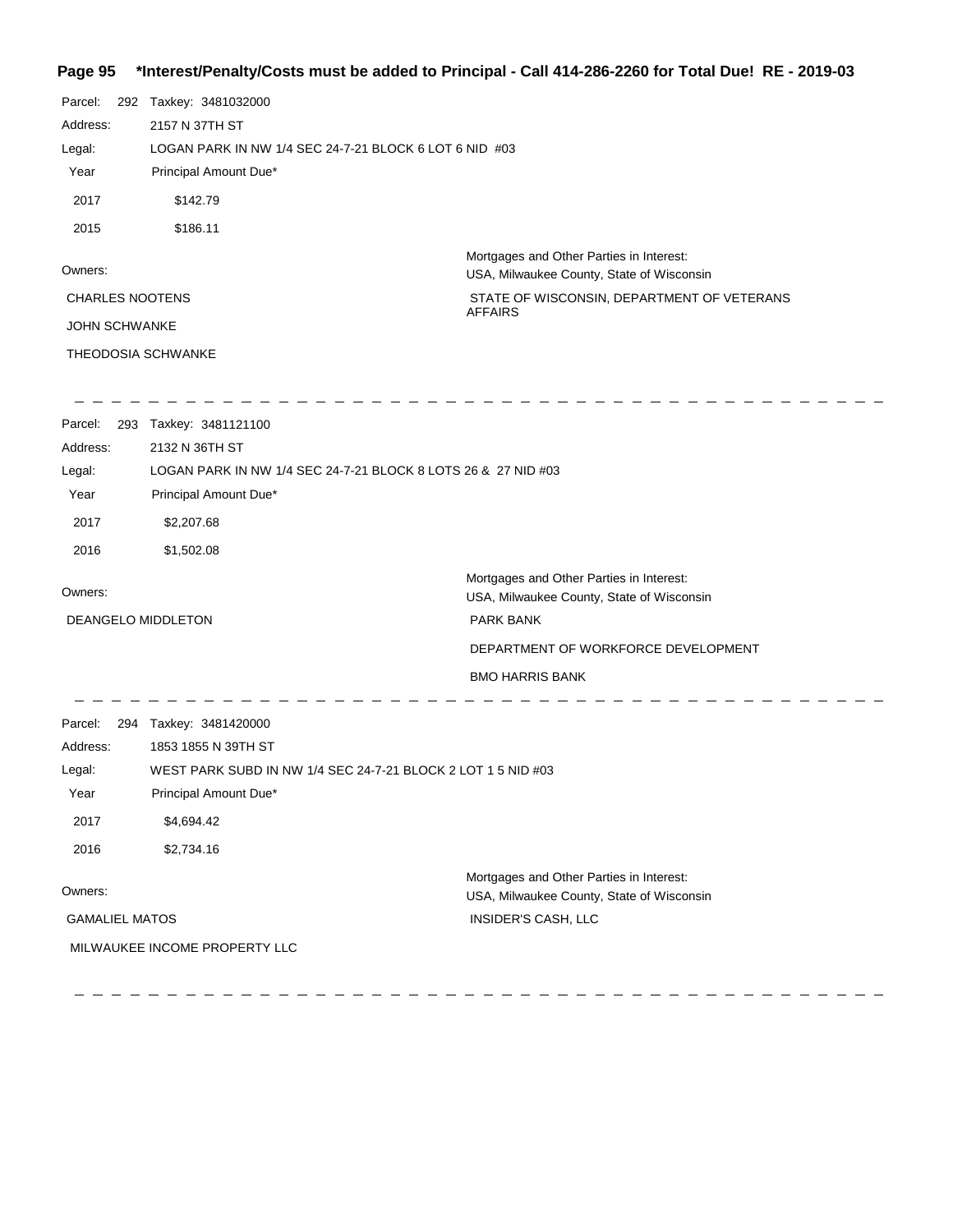### **Page 96 \*Interest/Penalty/Costs must be added to Principal - Call 414-286-2260 for Total Due! RE - 2019-03**

| Parcel:<br>295          | Taxkey: 3490722000                                                                                            |                                                                                       |  |
|-------------------------|---------------------------------------------------------------------------------------------------------------|---------------------------------------------------------------------------------------|--|
| Address:                | 1908 N 31ST ST<br>CONTINUATION OF MILLER'S PARK OF E 1/2 OF NE 1/4 S EC 24-7-21 BLOCK 5 W 120' LOT 28 NID #03 |                                                                                       |  |
| Legal:                  |                                                                                                               |                                                                                       |  |
| Year                    | Principal Amount Due*                                                                                         |                                                                                       |  |
| 2017                    | \$4,330.05                                                                                                    |                                                                                       |  |
| 2016                    | \$4,927.99                                                                                                    |                                                                                       |  |
| 2015                    | \$5,370.00                                                                                                    |                                                                                       |  |
| Owners:                 |                                                                                                               | Mortgages and Other Parties in Interest:<br>USA, Milwaukee County, State of Wisconsin |  |
| MANAGEMENT LLC          | HARDIN REAL ESTATE ACQUISITION AND                                                                            |                                                                                       |  |
| <b>GRACE PINK</b>       |                                                                                                               |                                                                                       |  |
| Parcel:                 | 296 Taxkey: 3491164000                                                                                        |                                                                                       |  |
| Address:                | 2105 N 28TH ST                                                                                                |                                                                                       |  |
| Legal:                  |                                                                                                               | HUMBOLDT HEIGHTS IN E 1/2 IN NE 1/4 SEC 24-7-21 BL OCK 3 S 20' LOT 10 & N 20' LOT 11  |  |
| Year                    | Principal Amount Due*                                                                                         |                                                                                       |  |
| 2017                    | \$1,131.85                                                                                                    |                                                                                       |  |
| 2016                    | \$2,188.22                                                                                                    |                                                                                       |  |
| Owners:                 |                                                                                                               | Mortgages and Other Parties in Interest:<br>USA, Milwaukee County, State of Wisconsin |  |
| SHENIKA JACKSON         |                                                                                                               | <b>BRIAN SONDERMAN</b>                                                                |  |
|                         |                                                                                                               | DANIEL G RADLER                                                                       |  |
|                         |                                                                                                               | QUARLES & BRADY LLP                                                                   |  |
|                         |                                                                                                               | MILWAUKEE HABITAT FOR HUMANITY, INC.                                                  |  |
| Parcel:                 | 297 Taxkey: 3491173000                                                                                        |                                                                                       |  |
| Address:                | 2108 N 29TH ST                                                                                                |                                                                                       |  |
| Legal:                  |                                                                                                               | HUMBOLDT HEIGHTS IN E 1/2 IN NE 1/4 SEC 24-7-21 BL OCK 3 LOT 20                       |  |
| Year                    | Principal Amount Due*                                                                                         |                                                                                       |  |
| 2017                    | \$442.26                                                                                                      |                                                                                       |  |
| 2016                    | \$1,486.43                                                                                                    |                                                                                       |  |
|                         |                                                                                                               | Mortgages and Other Parties in Interest:                                              |  |
| Owners:                 |                                                                                                               | USA, Milwaukee County, State of Wisconsin                                             |  |
| <b>GERTRUDE LOGGINS</b> |                                                                                                               |                                                                                       |  |
|                         |                                                                                                               |                                                                                       |  |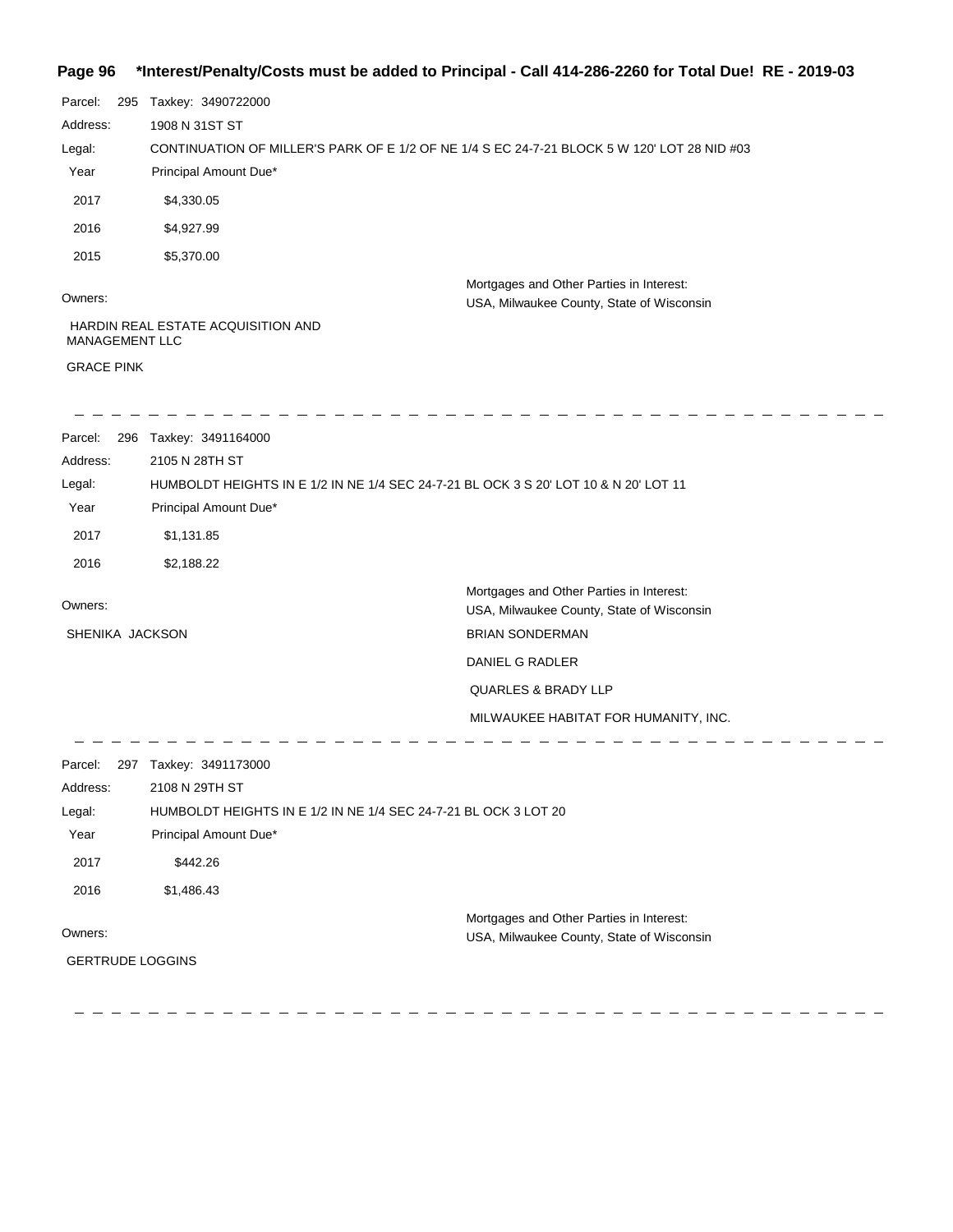## **Page 97 \*Interest/Penalty/Costs must be added to Principal - Call 414-286-2260 for Total Due! RE - 2019-03**

| Parcel:<br>298           | Taxkey: 3491725000                                                                      |                                                                                       |
|--------------------------|-----------------------------------------------------------------------------------------|---------------------------------------------------------------------------------------|
| Address:                 | 1932 1934 N 30TH ST                                                                     |                                                                                       |
| Legal:                   | MILLER'S PARK OF E 1/2 IN NE 1/4 SEC 24-7-21 BLOCK 2 LOT 20                             |                                                                                       |
| Year                     | Principal Amount Due*                                                                   |                                                                                       |
| 2017                     | \$289.66                                                                                |                                                                                       |
| 2016                     | \$103.33                                                                                |                                                                                       |
| 2015                     | \$52.84                                                                                 |                                                                                       |
| 2014                     | \$2,683.33                                                                              |                                                                                       |
| 2013                     | \$1,521.10                                                                              |                                                                                       |
| 2012                     | \$2,109.92                                                                              |                                                                                       |
| 2011                     | \$5,015.86                                                                              |                                                                                       |
| 2010                     | \$5,426.42                                                                              |                                                                                       |
| 2009                     | \$5,562.27                                                                              |                                                                                       |
| 2008                     | \$5,147.21                                                                              |                                                                                       |
| 2007                     | \$1,696.16                                                                              |                                                                                       |
| Owners:                  |                                                                                         | Mortgages and Other Parties in Interest:                                              |
|                          |                                                                                         | USA, Milwaukee County, State of Wisconsin                                             |
| ALAN OLSON               |                                                                                         | JPMORGAN CHASE BANK AS TRUSTEE, C/O RESIDENTIAL<br>FUNDING CORPORATION                |
|                          |                                                                                         | CITY OF MILWAUKEE                                                                     |
|                          |                                                                                         | ACCREDITED HOME LENDERS, INC.                                                         |
| Parcel:<br>299           | Taxkey: 3500201100                                                                      |                                                                                       |
| Address:                 | 1961 N 20TH ST                                                                          |                                                                                       |
| Legal:                   | ASSESSMENT SUBD NO 18 IN NW 1/4 SEC 19-7-22 BLOCK 257 E 127.50' (LOT 17 & N 1/2 LOT 18) |                                                                                       |
| Year                     | Principal Amount Due*                                                                   |                                                                                       |
| 2017                     | \$3,919.65                                                                              |                                                                                       |
| 2016                     | \$5,996.41                                                                              |                                                                                       |
| 2015                     | \$11.86                                                                                 |                                                                                       |
| Owners:                  |                                                                                         | Mortgages and Other Parties in Interest:<br>USA, Milwaukee County, State of Wisconsin |
| <b>VALERIE RASPBERRY</b> |                                                                                         | SELECT PORTFOLIO SERVICING, INC.                                                      |
|                          |                                                                                         | OWNIT MORTGAGE SOLUTIONS, INC.                                                        |
|                          |                                                                                         | FIRST SERVICE CREDIT UNION                                                            |
|                          |                                                                                         |                                                                                       |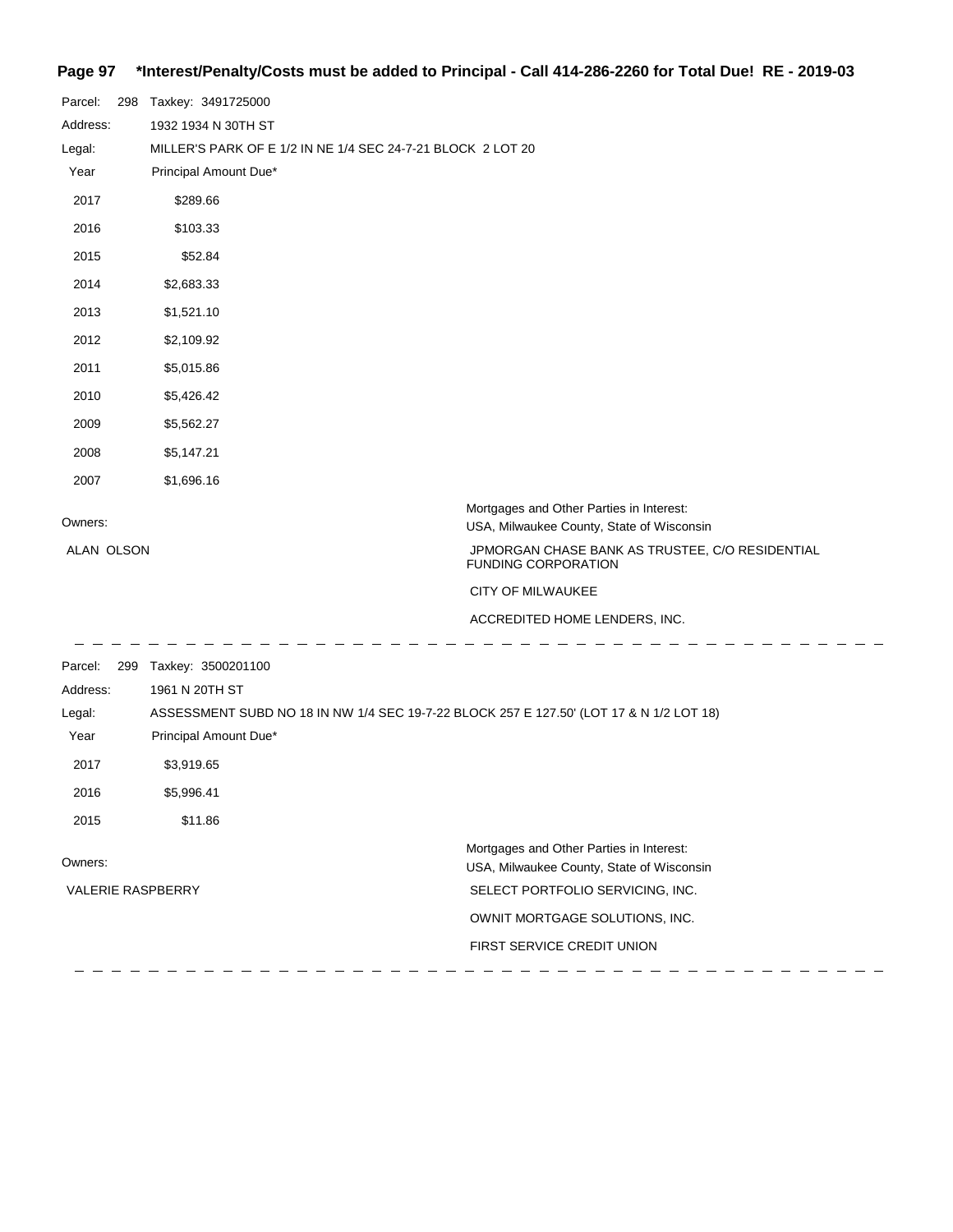### **Page 98 \*Interest/Penalty/Costs must be added to Principal - Call 414-286-2260 for Total Due! RE - 2019-03**

| Parcel:              | 300 | Taxkey: 3500311000                                         |                                           |
|----------------------|-----|------------------------------------------------------------|-------------------------------------------|
| Address:             |     | 2327 W BROWN ST                                            |                                           |
| Legal:               |     | ASSESSMENT SUBD NO 19 IN NW 1/4 SEC 19-7-22 BLOCK 1 LOT 21 |                                           |
| Year                 |     | Principal Amount Due*                                      |                                           |
| 2017                 |     | \$1,474.83                                                 |                                           |
| 2016                 |     | \$1,666.88                                                 |                                           |
| 2015                 |     | \$1,088.01                                                 |                                           |
| 2014                 |     | \$2,846.24                                                 |                                           |
| 2013                 |     | \$778.59                                                   |                                           |
|                      |     |                                                            | Mortgages and Other Parties in Interest:  |
| Owners:              |     |                                                            | USA, Milwaukee County, State of Wisconsin |
| <b>IRIS BROOKS</b>   |     |                                                            |                                           |
| <b>WILLIE BROOKS</b> |     |                                                            |                                           |
|                      |     |                                                            |                                           |

| Parcel:<br>-301       | Taxkey: 3501837000                                   |                                                                                       |
|-----------------------|------------------------------------------------------|---------------------------------------------------------------------------------------|
| Address:              | 1744 N 23RD ST                                       |                                                                                       |
| Legal:                | MAY'S SUBD IN NW & SW 1/4 SEC 19-7-22 BLOCK 2 LOT 17 |                                                                                       |
| Year                  | Principal Amount Due*                                |                                                                                       |
| 2017                  | \$1,507.11                                           |                                                                                       |
| 2016                  | \$1,186.27                                           |                                                                                       |
| 2015                  | \$380.85                                             |                                                                                       |
| Owners:               |                                                      | Mortgages and Other Parties in Interest:<br>USA, Milwaukee County, State of Wisconsin |
|                       | THE ESTATE OF LILLIE WILLIAMS                        | <b>FROEDTERT HOSPITAL</b>                                                             |
| <b>COREY WILLIAMS</b> |                                                      | DEPARTMENT OF WORKFORCE DEVELOPMENT                                                   |

\_ \_ \_ \_ \_ \_ \_ \_ \_ \_  $\begin{array}{cccccccccccccc} \bot & \bot & \bot & \bot & \bot & \bot \end{array}$  $\frac{1}{2}$  . <br>  $\frac{1}{2}$  . <br>  $\frac{1}{2}$  . <br>  $\frac{1}{2}$  . <br>  $\frac{1}{2}$  . <br>  $\frac{1}{2}$  . <br>  $\frac{1}{2}$  . <br>  $\frac{1}{2}$  . <br>  $\frac{1}{2}$  . <br><br><br><br><br><br><br><br><br><br><br><br><br><br><br><br><br><br><br><br><br><br>  $\sim \sim$  $\sim$  $\sim$  $\sim$  $\sim$  100  $\sim$ Parcel: 302 Taxkey: 3502071000 Address: 2218 2220 N 25TH ST MEEHAN & SOMER'S SUBD IN NW 1/4 SEC 19-7-22 BLOCK 3 LOT 25 Legal: Year Principal Amount Due\* 2017 \$806.89 2016 \$785.47 Mortgages and Other Parties in Interest: Owners: USA, Milwaukee County, State of Wisconsin BESSIE BARROW JEWEL BARROW

 $\mathbb{R}$ 

 $\mathbb{R}^2$ 

 $\overline{a}$   $\overline{a}$   $\overline{a}$ 

 $\begin{array}{ccccccccccccc} \multicolumn{2}{c}{} & \multicolumn{2}{c}{} & \multicolumn{2}{c}{} & \multicolumn{2}{c}{} & \multicolumn{2}{c}{} & \multicolumn{2}{c}{} & \multicolumn{2}{c}{} & \multicolumn{2}{c}{} & \multicolumn{2}{c}{} & \multicolumn{2}{c}{} & \multicolumn{2}{c}{} & \multicolumn{2}{c}{} & \multicolumn{2}{c}{} & \multicolumn{2}{c}{} & \multicolumn{2}{c}{} & \multicolumn{2}{c}{} & \multicolumn{2}{c}{} & \multicolumn{2}{c}{} & \multicolumn{2}{c}{} & \$ 

 $\mathbf{r}$ 

\_ \_ \_ \_ \_ \_ \_ \_ \_ \_ \_ \_ \_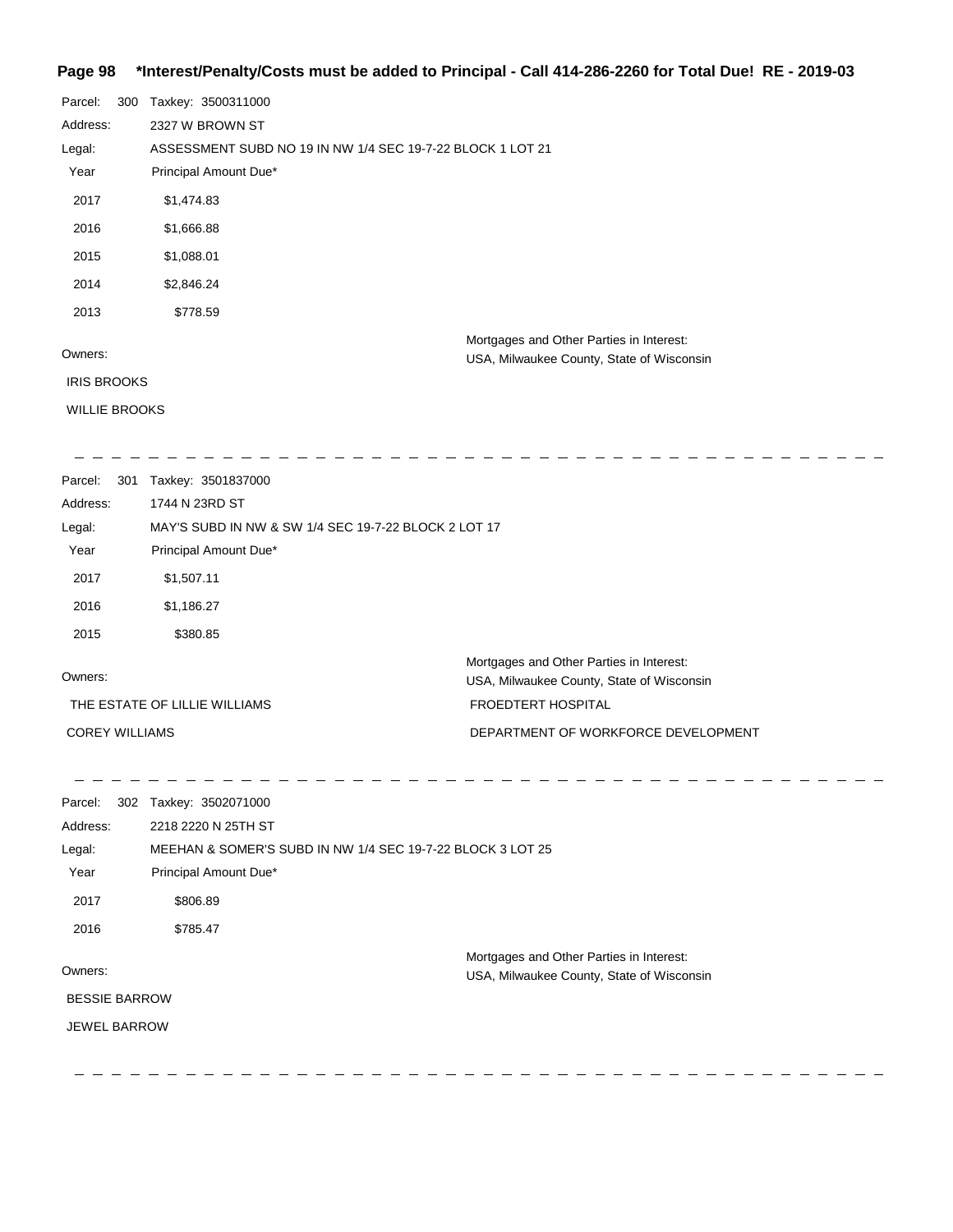**Page 99 \*Interest/Penalty/Costs must be added to Principal - Call 414-286-2260 for Total Due! RE - 2019-03** Parcel: 303 Taxkey: 3503412000 2518 W VINE ST Address: C. S. MAP NO. 6520 PT OF SW 1/4 OF NW 1/4 OF SEC 1 9-7-22 PARCEL 2 Legal: Year Principal Amount Due\* 2016 \$623.96 Mortgages and Other Parties in Interest: Owners: USA, Milwaukee County, State of Wisconsin WANDA WARD MILWAUKEE HABITAT FOR HUMANITY, INC. Parcel: 304 Taxkey: 3503481000 1918 N 25TH ST Address: CERTIFIED SURVEY MAP NO 6656 IN NW 1/4 SEC 19-7-22 PARCEL 1 Legal: Year Principal Amount Due\* 2017 \$1,471.99 2016 \$366.04 Mortgages and Other Parties in Interest: Owners: USA, Milwaukee County, State of Wisconsin BOBBY REDD QUARLES & BRADY LLP MILWAUKEE HABITAT FOR HUMANITY, INC. Parcel: 305 Taxkey: 3512140000 2208 2210 N 17TH ST Address: MARINER'S SUBD IN NE 1/4 SEC 19-7-22 BLOCK 1 N 18' LOT 50 & S 22' LOT 51 TID #44 Legal: Year Principal Amount Due\* 2017 \$4,538.23 2016 \$9,729.26 Mortgages and Other Parties in Interest: Owners: USA, Milwaukee County, State of Wisconsin JIB-NORTH LLC MILDRED WILSON PRIVATE FINANCE SOLUTIONS, LLC  $\overline{\phantom{a}}$  $\frac{1}{2} \frac{1}{2} \frac{1}{2} \frac{1}{2} \frac{1}{2} \frac{1}{2} \frac{1}{2} \frac{1}{2} \frac{1}{2} \frac{1}{2} \frac{1}{2} \frac{1}{2} \frac{1}{2} \frac{1}{2} \frac{1}{2} \frac{1}{2} \frac{1}{2} \frac{1}{2} \frac{1}{2} \frac{1}{2} \frac{1}{2} \frac{1}{2} \frac{1}{2} \frac{1}{2} \frac{1}{2} \frac{1}{2} \frac{1}{2} \frac{1}{2} \frac{1}{2} \frac{1}{2} \frac{1}{2} \frac{$ Parcel: 306 Taxkey: 3512508000 Address: 2124 N 12TH ST REEVE & ROE'S SUBD IN NE 1/4 SEC 19 & NW 1/4 SEC 2 0-7-22 BLOCK 20 LOT 21 TID #44 Legal: Year Principal Amount Due\* 2017 \$4,497.04 2016 \$1,589.77 2015 \$2,119.21 Mortgages and Other Parties in Interest: Owners: USA, Milwaukee County, State of Wisconsin MIKE DORNBACH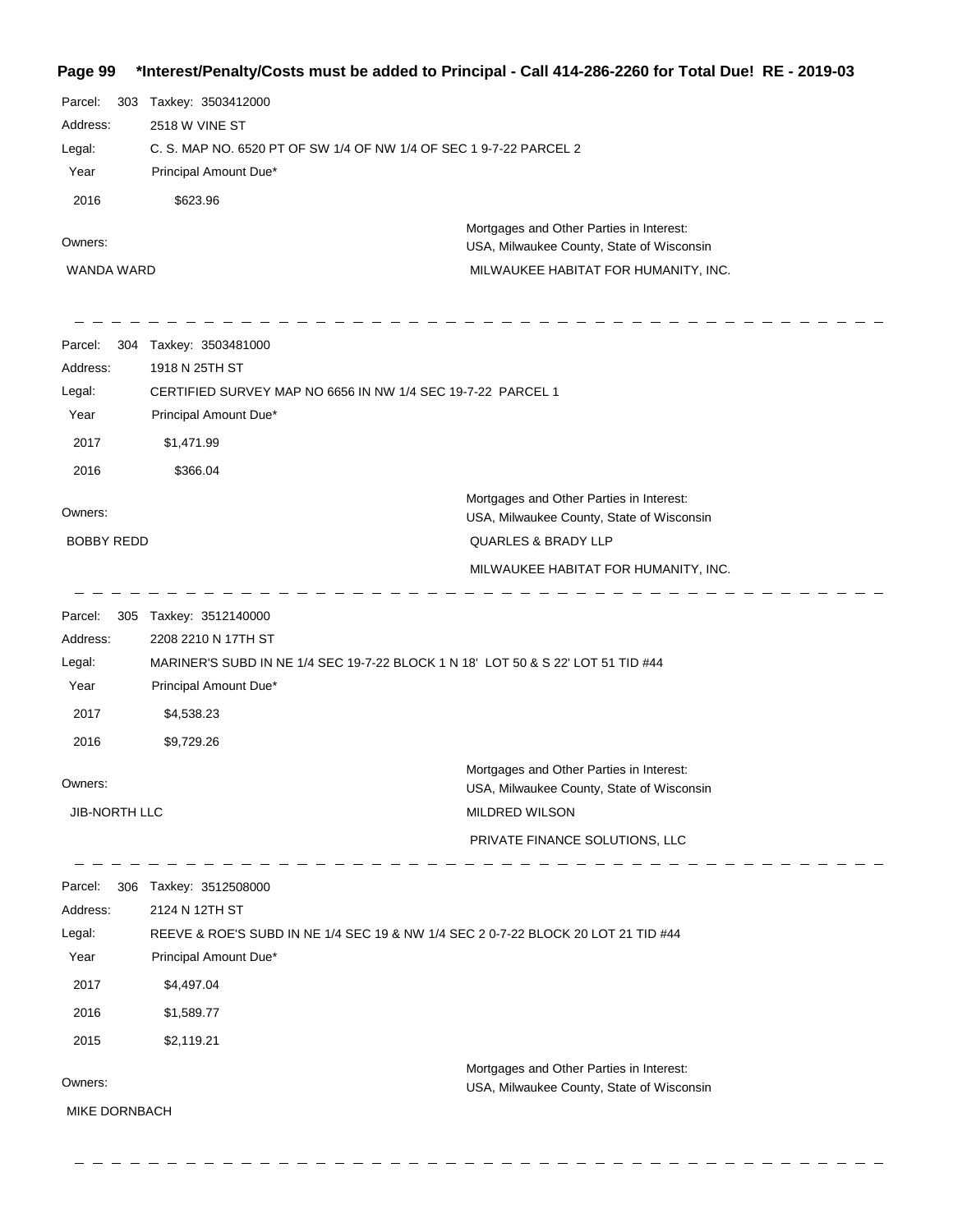## **Page 100 \*Interest/Penalty/Costs must be added to Principal - Call 414-286-2260 for Total Due! RE - 2019-03**

| Parcel:  | 307 | Taxkey: 3512655000                                                                              |
|----------|-----|-------------------------------------------------------------------------------------------------|
| Address: |     | 1905 W NORTH AV                                                                                 |
| Legal:   |     | ROUNDY'S SUBD OF W 14.838 ACRES ETC IN NE 1/4 SEC 19-7-22 BLOCK 250 LOTS 1 & 2 BID #32, TID #44 |
| Year     |     | Principal Amount Due*                                                                           |
| 2017     |     | \$3,796.58                                                                                      |
| 2016     |     | \$9,658.91                                                                                      |
| 2015     |     | \$7,462.07                                                                                      |
| 2014     |     | \$6,796.38                                                                                      |
| 2013     |     | \$2,229.80                                                                                      |
| 2012     |     | \$4,698.60                                                                                      |
| 2011     |     | \$741.80                                                                                        |
| 2010     |     | \$2,377.38                                                                                      |
| 2009     |     | \$1,446.35                                                                                      |
| Owners:  |     | Mortgages and Other Parties in Interest:<br><b>USA Milwaukee County State of Wisconsin</b>      |

WILLIE B WEEKS SR.

USA, Milwaukee County, State of Wisconsin

| Parcel:  | 308 Taxkey: 3513531000                                                              |
|----------|-------------------------------------------------------------------------------------|
| Address: | 1811 N 18TH ST                                                                      |
| Legal:   | GEO W THOMAS' SUBD OF W 2 ACS ETC IN NE 1/4 19-7-2 2 BLOCK 218 LOTS 10 & 11 TID #44 |
| Year     | Principal Amount Due*                                                               |
| 2017     | \$2,226.09                                                                          |
| 2016     | \$1,190.71                                                                          |
| 2015     | \$364.60                                                                            |
|          | Mortgages and Other Parties in Interest:                                            |
| Owners:  | USA, Milwaukee County, State of Wisconsin                                           |

ELLA M CONLEY

| 309<br>Parcel:     | Taxkey: 3521829100                                                        |                                                                                       |
|--------------------|---------------------------------------------------------------------------|---------------------------------------------------------------------------------------|
| Address:           | 1942 N 15TH ST                                                            |                                                                                       |
| Legal:             | VLIET'S ADDN IN NE 1/4 SEC 19 & NW 1/4 SEC 20-7-22 BLOCK 9 LOT 13 TID #44 |                                                                                       |
| Year               | Principal Amount Due*                                                     |                                                                                       |
| 2017               | \$1,523.21                                                                |                                                                                       |
| 2016               | \$1,221.83                                                                |                                                                                       |
| Owners:            |                                                                           | Mortgages and Other Parties in Interest:<br>USA, Milwaukee County, State of Wisconsin |
| <b>ZELLEE WEBB</b> |                                                                           | <b>MILWAUKEE COUNTY</b>                                                               |
|                    |                                                                           | <b>KEY FEDERAL SAVINGS BANK</b>                                                       |
|                    |                                                                           | CT CORPORATION SYSTEM                                                                 |
|                    |                                                                           |                                                                                       |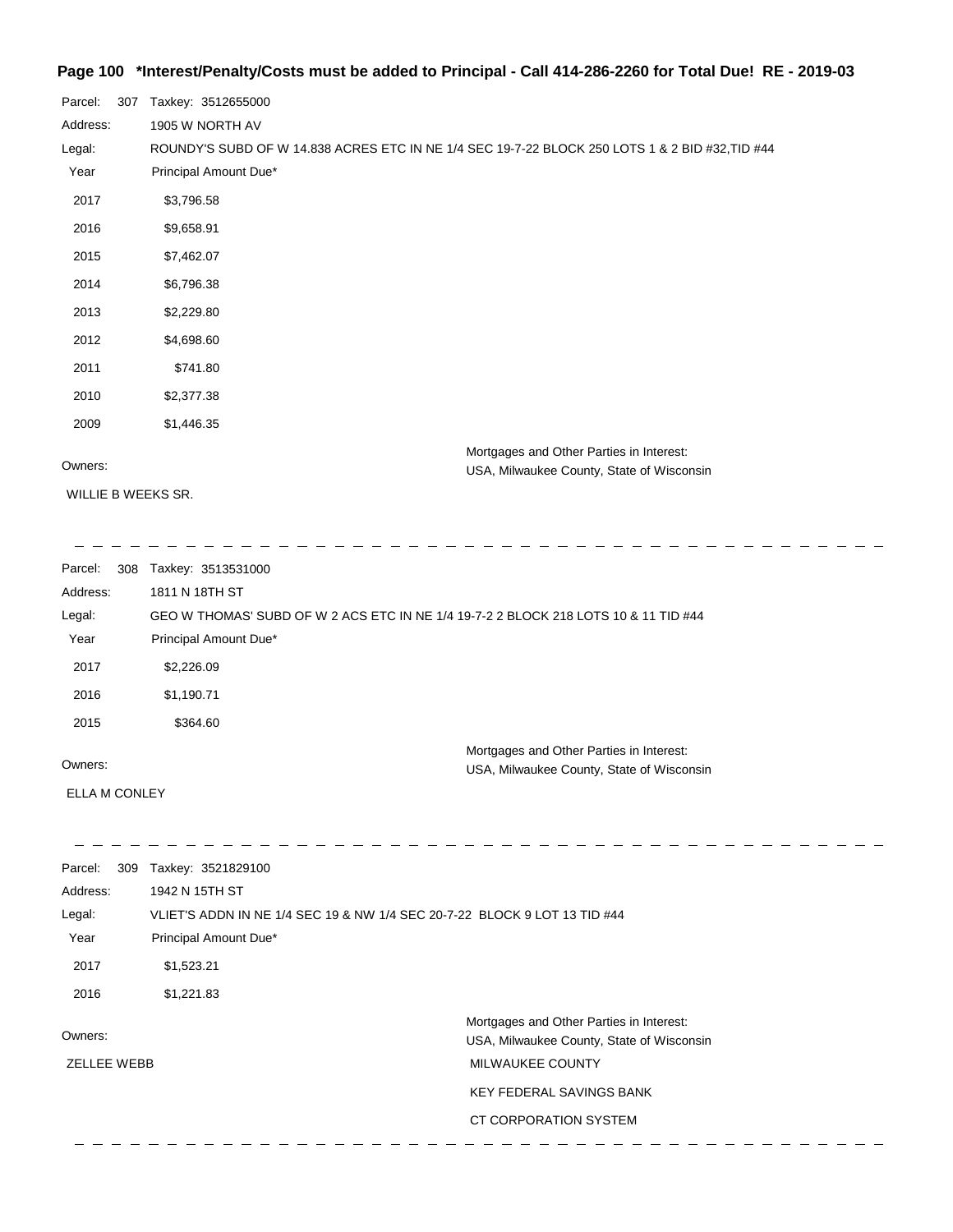# **Page 101 \*Interest/Penalty/Costs must be added to Principal - Call 414-286-2260 for Total Due! RE - 2019-03**

| Parcel:<br>Address:<br>Legal:<br>Year<br>2017         | 310 Taxkey: 3522712000<br>2015 N 11TH ST<br>BOOKER T ASHE SUBD IN NW 1/4 SEC 20-7-22 LOT 12<br>Principal Amount Due*<br>\$1,533.27                                                     |                                                                                                                            |
|-------------------------------------------------------|----------------------------------------------------------------------------------------------------------------------------------------------------------------------------------------|----------------------------------------------------------------------------------------------------------------------------|
| Owners:                                               |                                                                                                                                                                                        | Mortgages and Other Parties in Interest:<br>USA, Milwaukee County, State of Wisconsin                                      |
| <b>MARGIE HENDRICKS</b>                               |                                                                                                                                                                                        | PYRAMAX BANK, FSB.                                                                                                         |
|                                                       |                                                                                                                                                                                        | LOCAL INITIATIVES SUPPORT CORPORATION                                                                                      |
|                                                       |                                                                                                                                                                                        | CITY OF MILWAUKEE DEPARTMENT OF NEIGHBORHOOD<br><b>SERVICES</b>                                                            |
|                                                       |                                                                                                                                                                                        | ATTY. ROBERT J. RIEGELMAN                                                                                                  |
| Parcel:<br>Address:<br>Legal:<br>Year<br>2017<br>2016 | 311 Taxkey: 3530669000<br>1937 1939 N MARTIN L KING JR DR<br>SHERMAN'S ADD'N IN NE 1/4 SEC 20-7-22 BLOCK 27 N 2 5' LOT 5 BID #08<br>Principal Amount Due*<br>\$18,274.77<br>\$8,796.74 |                                                                                                                            |
|                                                       |                                                                                                                                                                                        | Mortgages and Other Parties in Interest:                                                                                   |
| Owners:                                               |                                                                                                                                                                                        | USA, Milwaukee County, State of Wisconsin                                                                                  |
| <b>VINCENT B AWOSIKA</b>                              |                                                                                                                                                                                        | NORTH MILWAUKEE STATE BANK                                                                                                 |
|                                                       |                                                                                                                                                                                        | MAWICKE & GOISMAN, S.C.                                                                                                    |
|                                                       |                                                                                                                                                                                        | HANSON & PAYNE, LLC                                                                                                        |
|                                                       |                                                                                                                                                                                        | FIRST-CITIZENS BANK AND TRUST COMPANY<br>NORTH MILWAUKEE STATE BANK, A DIVISION OF FIRST-<br>CITIZENS BANK & TRUST COMPANY |
| Address:<br>Legal:<br>Year                            | Parcel: 312 Taxkey: 3631302100<br>1705 W GALENA ST<br>SUBD OF BLK 10 IN PLANKINTON'S ADD'N IN SE 1/4 SEC 19-7-22 BLOCK 10 LOTS 2 & 3<br>Principal Amount Due*                          |                                                                                                                            |
| 2017                                                  | \$2,237.02                                                                                                                                                                             |                                                                                                                            |
| 2016                                                  | \$1,754.04                                                                                                                                                                             |                                                                                                                            |
| Owners:                                               |                                                                                                                                                                                        | Mortgages and Other Parties in Interest:<br>USA, Milwaukee County, State of Wisconsin                                      |
| <b>JAMES M FERGUSON</b>                               |                                                                                                                                                                                        |                                                                                                                            |
|                                                       |                                                                                                                                                                                        |                                                                                                                            |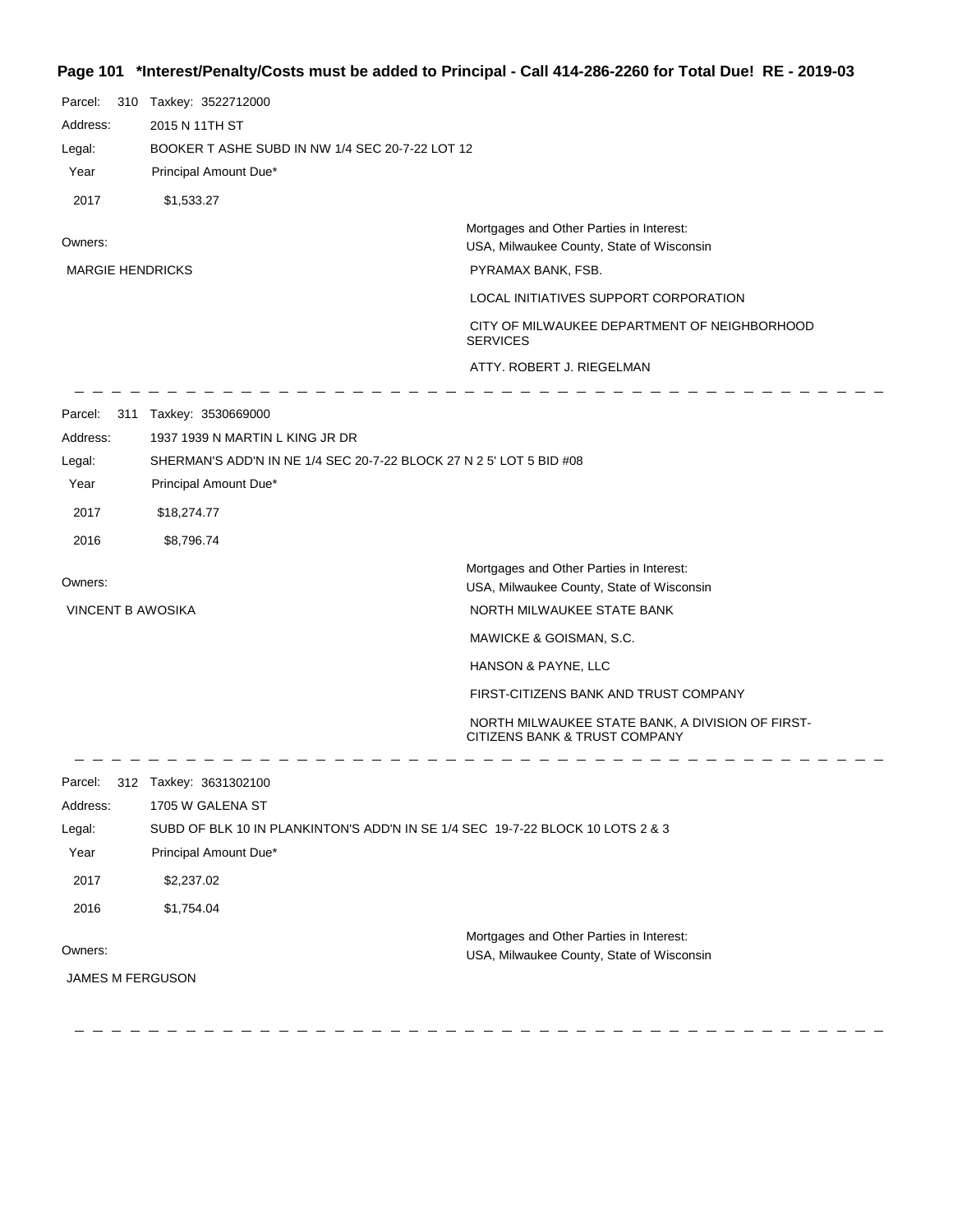## **Page 102 \*Interest/Penalty/Costs must be added to Principal - Call 414-286-2260 for Total Due! RE - 2019-03**

|                   | Parcel: 313 Taxkey: 3640391000                                                        |
|-------------------|---------------------------------------------------------------------------------------|
| Address:          | 1501 1503 N 22ND ST                                                                   |
| Legal:            | DICKERMAN'S SUBD IN SW 1/4 SEC 19-7-22 BLOCK 10 S 50' (LOTS 20 & 21)                  |
| Year              | Principal Amount Due*                                                                 |
| 2017              | \$3,012.01                                                                            |
| 2016              | \$2,340.66                                                                            |
| Owners:           | Mortgages and Other Parties in Interest:<br>USA, Milwaukee County, State of Wisconsin |
| <b>RANDY PAUL</b> |                                                                                       |

| Parcel:           | 314 Taxkey: 3640607000                                                                                |
|-------------------|-------------------------------------------------------------------------------------------------------|
| Address:          | 1227 1229 N 25TH ST                                                                                   |
| Legal:            | HAMM'S SUBD NO 1 (P. & J.) IN SW 1/4 SEC 19-7-22 B LOCK 13 LOT 20                                     |
| Year              | Principal Amount Due*                                                                                 |
| 2017              | \$3,040.41                                                                                            |
| 2016              | \$3,132.21                                                                                            |
| Owners:           | Mortgages and Other Parties in Interest:<br>USA, Milwaukee County, State of Wisconsin                 |
| 1227 PLACE LLC    |                                                                                                       |
|                   |                                                                                                       |
| Parcel:           | 315 Taxkey: 3641657100                                                                                |
| Address:          | 2618 W GALENA ST                                                                                      |
| Legal:            | MAYHEW'S ADD'N (A K) IN SW & NW 1/4 SEC 19-7-22 BL OCK 258 LOT 26 & E 12.50' LOT 25 & W 12.50' LOT 27 |
| Year              | Principal Amount Due*                                                                                 |
| 2017              | \$3,346.23                                                                                            |
| 2016              | \$1,859.84                                                                                            |
|                   | Mortgages and Other Parties in Interest:                                                              |
| Owners:           | USA, Milwaukee County, State of Wisconsin                                                             |
| <b>KHAM LUANG</b> |                                                                                                       |
|                   |                                                                                                       |
| Parcel:           | 316 Taxkey: 3649999000                                                                                |
| Address:          | 1302 1304 N 26TH ST                                                                                   |
| Legal:            | LANDS IN SW 1/4 SEC 19-7-22 LANDS S 37' ADJ. BLK. 1 HAMM'S SUBD                                       |
| Year              | Principal Amount Due*                                                                                 |
| 2017              | \$2,028.40                                                                                            |

2015 \$253.72

Owners:

JANEEN ROGERS

Mortgages and Other Parties in Interest: USA, Milwaukee County, State of Wisconsin ONE CHOICE MORTGAGE, LLC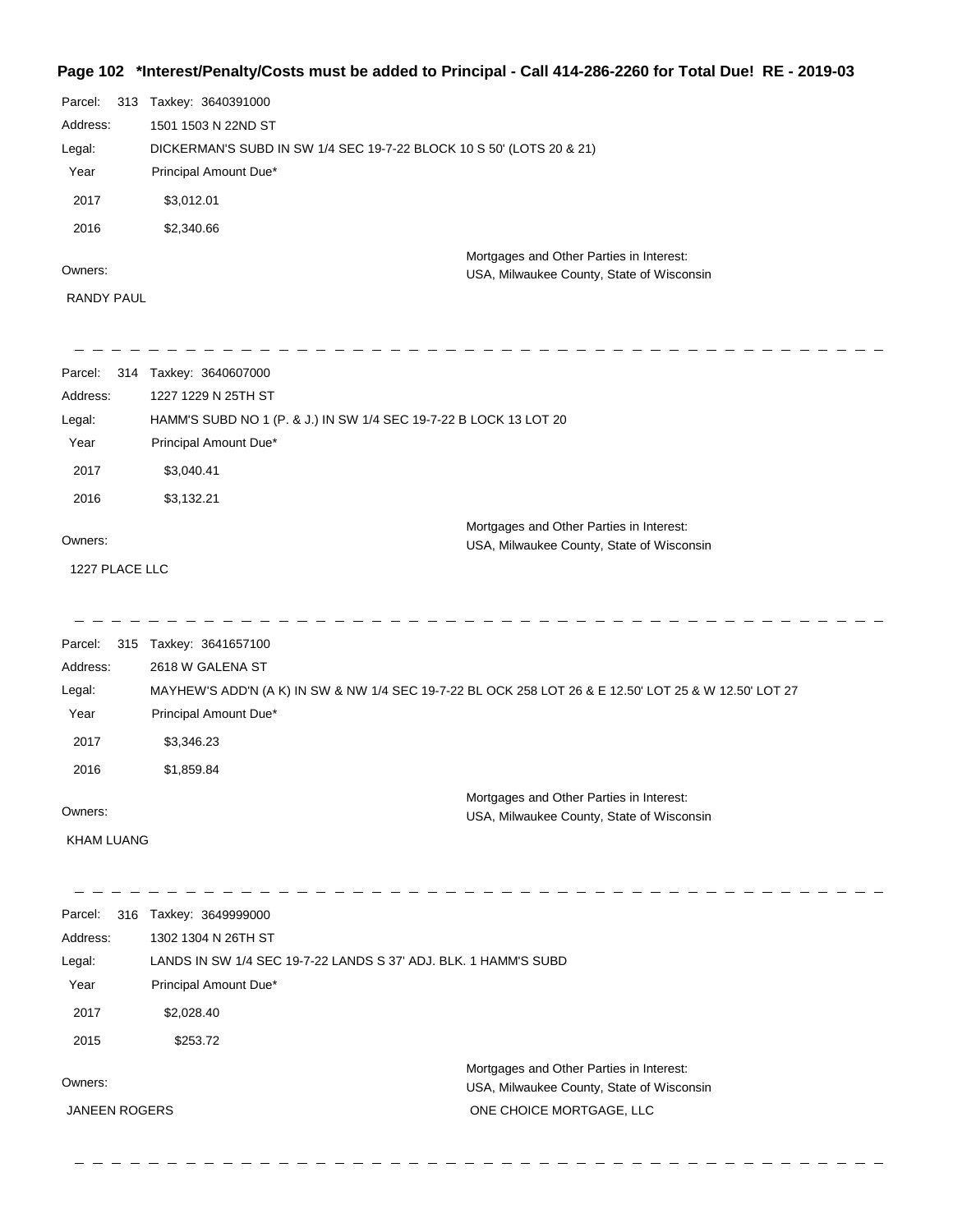## **Page 103 \*Interest/Penalty/Costs must be added to Principal - Call 414-286-2260 for Total Due! RE - 2019-03**

| Parcel:<br>Address:<br>Legal:<br>Year | 317 Taxkey: 3650774000<br>1534 N 29TH ST<br>VON MOLTKE PARK IN SE & NE 1/4 SEC 24-7-21 BLOCK 8 LOT 23<br>Principal Amount Due* |                                                                                       |
|---------------------------------------|--------------------------------------------------------------------------------------------------------------------------------|---------------------------------------------------------------------------------------|
| 2017                                  | \$1,839.53                                                                                                                     |                                                                                       |
| 2016                                  | \$2,950.68                                                                                                                     |                                                                                       |
| 2015                                  | \$686.25                                                                                                                       |                                                                                       |
| 2014                                  | \$700.67                                                                                                                       |                                                                                       |
| 2013                                  | \$2,908.16                                                                                                                     |                                                                                       |
| 2012                                  | \$1,440.97                                                                                                                     |                                                                                       |
| Owners:                               |                                                                                                                                | Mortgages and Other Parties in Interest:<br>USA, Milwaukee County, State of Wisconsin |
| <b>HENRY G GLOSSON</b>                |                                                                                                                                | U.S. BANK NATIONAL ASSOCIATION AS TRUSTEE FOR RASC<br>2007KS2                         |
| MARY GLOSSON                          |                                                                                                                                | RESIDENTIAL FUNDING COMPANY, LLC                                                      |
|                                       |                                                                                                                                | JVD REALTY, INC.                                                                      |
|                                       |                                                                                                                                | JVD ASSET MANAGEMENT, LLC                                                             |
|                                       |                                                                                                                                | <b>GLAV FUND III TRUST</b>                                                            |
|                                       |                                                                                                                                | BWM MORTGAGE, LLC                                                                     |
|                                       |                                                                                                                                | ARBETN PROPERTIES, LLC                                                                |
|                                       | Parcel: 318 Taxkey: 3650813100                                                                                                 |                                                                                       |
| Address:                              | 1439 1441 N 28TH ST                                                                                                            |                                                                                       |
| Legal:<br>Year                        | VON MOLTKE PARK IN SE & NE 1/4 SEC 24-7-21 BLOCK 1 1 LOTS 5 & 6<br>Principal Amount Due*                                       |                                                                                       |
|                                       |                                                                                                                                |                                                                                       |
| 2017                                  | \$3,390.32                                                                                                                     |                                                                                       |
| 2016                                  | \$2,986.35                                                                                                                     |                                                                                       |
| Owners:                               |                                                                                                                                | Mortgages and Other Parties in Interest:<br>USA, Milwaukee County, State of Wisconsin |
| <b>LASY AMKHA</b>                     |                                                                                                                                | DEPARTMENT OF HEALTH SERVICES DIVISION OF HEALTH<br>CARE ACCESS                       |

-------------------------------

 CITY OF MILWAUKEE DEPARTMENT OF NEIGHBORHOOD SERVICES

\_ \_ \_ \_ \_ \_ \_ \_ \_ \_ \_ \_ \_ \_ \_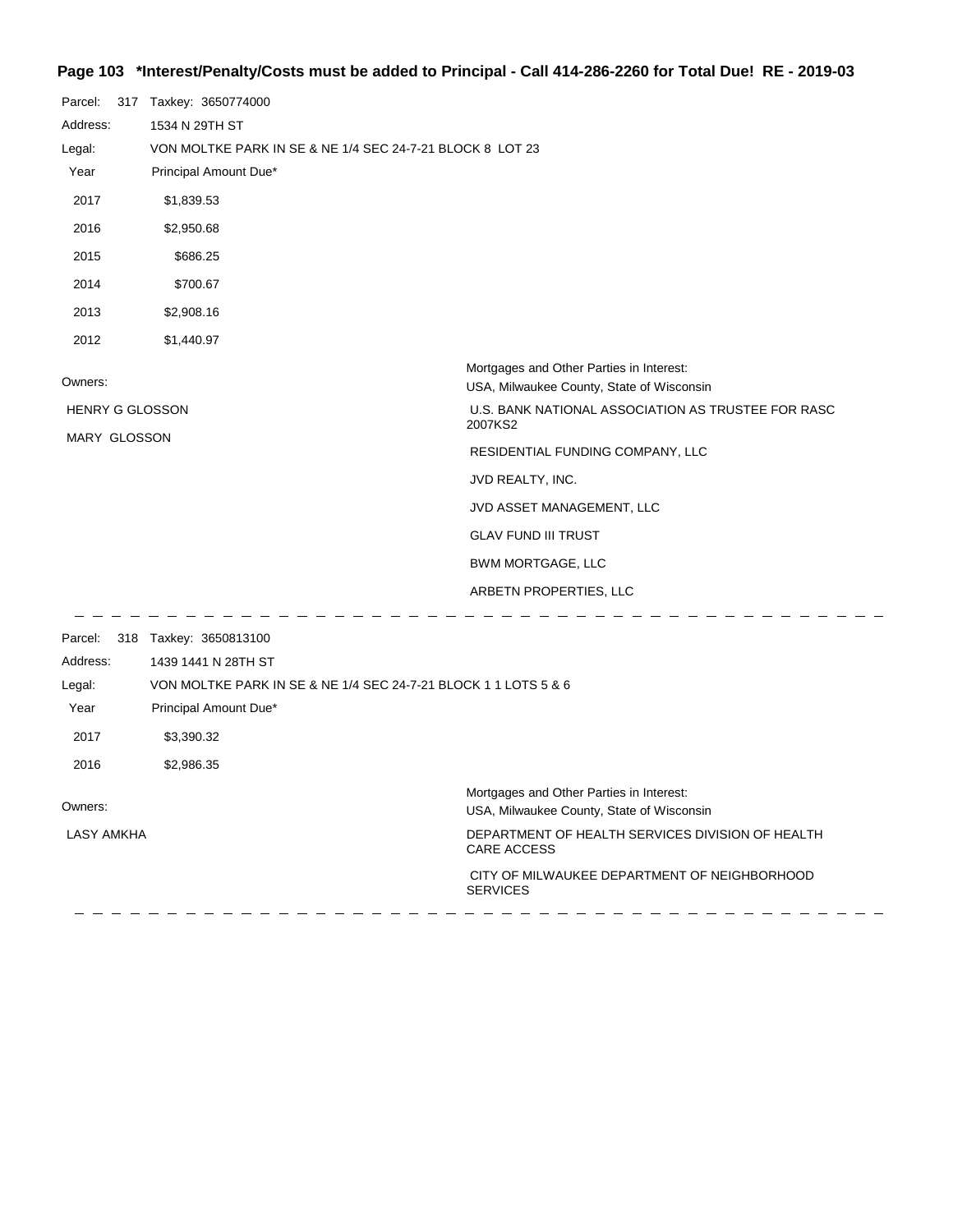## **Page 104 \*Interest/Penalty/Costs must be added to Principal - Call 414-286-2260 for Total Due! RE - 2019-03**

| Parcel:  | 319 | Taxkey: 3651332000                                                                    |
|----------|-----|---------------------------------------------------------------------------------------|
| Address: |     | 3020 3022 W MC KINLEY BL                                                              |
| Legal:   |     | YATES & WOLCOTT'S SUBD IN SE 1/4 SEC 24-7-21 BLOCK 4 W 50' LOT 13                     |
| Year     |     | Principal Amount Due*                                                                 |
| 2017     |     | \$3,335.29                                                                            |
| 2016     |     | \$2,448.64                                                                            |
| Owners:  |     | Mortgages and Other Parties in Interest:<br>USA, Milwaukee County, State of Wisconsin |
|          |     | SANDRA MCDOWELL                                                                       |

| 3216 W JUNEAU AV                                                              |                                                                                                                               |  |
|-------------------------------------------------------------------------------|-------------------------------------------------------------------------------------------------------------------------------|--|
|                                                                               | YATES & WOLCOTT'S SUBD IN SE 1/4 SEC 24-7-21 BLOCK 11 LOT 18                                                                  |  |
| Principal Amount Due*                                                         |                                                                                                                               |  |
| \$2,938.97                                                                    |                                                                                                                               |  |
| \$2,743.09                                                                    |                                                                                                                               |  |
| \$108.14                                                                      |                                                                                                                               |  |
|                                                                               | Mortgages and Other Parties in Interest:<br>USA, Milwaukee County, State of Wisconsin                                         |  |
|                                                                               | HSBC BANK USA, NATIONAL ASSOCIATION AS TRUSTEE                                                                                |  |
|                                                                               | FREMONT INVESTMENT & LOAN                                                                                                     |  |
|                                                                               |                                                                                                                               |  |
| 1631 1633 N 37TH ST                                                           |                                                                                                                               |  |
| COLD SPRING HEIGHTS IN NW 1/4 & SW 1/4 SEC 24-7-21 BLOCK 5 LOTS 1 & 2 NID #03 |                                                                                                                               |  |
| Principal Amount Due*                                                         |                                                                                                                               |  |
| \$2,960.36                                                                    |                                                                                                                               |  |
| \$2,870.49                                                                    |                                                                                                                               |  |
|                                                                               | Mortgages and Other Parties in Interest:<br>USA, Milwaukee County, State of Wisconsin                                         |  |
|                                                                               | STATE BANK OF TEXAS                                                                                                           |  |
|                                                                               |                                                                                                                               |  |
| 0.010000111111111111707                                                       |                                                                                                                               |  |
|                                                                               | 320 Taxkey: 3651438000<br><b>IVAN C ROSELAND</b><br>321 Taxkey: 3660390100<br>A.M.N. PROPERTIES LLC<br>322 Taxkey: 3661028000 |  |

Owners: Mortgages and Other Parties in Interest: Year Principal Amount Due\* USA, Milwaukee County, State of Wisconsin PARK SIDE IN SW 1/4 SEC 24-7-21 BLOCK 2 LOT 11 & W 8' LOT 10 NID #03 3919 3921 W WALNUT ST Address: Legal: 2017 \$3,231.20 MARILYN D HOWZE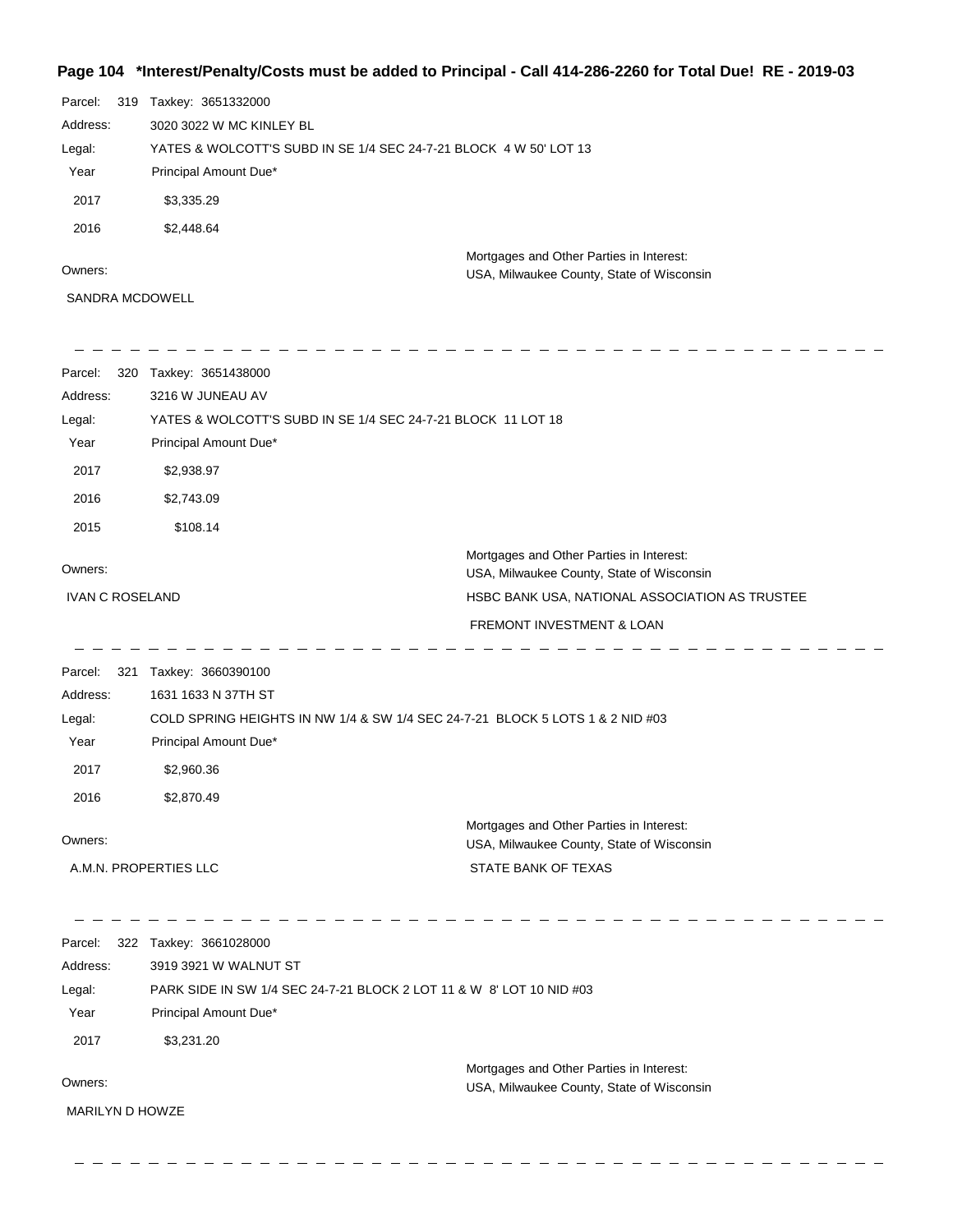## **Page 105 \*Interest/Penalty/Costs must be added to Principal - Call 414-286-2260 for Total Due! RE - 2019-03**

| Parcel:<br>323         | Taxkey: 3661064000                |                                                        |                                                                                       |  |  |  |
|------------------------|-----------------------------------|--------------------------------------------------------|---------------------------------------------------------------------------------------|--|--|--|
| Address:               | 1518 1520 N 40TH ST               |                                                        |                                                                                       |  |  |  |
| Legal:                 |                                   | PARK SIDE IN SW 1/4 SEC 24-7-21 BLOCK 3 LOT 17 NID #03 |                                                                                       |  |  |  |
| Year                   | Principal Amount Due*             |                                                        |                                                                                       |  |  |  |
| 2017                   | \$1,974.40                        |                                                        |                                                                                       |  |  |  |
| 2015                   | \$1,854.99                        |                                                        |                                                                                       |  |  |  |
| 2014                   | \$3,415.68                        |                                                        |                                                                                       |  |  |  |
| 2013                   | \$134.25                          |                                                        |                                                                                       |  |  |  |
| Owners:                |                                   |                                                        | Mortgages and Other Parties in Interest:<br>USA, Milwaukee County, State of Wisconsin |  |  |  |
| <b>SALA L TOWNSEND</b> |                                   |                                                        | DEUTSCHE BANK NATION TRUST CO                                                         |  |  |  |
|                        |                                   |                                                        | CT CORPORATION SYSTEM                                                                 |  |  |  |
|                        |                                   |                                                        | AMERIQUEST MORTGAGE COMPANY                                                           |  |  |  |
| Parcel:                | 324 Taxkey: 3661823000            | 3661823100                                             |                                                                                       |  |  |  |
| Address:               | 1527 N 37TH ST                    |                                                        |                                                                                       |  |  |  |
| Legal:                 |                                   |                                                        | WOODLAWN PARK NO 2 ETC IN SW 1/4 SEC 24-7-21 VOL 1 8 PAGE 31 BLOCK 1 LOT 25 NID #03   |  |  |  |
| Year                   | Principal Amount Due*             |                                                        |                                                                                       |  |  |  |
| 2017                   | \$877.48                          |                                                        |                                                                                       |  |  |  |
|                        |                                   |                                                        | Mortgages and Other Parties in Interest:                                              |  |  |  |
| Owners:                |                                   |                                                        | USA, Milwaukee County, State of Wisconsin                                             |  |  |  |
| <b>ELIZABETH XIONG</b> |                                   |                                                        |                                                                                       |  |  |  |
| SIVYIS XIONG           |                                   |                                                        |                                                                                       |  |  |  |
| Parcel:                | 325 Taxkey: 3661847000            |                                                        |                                                                                       |  |  |  |
| Address:               | 1519 N 38TH ST                    |                                                        |                                                                                       |  |  |  |
| Legal:                 |                                   |                                                        | WOODLAWN PARK NO 2 ETC IN SW 1/4 SEC 24-7-21 VOL 1 8 PAGE 31 BLOCK 2 LOT 23 NID #03   |  |  |  |
| Year                   | Principal Amount Due*             |                                                        |                                                                                       |  |  |  |
| 2017                   | \$1,720.48                        |                                                        |                                                                                       |  |  |  |
| 2016                   | \$819.24                          |                                                        |                                                                                       |  |  |  |
| Owners:                |                                   |                                                        | Mortgages and Other Parties in Interest:<br>USA, Milwaukee County, State of Wisconsin |  |  |  |
| PROPERTY TRUST         | MOHAMMAD A. CHOUDRY IRREVOCABLE   |                                                        |                                                                                       |  |  |  |
|                        | PAK RENTALS AND CONSTRUCTIONS LLC |                                                        |                                                                                       |  |  |  |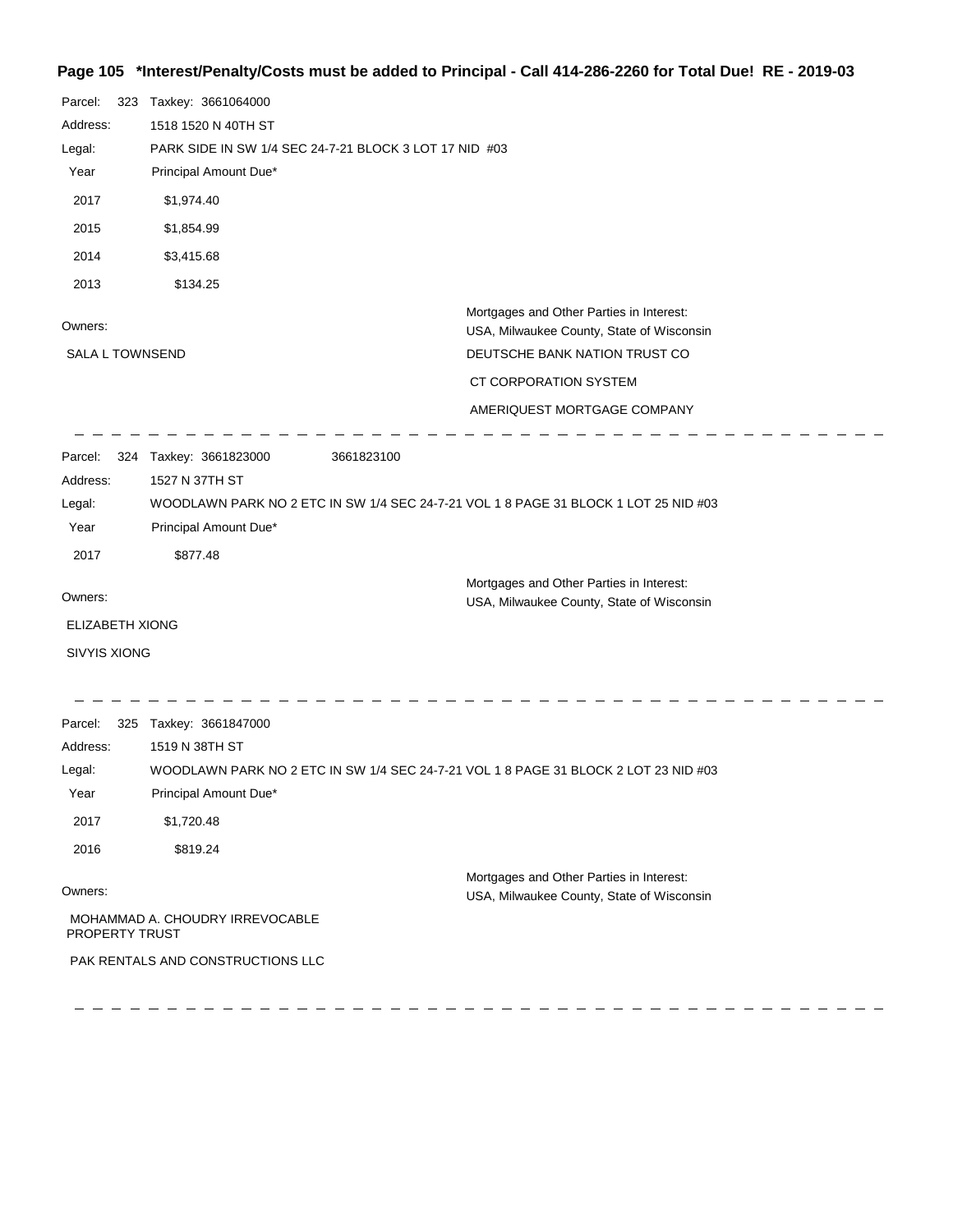## **Page 106 \*Interest/Penalty/Costs must be added to Principal - Call 414-286-2260 for Total Due! RE - 2019-03**

| Parcel:<br>326          | Taxkey: 3850438000                                                                                |                                                                                       |  |  |  |
|-------------------------|---------------------------------------------------------------------------------------------------|---------------------------------------------------------------------------------------|--|--|--|
| Address:                | 5620 W RODER CT                                                                                   |                                                                                       |  |  |  |
| Legal:                  | HIGHLAND PARK NO 4 ETC IN NW 1/4 SEC 26-7-21 VOL 4 4 PG 7 BLOCK 2 E 13' LOT 14 & W 20 1/2' LOT 15 |                                                                                       |  |  |  |
| Year                    | Principal Amount Due*                                                                             |                                                                                       |  |  |  |
| 2017                    | \$3,766.15                                                                                        |                                                                                       |  |  |  |
| 2016                    | \$3,057.38                                                                                        |                                                                                       |  |  |  |
| Owners:                 |                                                                                                   | Mortgages and Other Parties in Interest:<br>USA, Milwaukee County, State of Wisconsin |  |  |  |
| <b>GERALDINE LUND</b>   |                                                                                                   | GMAC MORTGAGE LLC DBA DITECH.COM                                                      |  |  |  |
| LARRY W LUND            |                                                                                                   |                                                                                       |  |  |  |
|                         |                                                                                                   |                                                                                       |  |  |  |
| Parcel:                 | 327 Taxkey: 3871003000                                                                            |                                                                                       |  |  |  |
| Address:                | 903 N 37TH ST                                                                                     |                                                                                       |  |  |  |
| Legal:                  | SPIEGEL & KIPP'S SUBD IN NW 1/4 SEC 25-7-21 LOT 3                                                 |                                                                                       |  |  |  |
| Year                    | Principal Amount Due*                                                                             |                                                                                       |  |  |  |
| 2017                    | \$3,489.13                                                                                        |                                                                                       |  |  |  |
| 2016                    | \$2,800.37                                                                                        |                                                                                       |  |  |  |
|                         |                                                                                                   | Mortgages and Other Parties in Interest:                                              |  |  |  |
| Owners:                 |                                                                                                   | USA, Milwaukee County, State of Wisconsin                                             |  |  |  |
| <b>INOCENCIA MOLINA</b> |                                                                                                   |                                                                                       |  |  |  |
|                         |                                                                                                   |                                                                                       |  |  |  |
| Parcel:<br>Address:     | 328 Taxkey: 3880666100                                                                            |                                                                                       |  |  |  |
| Legal:                  | 3410 W WELLS ST                                                                                   |                                                                                       |  |  |  |
| Year                    | EDGEWOOD ETC IN NE 1/4 SEC 25-7-21 VOL 8 PG 2 BLOC JK 4 LOTS 12 & 13<br>Principal Amount Due*     |                                                                                       |  |  |  |
| 2017                    | \$4,079.80                                                                                        |                                                                                       |  |  |  |
|                         |                                                                                                   |                                                                                       |  |  |  |
| Owners:                 |                                                                                                   | Mortgages and Other Parties in Interest:<br>USA, Milwaukee County, State of Wisconsin |  |  |  |
| <b>TEXAS C BUFKIN</b>   |                                                                                                   |                                                                                       |  |  |  |
| NANCY DECHERT           |                                                                                                   |                                                                                       |  |  |  |
|                         |                                                                                                   |                                                                                       |  |  |  |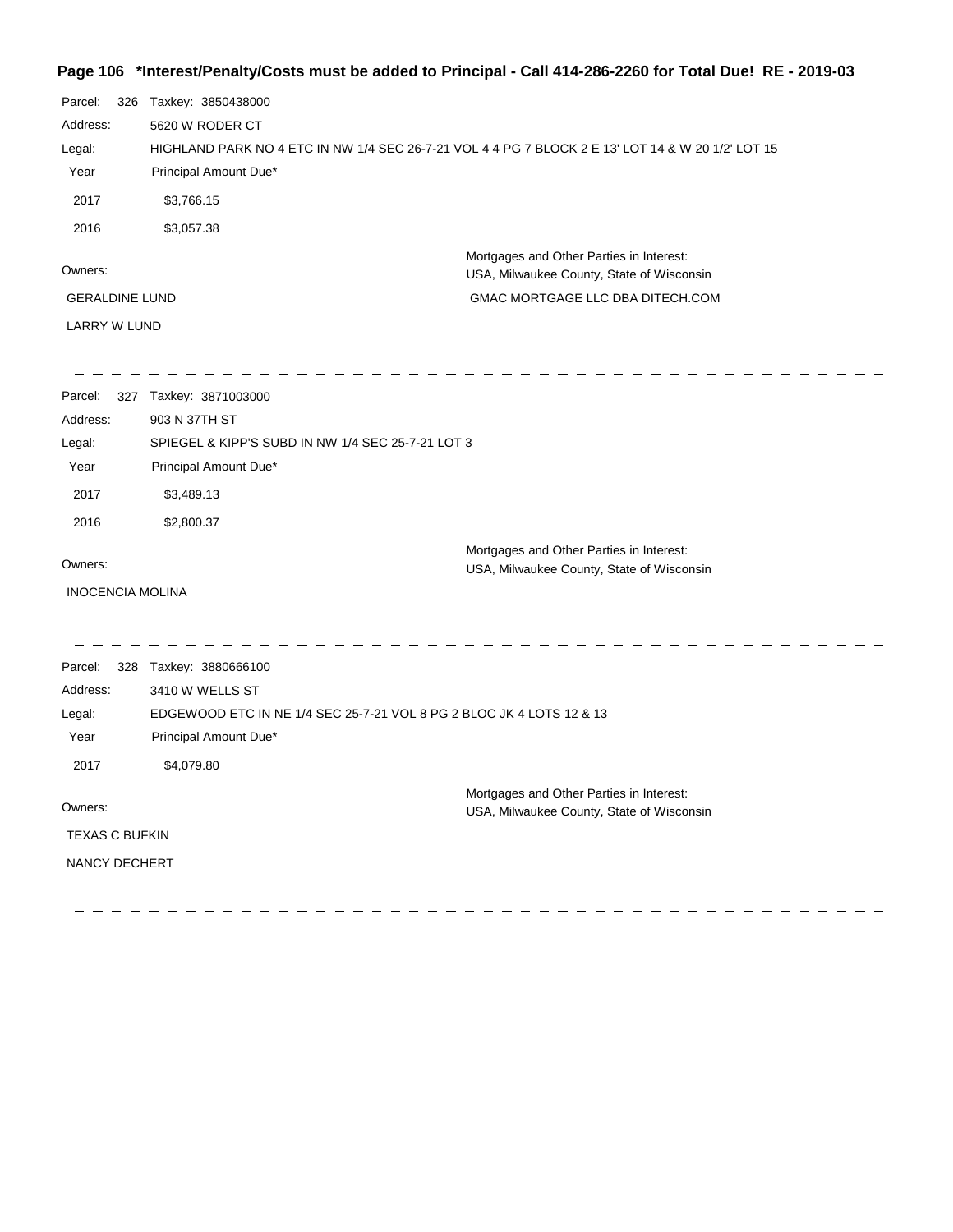## **Page 107 \*Interest/Penalty/Costs must be added to Principal - Call 414-286-2260 for Total Due! RE - 2019-03**

| Parcel:<br>329<br>Address:<br>Legal:<br>Year<br>2017<br>2016<br>2015 | Taxkey: 3881425000<br>3425 3427 W HIGHLAND BL<br>STATE ST.SUBD ETC IN NE 1/4 SEC 25-7-21 BLOCK 3 N 130'(W 28' LOT 7-E 12' LOT 8)<br>Principal Amount Due*<br>\$5,037.09<br>\$2,644.38 |                                                                                       |  |
|----------------------------------------------------------------------|---------------------------------------------------------------------------------------------------------------------------------------------------------------------------------------|---------------------------------------------------------------------------------------|--|
|                                                                      | \$3,263.91                                                                                                                                                                            | Mortgages and Other Parties in Interest:                                              |  |
| Owners:                                                              |                                                                                                                                                                                       | USA, Milwaukee County, State of Wisconsin                                             |  |
|                                                                      | ATLAS OF AMERICA PROPERTIES, LLC                                                                                                                                                      | CITY ATTORNEY'S OFFICE                                                                |  |
|                                                                      |                                                                                                                                                                                       | AETNA FINANCE COMPANY DBA THORP FINANCE<br><b>CORPORATION</b>                         |  |
| Parcel:                                                              | 330 Taxkey: 3890714000                                                                                                                                                                |                                                                                       |  |
| Address:                                                             | 910 N 25TH ST                                                                                                                                                                         |                                                                                       |  |
| Legal:                                                               | HAWLEY'S SUBD NO 2 IN W 100 AC IN NW 1/4 SEC 30-7-22 BLOCK 269 N 45' OF S 110' LOT 23                                                                                                 |                                                                                       |  |
| Year                                                                 | Principal Amount Due*                                                                                                                                                                 |                                                                                       |  |
| 2017                                                                 | \$3,268.91                                                                                                                                                                            |                                                                                       |  |
| 2016                                                                 | \$3,020.98                                                                                                                                                                            |                                                                                       |  |
| 2015                                                                 | \$2,750.05                                                                                                                                                                            |                                                                                       |  |
| 2014                                                                 | \$3,844.26                                                                                                                                                                            |                                                                                       |  |
| 2013                                                                 | \$3,415.66                                                                                                                                                                            |                                                                                       |  |
| 2012                                                                 | \$3,000.77                                                                                                                                                                            |                                                                                       |  |
| 2011                                                                 | \$1,632.99                                                                                                                                                                            |                                                                                       |  |
| 2010                                                                 | \$187.69                                                                                                                                                                              |                                                                                       |  |
|                                                                      |                                                                                                                                                                                       | Mortgages and Other Parties in Interest:                                              |  |
| Owners:                                                              |                                                                                                                                                                                       | USA, Milwaukee County, State of Wisconsin                                             |  |
| NIVOSE RODRIGUE                                                      |                                                                                                                                                                                       |                                                                                       |  |
| Parcel:                                                              | 331 Taxkey: 3890786000                                                                                                                                                                |                                                                                       |  |
| Address:<br>Legal:                                                   | 1120 N 24TH PL                                                                                                                                                                        |                                                                                       |  |
| Year                                                                 | HAWLEY'S SUBD NO 2 IN W 100 AC IN NW 1/4 SEC 30-7-22 BLOCK 271 LOT 19<br>Principal Amount Due*                                                                                        |                                                                                       |  |
| 2016                                                                 | \$131.23                                                                                                                                                                              |                                                                                       |  |
| Owners:                                                              |                                                                                                                                                                                       | Mortgages and Other Parties in Interest:<br>USA, Milwaukee County, State of Wisconsin |  |
| MADEE SAENPHONPHAKDEE                                                |                                                                                                                                                                                       | ACTS LENDING INC.                                                                     |  |
|                                                                      |                                                                                                                                                                                       | ACTS COMMUNITY DEVELOPMENT CORP.                                                      |  |
|                                                                      |                                                                                                                                                                                       |                                                                                       |  |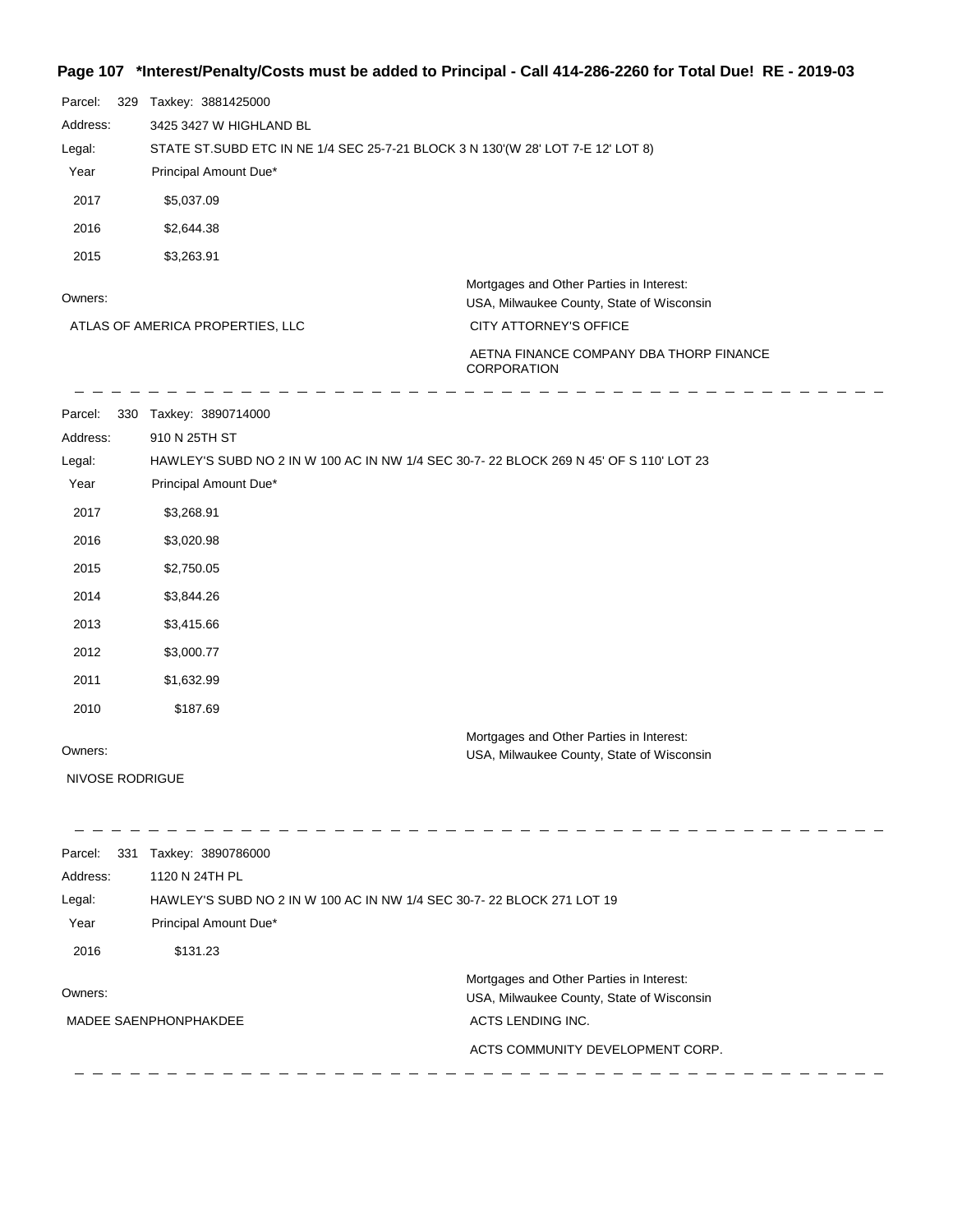### **Page 108 \*Interest/Penalty/Costs must be added to Principal - Call 414-286-2260 for Total Due! RE - 2019-03**

| Parcel:      | 332 Taxkey: 3899992000                                                                                               |  |  |  |
|--------------|----------------------------------------------------------------------------------------------------------------------|--|--|--|
| Address:     | 754 756 N 26TH ST                                                                                                    |  |  |  |
| Legal:       | LANDS IN NW 1/4 SEC 30-7-22 LANDS BETW W WELLS ST - PLACE'S SUBD - W WISCONSIN AVE & N 26TH ST S 34' OF N<br>74'     |  |  |  |
| Year         | Principal Amount Due*                                                                                                |  |  |  |
| 2017         | \$3,024.64                                                                                                           |  |  |  |
| 2016         | \$3,192.98                                                                                                           |  |  |  |
| 2015         | \$1,163.65                                                                                                           |  |  |  |
| Owners:      | Mortgages and Other Parties in Interest:<br>USA, Milwaukee County, State of Wisconsin                                |  |  |  |
| ARROW UP LLC |                                                                                                                      |  |  |  |
| <b>LLC</b>   | MILESTONE PROPERTY DEVELOPMENT                                                                                       |  |  |  |
| Parcel:      | 333 Taxkey: 3900524000                                                                                               |  |  |  |
| Address:     | 1241 1245 W JUNEAU AV                                                                                                |  |  |  |
| Legal:       | SMITH'S SUBD OF N 14.459 ACRES (GEORGE) OF E 38 AC RES OF NE 1/4 SEC 30-7-22 BLOCK 196 N 62'(LOT 16-W 15' LOT<br>17) |  |  |  |
| Year         | Principal Amount Due*                                                                                                |  |  |  |
| 2017         | \$975.45                                                                                                             |  |  |  |
| 2016         | \$1,226.00                                                                                                           |  |  |  |
| Owners:      | Mortgages and Other Parties in Interest:<br>USA, Milwaukee County, State of Wisconsin                                |  |  |  |
| PAUL WINTER  |                                                                                                                      |  |  |  |
|              |                                                                                                                      |  |  |  |
| Parcel:      | 334 Taxkey: 4000033100                                                                                               |  |  |  |
| Address:     | 540 N 27TH ST                                                                                                        |  |  |  |
| Legal:       | ASSESSMENT SUBD NO 40 IN SW 1/4 SEC 30-7-22 BLOCK 3 LOTS 6 & 7 BID #10                                               |  |  |  |
| Year         | Principal Amount Due*                                                                                                |  |  |  |

2016 \$6,534.96 Mortgages and Other Parties in Interest: Owners: USA, Milwaukee County, State of Wisconsin MOHAMMED Y SAIFUDDIN OVB LAW & CONSULTING, S.C. ABDULLAH AIDROOS  $-$  - - - - - - $\frac{1}{2}$  $\frac{1}{2}$  $\overline{\phantom{a}}$  $\overline{\phantom{a}}$  $\overline{\phantom{a}}$ 

2017 \$6,825.10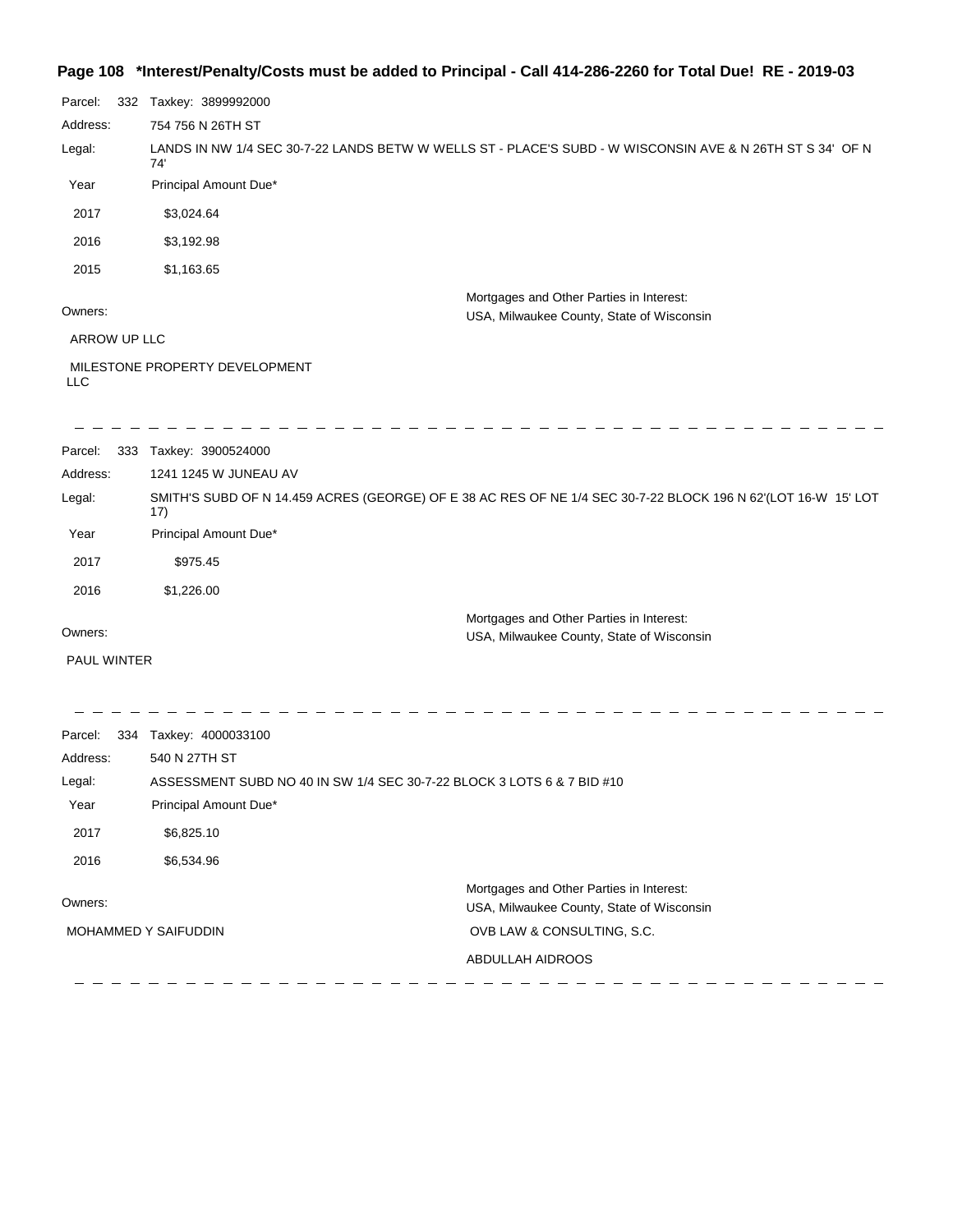## **Page 109 \*Interest/Penalty/Costs must be added to Principal - Call 414-286-2260 for Total Due! RE - 2019-03**

| 335 | Taxkey: 4000305000                                                                    |
|-----|---------------------------------------------------------------------------------------|
|     | 605 607 N 25TH ST                                                                     |
|     | AUER'S SUBD NO 7 ETC IN SW 1/4 SEC 30-7-22 BLOCK 1 LOT 5                              |
|     | Principal Amount Due*                                                                 |
|     | \$1,546.93                                                                            |
|     | \$1,751.11                                                                            |
|     | \$1,366.13                                                                            |
|     | \$7,187.23                                                                            |
|     | \$2,953.99                                                                            |
|     | Mortgages and Other Parties in Interest:<br>USA, Milwaukee County, State of Wisconsin |
|     | <b>KENYA R ROBERTSON</b>                                                              |
|     |                                                                                       |

| Parcel:               | 336 Taxkey: 4010998100                                                          |                                                                                                            |
|-----------------------|---------------------------------------------------------------------------------|------------------------------------------------------------------------------------------------------------|
| Address:              | 550 N 28TH ST                                                                   |                                                                                                            |
| Legal:                | PALMER & CO'S ADD'N IN SE 1/4 SEC 25-7-21 BLOCK 6 W 90' (LOTS 32 TO 34) BID #10 |                                                                                                            |
| Year                  | Principal Amount Due*                                                           |                                                                                                            |
| 2017                  | \$3,463.55                                                                      |                                                                                                            |
| 2016                  | \$29,530.49                                                                     |                                                                                                            |
| Owners:               |                                                                                 | Mortgages and Other Parties in Interest:<br>USA, Milwaukee County, State of Wisconsin                      |
| <b>JESSE ANDERSON</b> |                                                                                 | STATE BANK OF TEXAS                                                                                        |
|                       |                                                                                 | OFFICE OF THE U.S. ATTORNEY-EASTERN DISTRICT OF<br><b>WISCONSIN</b>                                        |
|                       |                                                                                 | CITY OF MILWAUKEE DEPARTMENT OF NEIGHBORHOOD<br><b>SERVICES</b>                                            |
| Parcel:               | 337 Taxkey: 4011258000                                                          |                                                                                                            |
| Address:              | 222 N 30TH ST                                                                   |                                                                                                            |
| Legal:                | TH S 30'- TH W 45'- TH NELY TO PT OF BEG                                        | PALMER & CO'S ADD'N NO 2 IN SE 1/4 SEC 25-7-21 BLO CK 14 LOT 22 EXC THAT PART COM AT THE NE COR OF SD LOT- |
| Year                  | Principal Amount Due*                                                           |                                                                                                            |
| 2017                  | \$1,494.56                                                                      |                                                                                                            |
| 2016                  | \$5,546.30                                                                      |                                                                                                            |
| 2015                  | \$3.60                                                                          |                                                                                                            |
| Owners:               |                                                                                 | Mortgages and Other Parties in Interest:<br>USA, Milwaukee County, State of Wisconsin                      |
|                       | <b>GUILLERMA ZAVALA</b>                                                         |                                                                                                            |
|                       |                                                                                 |                                                                                                            |
|                       |                                                                                 |                                                                                                            |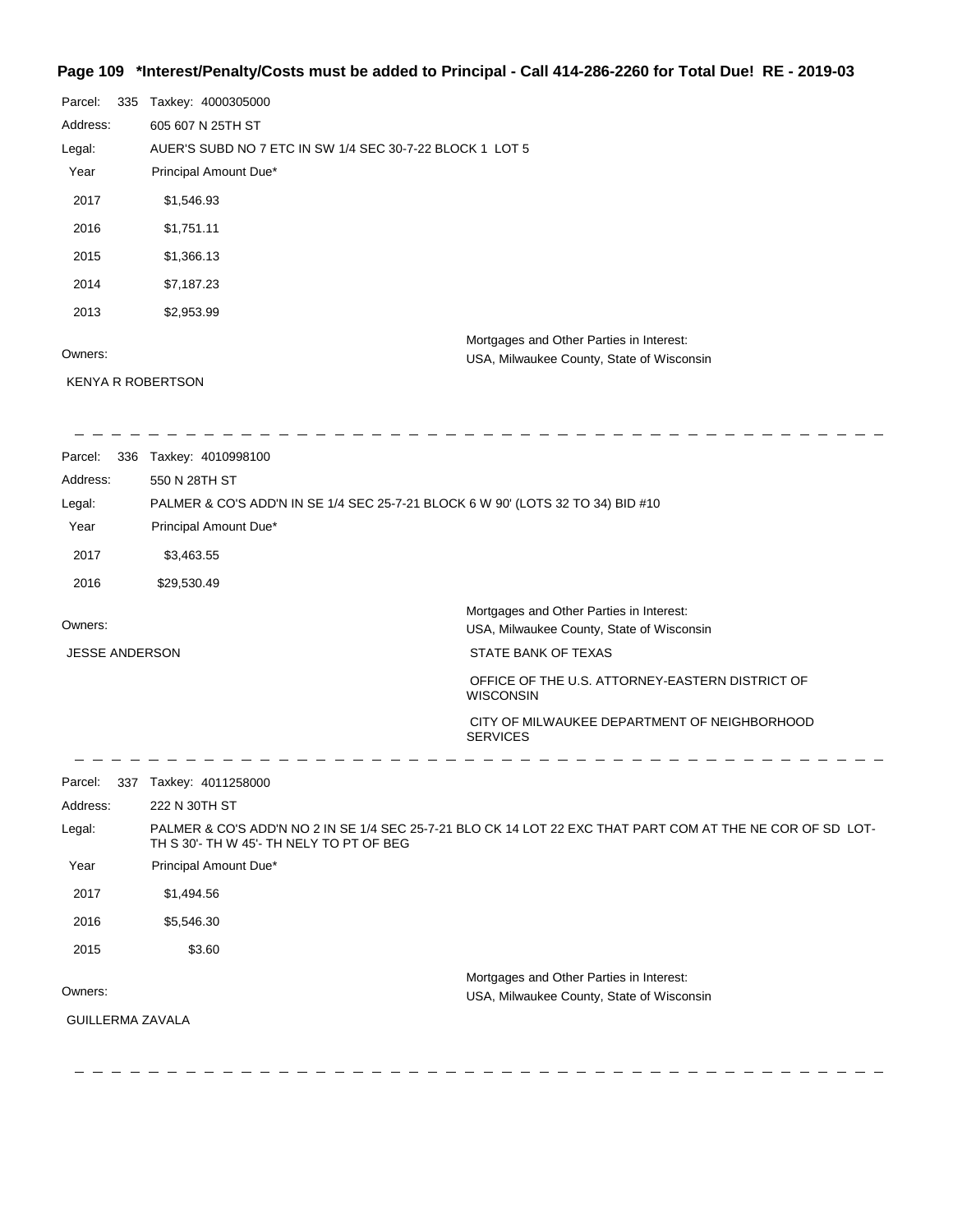# **Page 110 \*Interest/Penalty/Costs must be added to Principal - Call 414-286-2260 for Total Due! RE - 2019-03**

| Parcel:<br>338        | Taxkey: 4190040000     |                                                                                       |
|-----------------------|------------------------|---------------------------------------------------------------------------------------|
| Address:              | 7115 W ADLER ST        |                                                                                       |
| Legal:                |                        | GOLFSIDE GARDENS NO 2 IN NW 1/4 SEC 34-7-21 BLOCK 6 LOT 6                             |
| Year                  | Principal Amount Due*  |                                                                                       |
| 2016                  | \$2,910.68             |                                                                                       |
| Owners:               |                        | Mortgages and Other Parties in Interest:<br>USA, Milwaukee County, State of Wisconsin |
| <b>SANDRA GENNE</b>   |                        |                                                                                       |
|                       |                        |                                                                                       |
| Parcel:               | 339 Taxkey: 4200116000 |                                                                                       |
| Address:              | 168 S 66TH ST          |                                                                                       |
| Legal:                |                        | JOHNSON'S WOODS NO 1 IN NE 1/4 SEC 34-7-21 BLOCK 6 LOT 22 & N 15' LOT 23              |
| Year                  | Principal Amount Due*  |                                                                                       |
| 2017                  | \$5,313.71             |                                                                                       |
| 2016                  | \$4,991.38             |                                                                                       |
| Owners:               |                        | Mortgages and Other Parties in Interest:                                              |
|                       |                        | USA, Milwaukee County, State of Wisconsin                                             |
| <b>CHRISTINE COAN</b> |                        |                                                                                       |
| Parcel:               | 340 Taxkey: 4200392100 |                                                                                       |
| Address:              | 645 S 67TH ST          |                                                                                       |
| Legal:                |                        | JOHNSON'S WOODS NO 1 IN NE 1/4 SEC 34-7-21 BLOCK 2 3 LOT 12 & N 10' LOT 13            |
| Year                  | Principal Amount Due*  |                                                                                       |
| 2017                  | \$1,699.40             |                                                                                       |
| Owners:               |                        | Mortgages and Other Parties in Interest:<br>USA, Milwaukee County, State of Wisconsin |
| <b>JENNIFER CLARK</b> |                        | <b>WASHINGTON MUTUAL BANK</b>                                                         |
| DALE PALKOWSKI        |                        |                                                                                       |
|                       |                        | SPECIALIZED LOAN SERVICING, LLC<br>GRAY & ASSOCIATES, L.L.P.                          |
|                       |                        |                                                                                       |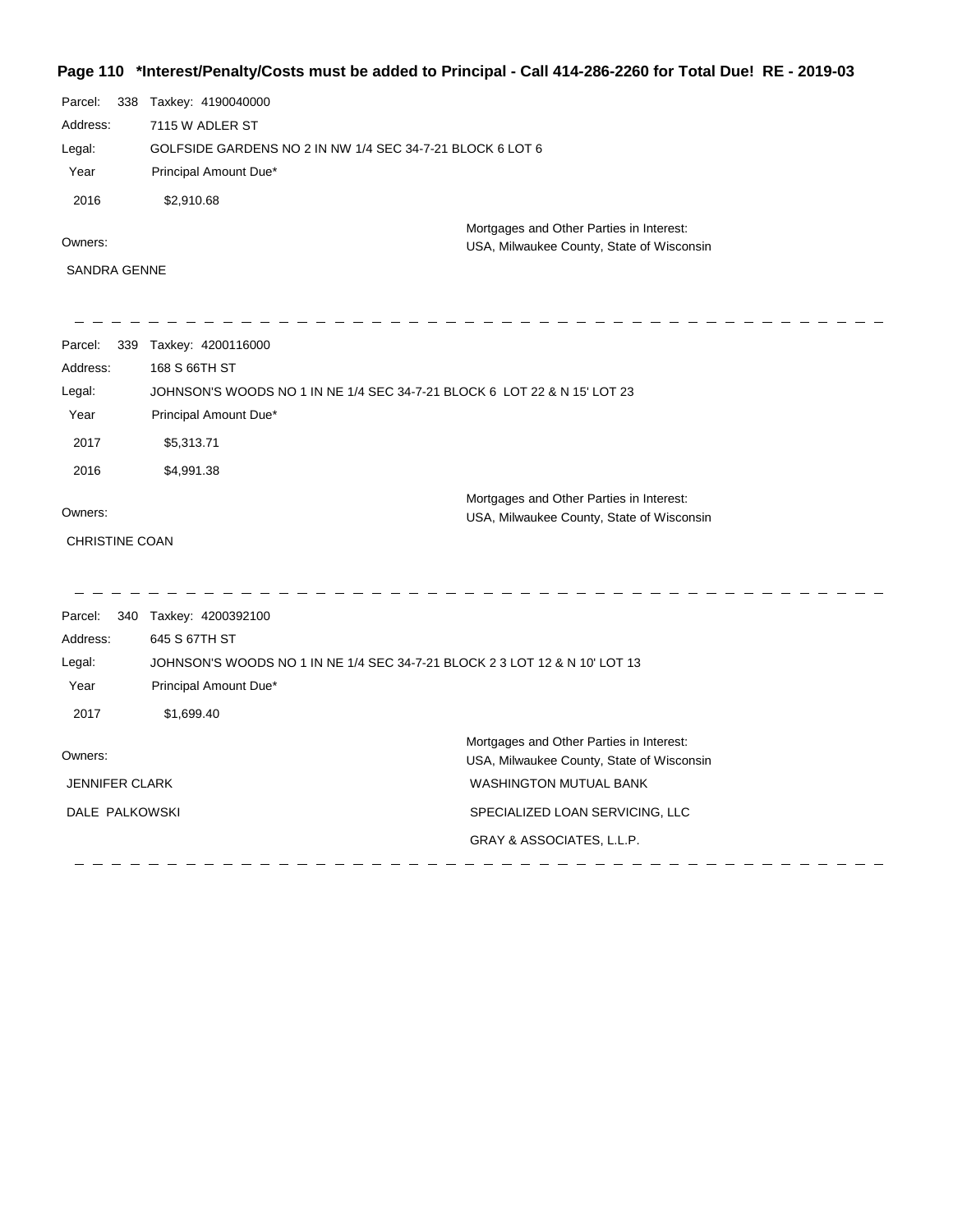## **Page 111 \*Interest/Penalty/Costs must be added to Principal - Call 414-286-2260 for Total Due! RE - 2019-03**

| Parcel:                         | 341 | Taxkey: 4200896100                                                |                                                                                                           |
|---------------------------------|-----|-------------------------------------------------------------------|-----------------------------------------------------------------------------------------------------------|
| Address:                        |     | 658 S 64TH ST                                                     |                                                                                                           |
| Legal:                          |     | JOHNSON'S WOODS NO 2 IN NE 1/4 SEC 34-7-21 BLOCK 2 7 LOTS 17 & 18 |                                                                                                           |
| Year                            |     | Principal Amount Due*                                             |                                                                                                           |
| 2017                            |     | \$2,459.63                                                        |                                                                                                           |
| 2016                            |     | \$3,039.85                                                        |                                                                                                           |
| 2015                            |     | \$3,994.26                                                        |                                                                                                           |
| 2014                            |     | \$3,521.27                                                        |                                                                                                           |
| 2013                            |     | \$2,230.33                                                        |                                                                                                           |
| Owners:<br><b>PATRICK WIRTH</b> |     |                                                                   | Mortgages and Other Parties in Interest:<br>USA, Milwaukee County, State of Wisconsin<br>MILWAUKEE CITY   |
|                                 |     |                                                                   | <b>GLOJEK LIMITED</b>                                                                                     |
|                                 |     |                                                                   | DEPARTMENT OF WORKFORCE DEVELOPMENT                                                                       |
|                                 |     |                                                                   |                                                                                                           |
|                                 |     | Parcel: 342 Taxkey: 4270418100                                    |                                                                                                           |
| Address:                        |     | 470 S 11TH ST                                                     |                                                                                                           |
| Legal:                          |     | LOT 2-BURNHAM'S CANAL & S 11TH ST BID #26                         | SUBD & PART'N OF NW 1/4 SEC 32-7-22 ALL EXC E 25' OF THAT PART OF LOTS 2 & 5 LYING BETW ROW-E LINE O F SD |
| Year                            |     | Principal Amount Due*                                             |                                                                                                           |
| 2017                            |     | \$3.89                                                            |                                                                                                           |
| 2016                            |     | \$2,508.99                                                        |                                                                                                           |
| Owners:                         |     |                                                                   | Mortgages and Other Parties in Interest:                                                                  |
| <b>KIN TRUCKING LLC</b>         |     |                                                                   | USA, Milwaukee County, State of Wisconsin<br>LAFARGE NORTH AMERICA INC                                    |
|                                 |     |                                                                   | PEDRO IBARRA                                                                                              |
|                                 |     |                                                                   |                                                                                                           |
| Parcel:                         |     | 343 Taxkey: 4310345000                                            |                                                                                                           |
| Address:                        |     | 523 W MADISON ST                                                  |                                                                                                           |
| Legal:                          |     | MILWAUKEE PROPER IN SE 1/4 SEC 32-7-22 BLOCK 27 E 1/2 LOT 4       |                                                                                                           |
| Year                            |     | Principal Amount Due*                                             |                                                                                                           |
| 2017                            |     | \$2,954.57                                                        |                                                                                                           |
| 2016                            |     | \$3,205.58                                                        |                                                                                                           |
|                                 |     |                                                                   | Mortgages and Other Parties in Interest:                                                                  |
| Owners:                         |     |                                                                   | USA, Milwaukee County, State of Wisconsin                                                                 |
| DAVID COLON                     |     |                                                                   |                                                                                                           |
|                                 |     |                                                                   |                                                                                                           |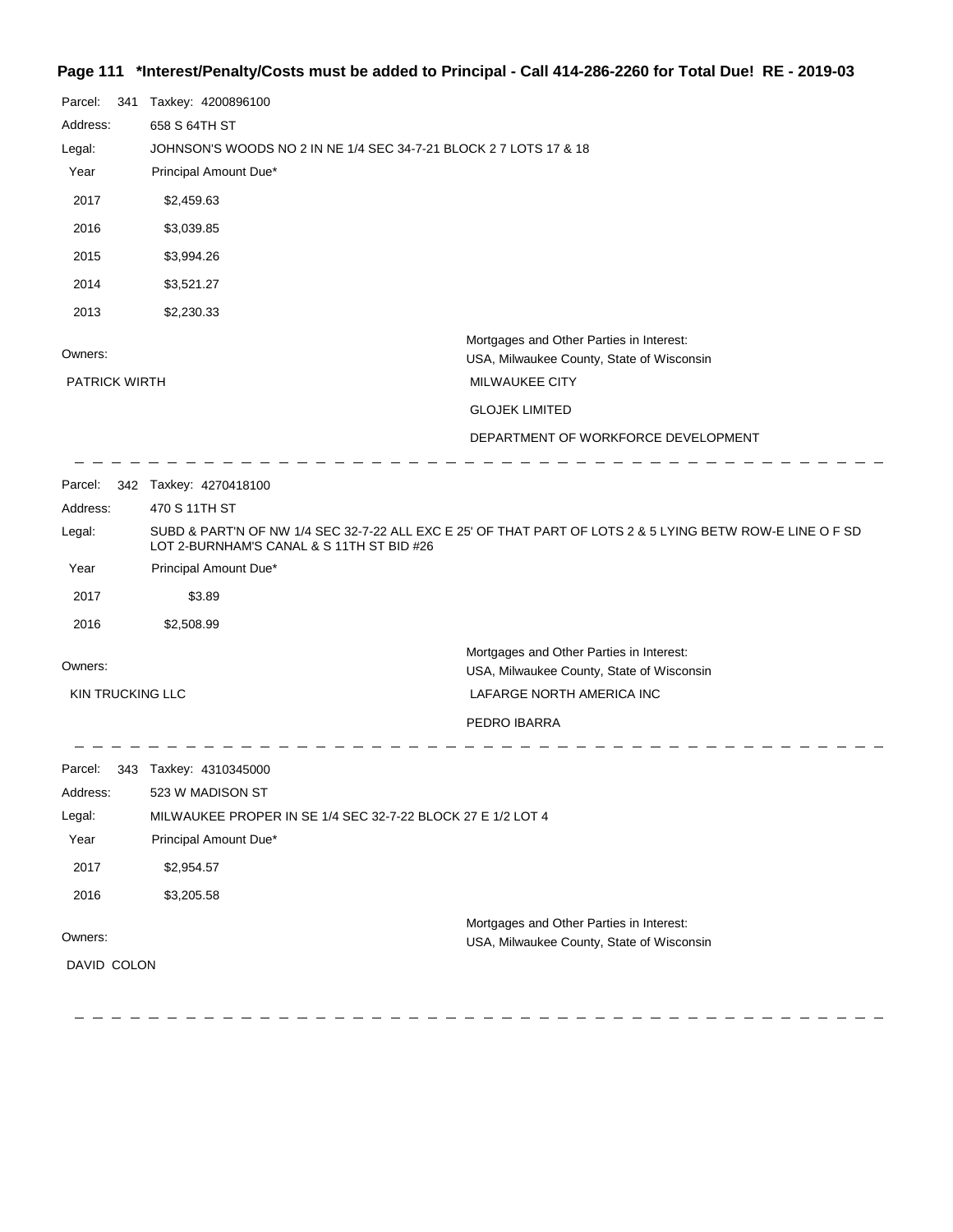## **Page 112 \*Interest/Penalty/Costs must be added to Principal - Call 414-286-2260 for Total Due! RE - 2019-03**

| Parcel:<br>Address:<br>Legal:<br>Year<br>2015 | 344 Taxkey: 4320311000<br>1214 W MADISON ST<br>WALKER'S POINT ADD'N IN SW 1/4 SEC 32-7-22 BLOCK 1 4 E 1/2 LOT 9<br>Principal Amount Due* |                                                                                       |
|-----------------------------------------------|------------------------------------------------------------------------------------------------------------------------------------------|---------------------------------------------------------------------------------------|
| 2014                                          | \$2,807.13<br>\$2,164.19                                                                                                                 |                                                                                       |
|                                               |                                                                                                                                          | Mortgages and Other Parties in Interest:                                              |
| Owners:                                       |                                                                                                                                          | USA, Milwaukee County, State of Wisconsin                                             |
| ROSALINDA BENAVIDES                           |                                                                                                                                          | PAC-PERL, LLC                                                                         |
|                                               |                                                                                                                                          | JAMES W LARSON                                                                        |
|                                               |                                                                                                                                          | <b>BWM MORTGAGE, LLC</b>                                                              |
| Parcel:                                       | 345 Taxkey: 4320338000                                                                                                                   |                                                                                       |
| Address:                                      | 1137 S 12TH ST                                                                                                                           |                                                                                       |
| Legal:                                        | WALKER'S POINT ADD'N IN SW 1/4 SEC 32-7-22 BLOCK 1 5 S 1/2 LOT 13                                                                        |                                                                                       |
| Year                                          | Principal Amount Due*                                                                                                                    |                                                                                       |
| 2017                                          | \$3,071.49                                                                                                                               |                                                                                       |
| 2016                                          | \$2,842.01                                                                                                                               |                                                                                       |
| Owners:                                       |                                                                                                                                          | Mortgages and Other Parties in Interest:<br>USA, Milwaukee County, State of Wisconsin |
| PROPERTY TRUST                                | MOHAMMAD A. CHOUDRY IRREVOCABLE                                                                                                          | <b>SABIR ALI</b>                                                                      |
| PAK PROPERTY 3 LLC                            |                                                                                                                                          |                                                                                       |
| Parcel:                                       | 346 Taxkey: 4320394100                                                                                                                   |                                                                                       |
| Address:                                      | 1128 S 10TH ST                                                                                                                           |                                                                                       |
| Legal:                                        | WALKER'S POINT ADD'N IN SW 1/4 SEC 32-7-22 BLOCK 1 8 N 35' OF S 109' (LOT 1 & W 24' OF LOT 3)                                            |                                                                                       |
| Year                                          | Principal Amount Due*                                                                                                                    |                                                                                       |
| 2017                                          | \$1,602.22                                                                                                                               |                                                                                       |
| 2016                                          | \$738.40                                                                                                                                 |                                                                                       |
| Owners:                                       |                                                                                                                                          | Mortgages and Other Parties in Interest:<br>USA, Milwaukee County, State of Wisconsin |
| DJD INVESTMENTS, LLC                          |                                                                                                                                          |                                                                                       |
|                                               |                                                                                                                                          |                                                                                       |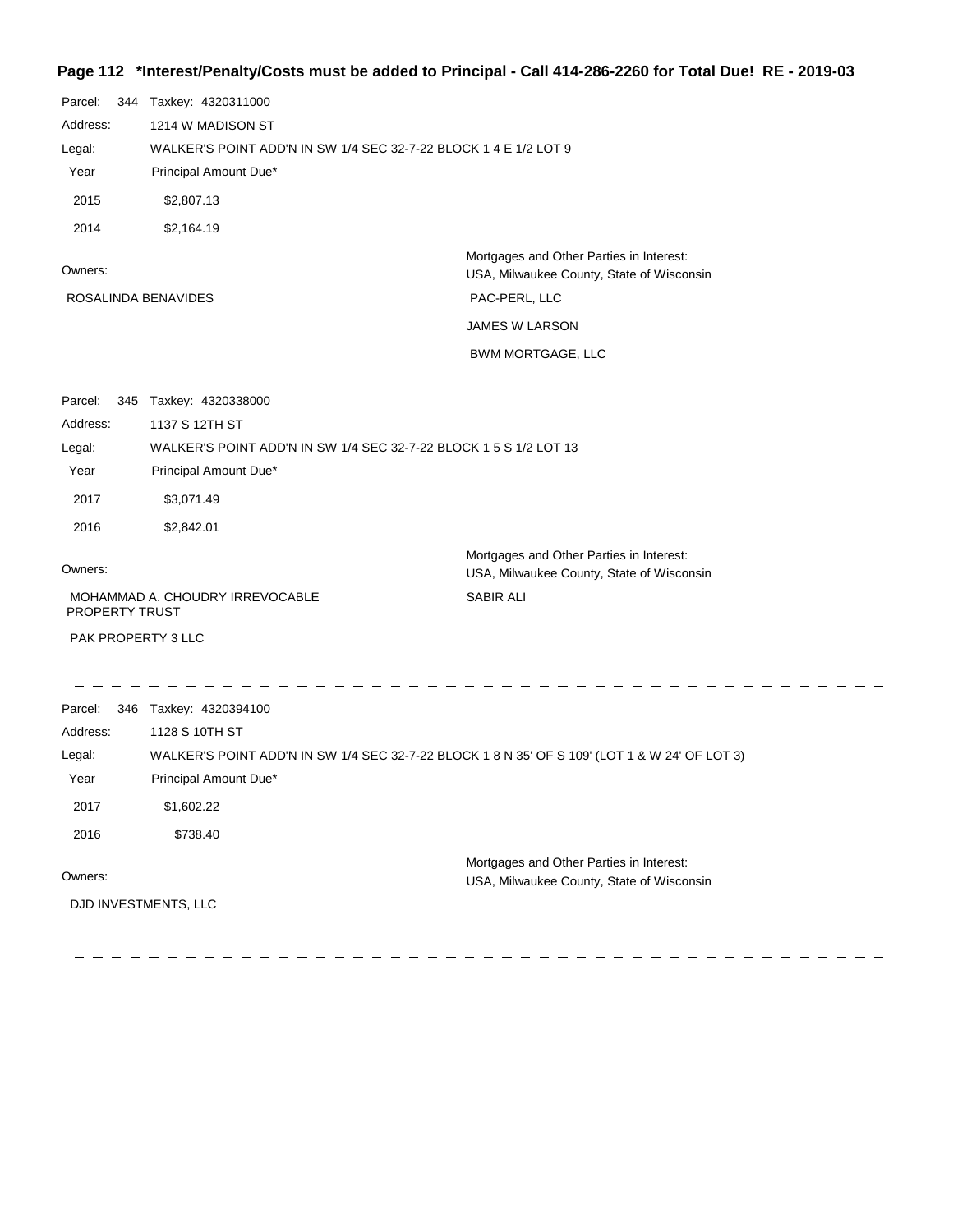# **Page 113 \*Interest/Penalty/Costs must be added to Principal - Call 414-286-2260 for Total Due! RE - 2019-03**

| Parcel:<br>Address:<br>Legal:<br>Year<br>2017         | 347 Taxkey: 4321029000<br>722 724 S 7TH ST<br>WALKER'S POINT ADD'N IN SW 1/4 SEC 32-7-22 BLOCK 4 8 LOT 7<br>Principal Amount Due*<br>\$1,155.55                           |                                                                                                                                                                                                                               |
|-------------------------------------------------------|---------------------------------------------------------------------------------------------------------------------------------------------------------------------------|-------------------------------------------------------------------------------------------------------------------------------------------------------------------------------------------------------------------------------|
| 2016                                                  | \$1,211.92                                                                                                                                                                |                                                                                                                                                                                                                               |
| Owners:<br>ENEDINA DAVIS<br><b>LAWRENCE DAVIS</b>     |                                                                                                                                                                           | Mortgages and Other Parties in Interest:<br>USA, Milwaukee County, State of Wisconsin<br>U.S. BANK NATIONAL ASSOCIATION AS TRUSTEE FOR RASC<br>2006KS7<br>GRAY & ASSOCIATES, L.L.P.<br>CSMC, INC. DBA DIRECT MORTGAGE FUNDING |
| Parcel:<br>Address:<br>Legal:<br>Year<br>2017<br>2016 | 348 Taxkey: 4330420000<br>1240 1242 S 15TH PL<br>ASSESSMENT SUBD NO 49 IN SE 1/4 SEC 31-7-22 BLOCK 2 LOT 28<br>Principal Amount Due*<br>\$8,519.83<br>\$6,341.51          |                                                                                                                                                                                                                               |
| Owners:<br><b>JIB LLC</b><br>JOHN LUSZ                |                                                                                                                                                                           | Mortgages and Other Parties in Interest:<br>USA, Milwaukee County, State of Wisconsin<br>INSIDER'S CASH, LLC                                                                                                                  |
| Parcel:<br>Address:<br>Legal:<br>Year<br>2017<br>2016 | 349 Taxkey: 4331756000<br>1119 S 17TH ST<br>WECHSELBERG & ELLIOTT'S SUBD IN W 1/2 OF SE 1/4 SE C 31-7-22 BLOCK 8 LOT 5<br>Principal Amount Due*<br>\$1,131.29<br>\$343.55 |                                                                                                                                                                                                                               |
| Owners:                                               | THE ESTATE OF JUAN H AGUIRRE                                                                                                                                              | Mortgages and Other Parties in Interest:<br>USA, Milwaukee County, State of Wisconsin<br>JAMES P MULLIGAN<br><b>GUADALUPE AGUIRRE</b>                                                                                         |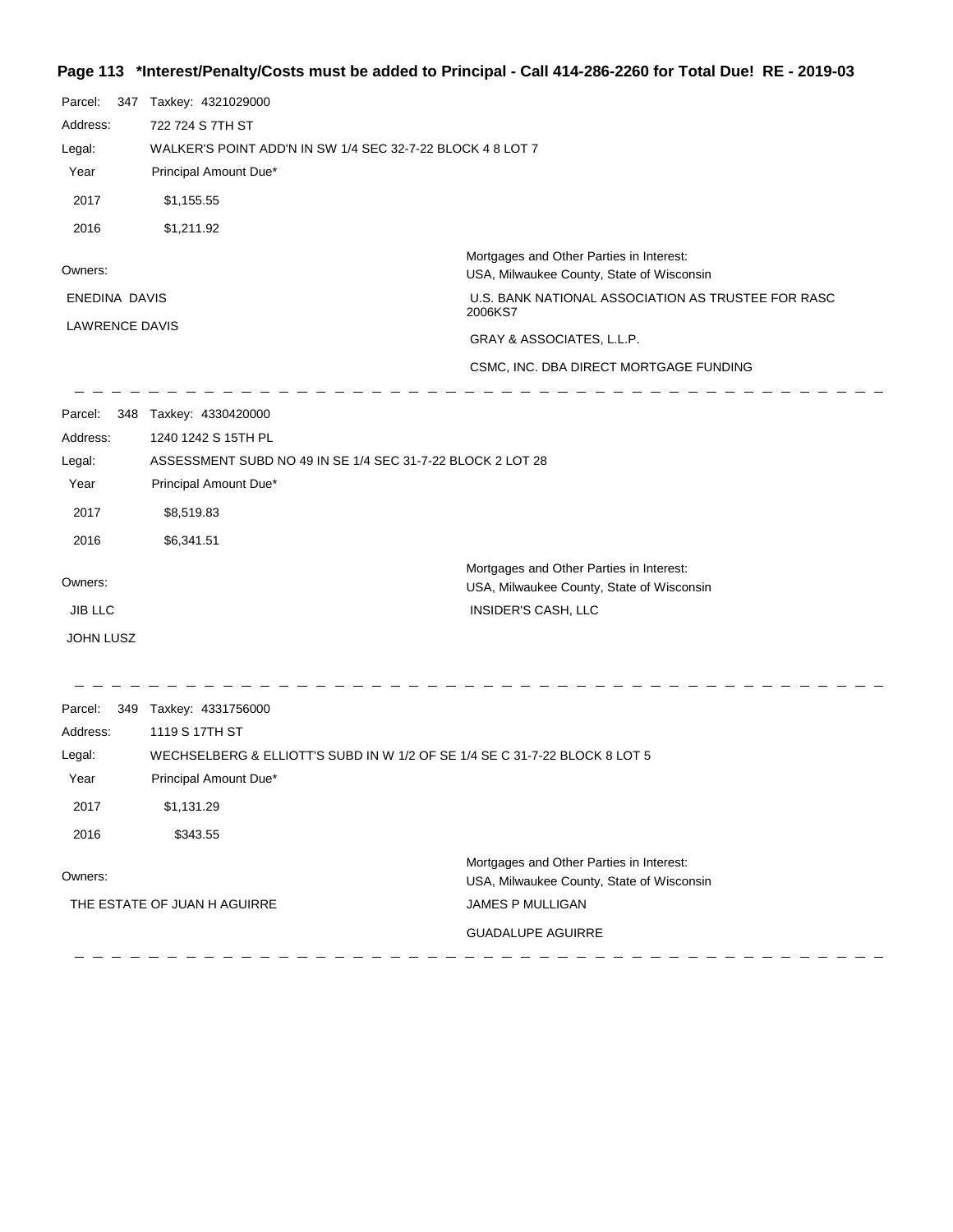## **Page 114 \*Interest/Penalty/Costs must be added to Principal - Call 414-286-2260 for Total Due! RE - 2019-03**

| Parcel:        | 350 Taxkey: 4331920000                                                                |  |
|----------------|---------------------------------------------------------------------------------------|--|
| Address:       | 1327 1329 S 19TH ST                                                                   |  |
| Legal:         | WECHSELBERG & ELLIOTT'S SUBD NO 2 IN W 1/2 OF SE 1 /4 SEC 31-7-22 BLOCK 1 LOT 19      |  |
| Year           | Principal Amount Due*                                                                 |  |
| 2017           | \$1.589.17                                                                            |  |
| Owners:        | Mortgages and Other Parties in Interest:<br>USA, Milwaukee County, State of Wisconsin |  |
| EL CONCEPT LLC |                                                                                       |  |
|                | <b>PRINCETON LEGACY, LLC</b>                                                          |  |

| 351<br>Parcel:          | Taxkey: 4340007000                                                                  |                                                                                       |
|-------------------------|-------------------------------------------------------------------------------------|---------------------------------------------------------------------------------------|
| Address:                | 710 712 S 21ST ST                                                                   |                                                                                       |
| Legal:                  | CLARK'S ADDN IN SW 1/4 SEC 31-7-22 BLOCK 1 W 90' (S 20' LOT 8 & N 15' LOT 9)        |                                                                                       |
| Year                    | Principal Amount Due*                                                               |                                                                                       |
| 2017                    | \$5,581.37                                                                          |                                                                                       |
| 2016                    | \$8,009.92                                                                          |                                                                                       |
| Owners:                 |                                                                                     | Mortgages and Other Parties in Interest:<br>USA, Milwaukee County, State of Wisconsin |
|                         | <b>BRADLEY BUILDING CORP</b>                                                        | LINCOLN STREET INVESTMENTS, LLC                                                       |
|                         |                                                                                     | MICHAEL KAEREK                                                                        |
|                         |                                                                                     | <b>MARTHA KAEREK</b>                                                                  |
| Parcel:                 | 352 Taxkey: 4340035000                                                              |                                                                                       |
| Address:                | 2325 W NATIONAL AV                                                                  |                                                                                       |
| Legal:                  | CLARK'S ADDN IN SW 1/4 SEC 31-7-22 BLOCK 11 E 50' (LOT 12 & N 35' OF W 150' VAC ST) |                                                                                       |
| Year                    | Principal Amount Due*                                                               |                                                                                       |
| 2016                    | \$2,294.51                                                                          |                                                                                       |
| Owners:                 |                                                                                     | Mortgages and Other Parties in Interest:                                              |
|                         |                                                                                     | USA, Milwaukee County, State of Wisconsin                                             |
| FELICIANO C MARTINEZ    |                                                                                     |                                                                                       |
| <b>MARIA C MARTINEZ</b> |                                                                                     |                                                                                       |
|                         |                                                                                     |                                                                                       |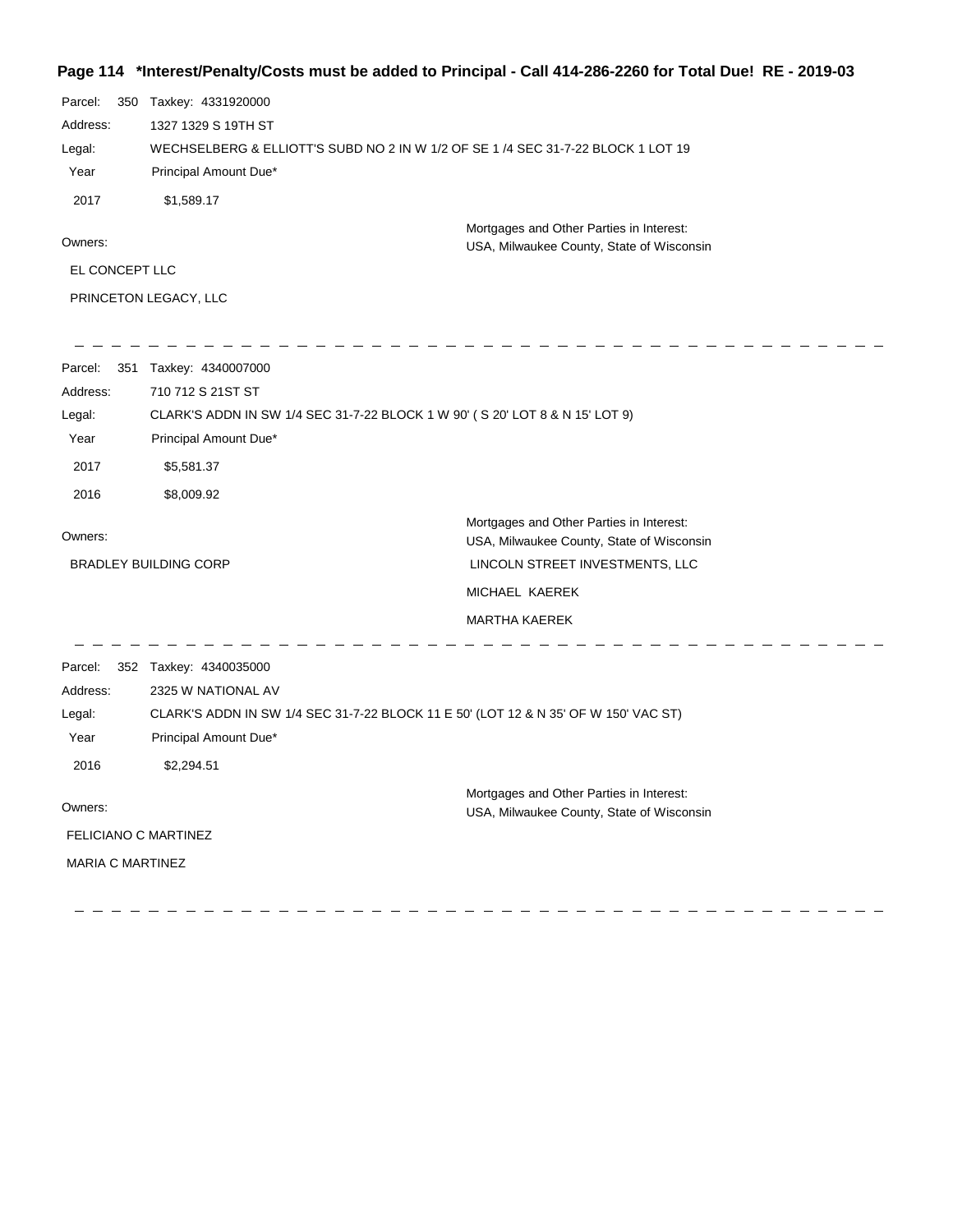## **Page 115 \*Interest/Penalty/Costs must be added to Principal - Call 414-286-2260 for Total Due! RE - 2019-03**

| Parcel:<br>Address:<br>Legal:<br>Year | 353 Taxkey: 4340100000<br>914 S 22ND ST<br>CLARK'S ADDN IN SW 1/4 SEC 31-7-22 BLOCK 16 W 140' LOT 11<br>Principal Amount Due* |                                                                                                              |
|---------------------------------------|-------------------------------------------------------------------------------------------------------------------------------|--------------------------------------------------------------------------------------------------------------|
| 2017                                  | \$793.26                                                                                                                      |                                                                                                              |
| 2016                                  | \$5,606.51                                                                                                                    |                                                                                                              |
| Owners:                               |                                                                                                                               | Mortgages and Other Parties in Interest:<br>USA, Milwaukee County, State of Wisconsin                        |
| <b>BRIAN GROTH</b>                    |                                                                                                                               |                                                                                                              |
| JUAN LUNA                             |                                                                                                                               |                                                                                                              |
| <b>NAOMI LUNA</b>                     |                                                                                                                               |                                                                                                              |
| Parcel:                               | 354 Taxkey: 4341207000                                                                                                        |                                                                                                              |
| Address:                              | 742 744 S 26TH ST                                                                                                             |                                                                                                              |
| Legal:                                | RESUBD OF LOTS 7 TO 12 BLK 6 CLARK'S ADDN IN SW 1/4 31-7-22 BLOCK 6 LOT 13                                                    |                                                                                                              |
| Year                                  | Principal Amount Due*                                                                                                         |                                                                                                              |
| 2017                                  | \$962.48                                                                                                                      |                                                                                                              |
| Owners:                               |                                                                                                                               | Mortgages and Other Parties in Interest:<br>USA, Milwaukee County, State of Wisconsin                        |
| STERLING TRUST CO                     | STERLING TRUST CO, CUSTODIAN FBO<br>JACK NENDEL #84340 88% INTEREST AND                                                       |                                                                                                              |
| Parcel:                               | 355 Taxkey: 4341605000                                                                                                        |                                                                                                              |
| Address:                              | 2309 W PIERCE ST                                                                                                              |                                                                                                              |
| Legal:                                | N 75' OF E 19' LOT 2 & S 65' OF E 27.15' L                                                                                    | SUBD OF BLK 4 & PART OF BLKS 9 & 11 IN CLARK'S ADD N LYING N OF W NATIONAL AVE IN SW 1/4 SEC 31-7-22 BLOCK 4 |
| Year                                  | Principal Amount Due*                                                                                                         |                                                                                                              |
| 2017                                  | \$1,527.93                                                                                                                    |                                                                                                              |
| 2016                                  | \$600.17                                                                                                                      |                                                                                                              |
| Owners:                               |                                                                                                                               | Mortgages and Other Parties in Interest:<br>USA, Milwaukee County, State of Wisconsin                        |
| <b>JOSE NIEVES</b>                    |                                                                                                                               | DEPARTMENT OF WORKFORCE DEVELOPMENT                                                                          |
|                                       |                                                                                                                               |                                                                                                              |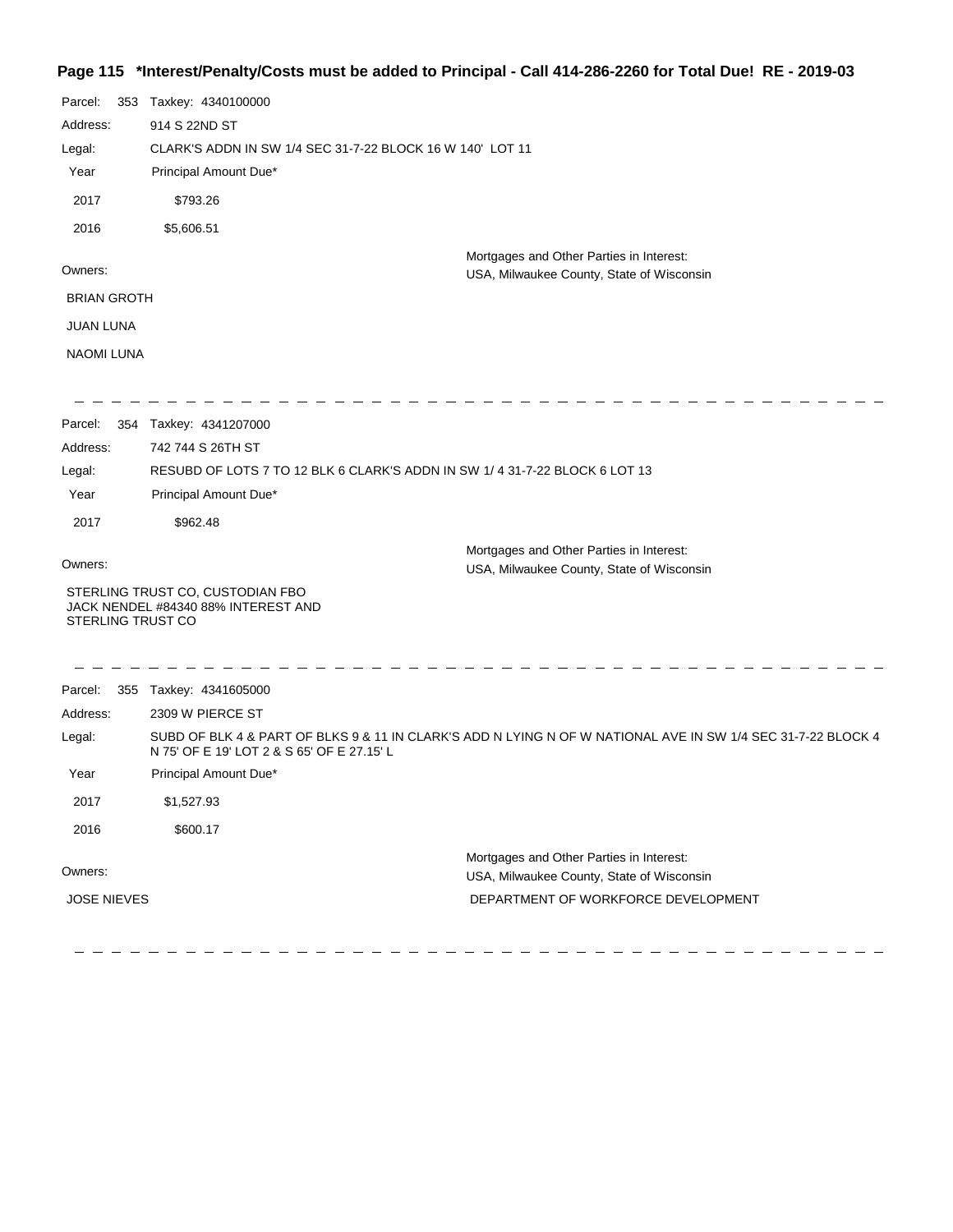### **Page 116 \*Interest/Penalty/Costs must be added to Principal - Call 414-286-2260 for Total Due! RE - 2019-03**

| Parcel:     | 356 | Taxkey: 4350476000                                                       |
|-------------|-----|--------------------------------------------------------------------------|
| Address:    |     | 1255 S 34TH ST                                                           |
| Legal:      |     | NATIONAL AVENUE PARK IN SE 1/4 SEC 36-7-21 BLOCK 2 LOT 19 & N 10' LOT 20 |
| Year        |     | Principal Amount Due*                                                    |
| 2016        |     | \$81.73                                                                  |
|             |     | Mortgages and Other Parties in Interest:                                 |
| Owners:     |     | USA, Milwaukee County, State of Wisconsin                                |
| ROBERT SWAN |     |                                                                          |
| SUE V SWAN  |     |                                                                          |

| Parcel:<br>357              | Taxkey: 4350701000                                                                   |                                           |
|-----------------------------|--------------------------------------------------------------------------------------|-------------------------------------------|
| Address:                    | 2913 2915 W NATIONAL AV                                                              |                                           |
| Legal:                      | NATIONAL PARK SUBD IN SE 1/4 SEC 36-7-21 BLOCK 3 L OT 4 -W 5 1/2' LOT 3 & E 2' LOT 5 |                                           |
| Year                        | Principal Amount Due*                                                                |                                           |
| 2016                        | \$4,531.38                                                                           |                                           |
|                             |                                                                                      | Mortgages and Other Parties in Interest:  |
| Owners:                     |                                                                                      | USA, Milwaukee County, State of Wisconsin |
| <b>FELICIANO C MARTINEZ</b> |                                                                                      | <b>MITCHELL BANK</b>                      |
| <b>MARIA C MARTINEZ</b>     |                                                                                      |                                           |
|                             |                                                                                      |                                           |
| Parcel:<br>358              | Taxkey: 4351354000                                                                   |                                           |
| Address:                    | 2913 W PIERCE ST                                                                     |                                           |
| Legal:                      | VALLEY VIEW LAND CO'S SUBD NO 1 IN SE 1/4 SEC 36-7 -21 BLOCK 3 LOT 4                 |                                           |
| Year                        | Principal Amount Due*                                                                |                                           |
| 2016                        | \$4,702.95                                                                           |                                           |
|                             |                                                                                      | Mortgages and Other Parties in Interest:  |
| Owners:                     |                                                                                      | USA, Milwaukee County, State of Wisconsin |

FELICIANO C MARTINEZ

MARIA C MARTINEZ

MITCHELL BANK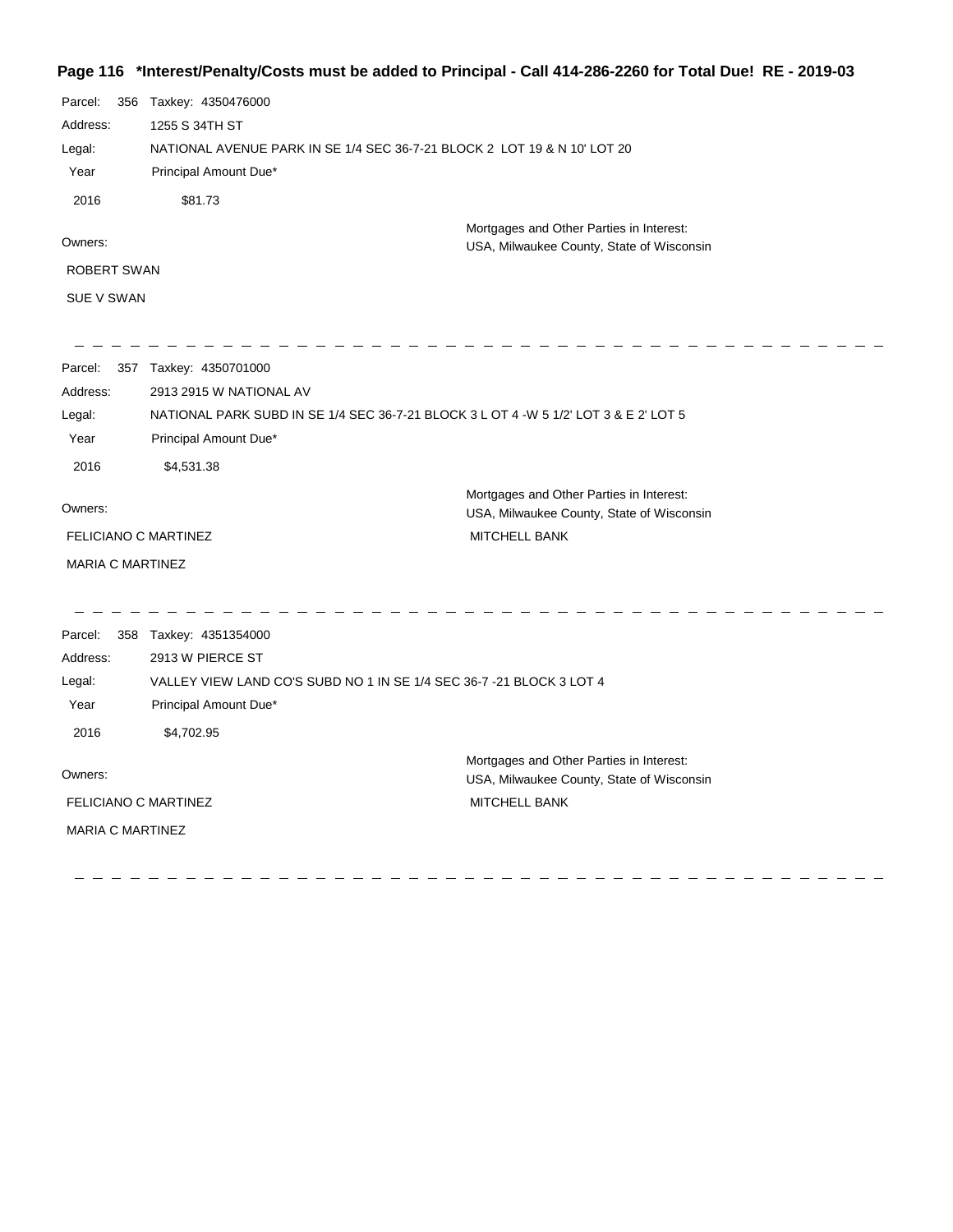### **Page 117 \*Interest/Penalty/Costs must be added to Principal - Call 414-286-2260 for Total Due! RE - 2019-03**

| Parcel:  | 359 | Taxkey: 4351405000                                                   |
|----------|-----|----------------------------------------------------------------------|
| Address: |     | 718 S 30TH ST                                                        |
| Legal:   |     | VALLEY VIEW LAND CO'S SUBD NO 2 IN SE 1/4 SEC 36-7 -21 BLOCK 1 LOT 5 |
| Year     |     | Principal Amount Due*                                                |
| 2017     |     | \$2,041.89                                                           |
| 2016     |     | \$7,190.92                                                           |
| 2015     |     | \$6,311.43                                                           |
| 2014     |     | \$5,290.38                                                           |
|          |     | Mortgages and Other Parties in Interest:                             |
| Owners:  |     | USA, Milwaukee County, State of Wisconsin                            |

#### Owners:

WENDY STRAHM

| Parcel:<br>360 | Taxkey: 4360355000                                                                    |
|----------------|---------------------------------------------------------------------------------------|
| Address:       | 1113 S 37TH ST                                                                        |
| Legal:         | JOHNSTON PARK IN SW 1/4 SEC 36-7-21 BLOCK 5 N 35' OF S 40'(LOTS 1 & 2)                |
| Year           | Principal Amount Due*                                                                 |
| 2017           | \$2,786.94                                                                            |
| 2016           | \$2,174.07                                                                            |
| Owners:        | Mortgages and Other Parties in Interest:<br>USA, Milwaukee County, State of Wisconsin |
|                | JONATHAN W KOWALSKI                                                                   |
|                |                                                                                       |
| Parcel:<br>361 | Taxkey: 4570320000                                                                    |
| Address:       | 1429 S 36TH ST                                                                        |
| Legal:         | HAWORTH'S SUBD IN NW 1/4 SEC 1-6-21 BLOCK 1 S 32 1 /2' OF N 95'(LOTS 19-20-21 & 22)   |
| Year           | Principal Amount Due*                                                                 |
| 2017           | \$2,137.26                                                                            |

2016 \$1,382.69 2015 \$12.38

Owners: JOSE TRINIDAD SANCHEZ MARTHA SANCHEZ

Mortgages and Other Parties in Interest: USA, Milwaukee County, State of Wisconsin ASSOCIATED BANK, N.A.

<u> La La La La La L</u>

 $\overline{\phantom{a}}$  $\equiv$ 

 $\overline{\phantom{a}}$  $\overline{\phantom{a}}$  $\equiv$ 

 $= \overline{\phantom{0}}$  $\frac{1}{2}$  $\sim$  $\frac{1}{2}$  $\sim -$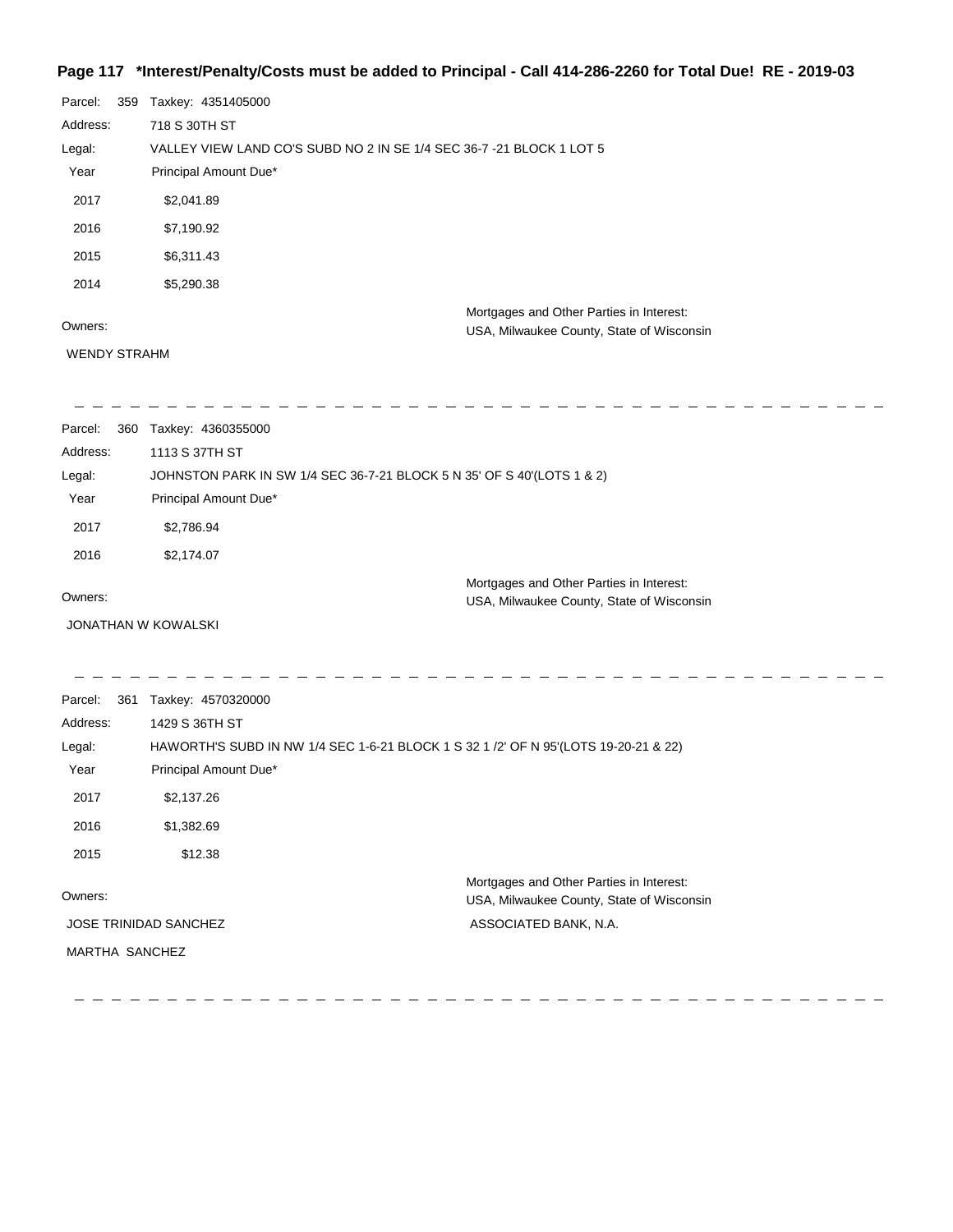# **Page 118 \*Interest/Penalty/Costs must be added to Principal - Call 414-286-2260 for Total Due! RE - 2019-03**

| Parcel:<br>Address:<br>Legal:<br>Year<br>2017<br>2016<br>Owners: | 362 Taxkey: 4590551000<br>2147 W MAPLE ST<br>MARTIN'S SUBD IN NW 1/4 SEC 6-6-22 BLOCK 4 W 1/2 L OT 11<br>Principal Amount Due*<br>\$16,932.13<br>\$2,462.70<br>LIVING LEGACY INSTITUTE, INC. | Mortgages and Other Parties in Interest:<br>USA, Milwaukee County, State of Wisconsin                    |
|------------------------------------------------------------------|----------------------------------------------------------------------------------------------------------------------------------------------------------------------------------------------|----------------------------------------------------------------------------------------------------------|
| Parcel:<br>Address:<br>Legal:<br>Year<br>2017                    | 363 Taxkey: 4591227000<br>1408 S 25TH ST<br>Principal Amount Due*<br>\$1,624.19                                                                                                              | MARK S TYSON'S SUBD OF A PART OF LOT 1 ETC IN NW 1 /4 SEC 6-6-22 BLOCK 3 N 23.5' OF S 70.5' (LOTS 1 & 2) |
| Owners:                                                          |                                                                                                                                                                                              | Mortgages and Other Parties in Interest:<br>USA, Milwaukee County, State of Wisconsin                    |
| <b>LYNN M AGBIUS</b>                                             |                                                                                                                                                                                              | SELECT MILWAUKEE, INC.                                                                                   |
|                                                                  |                                                                                                                                                                                              | NORTHWESTERN MUTUAL CREDIT UNION                                                                         |
| Parcel:<br>Address:<br>Legal:<br>Year<br>2017                    | 364 Taxkey: 4601367000<br>1438 S COMSTOCK AV<br>WALKER'S POINT SOUTHERN ADD'N IN NE 1/4 SEC 6-6-22 BLOCK 139 S W 1/2 LOT 5<br>Principal Amount Due*<br>\$973.22                              |                                                                                                          |
|                                                                  |                                                                                                                                                                                              | Mortgages and Other Parties in Interest:                                                                 |
| Owners:                                                          |                                                                                                                                                                                              | USA, Milwaukee County, State of Wisconsin                                                                |
| DOMINIC MARINELLI                                                |                                                                                                                                                                                              | THE SECRETARY OF HOUSING AND URBAN DEVELOPMENT<br>METLIFE HOME LOANS, A DIVISION OF METLIFE BANK, N.A.   |
| Parcel:<br>Address:<br>Legal:<br>Year<br>2017<br>2016            | 365 Taxkey: 4610905000<br>1426 S 8TH ST<br>SUBD OF S 263' OF W 151' OF E 695' OF N 21 ACRES I N NW 1/4 SEC 5-6-22 LOTS 5 & 6<br>Principal Amount Due*<br>\$4,269.85<br>\$1,645.68            |                                                                                                          |
|                                                                  |                                                                                                                                                                                              | Mortgages and Other Parties in Interest:                                                                 |
| Owners:                                                          |                                                                                                                                                                                              | USA, Milwaukee County, State of Wisconsin                                                                |
| <b>MARY ANN MILIACCA</b>                                         |                                                                                                                                                                                              | QUINTAIROS, PRIETO, WOOD & BOYER, P.A.                                                                   |
|                                                                  |                                                                                                                                                                                              | PNC BANK, NATIONAL ASSOCIATION                                                                           |
|                                                                  |                                                                                                                                                                                              | DAVID FONS                                                                                               |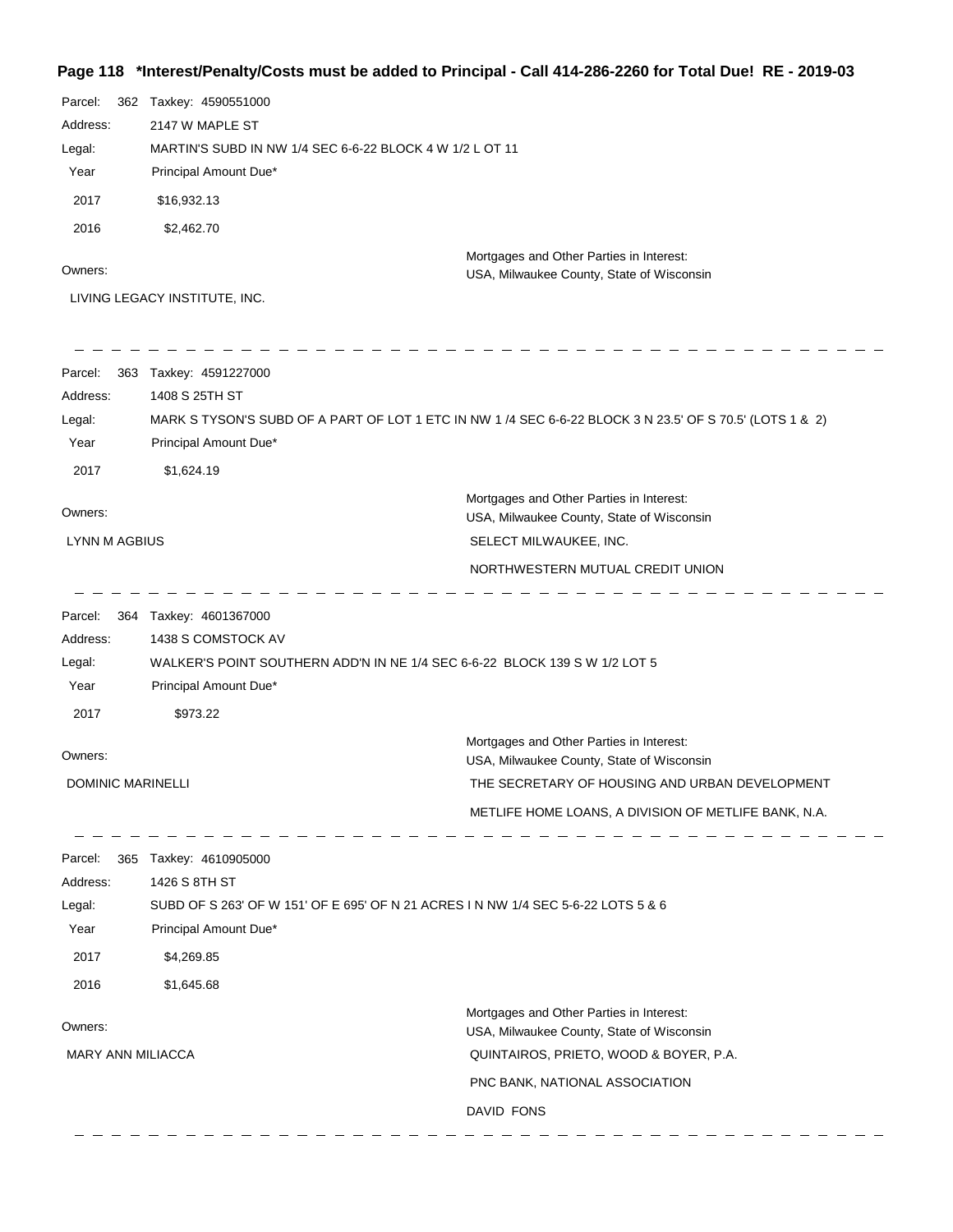## **Page 119 \*Interest/Penalty/Costs must be added to Principal - Call 414-286-2260 for Total Due! RE - 2019-03**

| Parcel:<br>Address:<br>Legal:<br>Year<br>2017<br>2015    | 366 | Taxkey: 4611136000<br>1537 S 9TH ST<br>L W WEEK'S SUBD IN NW 1/4 SEC 5-6-22 BLOCK 135 LOT 5<br>Principal Amount Due*<br>\$2,754.19<br>\$64.85                                   |                                                                                                                                                                                                                                                                 |
|----------------------------------------------------------|-----|---------------------------------------------------------------------------------------------------------------------------------------------------------------------------------|-----------------------------------------------------------------------------------------------------------------------------------------------------------------------------------------------------------------------------------------------------------------|
| Owners:<br>ROBERT ZURFLUH                                |     |                                                                                                                                                                                 | Mortgages and Other Parties in Interest:<br>USA, Milwaukee County, State of Wisconsin<br>WELLS FARGO BANK, NA TRUSTEE POOLING AND<br>SERVICING AGREEMENT DATED AS OF FEBRUARY 1 2005<br><b>JOSE SANCHEZ</b><br>ANGELINA SANCHEZ<br>ARGENT MORTGAGE COMPANY, LLC |
| Parcel:<br>Address:<br>Legal:<br>Year<br>2017<br>Owners: |     | 367 Taxkey: 4620826000<br>1732 S 2ND ST<br>JUDGE SMITH'S SUBD IN NE 1/4 SEC 5-6-22 BLOCK 134 LOT 15<br>Principal Amount Due*<br>\$2,661.08<br>ALL ABOUT YOU REALTY & INVESTMENT | Mortgages and Other Parties in Interest:<br>USA, Milwaukee County, State of Wisconsin                                                                                                                                                                           |
| GROUP, LLC<br><b>CORNELIUS PERKINS</b>                   |     |                                                                                                                                                                                 |                                                                                                                                                                                                                                                                 |
| Parcel:<br>Address:<br>Legal:<br>Year<br>2017<br>2016    |     | 368 Taxkey: 4681406000<br>1963 S 7TH ST<br>THIRD CONT. OF WOOTSCH'S SUBD IN SW 1/4 SEC 5-6-22 BLOCK 6 LOT 26<br>Principal Amount Due*<br>\$2,402.98<br>\$1,905.19               |                                                                                                                                                                                                                                                                 |
| Owners:<br><b>MEJIA MARCIA</b><br><b>WILSON YOVANI</b>   |     |                                                                                                                                                                                 | Mortgages and Other Parties in Interest:<br>USA, Milwaukee County, State of Wisconsin                                                                                                                                                                           |

--------------

 $\equiv$  $\longrightarrow$   $\qquad \qquad - \ - \ -$ 

 $\longrightarrow$ 

 $\qquad \qquad -$ 

 $\hspace{0.1cm} \hspace{0.1cm} \hspace{0.1cm} \hspace{0.1cm} \hspace{0.1cm} \hspace{0.1cm} \hspace{0.1cm} \hspace{0.1cm} \hspace{0.1cm} \hspace{0.1cm} \hspace{0.1cm} \hspace{0.1cm} \hspace{0.1cm} \hspace{0.1cm} \hspace{0.1cm} \hspace{0.1cm} \hspace{0.1cm} \hspace{0.1cm} \hspace{0.1cm} \hspace{0.1cm} \hspace{0.1cm} \hspace{0.1cm} \hspace{0.1cm} \hspace{0.1cm} \hspace{$ 

 $\overline{\phantom{m}}$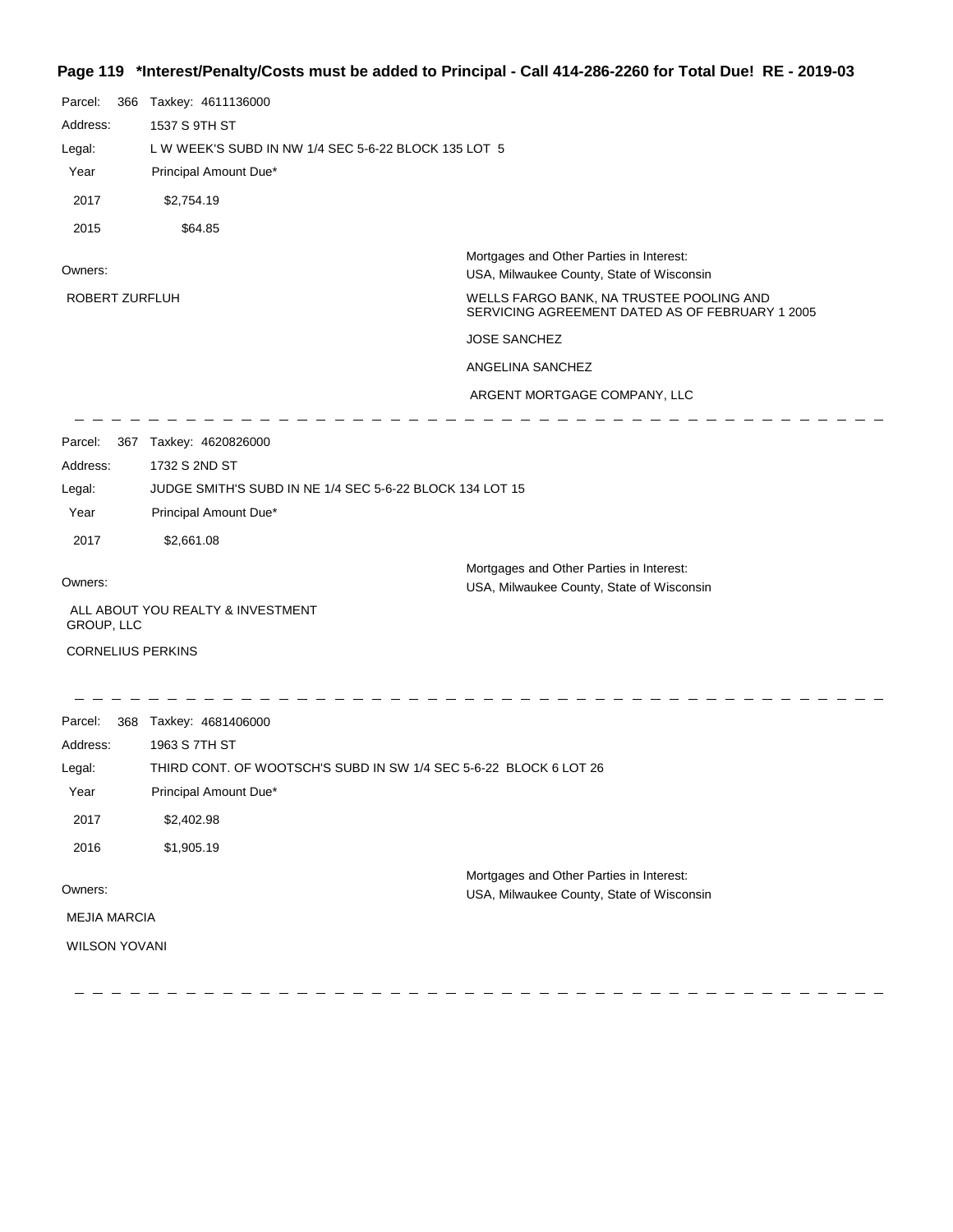#### **Page 120 \*Interest/Penalty/Costs must be added to Principal - Call 414-286-2260 for Total Due! RE - 2019-03**

| Parcel:<br>369          | Taxkey: 4690112000                                                        |                                                                                               |
|-------------------------|---------------------------------------------------------------------------|-----------------------------------------------------------------------------------------------|
| Address:                | 1911 S 15TH ST                                                            |                                                                                               |
| Legal:                  |                                                                           | ASSESSMENT SUBD NO 47 IN SE 1/4 SEC 6-6-22 BLOCK 2 4 LOT 21 & E 16' OF N 30' OF S 240' LOT 18 |
| Year                    | Principal Amount Due*                                                     |                                                                                               |
| 2017                    | \$1,108.98                                                                |                                                                                               |
| 2016                    | \$243.20                                                                  |                                                                                               |
|                         |                                                                           | Mortgages and Other Parties in Interest:                                                      |
| Owners:                 |                                                                           | USA, Milwaukee County, State of Wisconsin                                                     |
| RICARDO ALVAREZ         |                                                                           | CITY OF MILWAUKEE                                                                             |
| 370<br>Parcel:          | Taxkey: 4693009000                                                        |                                                                                               |
| Address:                | 1907 W GRANT ST                                                           |                                                                                               |
| Legal:                  | WANGERIN'S SUBD IN SE 1/4 SEC 6-6-22 BLOCK 1 LOT 9 & E 3' LOT 8           |                                                                                               |
| Year                    | Principal Amount Due*                                                     |                                                                                               |
| 2017                    | \$1,073.95                                                                |                                                                                               |
| 2016                    | \$497.89                                                                  |                                                                                               |
|                         |                                                                           | Mortgages and Other Parties in Interest:                                                      |
| Owners:                 |                                                                           | USA, Milwaukee County, State of Wisconsin                                                     |
| <b>SHARON NEUMANN</b>   |                                                                           |                                                                                               |
| THOMAS C NEUMANN        |                                                                           |                                                                                               |
| Parcel:                 | 371 Taxkey: 4701901000                                                    |                                                                                               |
| Address:                | 2121 W FOREST HOME AV                                                     |                                                                                               |
| Legal:                  | MARK'S SUBD IN SW 1/4 SEC 6-6-22 LOT 1 & N 10' ON E LINE LOT 2 ADJ        |                                                                                               |
| Year                    | Principal Amount Due*                                                     |                                                                                               |
| 2017                    | \$318.72                                                                  |                                                                                               |
|                         |                                                                           | Mortgages and Other Parties in Interest:                                                      |
| Owners:                 |                                                                           | USA, Milwaukee County, State of Wisconsin                                                     |
| <b>JGJ HOLDINGS LLC</b> |                                                                           | U.S. BANK NATIONAL ASSOCIATION                                                                |
| Parcel:                 | 372 Taxkey: 4702017000                                                    |                                                                                               |
| Address:                | 2169 S MUSKEGO AV                                                         |                                                                                               |
| Legal:                  | MERRILL'S SUBD OF 18.137 ACRES IN SW 1/4 SEC 6-6-2 2 BLOCK 1 LOTS 18 & 19 |                                                                                               |
| Year                    | Principal Amount Due*                                                     |                                                                                               |
| 2015                    | \$4,190.04                                                                |                                                                                               |
|                         |                                                                           |                                                                                               |
| Owners:                 |                                                                           | Mortgages and Other Parties in Interest:<br>USA, Milwaukee County, State of Wisconsin         |
| <b>RUBEN HERRERA</b>    |                                                                           |                                                                                               |
|                         |                                                                           |                                                                                               |

-----------------

\_\_\_\_\_\_\_\_\_\_\_\_\_\_\_\_\_\_\_\_\_\_\_\_\_\_\_\_\_\_\_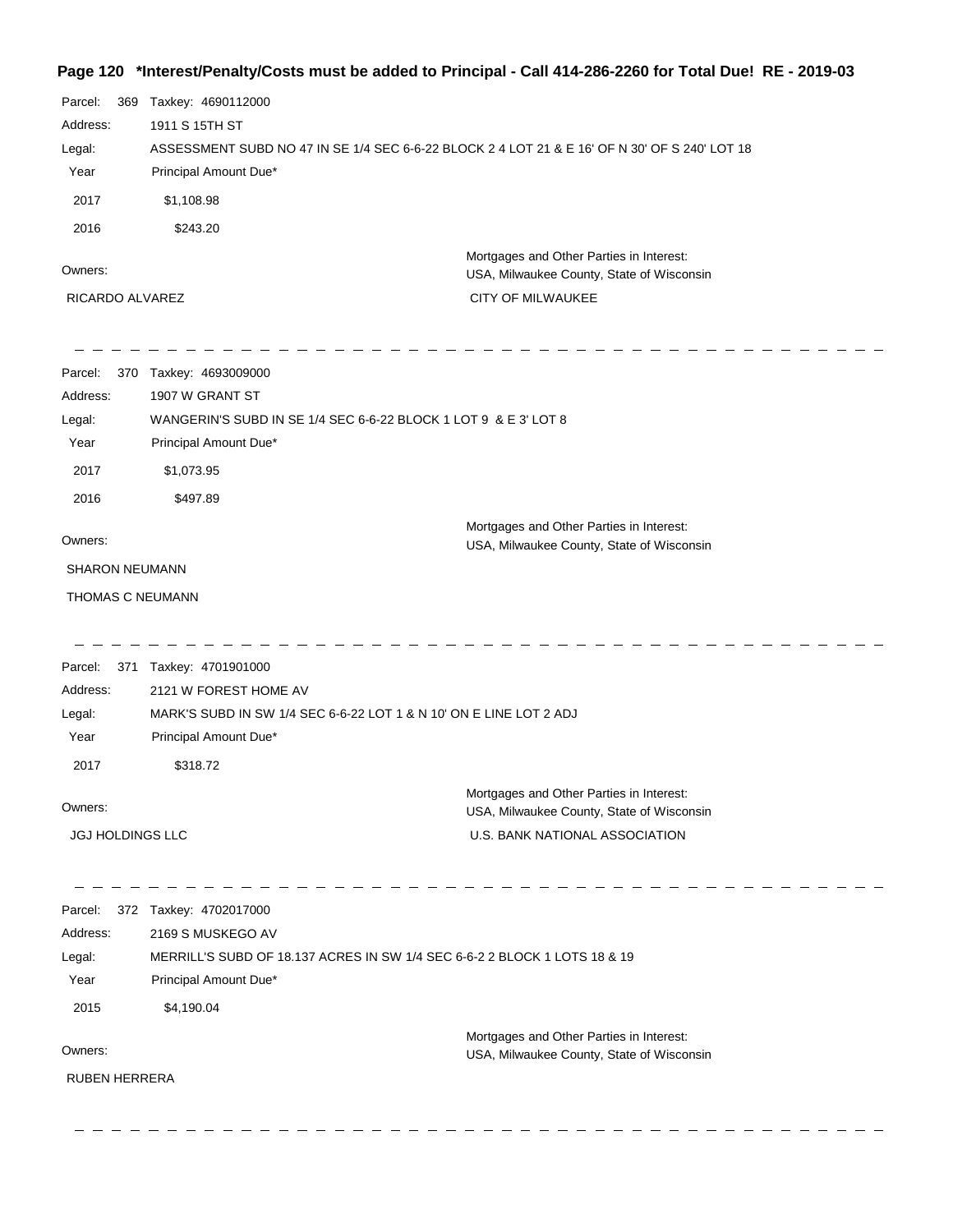## **Page 121 \*Interest/Penalty/Costs must be added to Principal - Call 414-286-2260 for Total Due! RE - 2019-03**

| Parcel:<br>373<br>Address: | Taxkey: 4702382000<br>2038 2040 S LAYTON BL                                   |                                                                                       |
|----------------------------|-------------------------------------------------------------------------------|---------------------------------------------------------------------------------------|
| Legal:                     | MERRILL'S SUBD NO 3 IN SW 1/4 SEC 6-6-22 BLOCK 10 LOT 16                      |                                                                                       |
| Year                       | Principal Amount Due*                                                         |                                                                                       |
| 2017                       | \$2,370.60                                                                    |                                                                                       |
| 2016                       | \$547.17                                                                      |                                                                                       |
| Owners:                    |                                                                               | Mortgages and Other Parties in Interest:<br>USA, Milwaukee County, State of Wisconsin |
| SANDRA J FREIBURGER        |                                                                               |                                                                                       |
| Parcel:                    | 374 Taxkey: 4901071000                                                        |                                                                                       |
| Address:                   | 2577 S 62ND ST                                                                |                                                                                       |
| Legal:<br>Year             | HAWLEY TERRACE IN NE 1/4 SEC 10-6-21 BLOCK 3 LOT 1 7<br>Principal Amount Due* |                                                                                       |
| 2017                       | \$4,303.82                                                                    |                                                                                       |
| 2016                       | \$3,769.57                                                                    |                                                                                       |
| Owners:                    |                                                                               | Mortgages and Other Parties in Interest:<br>USA, Milwaukee County, State of Wisconsin |
| <b>LINDA PHILLIPS</b>      |                                                                               |                                                                                       |
| RONALD M PHILLIPS          |                                                                               |                                                                                       |
| Parcel:                    | 375 Taxkey: 4940244000                                                        |                                                                                       |
| Address:                   | 2652 S 31ST ST                                                                |                                                                                       |
| Legal:                     |                                                                               | CONT. OF LAYTON PARK IN NE 1/4 & SE 1/4 SEC 12-6-2 1 BLOCK 10 LOT 27                  |
| Year                       | Principal Amount Due*                                                         |                                                                                       |
| 2017                       | \$3,205.49                                                                    |                                                                                       |
| 2016                       | \$2,061.36                                                                    |                                                                                       |
| Owners:                    |                                                                               | Mortgages and Other Parties in Interest:<br>USA, Milwaukee County, State of Wisconsin |
| MICHAEL R HERMAN           |                                                                               |                                                                                       |
| Parcel:                    | 376 Taxkey: 4940403000                                                        |                                                                                       |
| Address:                   | 3315 3317 W LINCOLN AV                                                        |                                                                                       |
| Legal:                     |                                                                               | W B NEEVE'S SUBD IN W 1/2 OF W 1/2 OF NE 1/4 SEC 1 2-6-21 BLOCK 1 LOT 5 & E 4' LOT 6  |
| Year                       | Principal Amount Due*                                                         |                                                                                       |
| 2017                       | \$467.57                                                                      |                                                                                       |
| Owners:                    |                                                                               | Mortgages and Other Parties in Interest:<br>USA, Milwaukee County, State of Wisconsin |
|                            | BERNARDINO ALVARADO-CARALAMPIO                                                |                                                                                       |
|                            |                                                                               |                                                                                       |

 $-$ 

 $-$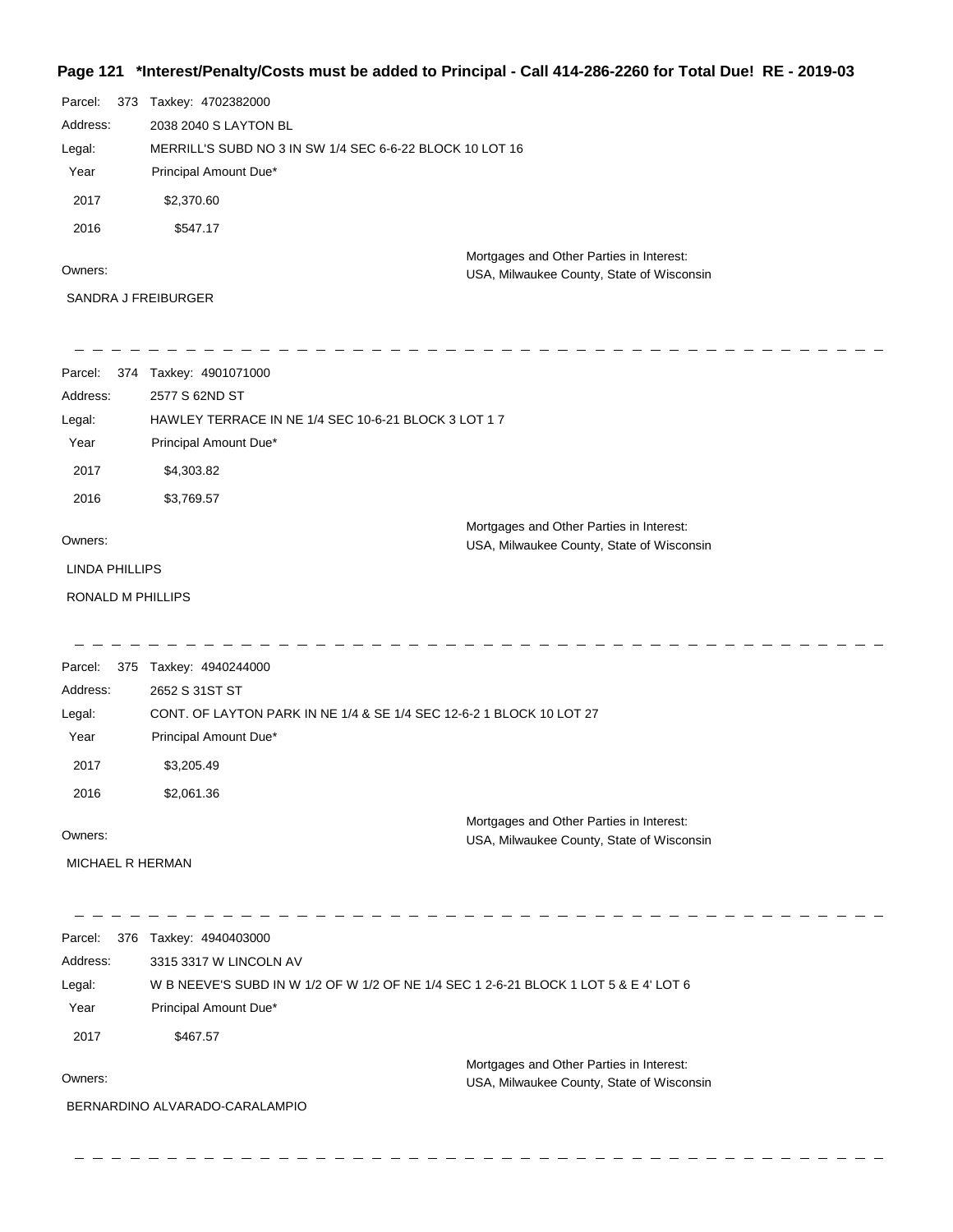## **Page 122 \*Interest/Penalty/Costs must be added to Principal - Call 414-286-2260 for Total Due! RE - 2019-03**

| Parcel:  | 377 | Taxkey: 4960855000                                               |                                                                                       |
|----------|-----|------------------------------------------------------------------|---------------------------------------------------------------------------------------|
| Address: |     | 2349 S 14TH ST                                                   |                                                                                       |
| Legal:   |     | HOPKINS & HADLEY'S SUBD NO 2 IN NE 1/4 SEC 7-6-22 BLOCK 2 LOT 26 |                                                                                       |
| Year     |     | Principal Amount Due*                                            |                                                                                       |
| 2017     |     | \$3,435.19                                                       |                                                                                       |
| 2016     |     | \$1.731.28                                                       |                                                                                       |
| Owners:  |     |                                                                  | Mortgages and Other Parties in Interest:<br>USA, Milwaukee County, State of Wisconsin |
|          |     | <b>HERMENEGILDO ZACAULA</b>                                      |                                                                                       |

| Parcel:<br>Address:<br>Legal:<br>Year | 378 Taxkey: 4961060000<br>2440 S 14TH ST<br>HOPKINS & HADLEY'S SUBD NO 3 IN NE 1/4 SEC 7-6-22 BLOCK 9 LOT 16<br>Principal Amount Due* |                                                                                                                                                          |
|---------------------------------------|---------------------------------------------------------------------------------------------------------------------------------------|----------------------------------------------------------------------------------------------------------------------------------------------------------|
| 2017                                  | \$2,752.11                                                                                                                            |                                                                                                                                                          |
| 2016                                  | \$3,132.33                                                                                                                            |                                                                                                                                                          |
| Owners:                               |                                                                                                                                       | Mortgages and Other Parties in Interest:<br>USA, Milwaukee County, State of Wisconsin                                                                    |
|                                       | 2440 FOURTEENTH ST LLC                                                                                                                |                                                                                                                                                          |
|                                       | <b>GORDON'S HELPING HANDS LLC</b>                                                                                                     |                                                                                                                                                          |
|                                       |                                                                                                                                       |                                                                                                                                                          |
| Parcel:                               | 379 Taxkey: 4961247000                                                                                                                |                                                                                                                                                          |
| Address:                              | 2452 S 18TH ST                                                                                                                        |                                                                                                                                                          |
| Legal:                                | HULL'S SUBD NO 1 IN NE 1/4 SEC 7-6-22 BLOCK 2 LOT 37                                                                                  |                                                                                                                                                          |
| Year                                  | Principal Amount Due*                                                                                                                 |                                                                                                                                                          |
| 2017                                  | \$5,467.09                                                                                                                            |                                                                                                                                                          |
| 2016                                  | \$960.40                                                                                                                              |                                                                                                                                                          |
| Owners:<br><b>ROMAN G HERNANDEZ</b>   |                                                                                                                                       | Mortgages and Other Parties in Interest:<br>USA, Milwaukee County, State of Wisconsin<br>CITY OF MILWAUKEE DEPARTMENT OF NEIGHBORHOOD<br><b>SERVICES</b> |
|                                       |                                                                                                                                       |                                                                                                                                                          |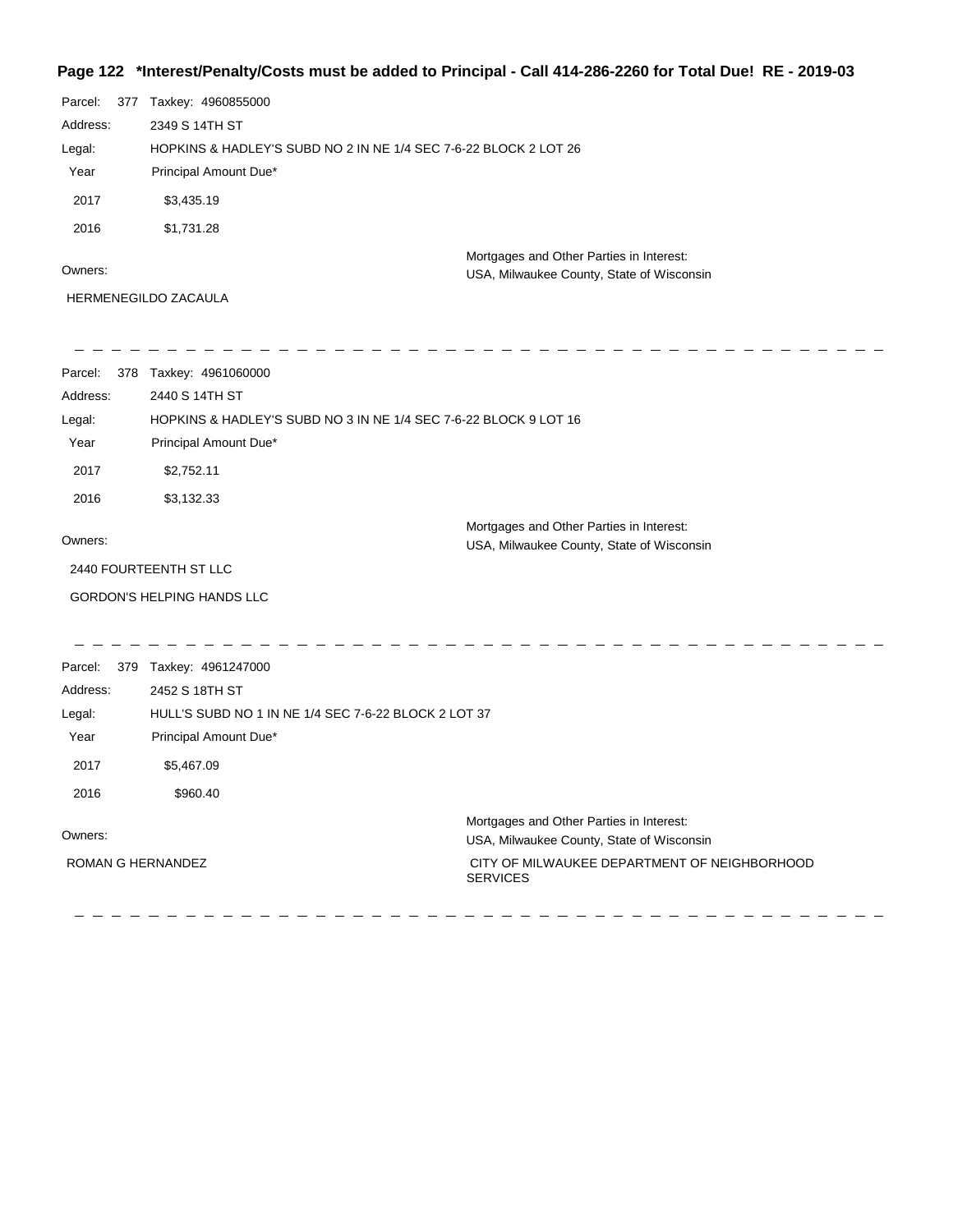### **Page 123 \*Interest/Penalty/Costs must be added to Principal - Call 414-286-2260 for Total Due! RE - 2019-03**

| Parcel:             | 380 Taxkey: 4970426000     |                                                                                       |
|---------------------|----------------------------|---------------------------------------------------------------------------------------|
| Address:            | 2461 S 6TH ST              |                                                                                       |
| Legal:              |                            | LINCOLN AVENUE HEIGHTS IN NW 1/4 SEC 8-6-22 BLOCK 7 LOT 12                            |
| Year                | Principal Amount Due*      |                                                                                       |
| 2017                | \$2,754.29                 |                                                                                       |
| 2016                | \$1,339.68                 |                                                                                       |
| Owners:             |                            | Mortgages and Other Parties in Interest:<br>USA, Milwaukee County, State of Wisconsin |
|                     | FEDERAL HOME LOAN MORTGAGE |                                                                                       |
| <b>JOSE NAVARRO</b> |                            |                                                                                       |
|                     |                            |                                                                                       |
| Parcel:<br>381      | Taxkey: 4970706000         |                                                                                       |
| Address:            | 2527 S 11TH ST             |                                                                                       |
| Legal:              |                            | SAVINGS & INV ASS'N OF MILW SUBD NO 6 IN NW 1/4 SE C 8-6-22 BLOCK 7 LOT 7             |
| Year                | Principal Amount Due*      |                                                                                       |
| 2017                | \$8,040.80                 |                                                                                       |
| 2016                | \$7,837.56                 |                                                                                       |
|                     |                            | Mortgages and Other Parties in Interest:                                              |
| Owners:             |                            | USA, Milwaukee County, State of Wisconsin                                             |
|                     | ANA GAMBOA-QUEVEDO         |                                                                                       |
| Parcel:             | 382 Taxkey: 4971012000     |                                                                                       |
| Address:            | 2688 2690 S 7TH ST         |                                                                                       |
| Legal:              |                            | SAVINGS & INV ASS'N OF MILW SUBD NO 6 IN NW 1/4 SE BLOCK 16 LOT 22                    |
| Year                | Principal Amount Due*      |                                                                                       |
| 2016                | \$2,237.23                 |                                                                                       |
|                     |                            | Mortgages and Other Parties in Interest:                                              |
| Owners:             |                            | USA, Milwaukee County, State of Wisconsin                                             |
| PYTHON FINANCIAL    |                            |                                                                                       |
| RUTH RIVERA-RIVERA  |                            |                                                                                       |
|                     |                            |                                                                                       |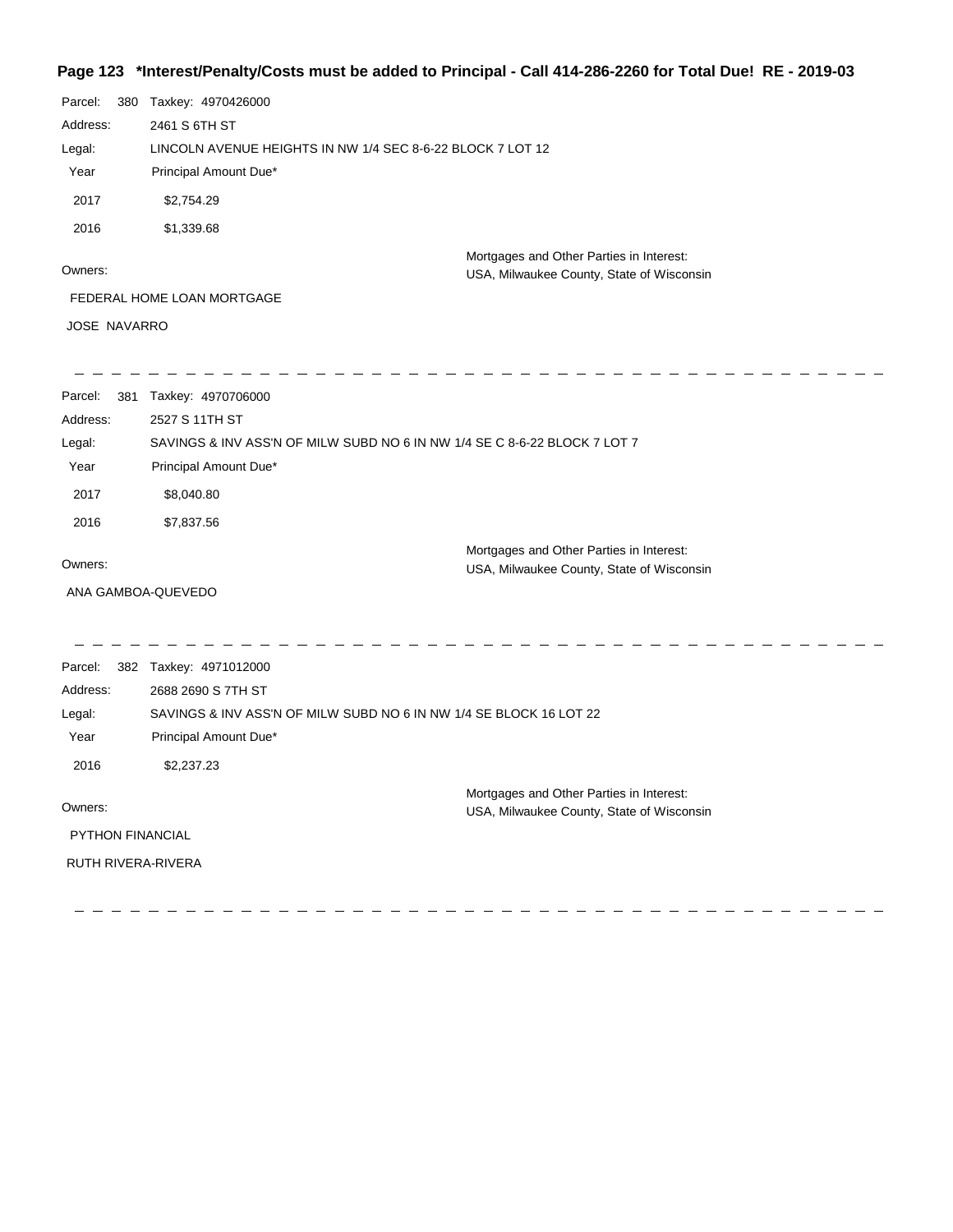## **Page 124 \*Interest/Penalty/Costs must be added to Principal - Call 414-286-2260 for Total Due! RE - 2019-03**

| Parcel:           | 383 Taxkey: 4980044100                                                    |                                                                                                        |  |
|-------------------|---------------------------------------------------------------------------|--------------------------------------------------------------------------------------------------------|--|
| Address:          | 2643 S 3RD ST                                                             |                                                                                                        |  |
| Legal:            | COM N LI & 23' E OF NW COR LOT 11- TH W 23'-TH S                          | CHASE'S PARTITION IN NE 1/4 SEC 8-6-22 (AS PLATTED BY ORDER OF CIRCUIT COURT) BLOCK 2 LOT 11 EXC PAR T |  |
| Year              | Principal Amount Due*                                                     |                                                                                                        |  |
| 2017              | \$5,685.71                                                                |                                                                                                        |  |
| 2016              | \$5,131.27                                                                |                                                                                                        |  |
| Owners:           |                                                                           | Mortgages and Other Parties in Interest:<br>USA, Milwaukee County, State of Wisconsin                  |  |
|                   | KNB IRREVOCABLE TRUST                                                     | ROBERT STENDALEN                                                                                       |  |
|                   |                                                                           |                                                                                                        |  |
| Parcel:           | 384 Taxkey: 4981731110                                                    |                                                                                                        |  |
| Address:          | 2486 2494 S 5TH ST                                                        |                                                                                                        |  |
| Legal:            | CERTIFIED SURVEY MAP NUMBER 7335 IN NE 1/4 SEC 8-6 PARCELS 1,2 & 3        |                                                                                                        |  |
| Year              | Principal Amount Due*                                                     |                                                                                                        |  |
| 2015              | \$12,736.79                                                               |                                                                                                        |  |
|                   |                                                                           | Mortgages and Other Parties in Interest:                                                               |  |
| Owners:           |                                                                           | USA, Milwaukee County, State of Wisconsin                                                              |  |
|                   | RYER INVESTMENTS, LLC                                                     | OLD NATIONAL BANK                                                                                      |  |
| Parcel:           | 385 Taxkey: 5001118000                                                    |                                                                                                        |  |
| Address:          | 1229 E SEELEY ST                                                          |                                                                                                        |  |
| Legal:            | SUBD OF BLK 6 ETC IN D S PRYOR'S ADDN IN NE 1/4 SE C 9-6-22 BLOCK 8 LOT 4 |                                                                                                        |  |
| Year              | Principal Amount Due*                                                     |                                                                                                        |  |
| 2016              | \$373.16                                                                  |                                                                                                        |  |
|                   |                                                                           | Mortgages and Other Parties in Interest:                                                               |  |
| Owners:           |                                                                           | USA, Milwaukee County, State of Wisconsin                                                              |  |
| <b>LYN HEIDEN</b> |                                                                           |                                                                                                        |  |
|                   |                                                                           |                                                                                                        |  |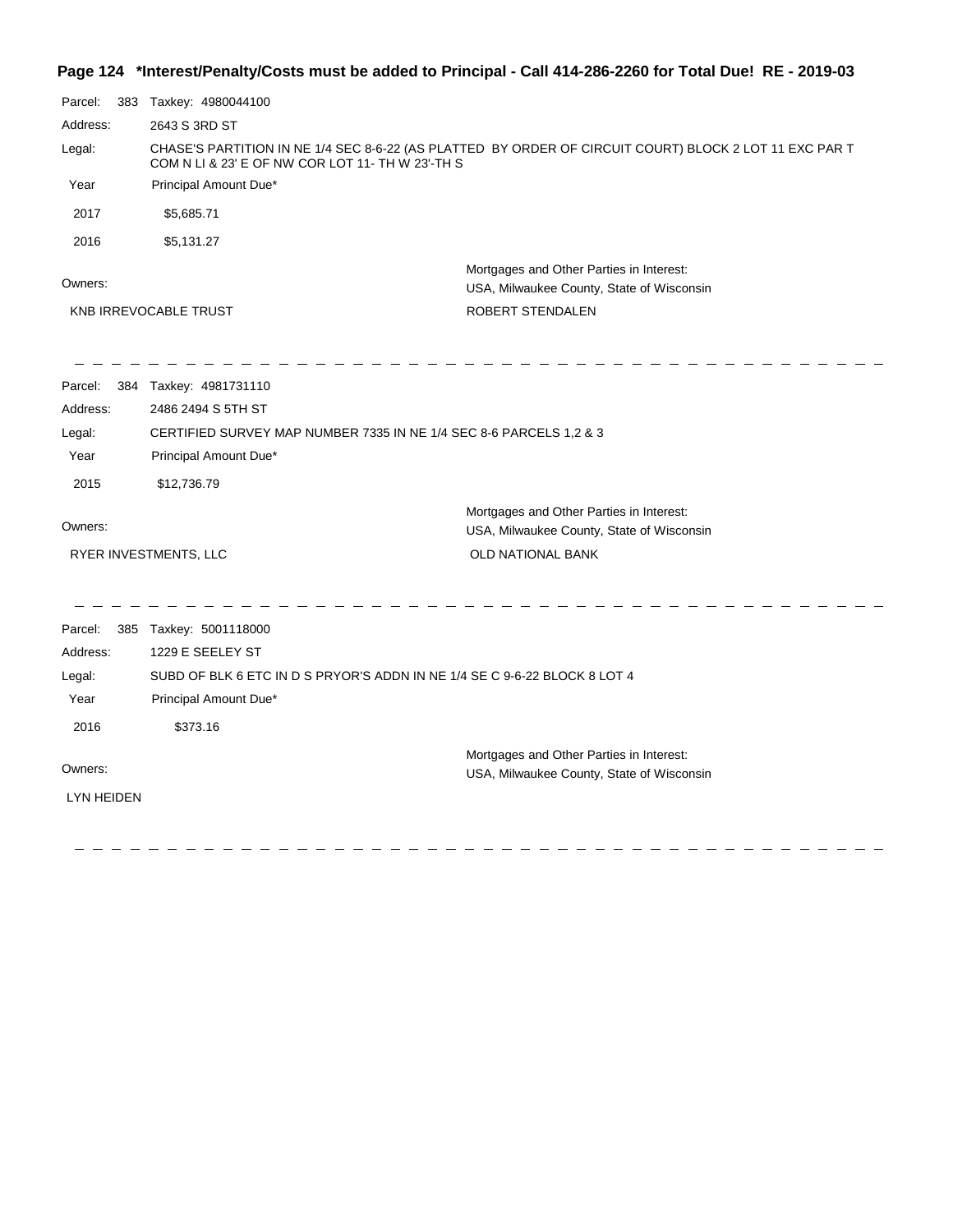### **Page 125 \*Interest/Penalty/Costs must be added to Principal - Call 414-286-2260 for Total Due! RE - 2019-03**

| ı ay <del>c</del> ızu   |                                                                                   | $m$ ci csyf chany/Oosts must be auded to Frincipal - Oall +1+-200-2200 for Total Due: TNL - 2019-05 |
|-------------------------|-----------------------------------------------------------------------------------|-----------------------------------------------------------------------------------------------------|
| Parcel:                 | 386 Taxkey: 5010315000                                                            |                                                                                                     |
| Address:                | 2500 S SUPERIOR ST                                                                |                                                                                                     |
| Legal:                  | VILLAGE OF BAY VIEW IN NE 1/4 SEC 9 & NW 1/4 SEC 1 0-6-22 BLOCK 3 N'LY 30' LOT 12 |                                                                                                     |
| Year                    | Principal Amount Due*                                                             |                                                                                                     |
| 2017                    | \$1,978.85                                                                        |                                                                                                     |
|                         |                                                                                   | Mortgages and Other Parties in Interest:                                                            |
| Owners:                 |                                                                                   | USA, Milwaukee County, State of Wisconsin                                                           |
| KARRY JO JAZWIECKI      |                                                                                   |                                                                                                     |
| MICHAEL JAZWIECKI       |                                                                                   |                                                                                                     |
| DATED JULY 27, 2006     | LYNN JAZWIECKI, TRUSTEE OF THE<br>JAZWIECKI REVOCABLE LIVING TRUST                |                                                                                                     |
| Parcel:                 | 387 Taxkey: 5340517000                                                            |                                                                                                     |
| Address:                | 2215 W OKLAHOMA AV                                                                |                                                                                                     |
| Legal:                  | KILBOURN HEIGHTS IN NW 1/4 SEC 18-6-22 BLOCK 5 LOT 3                              |                                                                                                     |
| Year                    | Principal Amount Due*                                                             |                                                                                                     |
| 2017                    | \$3,403.89                                                                        |                                                                                                     |
| 2016                    | \$3,782.42                                                                        |                                                                                                     |
| Owners:                 |                                                                                   | Mortgages and Other Parties in Interest:<br>USA, Milwaukee County, State of Wisconsin               |
| <b>ARLENE GRUDOWSKI</b> |                                                                                   |                                                                                                     |
| Parcel:                 | 388 Taxkey: 5360614000                                                            |                                                                                                     |
| Address:                | 3431 S 10TH ST                                                                    |                                                                                                     |
| Legal:                  | FONS & CO'S SUBD NO 9 IN W 1/2 IN NW 1/4 SEC 17-6-22 BLOCK 7 LOT 7                |                                                                                                     |
| Year                    | Principal Amount Due*                                                             |                                                                                                     |
| 2017                    | \$449.31                                                                          |                                                                                                     |
| 2016                    | \$1,171.58                                                                        |                                                                                                     |
|                         |                                                                                   | Mortgages and Other Parties in Interest:                                                            |
| Owners:                 |                                                                                   | USA, Milwaukee County, State of Wisconsin                                                           |

EVA GRAF

 CITY OF MILWAUKEE DEPARTMENT OF NEIGHBORHOOD **SERVICES**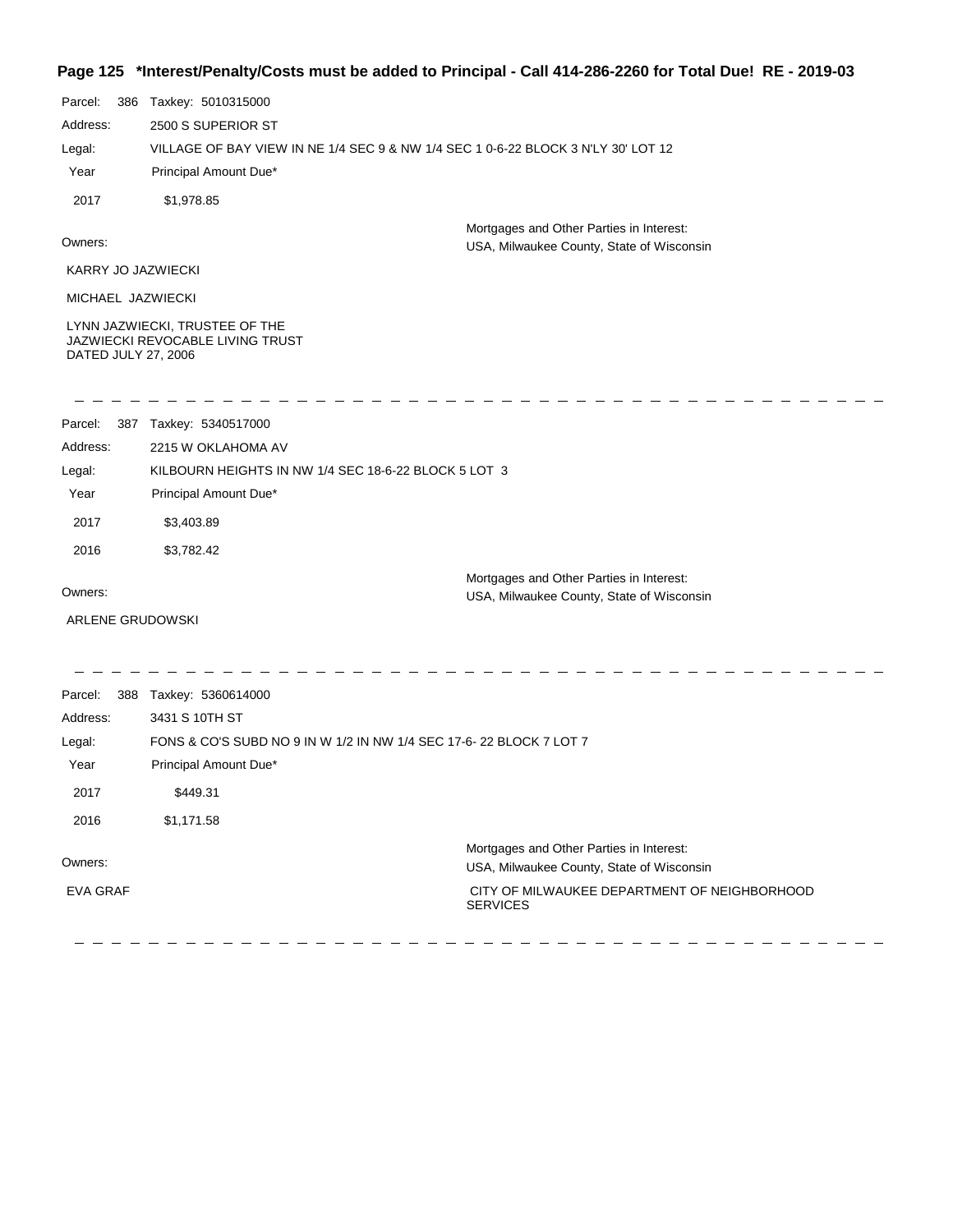## **Page 126 \*Interest/Penalty/Costs must be added to Principal - Call 414-286-2260 for Total Due! RE - 2019-03**

| Parcel:<br>Address:<br>Legal:<br>Year<br>2016<br>2015 | 389 Taxkey: 5361402000<br>1107 W OKLAHOMA AV<br>J S STROZYK CO'S SUBD IN NW 1/4 SEC 17-6-22 BLOCK 1 LOT 3 BID #50<br>Principal Amount Due*<br>\$3,412.59<br>\$3,481.51 |                                                                                                                  |
|-------------------------------------------------------|------------------------------------------------------------------------------------------------------------------------------------------------------------------------|------------------------------------------------------------------------------------------------------------------|
| Owners:                                               |                                                                                                                                                                        | Mortgages and Other Parties in Interest:<br>USA, Milwaukee County, State of Wisconsin                            |
|                                                       | VIVA ADVANCED HEALTHCARE, INC.                                                                                                                                         |                                                                                                                  |
| Parcel:                                               | 390 Taxkey: 5401308000                                                                                                                                                 |                                                                                                                  |
| Address:                                              | 2240 E VOLLMER AV                                                                                                                                                      |                                                                                                                  |
| Legal:                                                | VILL ST FRANCIS IN NW & SW 1/4 SEC 15-6-22 BLOCK 1 LOT 11 & E 1/2 LOT 12                                                                                               |                                                                                                                  |
| Year                                                  | Principal Amount Due*                                                                                                                                                  |                                                                                                                  |
| 2017                                                  | \$5,926.14                                                                                                                                                             |                                                                                                                  |
| 2016                                                  | \$4,438.05                                                                                                                                                             |                                                                                                                  |
| Owners:                                               |                                                                                                                                                                        | Mortgages and Other Parties in Interest:<br>USA, Milwaukee County, State of Wisconsin                            |
| <b>MARY SCHOCH</b>                                    |                                                                                                                                                                        |                                                                                                                  |
| LEO A SCHOCH, JR.                                     |                                                                                                                                                                        |                                                                                                                  |
| Parcel:                                               | 391 Taxkey: 5609947100                                                                                                                                                 |                                                                                                                  |
| Address:                                              | 3812 S 92ND ST                                                                                                                                                         |                                                                                                                  |
| Legal:                                                | <b>BEG</b>                                                                                                                                                             | LANDS IN SW 1/4 SEC 16-6-21 COM 514.27' N & 55' E OF SW COR SD 1/4 SEC-TH E 143'-TH N 70'-TH W 143'- TH S 70' TO |
| Year                                                  | Principal Amount Due*                                                                                                                                                  |                                                                                                                  |
| 2017                                                  | \$5,545.21                                                                                                                                                             |                                                                                                                  |
| 2016                                                  | \$4,095.13                                                                                                                                                             |                                                                                                                  |
| 2015                                                  | \$2,204.21                                                                                                                                                             |                                                                                                                  |
| Owners:                                               |                                                                                                                                                                        | Mortgages and Other Parties in Interest:<br>USA, Milwaukee County, State of Wisconsin                            |
| <b>GAIL L MOHRBACKER</b>                              |                                                                                                                                                                        |                                                                                                                  |
|                                                       |                                                                                                                                                                        |                                                                                                                  |

 $\sim$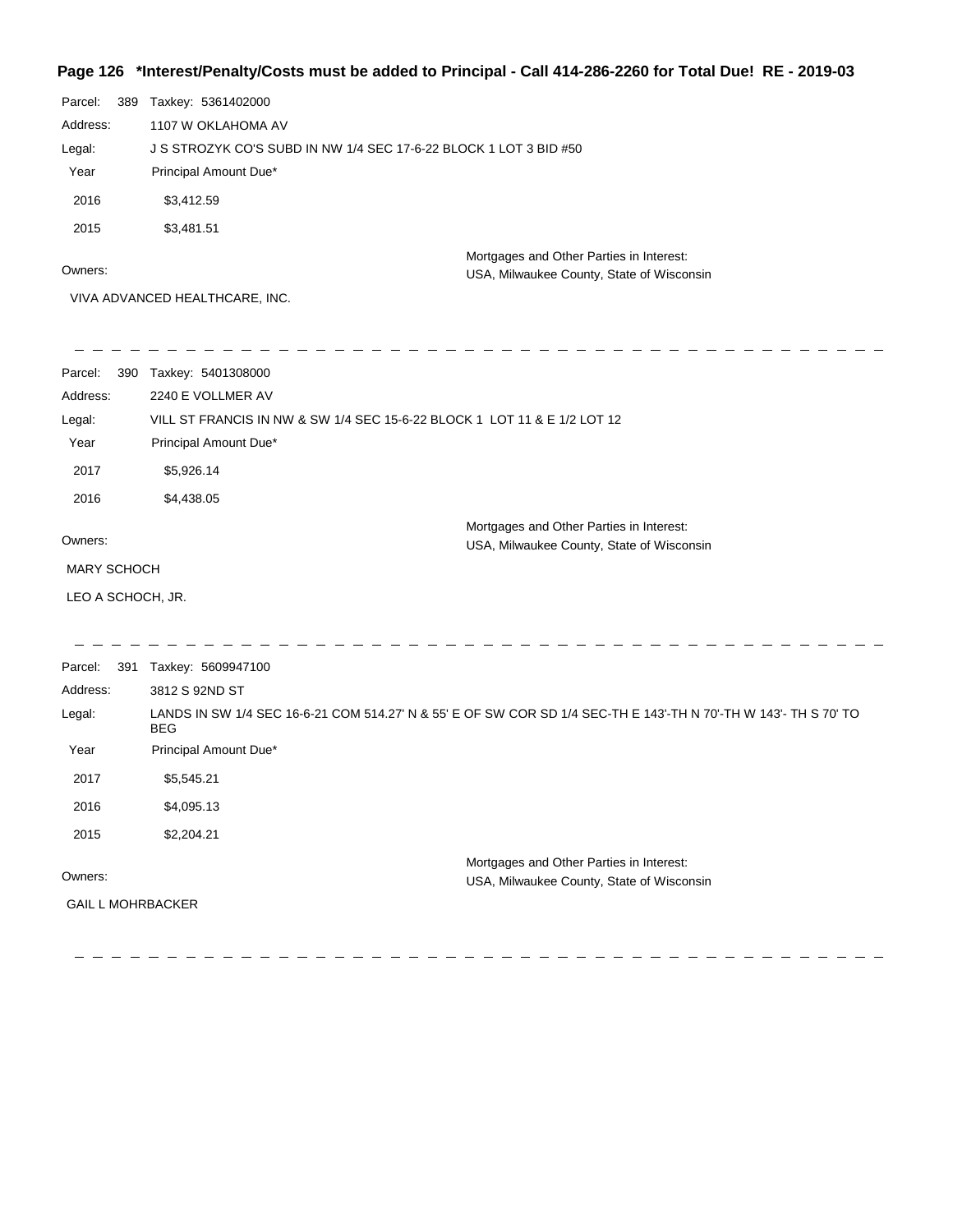## **Page 127 \*Interest/Penalty/Costs must be added to Principal - Call 414-286-2260 for Total Due! RE - 2019-03**

| Parcel:               | 392 | Taxkey: 5619995110                                               |                                                                                                                    |
|-----------------------|-----|------------------------------------------------------------------|--------------------------------------------------------------------------------------------------------------------|
| Address:              |     | 3569 S 92ND ST                                                   |                                                                                                                    |
| Legal:                |     | 55' FOR ST                                                       | LANDS IN SE 1/4 SEC 17-6-21 COM 484.20' S OF NE CO R SD 1/4 SEC-TH W 195'-TH S 90'-TH E 195'-TH N 90' TO BEG EXC E |
| Year                  |     | Principal Amount Due*                                            |                                                                                                                    |
| 2017                  |     | \$4,880.05                                                       |                                                                                                                    |
| 2016                  |     | \$4,673.78                                                       |                                                                                                                    |
| Owners:               |     |                                                                  | Mortgages and Other Parties in Interest:<br>USA, Milwaukee County, State of Wisconsin                              |
| PHILLIP KRAWCZYK      |     |                                                                  |                                                                                                                    |
| SUSAN KRAWCZYK        |     |                                                                  |                                                                                                                    |
| Parcel:               |     | 393 Taxkey: 5730672000                                           |                                                                                                                    |
| Address:              |     | 3973 S 58TH ST                                                   |                                                                                                                    |
| Legal:                |     | RE-SUBD OF GREEN MOOR PARK IN NW 1/4 SEC 23-6-21 B LOCK 4 LOT 11 |                                                                                                                    |
| Year                  |     | Principal Amount Due*                                            |                                                                                                                    |
| 2017                  |     | \$12.70                                                          |                                                                                                                    |
| 2016                  |     | \$950.68                                                         |                                                                                                                    |
| Owners:               |     |                                                                  | Mortgages and Other Parties in Interest:<br>USA, Milwaukee County, State of Wisconsin                              |
| MARY R BARBE          |     |                                                                  |                                                                                                                    |
|                       |     |                                                                  |                                                                                                                    |
| Parcel:               | 394 | Taxkey: 5821237000                                               |                                                                                                                    |
| Address:              |     | 3950 S HERMAN ST                                                 |                                                                                                                    |
| Legal:                |     | WOLFF'S SUBD IN NE 1/4 SEC 21-6-22 BLOCK 2 LOT 22                |                                                                                                                    |
| Year                  |     | Principal Amount Due*                                            |                                                                                                                    |
| 2016                  |     | \$744.48                                                         |                                                                                                                    |
| Owners:               |     |                                                                  | Mortgages and Other Parties in Interest:<br>USA, Milwaukee County, State of Wisconsin                              |
| MARIE E COLLINS       |     |                                                                  |                                                                                                                    |
| Parcel:               |     | 395 Taxkey: 5940637000                                           |                                                                                                                    |
| Address:              |     | 4508 S BURRELL ST                                                |                                                                                                                    |
| Legal:                |     | ECONOMY HEIGHTS IN SW 1/4 SEC 21-6-22 BLOCK 3 LOT 11             |                                                                                                                    |
| Year                  |     | Principal Amount Due*                                            |                                                                                                                    |
| 2016                  |     | \$2,189.47                                                       |                                                                                                                    |
| Owners:               |     |                                                                  | Mortgages and Other Parties in Interest:                                                                           |
|                       |     |                                                                  | USA, Milwaukee County, State of Wisconsin                                                                          |
| <b>MARGO K NIZNIK</b> |     |                                                                  |                                                                                                                    |
|                       |     |                                                                  |                                                                                                                    |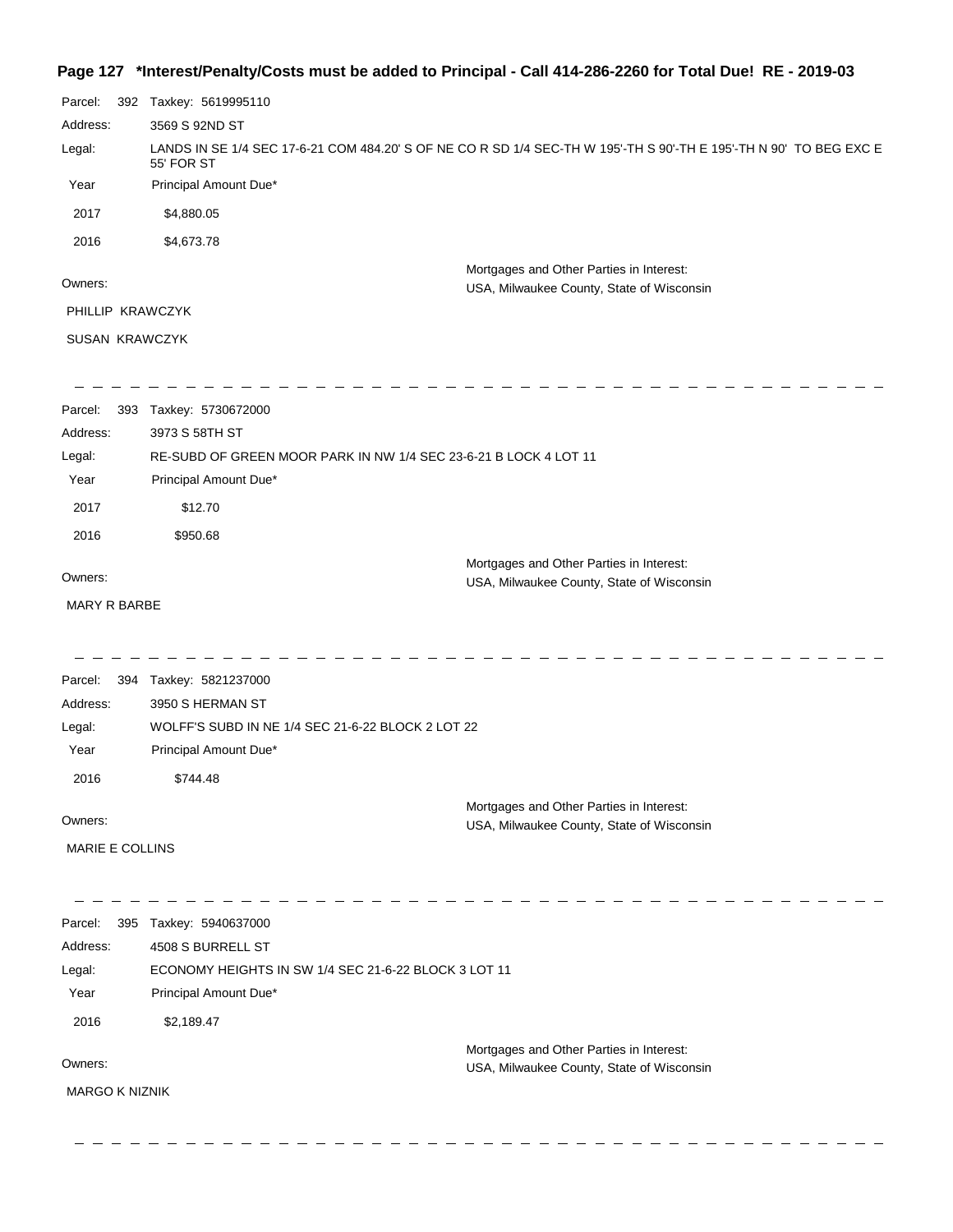## **Page 128 \*Interest/Penalty/Costs must be added to Principal - Call 414-286-2260 for Total Due! RE - 2019-03**

| Parcel:  | 396 | Taxkey: 6239777000                                                |                                                                                       |
|----------|-----|-------------------------------------------------------------------|---------------------------------------------------------------------------------------|
| Address: |     | 4863 S 23RD ST                                                    |                                                                                       |
| Legal:   |     | LANDS IN NW 1/4 SEC 30-6-22 S 50' OF N 1193' OF E 129' OF W 1292' |                                                                                       |
| Year     |     | Principal Amount Due*                                             |                                                                                       |
| 2017     |     | \$4,063.20                                                        |                                                                                       |
| 2016     |     | \$4,642.56                                                        |                                                                                       |
| 2015     |     | \$4,083.44                                                        |                                                                                       |
| Owners:  |     |                                                                   | Mortgages and Other Parties in Interest:<br>USA, Milwaukee County, State of Wisconsin |

LINDA M BURAKOWSKI

| Parcel:               | 397 Taxkey: 6250063000 |                                                                                      |  |
|-----------------------|------------------------|--------------------------------------------------------------------------------------|--|
| Address:              | 4841 S 7TH ST          |                                                                                      |  |
| Legal:                |                        | GREENWOOD PARK IN NW 1/4 SEC 29-6-22 BLOCK 4 S 35' OF LOT 8 & N 10' OF LOT 9 BID #40 |  |
| Year                  | Principal Amount Due*  |                                                                                      |  |
| 2017                  | \$1,226.53             |                                                                                      |  |
| 2016                  | \$2,971.37             |                                                                                      |  |
|                       |                        | Mortgages and Other Parties in Interest:                                             |  |
| Owners:               |                        | USA, Milwaukee County, State of Wisconsin                                            |  |
| <b>DANIEL KNITTER</b> |                        |                                                                                      |  |
|                       |                        |                                                                                      |  |
| Parcel:               | 398 Taxkey: 6690322000 |                                                                                      |  |
| Address:              | 5631 S 22ND ST         |                                                                                      |  |
| Legal:                |                        | MALLORY MANOR ADDITION NO 3 IN NW 1/4 SEC 31-6-22 BLOCK 11 LOT 17                    |  |
| Year                  | Principal Amount Due*  |                                                                                      |  |
| 2017                  | \$2,436.80             |                                                                                      |  |
| 2016                  | \$1,617.33             |                                                                                      |  |
|                       |                        | Mortgages and Other Parties in Interest:                                             |  |
| Owners:               |                        | USA, Milwaukee County, State of Wisconsin                                            |  |
| <b>HARRY J DUROVY</b> |                        |                                                                                      |  |
|                       | LORRAINE B DUROVY      |                                                                                      |  |
|                       |                        |                                                                                      |  |
|                       |                        |                                                                                      |  |